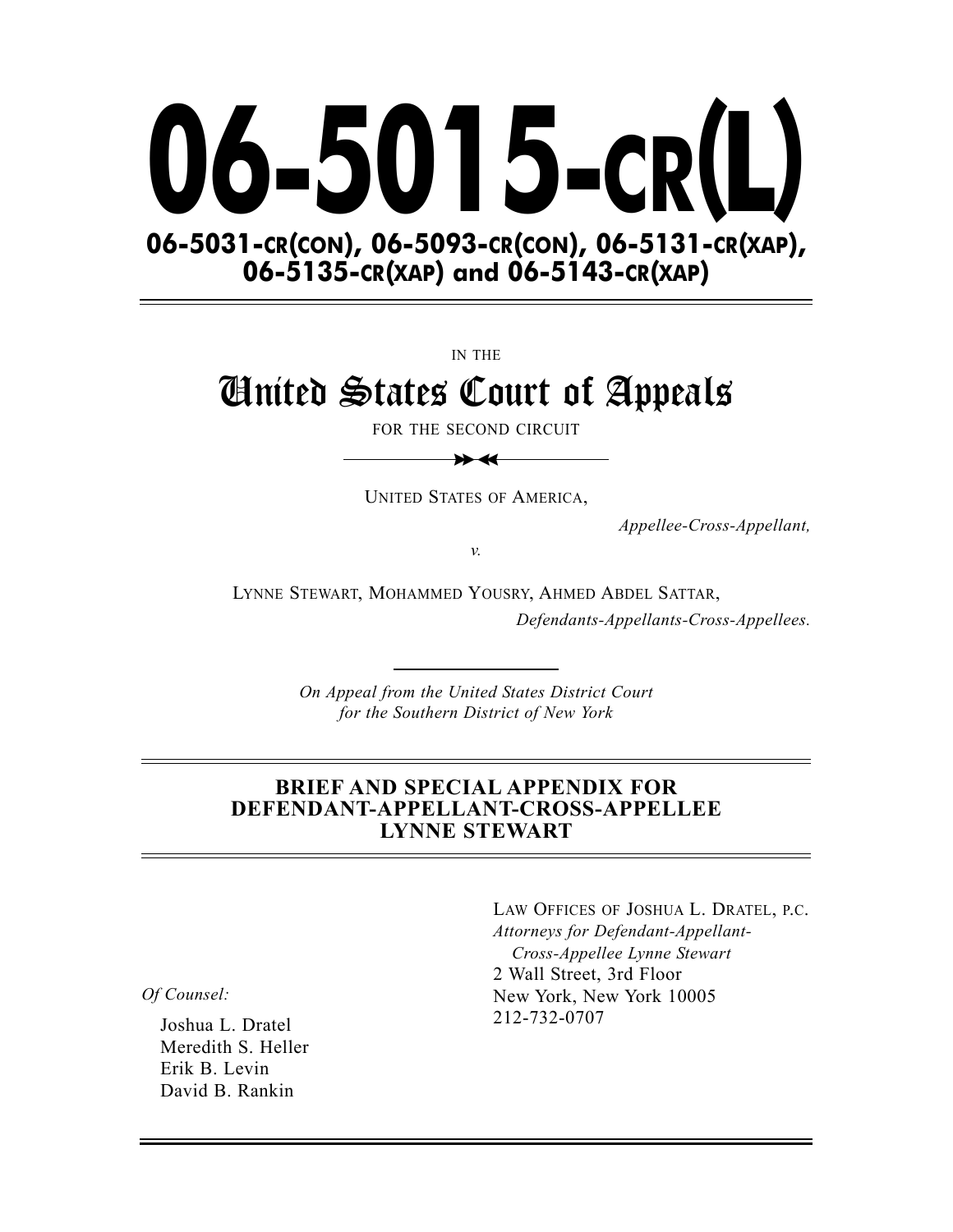# TABLE OF CONTENTS

|           |    | <b>STATEMENT OF SUBJECT MATTER</b>                                   |
|-----------|----|----------------------------------------------------------------------|
|           |    |                                                                      |
|           |    | PRELIMINARY STATEMENT AND INTRODUCTION  3                            |
|           |    |                                                                      |
| A.        |    |                                                                      |
| <b>B.</b> |    | The District Court's Partial Dismissal of the Initial Indictment  12 |
| C.        |    |                                                                      |
| D.        |    |                                                                      |
|           | 1. |                                                                      |
|           | 2. | The March 1999 Visit to Sheikh Abdel Rahman  17                      |
|           | 3. | The May 2000 Visit to Sheikh Rahman  18                              |
|           | 4. |                                                                      |
|           | 5. |                                                                      |
|           | 6. |                                                                      |
|           | 7. |                                                                      |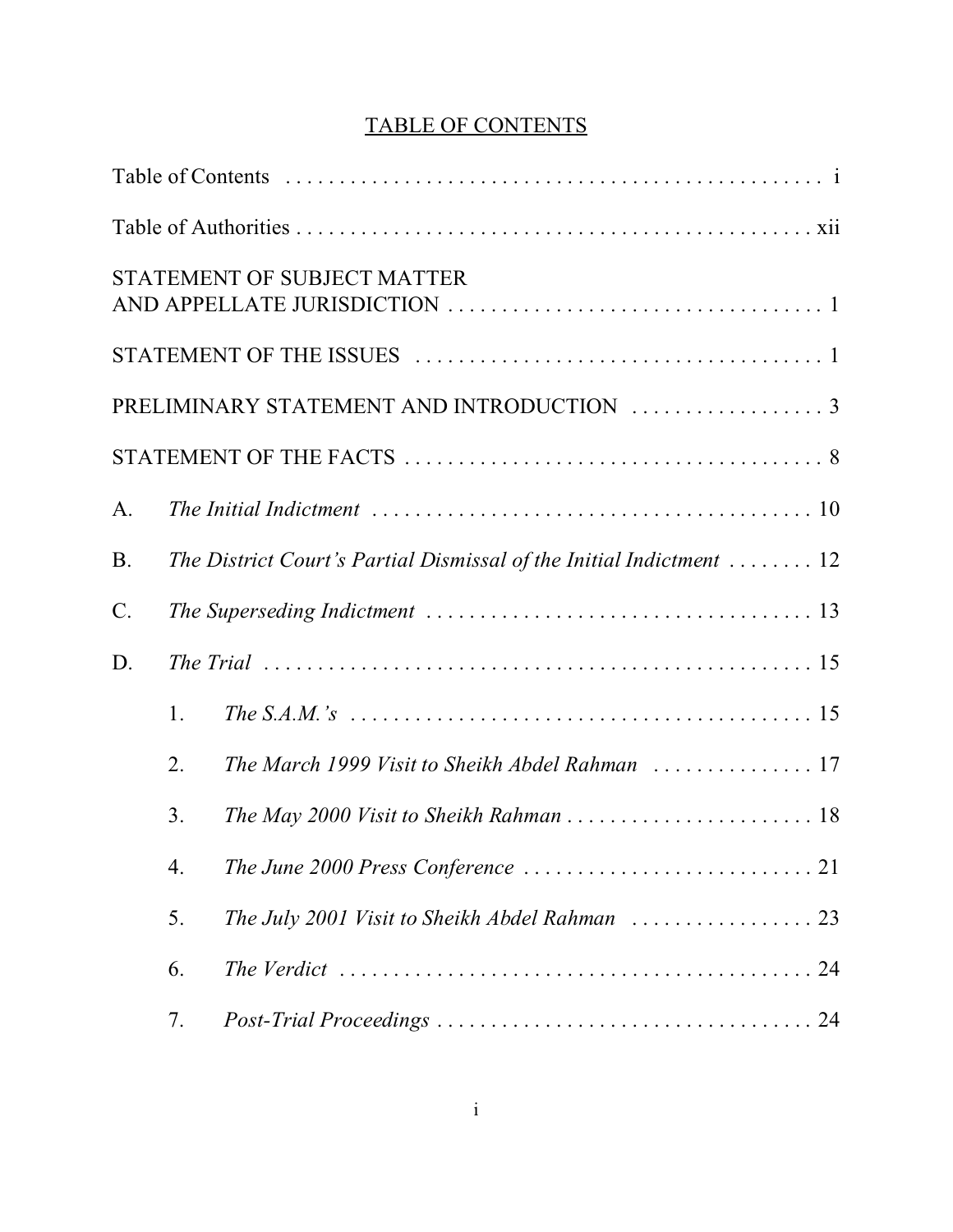## ARGUMENT

# POINT I

|           |                                                                                                                                            | MS. STEWART'S CONVICTIONS SHOULD BE                                                        |  |  |  |  |
|-----------|--------------------------------------------------------------------------------------------------------------------------------------------|--------------------------------------------------------------------------------------------|--|--|--|--|
|           |                                                                                                                                            | VACATED, AND A NEW TRIAL ORDERED,                                                          |  |  |  |  |
|           | BECAUSE THE ACCUMULATION OF UNFAIR                                                                                                         |                                                                                            |  |  |  |  |
|           | PREJUDICE FROM EVIDENCE INTRODUCED AT                                                                                                      |                                                                                            |  |  |  |  |
|           |                                                                                                                                            | TRIAL DENIED HER A FAIR TRIAL, AND SHOULD                                                  |  |  |  |  |
|           |                                                                                                                                            | HAVE RESULTED IN A SEVERANCE OF HER TRIAL  25                                              |  |  |  |  |
| A.        |                                                                                                                                            |                                                                                            |  |  |  |  |
| <b>B.</b> |                                                                                                                                            | The Unfairly Prejudicial Evidence That Inundated the Trial $\ldots \ldots \ldots 28$       |  |  |  |  |
|           | 1.                                                                                                                                         | The Two Videotapes Featuring Usama Bin Laden  29                                           |  |  |  |  |
|           | 2.                                                                                                                                         | The Numerous Newspaper Articles and Media<br>Broadcasts Admitted at Trial Regarding Deadly |  |  |  |  |
|           | 3.                                                                                                                                         | The "Fake Fatwah" Erroneously Attributed to                                                |  |  |  |  |
|           | 4.                                                                                                                                         | Tape Recordings Not Admitted Against Ms. Stewart  33                                       |  |  |  |  |
|           | 5.                                                                                                                                         | Sheikh Rahman's Undated Will and Other Documents  34                                       |  |  |  |  |
| $C$ .     | The District Court's Decisions Below Denying                                                                                               |                                                                                            |  |  |  |  |
| D.        | Ms. Stewart Should Have Been Granted Severance Due to<br>the Volume and Magnitude of Unduly Prejudicial Evidence $\ldots \ldots \ldots$ 38 |                                                                                            |  |  |  |  |
| Ε.        | The District Court's Attempted Curative Instructions                                                                                       |                                                                                            |  |  |  |  |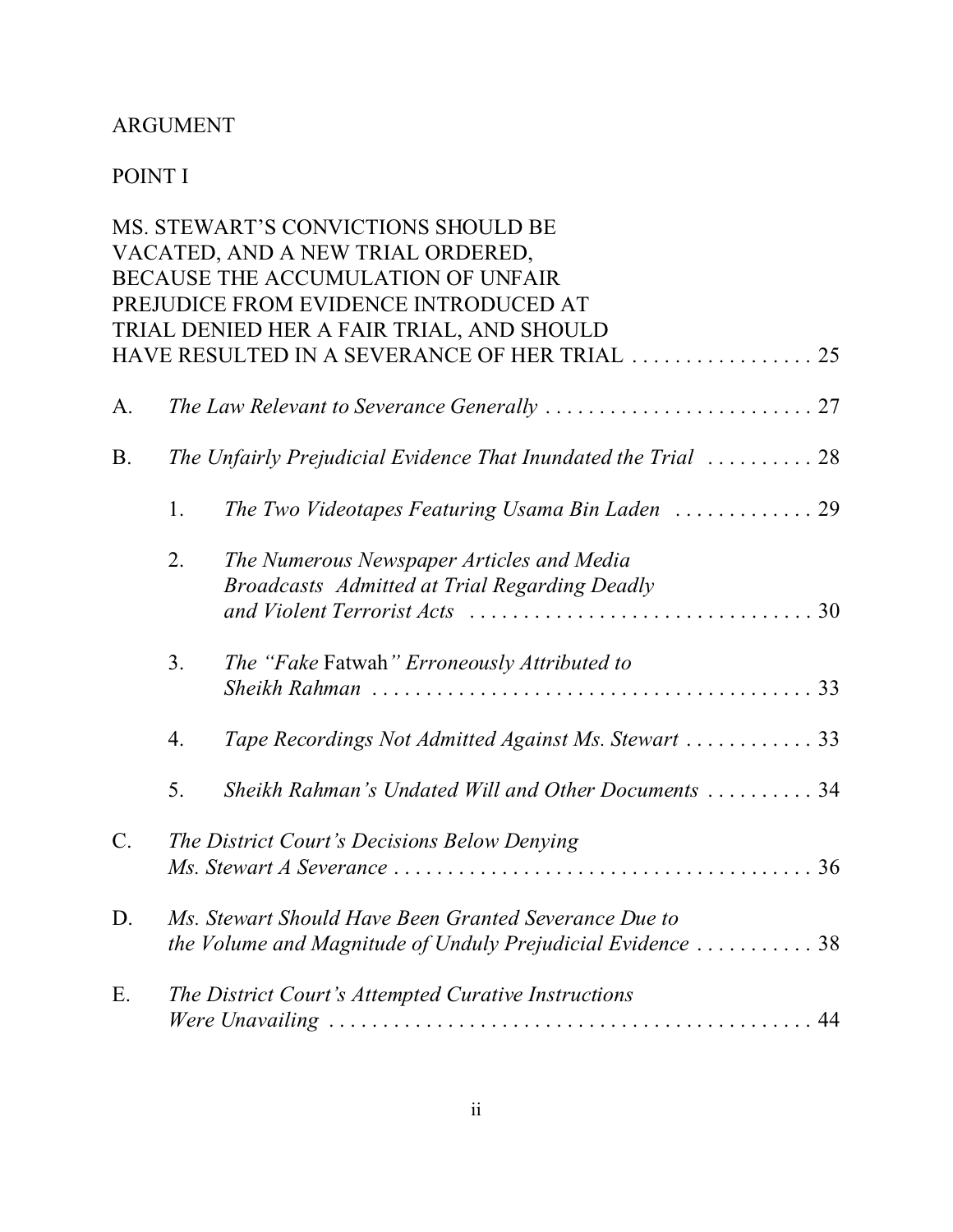1. *The District Court's Pre- and Post-Trial Opinions* ............. 44

### POINT II

|           |                                                                                                                                                                                                                                                  |                                                                                                                    | MS. STEWART'S CONVICTIONS ON COUNTS FOUR AND<br>FIVE SHOULD BE VACATED, AND THE CHARGES DISMISSED,<br>BECAUSE THE EVIDENCE WAS INSUFFICIENT TO ESTABLISH |  |  |
|-----------|--------------------------------------------------------------------------------------------------------------------------------------------------------------------------------------------------------------------------------------------------|--------------------------------------------------------------------------------------------------------------------|----------------------------------------------------------------------------------------------------------------------------------------------------------|--|--|
| A.        |                                                                                                                                                                                                                                                  | The Applicable Principles and Standards for Reviewing<br>Whether the Evidence at Trial Was Sufficient Beyond<br>55 |                                                                                                                                                          |  |  |
| <b>B.</b> | The "Material Support" Alleged At Trial In the Form of<br>"Personnel" Constituted No More Than Sheikh Rahman's<br>and Ms. Stewart's Constitutionally Protected Speech, and<br>Therefore Cannot Constitute "Material Support" Under $\S 2339A$ 59 |                                                                                                                    |                                                                                                                                                          |  |  |
|           | 1.                                                                                                                                                                                                                                               |                                                                                                                    | The "Personnel" Allegedly Provided By Ms. Stewart<br>Was Limited to Sheikh Abdel Rahman's Constitutionally                                               |  |  |
|           |                                                                                                                                                                                                                                                  | a.                                                                                                                 | The Allegations of "Personnel" In the Successive                                                                                                         |  |  |
|           |                                                                                                                                                                                                                                                  | $\mathbf b$ .                                                                                                      | The Evidence of "Personnel" Presented At Trial $\ldots \ldots \ldots$ 63                                                                                 |  |  |
|           |                                                                                                                                                                                                                                                  | c.                                                                                                                 | Any Alleged "Concealment" Was<br>Directly Related to Protected Speech  74                                                                                |  |  |
|           | 2.                                                                                                                                                                                                                                               |                                                                                                                    | Congress, the Courts, and the DoJ All Agree That<br>Protected First Amendment Activity Does Not                                                          |  |  |
|           |                                                                                                                                                                                                                                                  | a.                                                                                                                 |                                                                                                                                                          |  |  |
|           |                                                                                                                                                                                                                                                  | b.                                                                                                                 | The Congressional Intent Is Explicit $\ldots \ldots \ldots \ldots \ldots \ldots$ . 79                                                                    |  |  |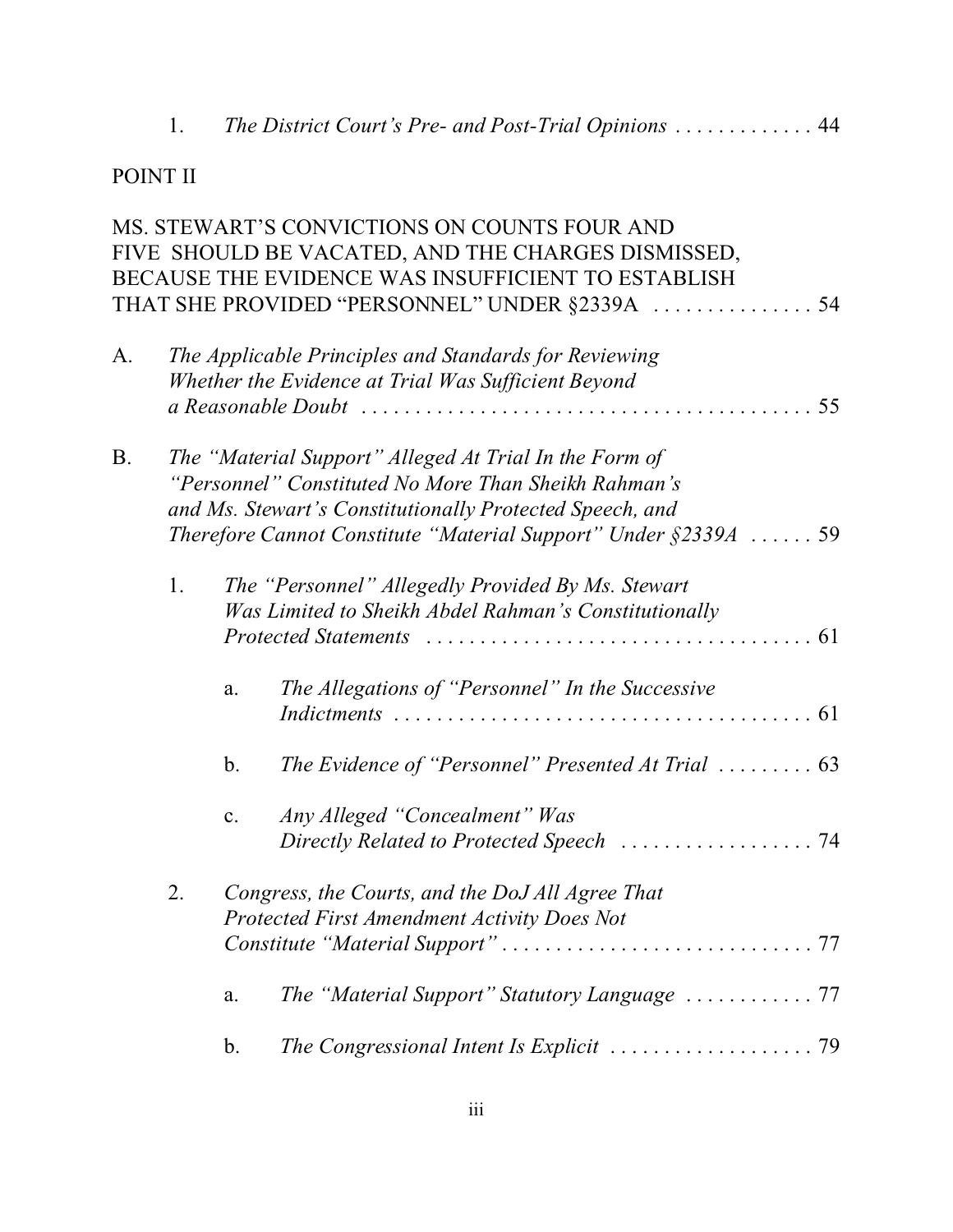|              | $\mathbf{c}$ . | The Courts' Interpretation Has                                                                                                                       |
|--------------|----------------|------------------------------------------------------------------------------------------------------------------------------------------------------|
|              | d.             | The Department of Justice's Position In Other Cases<br>Is Consistent With That of Congress and the Courts  87                                        |
| 3.           |                | <b>Analysis of First Amendment Doctrine Demonstrates</b>                                                                                             |
|              |                | That the "Personnel" Ms. Stewart Allegedly Provided                                                                                                  |
|              |                | In This Case Consisted Only of Sheikh Rahman's                                                                                                       |
|              |                | Statements Constituting Protected First Amendment Activity  89                                                                                       |
| 4.           |                | <b>Rules of Statutory Construction Demonstrate That Sheikh</b><br>Rahman's Statements Do Not Constitute "Personnel" or                               |
|              | a.             | Constitutional Avoidance Requires That §2339A<br>Be Construed Not to Include Sheikh Rahman's<br>Statements as "Personnel" or "Material Support"  113 |
|              | $\mathbf b$ .  | Other Canons of Statutory Construction<br>Similarly Compel Reversal Here  114                                                                        |
|              | c.             | The Rule of Lenity Requires a Narrow Reading                                                                                                         |
| <b>POINT</b> |                |                                                                                                                                                      |

#### MS. STEWART'S CONVICTION ON COUNTS FOUR AND FIVE SHOULD BE REVERSED, AND THOSE COUNTS DISMISSED, BECAUSE THE EVIDENCE WAS NOT SUFFICIENT TO ESTABLISH HER KNOWLEDGE OR SPECIFIC INTENT BEYOND A REASONABLE DOUBT ....................... 117

| A. | The District Court's Construction of the |  |
|----|------------------------------------------|--|
|    |                                          |  |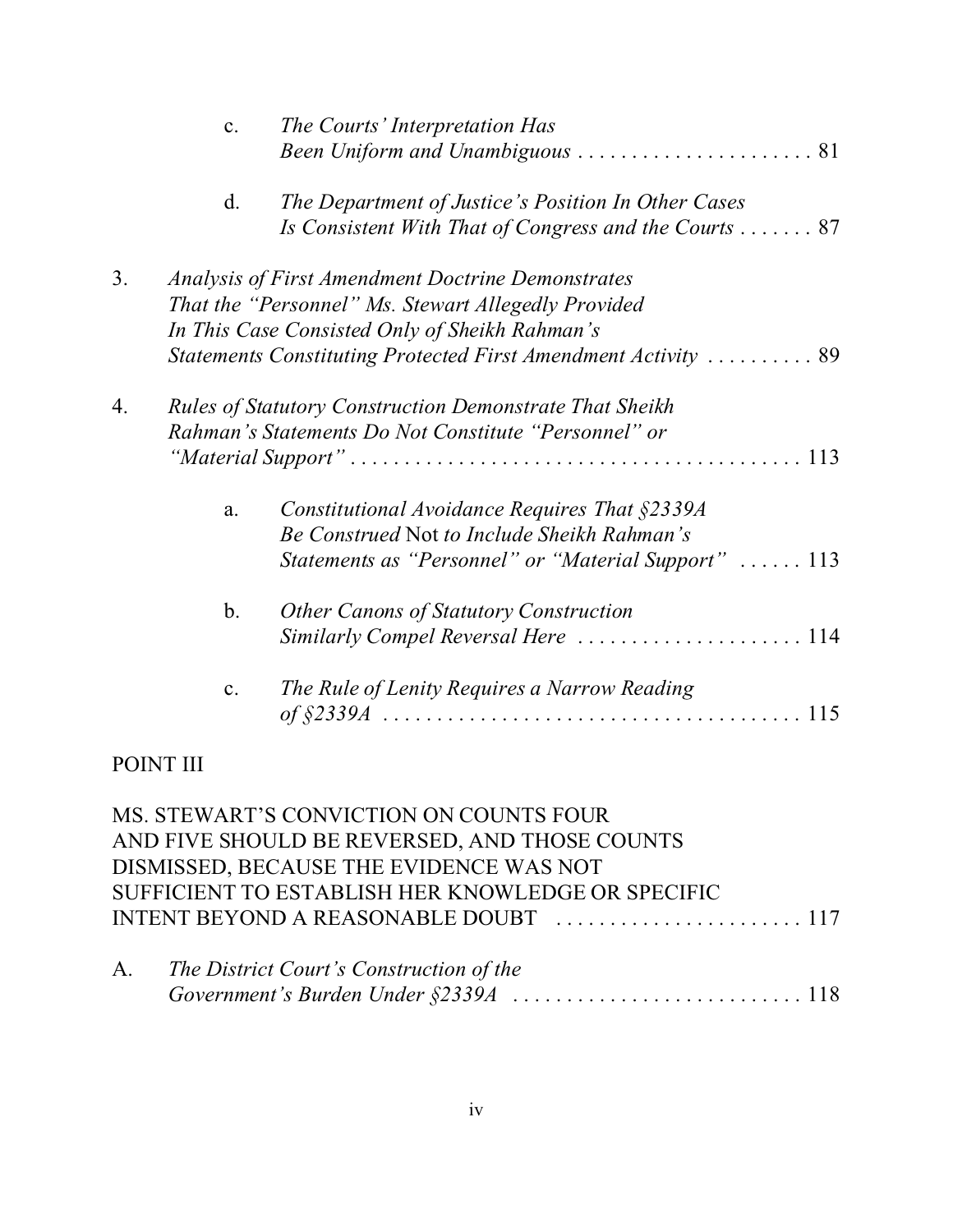| <b>B.</b> |                                                                                                                                                                                                  | The General Principles Governing Knowledge                                                                                       |  |  |  |
|-----------|--------------------------------------------------------------------------------------------------------------------------------------------------------------------------------------------------|----------------------------------------------------------------------------------------------------------------------------------|--|--|--|
| $C$ .     | The Government Failed to Establish Ms. Stewart's Knowledge<br>or Specific Intent With Respect to the §2339A Charges and<br>Their Relationship to Count Two's $\S 956(a)$ Conspiracy to Kill  122 |                                                                                                                                  |  |  |  |
|           | 1.                                                                                                                                                                                               | The Evidence Regarding the Nexus to Count<br>Two's $\S 956(a)$ Conspiracy to Murder Was Absent  123                              |  |  |  |
|           | 2.                                                                                                                                                                                               | Mere Association, Even With Knowledge, Is<br>Insufficient to Establish Membership In a Conspiracy  135                           |  |  |  |
|           | POINT IV                                                                                                                                                                                         |                                                                                                                                  |  |  |  |
|           |                                                                                                                                                                                                  | MS. STEWART'S CONVICTIONS ON COUNTS FOUR<br>& FIVE MUST BE REVERSED BECAUSE §2339A IS<br>UNCONSTITUTIONALLY VAGUE AS APPLIED AND |  |  |  |
| A.        |                                                                                                                                                                                                  | The Fundamentals of the Void-for-Vagueness                                                                                       |  |  |  |
| <b>B.</b> |                                                                                                                                                                                                  | The District Court's Construction of $\S$ 2339A's                                                                                |  |  |  |
|           | 1.                                                                                                                                                                                               | The District Court's Opinion Dismissing the                                                                                      |  |  |  |
|           | 2.                                                                                                                                                                                               | The District Court's Opinion Upholding the                                                                                       |  |  |  |
| C.        | The District Court Failed At Trial to Apply Any                                                                                                                                                  |                                                                                                                                  |  |  |  |
|           | 1.                                                                                                                                                                                               | The District Court Failed to Charge the Jury                                                                                     |  |  |  |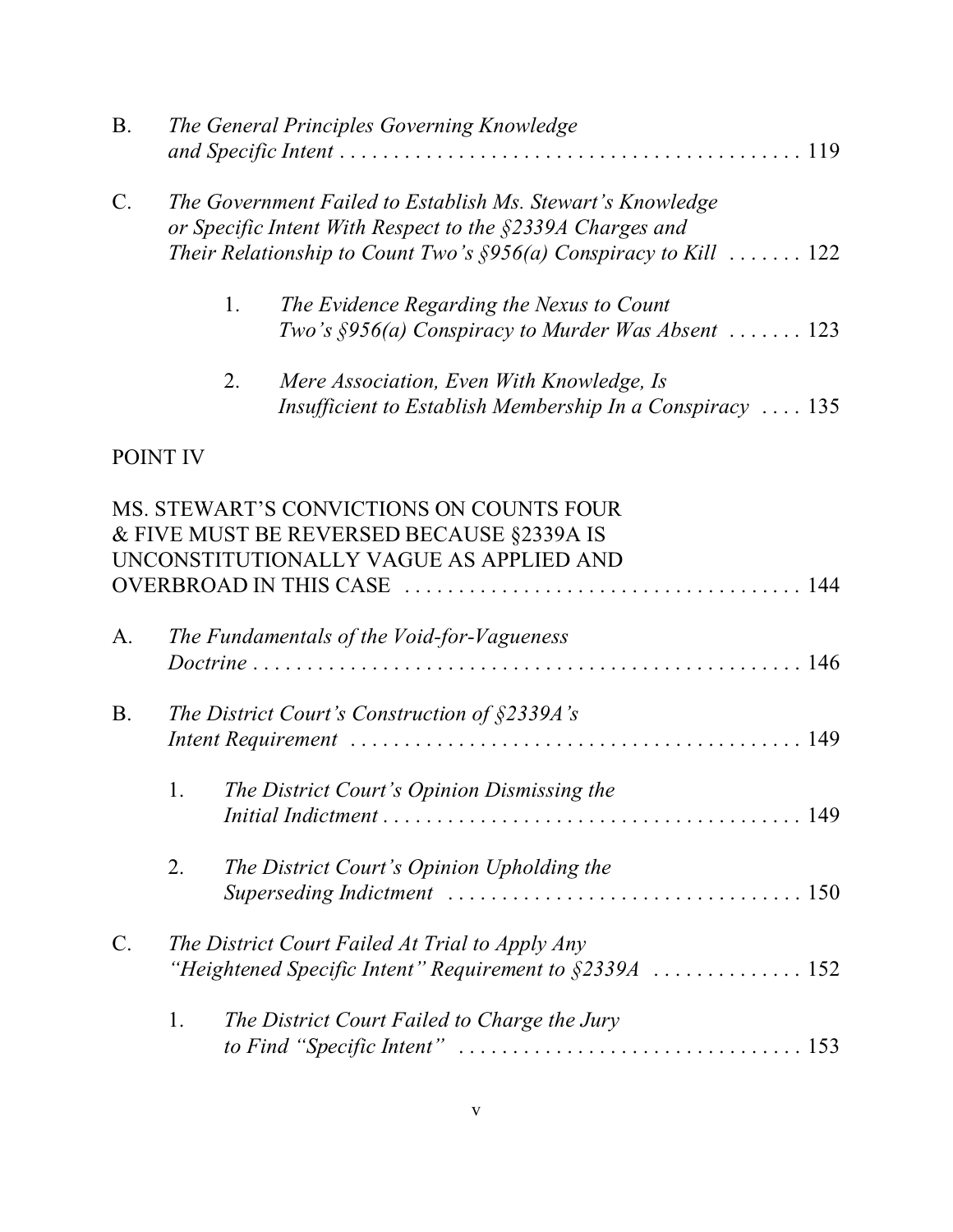| a.             | The Meaning of "Specific Intent"  153                                                                                           |
|----------------|---------------------------------------------------------------------------------------------------------------------------------|
| $\mathbf b$ .  | §2339A Is A Specific Intent Crime  154                                                                                          |
| c.             | The Jury Instructions on $\S$ 2339A's                                                                                           |
|                |                                                                                                                                 |
|                | The District Court Impermissibly Diluted the Proof Required<br>for the $\S 956(a)$ Conspiracy to Kill Charged In Count Two  158 |
| a.             | By Failing to Require Sufficiently Specific Proof<br>of the $\S 956(a)$ Conspiracy to Kill, the District Court                  |
|                | <b>Fatally Undermined Any Restrictions a Proper Intent</b><br>Requirement Could Impose on the Scope of $\S$ 2339A  159          |
| $\mathbf{b}$ . | §2339A Operates Impermissibly As a Multi-Level                                                                                  |
|                | i.<br>The Logical Absurdity of Multi-Level                                                                                      |
|                | ii.<br>Multi-Level Inchoate Offenses Violate                                                                                    |
|                | The District Court Impermissibly Allowed Protected<br>Speech to Serve As the "Personnel" Provided to                            |
|                |                                                                                                                                 |
| a.             | The "Personnel" Alleged In the Superseding<br>Indictment Is Merely An Unavailing Variant on                                     |
|                | the Initial Indictment's Invalid Theory of                                                                                      |
| b.             | "Personnel" Remains Unconstitutional                                                                                            |
|                | As Applied to Ms. Stewart In This Case  170                                                                                     |
| $\mathbf{c}$ . | The Application of $\S$ 2339A to Ms. Stewart Herein                                                                             |
|                |                                                                                                                                 |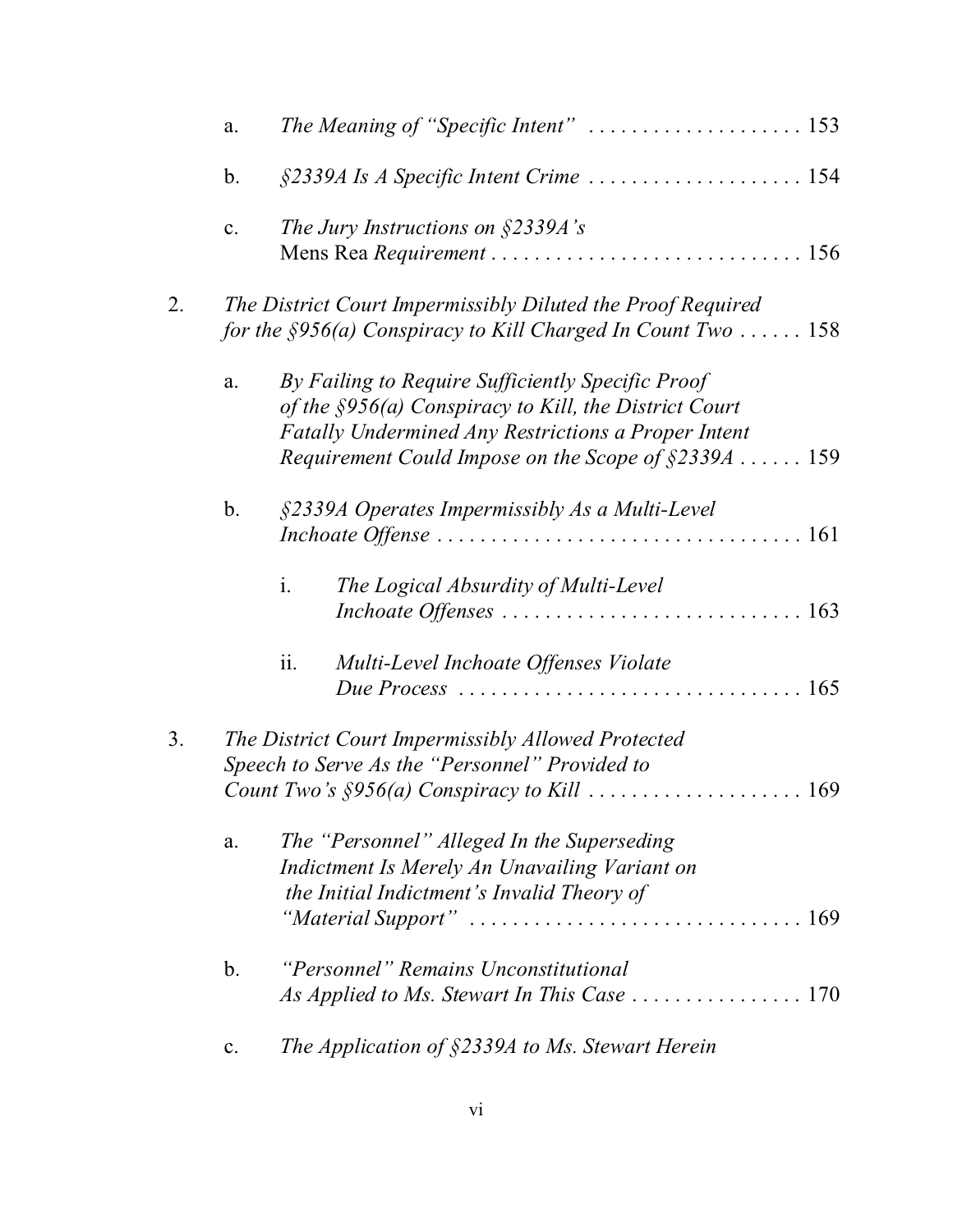| Constitutes An Example of Arbitrary and |  |
|-----------------------------------------|--|
|                                         |  |

#### POINT V

|           | MS. STEWART'S CONVICTION ON COUNT ONE SHOULD                                              |
|-----------|-------------------------------------------------------------------------------------------|
|           | BE REVERSED, AND THE CHARGE DISMISSED, BECAUSE                                            |
|           | (A) THE GOVERNMENT FAILED TO PROVE A CONSPIRACY                                           |
|           | TO DEFRAUD THE U.S.; (B) THE PROSECUTORS LACKED                                           |
|           | AUTHORITY TO HOLD MS. STEWART CRIMINALLY LIABLE                                           |
|           | FOR VIOLATION OF THE S.A.M.'S; AND (C) THE DISTRICT                                       |
|           | COURT ERRED IN DENYING MS. STEWART THE OPPORTUNITY                                        |
|           | TO CHALLENGE THE VALIDITY OF THE S.A.M.'S 175                                             |
| A.        | The Government Proved At Most a Scheme to                                                 |
|           |                                                                                           |
| <b>B.</b> | The Government Failed to Prove Ms. Stewart Had Any Intention                              |
|           | Beyond Pursuing a Legal Strategy to Obtain a Prisoner Transfer                            |
|           |                                                                                           |
| $C$ .     | The Attorney General Lacked Authority to Punish Lawyers                                   |
|           |                                                                                           |
| D.        | The District Court Should Have Permitted Ms. Stewart to Challenge                         |
|           | the Validity of the S.A.M.'s In the Context of Her Prosecution $\ldots \ldots \ldots$ 185 |
| Ε.        | The S.A.M.'s Are Unconstitutionally Vague As Applied In This Case $\dots$ 188             |
|           |                                                                                           |

#### POINT VI

MS. STEWART'S CONVICTIONS ON COUNTS SIX AND SEVEN SHOULD BE VACATED AND THE CHARGES DISMISSED BECAUSE 18 U.S.C. §1001 PROSCRIBES FALSE STATEMENTS, NOT FALSE *PROMISES*, AND AT MOST ALL THE GOVERNMENT PROVED WERE FALSE PROMISES BY MS. STEWART, AND NOT FALSE STATEMENTS .................................. ......... 192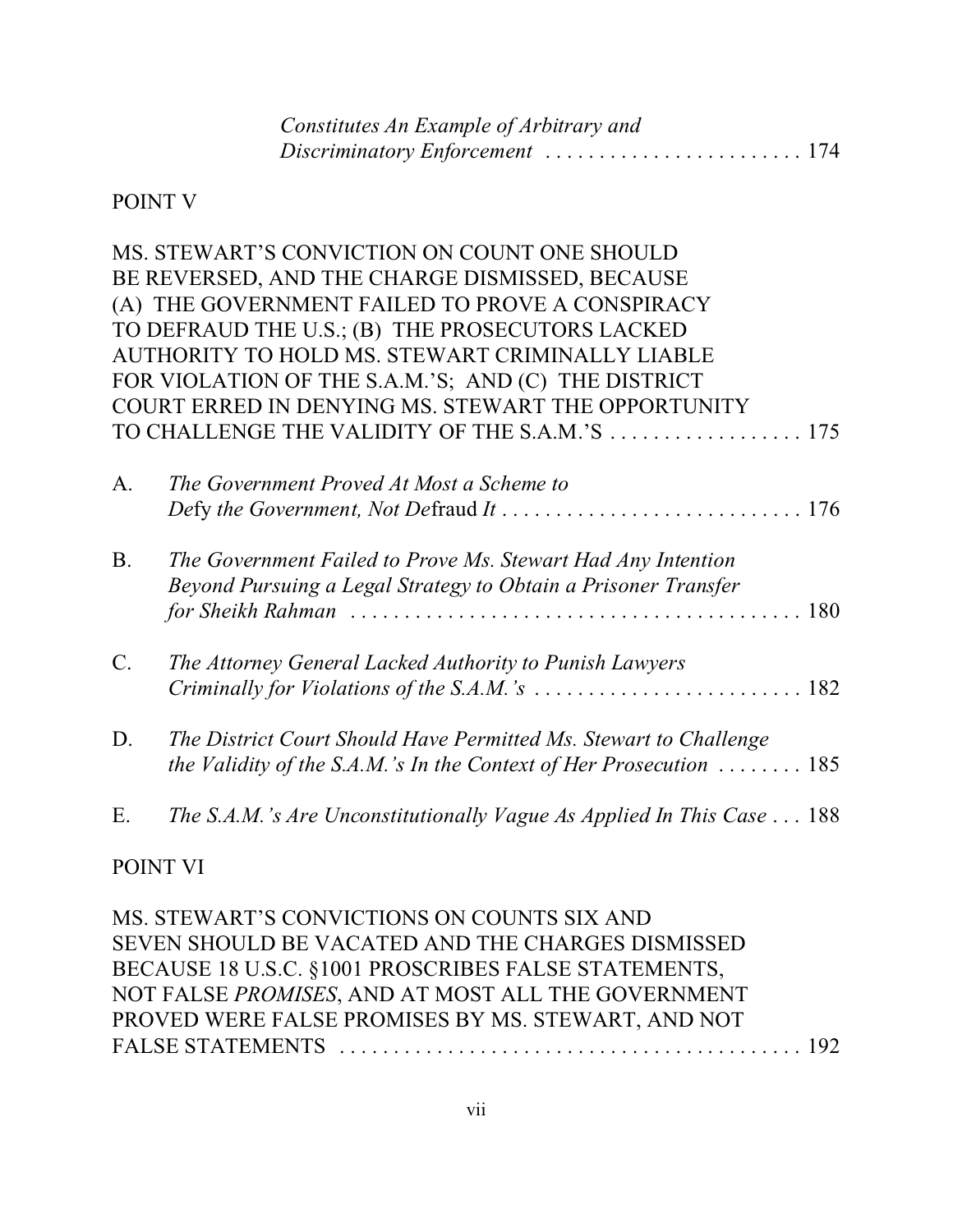| A.        |    |                                                                  |  |  |  |
|-----------|----|------------------------------------------------------------------|--|--|--|
|           | 1. | The Plain Language of §1001 Does Not Include                     |  |  |  |
|           | 2. | The Rule of Lenity Requires a Narrow Reading of the Statute  198 |  |  |  |
|           | 3. |                                                                  |  |  |  |
| <b>B.</b> |    | The Government Failed to Prove That Ms. Stewart Knowingly        |  |  |  |

#### POINT VII

|           |    | THE DISTRICT COURT ERRED IN DENYING MS. STEWART'S<br>MOTION TO COMPEL DISCLOSURE OF ANY WARRANTLESS<br>ELECTRONIC SURVEILLANCE, AND IN DENYING HER                                               |  |
|-----------|----|--------------------------------------------------------------------------------------------------------------------------------------------------------------------------------------------------|--|
|           |    | CIPA-CLEARED COUNSEL ACCESS TO THE GOVERNMENT'S                                                                                                                                                  |  |
|           |    | EX PARTE OPPOSITION TO HER MOTION TO COMPEL  208                                                                                                                                                 |  |
| <b>B.</b> |    | The District Court's Refusal to Grant CIPA-Cleared<br>Defense Counsel Access to the Government's Response<br>Violates the Principles Underlying the Adversary Process $\ldots \ldots \ldots 211$ |  |
|           | 1. | The NSA Program's Potential Taint of the FISA<br>Process Requires Further Review and Participation<br>By Cleared Defense Counsel In This Case  228                                               |  |

# POINT VIII

| ALL EVIDENCE OBTAINED DIRECTLY AND INDIRECTLY VIA                                                                                                                                                                                                                                                                                  |  |
|------------------------------------------------------------------------------------------------------------------------------------------------------------------------------------------------------------------------------------------------------------------------------------------------------------------------------------|--|
| FISA-AUTHORIZED ELECTRONIC SURVEILLANCE SHOULD                                                                                                                                                                                                                                                                                     |  |
| HAVE BEEN SUPPRESSED BECAUSE IT WAS ACQUIRED IN                                                                                                                                                                                                                                                                                    |  |
| VIOLATION OF FISA AND THE FOURTH AMENDMENT 230                                                                                                                                                                                                                                                                                     |  |
|                                                                                                                                                                                                                                                                                                                                    |  |
| $\mathbf{A}$ $\mathbf{H}$ $\mathbf{A}$ $\mathbf{H}$ $\mathbf{A}$ $\mathbf{A}$ $\mathbf{A}$ $\mathbf{A}$ $\mathbf{A}$ $\mathbf{A}$ $\mathbf{A}$ $\mathbf{A}$ $\mathbf{A}$ $\mathbf{A}$ $\mathbf{A}$ $\mathbf{A}$ $\mathbf{A}$ $\mathbf{A}$ $\mathbf{A}$ $\mathbf{A}$ $\mathbf{A}$ $\mathbf{A}$ $\mathbf{A}$ $\mathbf{A}$ $\mathbf{$ |  |

| A. |  |  |  |
|----|--|--|--|
|----|--|--|--|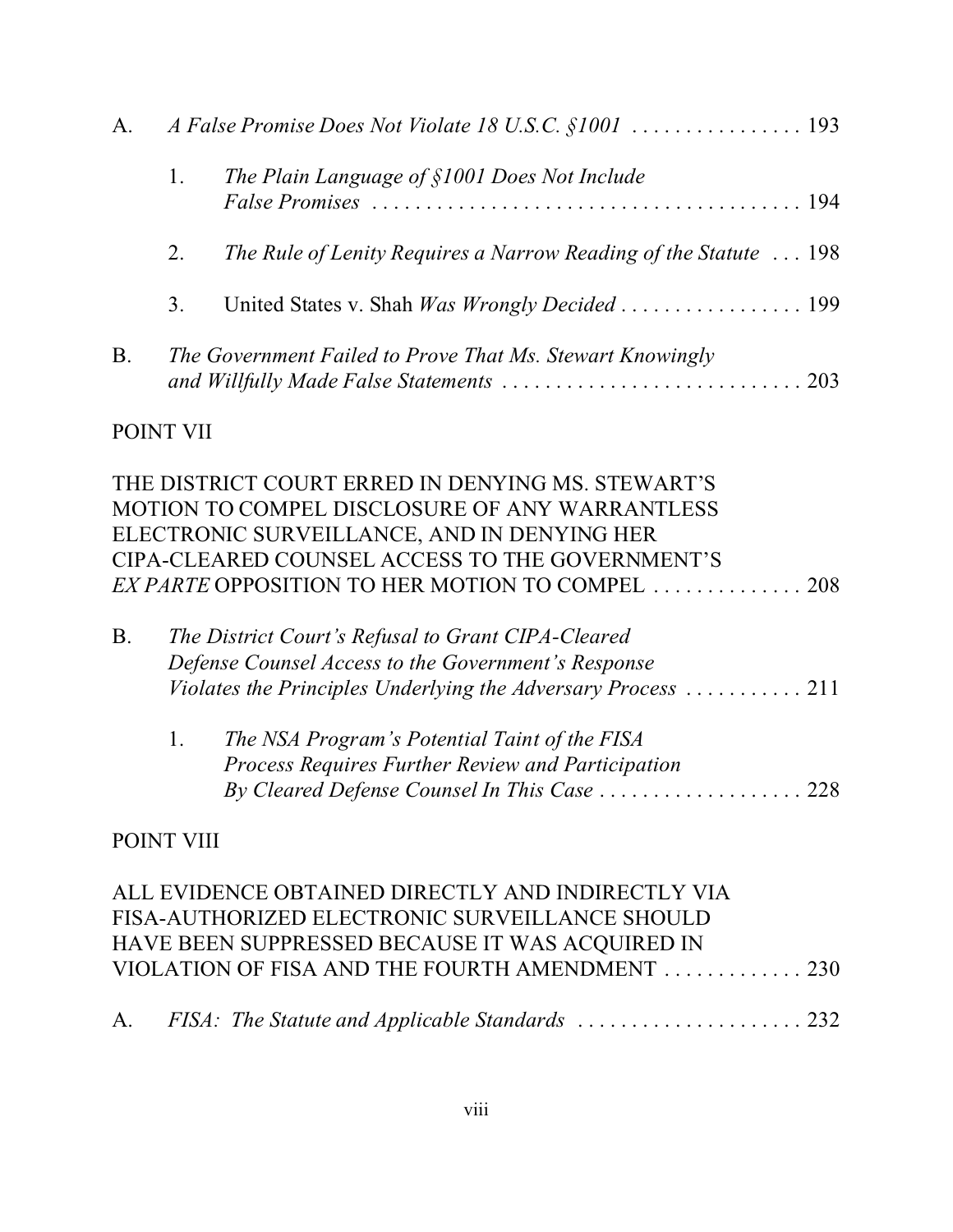|    | 1. |    | FISA's Background and Purpose  232                                                                                                                            |
|----|----|----|---------------------------------------------------------------------------------------------------------------------------------------------------------------|
|    | 2. |    | FISA's Structure and Operational Framework  233                                                                                                               |
|    |    | a. | Limitations On Targeting "U.S. Persons" 234                                                                                                                   |
|    |    | b. | Standards for Reviewing Government Certifications  234                                                                                                        |
|    |    | c. | The Evolution of FISA Review from the "Primary<br>Purpose" to the "Significant Purpose" Standard  235                                                         |
|    |    | d. | The Standards for Disclosure of FISA Orders                                                                                                                   |
| B. |    |    | The Extent of the Evidence Generated By FISA                                                                                                                  |
| C. |    |    | The FISA Electronic Surveillance Should Have Been Suppressed<br>Because It Was Instituted for Purposes of a Criminal Investigation,                           |
|    | 1. |    | The Evidence Established That the Government's Purpose<br>In Instituting FISA Surveillance Was to Pursue a Criminal<br>Investigation Against Ms. Stewart  240 |
|    | 2. |    | The Entire FISA Electronic Surveillance In This Case<br>Should Have Been Analyzed Pursuant to the "Primary"                                                   |
|    |    | a. | The "Primary Purpose" Standard Was Necessary<br>to Preserve FISA's Constitutionality $\ldots \ldots \ldots \ldots \ldots \ldots 244$                          |
|    |    | b. |                                                                                                                                                               |
|    |    | c. | Without the "Primary Purpose" Standard, FISA<br>Is Unconstitutional As Applied to Ms. Stewart In                                                              |
|    |    |    | This Case $\ldots \ldots \ldots \ldots \ldots \ldots \ldots \ldots \ldots \ldots \ldots \ldots \ldots 252$                                                    |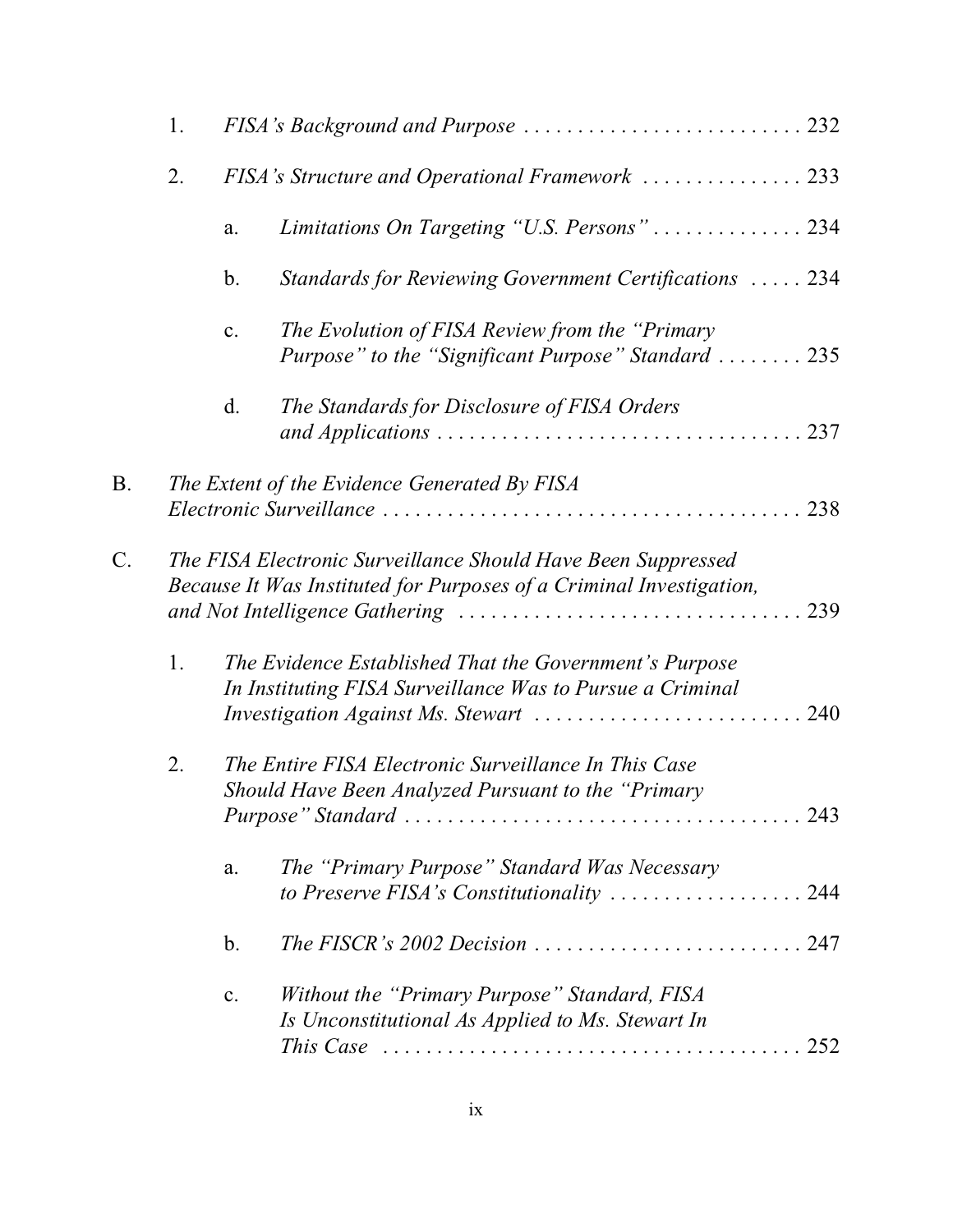|    | $\mathbf{i}$ . | <b>FISA Warrants Are Not Warrants</b><br>Under the Fourth Amendment $\ldots \ldots \ldots \ldots \ldots 253$ |
|----|----------------|--------------------------------------------------------------------------------------------------------------|
|    | ii.            | <b>FISA Warrants Do Not Meet Traditional</b>                                                                 |
|    | 111.           | FISA Warrants Do Not Satisfy the Fourth<br>Amendment's Particularity Requirement  255                        |
|    | iv.            | The FISA Process Lacks Meaningful                                                                            |
| D. |                | The District Court Erred, and Denied Ms. Stewart Due<br>Process, By Not Disclosing the FISA Applications and |

# POINT IX

|             | MS. STEWART'S CONVICTIONS SHOULD BE VACATED,<br>AND THE CHARGES DISMISSED, BECAUSE THEY WERE<br>THE RESULT OF A SELECTIVE PROSECUTION AGAINST HER 271 |
|-------------|-------------------------------------------------------------------------------------------------------------------------------------------------------|
|             |                                                                                                                                                       |
| A.          | The Salient Facts Establishing the Selective Prosecution                                                                                              |
| <b>B.</b>   | The Applicable Legal Standard for Selective                                                                                                           |
| $C_{\cdot}$ |                                                                                                                                                       |
| D.          | The Charges Against Ms. Stewart Are the Product of a                                                                                                  |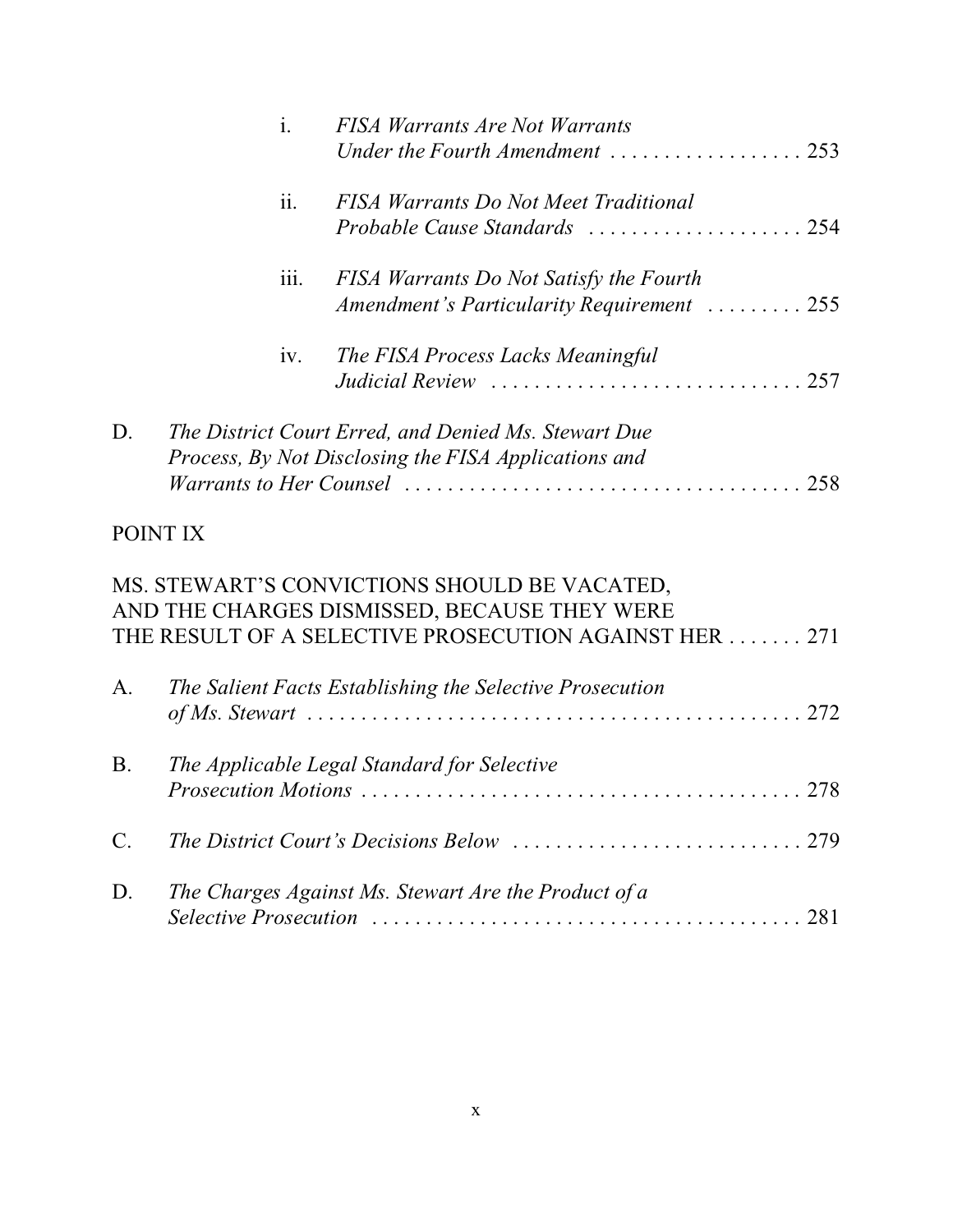# POINT X

| MS. STEWART JOINS IN THE BRIEFS FILED BY HER |  |
|----------------------------------------------|--|
| CO-DEFENDANTS-APPELLANTS TO THE EXTENT       |  |
|                                              |  |
|                                              |  |

Statement Pursuant to F.R.A.P. 32(a)(7)(C)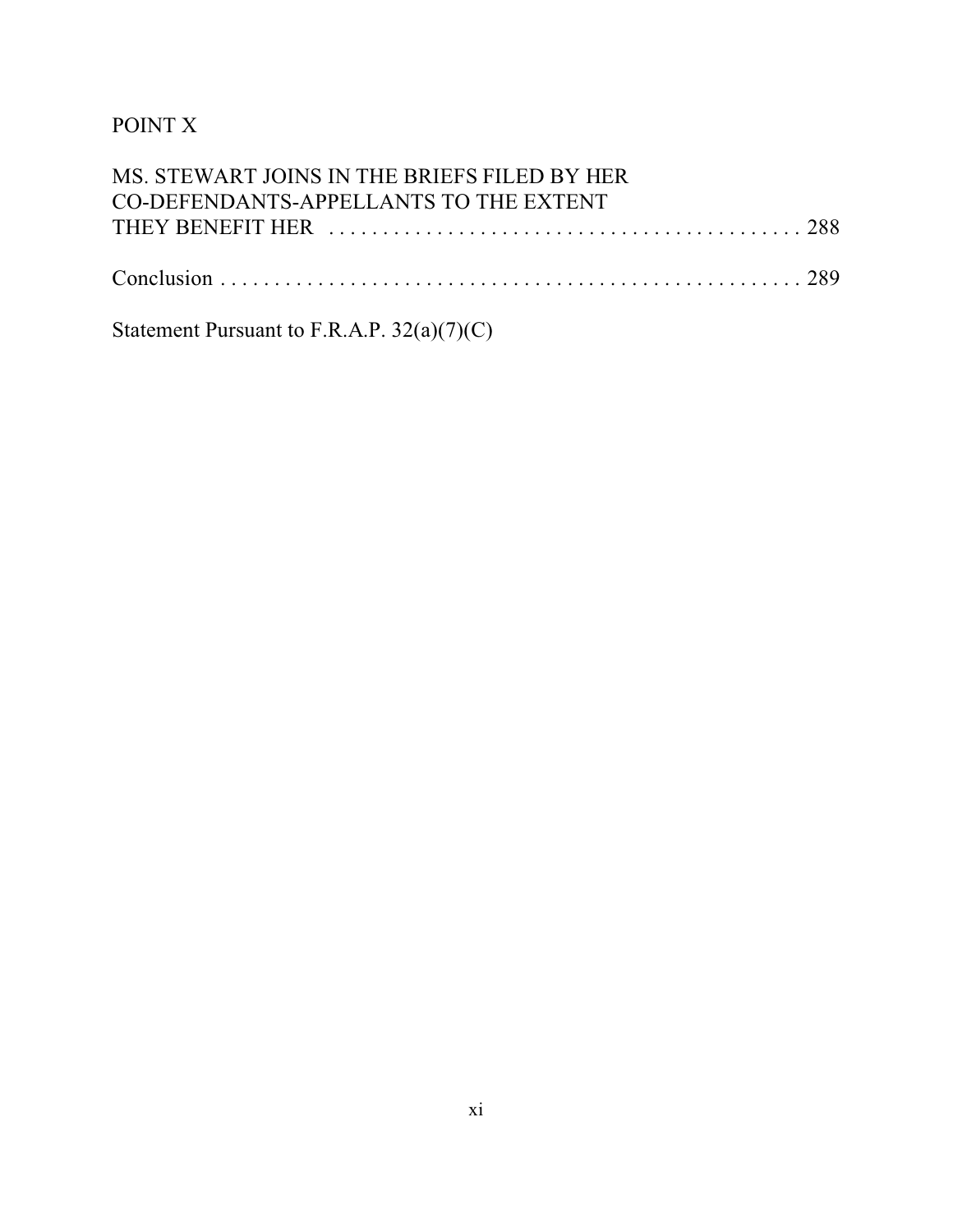#### TABLE OF AUTHORITIES

# **CASES**

| ACLU v. National Security Agency, 438 F. Supp. 2d 754                             |
|-----------------------------------------------------------------------------------|
| Alderman v. United States, 394 U.S. 165 (1969)  216,217,218,219,221               |
| Allen v. People, 175 Colo. 113, 485 P.2d 886 (1971)  164                          |
| American-Arab Anti-Discrimination Committee v. Reno,                              |
| Arthur Andersen LLP v. United States, 544 U.S. 696 (2005) 115,116,117,<br>191,192 |
| Ashcroft v. Free Speech Coaltion, 535 U.S. 234 (2002)  100                        |
| Aslanidis v. United States Lines, Inc., 7 F.3d 1067 (2d Cir. 1993)  195           |
| Berger v. New York, 388 U.S. 41 (1967)  256,257,258                               |
| Betancourt v. Bloomberg, 448 F.3d 547 (2d Cir. 2006)  148                         |
| Bixby's Food Systems, Inc. v. McKay,                                              |
| Blumenthal v. United States, 332 U.S. 539 (1947)  127                             |
| Boim v. Quranic Literacy Institute, et al., 291 F.3d 1000                         |
|                                                                                   |
|                                                                                   |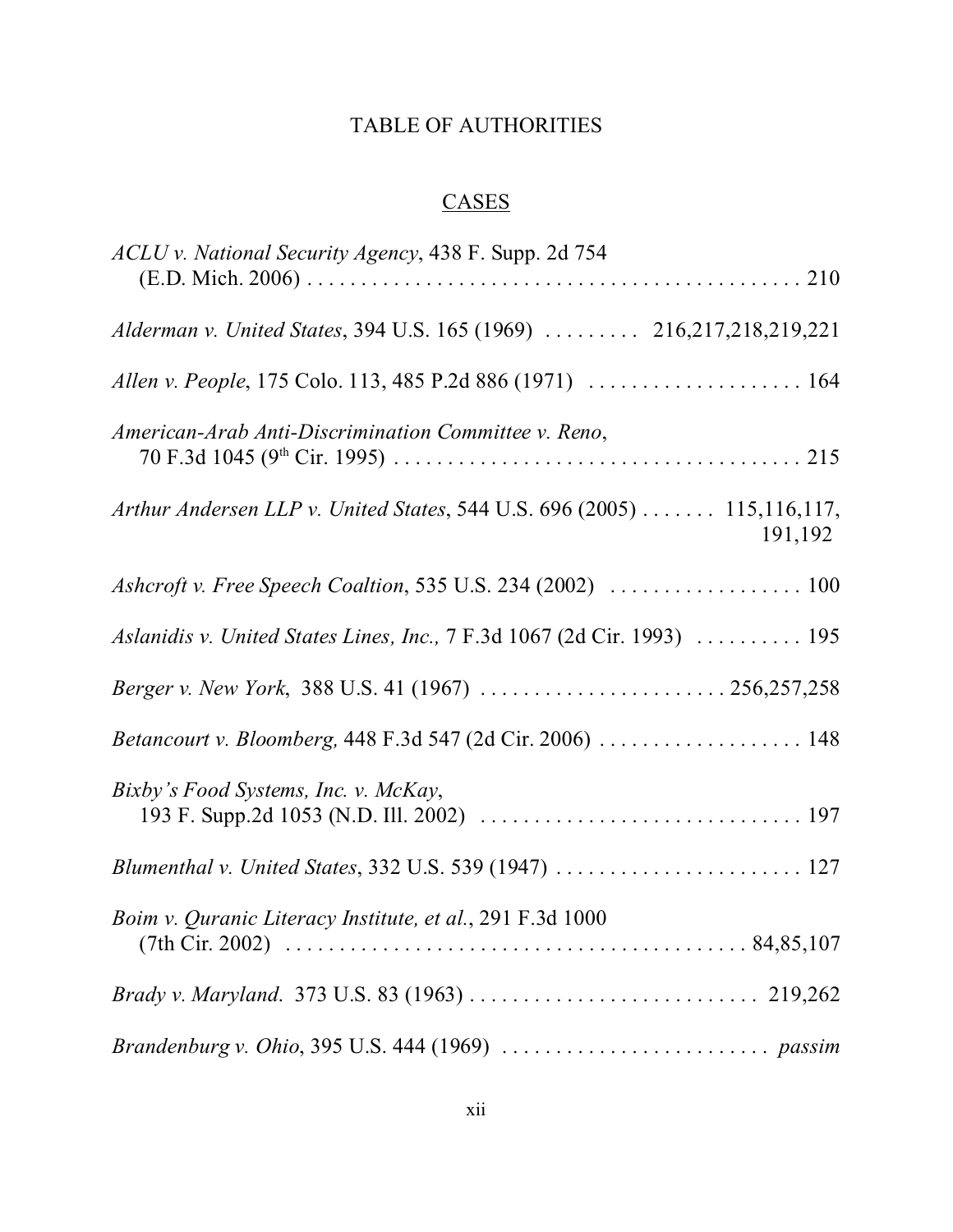| Bruton v. United States, 391 U.S. 123 (1968)  45,51,52,53         |
|-------------------------------------------------------------------|
|                                                                   |
|                                                                   |
|                                                                   |
|                                                                   |
|                                                                   |
| Citizens Against Rent Control Coalition for Fair Housing          |
|                                                                   |
|                                                                   |
|                                                                   |
| Davis v. Washington, _____ U.S. ____, 126 S. Ct. 2266 (2006)  248 |
|                                                                   |
|                                                                   |
| Dennis v. United States, 384 U.S. 855 (1966)  177,186,224,226.    |
| Detroit Free Press v. Ashcroft, 303 F.3d 681 (6th Cir. 2002)  213 |
| Direct Sales Co. v. United States, 319 U.S. 703 (1943)  140       |
|                                                                   |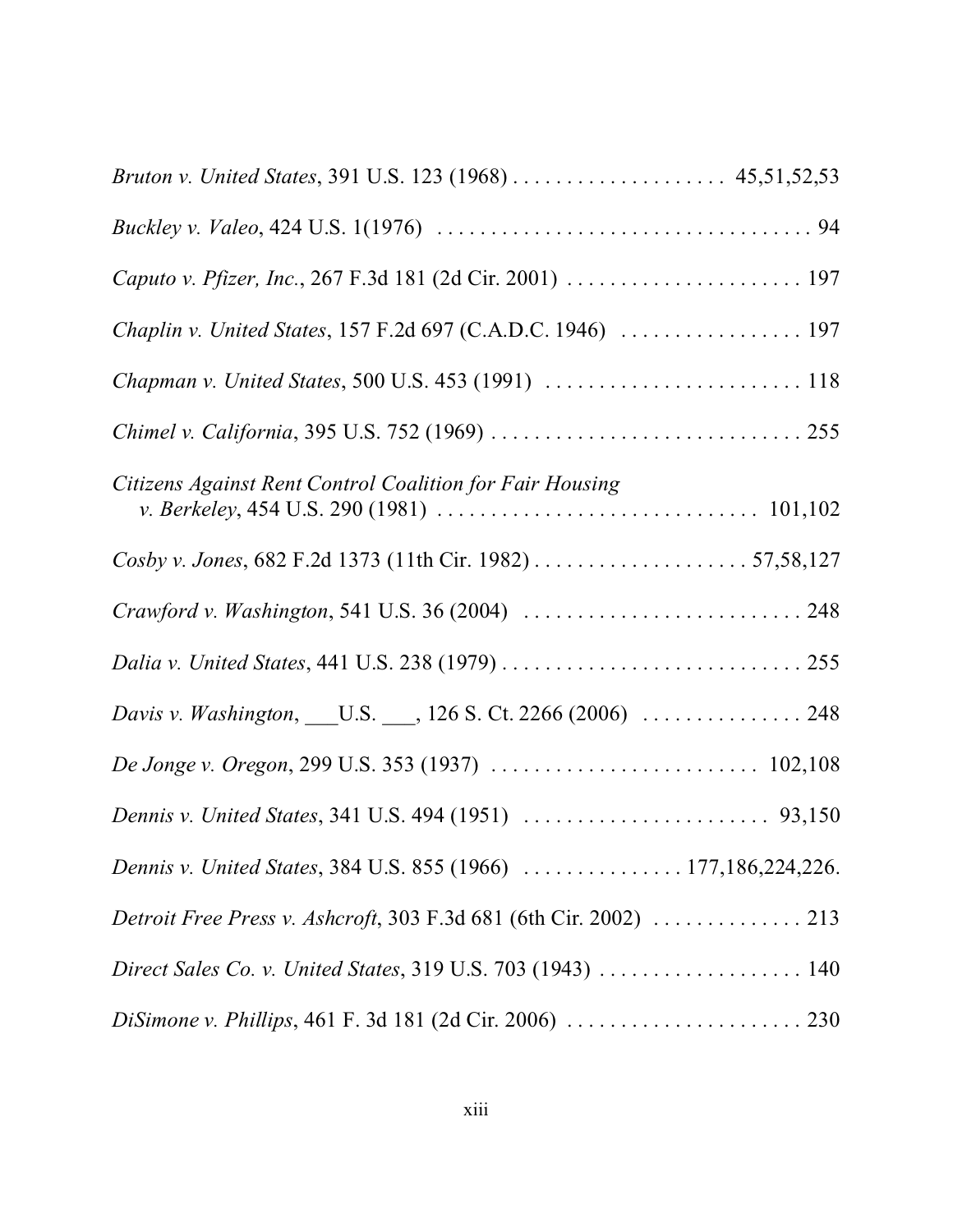| Doe v. Gonzales, 386 F. Supp.2d 66 (D. Conn. 2005)  227,228                                                                           |
|---------------------------------------------------------------------------------------------------------------------------------------|
| Dowling v. United States, 473 U.S. 207 (1985)  115                                                                                    |
|                                                                                                                                       |
|                                                                                                                                       |
|                                                                                                                                       |
| Farrell v. Burke, 449 F.3d 470 (2d Cir. 2006)  147,148,149                                                                            |
|                                                                                                                                       |
| Forsyth County, Forsyth County, Ga. v. Nationalist Movement,                                                                          |
|                                                                                                                                       |
| Gamble v. Pope & Talbort, Inc., 307 F.2d 729 (3d Cir. 1962),<br>overruled on other grounds, Eash v. Riggins Trucking, Inc.,           |
|                                                                                                                                       |
| Goldhirsh Group, Inc. v. Alpert, 107 F.3d 105 (2d Cir. 1997) 145                                                                      |
| Grayned v. City of Rockford, 408 U.S. 104 (1972)  148,169                                                                             |
| Guenther v. Commissioner of Internal Revenue, 889 F.2d 882<br>(9th Cir. 1989), appeal after remand, 939 F.2d 758 (9th Cir. 1991)  213 |
|                                                                                                                                       |
| <i>Hepting v. AT &amp; T Corporation, 439 F. Supp. 2d 974 (N.D. Cal. 2006)  210</i>                                                   |
| <i>Herndon v. Lowry</i> , 301 U.S. 242 (1937) $\ldots \ldots \ldots \ldots \ldots \ldots \ldots \ldots \ldots \ldots \ldots$ 133      |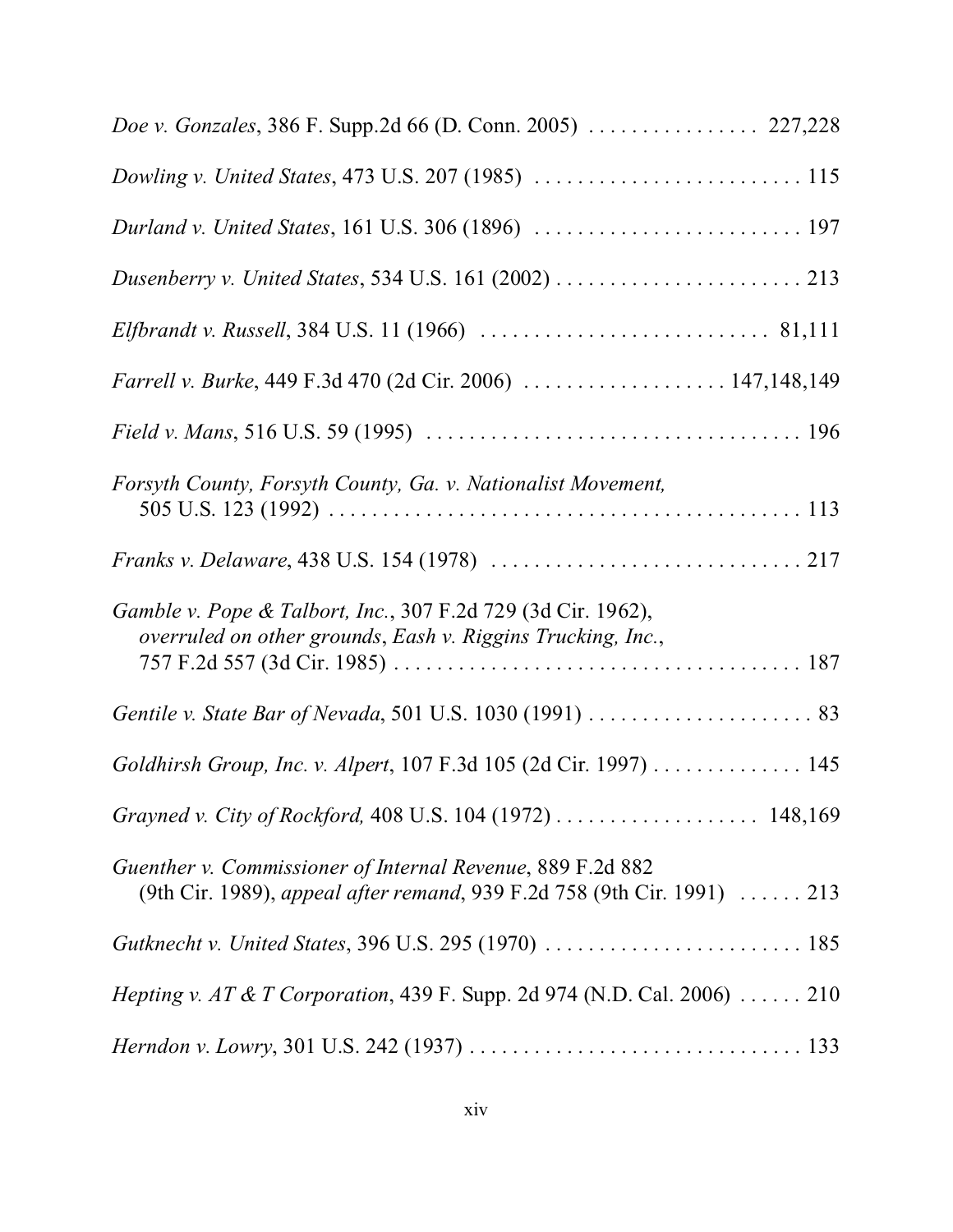|                                                                                                                                                                                                                                                                                                                                           | 105,109,169   |
|-------------------------------------------------------------------------------------------------------------------------------------------------------------------------------------------------------------------------------------------------------------------------------------------------------------------------------------------|---------------|
|                                                                                                                                                                                                                                                                                                                                           |               |
| Holy Land Foundation v. Ashcroft, 219 F. Supp.2d 57 (D.D.C. 2002),                                                                                                                                                                                                                                                                        |               |
| Humanitarian Law Project v. Reno, 205 F.3d 1130 (9th Cir. 2000)<br>("HLP II"), affirmed after remand by Humanitarian Law Project<br>v. U.S. Dept. of Justice, 352 F.3d 382 (9th Cir. 2003) ("HLP III"),<br>vacated on other grounds by 393 F.2d 902 (9th Cir. 2004);<br>Humanitarian Law Project v. U.S. Dept. Of Justice, 2004 WL 547534 |               |
| Indemnified Capital Investments, $SA$ v. R.J. O'Brien $\&$<br><i>Associates, Inc.</i> , 12 F.3d 1406 (7th Cir. 1993) $\ldots \ldots \ldots \ldots \ldots \ldots \ldots \ldots$ 196                                                                                                                                                        |               |
|                                                                                                                                                                                                                                                                                                                                           |               |
| In re All Matters Submitted to the Foreign Intelligence<br>Surveillance Court, 218 F. Supp. 2d 611 (FISC),                                                                                                                                                                                                                                |               |
| In re Grand Jury Proceedings, 347 F.3d 197 (7th Cir. 2003)  261,269,270                                                                                                                                                                                                                                                                   |               |
| In re Grand Jury Subpoenas dated March 24, 2003,                                                                                                                                                                                                                                                                                          |               |
|                                                                                                                                                                                                                                                                                                                                           |               |
| <i>In re Morrissey</i> , 996 F. Supp. 530 (E.D. Va. 1998),                                                                                                                                                                                                                                                                                |               |
| In re Sealed Case, 310 F.3d 717 (FISCR 2002) 237,238,249,251,                                                                                                                                                                                                                                                                             | 252, 259, 265 |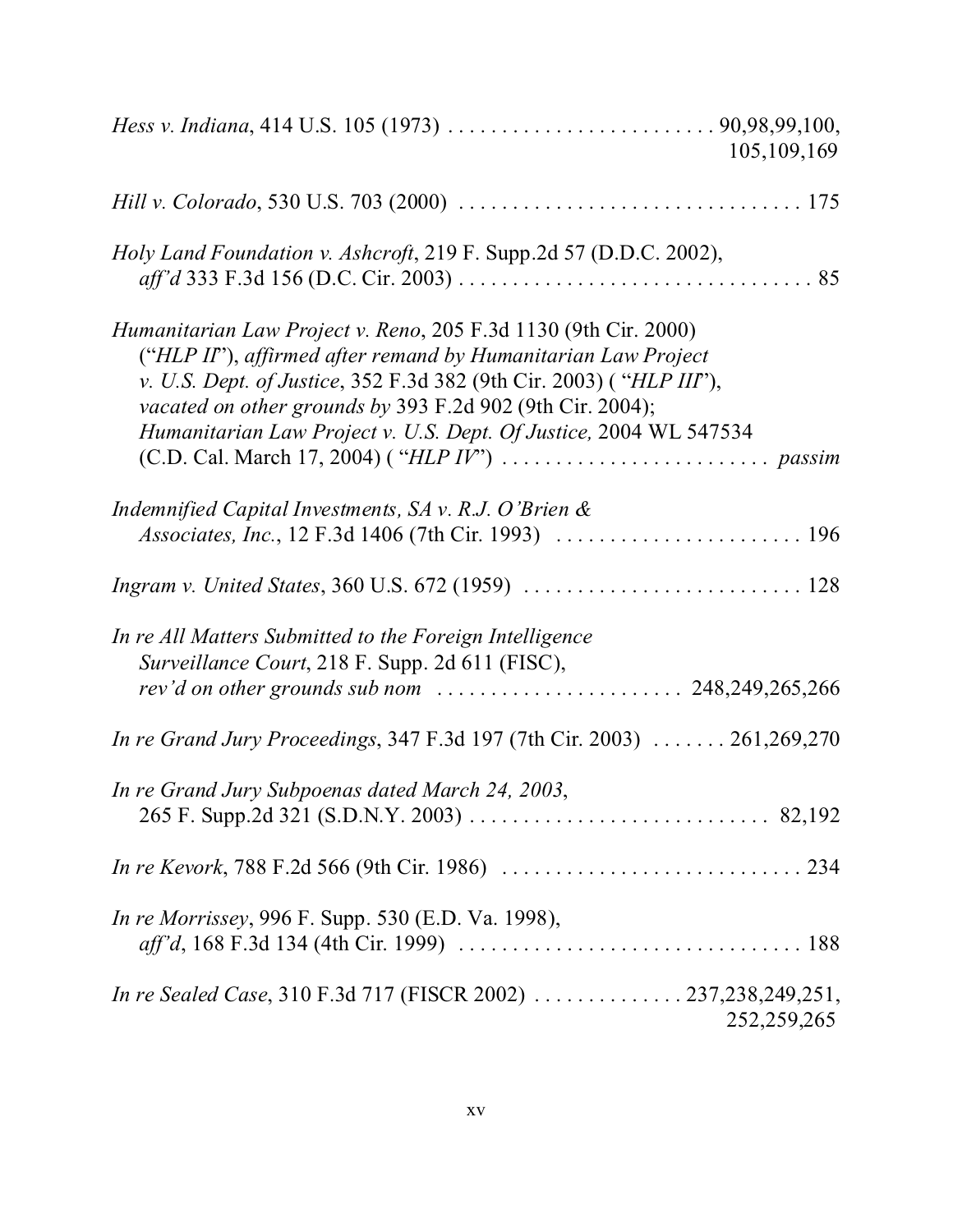| Joint Anti-Fascist Refugee Committee v. McGrath,                                                                                |
|---------------------------------------------------------------------------------------------------------------------------------|
|                                                                                                                                 |
| Kaplan v. County of Los Angeles, 894 F.2d 1076 (9th Cir.1990)  107                                                              |
|                                                                                                                                 |
| Kiareldeen v. Reno, 71 F. Supp. 2d 402 (D.N.J. 1999)  215                                                                       |
|                                                                                                                                 |
|                                                                                                                                 |
|                                                                                                                                 |
|                                                                                                                                 |
| Lusk v. Village of Cold Spring, 475 F.3d 480 (2d Cir. 2007) 113                                                                 |
|                                                                                                                                 |
|                                                                                                                                 |
|                                                                                                                                 |
| Mills v. Alabama, 384 U.S. 214 (1966) $\ldots \ldots \ldots \ldots \ldots \ldots \ldots \ldots \ldots \ldots \ldots \ldots 107$ |
|                                                                                                                                 |
| NAACP v. Claiborne Hardware Co., 458 U.S. 886 (1982)  71,79,97,101,102,<br>103, 104, 105, 108, 109                              |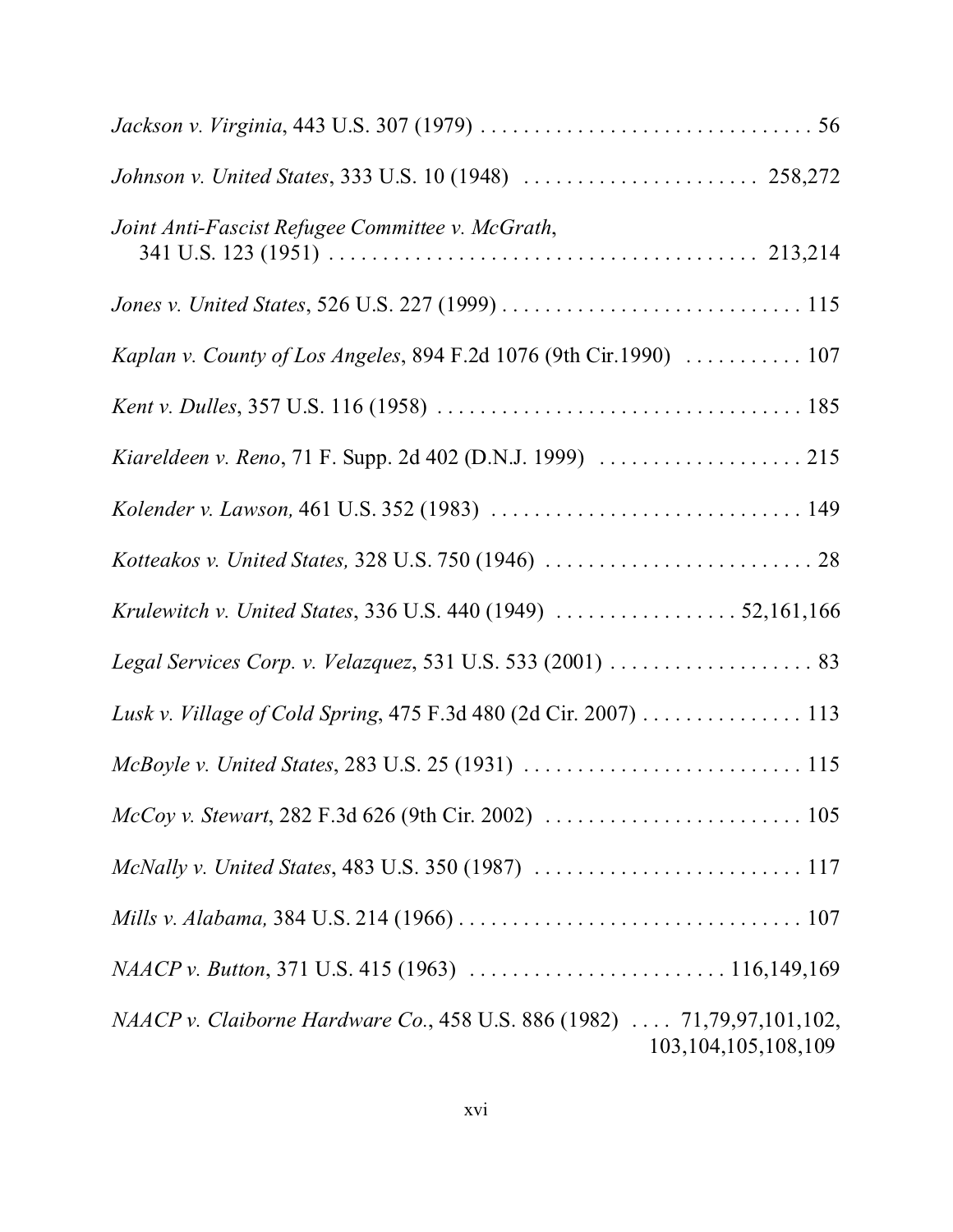| New York Times Co. v. Sullivan, 376 U.S. 254 (1964)  105,113                                                                                                                             |
|------------------------------------------------------------------------------------------------------------------------------------------------------------------------------------------|
| New York Times v. United States, 403 U.S. 713 (1971)  107                                                                                                                                |
| Nora Records, Inc. v. Sendak, 706 F.2d 782 (7th Cir. 1983)  175                                                                                                                          |
| 135, 168, 169                                                                                                                                                                            |
| Organization for a Better Austin v. Keefe, 402 U.S. 415 (1971)  103                                                                                                                      |
|                                                                                                                                                                                          |
|                                                                                                                                                                                          |
|                                                                                                                                                                                          |
|                                                                                                                                                                                          |
| People v. Travis, 171 Cal. App.2d 842, 431 P.2d 852 (1959)  165                                                                                                                          |
| People v. Yuwnas Mohammed, Ind. No. 2053/92                                                                                                                                              |
| Planned Parenthood of the Columbia/Willamette Inc. v.<br>American Coalition of Life Activists, 244 F.3d 1007 (9th Cir. 2001)<br>("PPCW $I$ "), vacated on other grounds by 290 F.3d 1058 |
|                                                                                                                                                                                          |
|                                                                                                                                                                                          |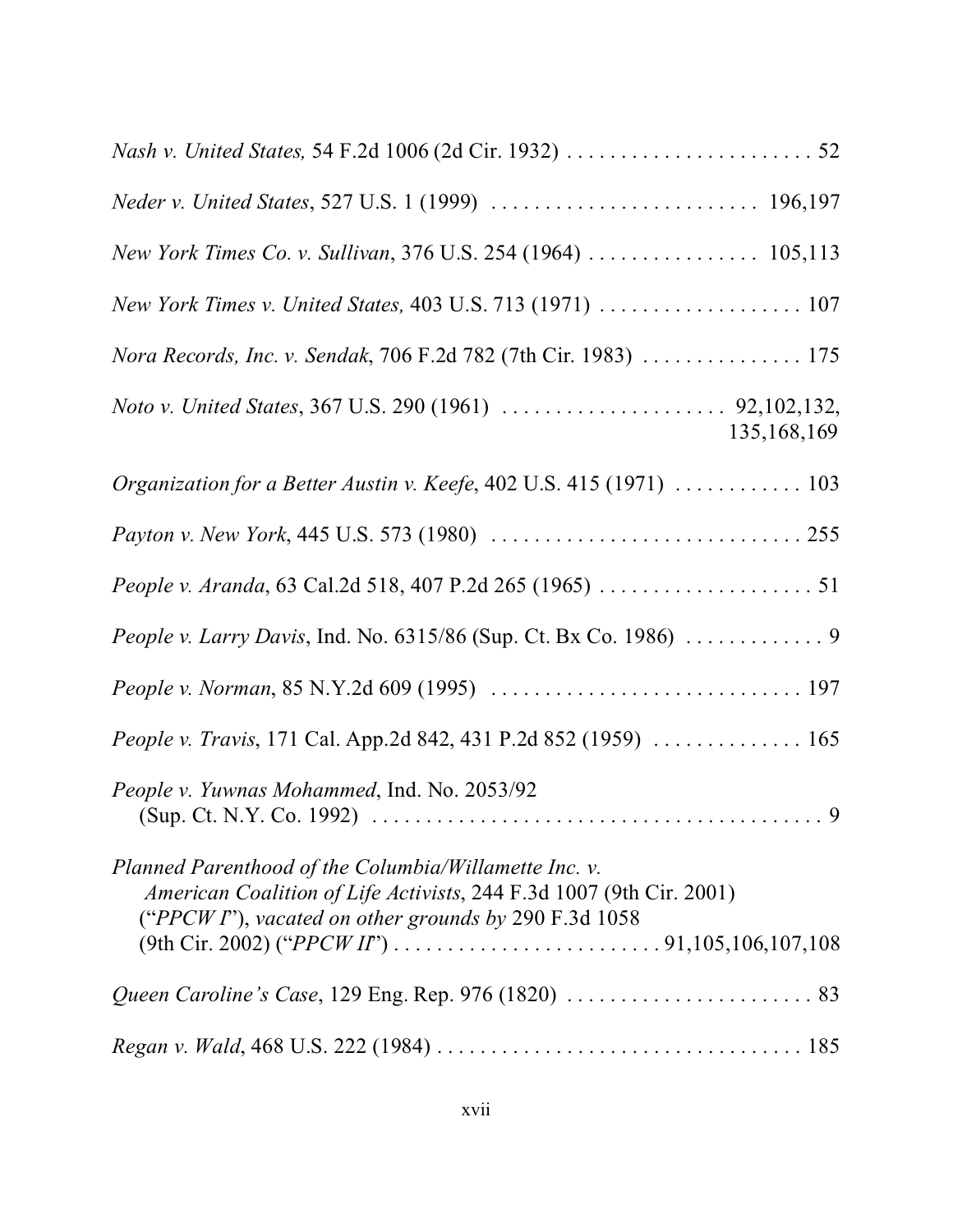| Roberts v. United States Jaycees, 468 U.S. 609 (1984)  113                 |
|----------------------------------------------------------------------------|
| Scales v. United States, 367 U.S. 203 (1961)  51,81,101,102,110,134        |
|                                                                            |
| Shuttlesworth v. Birmingham, 394 U.S. 147 (1969)  188                      |
|                                                                            |
|                                                                            |
| Stein v. Department of Justice & Federal Bureau of                         |
|                                                                            |
|                                                                            |
| Thibodeau v. Portuondo, 486 F.3d 61 (2d Cir. 2007)  147,148                |
| Triestman v. United States, 124 F.3d 361 (2d Cir. 1997) 115                |
| United States v. Abdel Rahman, 93 Cr. 181 (MBM) (S.D.N.Y. 1993) 9          |
| United States v. Abuhamra, 389 F.3d 309 (2d Cir. 2004)  214                |
| United States v. Marzook, 412 F. Supp.2d 913 (N.D. Ill. 2006)  218,226,227 |
|                                                                            |
| United States v. Al-Arian, 329 F. Supp.2d 1294 (M.D. Fla. 2004)  115       |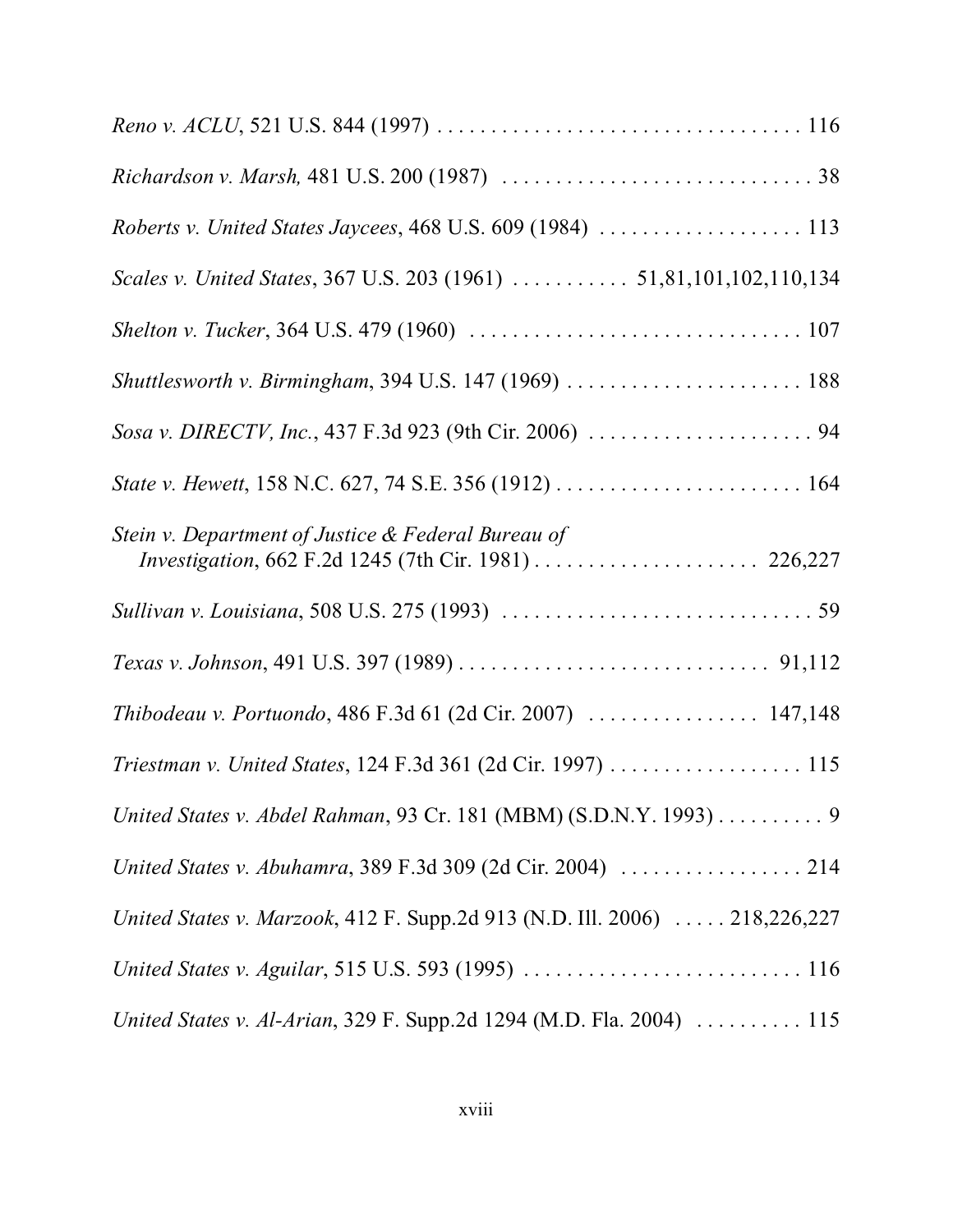| United States v. Al-Hussayen, Cr. No. 03-48-C-EJL (D. Idaho)  89                   |
|------------------------------------------------------------------------------------|
| United States v. Alisal Water Corp., 431 F.3d 643 (9th Cir. 2005)  213             |
|                                                                                    |
| United States v. Anderson, 872 F.2d 1508 (11th Cir. 1989) 218                      |
| United States v. Andolschek, 142 F.2d 503 (2d Cir. 1944) 222                       |
|                                                                                    |
| United States v. Armstrong, 517 U.S. 456 (1996)  281,289                           |
| United States v. Arroyo-Angulo, 580 F.2d 1137 (2d Cir. 1978) 214                   |
| United States v. Anderson, 872 F.2d 1508 (11th Cir. 1989) 217                      |
| United States v. Andujar, 49 F.3d 16 (1st Cir. 1995)  57,143,144                   |
| United States v. Atehortva, 17 F.3d 546 (2d Cir. 1994)  131                        |
| United States v. Awan, 459 F. Supp.2d 167 (E.D.N.Y. 2006)  130,155,156,<br>158,163 |
| United States v. Badia, 827 F.2d 1458 (11th Cir. 1987)  245                        |
| United States v. Barra, 149 F.2d 489 (2d Cir. 1945)  186,189                       |
|                                                                                    |
| United States v. Belfield, 692 F.2d 141 (D.C. Cir. 1982)  233,260                  |
| United States v. Bin Laden, 109 F. Supp.2d 211 (S.D.N.Y. 2000) 41,42               |
|                                                                                    |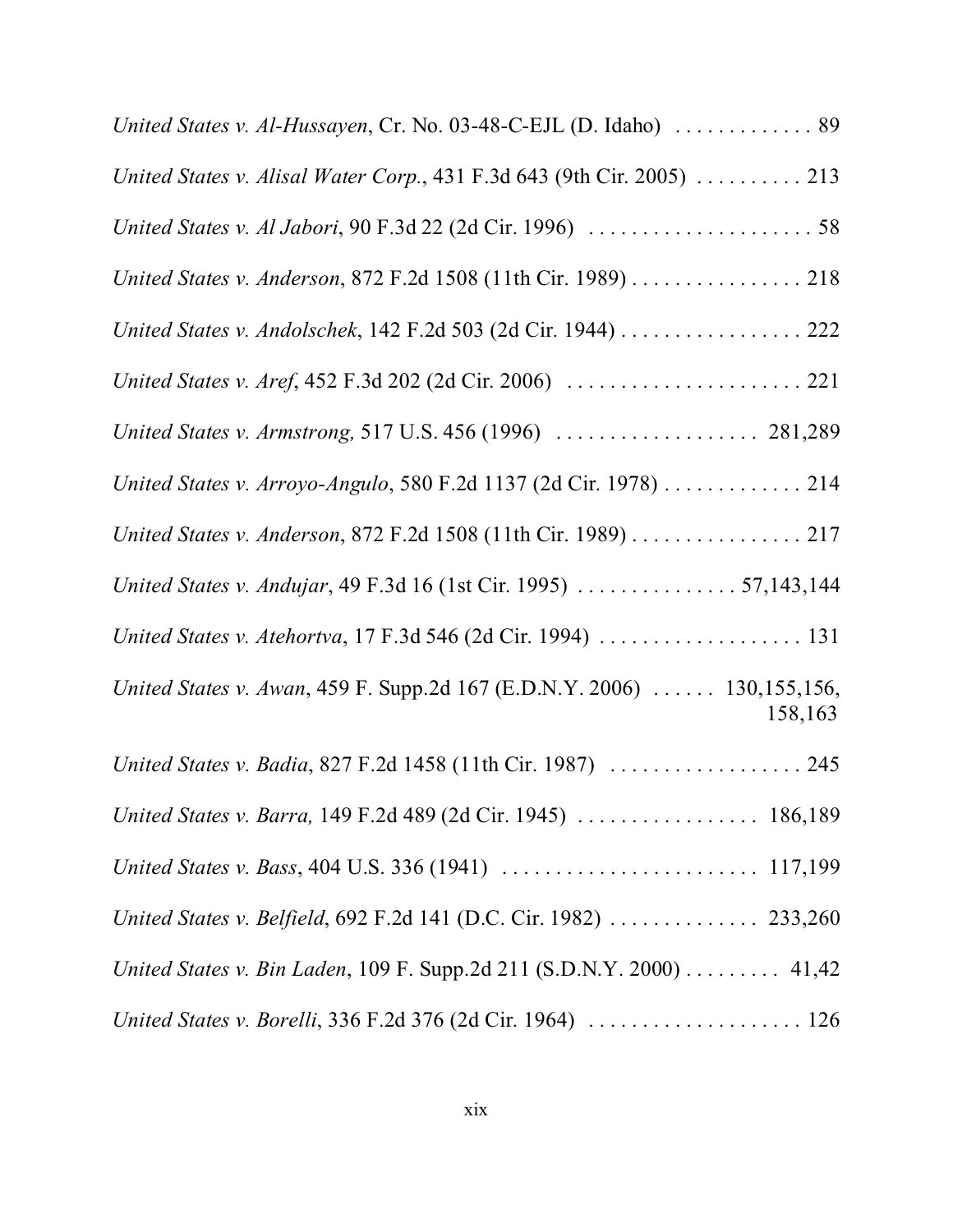| United States v. Brown, 484 F.2d 418 (5th Cir. 1973)  247                         |
|-----------------------------------------------------------------------------------|
| United States v. Brown, 459 F.3d 509 (5th Cir. 2006)  117,155                     |
| United States v. Bruno, 383 F.3d 65 (2d Cir. 2004)  121                           |
| United States v. Butenko, 494 F.2d 593 (3d Cir. 1974)  246,247                    |
| United States v. Calabro, 467 F.2d 973 (2d Cir. 1972)  127                        |
| United States v. Cambindo Valencia, 609 F.2d 603 (2d Cir. 1979)  40               |
| United States v. Cardascia, 951 F.2d 474 (2d Cir.1991)  45,50,51                  |
| United States v. Cardenas Alvarado, 806 F.2d 566 (5th Cir. 1986)  138             |
| United States v. Cardoen, 898 F. Supp. 1563 (S.D. Fla. 1995)  218                 |
| United States v. Casamento, 887 F.2d 1141 (2d Cir. 1989) 136                      |
| United States v. Cavanagh, 807 F.2d 787 (9th Cir. 1987)  257,258                  |
| United States v. Ceballos, 340 F.3d 115 (2d Cir. 2003) 140,141,145                |
| United States v. Cepeda, 768 F.2d 1515 (2d Cir. 1985)  128,129                    |
| United States v. Cianchetti, 315 F.2d 584 (2d Cir. 1963)  140                     |
|                                                                                   |
| United States v. Colton, 231 F.3d 890 (4th Cir. 2000)  181                        |
| United States v. Coplon, 185 F.2d 629 (2d Cir. 1950)  167,214,221,222,<br>223,224 |
|                                                                                   |

*United States v. Cruz*, 363 F.3d 187 (2d Cir. 2004) ....... 121,122,123,124,139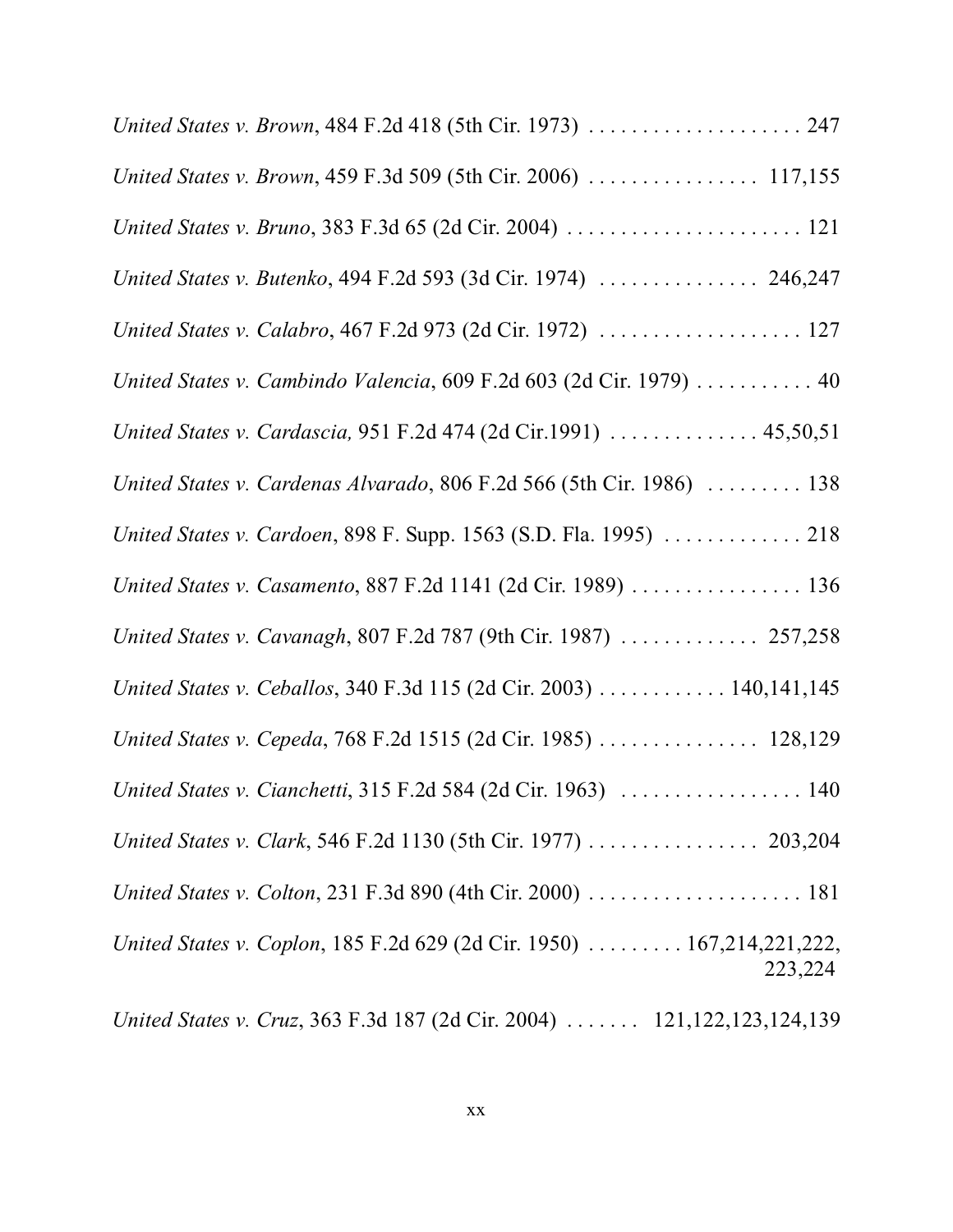| United States v. D'Amato, 39 F.3d 1249 (2d Cir. 1994) 57,182                                                                                                                        |
|-------------------------------------------------------------------------------------------------------------------------------------------------------------------------------------|
|                                                                                                                                                                                     |
|                                                                                                                                                                                     |
| United States v. Dellinger, 472 F.2d 340 (7th Cir. 1970) 136                                                                                                                        |
| United States ex rel. Attorney General, v. Delaware &<br><i>Hudson Co.</i> , 213 U.S. 366 (1909) $\ldots \ldots \ldots \ldots \ldots \ldots \ldots \ldots \ldots \ldots \ldots 115$ |
|                                                                                                                                                                                     |
| United States v. Dickinson, 465 F.2d 496 (5th Cir. 1972)  188                                                                                                                       |
| United States v. Diogo, 320 F.2d 898 (2d Cir. 1963)  198,199,203,204                                                                                                                |
| United States v. Di Stefano, 555 F.2d 1094 (2d Cir. 1977)  129                                                                                                                      |
|                                                                                                                                                                                     |
| United States v. Dumeisi, 424 F.3d 566 (7th Cir. 2005) 218                                                                                                                          |
| United States v. Eichman, 496 U.S. 310 (1990)  189                                                                                                                                  |
| United States v. El-Hage, 126 F. Supp.2d 264 (S.D.N.Y. 2000) 247,248                                                                                                                |
| United States v. Falcone, 109 F.2d 579 (2d Cir.),                                                                                                                                   |
| United States v. Fares, 978 F.2d 52 (2d Cir. 1992)  280,281,282,286,287                                                                                                             |
| United States v. Ferguson, 246 F.3d 129 (2d Cir. 2001)  41                                                                                                                          |
| United States v. Figueroa, 618 F.2d 934 (2d Cir. 1980)  28,39,40,41                                                                                                                 |
|                                                                                                                                                                                     |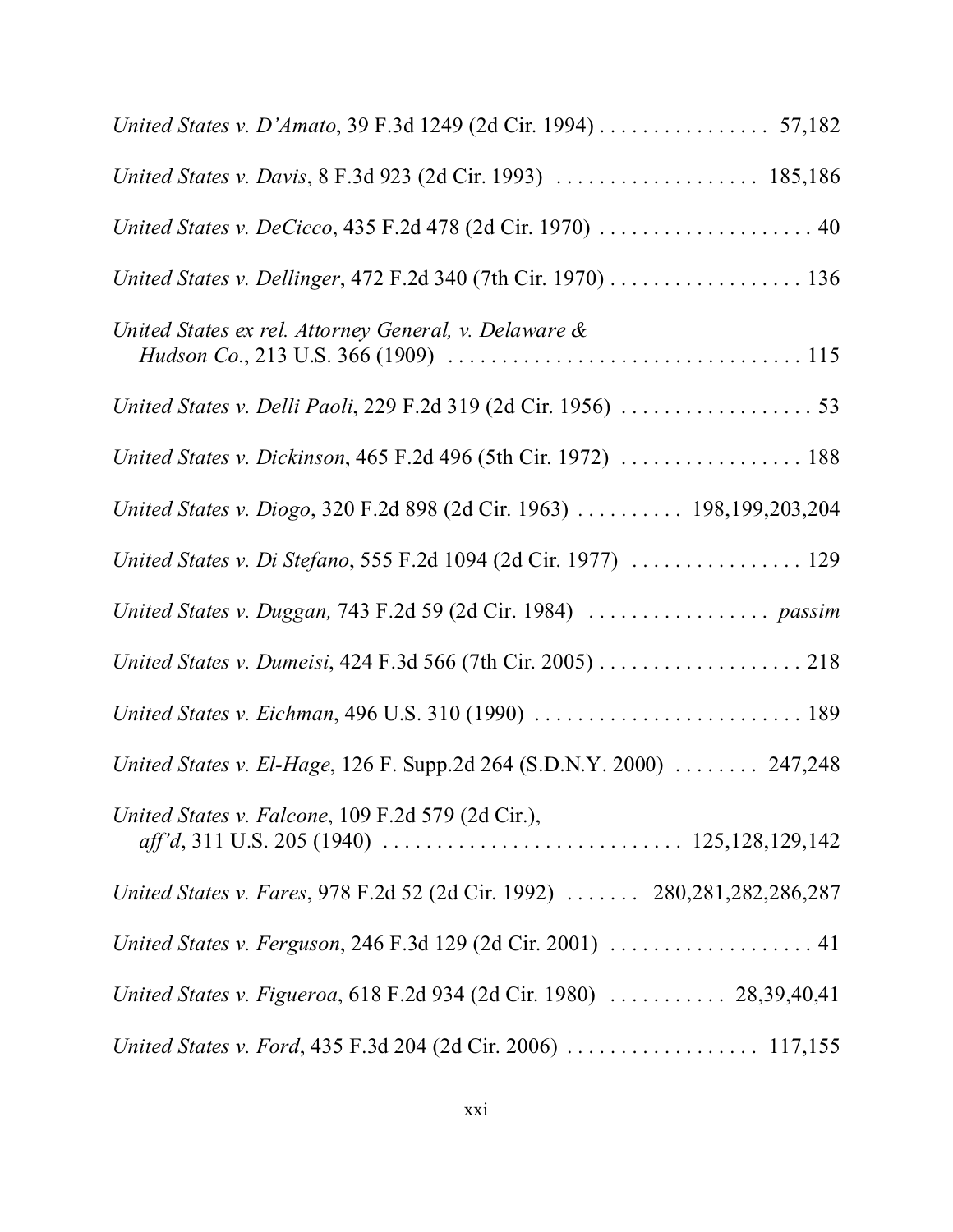| United States v. Frampton, 382 F.3d 213 (2d Cir. 2004)  134                                           |
|-------------------------------------------------------------------------------------------------------|
| United States v. Freeman, 498 F.2d 569 (2d Cir. 1974) 129                                             |
| United States v. Friedman, 300 F.3d 111 (2d Cir. 2002),<br>128,137                                    |
| United States v. Gallishaw, 428 F.2d 760 (2d Cir. 1970) 127                                           |
| United States v. Galvan, 693 F.2d 417 (5th Cir. 1982)  138                                            |
| United States v. Gaviria, 740 F.2d 174 (2d Cir. 1984)  141                                            |
| United States v. George, 786 F. Supp. 11 (D.D.C. 1991) 228                                            |
| United States v. Gigante, 166 F.3d 75 (2d Cir. 1999)  111,112,130                                     |
| United States v. Giese, 597 F.2d 1170 (9th Cir. 1979)  133,134                                        |
|                                                                                                       |
|                                                                                                       |
|                                                                                                       |
| United States v. Guadagna, 183 F.3d 122 (2d Cir. 1999)  177                                           |
| United Sates v. Hammoud, 381 F.3d 316 (4th Cir. 2004),<br>remanded for resentencing on other grounds, |
| United States v. Handakas, 286 F.3d 92 (2d Cir.2002)  147,148,149,173                                 |
| United States v. Hassoun, et al., No. 04-60001-CR-COOKE/BROWN                                         |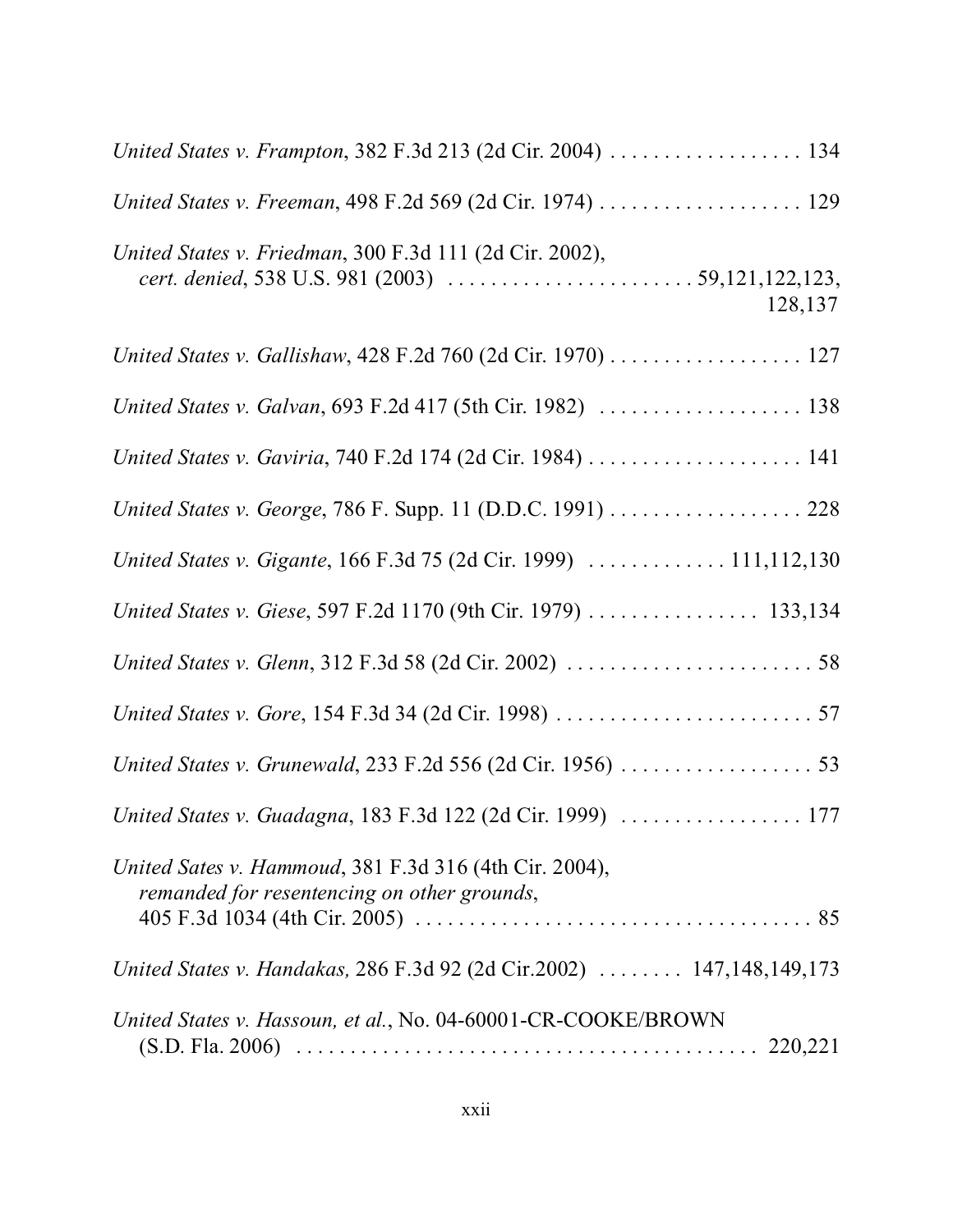| United States v. James Daniel Good Real Property, 510 U.S. 43 (1993)  213           |
|-------------------------------------------------------------------------------------|
| United States v. Jennings, 855 F. Supp. 1427 (M.D.Pa. 1994),                        |
| United States v. Johnson, 439 F.2d 885 (5th Cir. 1971) 125                          |
| United States v. Johnson, 513 F.2d 819 (2d Cir. 1975)  137,139                      |
| United States v. Johnson, 952 F.2d 565 (1st Cir.1992)  236,237,245,264              |
|                                                                                     |
|                                                                                     |
| United States v. Jones, 393 F.3d 107(2d Cir. 2004)  56,57,121,134,<br>137, 139, 141 |
| United States v. Kates, 508 F.2d 308 (3d Cir. 1975)  125                            |
| United States v. Kearse, 444 F.2d 62 (2d Cir. 1971)  141                            |
| United States v. Khan, 309 F. Supp.2d 789 (E.D. Va. 2004) 73,74,89,115,130          |
|                                                                                     |
|                                                                                     |
|                                                                                     |
|                                                                                     |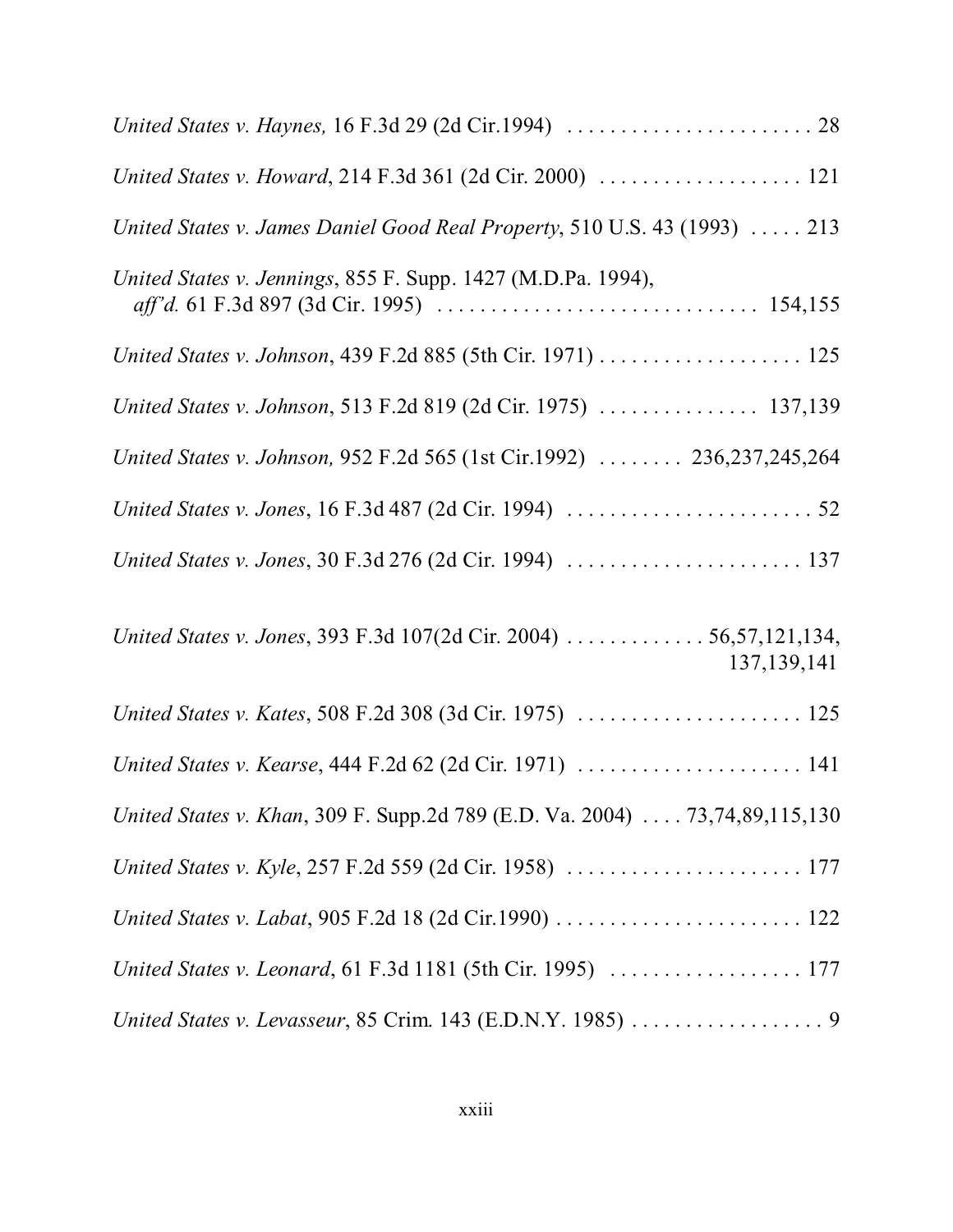| United States v. Libby, 2006 WL 862345 (D.D.C. April 5, 2006)  228                    |
|---------------------------------------------------------------------------------------|
| United States v. Libby, 429 F. Supp.2d 1 (D.D.C. 2006)  218                           |
| United States v. Libby, 475 F.Supp.2d 73 (D.D.C. 2007) 273                            |
|                                                                                       |
|                                                                                       |
| United States v. Lopez-Lima, 738 F. Supp. 1404                                        |
| United States v. Loy, 237 F.3d 251 (3d Cir. 2001)  162,175                            |
| United States v. McDermott, 245 F.3d 133 (2d Cir. 2001) 41,42,49,53,<br>124, 125, 126 |
| United States v. McVeigh, 169 F.R.D. 362 (D. Colo. 1996)  48,50,51,52                 |
| United States v. Madori, 419 F.3d 159 (2d Cir. 2005)  213,214                         |
| United States v. Manbeck, 744 F.2d 360 (4th Cir. 1984)  125,141                       |
| United States v. Mandanici, 729 F.2d 914 (2d Cir. 1984)  203                          |
| United States v. Martinez, 54 F.3d 1040 (2d Cir.1995)  58,59                          |
| United States v. Martinez-Sandoval, 2003 WL 1442454                                   |
| United States v. Martino, 759 F.2d 998 (2d Cir. 1985)  139                            |
| People v. Mazen Assi, Ind. No. 4848/2000 (Sup. Ct. NYCo. 2000) 9                      |
| Unites States v. Meacham, 626 F.2d 503 (5th Cir. 1980) 168                            |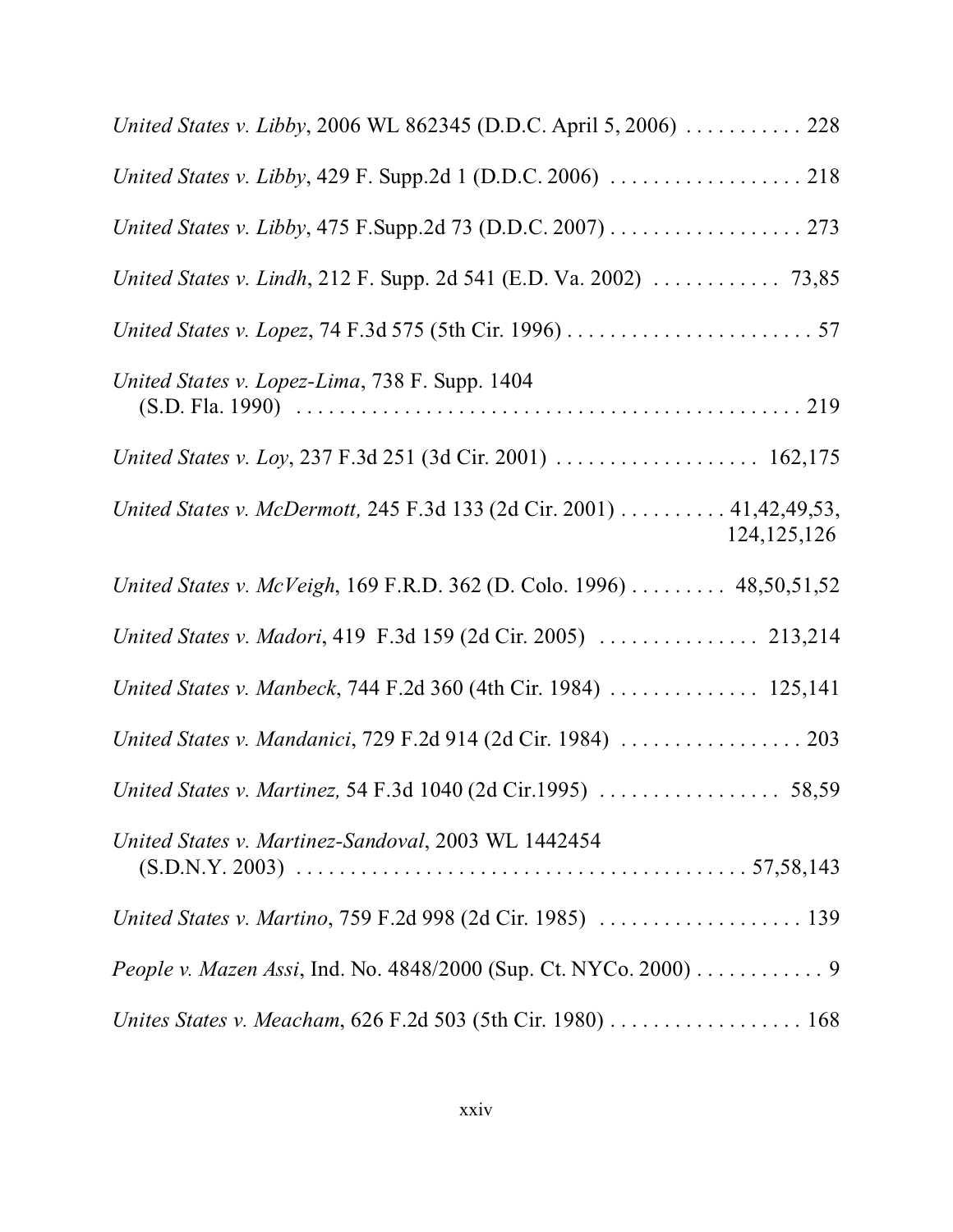| United States v. Mendez, 496 F.2d 128 (5th Cir. 1974)  141          |
|---------------------------------------------------------------------|
| United States v. Miller, 116 F.3d 641 (2d Cir. 1997)  42            |
| United States v. Mittelstaedt, 31 F.3d 1208 (2d Cir. 1994)  124,125 |
| United States v. MMR Corporation, 907 F.2d 489 (5th Cir. 1990)  138 |
| United States v. Montour, 944 F.2d 1019 (2d Cir. 1991) 102,135,136  |
|                                                                     |
| United States v. Moussaoui, 2003 WL 21263699 (E.D.Va. 2003) 219     |
| United States v. Moussaoui, 365 F.3d 292 (4th Cir. 2004),           |
| United States v. Moussaoui, 382 F.3d 453 (4th Cir. 2004)  214,215   |
| United States v. Mulheren, 938 F.2d 364 (2d Cir. 1991)  57,182      |
| United States v. Muyet, 945 F.Supp. 586 (S.D.N.Y.1996)  28          |
| United States v. Nadi, 996 F.2d 548 (2d Cir. 1993)  148             |
| United States v. Napue, 834 F.2d 1311 (7th Cir. 1988)  227          |
| United States v. Nasser Kadi Ahmed Ali El Momnosany,                |
| United States v. Nusraty, 867 F.2d 759 (2d Cir. 1989) 136,139,141   |
|                                                                     |
|                                                                     |
|                                                                     |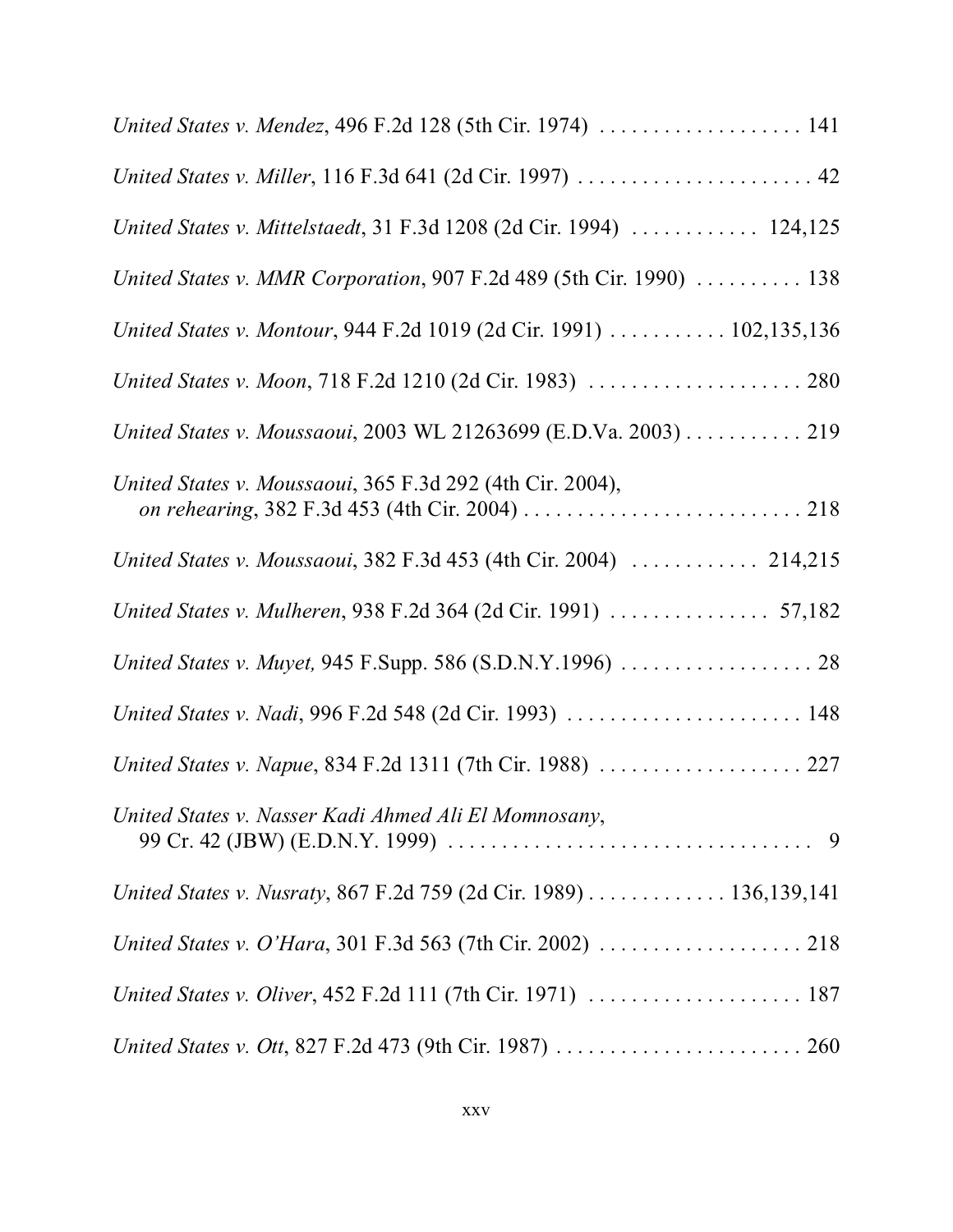| United States v. Paracha, 2006 WL 12768 (S.D.N.Y. January 3, 2006) 218      |
|-----------------------------------------------------------------------------|
| United States v. Peoni, 100 F.2d 401 (2d Cir. 1938)  125                    |
| United States v. Pelton, 835 F.2d 1067 (4th Cir. 1987)  245                 |
| United States v. Pipola, 83 F.3d 556 (2d Cir. 1996) 128,137                 |
| United States v. Pisani, 590 F. Supp. 1326 (S.D.N.Y. 1984)  181             |
| United States v. Plotitsa, 2001 WL 1478806                                  |
| United States v. Poindexter, 698 F. Supp. 316 (D.D.C. 1988) 218,219,228,229 |
| United States v. Procter & Gamble Co., 356 U.S. 677 (1958)  287             |
| United States v. Procter & Gamble Co., 174 F. Supp. 233 (D. N.J. 1959)  288 |
| United States v. Provenzano, 615 F.2d 37 (2d Cir. 1980)  126                |
| United States v. Rahman, 854 F. Supp. 254 (S.D.N.Y. 1994)  42               |
| United States v. Rahman, 1994 WL 388927 (S.D.N.Y. 1994)  93                 |
| United States v. Rahman, 861 F.Supp. 247 (S.D.N.Y. 1994),                   |
| United States v. Rahman, 189 F.3d 88 (2d Cir. 1999)  102,107,113            |
| United States v. Regan, 937 F.2d 823 (2d Cir. 1991)  177                    |
| United States v. Reid, 214 F. Supp. 2d 84 (D. Mass. 2002)  184              |
| United States v. Rodriguez, 392 F.3d 539 (2d Cir. 2004) 59,121,122,123,     |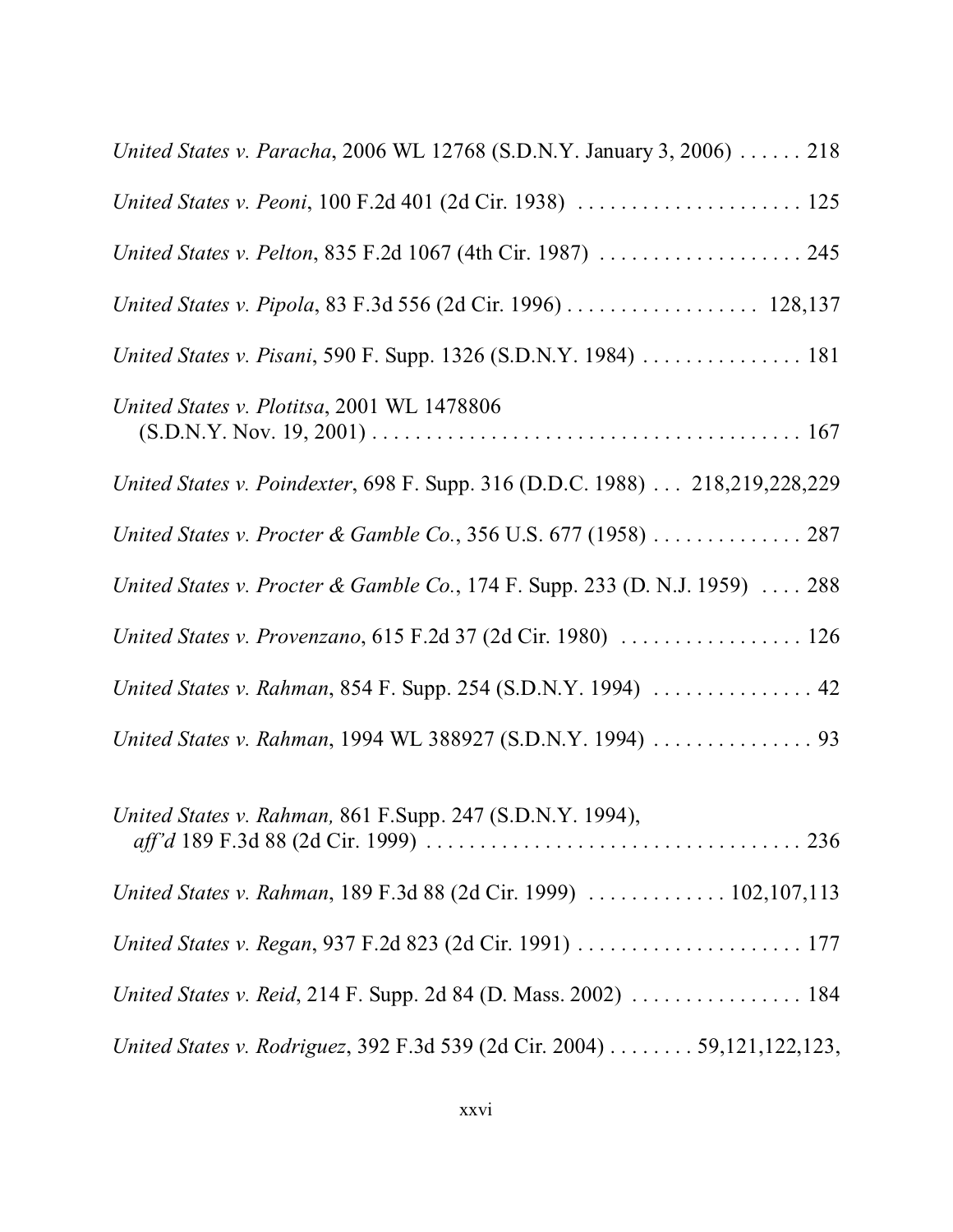| United States v. Romo, 669 F.2d 285 (5th Cir. 1982)  138                                             |
|------------------------------------------------------------------------------------------------------|
| United States v. Rosa, 11 F.3d 315 (2d. Cir 1993)  42,167                                            |
| United States v. Rosenblatt, 554 F.2d 36 (2d Cir. 1977)  126,127,177                                 |
| United States v. Rothhammer, 64 F.3d 554 (10th Cir. 1995)  198,201                                   |
| United States v. Rubin, 844 F.2d 979 (2d Cir. 1988)  125                                             |
|                                                                                                      |
| United States v. Rybicki, 354 F.3d 124 (2nd Cir. 2003) 147,181                                       |
|                                                                                                      |
| United States v. Salameh, 152 F.3d 88 (2d Cir. 1998)  38,42,60,130,<br>137,193                       |
| United States v. Salman, 189 F. Supp.2d 360 (E.D. Va. 2002)  185,186                                 |
| United States v. Samaria, 239 F.3d 228 (2d Cir. 2001)  56,58,121,122,137,<br>138, 139, 140, 141, 142 |
| United States v. Sanchez, 961 F.2d 1169 (5th Cir. 1992) 57                                           |
| United States v. Sattar, 272 F. Supp.2d 348 (S.D.N.Y. 2003)                                          |
| United States v. Sattar, 314 F. Supp.2d 279 (S.D.N.Y. 2004)                                          |
| <i>United States v. Sattar, 395 F. Supp.2d 79 (S.D.N.Y. 2005)</i>                                    |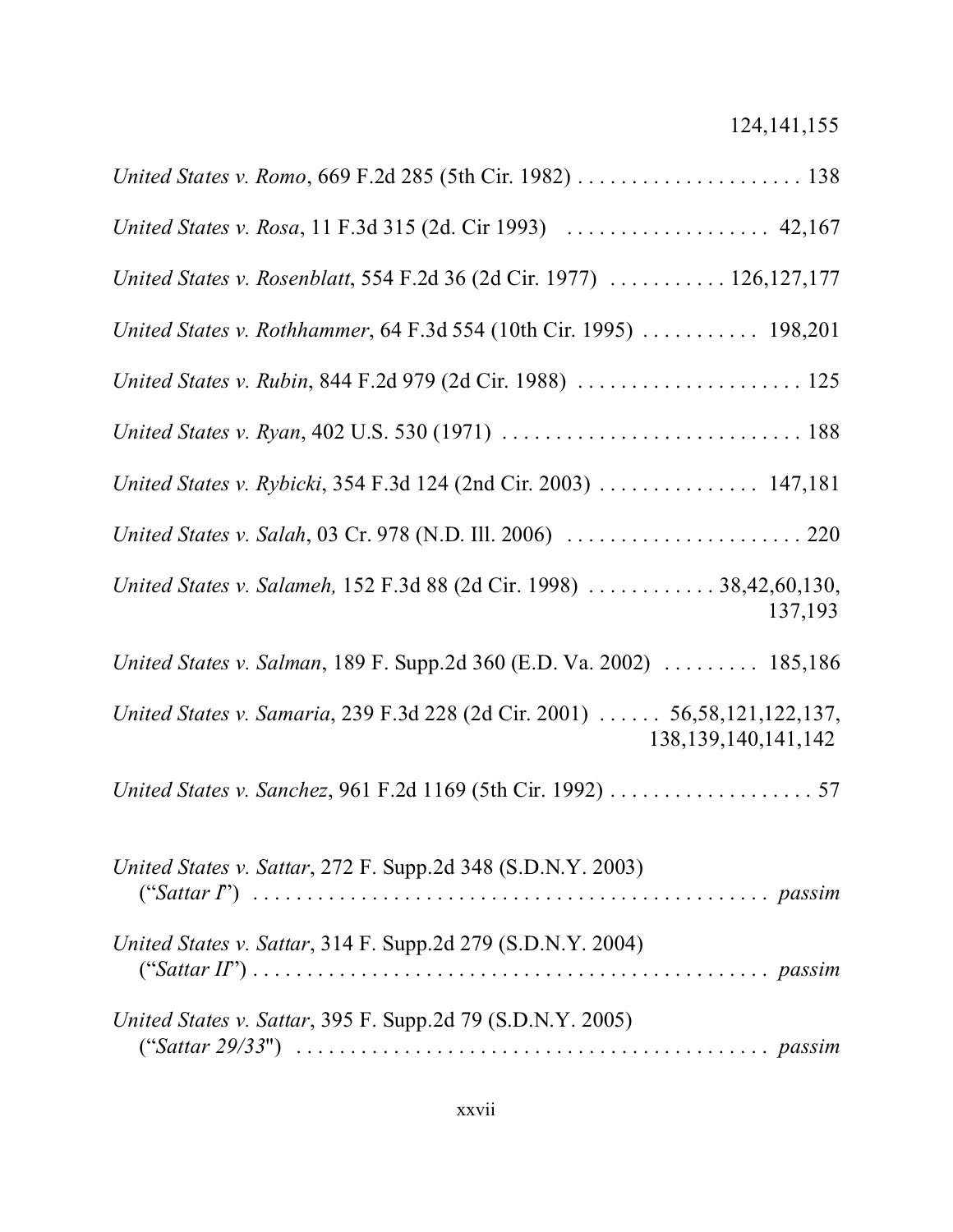| United States v. Sattar, 2003 WL 22137012                                         |
|-----------------------------------------------------------------------------------|
| United States v. Sattar, 2003 WL 22510435                                         |
| United States v. Sattar, 2002 WL 1836755                                          |
| United States v. Sarkissian, 841 F.2d 959 (9th Cir. 1988)  228                    |
|                                                                                   |
| United States v. Seeger, 303 F.2d 478 (2d Cir. 1962)  184                         |
| United States v. Shah, 44 F.3d 285 (5th Cir. 1995)  194,200,201,<br>202, 203, 204 |
| United States v. Shakur, 82 Cr. 312 (KTD) (S.D.N.Y. 1982) 9                       |
| United States v. Smith, 321 F. Supp. 424 (C.D. Cal. 1971)  234                    |
| United States v. Soto, 716 F.2d 989 (2d Cir. 1983)  129,139                       |
| United States v. Spanjol, 720 F. Supp. 55 (E.D. Pa. 1989) 239,262                 |
| United States v. Spock, 416 F.2d 165 (1st Cir. 1969)  102,113,135,156             |
| United States v. Stallworth, 543 F.2d 1038 (2d Cir. 1976)  167                    |
| United States v. Szur, 1998 WL 132942 (S.D.N.Y. March 20, 1998),                  |
| United States v. Tejada, 956 F.2d 1256 (2d Cir. 1992)  125                        |
| United States v. Thomas, 593 F.2d 615 (5th Cir. 1979),                            |
|                                                                                   |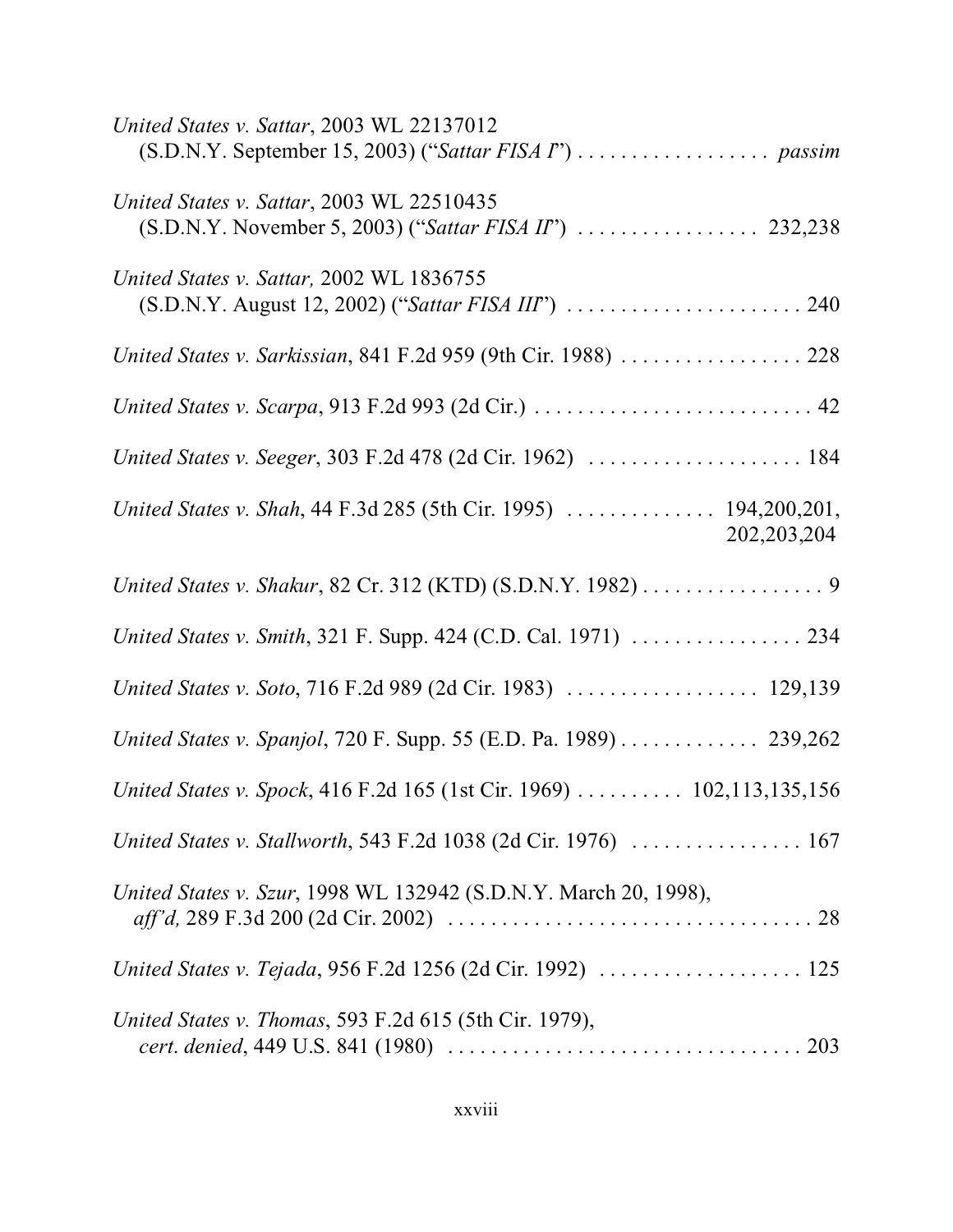| United States v. Truong Dinh Hung, 629 F.2d 908 (4th Cir 1980)  245,246,247 |
|-----------------------------------------------------------------------------|
| United States v. United States District Court (Keith, J.),                  |
|                                                                             |
| United States v. Villegas, 911 F.2d 623 (11th Cir. 1990) 139,141            |
|                                                                             |
| United States v. Wayte, 470 U.S. 598 (1985)  279,280,287                    |
| United States v. Wexler, 838 F.2d 88 (3d Cir. 1988)  125,138,139,142        |
| United States v. White, 569 F.2d 263 (5th Cir. 1978)  139                   |
|                                                                             |
|                                                                             |
| United States v. Young, 745 F.2d 733 (2d Cir. 1984)  136,137                |
| United States v. Yu-Leung, 51 F.3d 1116 (2d Cir. 1995)  164                 |
| United States v. Yunis, 867 F.2d 617 (D.C. Cir. 1989)  218,228,229          |
|                                                                             |

*Wetzler v. Federal Deposit Insurance Corp.*, 38 F.3d 69 (2d Cir. 1994) ...... 195 *White v. Lee*, 227 F.3d 1214 (9th Cir. 2000) ...................... 71,100,113 *Williams v. United States*, 458 U.S. 279 (1982) .......... 117,194,195,196,199, 200,202,204,208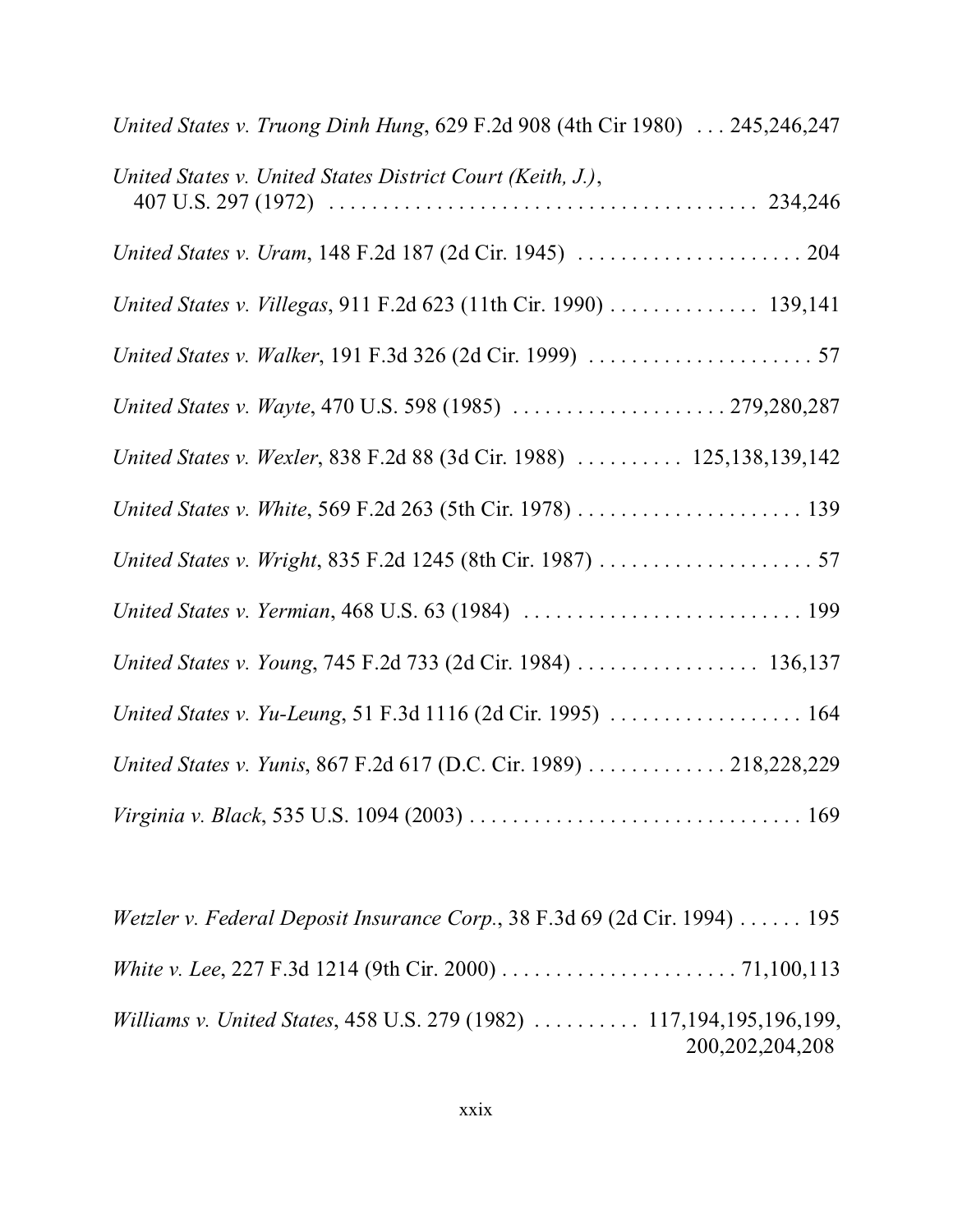| <i>Wisconsin v. Mitchell</i> , 508 U.S. 476 (1993) $\ldots \ldots \ldots \ldots \ldots \ldots \ldots \ldots \ldots \ldots \ldots$ |         |
|-----------------------------------------------------------------------------------------------------------------------------------|---------|
|                                                                                                                                   | 150,169 |
|                                                                                                                                   |         |
|                                                                                                                                   |         |
|                                                                                                                                   |         |

#### **STATUTES**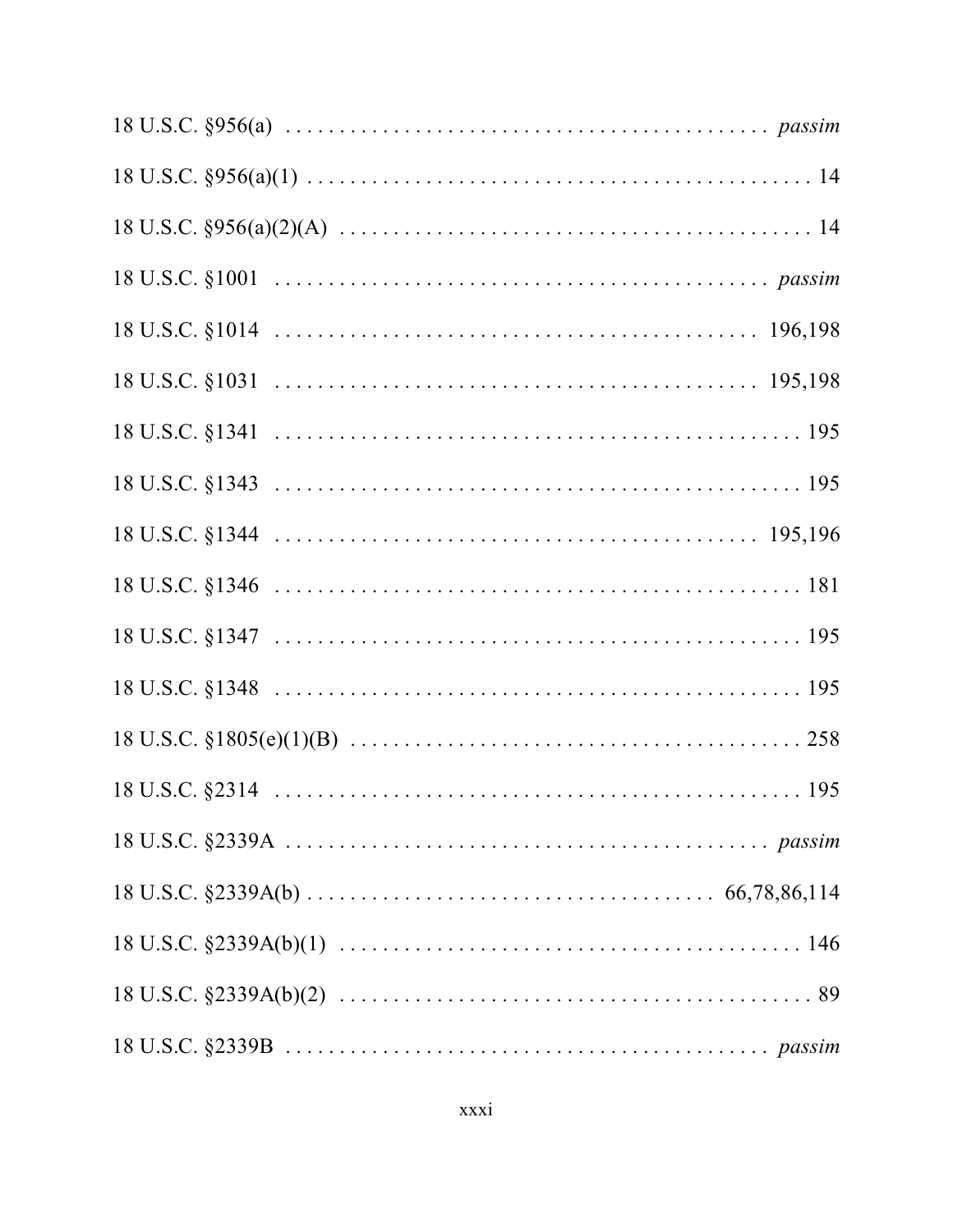| Classified Information Procedures Act, 18 U.S.C. App. III 217,220 |  |
|-------------------------------------------------------------------|--|
|                                                                   |  |
|                                                                   |  |
|                                                                   |  |
|                                                                   |  |
|                                                                   |  |
|                                                                   |  |
|                                                                   |  |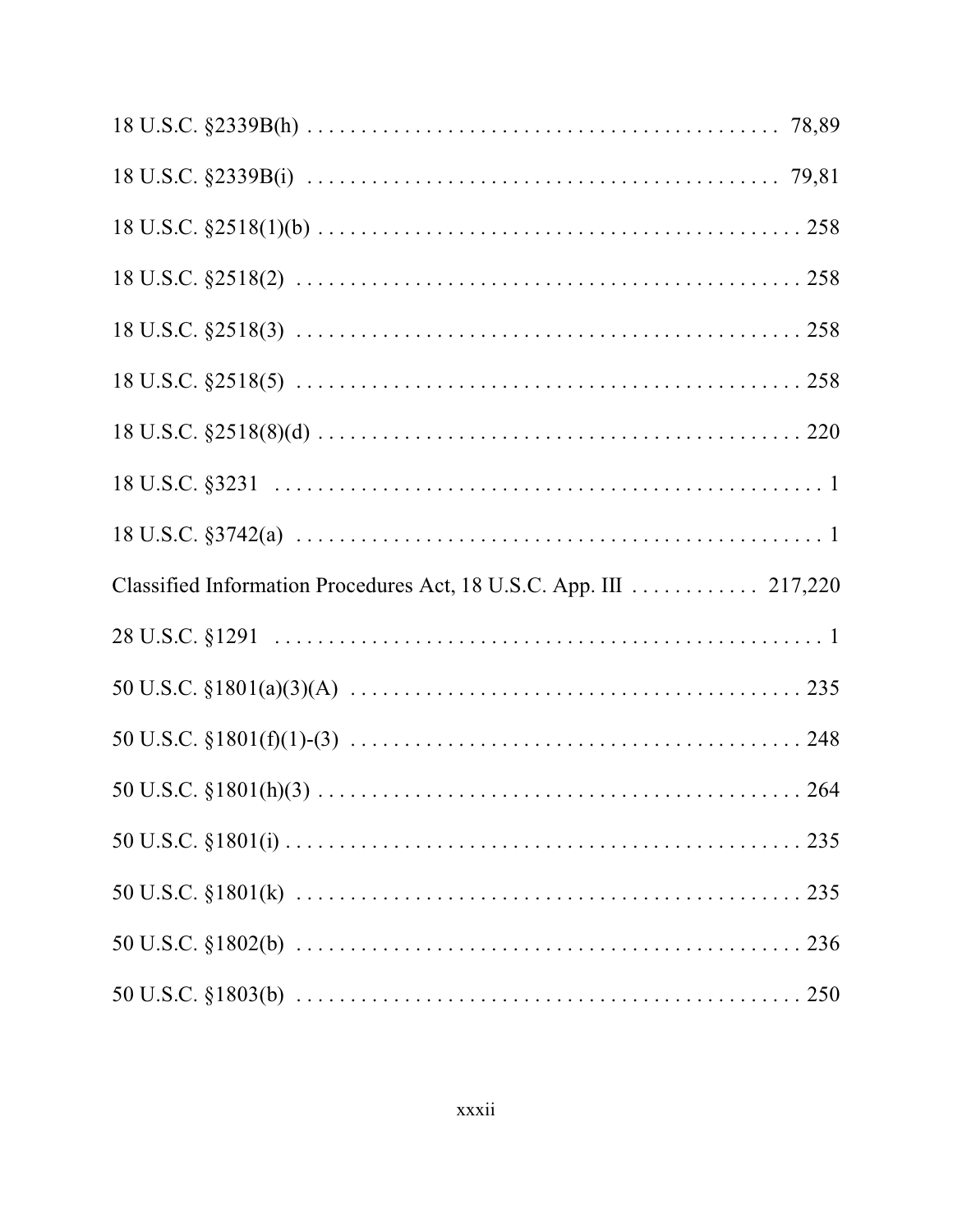| 261, 262, 264, 272 |
|--------------------|
| 262, 264, 272      |
|                    |
|                    |
|                    |
|                    |
|                    |
|                    |
|                    |
|                    |
|                    |
|                    |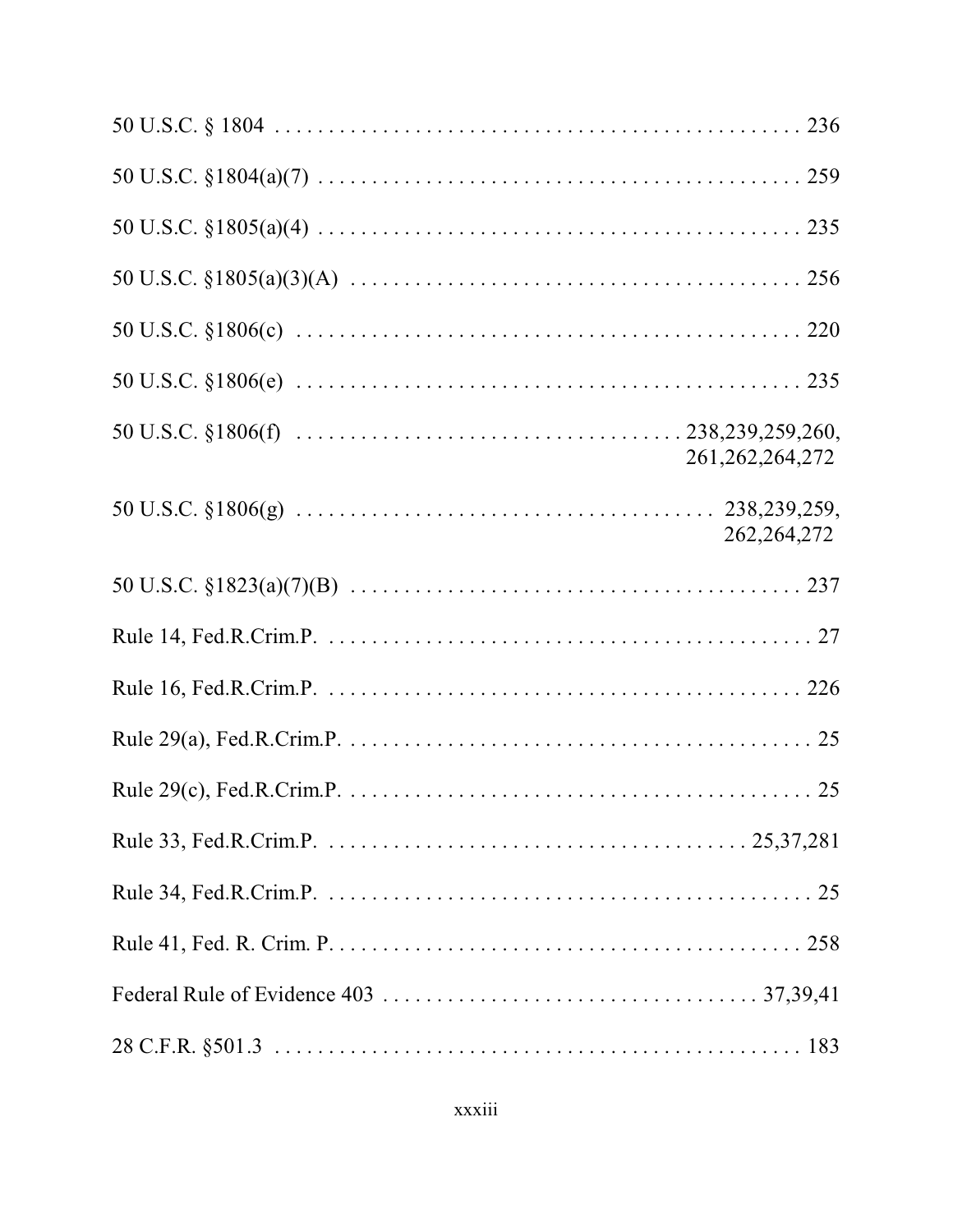| Antiterrorism and Effective Death Penalty Act, P.L. 104-132,                                                      |  |
|-------------------------------------------------------------------------------------------------------------------|--|
| USA PATRIOT Act Pub. L. 107-56 (2001) $\ldots \ldots \ldots \ldots \ldots$ 232,237,238,244,<br>245, 248, 251, 254 |  |
|                                                                                                                   |  |
| Act of June 18, 1934, ch. 587, 48 Stat. 996, 18 U.S.C. §80 204                                                    |  |
| S. 2845, the Intelligence Reform and Terrorism Prevention Act of 2004  79                                         |  |

# LEGISLATIVE MATERIALS

| Commission on CIA Activities Within the United States,                                   |
|------------------------------------------------------------------------------------------|
| Report to the President (1975) ("Rockefeller Commission Report")  233                    |
| FINAL REPORT OF THE SELECT COMMITTEE TO STUDY<br>GOVERNMENTAL OPERATIONS WITH RESPECT TO |
| INTELLIGENCE ACTIVITIES, S. Rep. No. 94-755,                                             |
|                                                                                          |
|                                                                                          |
|                                                                                          |
|                                                                                          |
|                                                                                          |
|                                                                                          |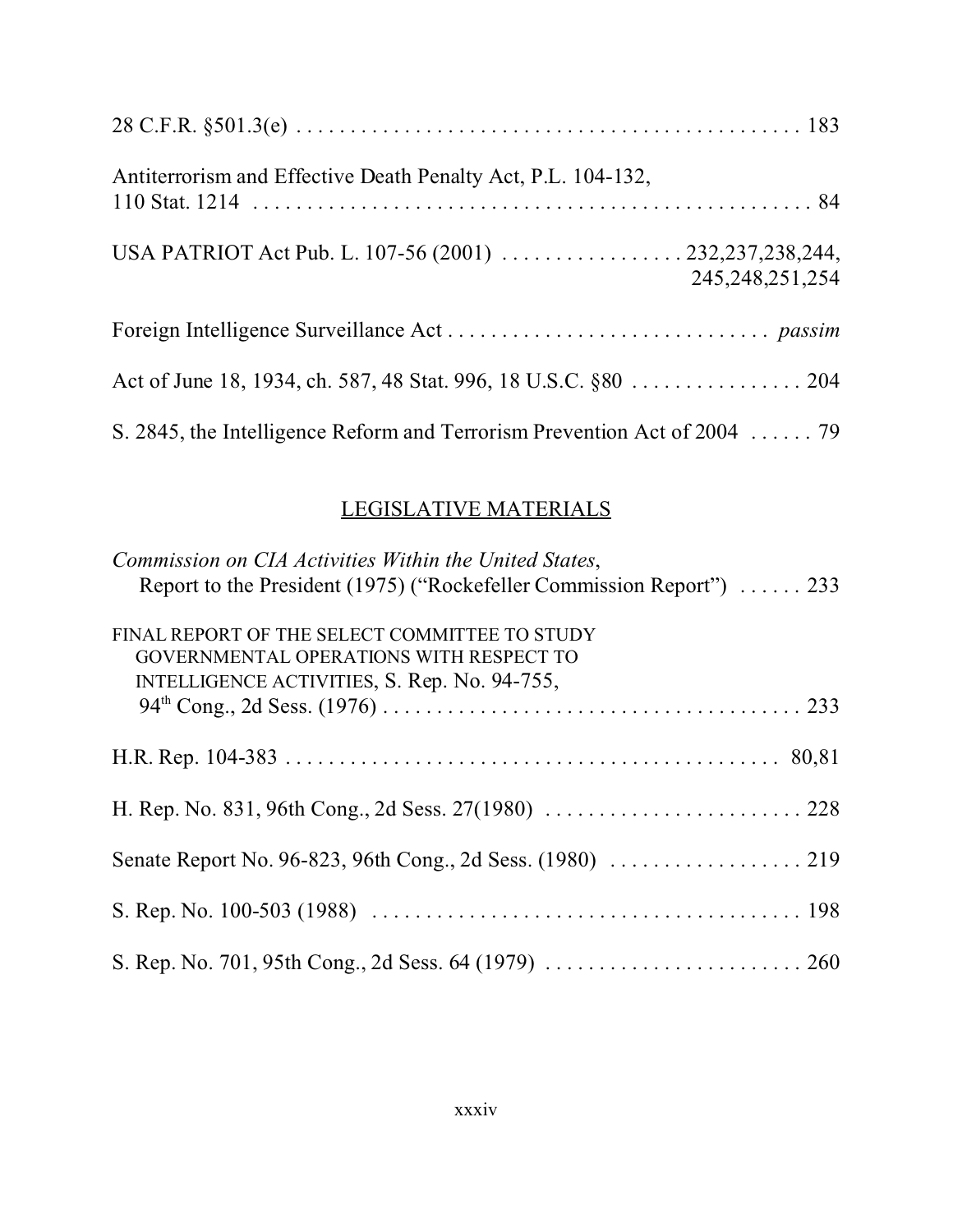# OTHER AUTHORITIES

| §7-107 of the New York Lawyer's Code of                          |  |
|------------------------------------------------------------------|--|
| American Bar Association Model Rules of Professional Conduct 192 |  |
|                                                                  |  |

#### ARTICLES AND BOOKS

| S. Arena, New York's 10 Best Criminal Defense Attorneys,                                                                                                                         |
|----------------------------------------------------------------------------------------------------------------------------------------------------------------------------------|
| Gregory E. Birkenstock, The Foreign Intelligence Surveillance<br>Act and Standards of Probable Cause: An Alternative Analysis,                                                   |
| <i>Black's Law Dictionary</i> ( $6^{\text{th}}$ ed. 1990) $\ldots \ldots \ldots \ldots \ldots \ldots \ldots \ldots \ldots \ldots \ldots \ldots 155$                              |
|                                                                                                                                                                                  |
| Douglas Brinkley, "The Man Who Kept King's Secrets,"                                                                                                                             |
| "Bush Lets U.S. Spy on Callers Without Courts,"                                                                                                                                  |
| Chesney, Beyond Conspiracy? Anticipatory Prosecution and<br>the Challenge of Unaffiliated Terrorism, 80 Southern<br>California Law Review (forthcoming 2007)  86,111,130,167,171 |
| Robert M. Chesney, Civil Liberties and the Terrorism Prevention<br>Paradigm: The Guilt By Association Critique, 101 Mich. L. Rev.                                                |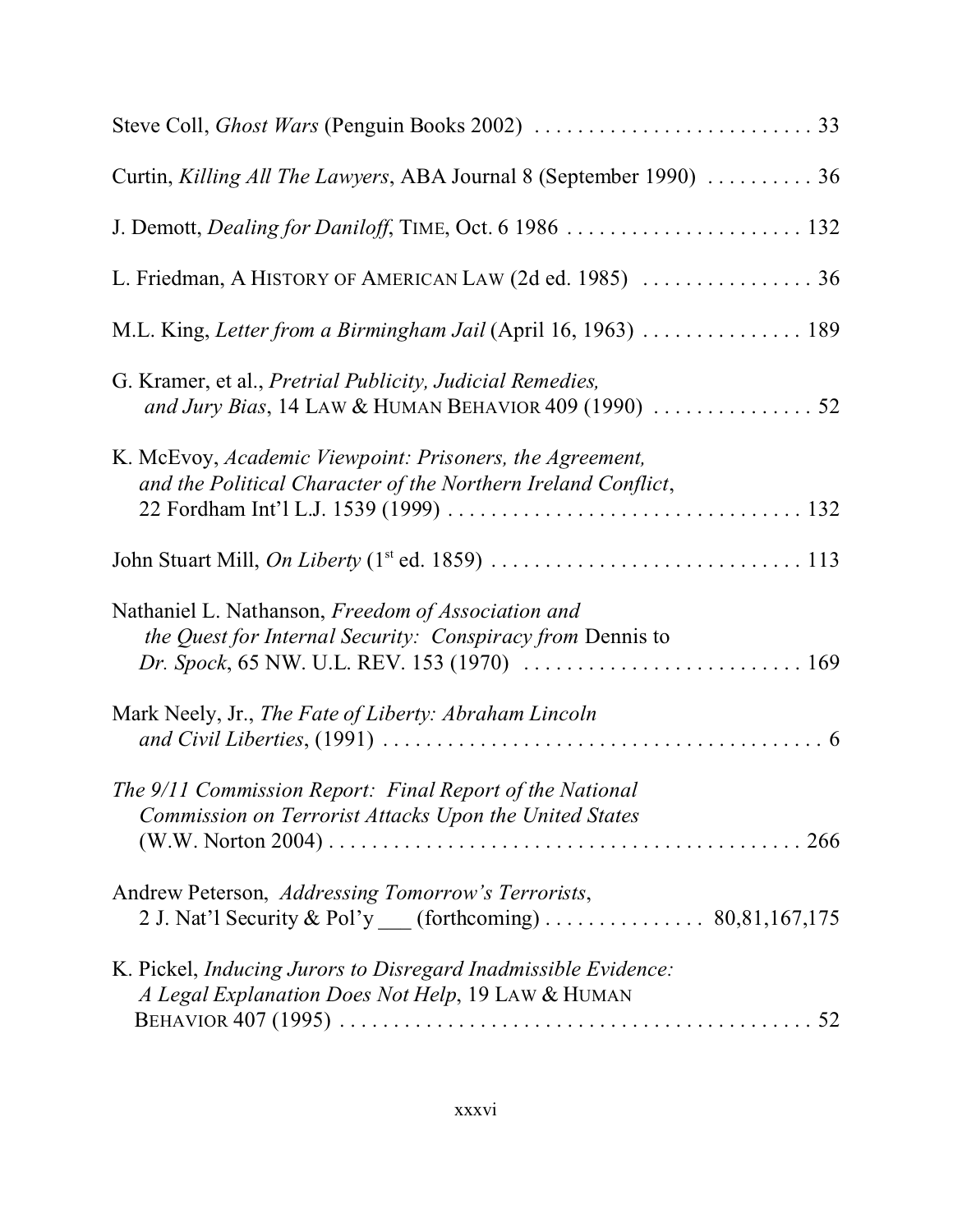| A. Reifman, et al., Real Jurors' Understanding of the Law in                                                                                                                              |
|-------------------------------------------------------------------------------------------------------------------------------------------------------------------------------------------|
|                                                                                                                                                                                           |
| Ira P. Robbins, <i>Double Inchoate Crimes</i> , 26 HARV.J. ON                                                                                                                             |
| 165, 166, 169<br>M. A. Sherman, Transfer of Prisoners Under International<br>Instruments and Domestic Legislation: A Comparative<br>Study, by Michal Plachta, 28 GEO. WASH. J. INT'L L. & |
| Jeremy C. Smith, <i>Comment: The USA PATRIOT Act: Violating</i><br>Reasonable Expectations of Privacy Protected by the Fourth<br>Amendment Without Advancing National Security,           |
| Geoffrey R. Stone, Perilous Times: Free Speech in Wartime                                                                                                                                 |
|                                                                                                                                                                                           |
| George P. Varghese, Comment: A Sense of Purpose: The Role of<br>Law Enforcement in Foreign Intelligence Surveillance,                                                                     |
| Lawrence Wright, The Looming Tower: Al Qaeda and the                                                                                                                                      |
| Zunker, Public Perception of the Legal Profession,<br>TEXAS BAR JOURNAL 78 (January 1985) $\ldots \ldots \ldots \ldots \ldots \ldots \ldots \ldots \ldots \ldots$                         |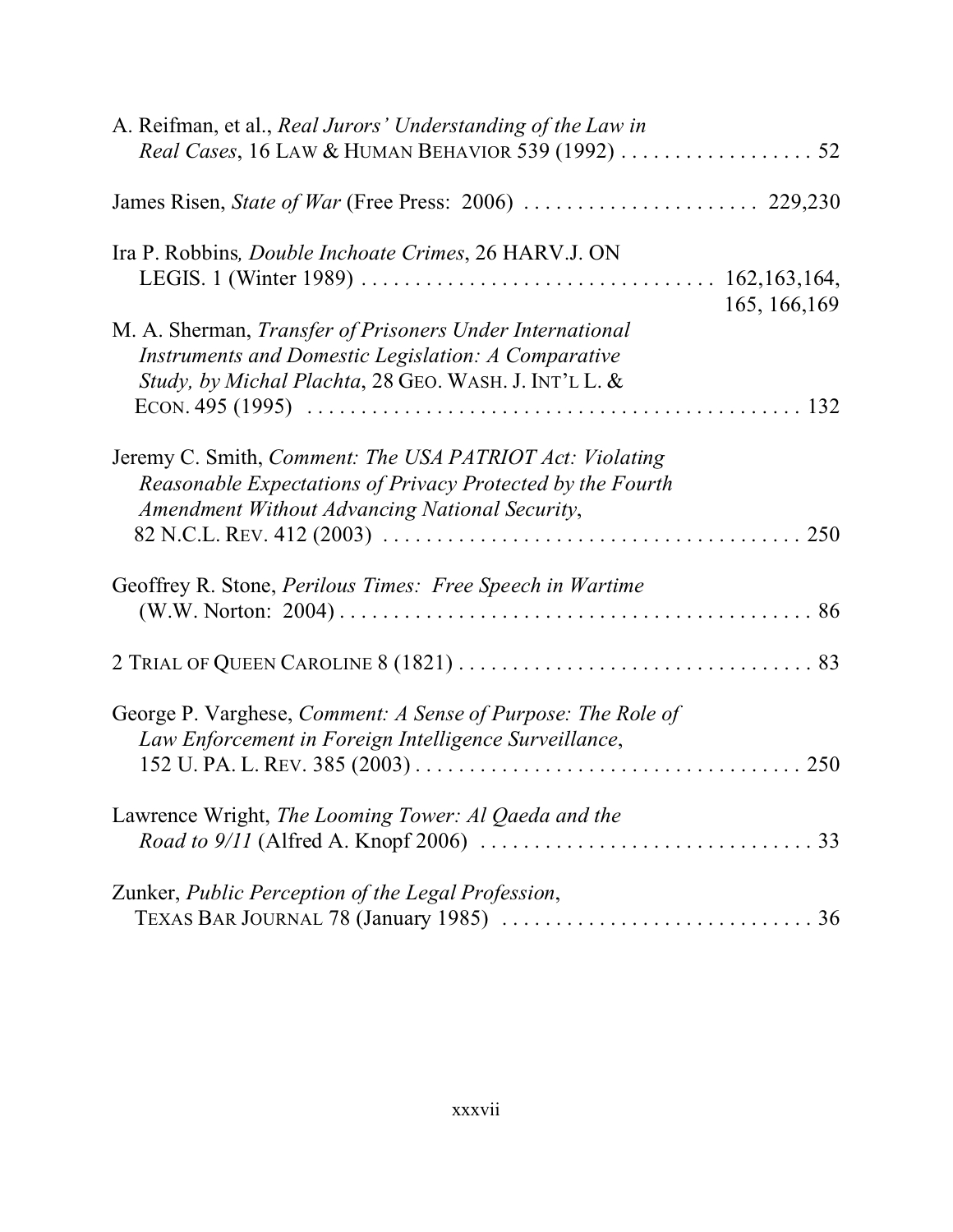# **STATEMENT OF SUBJECT MATTER AND APPELLATE JURISDICTION**

The District Court's jurisdiction is based on 18 U.S.C. §3231. The basis of this Court's jurisdiction is 28 U.S.C. §1291 and 18 U.S.C. §3742(a). This appeal is from an amended order of Judgment Including Sentence entered October 26, 2006, by the Honorable John G. Koeltl, United States District Judge, Southern District of New York, following Lynne Stewart's conviction after trial on five counts of Indictment S1 02 Cr. 395 (JGK). A timely Notice of Appeal was filed October 16, 2006. J.A. 2378.<sup>1</sup> Ms. Stewart is appealing a final order of the District Court regarding her convictions. This appeal resolves all claims between the parties with the exception of the government's cross-appeal with respect to the sentence imposed on Ms. Stewart.

## **STATEMENT OF THE ISSUES**

1. Whether the extraordinary volume and character of evidence introduced with respect to other defendants and/or other counts unduly prejudiced Ms. Stewart, and whether that evidence and the District Court's unprecedented number of limiting instructions – at least 750 – so overwhelmed the jury that such instructions were futile

<sup>&</sup>lt;sup>1</sup> "J.A." refers to the Joint Appendix filed herewith.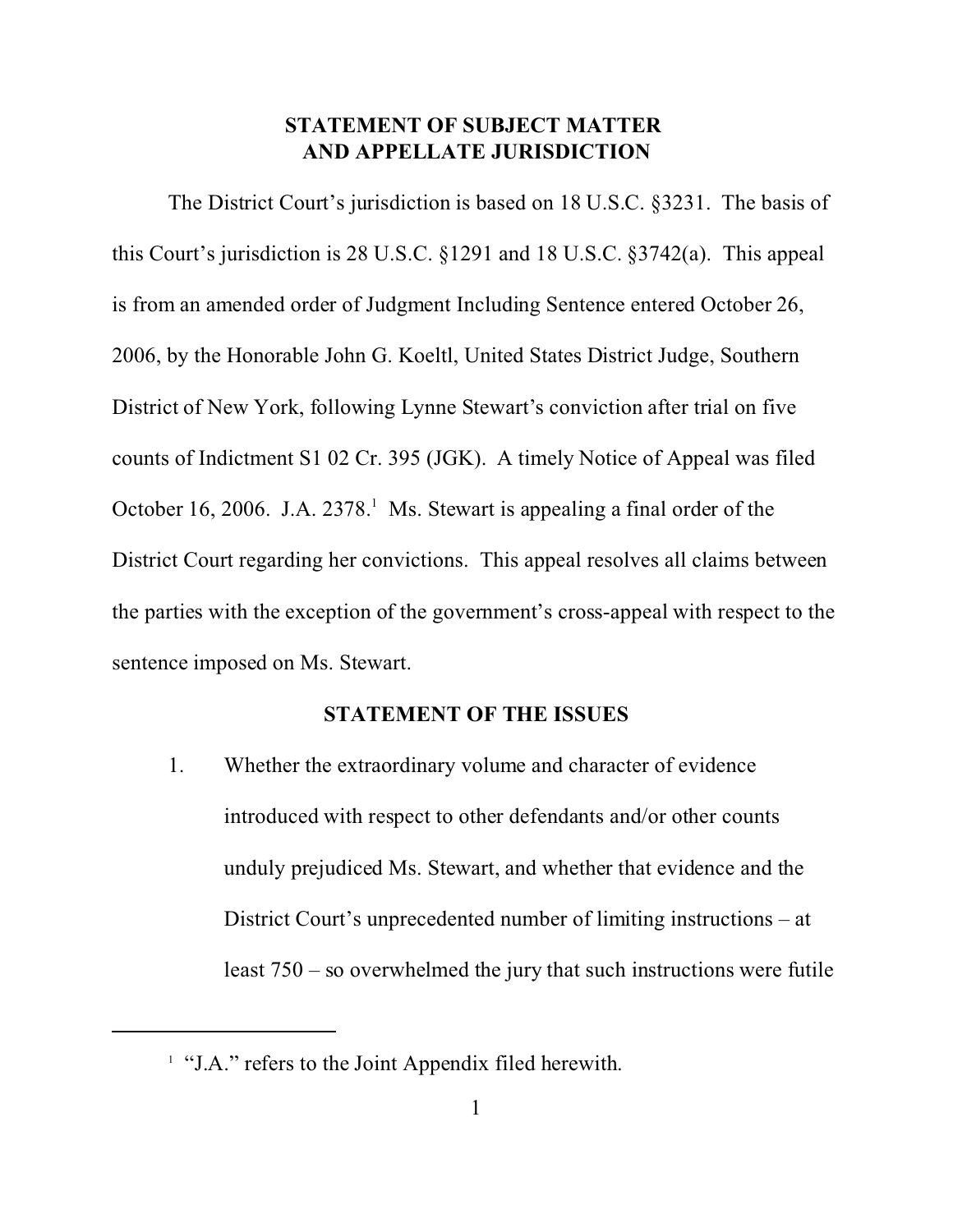and ineffectual.

- 2. Whether the evidence on Counts Four and Five was insufficient as a matter of law because the "personnel" Ms. Stewart allegedly provided as "material support" consisted of speech protected under the First Amendment, and therefore is not proscribed under 18 U.S.C. §2339A.
- 3. Whether the evidence on Counts Four and Five was insufficient as a matter of law because the government failed to prove Ms. Stewart's knowledge or intent to provide "material support" to the 18 U.S.C. §956(a) conspiracy to murder charged in Count Two, and/or any connection between Ms. Stewart's conduct and that conspiracy.
- 4. Whether §2339A and the term "personnel" (defining "material support") were unconstitutionally vague as applied to Ms. Stewart in this case.
- 5. Whether Ms. Stewart's conviction on Count One should be reversed and the charge dismissed because (a) the government failed to prove a conspiracy to defraud the government; (b) the Attorney General lacked authority to subject attorneys to criminal penalties for violations of the Special Administrative Measures (hereinafter "S.A.M.'s") imposed on prison inmates; (c) the District Court erred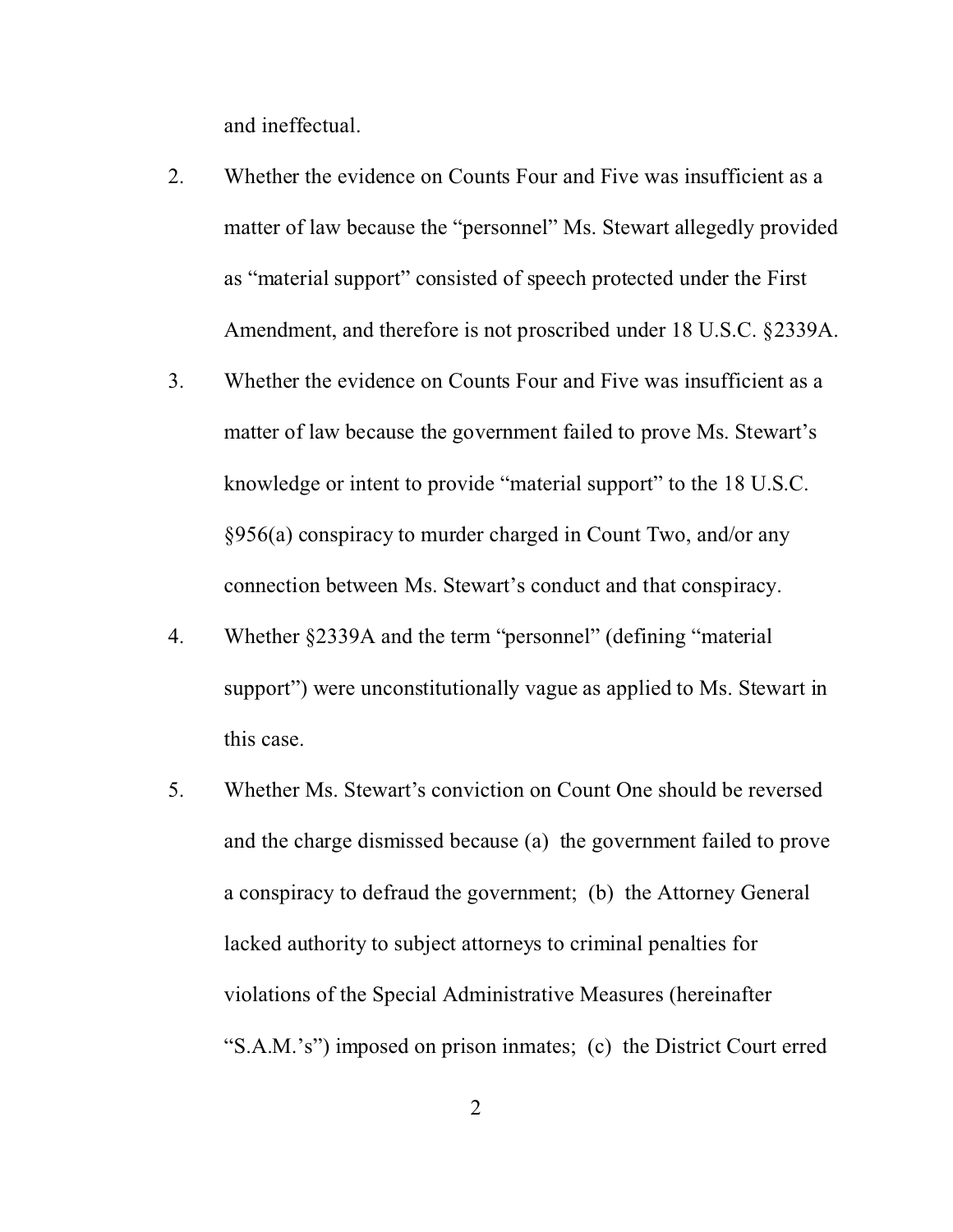by not permitting Ms. Stewart to challenge the validity of the S.A.M.'s in the context of this case; and (d) the S.A.M.'s were unconstitutional as applied in this case.

- 6. Whether the allegations in Counts Six and Seven fail to state an offense under 18 U.S.C. §1001 because the statute proscribes false *statements*, and not false *promises*.
- 7. Whether the District Court erred in (a) denying Ms. Stewart's posttrial motion for disclosure whether any communications related to the investigation, prosecution, or defense of the case had been intercepted pursuant to the National Security Agency's warrantless electronic surveillance program; and (b) denying Ms. Stewart's securitycleared counsel access to the government's *ex parte* submissions in response to the motion.
- 8. Whether the District Court erred in denying Ms. Stewart's motion to suppress the fruits of the electronic surveillance conducted pursuant to the Foreign Intelligence Surveillance Act.
- 9. Whether the District Court erred in denying Ms. Stewart's motion for dismissal based on selective prosecution.

# **PRELIMINARY STATEMENT AND INTRODUCTION**

3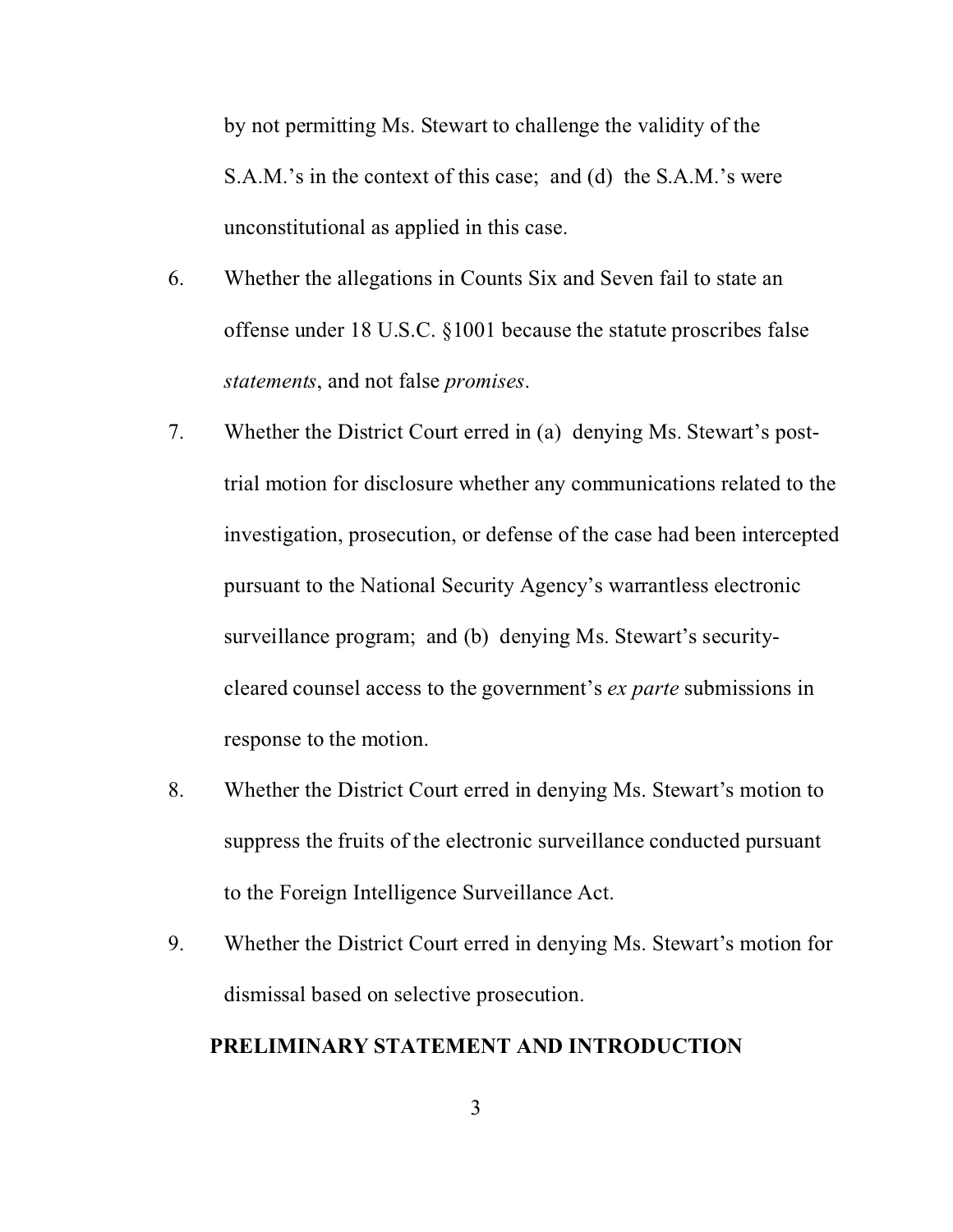This Brief on Appeal is submitted on behalf of Defendant-Appellant Lynne Stewart. This case represents a classic example of the government's repeated insistence on attempting to force a square peg into a round hole: assembling a cluster of non-criminal conduct – mostly speech protected by the First Amendment – and contriving a series of insufficient and unfounded charges alleging "material support" for terrorism, conspiracy to defraud the U.S., and false statements.

Indeed, the government's first attempt was rejected by the District Court. Undeterred, however, the government simply switched statutes, but not its underlying invalid theory. In so doing, the government expanded the reach of the operative statute, §2339A, beyond its permissible boundaries, and failed to specify essential elements of the object offense, a conspiracy to kill persons overseas (in violation of 18 U.S.C. §956(a).

The government also improperly leveraged purported violations of administrative rules applicable to inmates – the Special Administrative Measures imposed by the Bureau of Prison upon Ms. Stewart's client, Sheikh Omar Abdel Rahman – into conspiracy and false statement charges.

Ms. Stewart is not alleged to have provided money, arms or any similar items, resources, or support to any terrorist organization or conspiracy. The government could not point to any violent conduct intended or even contemplated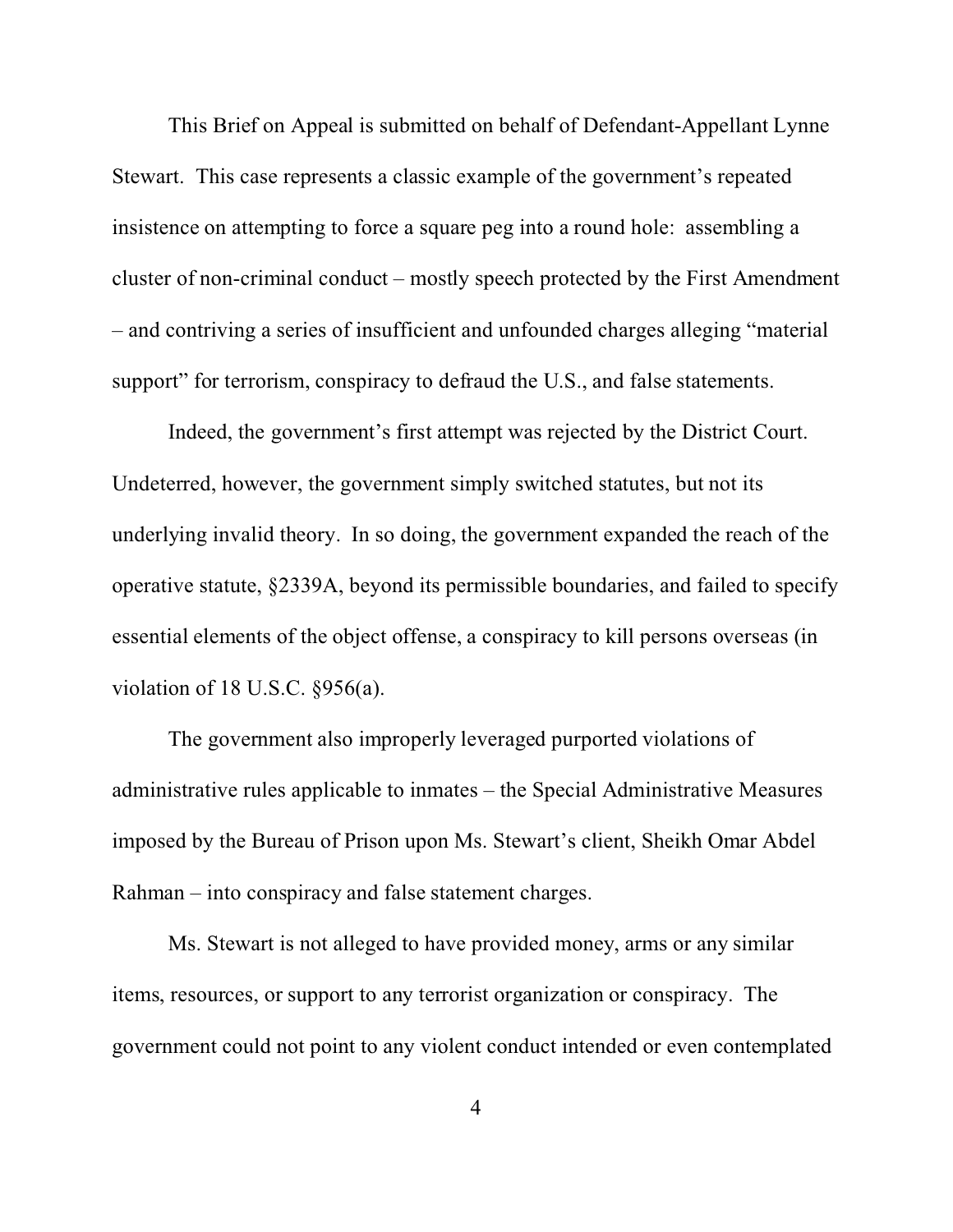by Ms. Stewart, or that occurred as a result of her alleged conduct. Indeed, the result of her conduct was the *continuation of a cease-fire that existed between the government of Egypt and the Islamic Group*.

Instead, the "material support" Ms. Stewart allegedly provided to the conspiracy to kill consisted of Sheikh Rahman as "personnel," but even that was ephemeral and insufficient. All that was "provided" by Ms. Stewart was Sheikh Rahman's speech, protected by the First Amendment and, as detailed below, safely within the standards for permissible exercise of First Amendment rights. By design, such First Amendment activity is not within the scope of §2339A, and cannot serve as the requisite "material support."

In addition, there were dispositive evidentiary problems in the case. The District Court permitted admission of an extraordinary volume of unfairly prejudicial evidence that was extraneous to Ms. Stewart, and coupled that avalanche with a corresponding deluge of more than 750 limiting instructions that the jury could not reasonably digest or apply, precluding its focus on the appropriate criteria for its deliberation and determination.

Many of these issues are of first impression for this Court. All are critically important in the context of the First, Fourth, Fifth and Sixth Amendments, respectively, in the contexts of free speech, electronic surveillance under the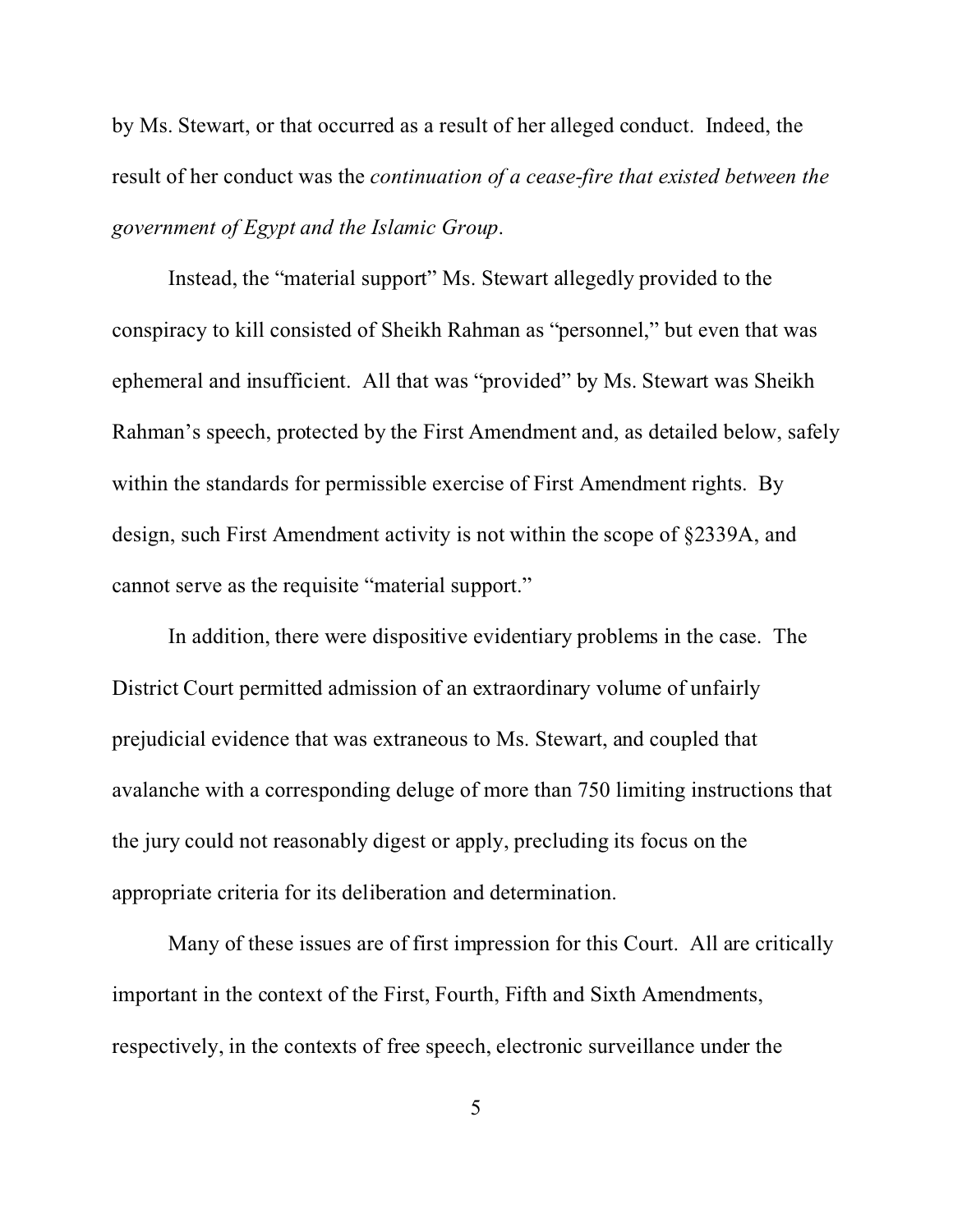Foreign Intelligence Surveillance Act, the Due Process's void-for-vagueness doctrine, and the integrity of adversary proceedings.

As Mark Neely, Jr. writes in *The Fate of Liberty: Abraham Lincoln and Civil Liberties*, (1991), "if truth is the first casualty of wartime, then civil liberties is surely the second." Here, that caution has manifested itself in full relief.

As set forth in POINT I, that unfairly prejudicial evidence rendered the series of limiting instructions meaningless. Indeed, the number of such instructions themselves exceeded any threshold that a jury could reasonably follow, particularly in light of the severely prejudicial nature of the evidence at issue.

POINT II discusses the infirmities in Counts Four and Five, the "material support" charges, which must be dismissed because the government failed to provide sufficient proof that Ms. Stewart provided, or conspired to provide, "personnel" to the §956(a) conspiracy to kill charged in Count Two. Instead, at most the government established that Ms. Stewart disseminated constitutionally protected speech uttered by either herself or her client, Sheikh Omar Abdel Rahman. Since such speech cannot constitute "material support," the convictions on Counts Four and Five cannot survive.

POINT III also addresses Counts Four and Five, and demonstrates that the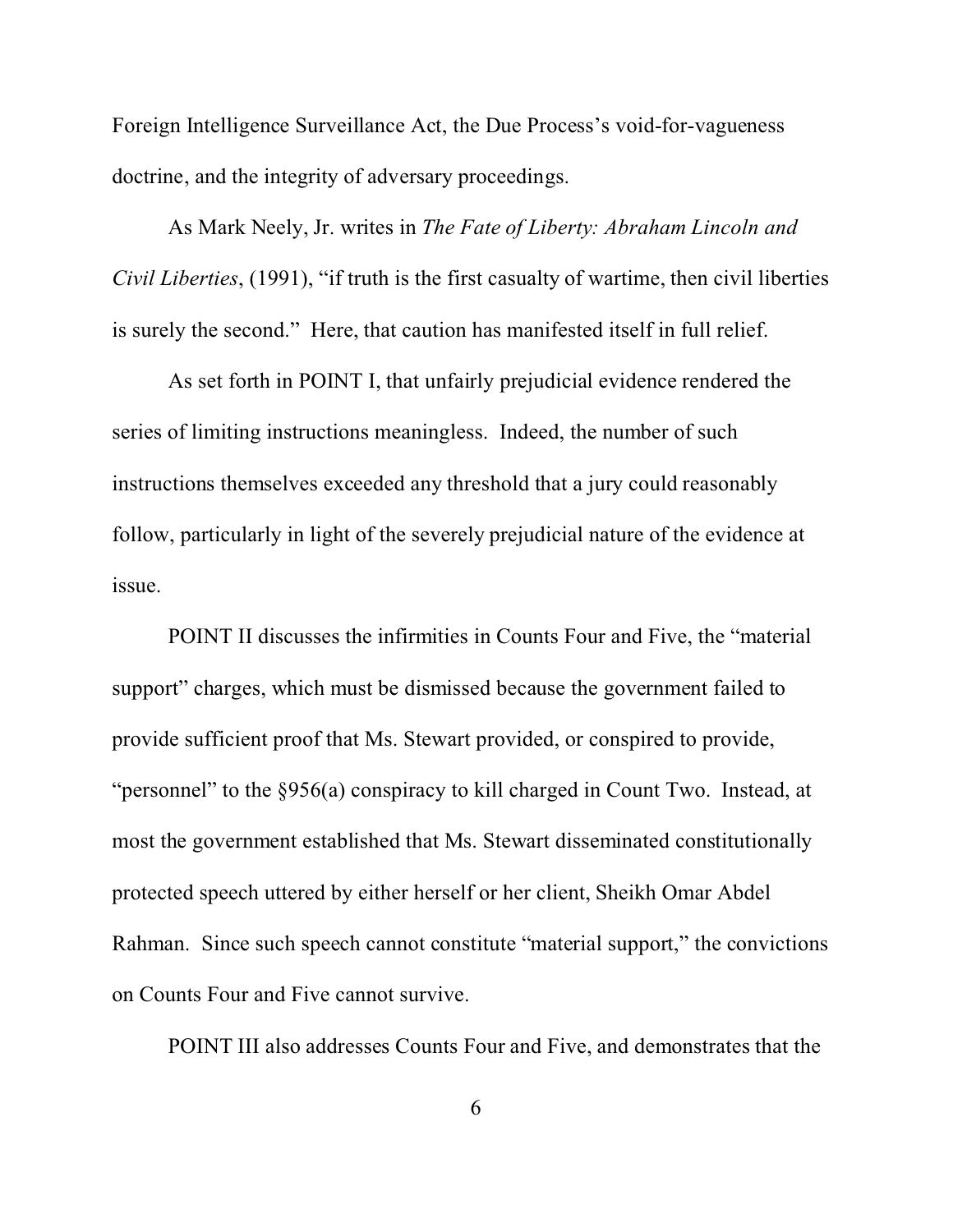government failed to provide sufficient proof of Ms. Stewart's knowledge of the §956(a) conspiracy to murder (charged in Count Two) or its particular illegal objectives, or her specific intent to provide material support, in the form of "personnel," to that conspiracy.

If the "material support" counts survive the statutory challenges, they are nevertheless, as detailed in POINT IV, unconstitutionally vague as applied to Ms. Stewart. POINT V sets forth why Count One, charging a conspiracy to defraud the U.S. (in violation of 18 U.S.C. §371), was deficient as well: (a) the government failed to prove Ms. Stewart's intent to defraud; (b) the Attorney General lacked authority to impose criminal punishment on an attorney for violation of the S.A.M.'s; (c) the District Court erred in not permitting Ms. Stewart to challenge the validity of the S.A.M.'s in the context of her criminal prosecution; and/or (d) the S.A.M.'s are unconstitutionally vague as applied to Ms. Stewart herein.

POINT VI addresses another issue of first impression, as the false statements counts – Counts Six and Seven – are premised on an improper theory under 18 U.S.C. §1001: false *promises* instead of false *statements*.

As detailed in POINT VII, the District Court erred in denying Ms. Stewart's post-trial motion for disclosure whether any interceptions made pursuant to the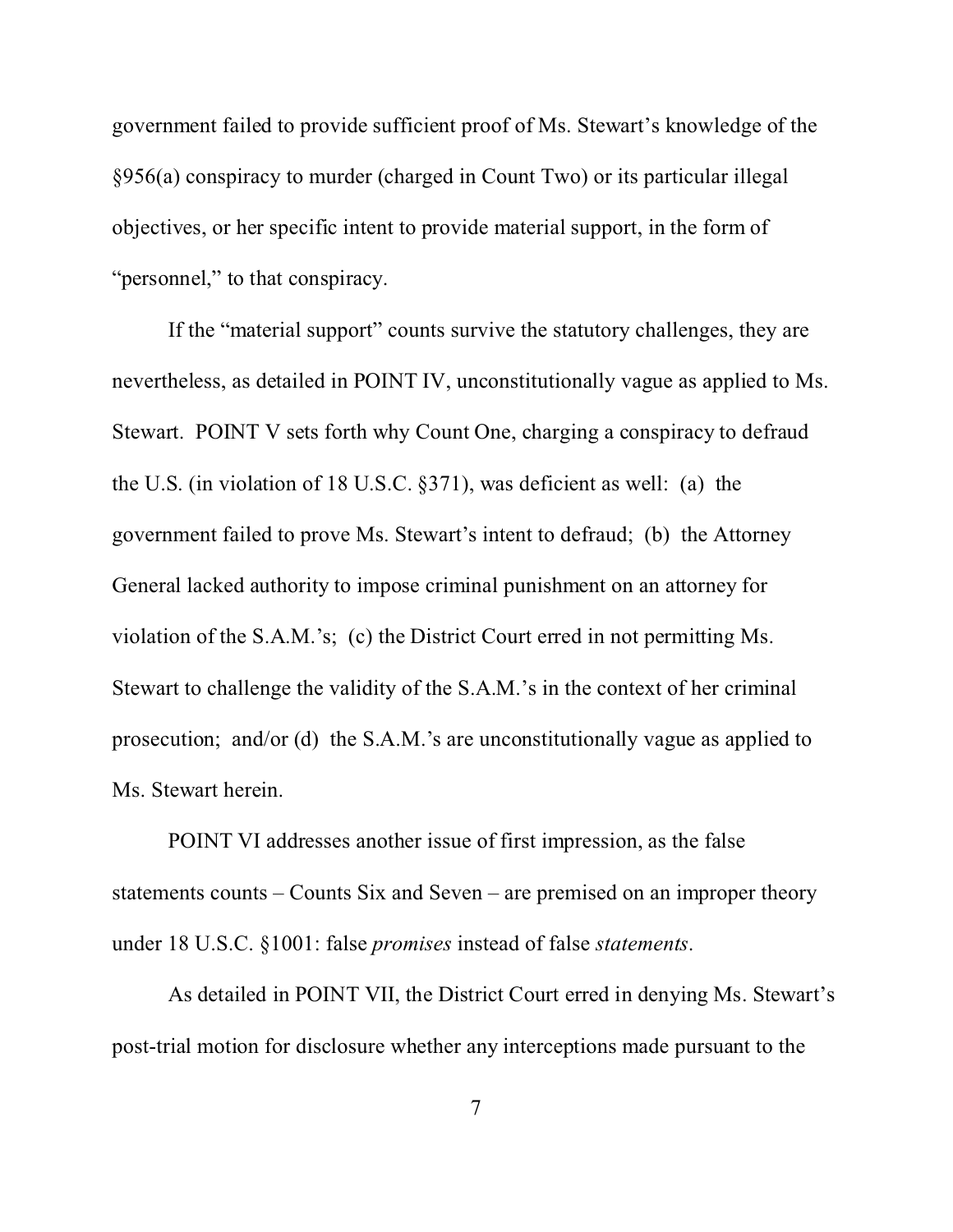National Security Agency's warrantless electronic surveillance program were relevant to the investigation, prosecution, or defense in this case, and POINT VIII sets forth how the District Court erred in denying Ms. Stewart's pretrial motions to suppress the fruits of the Foreign Intelligence Surveillance Act electronic surveillance. POINT IX demonstrates why the Indictment should be dismissed because it constitutes a selective prosecution, as Ms. Stewart was prosecuted while her co-counsel, who performed the same acts she did during the relevant time period, were not targeted.

Accordingly, it is respectfully submitted that Ms. Stewart's convictions on all counts should be reversed, and the Indictment against her dismissed.

## **STATEMENT OF THE FACTS**

This Statement of the Facts provides an overview of the case. For purposes of continuity and ease of reference, many relevant facts are also incorporated in the Points of this Brief to which they pertain.

At the time the alleged offense conduct, Ms. Stewart was a criminal defense lawyer with an active and well-known practice, and almost 25 years of experience. At the time of the initial Indictment in 2002, she was 63 years old. She had attended Hope and Wagner Colleges, obtaining her Bachelor of Arts degree in 1961. In 1964, she obtained a Masters degree in Library Science from Pratt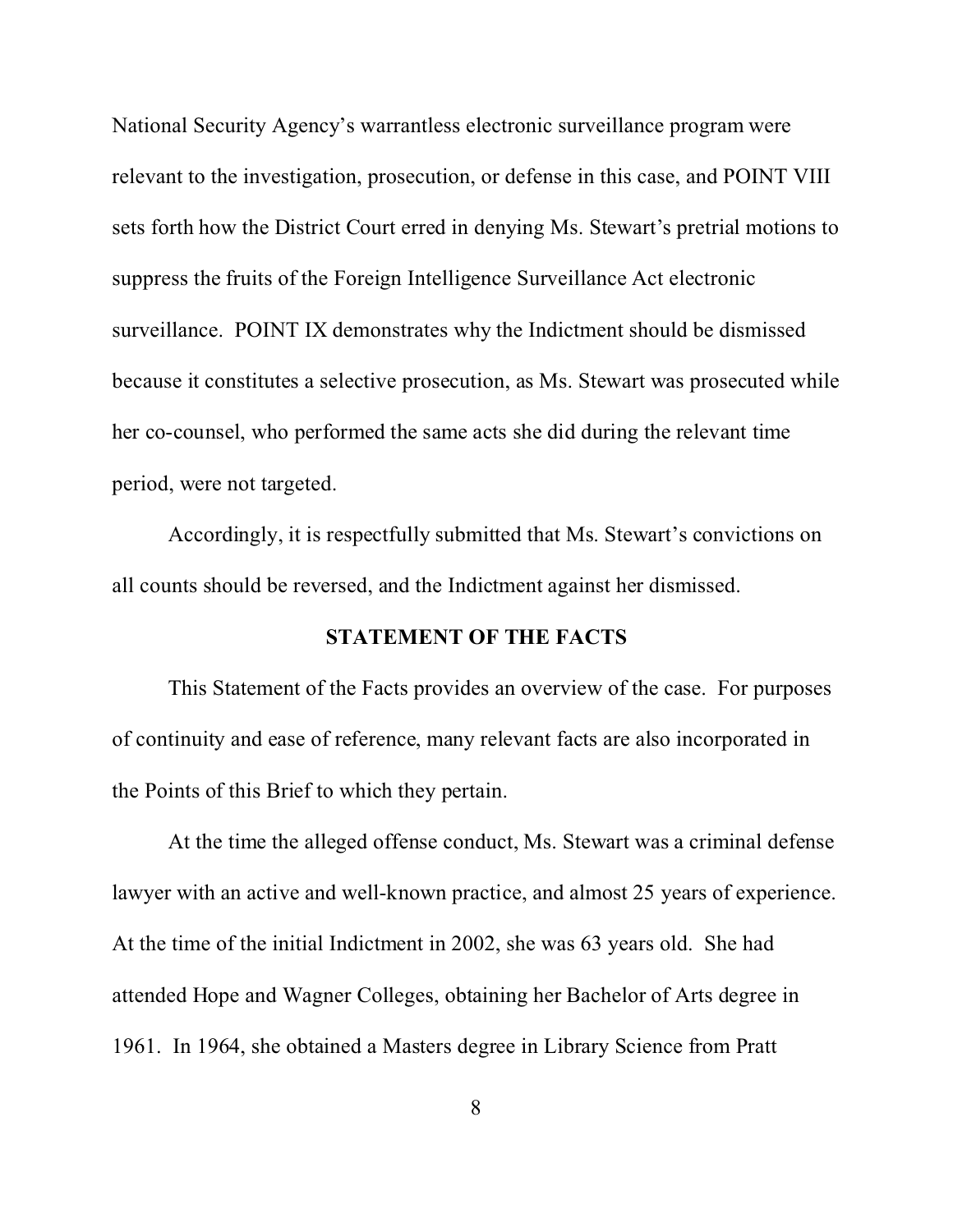University. She worked in the New York public education system, and was active in community movements to improve education for all children, but particularly for poor people and people of color.

Subsequently, Ms. Stewart attended Rutgers (Newark) Law School, and received her Juris Doctor in 1975. During her legal career, she concentrated on representing people accused of crimes, and most of her clients were of limited means. Given the nature of the criminal justice system, her clients were also predominantly people of color. She is a familiar figure in New York area courts. *See, e.g.,* S. Arena, *New York's 10 Best Criminal Defense Attorneys*, NEW YORK DAILY NEWS, March 12, 1995 at 38-9 (Ms. Stewart is the only woman on the list).

Many of Ms. Stewart's cases involved issues of great public concern, including police brutality, the Black liberation movement, secret evidence, bias crime, terrorism, and apartheid. *See, e.g., People v. Yuwnas Mohammed*, Ind. No. 2053/92 (Sup. Ct. N.Y. Co. 1992); *United States v. Shakur*, 82 Cr. 312 (KTD) (S.D.N.Y. 1982); *United States v. Nasser Kadi Ahmed Ali El Momnosany*, 99 Cr. 42 (JBW) (E.D.N.Y. 1999); *People v. Mazen Assi*, Ind. No. 4848/2000 (Sup. Ct. N.Y. Co. 2000); *United States v. Abdel Rahman*, 93 Cr. 181 (MBM) (S.D.N.Y. 1993); *People v. Larry Davis*, Ind. No. 6315/86 (Sup. Ct. Bx. Co. 1986); *United States v. Levasseur*, 85 Crim. 143 (E.D.N.Y. 1985). Of course, she also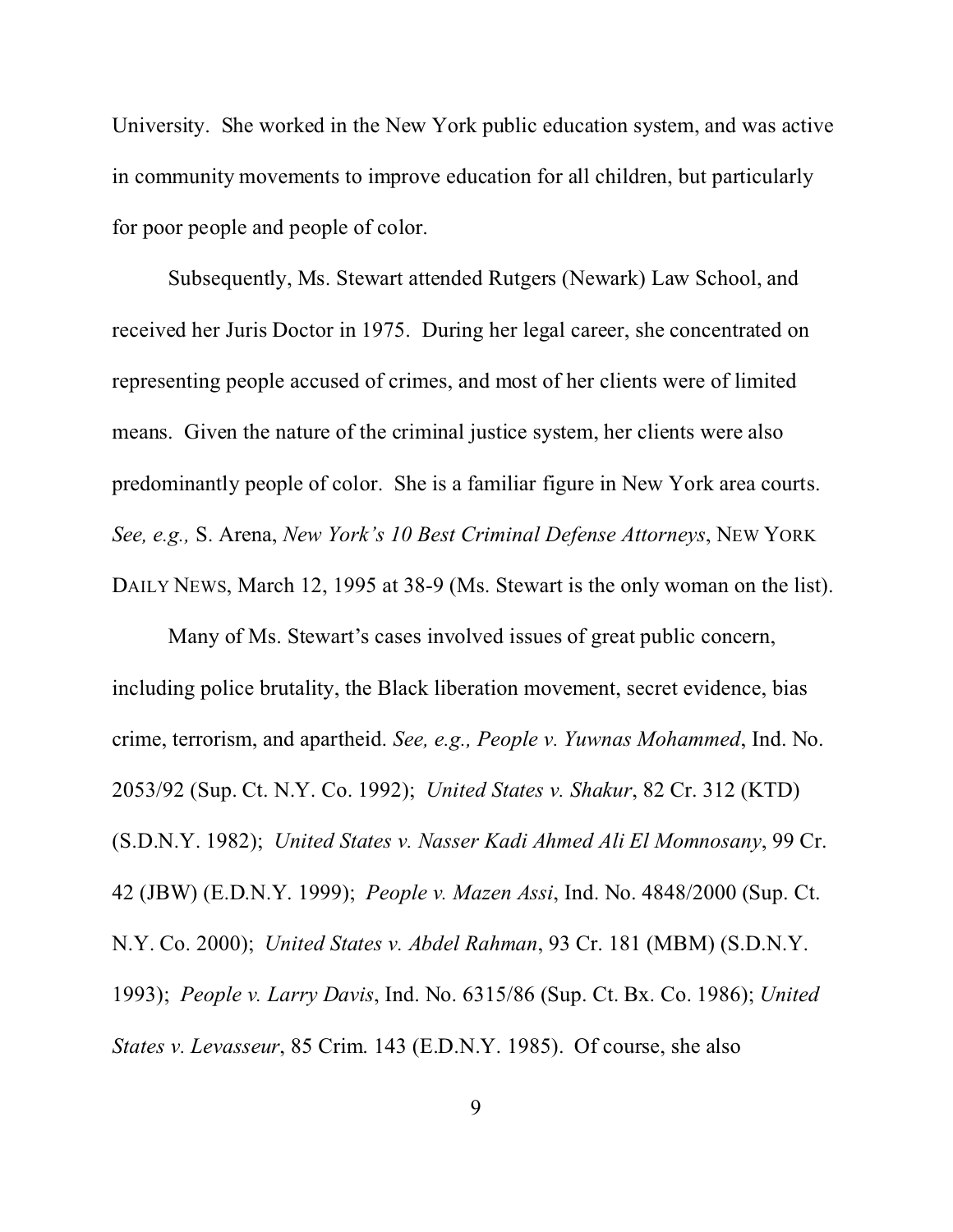represented scores of ordinary defendants in ordinary cases.

#### **A.** *The Initial Indictment*

Ahmed Abdel Sattar, Yassir Al-Sirri, Lynne Stewart, and Mohammed Yousry were charged in a five-count Indictment returned April 8, 2002. Count One of that initial Indictment charged them with conspiracy to provide material support and resources to a Foreign Terrorist Organization ("FTO") in violation of 18 U.S.C. §2339B.

Count Two alleged that they provided and attempted to provide material support and resources to an FTO in violation of 18 U.S.C. §§2339B. Count Five charged Ms. Stewart with making false statements in violation of 18 U.S.C. §1001.

The initial Indictment alleged that Sheikh Omar Abdel Rahman, Ms. Stewart's client who was serving a life sentence at the Federal Medical Center in Rochester, Minnesota ("FMC Rochester"), was a principal leader of the Islamic Group, ("IG"). J.A. 108 ¶4. The IG had since 1997 been designated by the Secretary of State as an FTO. J.A. 117 ¶18.

That Indictment described Sheikh Rahman as "one of the principle leaders of IG" from at least the early 1990's and the leader, or "emir," of IG in the United States. J.A. 108 ¶4. While Sheikh Rahman was not personally involved in carrying out terrorist activities, the government claimed that he "played a key role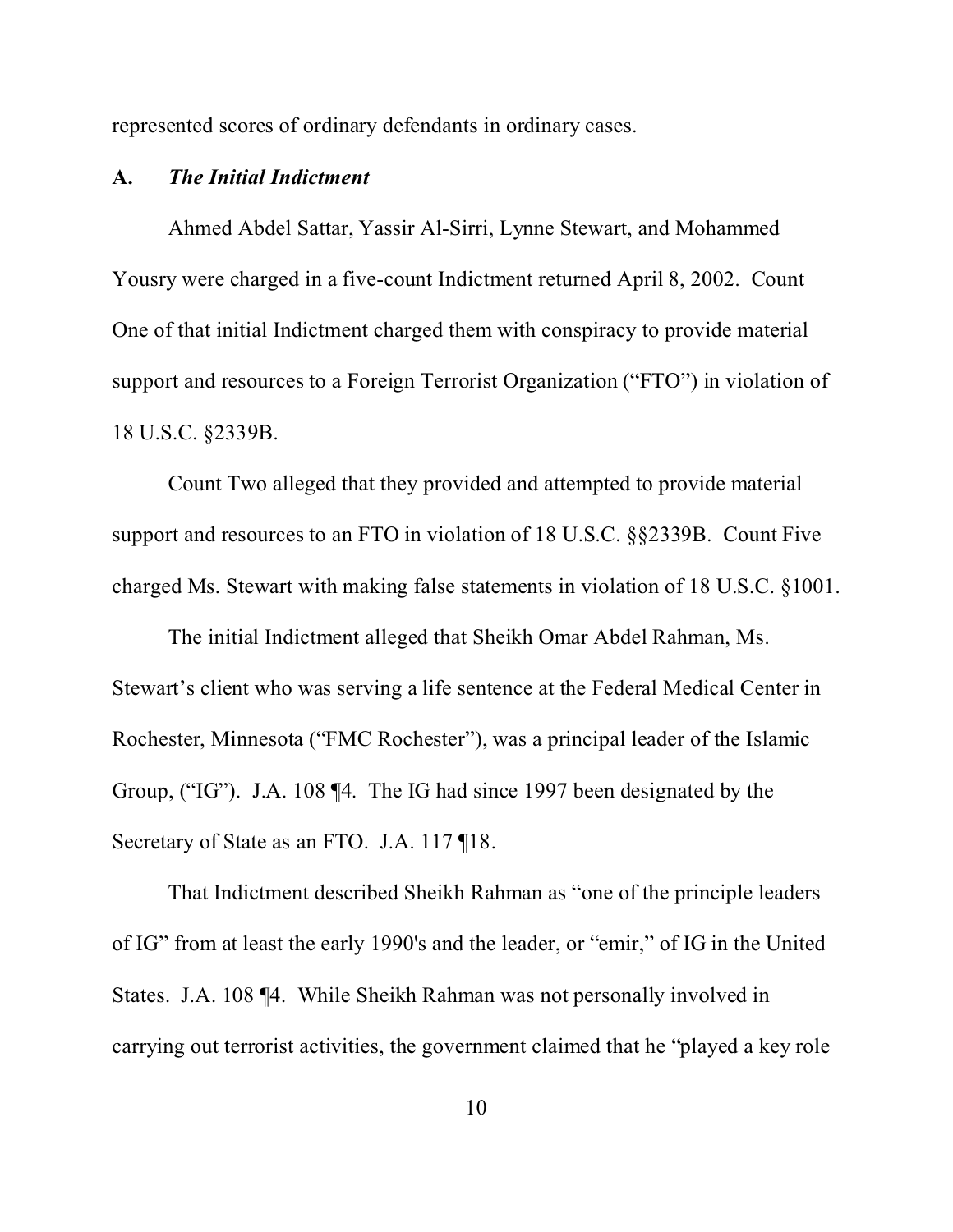in both defining and articulating the goals of IG." *Id.*

In 1997, the Bureau of Prisons, at the direction of the Attorney General, imposed Special Administrative Measures (hereinafter "S.A.M.'s") upon Sheikh Rahman, restricting his access to the mail, the telephone, and visitors, and prohibiting him from speaking with the media. J.A. 111-12 ¶6. Counsel for Sheik Rahman were required to sign an affirmation stating they and their staff would abide fully by the S.A.M.'s before being allowed access to their client. J.A. 111- 12 ¶6.

The affirmation provided that counsel would "only be accompanied by translators for the purpose of communicating with the inmate Abdel Rahman concerning legal matters." J.A. 112 ¶7. Since at least in or about May 1998, the affirmation provided that counsel would not use "meetings, correspondence, or phone calls with Abdel Rahman to pass messages between third parties (including, but not limited to, the media) and Abdel Rahman." J.A. 112 ¶7.

The initial Indictment alleged that, after Sheikh Rahman's imprisonment, defendants acted as a "communications hub" for IG. Messages and information from Sheikh Rahman would pass through his attorneys and interpreter to Mr. Al-Sirri and Mr. Sattar, who would then disseminate that information to IG members around the world. J.A. 114-116 ¶¶12, 13-15.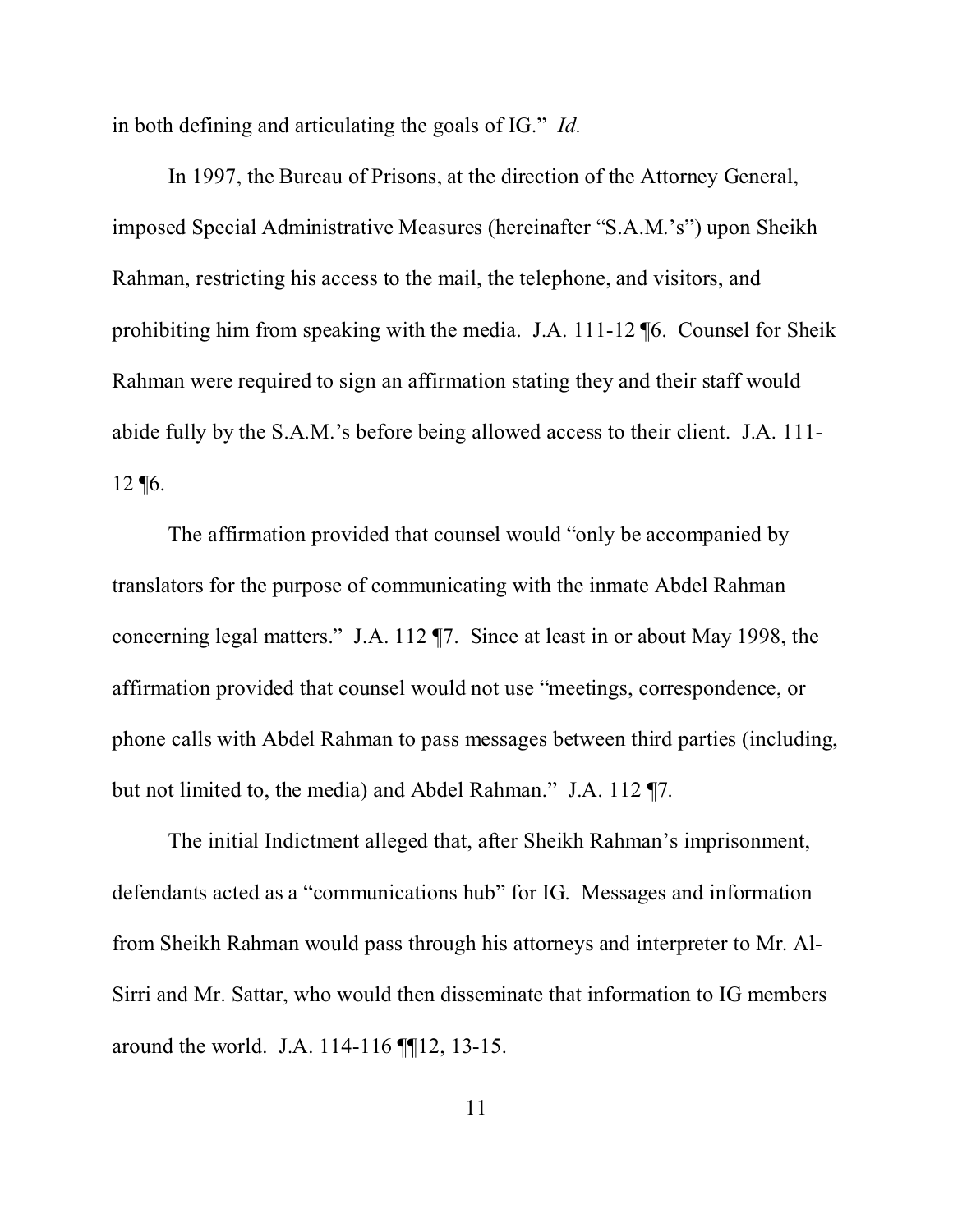The initial Indictment also alleged that Ms. Stewart violated the S.A.M.'s by facilitating and concealing messages between her client and IG leaders around the world. J.A. 115-116  $\P$ 16. It also alleged that she took affirmative steps to conceal the May 2000 discussions from prison guards and subsequently, in violation of the S.A.M.'s, announced to the media that Sheikh Rahman had withdrawn his support for the cease-fire. J.A. 115-116 ¶16.

# **B.** *The District Court's Partial Dismissal of the Initial Indictment*

The District Court dismissed Counts One and Two of the initial Indictment, finding 18 U.S.C. §2339B's prohibition on the provision of "communications equipment" and "personnel" as alleged in the initial Indictment unconstitutionally vague as applied. *See United States v. Sattar*, 272 F. Supp.2d 348 (S.D.N.Y. 2003) (hereinafter "*Sattar I*").

Regarding the allegation of providing "communications equipment," which according to the government arose from use of the telephone and other communications equipment, the District Court found that "by criminalizing the mere use of phones and other means of communication the statute provides neither notice nor standards for its application[.]" 272 F. Supp.2d at 358.

The District Court also held §2339B unconstitutionally vague as applied to the allegations in the Indictment relating to the provision of "personnel," finding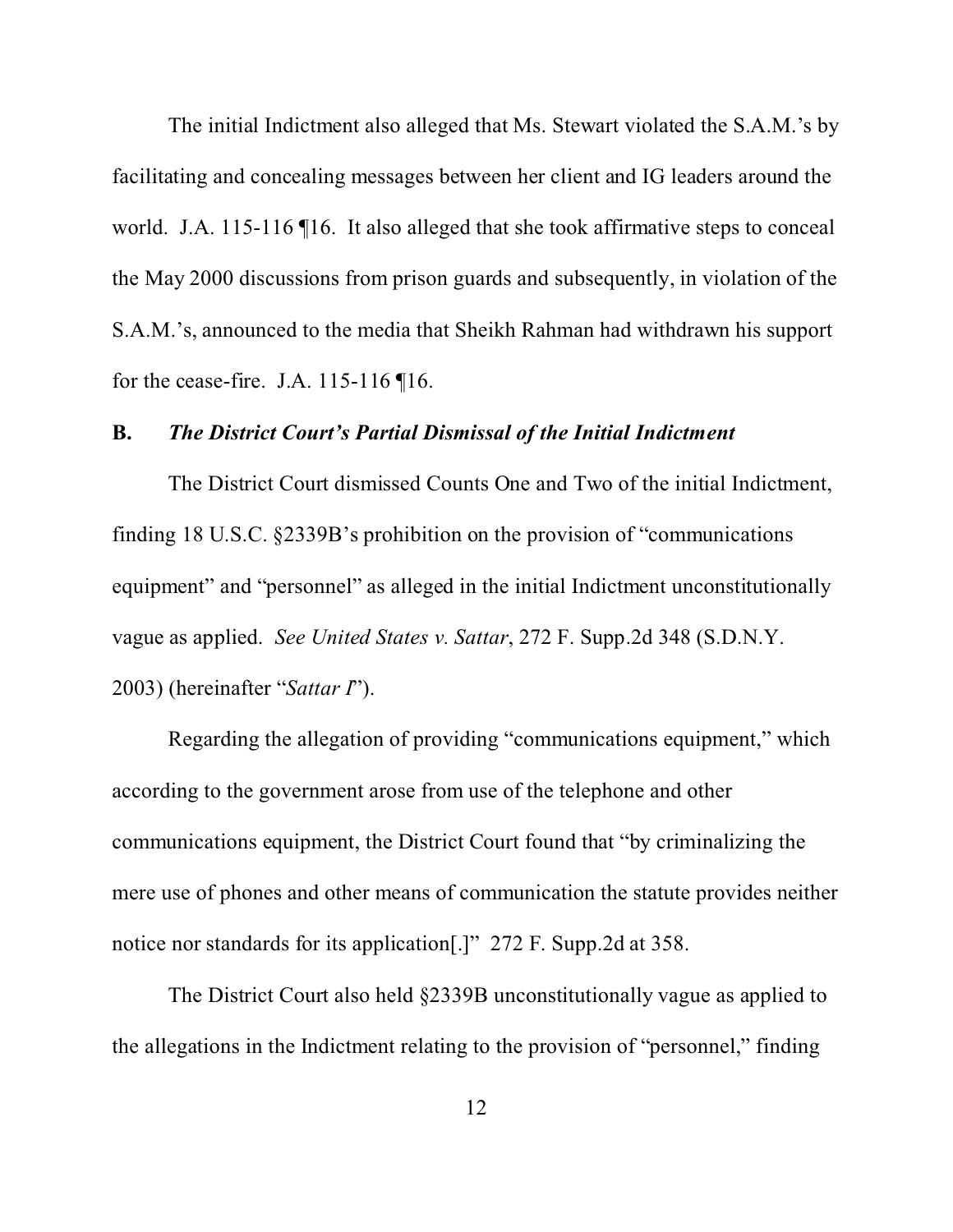that it was "not clear from §2339B what behavior constitutes an impermissible of personnel to an FTO." *Id.* at 359. The District Court adopted the position of the Ninth Circuit Court in *Humanitarian Law Project v. Reno*, that "'[s]omeone who advocates the cause of the [FTO] could be seen as supplying them with personnel.'" 272 F. Supp.2d at 359, *quoting Humanitarian Law Project v. Reno*, 205 F.3d 1130, 1137 (9th Cir. 2000).

## **C.** *The Superseding Indictment*

The government filed a seven-count Superseding Indictment November 19, 2003.<sup>2</sup> Count One alleged that, from in or about June 1997 through in or about April 2002, Mr. Sattar, Ms. Stewart, and Mr. Yousry, as well as Sheikh Rahman and Taha, together with others known and unknown, in violation of 18 U.S.C. §371, conspired to defraud the United States by obstructing the Department of Justice and the Bureau of Prisons in the administration and enforcement of the SAMs imposed on Sheikh Rahman. J.A. 143-144 [29.<sup>3</sup>]

Count Two charged that, from in or about September 1999 through in or

<sup>&</sup>lt;sup>2</sup> The Superseding Indictment did not charge Yassir Al-Sirri, a defendant in the original Indictment, but did identify two unindicted co-conspirators, Sheikh Rahman, and IG leader Rifa'i Ahmad Taha Musa (hereinafter "Taha").

<sup>&</sup>lt;sup>3</sup> Unless noted, subsequent references to Counts and the Indictment refer to the Superseding Indictment. J.A. 131.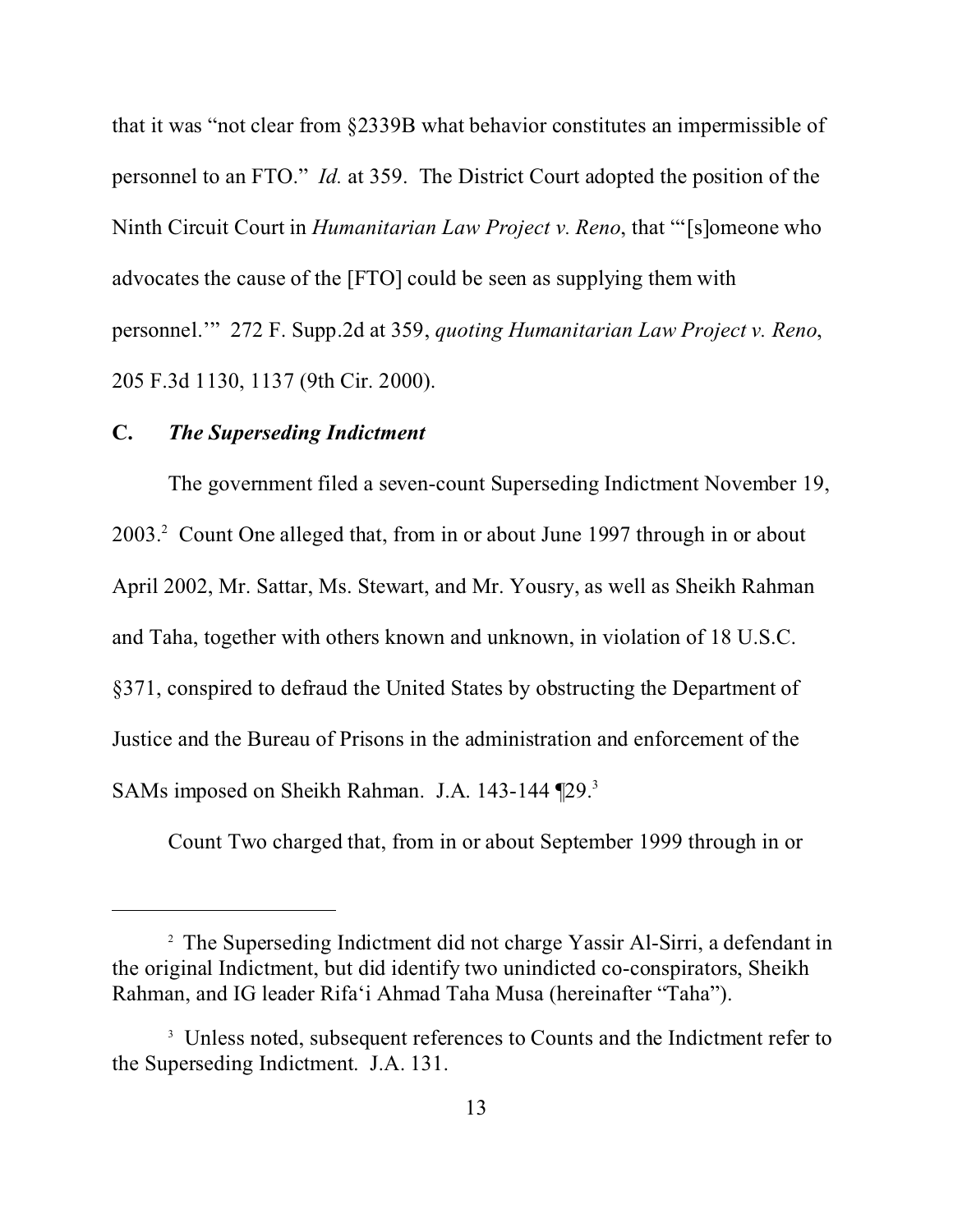about April 2002, in violation of 18 U.S.C.  $\S$ §956(a)(1) and (a)(2)(A), Mr. Sattar, Sheikh Rahman, Taha, and others known and unknown, conspired to murder and kidnap persons in a foreign country. J.A. 156 ¶32.<sup>4</sup>

Count Four charged that, from in or about September 1999 through in or about April 2002, Ms. Stewart and Mr. Yousry, together with others, conspired, in violation of 18 U.S.C. §371, to violate 18 U.S.C. §2339A. J.A. 160 ¶37. The alleged object of the conspiracy was to provide material support and resources, in the form of "personnel," by making Sheikh Rahman available as a co-conspirator, and to conceal and disguise the nature, location, and source of personnel by concealing and disguising that Sheikh Rahman was a co-conspirator. J.A. 160 ¶38.

Count Five charged defendants Stewart and Yousry with committing a substantive violation of §2339A (the object of the conspiracy charged in Count Four). J.A. 161-162 ¶41.

Counts Six and Seven charged Ms. Stewart with making false statements in her affirmations submitted to the United States Attorney's Office for the Southern District of New York, in May 2000 and May 2001, respectively, stating that she

<sup>4</sup> Count Three charged Mr. Sattar alone with soliciting persons to engage in crimes of violence in violation of 18 U.S.C. §373.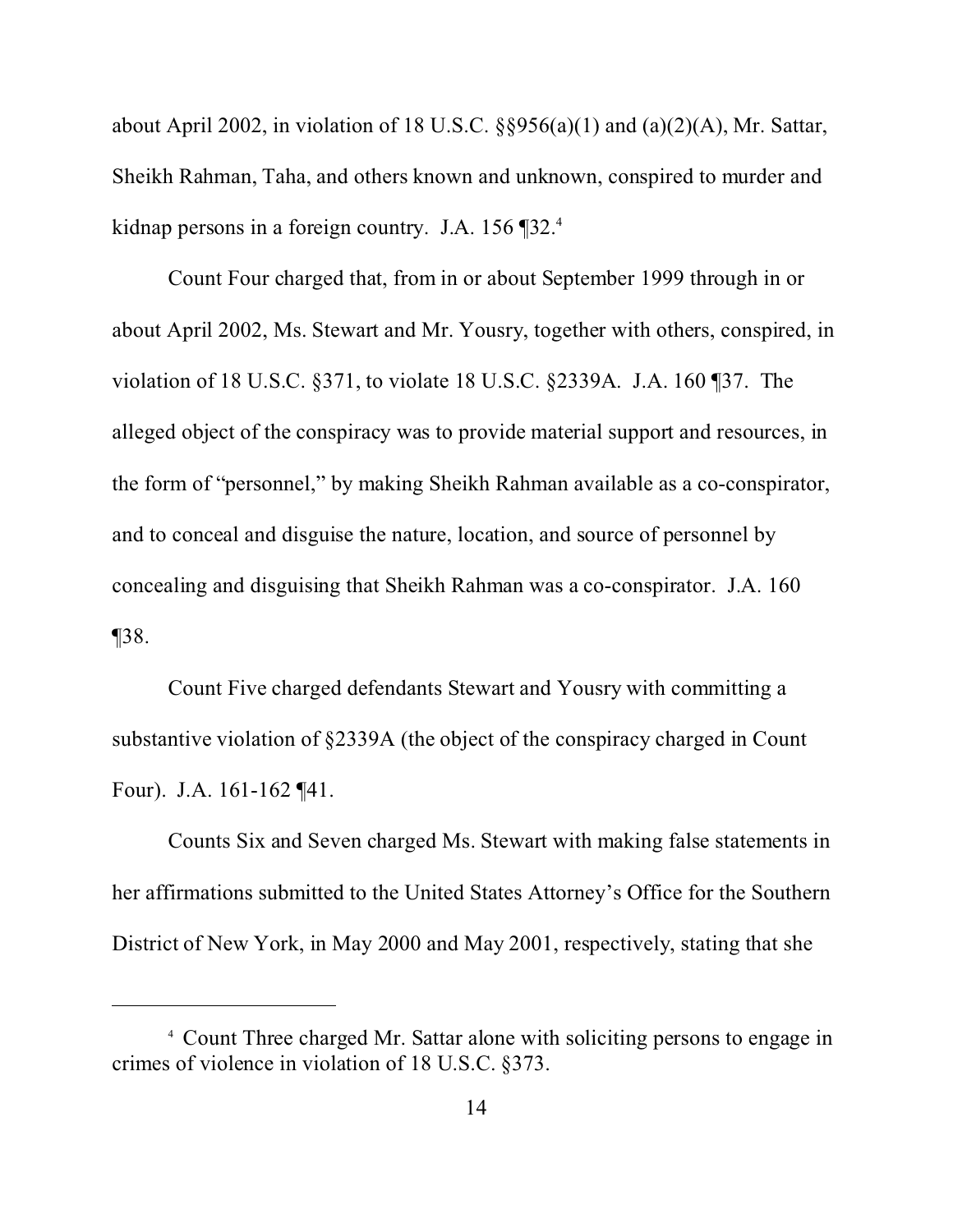would abide by the terms of the S.A.M.'s imposed on Sheikh Rahman. J.A. 162- 165 ¶¶43, 45. The May 2001 affirmation was also alleged to be false in stating that Ms. Stewart "will only allow the meetings to be used for legal discussion between Abdel Rahman and [her]." J.A. 164-165 ¶45.

#### **D.** *The Trial*

#### **1.** *The S.A.M.'s*

The government introduced the S.A.M.'s to establish that Sheikh Rahman, with few exceptions, was prohibited him from, *inter alia*, passing or receiving communications from third persons. Under the terms of the S.A.M.'s, Sheikh Rahman was permitted to communicate with his attorneys concerning legal matters. He could receive visits only from his attorneys and certain family members, and could communicate by telephone only with his legal spouse and his attorneys.

The S.A.M.'s required Sheikh Rahman's attorneys to sign an affirmation providing that counsel and anyone acting on counsel's behalf would abide by the S.A.M.'s. J.A. 167-210, 248-258, 261-272, Government Exhibits (hereinafter "GX") 2-6, 11, 13. *See also United States v. Sattar*, 395 F. Supp.2d 79, 84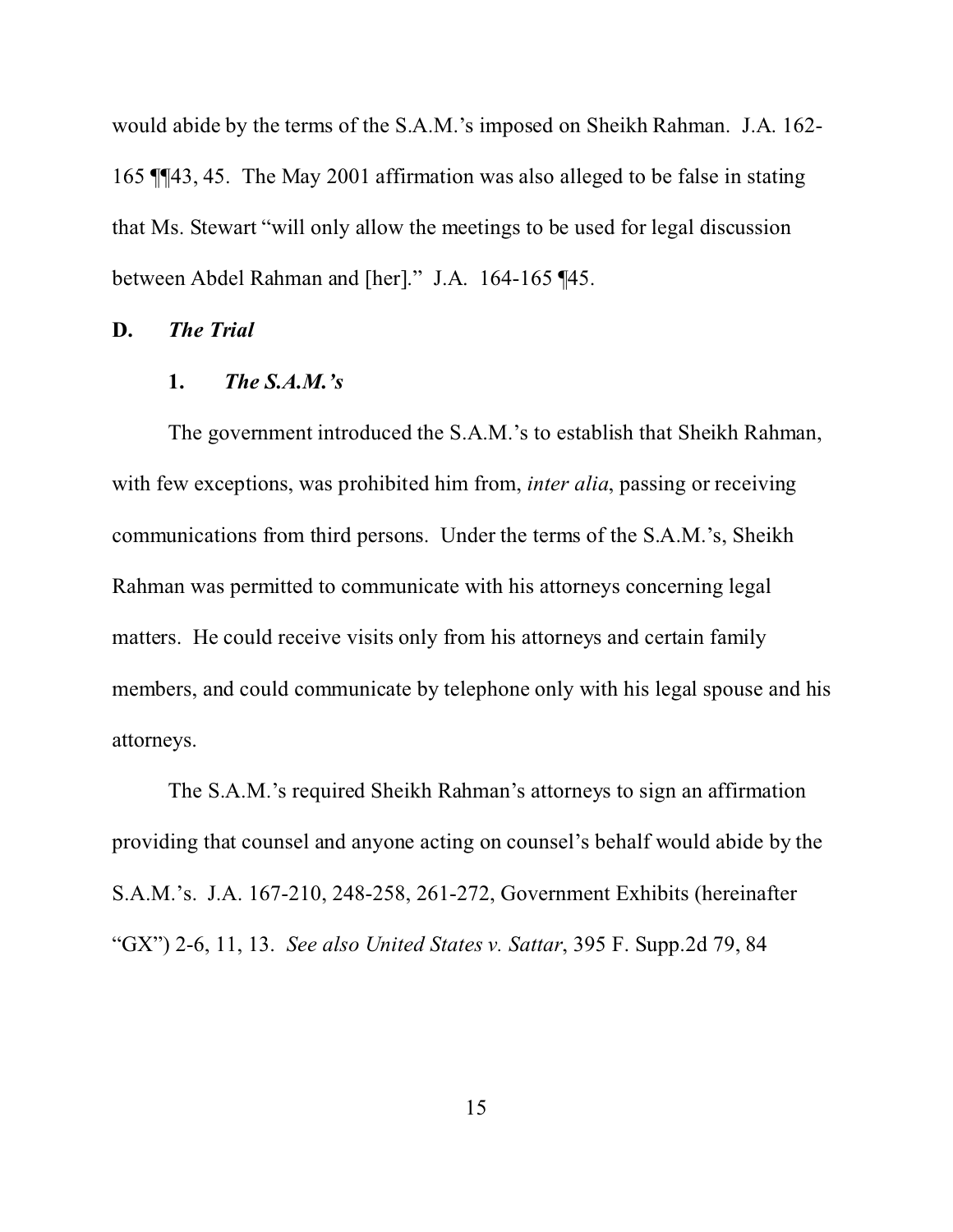(S.D.N.Y. 2005) (hereinafter "*Sattar 29/33*"). <sup>5</sup>

The evidence also established that Ms. Stewart executed attorney affirmations dated May 16, 2000 and May 7, 2001, J.A. 169-210, 259-260, which affirmations constituted the statements that served as the basis for the charges in Count Six and Seven. J.A. 209-210, 259-260.

Mr. Clark had also signed the attorney affirmations. However, after the Luxor massacre in 1997, he issued a press release on behalf of Sheikh Rahman supporting peace. T. 7640. While Ms. Stewart testified that she was not informed prior to the announcement, she believed that the press release would be helpful in furthering the defense team's goal of keeping the Sheikh in the public eye in order to pressure Egypt to repatriate him:

> I think we thought it would open doors to us that hadn't been opened, . . . this showed a more reasonable approach and one that perhaps could be opened up to the Egyptian government as a solution to some of their problems as well as what we saw as a solution to the American problem of keeping him on American soil.

T. 7647.

Ms. Stewart's ultimate hope for Sheikh Rahman, after all his appeals had

<sup>&</sup>lt;sup>5</sup> The evidence at trial is presented, consistent with the legal standard, in the light most favorable to the government, and essentially tracks the recitation by the District Court in its decision denying Ms. Stewart's post-trial motions (*Sattar 29/33*).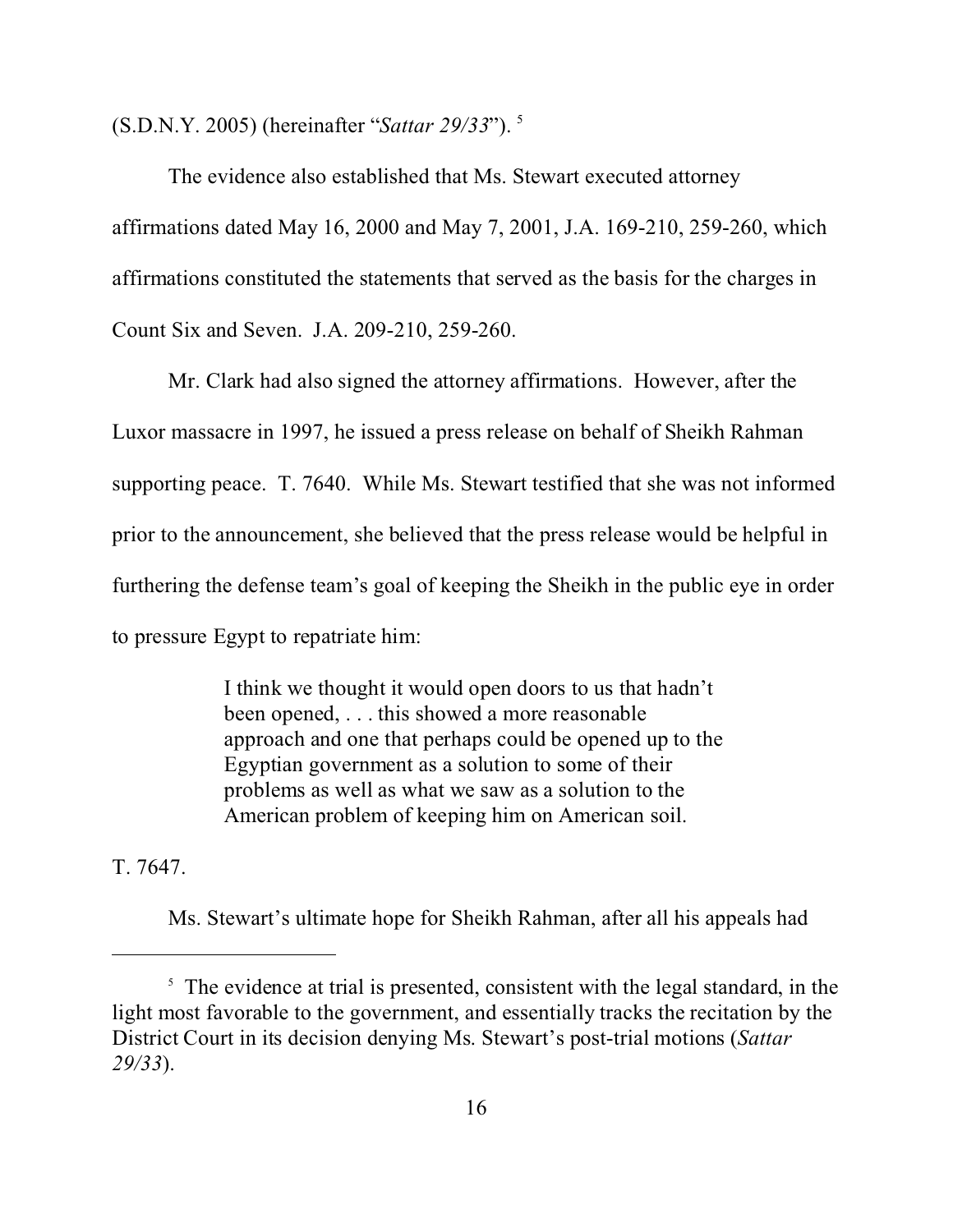been exhausted, was to have him returned to Egypt: "[it] was the only road to really accomplishing something positive for him." T. 7699.

#### **2.** *The March 1999 Visit to Sheikh Rahman*

In March 1999, Ms. Stewart and Mr. Yousry visited Sheikh Rahman at FMC Rochester. GX 305, 306. At the time, a cease-fire agreement between the government of Egypt and IG was in effect, under which the latter had suspended terrorist operations in Egypt in an effort to persuade the Egyptian government to release IG leaders, members, and associates who were imprisoned in Egypt. J.A. 590-604.

Also, prior to the March 1999 visit, Mr. Sattar received a letter from Gamal Sultan and Kamal Habib, who requested an opinion from Sheikh Rahman concerning whether IG should form a political party in Egypt. J.A. 446-448. In addition, in advance of the meeting, Mr. Sattar spoke with Mustafa Hamza, who conveyed a message for Sheikh Rahman seeking support for Taha's position to end IG's cease-fire. J.A. 456-457.

Sheikh Rahman rejected the proposal that the Islamic Group form a political party, stating that the "cessation of violence" was a "matter of tactics and not of principle." J.A. 1526; *see also* J.A.455, 458-459. In response to Taha's request for Sheikh Rahman's support in ending the cease-fire, Sheikh Rahman stated that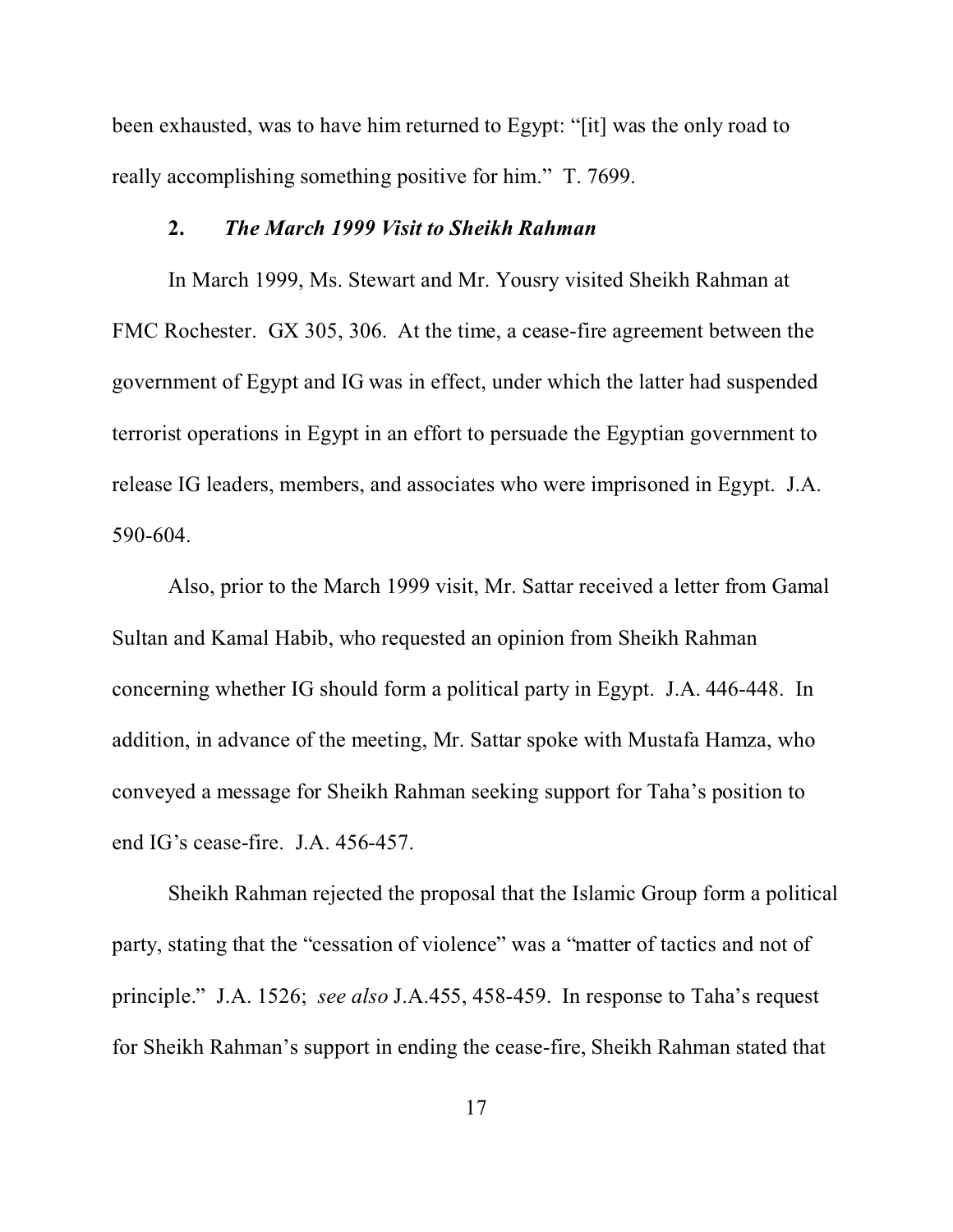he had "no objection," even though others were calling for the halt of violence.

Sheikh Rahman instructed that "[n]o new charter, and nothing should happen or be done without consulting me, or informing me." J.A. 456-457. Following the visit, Mr. Sattar relayed Sheikh Rahman's messages to both Taha and Mustafa Hamza.

J.A. 455-459, 461-462, 465-466. Taha told Sattar that he wanted the letter for him "a little stronger." J.A. 465.

#### **3.** *The May 2000 Visit to Sheikh Rahman*

Ms. Stewart and Mr. Yousry next visited Sheikh Rahman at FMC Rochester May 19 and 20, 2000. Three days before that visit, on May 16, 2000, Ms. Stewart signed an attorney affirmation. J.A. 196-210. She submitted the attorney affirmation to the United States Attorney's Office on May 26, 2000, ten days after she signed it, and six days after the May 2000 prison visit. T. 7691, 8280-81.<sup>6</sup>

Ramsey Clark, co-counsel for Sheikh Rahman, testified that over the years Sheikh Rahman made approximately 200-300 phone calls and the vast majority went to his office. In fact, "the understanding was that the call would come to my office. And when Lynne could take the call, we would call out there and tell them. . . ." T. 8744, 8754.

<sup>&</sup>lt;sup>6</sup> "T." refers to the transcript of the trial, which has been bound separately from the Joint Appendix, and is submitted herewith.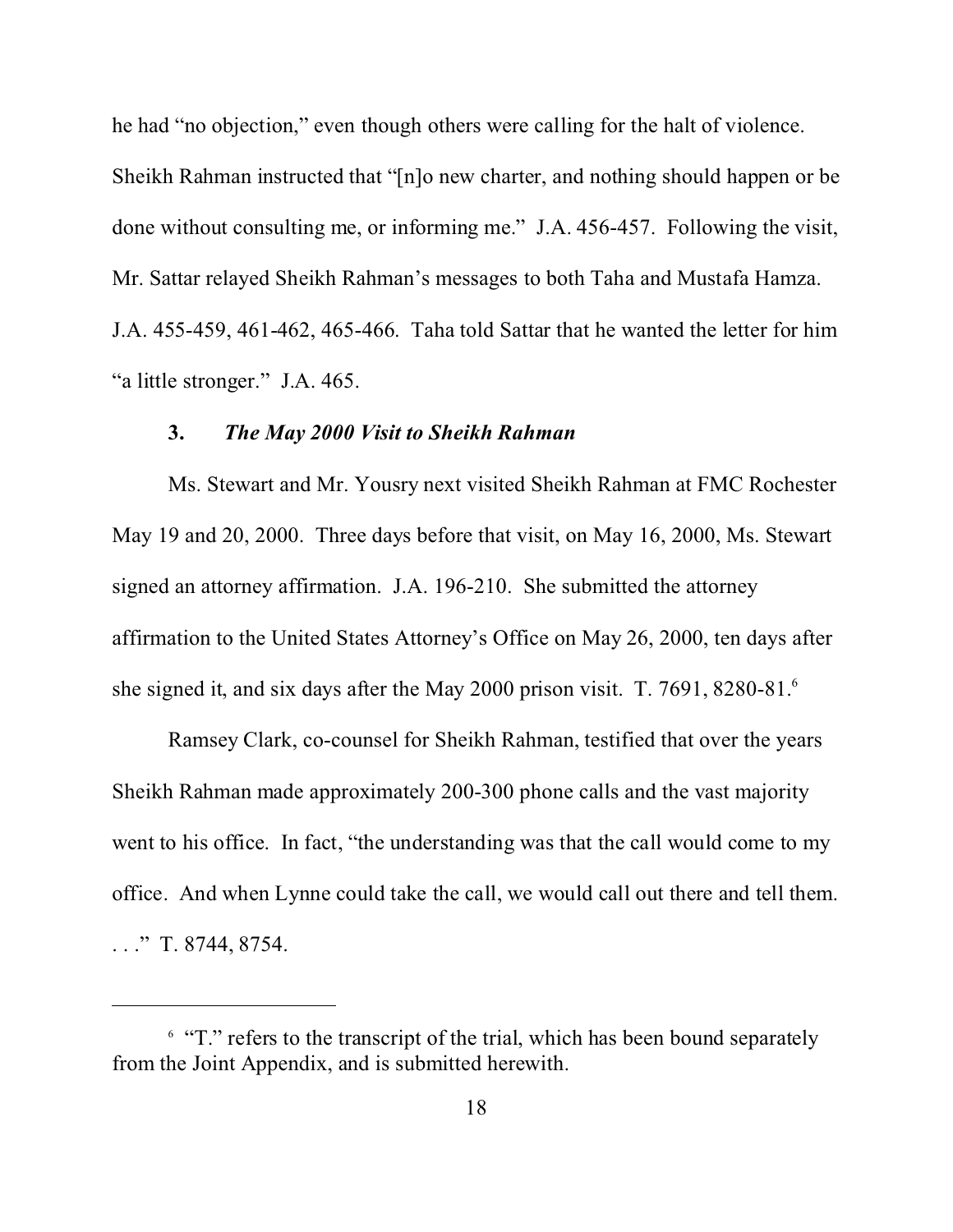As Mr. Clark pointed out in his subsequent letter to the Court in connection with Ms. Stewart's sentencing, Ms. Stewart made only "three prison visits, March" 1999, May 2000, July 2001 [] each separated by fourteen months, and one phone call on June 20, 2000. []" J.A. 2205 (citations omitted).

Mr. Clark continued that "[i]n contrast lawyers in my office, Abdeen Jabara, Larry Schilling and I, had hundreds of phone calls usually scheduled for two a week and Mr. Jabara and I had more than twice as many visits as Ms. Stewart." *Id*.

During the May 2000 visit, Ms. Stewart and Mr. Yousry brought a number of letters for Sheikh Rahman. J.A. 966-68, 1012-1013, 1018-1021. Among the correspondence was a letter from Mr. Sattar containing a message from Taha seeking Sheikh Rahman's support in ending the cease-fire. J.A. 018-1021. In the letter, Sattar and Taha asked Sheikh Rahman to take a "more forceful position," and to "dictate some points" that Ms. Stewart could announce to the media. *Id.*

The first day of the visit, May 19, 2000, Ms. Stewart had Mr. Yousry read to Sheikh Rahman the letter from Mr. Sattar with Taha's message. Ms. Stewart testified that Mr. Yousry translated that letter with Taha's message to her before their May 19, 2000, visit with Sheikh Rahman. T. 7766. *See Sattar 29/33*, 395 F. Supp.2d at 86.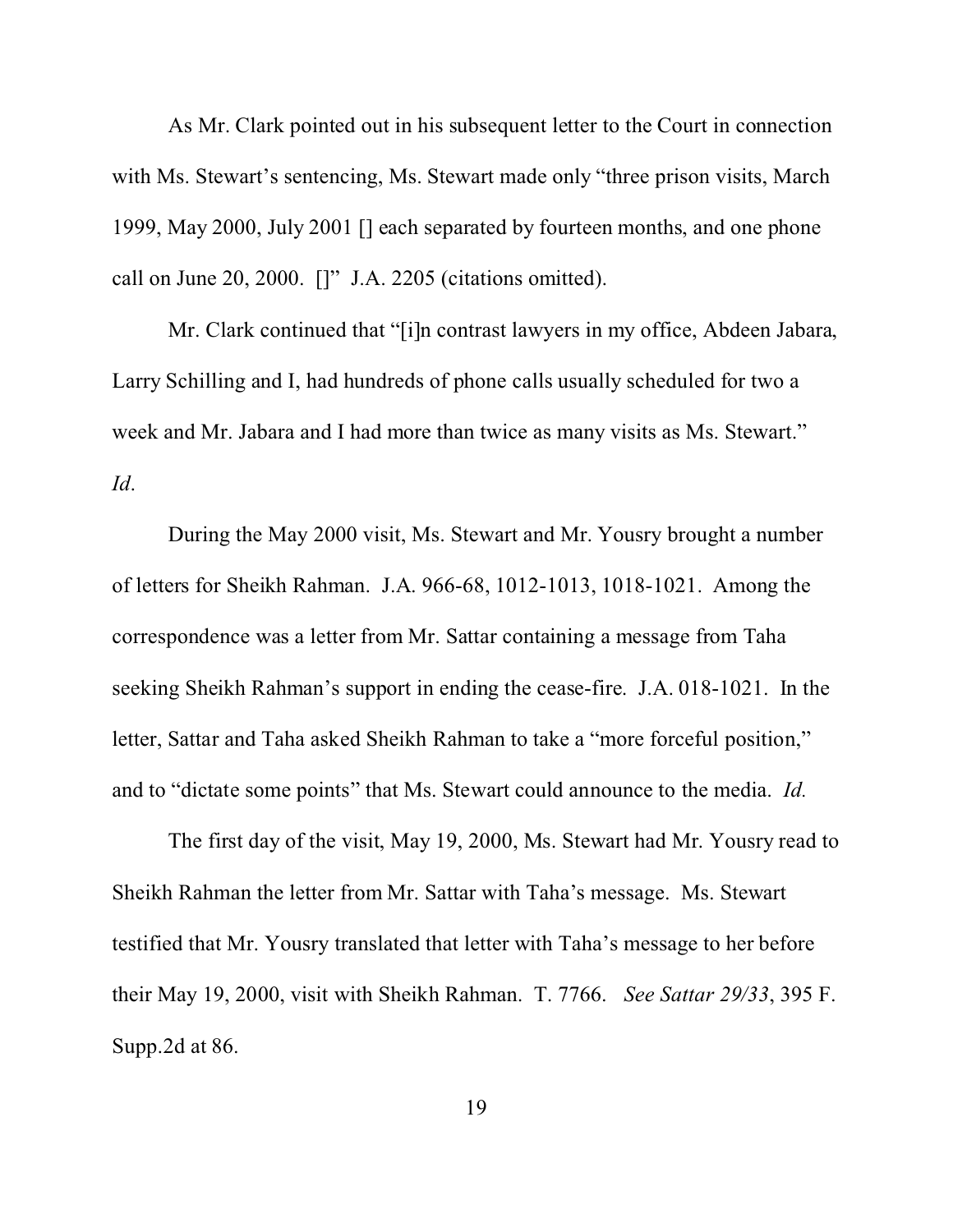According to the videotape recordings admitted in evidence, Ms. Stewart, who had brought Mr. Sattar's letter into the prison concealed in a legal pad, handed the letter to Mr. Yousry shortly before he read it to Sheikh Rahman. When Ms. Stewart passed the letter to Mr. Yousry, she mentioned to him that Sheikh Rahman would need to think about his response to the letter, and Mr. Yousry so informed Sheikh Rahman. J.A. 1012-1013.

Just before Mr. Yousry was about to read Taha's message to Sheikh Rahman, Mr. Yousry saw the prison guards outside the window of their meeting room and alerted Ms. Stewart to that fact. Ms. Stewart spoke to Sheikh Rahman as if they were engaged in conversation. Ms. Stewart and Mr. Yousry then laughed while acknowledging that if the prison guards discovered that they were reading the letter to Sheikh Rahman, they would be "in trouble." J.A. 1014.

While Mr. Yousry read Mr. Sattar's and Taha's message to Sheikh Rahman, Ms. Stewart pretended to be participating in the conversation with Sheikh Rahman by making extraneous comments about food and eating. J.A.1014-1021. *See also Sattar 29/33*, 395 F.Supp.2d at 86.

During the second day of the May 2000 visit, Sheikh Rahman dictated letters to Mr. Yousry in response to Taha's and Mr. Sattar's message. In his letter, Sheikh Rahman stated, among other things, "what use is the initiative . . . where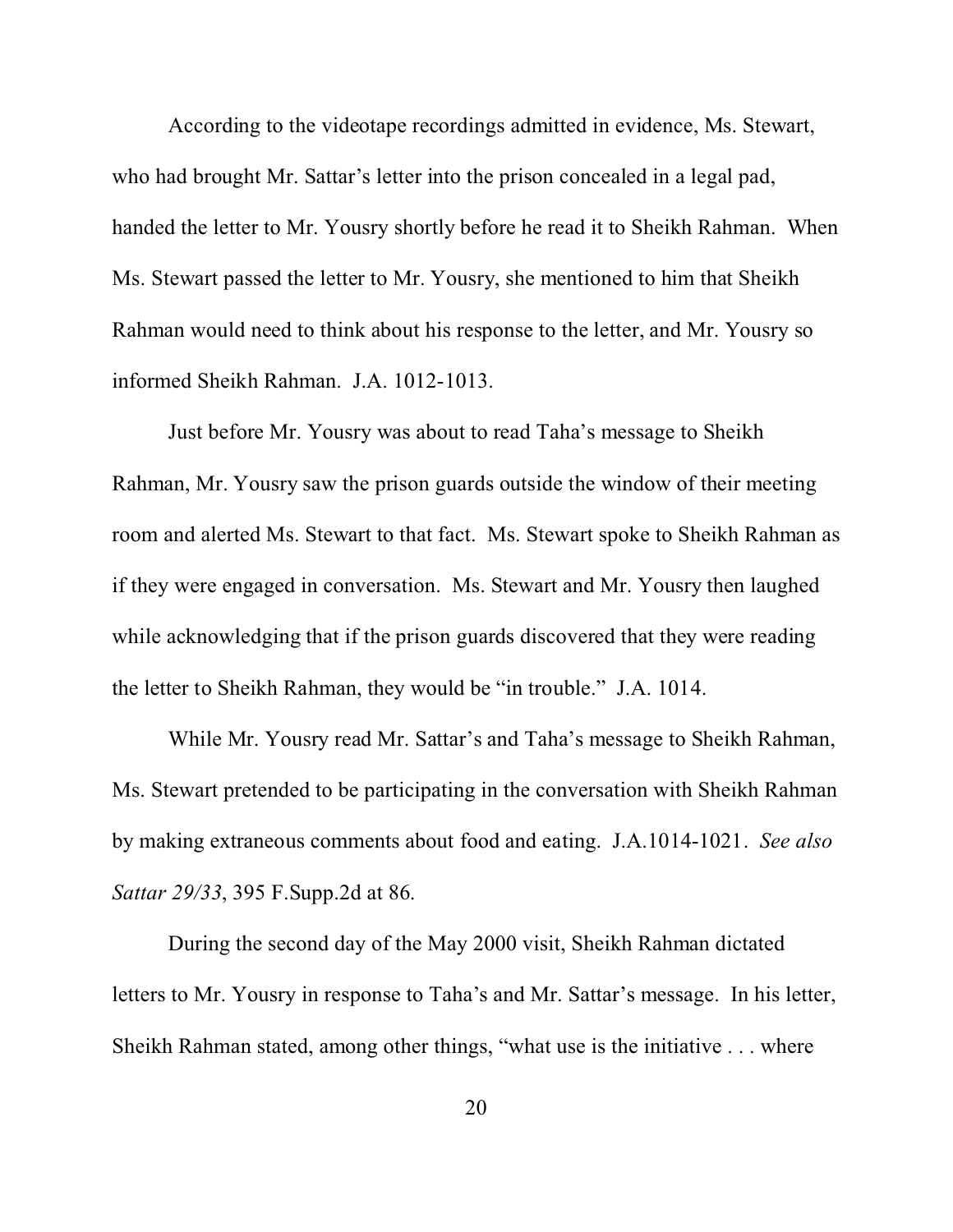we declared the halt of violence . . . and the government continues to arrest the Islamic Group members, puts them to military trials, continues to execute and re-arrest them?" J.A. 1088. He urged that the opposition voice be heard and that Taha should be given "his natural right . . . as head of the Group . . . [if not] the least is to have the person in charge consult with him. . . ." J.A. 1089; *see also* J.A. 1133-1136.

Ms. Stewart and Mr. Yousry brought out of the prison with them Sheikh Rahman's dictated letters in response to Taha's and Sattar's message. The letters were later provided to Mr. Sattar, who relayed Sheikh Rahman's message to Hamza and Taha. J.A. 530-534, 550-551. Ms. Stewart testified that, after the visit, Mr. Yousry translated for her Sheikh Rahman's response to Sattar's and Taha's letter. T. 8300.

## **4.** *The June 2000 Press Conference*

In a June 13, 2000, telephone conversation, Ms. Stewart and Mr. Sattar relayed Sheikh Rahman's position on the cease-fire to Reuters reporter Esmat Salaheddin, who was based in Cairo, Egypt. T. 5569-72, 5605-06. Mr. Salaheddin testified at trial about his conference call with Ms. Stewart and the accuracy of his article reporting the contents. T. 5569-75.

In disseminating Sheikh Rahman's statement, Ms. Stewart told Mr.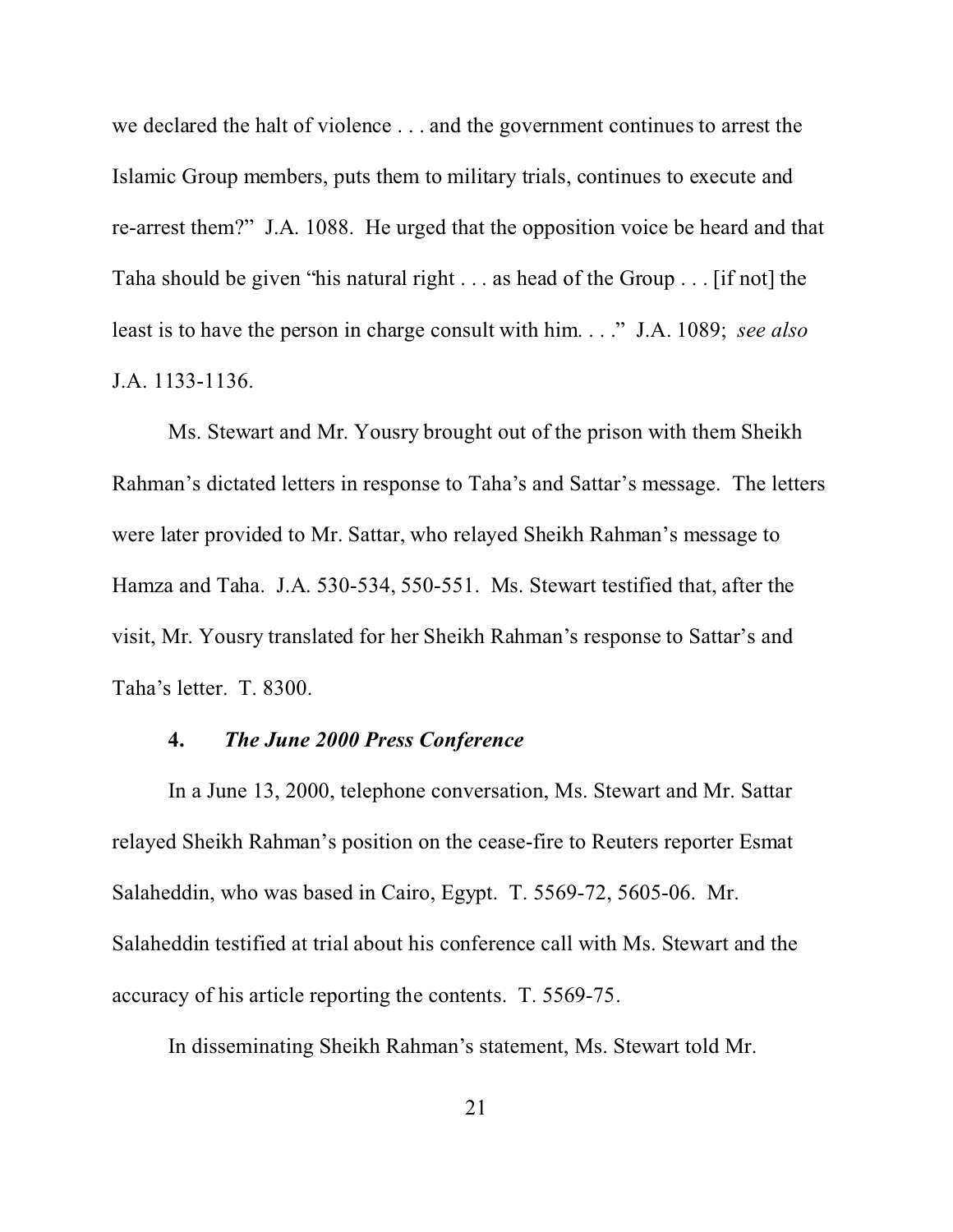Salaheddin that "Abdel Rahman is withdrawing his support for the cease-fire that currently exists." T. 5574, 5617; J.A. 413-415. Ms. Stewart also told Mr. Salaheddin that "[prison authorities] may bar me from visiting him because of this announcement." T. 5574; J.A. 226-247. The following day, Reuters and various Middle Eastern newspapers published articles about Sheikh Rahman's withdrawal of support for the IG's cease-fire in Egypt. J.A. 226-247, GX 1115 at 2.

Ms. Stewart's dissemination of Sheikh Rahman's position with respect to the cease-fire, and publication thereof in the media, produced conflict within IG between pro- and anti-cease-fire factions, with pro-cease-fire advocates denying that Sheikh Rahman had issued the withdrawal. J.A. 586-604, 607, 690-693.

Ms. Stewart and Mr. Sattar responded by issuing a statement June 21, 2000, disseminated to Mr. Salaheddin. J.A. 1534-1538, 629-631, 636-643, 649-651. The statement explained that, according to Sheikh Rahman, ". . . I did not *cancel* the cease-fire. I do withdraw my support to the initiative. I expressed my opinion and left the matters to my brothers to examine it and study it because they are the ones who live there and they know the circumstances where they live better than I. I also ask them not to repress any other opinion within the Gama'a [IG], even if that is a minority opinion." J.A. 1534-1538 (emphasis in original).

Ms. Stewart stated that she issued the press release because "it was a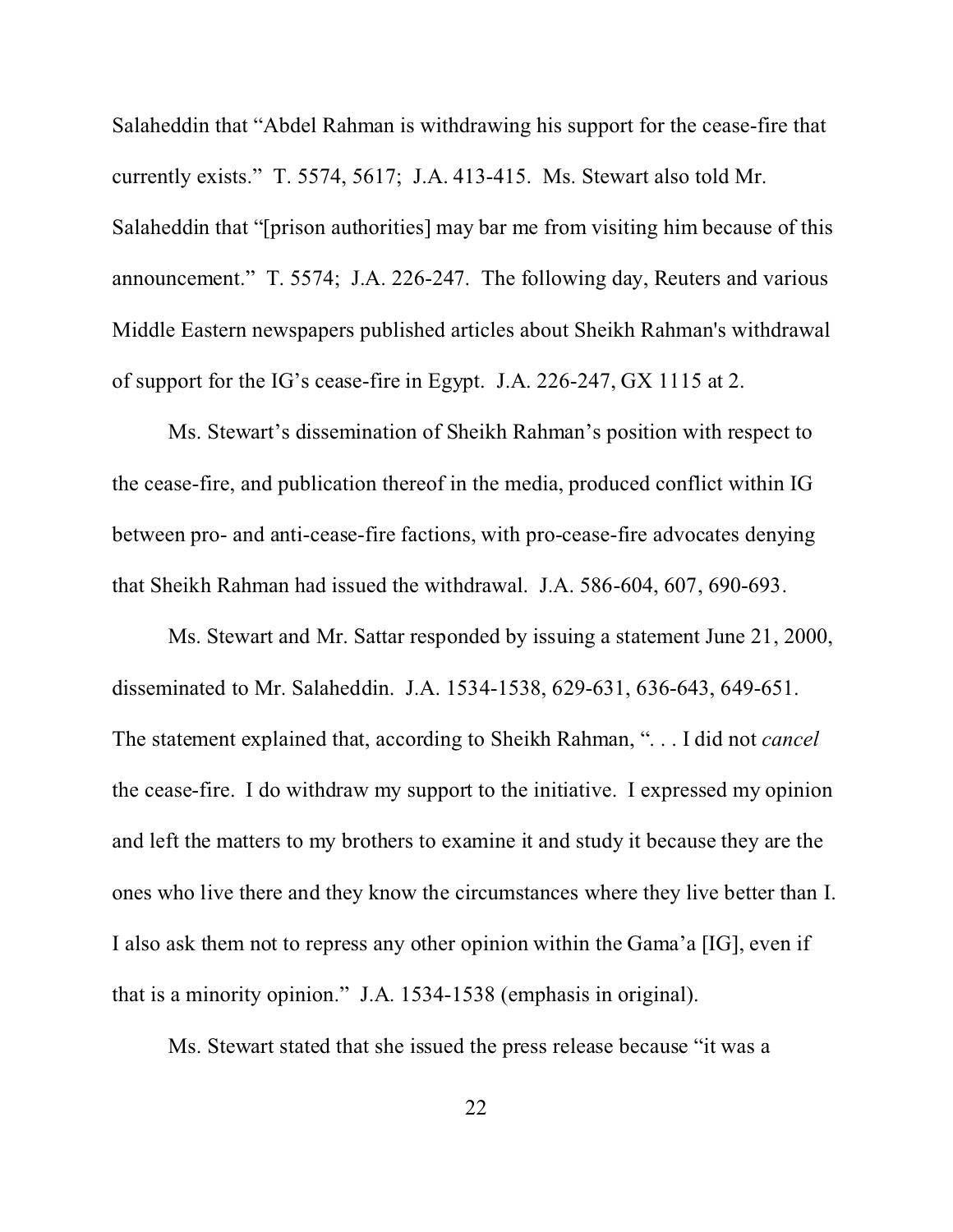communication that we felt was necessary to maintain his posture within the support group in Egypt." T. 8068. She testified that she was most afraid of having Sheikh Rahman forgotten by the outside world: "[i]t was my belief, my underlying belief . . . that . . . I needed to keep him in the public eye, that the worst thing that could happen to him was to be . . . locked in a box in Minnesota with no support whatsoever." T. 7722. *See also* T. 7750, 7752, 7938.

Ms. Stewart also made it very clear that she did not share Sheikh Rahman's beliefs and her representation of him had nothing to do with the fact that he was an Islamic fundamentalist:

- Q. Did your representation of him in your view involve furthering his political goals?
- A. No. I'm my own person. I have my own politics. They are not fundamentalist.

T. 7472.

# **5.** *The July 2001 Visit to Sheikh Rahman*

Ten months later, July 13 and 14, 2001, Ms. Stewart and Mr. Yousry visited Sheikh Rahman at FMC Rochester. Previously, on May 7, 2001, Ms. Stewart had signed and faxed to the United States Attorney's Office for the Southern District of New York an affirmation that provided that she would abide by the terms of the S.A.M.'s. J.A. 259-260.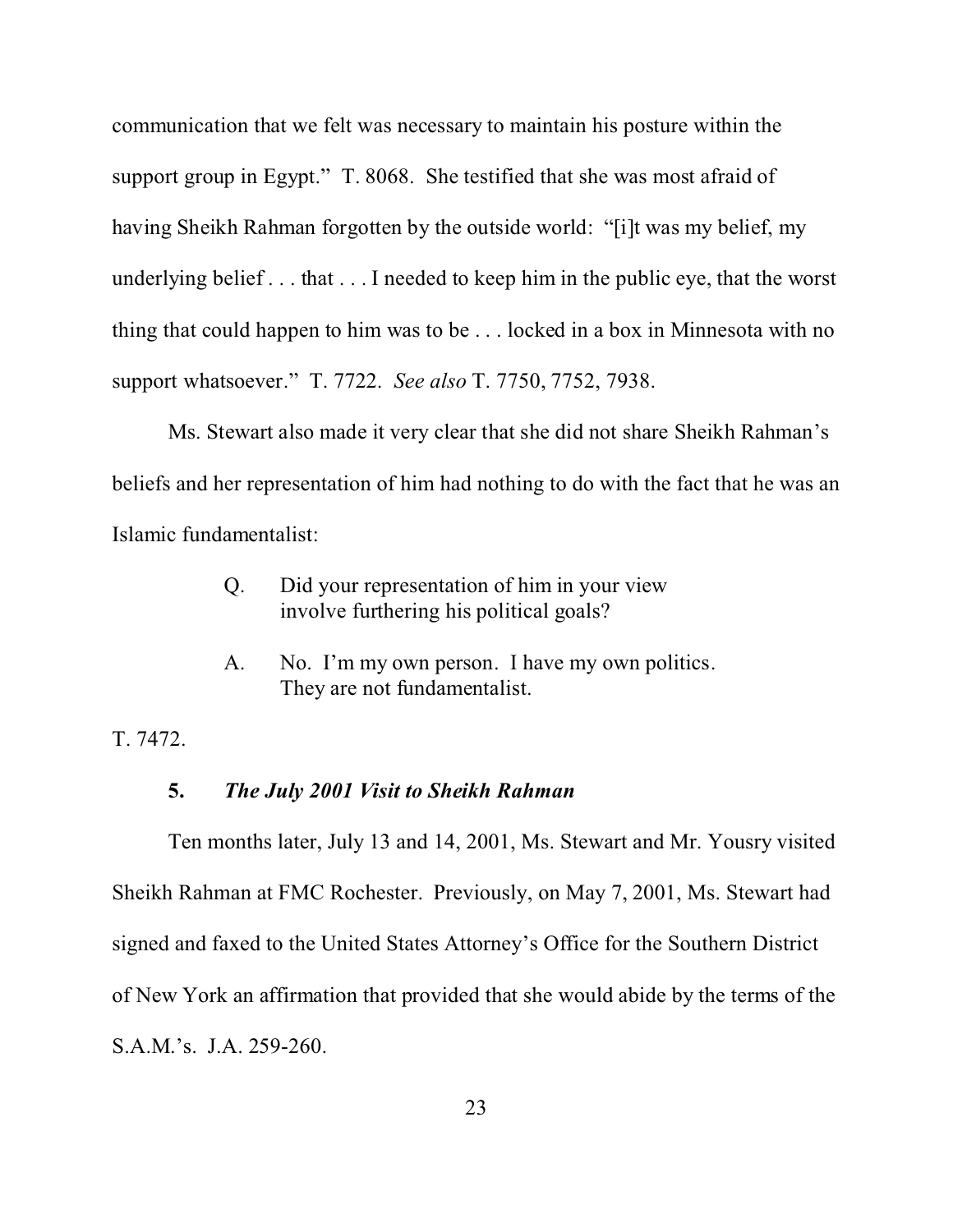During the visit, at Mr. Sattar's request, Ms. Stewart and Mr. Yousry brought a message to Sheikh Rahman from his son, Mohammed Abdel Rahman, which urged Sheikh Rahman to continue to support an end to the cease-fire. They also brought to Sheikh Rahman messages and correspondence from other persons. J.A. 681-682, 1243-1244, 1321-1329.

Also during this visit, Ms. Stewart and Mr. Yousry told Sheikh Rahman that Mr. Sattar had been informed that the *U.S.S. Cole* had been bombed on Sheikh Rahman's behalf, and that Mr. Sattar was asked to convey to the U.S. government that additional incidents would follow if it did not free Sheikh Rahman. J.A. 1294-1296. Sheikh Rahman's response was that negotiations should go through a lawyer. J.A. 1295.

During the entire period Mr. Clark and Mr. Jabara had continued to visit Sheikh Rahman more often than Ms. Stewart. T. 7719, 7734, 7844.

## **6.** *The Verdict*

After nearly eight months of trial, the jury returned its verdict February 10, 2005, and found the each of the defendants guilty on all respective counts charged against them.

## **7.** *Post-Trial Proceedings*

Ms. Stewart filed post-trial motions for a judgment of acquittal, pursuant to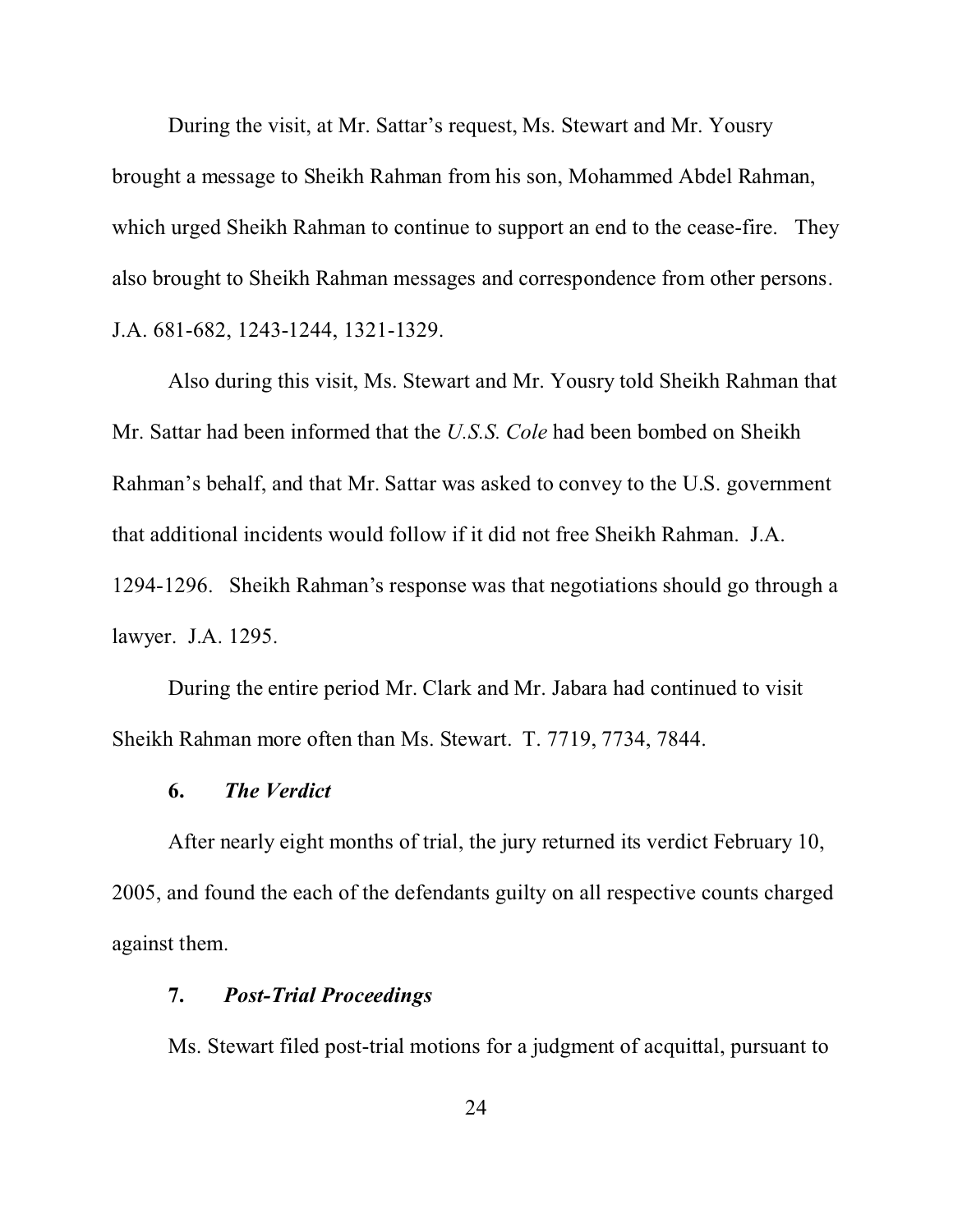Rule 29(a) & (c), and a new trial, pursuant to Rules 33 & 34, Fed.R.Crim.P., on June 3, 2005. The District Court denied those motions in an October 24, 2005, opinion. *See Sattar 29/33*.

Ms. Stewart also filed a motion, June 19, 2006, to compel government disclosure whether Ms. Stewart or her co-defendants, their present or former lawyers, witnesses, or any other involved in the case were subject to electronic surveillance of their telephone, facsimile, e-mail, or other electronic or other communications, or surveillance or interception of any kind, pursuant to the National Security Agency's warrantless electronic surveillance program (publicly revealed in December 2005) or any other such program or operation. The District Court denied the defense motion for disclosure, except for one letter the District Court directed the government to provide to the defense. This appeal followed.<sup>7</sup>

#### **ARGUMENT**

## **POINT I**

# **MS. STEWART'S CONVICTIONS SHOULD BE VACATED, AND A NEW TRIAL ORDERED, BECAUSE THE ACCUMULATION OF UNFAIR PREJUDICE FROM EVIDENCE INTRODUCED AT TRIAL DENIED HER A FAIR TRIAL, AND SHOULD HAVE RESULTED IN A SEVERANCE**

 $<sup>7</sup>$  Ms. Stewart has not appealed her sentence. Issues related to sentencing</sup> will be addressed in response to the government's cross-appeal of that sentence.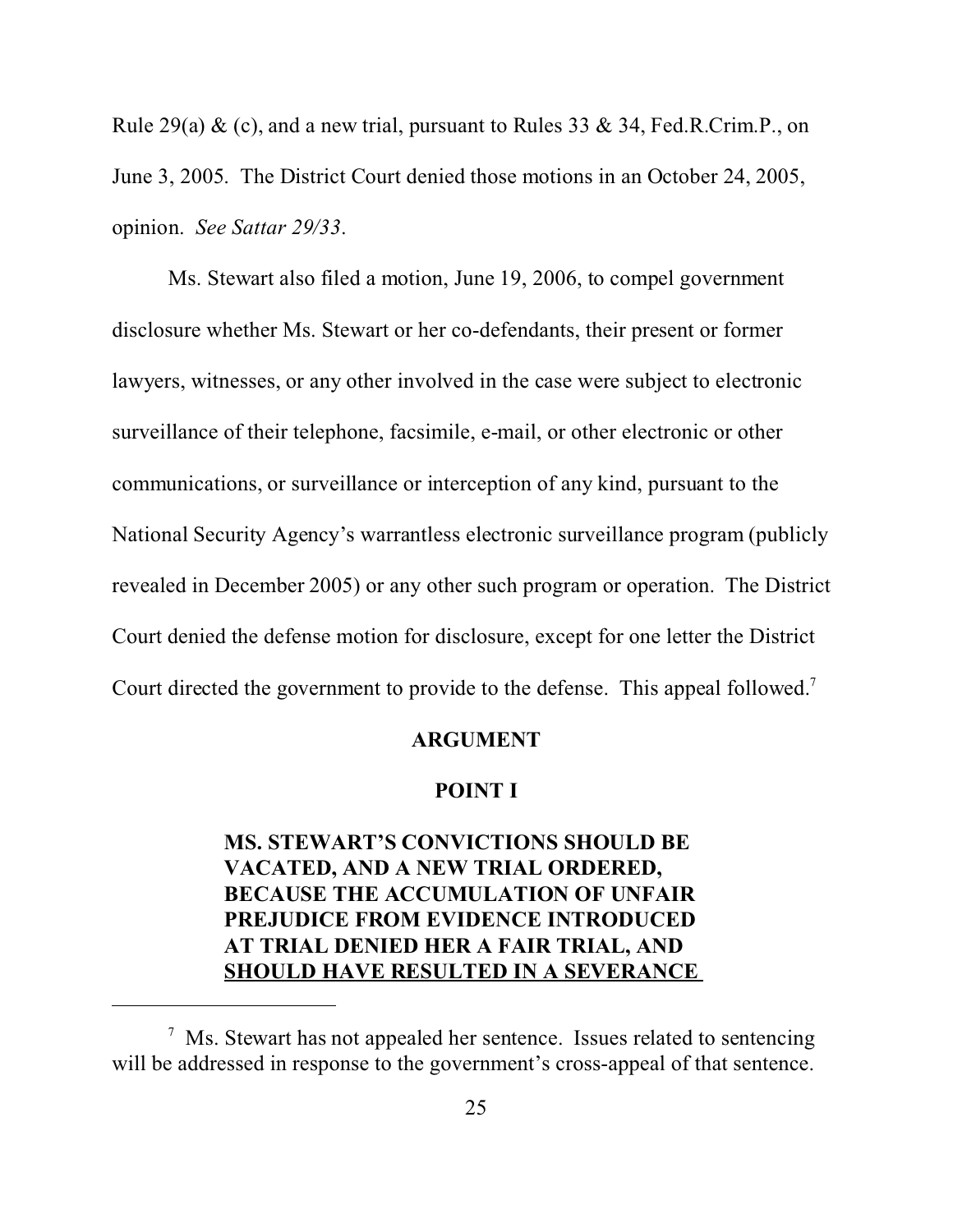At trial, Ms. Stewart suffered under an avalanche of unfairly prejudicial evidence, much of it not admissible against her, and a significant portion not offered for the "truth," all of which undoubtedly prevented the jury from affording her the individualized determination to which she was entitled, from compartmentalizing the evidence against her, and from restricting its consideration to whether the government had proved beyond a reasonable doubt the elements of the offenses charged against her.

The District Court recognized the adverse impact of that evidence upon Ms. Stewart, and attempted to stem the tide of undue prejudice by issuing a steady stream of limiting instructions. In fact, the District Court delivered no fewer than 750 limiting instructions of varying character and direction on differing pieces of evidence.

Nevertheless, those instructions were unavailing. Ultimately, there was an excess not only of prejudicial evidence, but also of the limiting instructions themselves, which were too voluminous for jury to follow, and which could not overcome the character and volume of prejudicial evidence.

Indeed, the impact of that evidence, consisting of probably the most prejudicial material conceivable in a trial in New York City – parading before the jury images and statements of Usama Bin Laden and accounts of terrorist violence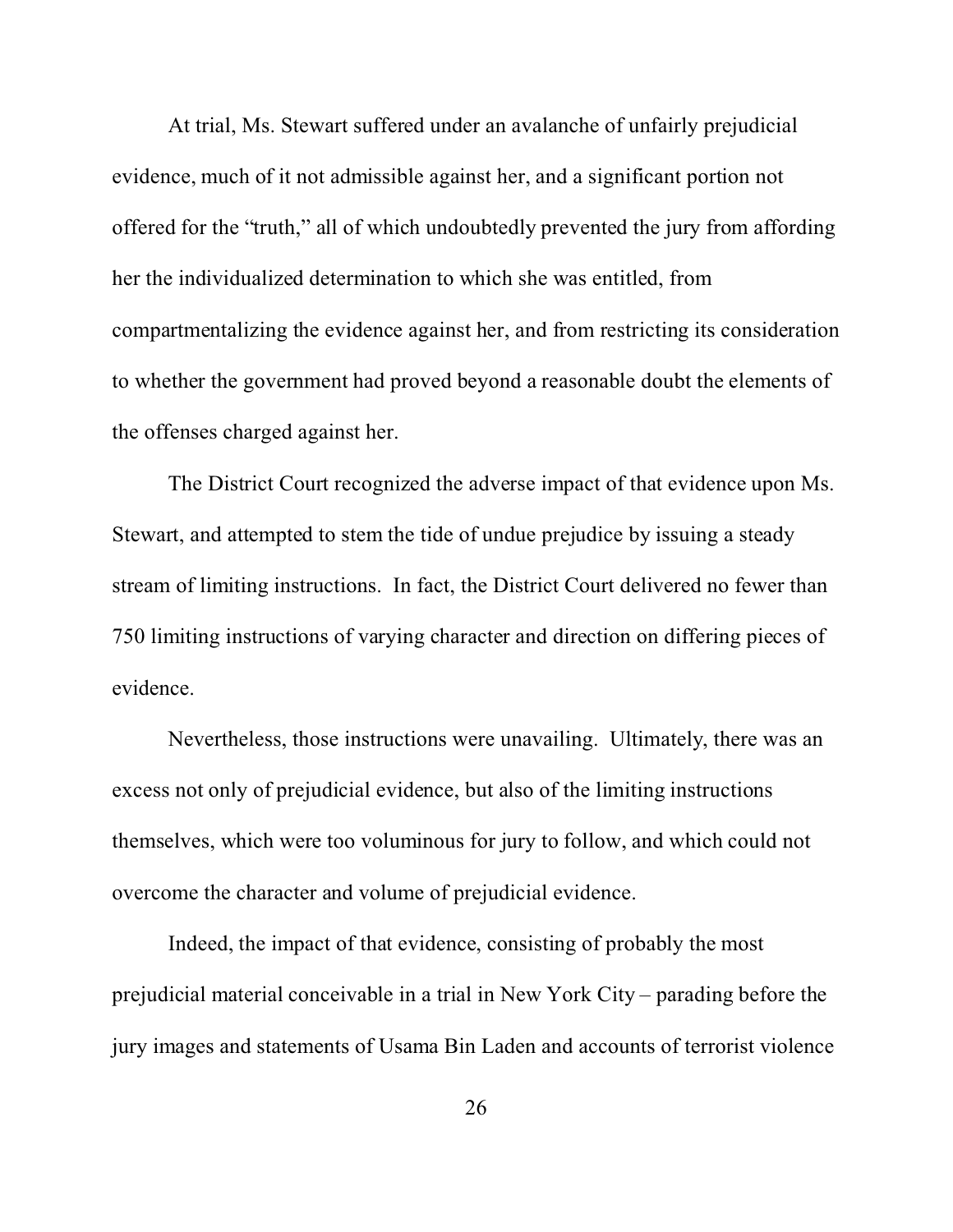with which Ms. Stewart did not have the slightest connection – could not be ameliorated by any limiting instruction in a trial in this jurisdiction in 2004.

As a result, Ms. Stewart was denied a fair trial, and should have been granted severance pursuant to Rule 14, Fed.R.Crim.P., which she requested from the outset of the case, and repeatedly thereafter.

#### **A.** *The Law Relevant to Severance Generally*

In its two pretrial opinions, and its opinion denying Ms. Stewart's post-trial motions, the District Court set forth the general principles of the law relating to severance. *See, e.g., United States v. Sattar*, 272 F. Supp.2d 348, 380-81 (S.D.N.Y. 2003) (hereinafter "*Sattar I*"); *United States v. Sattar*, 314 F. Supp.2d 279, 311 (S.D.N.Y. 2004) (hereinafter "*Sattar II*"). *See also United States v. Sattar*, 395 F. Supp.2d 79, 103 (S.D.N.Y. 2005) (hereinafter "*Sattar 29/33*").

While noting the preference for joint trials, *id*., the District Court did recognize that

> [a] danger of "prejudicial spillover," where evidence which would be inadmissible against one defendant if tried individually could be introduced in a joint trial, could provide a basis for a severance. Hence, a severance could be warranted where "evidence of a codefendant's wrongdoing in some circumstances erroneously could lead a jury to conclude that defendant was guilty."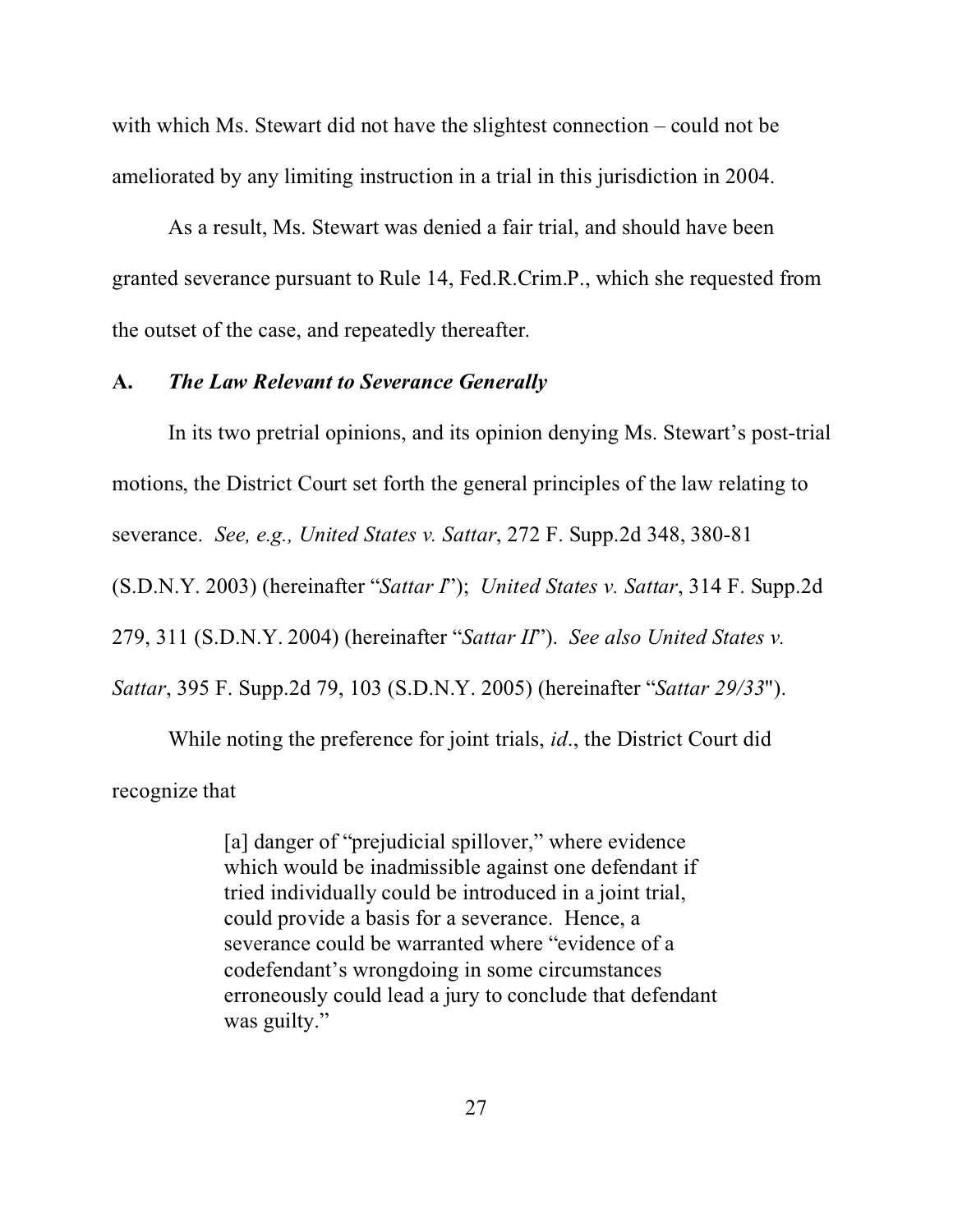*Sattar I*, 272 F. Supp.2d at 380, *quoting Zafiro v. United States,* 506 U.S. 534, 539 (1993) [in turn citing *Kotteakos v. United States,* 328 U.S. 750, 774-775 (1946)].<sup>8</sup>

The District Court tempered that principle by pointing out that "claims of prejudicial spillover rarely succeed, particularly in the context of conspiracy cases because the evidence could be admitted in the separate trials." *Id*., citing *United States v. Muyet,* 945 F.Supp. 586, 596 (S.D.N.Y.1996); *United States v. Haynes,* 16 F.3d 29, 32 (2d Cir. 1994); *United States v. Szur*, 1998 WL 132942, at \*12-13 (S.D.N.Y. March 20, 1998), *aff'd,* 289 F.3d 200 (2d Cir. 2002).

However, as detailed below, the law applicable to severance generally is of extremely limited pertinence in the context of the extraordinary and likely unprecedented circumstances present in this case.

## **B.** *The Unfairly Prejudicial Evidence That Inundated the Trial*

The government introduced at trial 917 exhibits, many of which were transcripts (of intercepted conversations) or other documents that were read to the jury in their entirety. Of those exhibits, 254 were originally in Arabic (but translated into English for purposes of the investigation and prosecution), a language Ms. Stewart does not read, speak, or understand (and therefore could not

<sup>&</sup>lt;sup>8</sup> In addition, the District Court has a continuing duty to evaluate the need for severance, including during and after trial. *See*, *e.g., United States v. Figueroa*, 618 F.2d 934, 945-46 (2d Cir. 1980).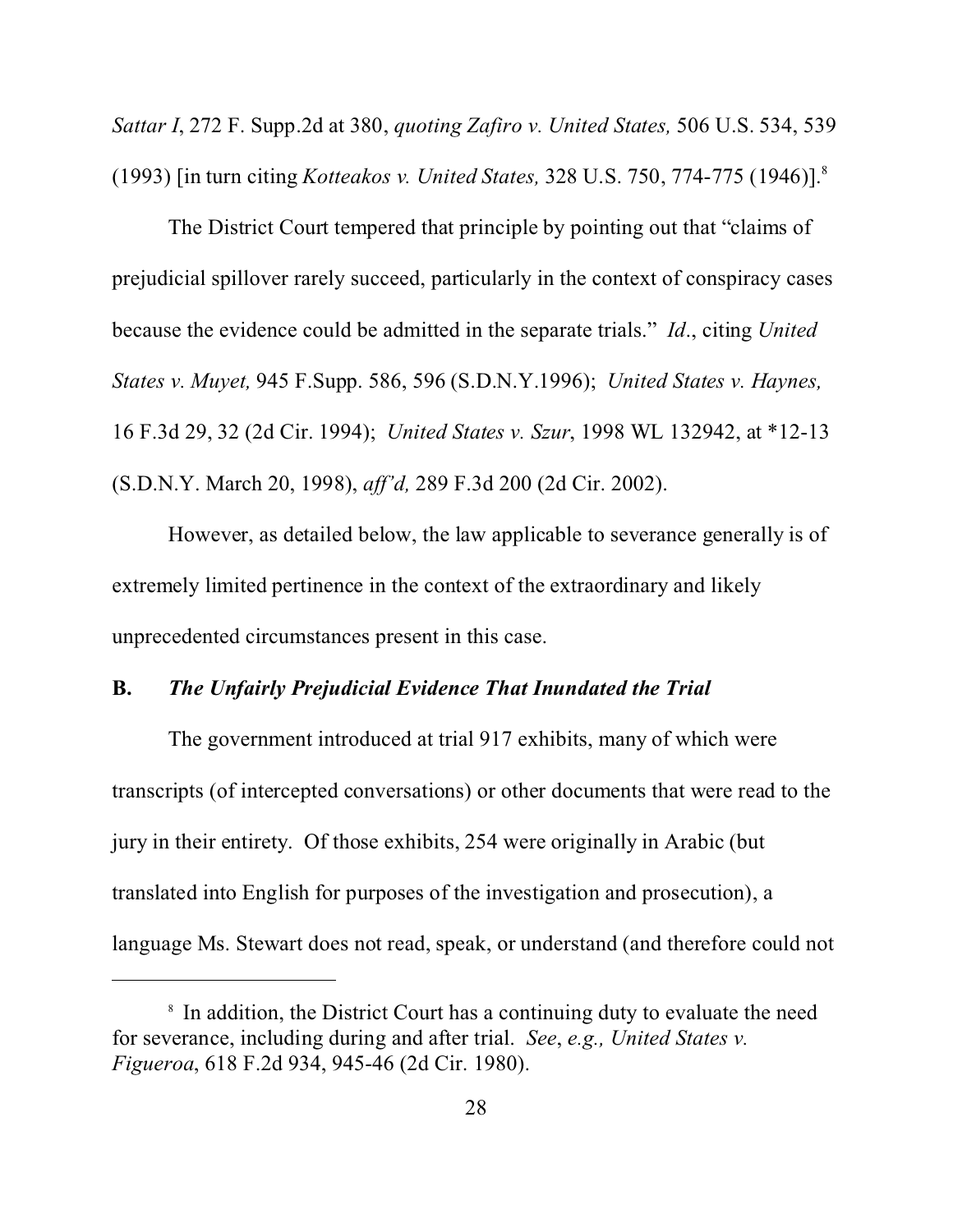have been relevant to her knowledge or intent). Also, 138 Government Exhibits were admitted not for their "truth," but for other purposes. In response, Ms. Stewart repeatedly moved for a severance before, during, and after trial. J.A. 1873, 2324-2328.

At trial, Ms. Stewart did prepare and present three separate charts that categorized the exhibits and the varying limitations on their use by the jury. J.A. 2164-2190. However, not every piece of unfairly prejudicial evidence introduced at trial need or can be catalogued here. Thus, this Brief will provide illustrative examples of the type of evidence and the magnitude of the prejudice Ms. Stewart suffered.

# **1.** *The Two Videotapes Featuring Usama Bin Laden*

GX 538/538T was a videotape of an *Al-Jazeera* broadcast of a September 21, 2000, event featuring Usama Bin Laden, Ayman Al-Zawahari and Rifa'i Taha (with a person alleged to be Sheikh Rahman's son speaking off camera), under a banner entitled "Convention to Support Honorable Omar Abdel Rahman." Sheikh Rahman's son says, "avenge your Sheikh" and "go to the spilling of blood."

The government timed the admission and publication of the videotape for maximum prejudicial effect: September 7, 2004, just four days before the third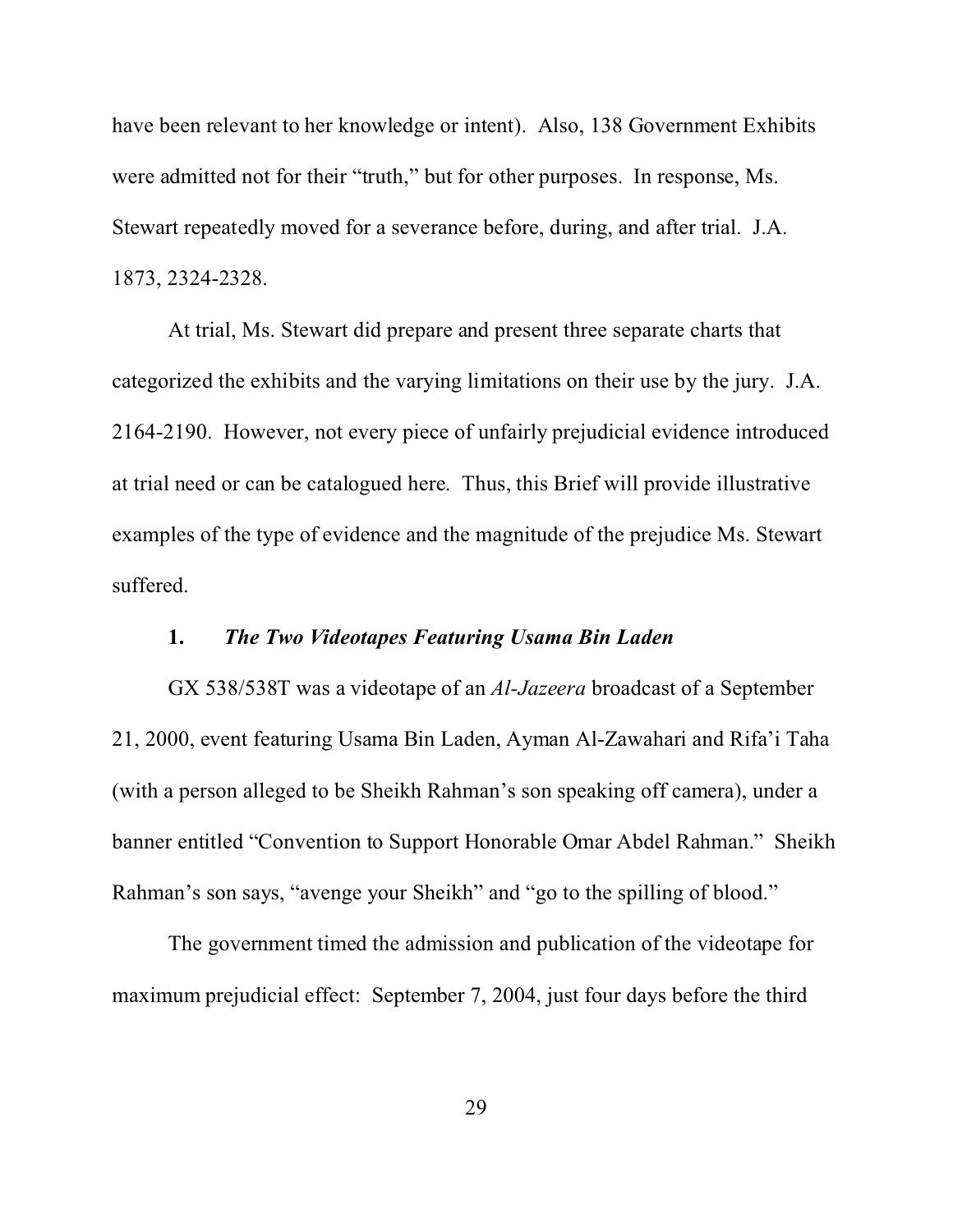anniversary of the events of September 11, 2001 (hereinafter " $9/11$ ").<sup>9</sup> The image of Mr. Bin Laden, approximately 15 feet high, hung in the courtroom. This evidence, admitted not for the "truth" and accompanied by a limiting instruction, was not introduced against Ms. Stewart.

Another videotape of Mr. Bin Laden, GX 2422-1, seized from co-defendant Mohammed Yousry and admissible only against him, *see also* GX 2313-2 (Reuters report with respect to Mr. Bin Laden admitted against Mr. Yousry only), was also admitted. J.A. 1522.

# **2.** *The Numerous Newspaper Articles and Media Broadcasts Admitted at Trial Regarding Deadly and Violent Terrorist Acts*

Also admitted were numerous newspaper articles and media broadcasts and reports, including GX 2313-1T, GX 508/508T, GX 544, GX 2028, GX 2656, GX 2313-4, GX 540/540T, GX 542/542T, regarding Mr. Bin Laden, the bombing of the United States Embassies in Kenya and Tanzania in 1998, the bombing of the U.S.S. Cole in 2000, the 1997 attack at the Egyptian pyramid sites at Luxor, which killed 58 tourists, and violence in other countries.

*None* of those articles and reports were "offered for the truth" of their

<sup>9</sup> The timing also coincided with publication of numerous news articles and photos about Mr. Bin Laden and Mr. Al-Zawahiri, al-Qaeda, and 9/11 in various New York newspapers (and on local and national television stations).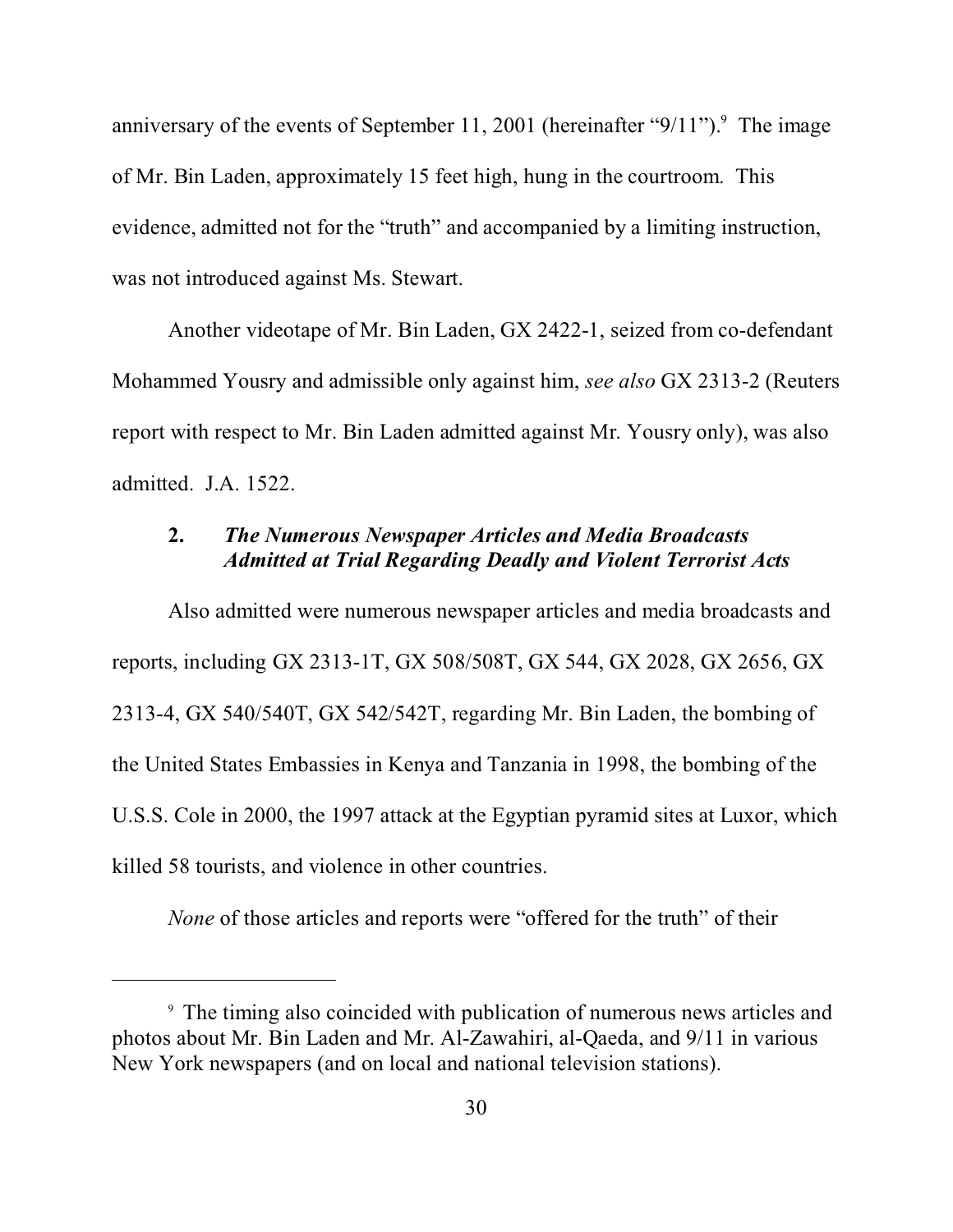content, but only as to "knowledge, intent, or state of mind," and many were not introduced against Ms. Stewart at all. For example, among such exhibits *not* admitted against Ms. Stewart were:

- ! a 1999 article by Mr. Taha entitled "Luxor: Incident and Effect," GX 2405-7, as well as an entire envelope containing approximately 30 news reports regarding the Luxor attack, GX 2421-2, including a 1997 *New York Times* article regarding the incident (GX 2421-2A);
- ! a 1995 *New York Times* article entitled "Egyptian Group Says It Tried to Kill Mubarak" (GX 2406-1);
- ! a printout of a statement by IG in Arabic praising an "operation" in Gaza (GX 2415-1); and
- a facsimile transmission of an IG statement taking responsibility for killing Greek tourists in Cairo (GX 2415-2). $^{10}$

Similarly, the following sampling (of a much larger number) of exhibits seized from Ms. Stewart's files in her law office were admitted against her, but not for their "truth":

! a 1996 *New York Times* article entitled "Militants In Egypt Threaten Americans With Retaliation," which included an IG official

<sup>&</sup>lt;sup>10</sup> Most of these were also not offered for their "truth." J.A. 2164-2190.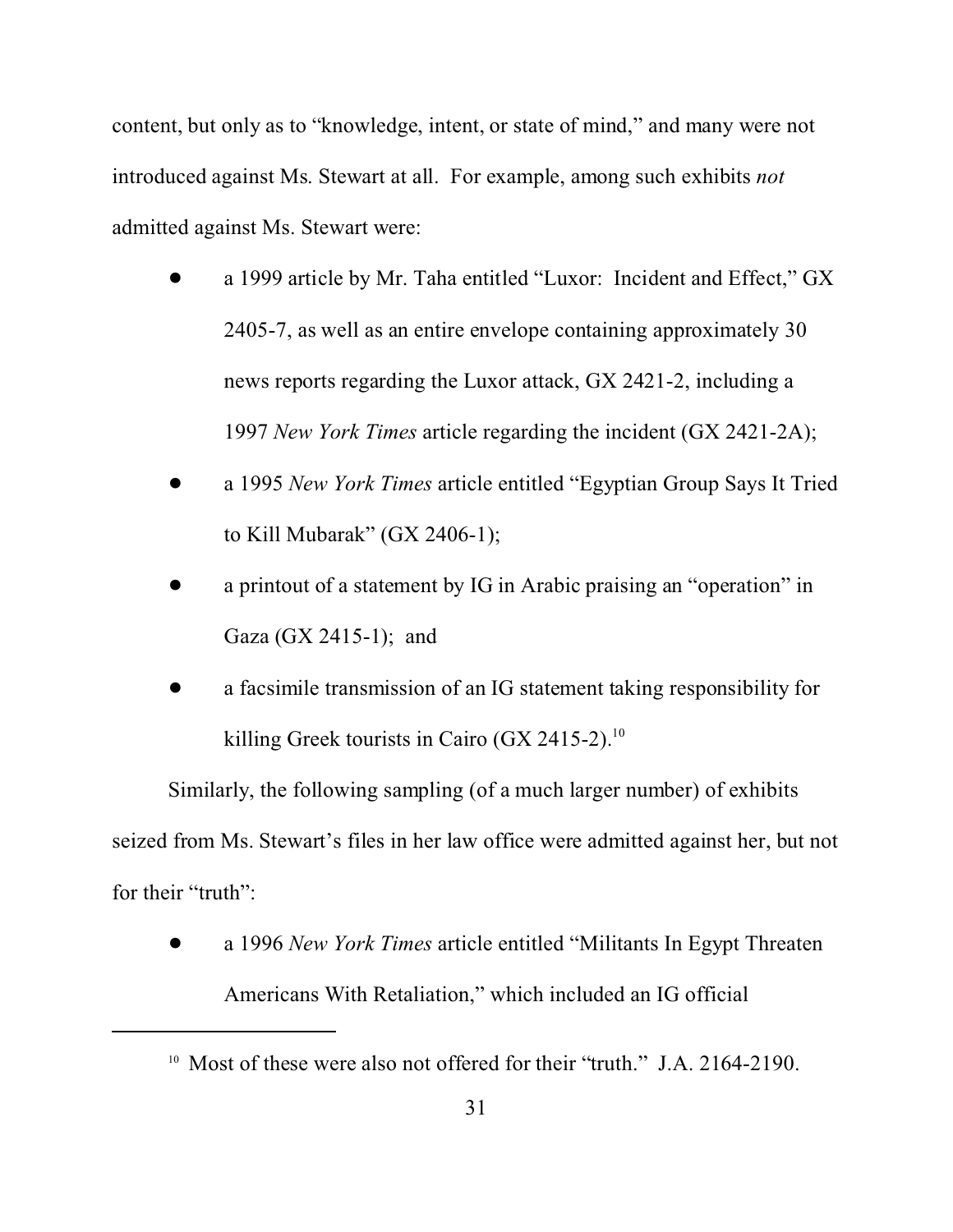proposing a plan to kidnap Americans in order to secure Sheikh Rahman's release (GX 2611);

- ! an undated article (apparently from *The New York Times*) entitled "Suspects in Tourist Deaths Battle Egyptian Police; 6 Die" (GX 2612);
- ! a *New York Times* article co-written by Judith Miller entitled "U.S. Says It Was Warned On Egyptian Islamic Group: A Faction Is Said to Be Linked to Bin Laden," in which the September 21, 2000, video was discussed. GX 2620. The "faction" mentioned in the article was Egyptian Islamic Jihad (hereinafter "EIJ") (Mr. Al-Zawahiri's organization), not IG;
- ! an undated *New York Times* article entitled "Suicide Bomber in Pakistan Kills 15 at Egypt's Embassy"  $(GX 2623)$ ;<sup>11</sup> and
- ! an undated *New York Times* article entitled "Islamic Militants' War on Egypt: Going International," which discusses IG's claimed responsibility for terrorist attacks and assassination attempts outside

<sup>&</sup>lt;sup>11</sup> The bombing reported in the article occurred in 1995, and has been attributed to EIJ, and not IG. *See* Lawrence Wright, *The Looming Tower: Al Qaeda and the Road to 9/11* (Alfred A. Knopf 2006), at 217-18; Steve Coll, *Ghost Wars* (Penguin Books 2002), at 639 n. 13.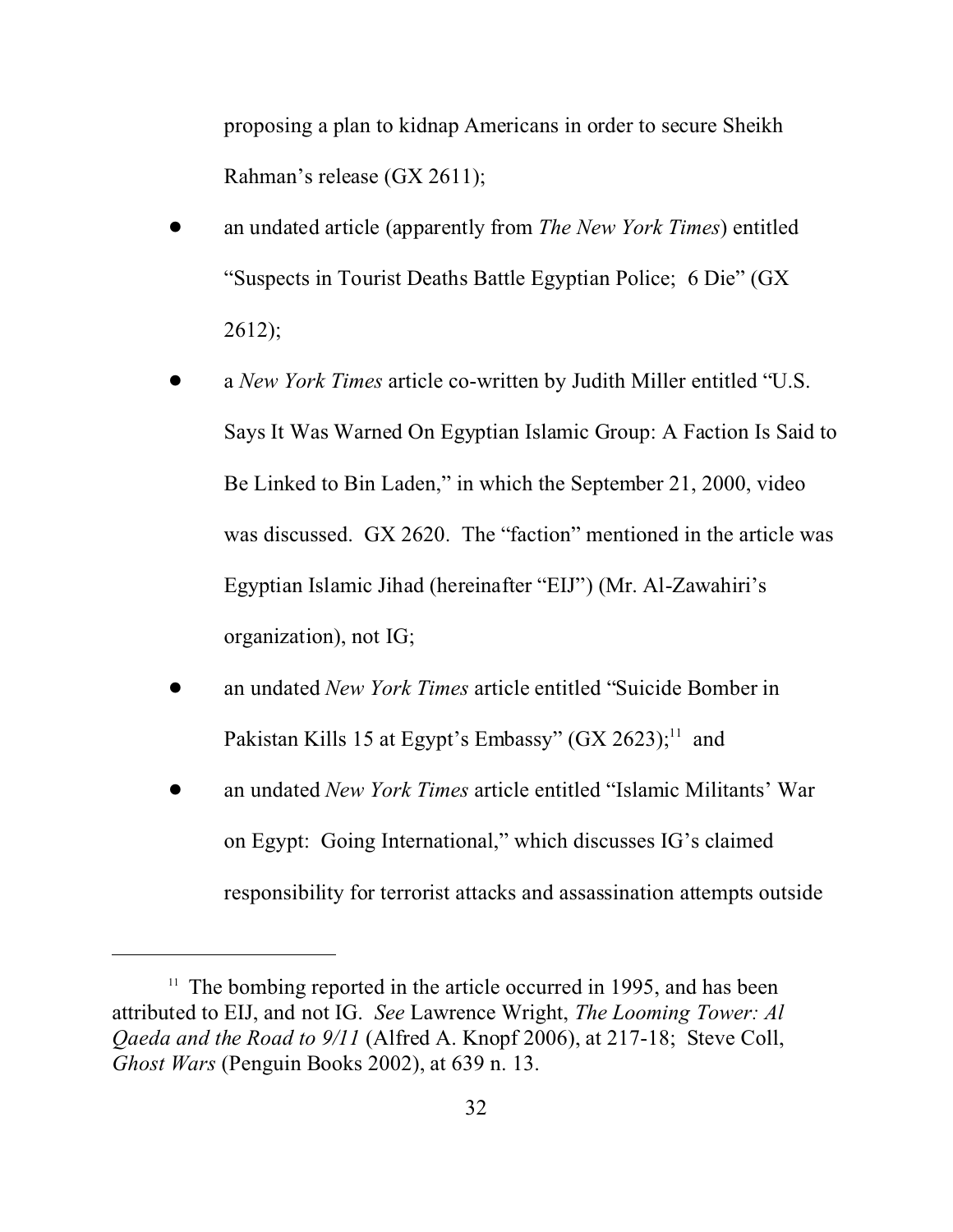Egypt (GX 2624).

#### **3.** *The "Fake* **Fatwah***" Erroneously Attributed to Sheikh Rahman*

The government also introduced what became known at trial as the "fake *fatwah*," GX508, an October pronouncement entitled "*Fatwah* Mandating the Killing of Israelis Everywhere," that did not emanate from Sheikh Rahman, but was attributed to him by others. J.A. 151-152  $\P$  30(w) through 30(z); T. 5516-23. That "fake *fatwah*," which urged "the Muslim nation" to "fight the Jews by all possible means of *Jihad*, either by killing them as individuals or by targeting their interests, and the interests of those who support them, as much as they can," GX. 508T, was issued at a time when Ms. Stewart was not only forbidden to see or speak to Sheikh Rahman, but had been refused a visit that she sought with him. *See* J.A. 1523 (September 11, 2000 Letter from Constance Reese, Warden, Federal Medical Center – Rochester, to Ms. Stewart, rescinding previous approval of legal visit scheduled for September 15-16, 2000).

# **4.** *Tape Recordings Not Admitted Against Ms. Stewart*

Among the government's exhibits were tape recordings evidencing a connection between co-defendant Sattar and Alaa Abdul Raziq Atia (the military leader of IG), J.A. 492-529, 653-667, which were not admissible against Ms. Stewart. *See also* J.A. 441-444 (redacted newspaper article in which Mr. Taha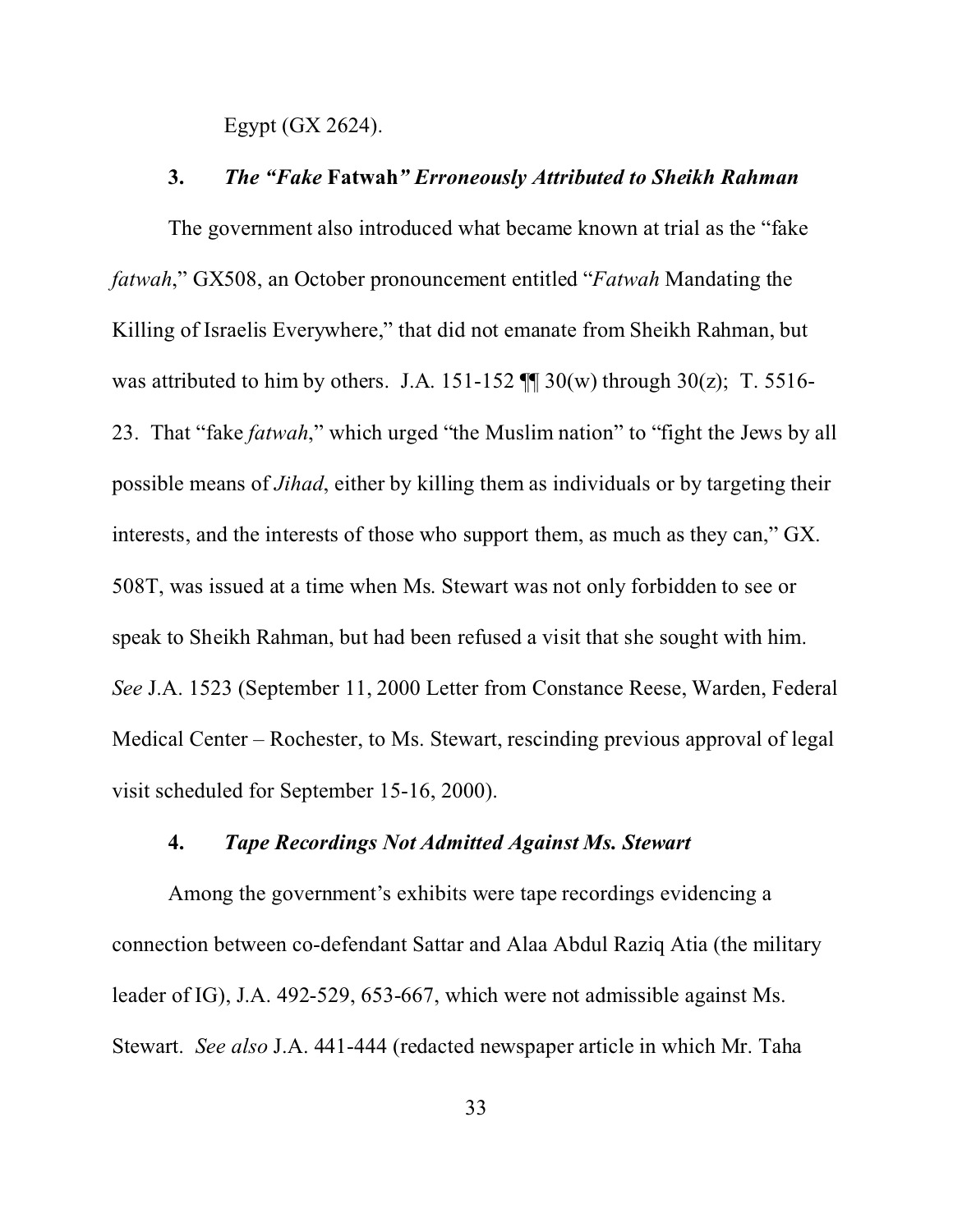threatened to avenge Mr. Atia's death).

#### **5.** *Sheikh Rahman's Undated Will and Other Documents*

Sheikh Rahman's undated Will, J.A. 1529, as well as a *CNN* broadcast about it, GX 2405-6, were introduced by the government. The *CNN* report included the passage in which Sheikh Rahman urged his sons to seek revenge on the United States for his imprisonment. *Id*.

Also admitted were excerpts from Mr. Taha's book (J.A. 1542-1703) (again not admissible against Ms. Stewart), and a copy of the *Protocols of the Elders of Zion*, J.A. 1373-1445, which also was not admitted against Ms. Stewart.

Moreover, the government exploited this evidence to enormous advantage at every opportunity: during opening statement, during direct and crossexaminations, during summations, and even, as noted **ante**, at 30, in the timing of the introduction of certain evidence.<sup>12</sup> That represented a continuation of a tactic employed since the commencement of the prosecution, when the Attorney

<sup>&</sup>lt;sup>12</sup> An April 29, 2005, *Newark Star-Ledger* article entitled "Prosecutors Are Succeeding By Playing the Osama Card," explained the benefits of that strategy. Ronald Goldstock, a former president of the American Bar Association's Criminal Justice Section (and former chief Organized Crime prosecutor for the State of New York), commented that "[t]o the extent you can mention Osama Bin Laden, the heinousness is impacted dramatically. Whether that is factual or emotional, you have to leave it to the jury." The URL for the article is  $\leq$ www.defenddemocracy.org/in the media.htm?doc id=275055>.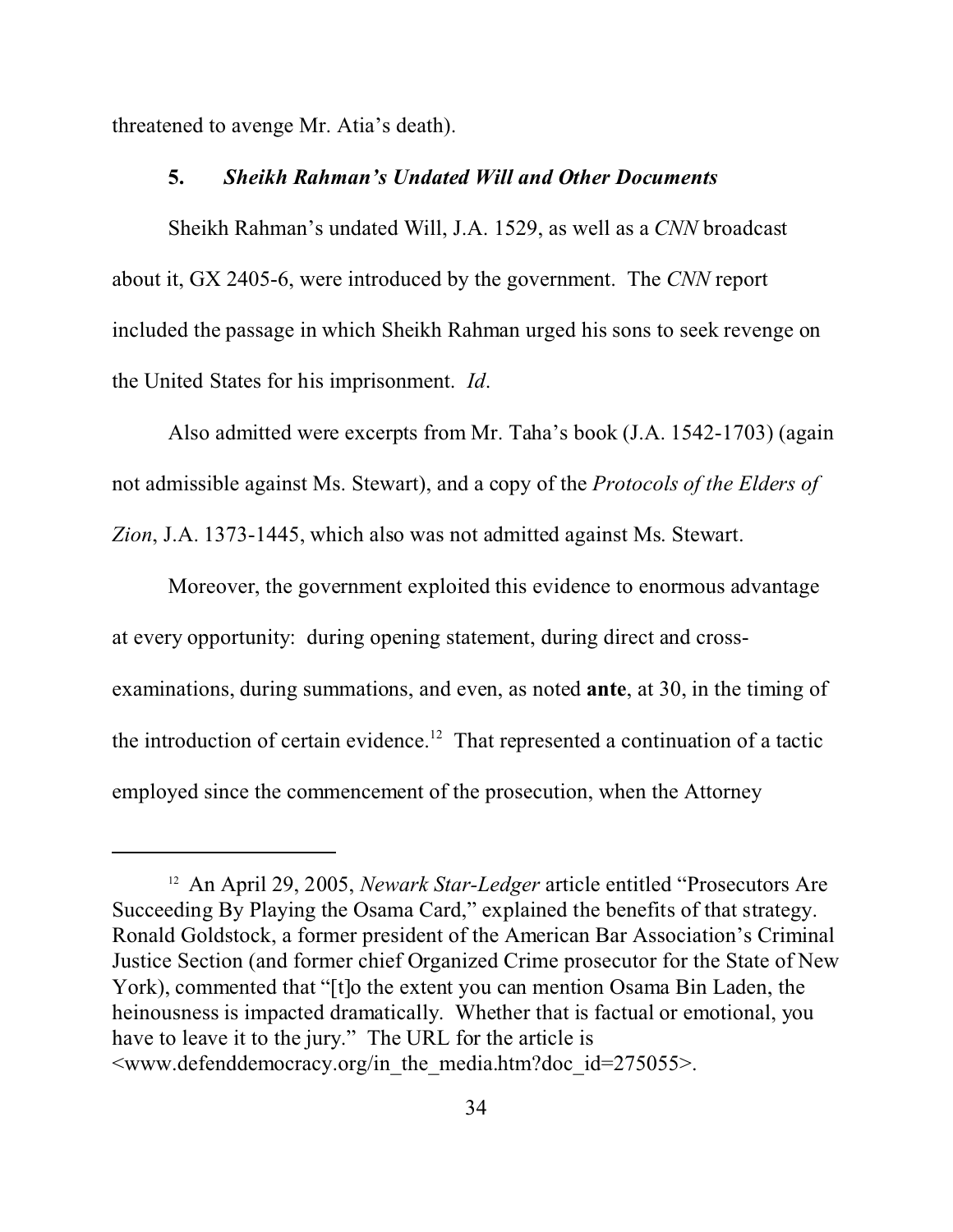General's media plan the day the Indictment was announced included a dramatic visit to Ground Zero – visibly linking these defendants with the events of September 11, 2001, despite the lack of any connection between the events of that day and their conduct, or of that alleged in the Indictment.<sup>13</sup>

Also, the government's focus, during its cross-examination of Ms. Stewart about her own political beliefs, reinforced the adverse and improper association the jury could not help but infer between Ms. Stewart, her co-defendants, and the others not in the courtroom physically – Sheikh Rahman, Mr. Bin Laden, and Mr. Atia – but whose presence loomed large nonetheless. T. 8636-39.

Certainly any affiliation with Mr. Bin Laden, no matter how remote, would strike a raw and emotional nerve with any New York juror. Nor is Sheikh Rahman, convicted of participation of a plot to launch terrorist attacks on New York City landmarks and commuter tunnels, any less reviled. Much of the evidence with respect to stale information about Sheikh Rahman – well before Ms. Stewart is alleged to have joined the conspiracy – no doubt revived that episode for a jury of New Yorkers, and merged the perception of the lawyer and the client

<sup>&</sup>lt;sup>13</sup> This evidence explains why the jury would convict Ms. Stewart even though the government had not presented sufficient evidence on any of the charges. *See* **post**, at POINTs II, III & V.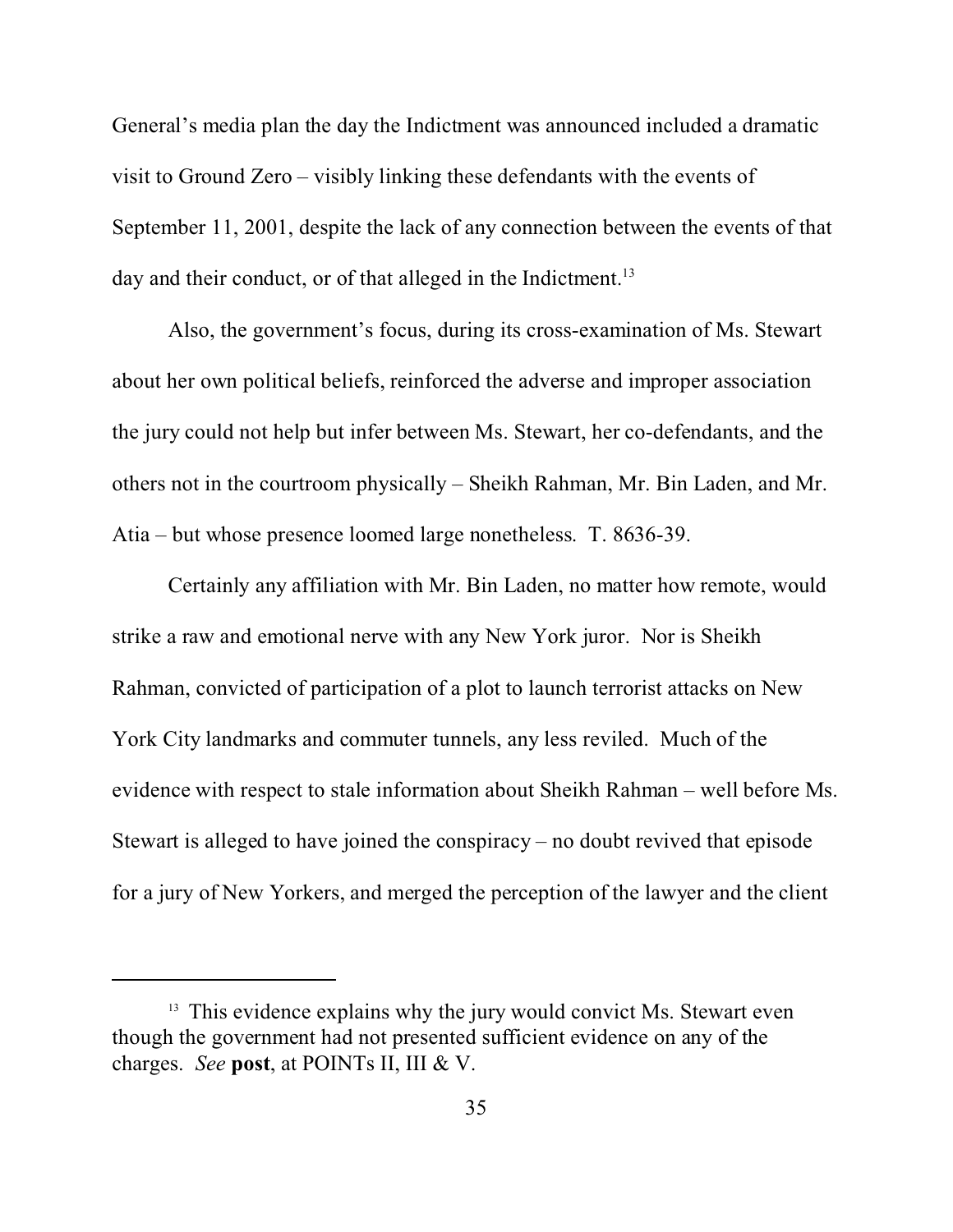into a single entity.<sup>14</sup>

No rational juror, sitting in a New York courtroom, in the jurisdiction most devastated by and most sensitive to terrorism generally and the 9/11 tragedy in particular, could have withstood that onslaught of evidence and still maintained the requisite objectivity with respect to Ms. Stewart.<sup>15</sup>

## **C.** *The District Court's Decisions Below Denying Ms. Stewart A Severance*

In its opinion denying Ms. Stewart's motion for a new trial pursuant to Rule

33, Fed.R.Crim.P., the District Court concluded that "[t]here [was] no basis to

reconsider [its previous] rulings and grant a new trial[]" on the ground that Ms.

Stewart should have been granted a severance. *Sattar 29/33*, 395 F. Supp.2d at

103.

<sup>15</sup> The anonymity of the jury only added further to the clear suggestion that the defendants were dangerous, and/or were linked to persons who could effect reprisals against the jurors, thereby reinforcing the impact of the unfairly prejudicial evidence to which Ms. Stewart was subjected at trial. As noted **post**, at POINT X, Ms. Stewart joins her co-appellants' Briefs, which includes Mr. Yousry's challenge to the anonymous jury.

<sup>&</sup>lt;sup>14</sup> Anti-lawyer sentiment is not new, *see, e.g.*, L. Friedman, A HISTORY OF AMERICAN LAW 303-05 (2d ed. 1985) (lawyers were Tory, parasite, usurer, land speculator, corrupter of the legislature, note shaver, panderer to corporations; tool of the trusts, shyster, ambulance chaser, loan shark), but its danger to a fair trial for a lawyer perceived as too close to a despised client is no less severe now. *See also* Curtin, *Killing All The Lawyers*, ABA Journal 8 (September 1990); Zunker, *Public Perception of the Legal Profession*, TEXAS BAR JOURNAL 78 (January 1985).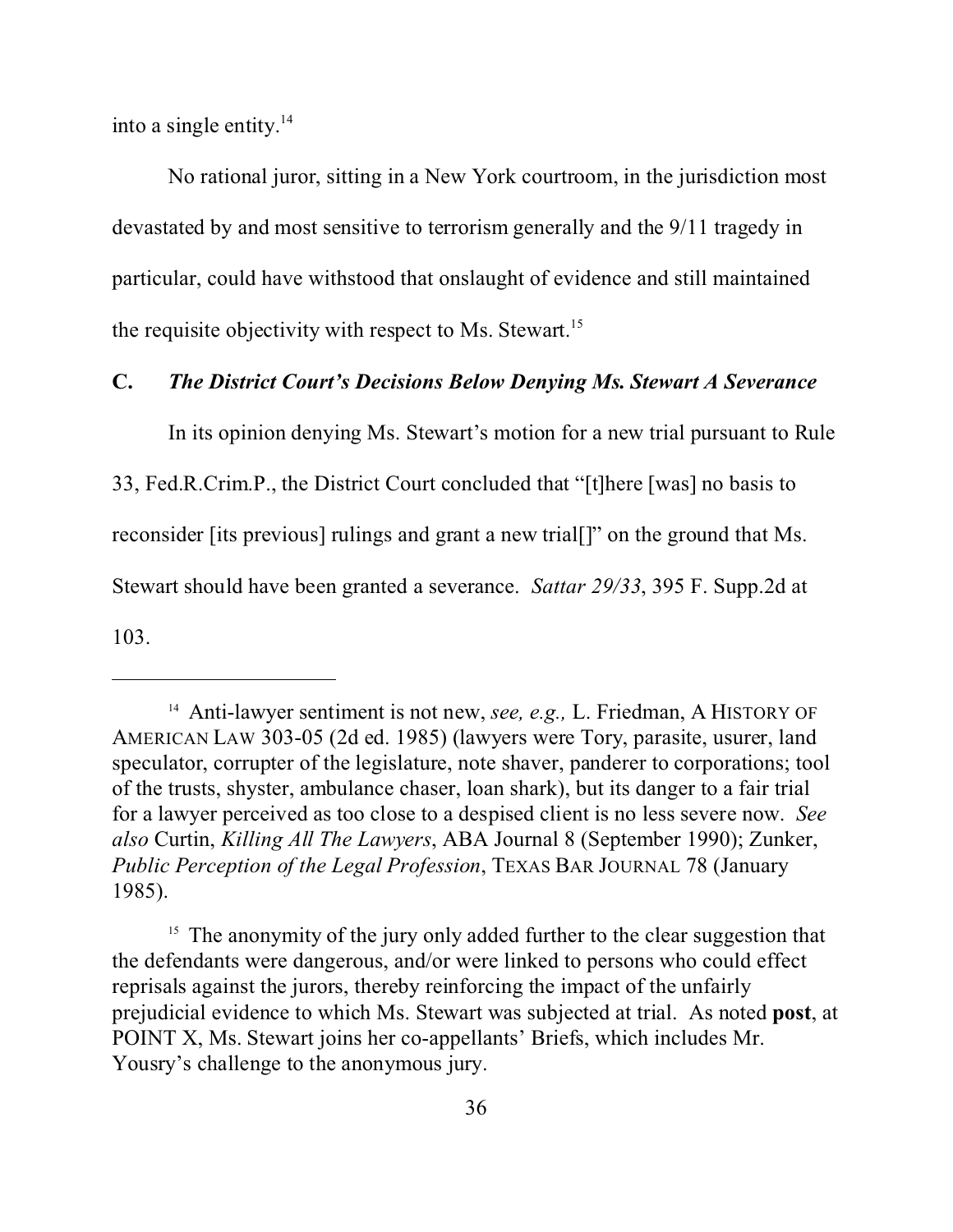The District Court summarized its rationale as follows:

much of the evidence about which Stewart complains, and which she claims should have justified a severance, would have been admissible at a trial of Stewart alone because it supported the existence of the Count Two conspiracy, which the Government was required to prove as an element of the charges against Stewart in Counts Four and Five.

## *Id*.

Regarding the unfair prejudicial impact of the evidence, the District Court

## stated that

[t]o the extent Stewart is complaining about the admission of evidence that she claims was unfairly prejudicial, the Court made the careful balancing analysis throughout the trial under Federal Rule of Evidence 403, excluding evidence where the probative value of the evidence was substantially outweighed by the danger of unfair prejudice.

#### *Id*., at 103-04.

The District Court also relied on the myriad limiting instructions it provided to the jury, pointing out that it "gave careful limiting instructions with respect to the consideration of evidence, limiting the jury's consideration of evidence where appropriate to specific defendants or for specific purposes." *Id*., at 104.

Similarly, the District Court stated that "[j]urors are presumed to follow such instructions, and there is no basis to believe that they did not do so here."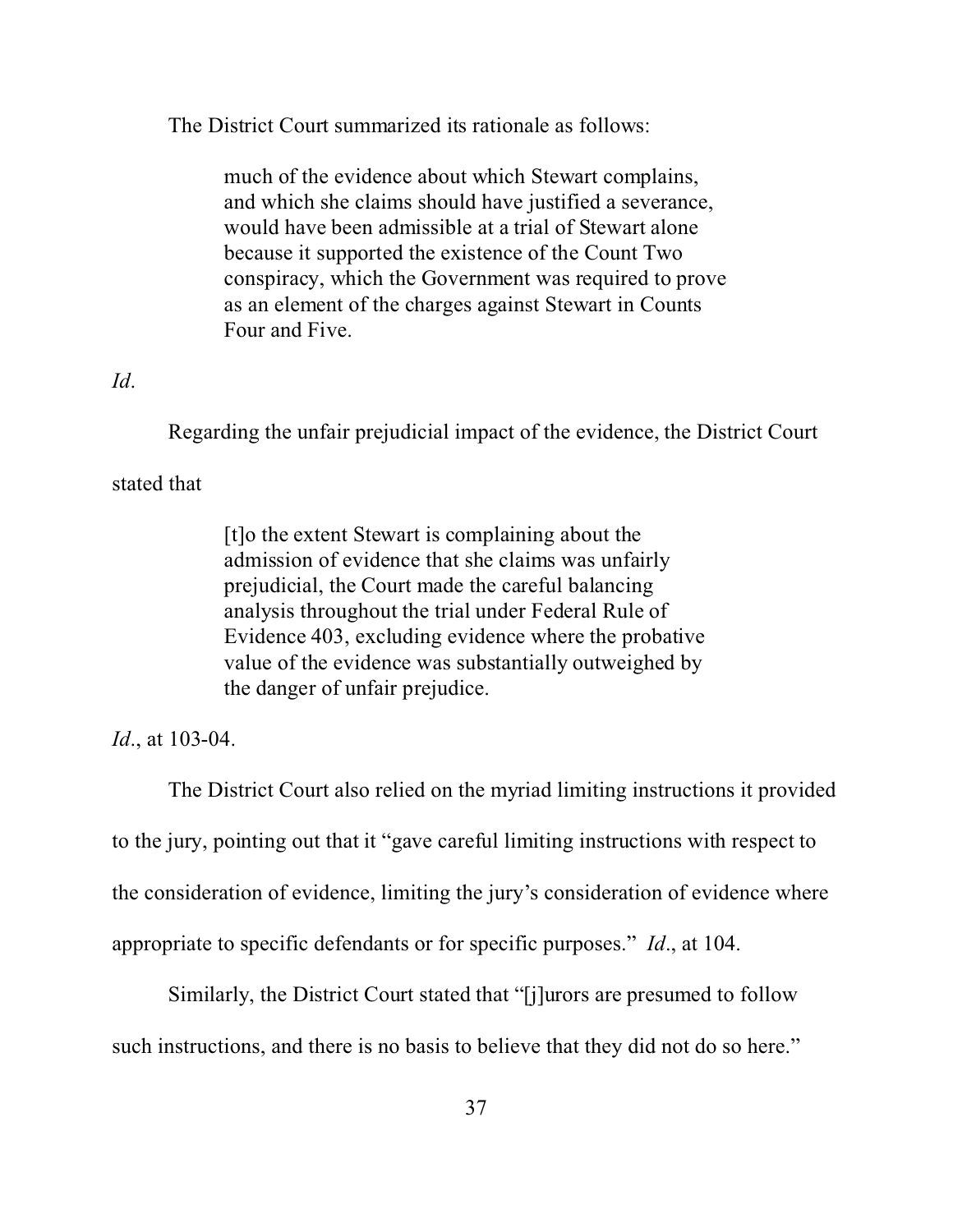*Id*., citing *Richardson v. Marsh,* 481 U.S. 200, 206 (1987); *United States v.*

*Salameh,* 152 F.3d 88, 116-17 (2d Cir. 1998).

The District Court added that "[i]n addition[] to the limiting instructions that

were given when exhibits were introduced, repeated reference was made

throughout the trial to such limiting instructions, including during the

Government's cross-examination of certain witnesses. (*See, e.g.,* Tr. at 9732-34,

10506-514.)." *Id*. Also, the District Court recounted that

before any exhibit was sent to the jury during deliberations, the Court included any limiting instructions relating to the exhibit in the note sent to the jury with the exhibit. Finally, the Court gave careful instructions to the jury in its final charge, including instructions that the jury was required to follow any limiting instructions (Tr. 12276), that the jury was required to make a separate determination of each defendant's guilt (Tr. 12280), and that the verdict as to any defendant on any count should not control the decision as to any other defendant or any other count. (Tr. 12300-01).

*Id*.

## **D.** *Ms. Stewart Should Have Been Granted Severance Due to the Volume and Magnitude of Unduly Prejudicial Evidence*

However, the District Court's continued denial of Ms. Stewart's motion for severance does not withstand analysis. The amount and character of the unfairly prejudicial evidence *not* admissible against Ms. Stewart, or for "the truth," was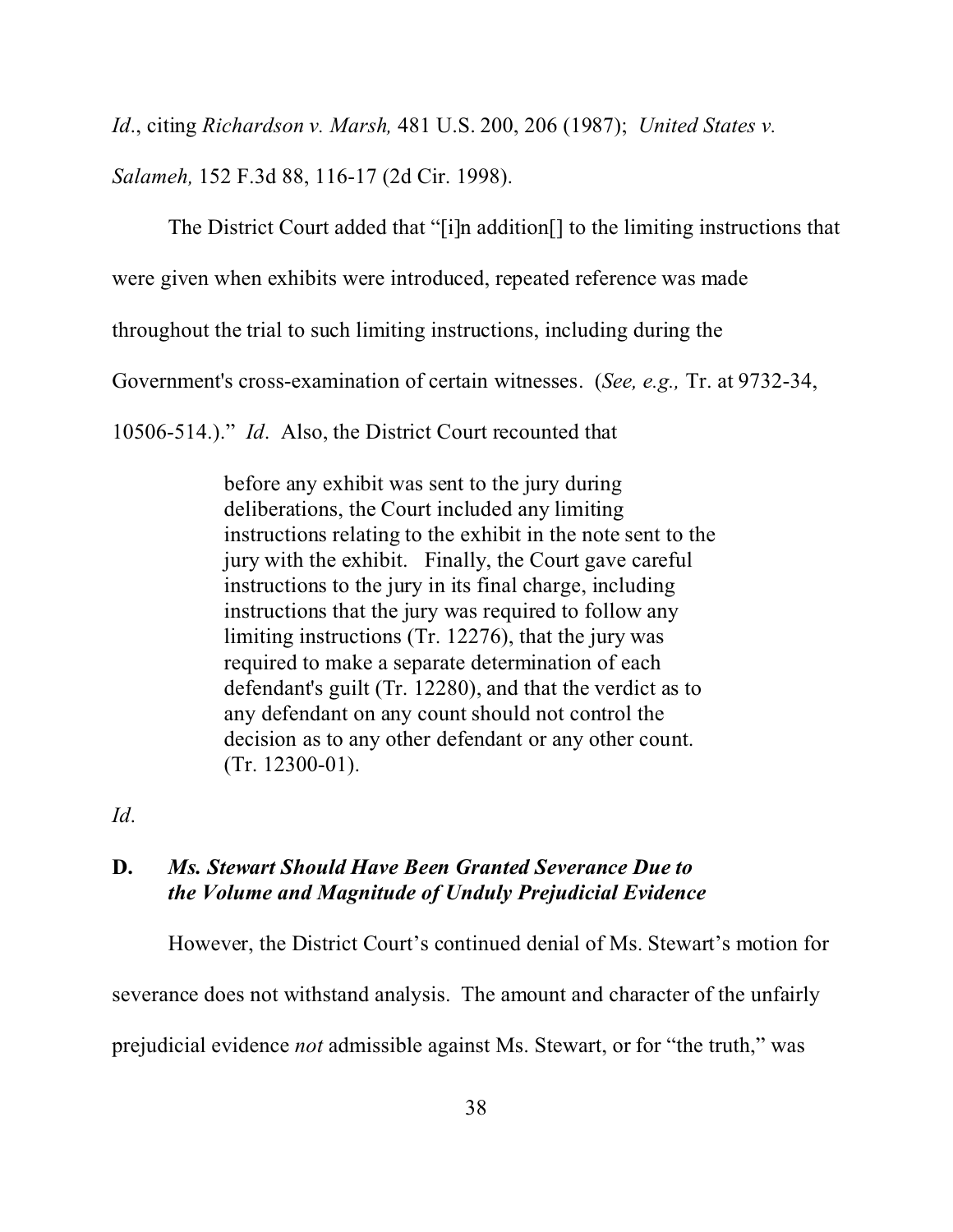alone sufficient to warrant severance for Ms. Stewart, as that evidence made it impossible for the jury to compartmentalize the evidence against Ms. Stewart.

As a threshold issue, while the District Court, in denying Ms. Stewart's motions for severance, *see* **ante**, at 36-38, noted that some of the unfairly prejudicial evidence may have been admissible against Ms. Stewart, if tried alone, to prove the existence of the underlying §956(a) conspiracy (charged in Count Two), that would not resolve the issue. Even if that were an accurate assessment, the *other* evidence that does *not* fall into that category – *i.e.*, evidence not admissible against her at all – was more than sufficiently prejudicial to compel a severance.

In *United States v. Figueroa*, 618 F.2d 934, 940-45 (2d Cir. 1980), this Court cautioned that

> [e]vidence that might be admissible under Rule 403 in a trial of one defendant is not inevitably admissible in a joint trial. In some situations the danger of unfair prejudice to co-defendants may be so great that the prosecution must be put to a choice of forgoing either the evidence or the joint trial.

618 F.2d at 945.

In the evidentiary context, this Court continued, "if the evidence creates a significant risk of prejudice to the co-defendants, a further issue arises as to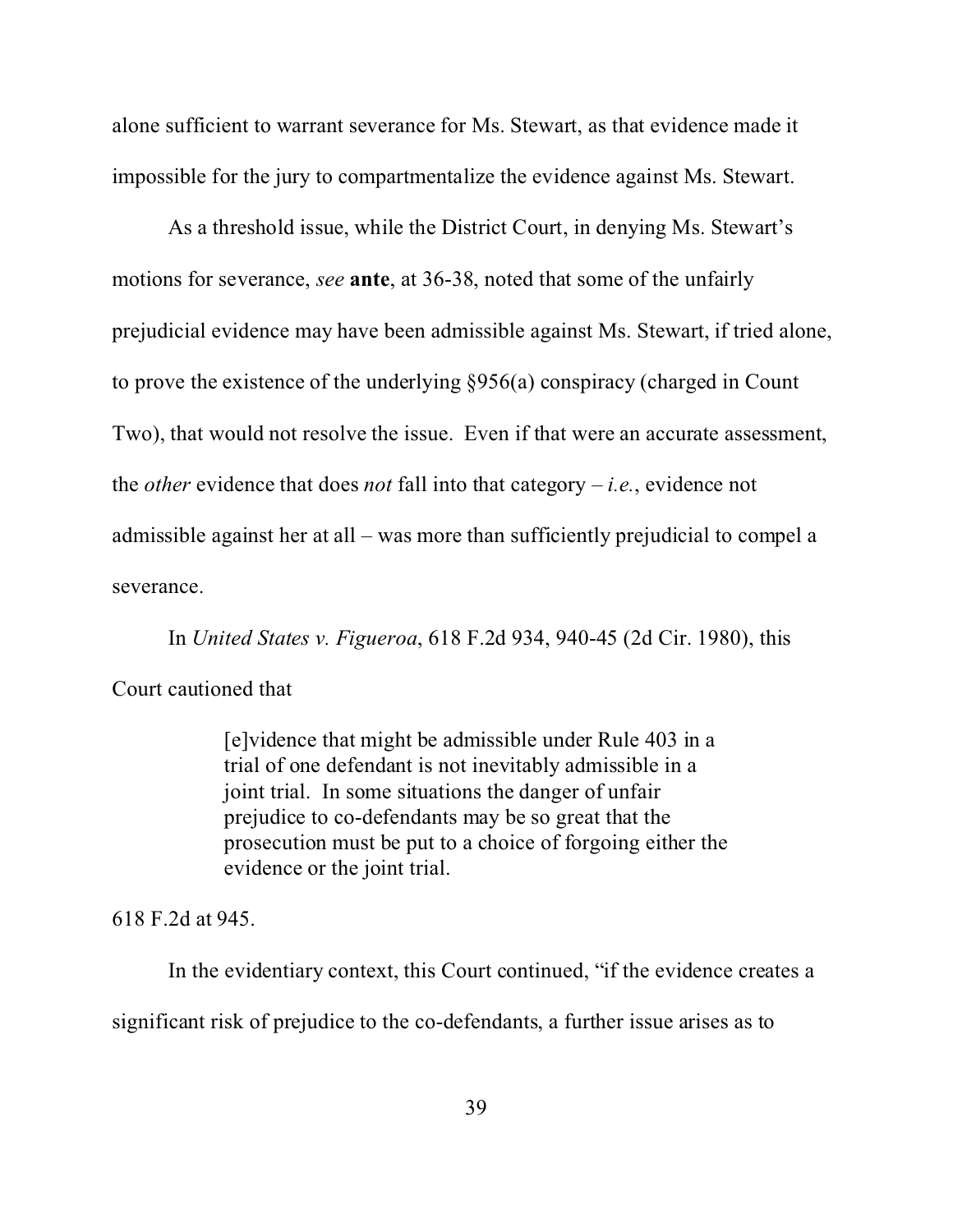whether the evidence is admissible in a joint trial, even though limited by cautionary instructions to the 'case' of a single defendant." 618 F.2d at 944.

This Court also made clear that certain tactics were not acceptable: "[t]he advantages to the prosecution of a joint trial do not include th[e] maneuver . . . of put[ting a defendant] on trial with two co-defendants and then offering evidence against him on grounds available, if at all, only as to his co-defendants. *Cf. United States v. DeCicco*, 435 F.2d 478, 483 (2d Cir. 1970) (condemning prosecution's evidence of a defendant's prior similar act as a basis for inferring the intent of a co-defendant)." *Id*. at 940. *See also United States v. Cambindo Valencia*, 609 F.2d 603, 629 (2d Cir. 1979) (reversing convictions of defendants because "there was simply too much other evidence offered of entirely separate actions and unconnected defendants, fanning the flames of prejudicial spillover").

Conversely, even with respect to the evidence that would have been admissible to prove the §956(a) conspiracy in a separate trial of Ms. Stewart, that evidence, as it most often the case in a separate trial, would have been substantially circumscribed.

A trial of Ms. Stewart alone would have dramatically changed not only her strategic choices (*i.e.*, whether and to what extent to stipulate to certain evidence in order to alleviate its prejudicial impact, and to foreclose as a result the necessity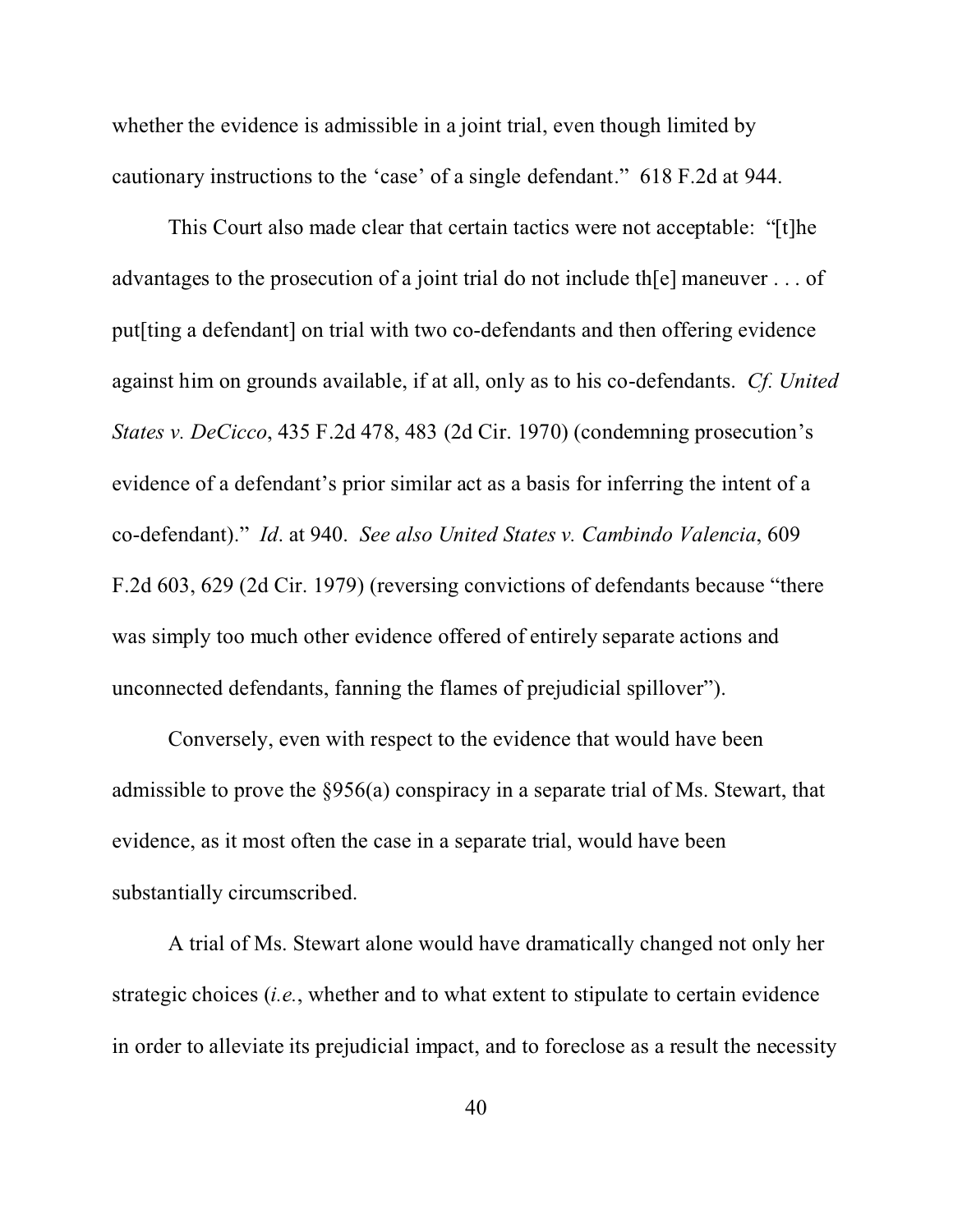for the admission of other, even more prejudicial evidence), but also the context of the Rule 403 analysis (particularly with respect to undue prejudice as well as the cumulative nature of the evidence) because the evidence would not have been related directly to any defendant on trial. *See, e.g.*, *United States v. Bin Laden*, 109 F. Supp.2d 211, 218 (S.D.N.Y. 2000). *See also Figueroa*, 618 F.2d at 945-46. *See also United States v. Ferguson*, 246 F.3d 129, 137 (2d Cir. 2001) (noting that District Court cited prejudicial spillover and the failure to grant severance as important factors in the decision to grant Rule 33 motion).

The District Court also failed to address the question of the scope of the charged conspiracy, and whether the evidence would indeed have been admissible against Ms. Stewart. As this Court explained in *McDermott*, "[i]n order to prove a single conspiracy, the government must show that each alleged member agreed to participate in what he knew to be a *collective venture directed toward a common goal*." 245 F.3d 133, 137 (2d Cir. 2001) (emphasis added).

Here, each of the three conspiracy counts contained a unique set of alleged co-conspirators. *Compare* J.A. 143-144, 156, 160 ¶29 *with* ¶32 *with* ¶37. Ms. Stewart did not join the conspiracy until May 2000. Thus, the jury heard *years'* worth of evidence about defendants (and alleged co-conspirators) other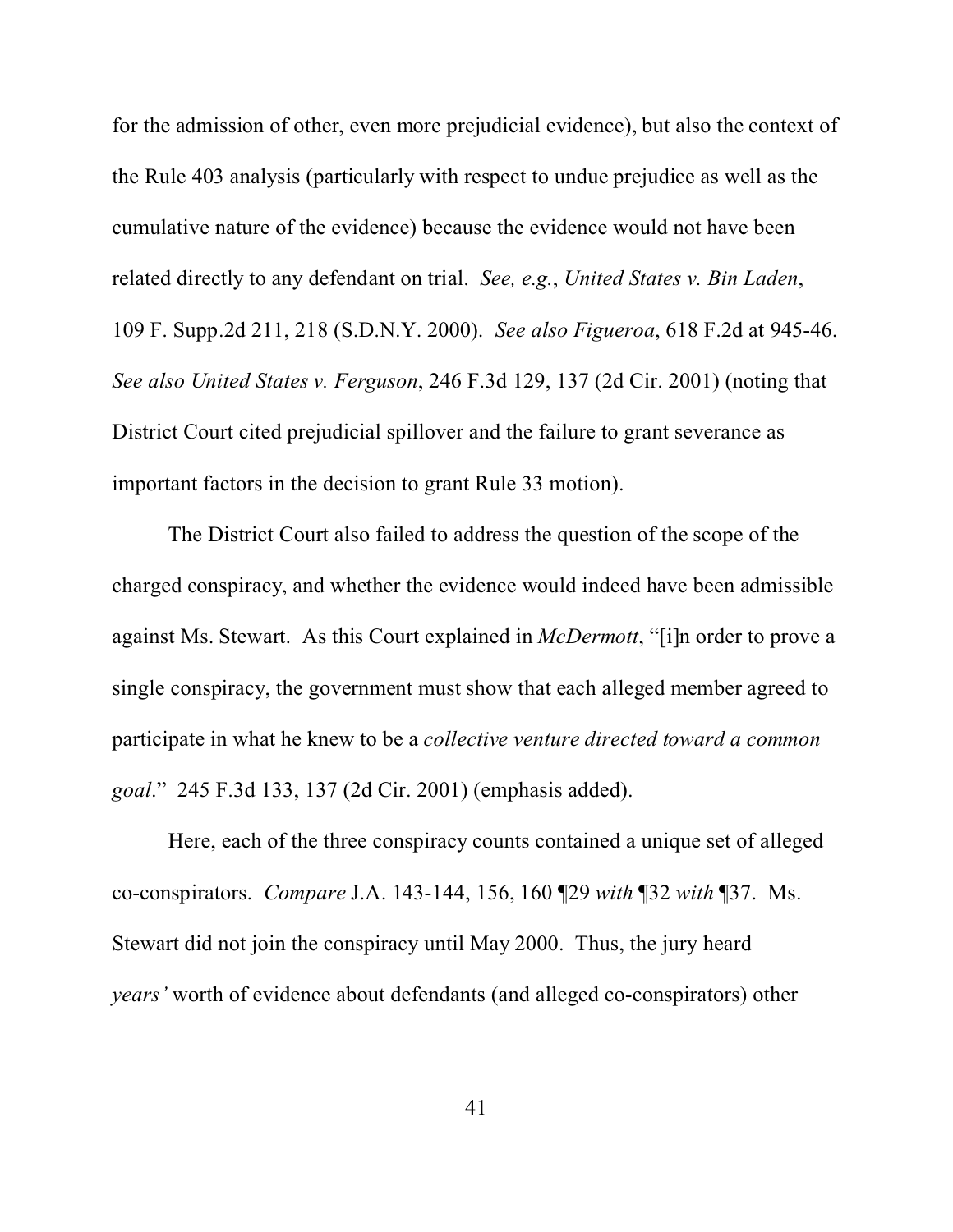than Ms. Stewart, and about activities in which she concededly did not participate. *See* **ante**, at 40.

Nor do the cases cited by the District Court (or the government below) apply to the specific set of circumstances herein. For instance, in *Salameh*, this Court noted that "all the defendants [were] charged under the same conspiracy count." 152 F.3d at 115. Likewise, in *United States v. Miller*, 116 F.3d 641, 679 (2d Cir. 1997), "[a]ll seven [defendants] were indicted on the conspiracy and racketeering counts."<sup>16</sup>

The "fake *fatwah*" provides a prime example of extremely prejudicial evidence that, in a separate trial of Ms. Stewart, would be admissible only to the extent that she knew about it and had some power to affect its issuance and distribution. Yet at this joint trial it came in without limitation. T. 5467, T. 5663.

As set forth **ante**, at 33, the "fake *fatwah*" was issued at a time when Ms. Stewart was denied access to Sheikh Rahman either by phone or visit. In addition,

<sup>16</sup> In *United States v. Rosa*, 11 F.3d 315, 323-24 (2d Cir. 1993), two charged conspiracies included the same five defendants. In *United States v. Scarpa*, 913 F.2d 993, 998 (2d Cir.), the movant was charged in two conspiracy counts in which all seven appellants had been co-conspirators. The severance in *United States v. Bin Laden*, 109 F. Supp. 2d 211, 214 n.7 (S.D.N.Y. 2000), was denied because all 17 defendants were charged in the same five conspiracies. In *United States v. Rahman*, 854 F. Supp. 254, 262 (S.D.N.Y. 1994), "all defendants [were] charged with participating in the seditious conspiracy described in Count One."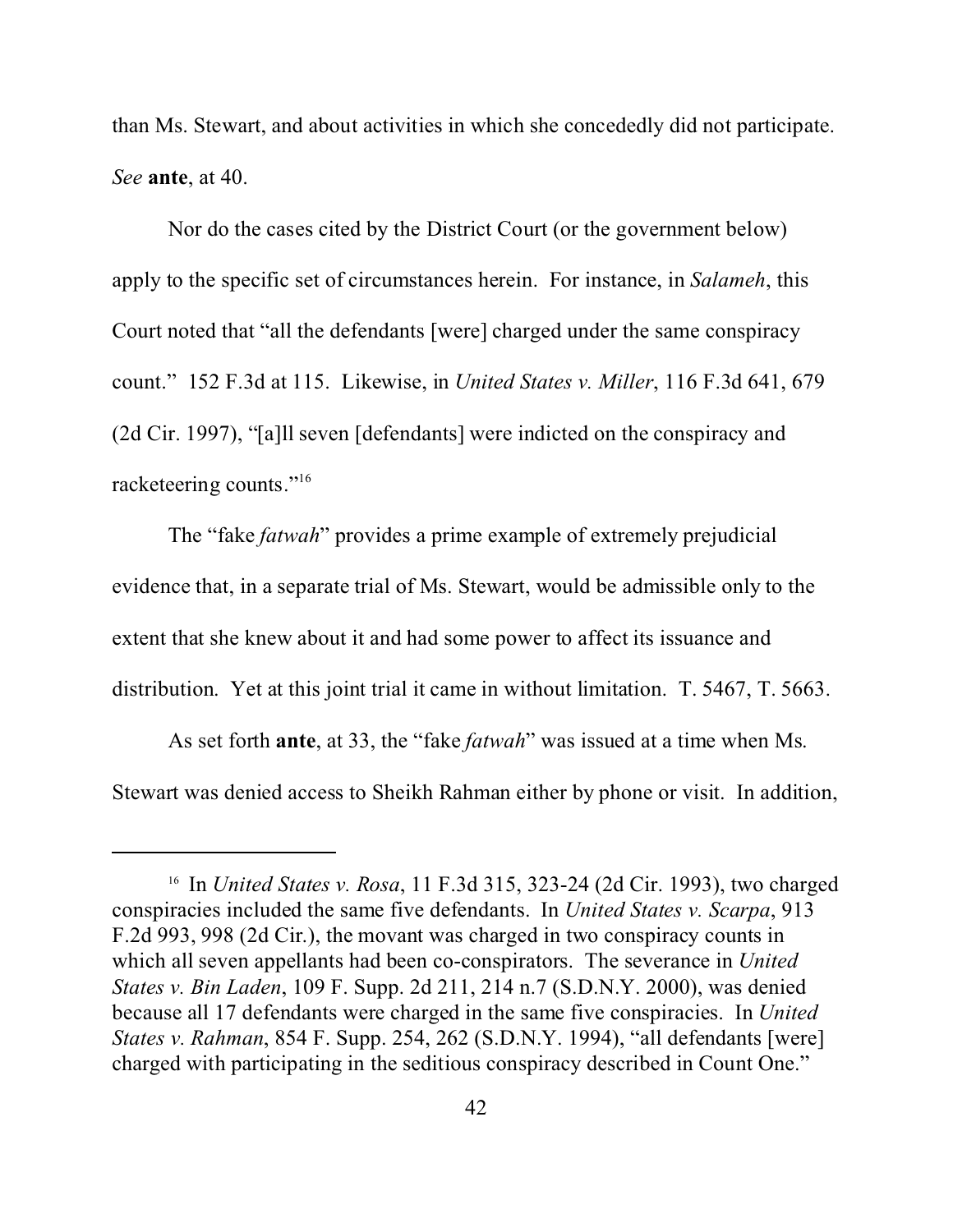the evidence established that Sheikh Rahman was unaware of the "fake *fatwah*" until Mr. Yousry read him the newspapers. *See* GX 1193 at 3. Mr. Yousry was likewise surprised, as were all of the lawyers. *Id*.

A communication that did not originate and could not have originated from Sheikh Rahman could not be a part of the charged §956(a) conspiracy or any provision of "material support" under §2339A as it was not provided by Sheikh Rahman and did not constitute a violation of the S.A.M.'s. Nor could Sheikh Rahman's directive to his attorneys not to disavow the *fatwah* constitute "material support," since it provided *nothing* to any §956(a) conspiracy, but instead represented merely *in*action.

This type of highly volatile evidence renders ordinary severance principles of only marginal applicability to the extraordinary circumstances herein – a staggering *750* limiting instructions relating to evidence (including 138 documents not admitted for their "truth") tending to link the defendant to the most devastating terrorist attack on U.S. soil in history, and to the agenda of an inmate convicted of plotting to destroy New York's most cherished institutions as well as its most highly-traveled arteries.

All New Yorkers were putative victims of both Sheikh Rahman and Usama Bin Laden. Evidence about them cannot be equated with that in ordinary cases,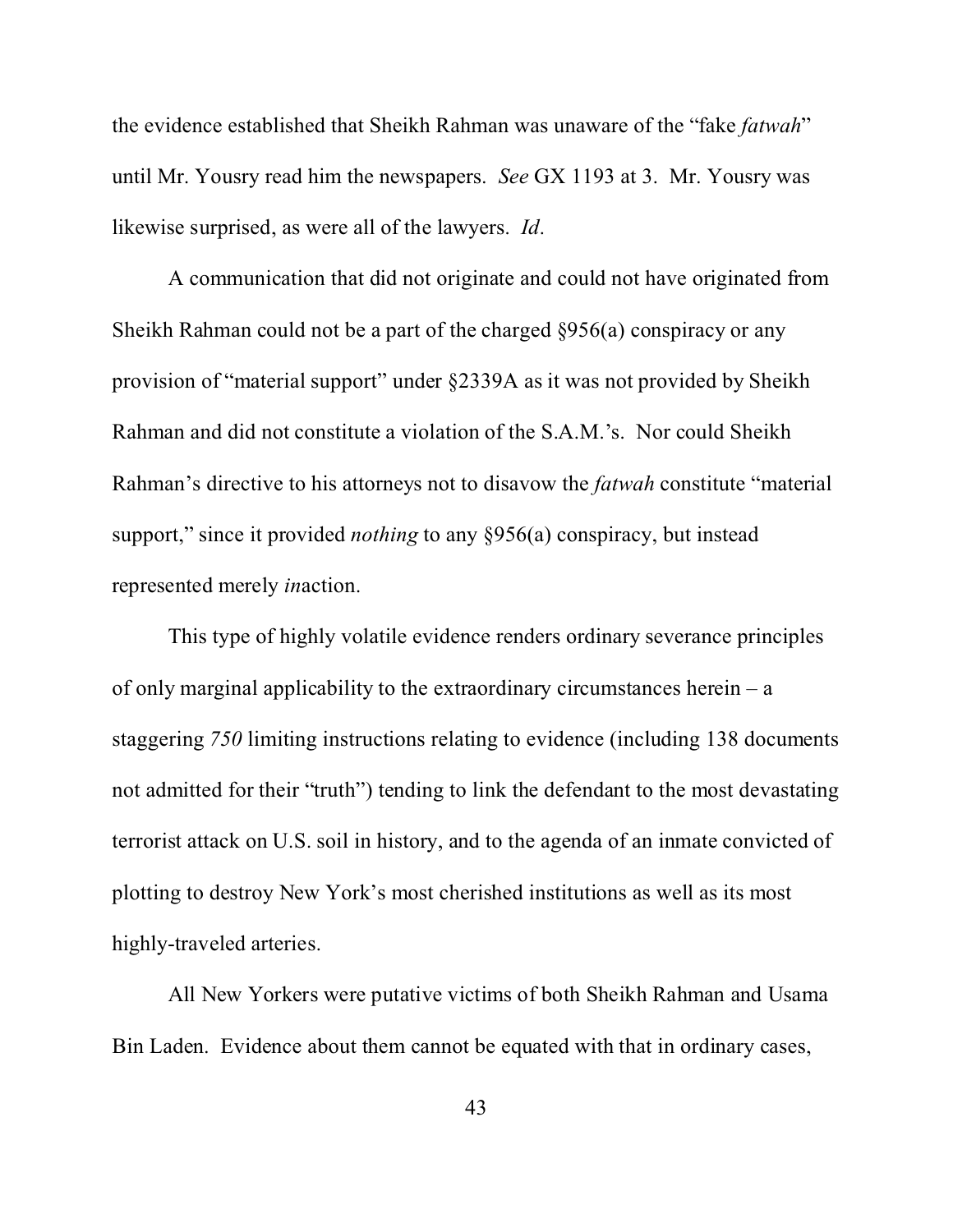and the images and passion they invoke are, for this generation, *sui generis*. As a result, Ms. Stewart was irremediably prejudiced, should have been granted a severance, and was denied a fair trial.

#### **E.** *The District Court's Attempted Curative Instructions Were Unavailing*

The District Court's more than 750 limiting instructions – two of which were related to Mr. Bin Laden specifically – failed to ameliorate the prejudice that Ms. Stewart suffered as a result of the introduction of the evidence set forth **ante**. Despite the Court's efforts, those instructions could not have overcome the impact that evidence – both in volume and subject matter – unquestionably had on the jury.

The limiting instructions suffered from several fatal problems that rendered them insufficient and ineffectual: there were *too many* limiting instructions; they were, over time and because of their differing character, too complicated; and they could not overcome the prejudicial evidence, the manner and timing in which it was introduced, and its cumulative impact.

# **1.** *The District Court's Pre- and Post-Trial Opinions*

In its initial opinion, addressed to the first Indictment, the District Court indicated its confidence that limiting instructions would, as they are in conventional cases with conventional evidence, serve their curative purpose: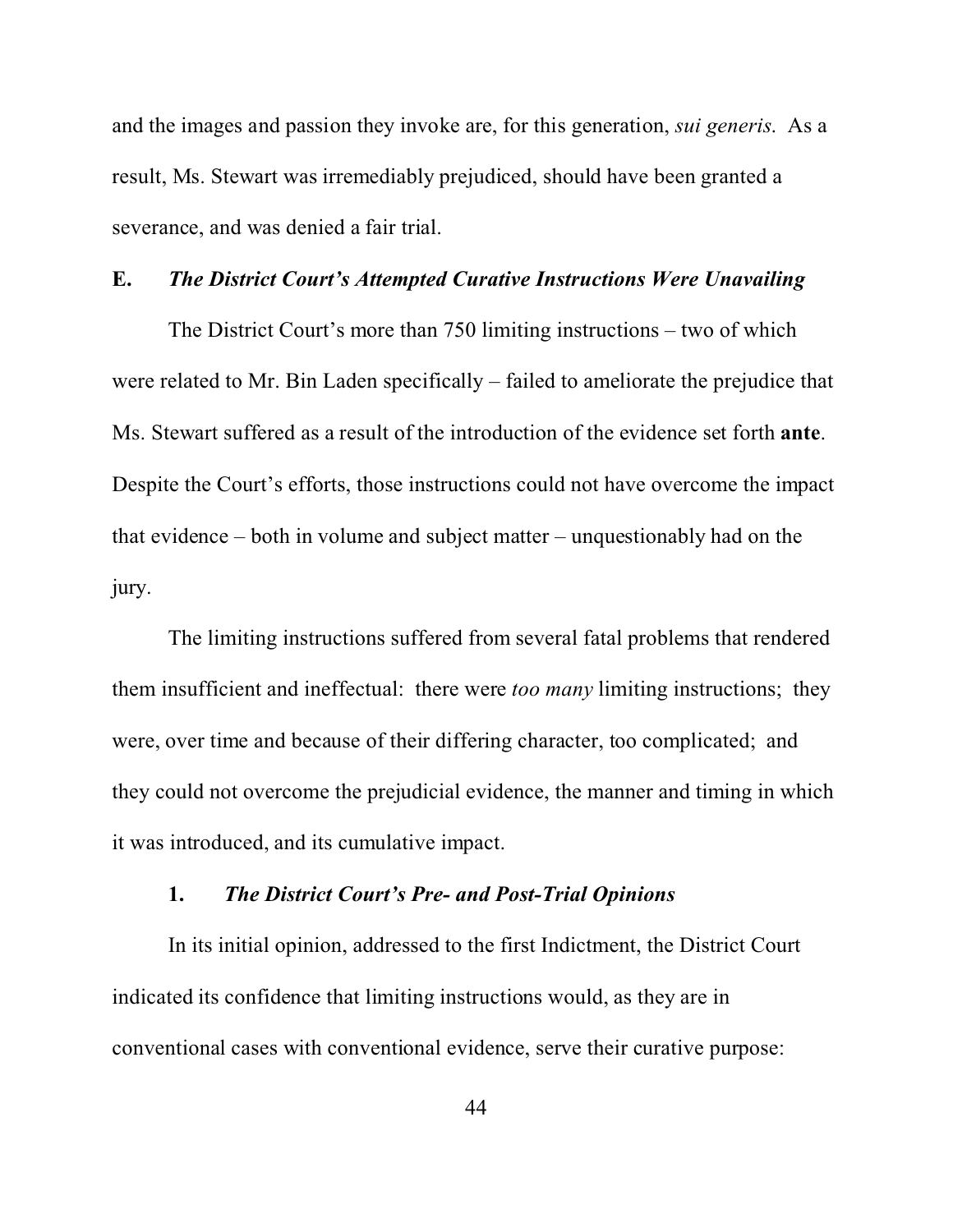"[t]his case simply is not one where 'the risk that the jury will not, or cannot, follow instructions is so great . . . that the practical and human limitations of the jury system cannot be ignored.'" *United States v. Cardascia,* 951 F.2d 474, 484 (2d Cir.1991) (quoting *Bruton,* 391 U.S. at 135, 88 S.Ct. 1620).

*Sattar I*, 272 F. Supp.2d at 380.

After trial, the District Court defended its denial of Ms. Stewart's severance motion, and its complex matrix of limiting instructions, by citing the additional limiting instructions it delivered as part of its ultimate jury charge, and which accompanied the submission of any exhibits to the jury during deliberation. *Sattar 29/33*, 395 F. Supp.2d at 104 (quoted **ante**, at 37-38).

Yet that completely misses the point, and suggests that the solution for *too many* limiting instructions is *more* limiting instructions. Of course, since the jury was overwhelmed by the instructions during trial, simply adding instructions after the close of evidence would not have ameliorated the problem, but only exacerbated it. As a result, the only proper solution was severance.

The District Court's reliance on cases endorsing limiting instructions, and/or finding them sufficient to allay prejudice, are simply inapposite in a case involving so many instructions. Indeed, if the number in this case is not excessive, then what would be a number that would constitute too much to bear? The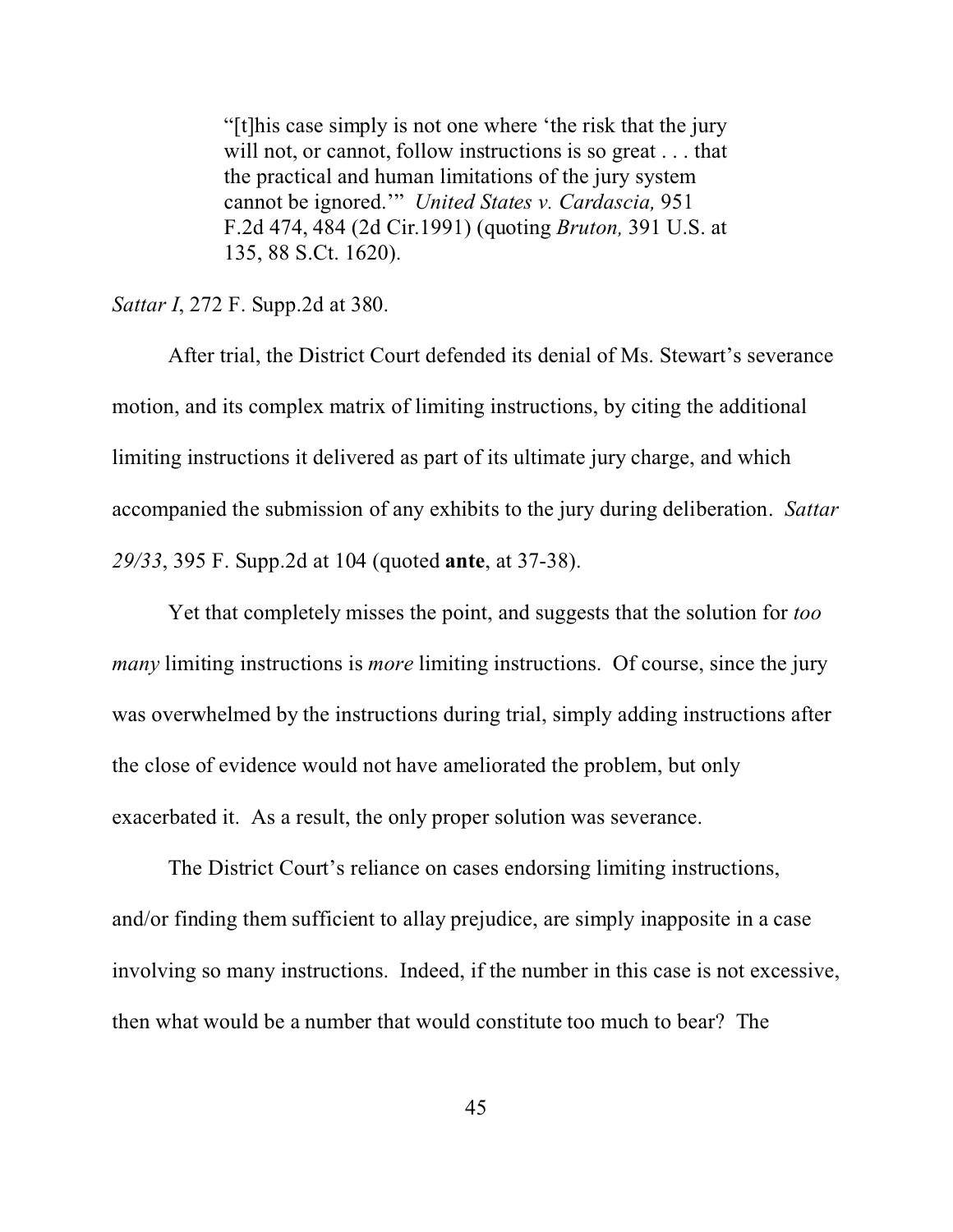number of limiting instructions, and/or, as detailed **post**, the fact that Count Two was subsumed within Counts Four and Five, each render that claim unsustainable.

In a case with a manageable amount of evidence in such different categories, or a reasonably small number of limiting instructions, perhaps the prejudice to a defendant such as Ms. Stewart might arguably be less material. Here, however, the amount of evidence that was introduced for varied purposes, and the gross number of limiting instructions – themselves of varying character – renders purely fictional any claim that the jury could keep the evidence, and the impact on its determination with respect to Ms. Stewart, separate and individualized.

The District Court adhered to its conclusion even after trial, *see* **ante**, at 38 (*Sattar 29/33*, 395 F. Supp.2d at 103-04), finding it probative that "[d]espite the number of limiting instructions in this case, Stewart does not point to the inaccuracy of any such limiting instruction." *Id*., at 104.

Yet the District Court's limiting instructions were not necessarily accurate in the long run because over the course of the trial they were not applied uniformly to the same categories of evidence. For example, the District Court initially told the jury that certain evidence related to Count Two's §956(a) conspiracy to kill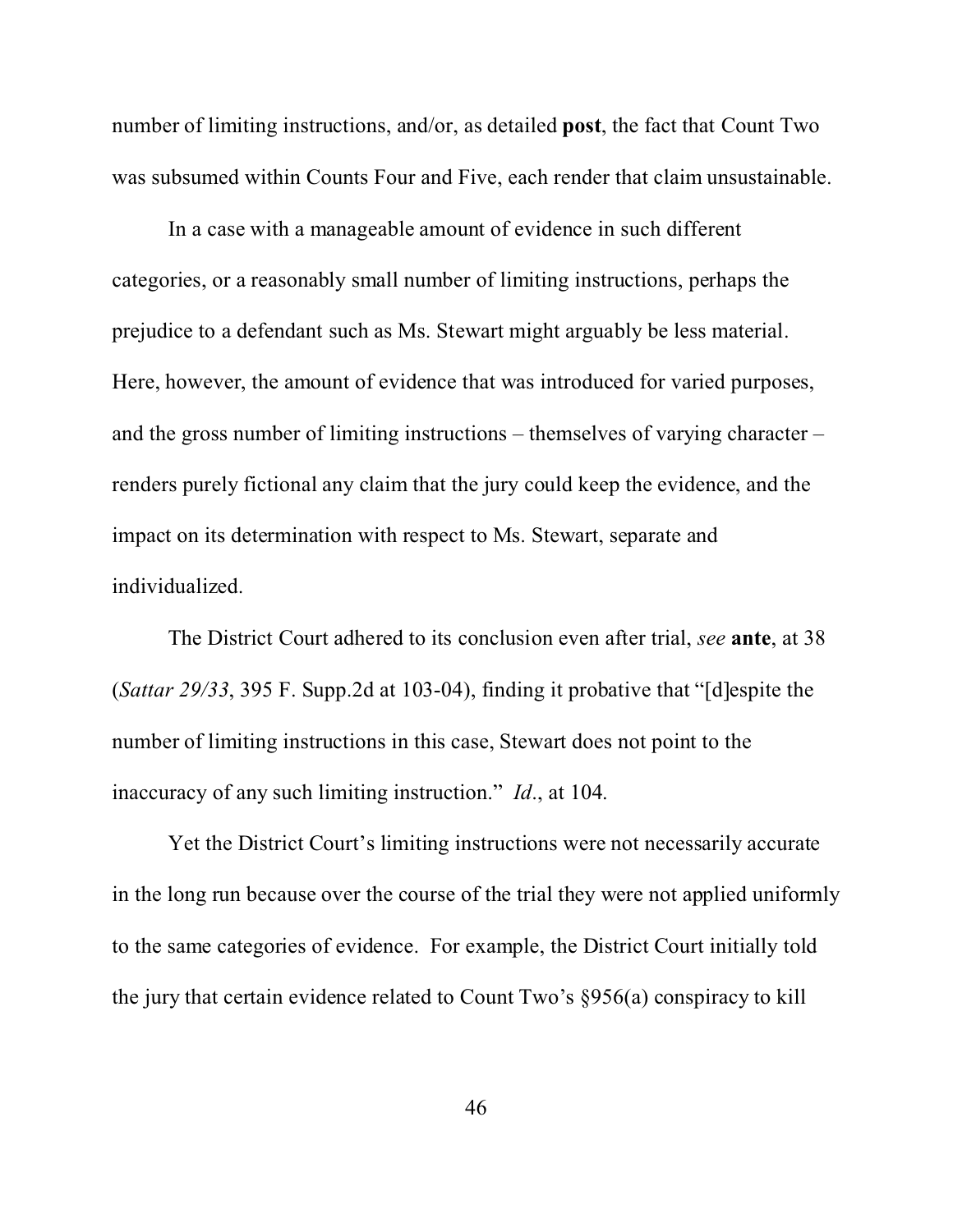charging only Mr. Sattar, was not admissible directly against Ms. Stewart or Mr. Yousry.

Subsequently, though, the Court modified that instruction: if the jury found the existence of §956(a) conspiracy to kill, and that Ms. Stewart and Mr. Yousry aided that conspiracy, it could use that evidence against them. T. 12339-12341. Thus, the bar to using that highly prejudicial evidence was diluted considerably, thereby eliminating any effectiveness.<sup>17</sup>

In addition, the District Court's position that "compartmentalization" was possible because the evidence at issue was admissible only against the defendant from whom the evidence was seized is completely at odds with its companion assertion that much of the prejudicial evidence was admissible against Ms. Stewart to prove Count Two's §956(a) conspiracy to murder.

Consequently, the District Court repeatedly asked the jury to apply contrary standards to separate but similar items of evidence – some only against Mr. Sattar, some only against Mr. Yousry, some "not for the truth," but still others not directly or initially admissible against Ms. Stewart, but indirectly and ultimately used against her in the form of Count Two's §956(a) conspiracy that formed an

<sup>&</sup>lt;sup>17</sup> Throughout the trial, counsel for Mr. Yousry engaged the District Court in an ongoing colloquy with respect to what constituted an appropriate limiting instruction. *See, e.g.*, T. 2708, 2945-46, 3281-85, 4730-42, 5289-5294.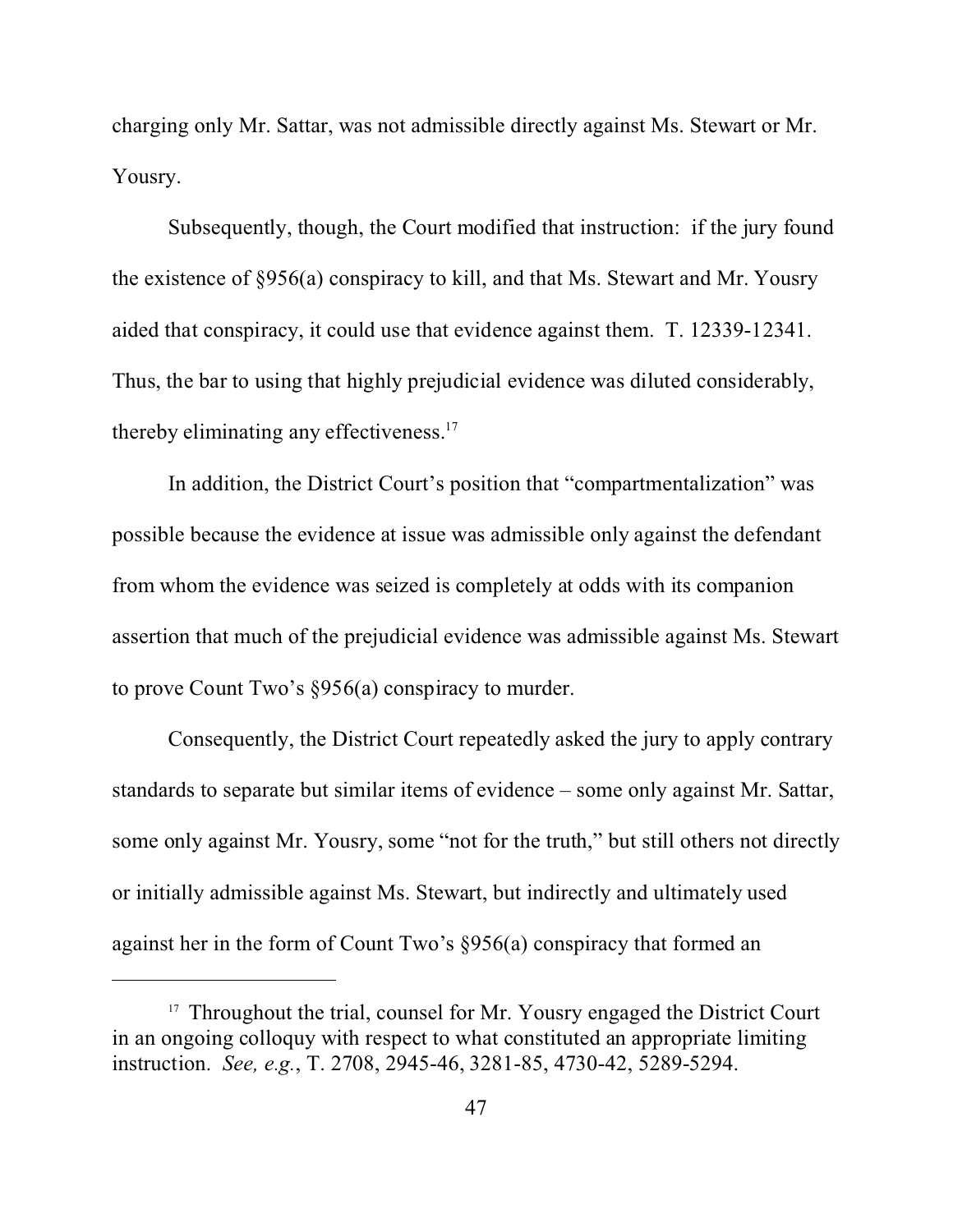essential component of the counts premised upon §2339A (Counts Four and Five). $18$ 

Indeed, that persistent inconsistency is fatal to the claim that the 750 limiting instructions were sufficient to alleviate the problems the prejudicial evidence presented. While the District Court may have cautioned the jury not to consider against Ms. Stewart evidence admitted against Mr. Sattar because it was related exclusively to the §956(a) conspiracy in Count Two, T. 4108, the District Court also instructed the jury that the existence of the Count Two conspiracy, and Ms. Stewart's knowledge or intent to assist it, was an essential element of Counts Four and Five against her. T. 12,333-49. Thus, the structure of §2339A, incorporating Count Two's §956(a) conspiracy allegations, ensured that such evidence prejudiced Ms. Stewart regardless of the number or nature of the limiting instructions.

In *United States v. McDermott*, 245 F.3d 133 (2d Cir. 2001), this Court reversed a conviction because prejudicial spillover was so significant that joinder

<sup>&</sup>lt;sup>18</sup> Moreover, Ms. Stewart was put at an additional disadvantage because her counsel was not in a position – certainly strategically and perhaps in some instances even legally – to cross-examine regarding any such evidence that was explicitly not admitted against her. Subsequent instructions that changed the use of such evidence might have altered that approach, but it was already too late. *See United States v. McVeigh*, 169 F.R.D. 362, 366 (D. Colo. 1996).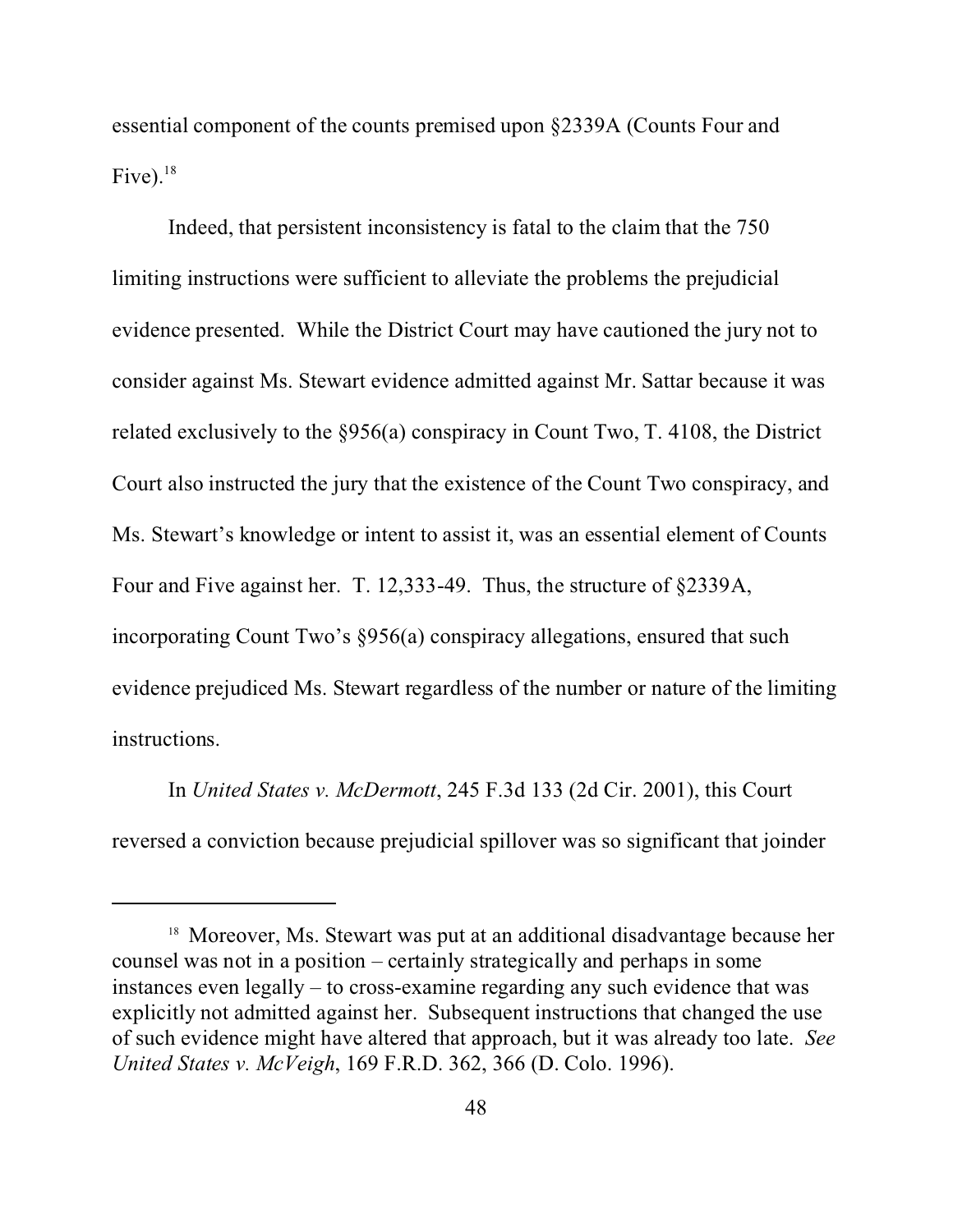was improper. That was a securities fraud prosecution, not a case involving charges of providing material support to international terrorism in a venue still scarred – physically, emotionally, and psychologically – by the worst terrorism attack on U.S. soil. Added to that mix were two personalities, Sheikh Rahman and Mr. Bin Laden, directly associated with terrorist plots, successful and attempted, against New York and New Yorkers.

Yet the Court in *McDermott* pointed out in that much less highly charged atmosphere that while it has noted that "proper jury instructions can diminish the likelihood of prejudice, . . ." it has "also repeatedly stated that this presumption fades when there is an overwhelming probability that the jury will be called upon to perform humanly impossible feats of mental dexterity." 245 F.3d at 139-40 (citations omitted).

Here, notwithstanding the District Court's pre- and post-trial confidence in the jury's capacity to adhere to limiting instructions, *Sattar I*, 272 F. Supp.2d at 380, instructing the jury to eliminate its predispositions and apprehensions about, *inter alia*, Mr. Bin Laden, about Sheikh Rahman, and about international terrorism, including the lives lost in the Embassy Bombings, the sailors killed and injured in the bombing of the U.S.S. Cole, and the 58 tourists and others killed in the 1997 Luxor attack, during its consideration of Ms. Stewart was the equivalent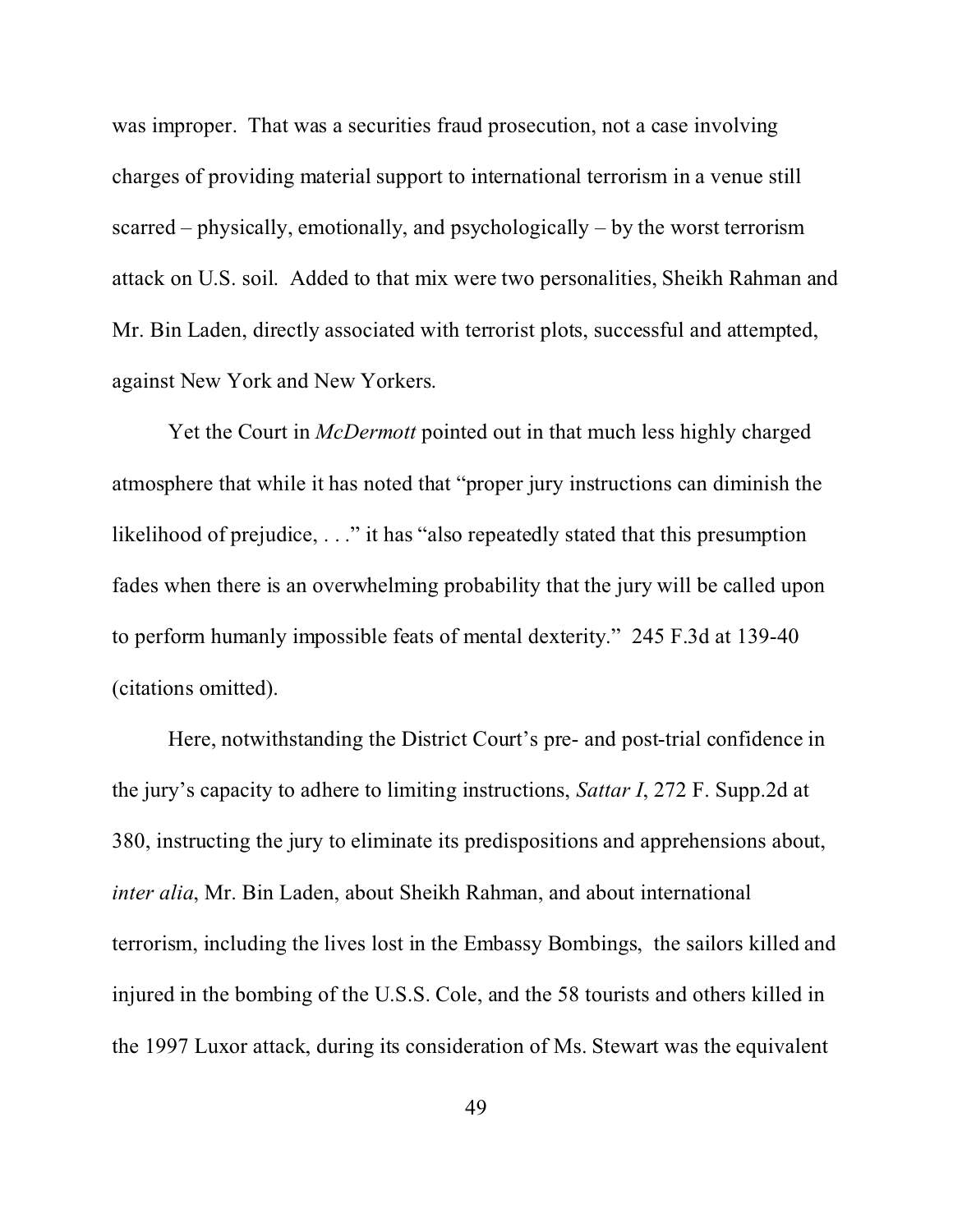of asking it to perform "impossible feats of mental dexterity" (and emotional detachment as well). *See United States v. McVeigh*, 169 F.R.D. 362, 364 (D. Colo. 1996) (concluding in Oklahoma City bombing case that cautionary instructions could not overcome the risk of undue prejudice because "[t]he nature and scope of the charges, the quantity of the evidence and the intensity of the public interest in all aspects of this criminal proceeding compel caution"). $^{19}$ 

As this Court has recognized, not all prejudice is equal. Thus, in *United States v. Cardascia*, 951 F.2d 474, 483 (2d Cir. 1991), this Court pointed out that "[r]elief by severance may be more appropriate when the unrelated evidence reflects activities of a violent nature because the risk of substantial prejudice is greater." 951 F.2d at 483.<sup>20</sup>

The complexity of the charges also contributed to negating any salutary impact of the limiting instructions here. *Cf. Scales v. United States*, 367 U.S. 203,

<sup>&</sup>lt;sup>19</sup> Here, given the public's antipathy toward Mr. Bin Laden and Sheikh Rahman, and the emotional scars of 9/11, as the District Court realized in *McVeigh* prospectively, it was unreasonable to expect jurors to "exercise their individual and collective discipline to follow such instructions in" this case. 169 F.R.D. at 368.

<sup>20</sup> In *Cardascia*, this Court determined that the partial verdict acquitting defendants on some counts demonstrated that the jury was able to follow the limiting instructions. 951 F.2d at 484. Here, that factor is decidedly absent – all three defendants were convicted on *all* counts.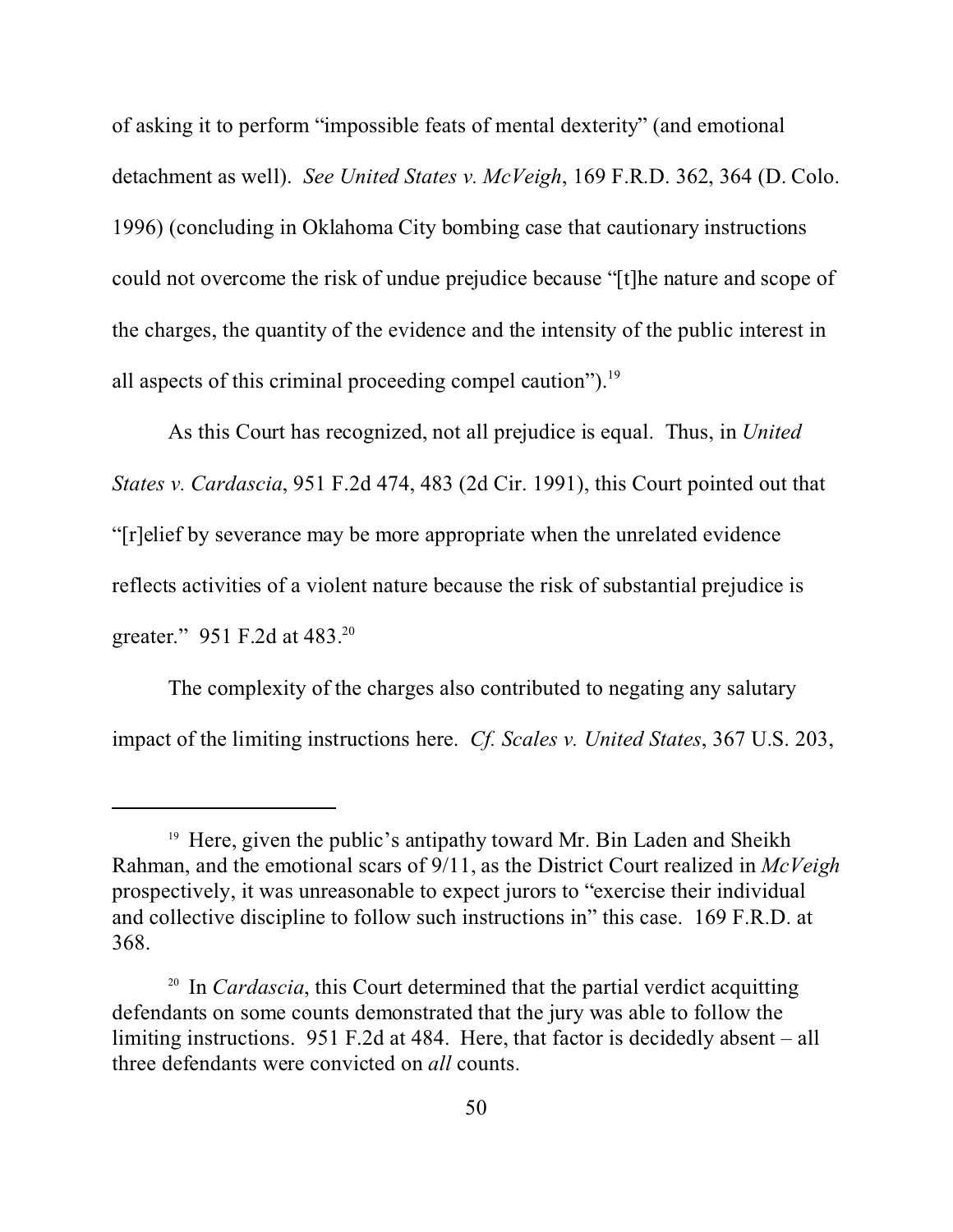232 (1961) (subtler and more complex statutes require stricter examination with respect to sufficiency of the evidence); *Yates v. United States*, 354 U.S. 297, 326 (1957) (same). *See also McVeigh*, 169 F.R.D. at 364.

Thus, there are limits to the efficacy of limiting instructions, and they were well exceeded in this case. As the Supreme Court pointed out in *Bruton v. United States*, 391 U.S. 123 (1968), "[a] jury cannot segregate evidence into separate intellectual boxes." 391 U.S. at 131, *quoting People v. Aranda*, 63 Cal.2d 518, 528-29, 407 P.2d 265, 271-72 (1965) (Traynor, C.J.) (since superseded by statute and state constitutional amendment).

Similarly, Justice Jackson made the oft-quoted observation that "[t]he naive assumption that prejudicial effects can be overcome by instructions to the jury, all practicing lawyers know to be unmitigated fiction." *Krulewitch v. United States*, 336 U.S. 440, 453 (1949) (Jackson, J., concurring) (internal citations omitted).<sup>21</sup>

<sup>&</sup>lt;sup>21</sup> There is extensive literature on the capacity of jurors to follow judges' instructions to disregard prejudicial or inadmissible evidence, and it is unanimous in finding this capacity to be severely limited. *See, e.g.*, K. Pickel, *Inducing Jurors to Disregard Inadmissible Evidence: A Legal Explanation Does Not Help*, 19 LAW & HUMAN BEHAVIOR 407 (1995); A. Reifman, et al., *Real Jurors' Understanding of the Law in Real Cases*, 16 LAW & HUMAN BEHAVIOR 539 (1992); G. Kramer, et al., *Pretrial Publicity, Judicial Remedies, and Jury Bias*, 14 LAW & HUMAN BEHAVIOR 409, 430 (1990) ("[o]ur results are completely consistent with prior research on the ineffectiveness of judicial cautionary instructions. An admonition from the judge to ignore all publicity had no effect on juror or jury verdicts").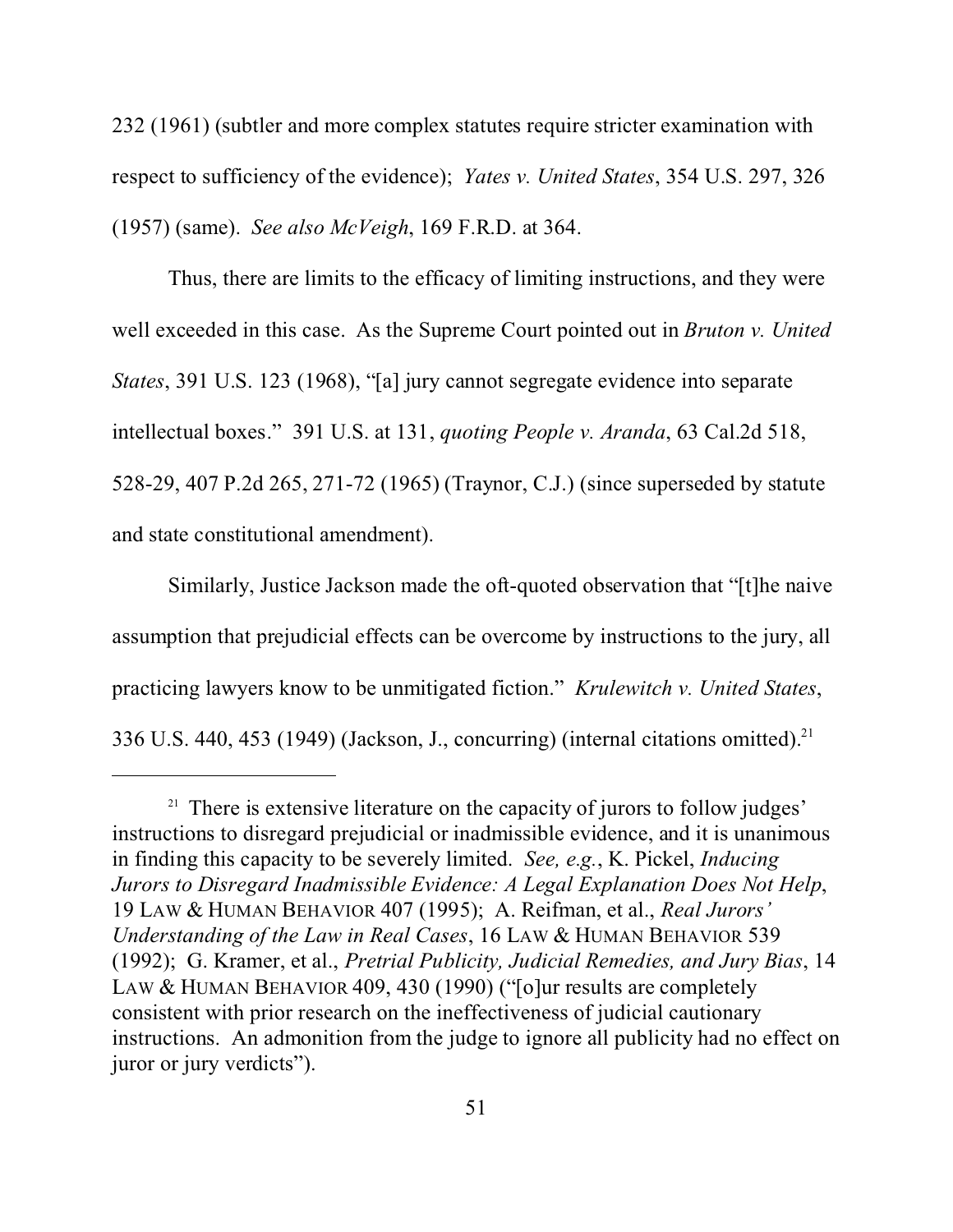This Court recognized the wisdom of those axioms in *United States v.*

*Jones*, 16 F.3d 487 (2d Cir. 1994), in which it ruled that when "there is an overwhelming probability that the jury will be unable to follow the court's instructions and the evidence is devastating to the defense . . . it would be quixotic to expect the jurors to perform such mental acrobatics called for by the district judge." 16 F.3d at 493, *citing Nash v. United States,* 54 F.2d 1006, 1007 (2d Cir. 1932) (Hand, J.). *McVeigh*, 169 F.R.D. at 364 ("[t]he frailties of human nature require some constraints on the procedures used to achieve an acceptable outcome").<sup>22</sup>

Here, expecting the jury to absorb *more than 750 limiting instructions* – some with changing and even contradictory directions – and process them seamlessly in the face of the most prejudicial evidence imaginable for a New York jury is asking it to perform "mental acrobatics," to (impossibly, according to the Supreme Court) "segregate evidence into separate intellectual boxes," and is indeed "quixotic."

The District Court's reminder to the jury during its final instructions that the jury had to abide by the limiting instructions, T. 12276; 395 F. Supp.2d at 104, did

<sup>22</sup> In *Bruton*, the Court devoted a long footnote to a catalog of Judge Hand's repeated criticism of limiting instructions. 391 U.S. at 132 n. 8.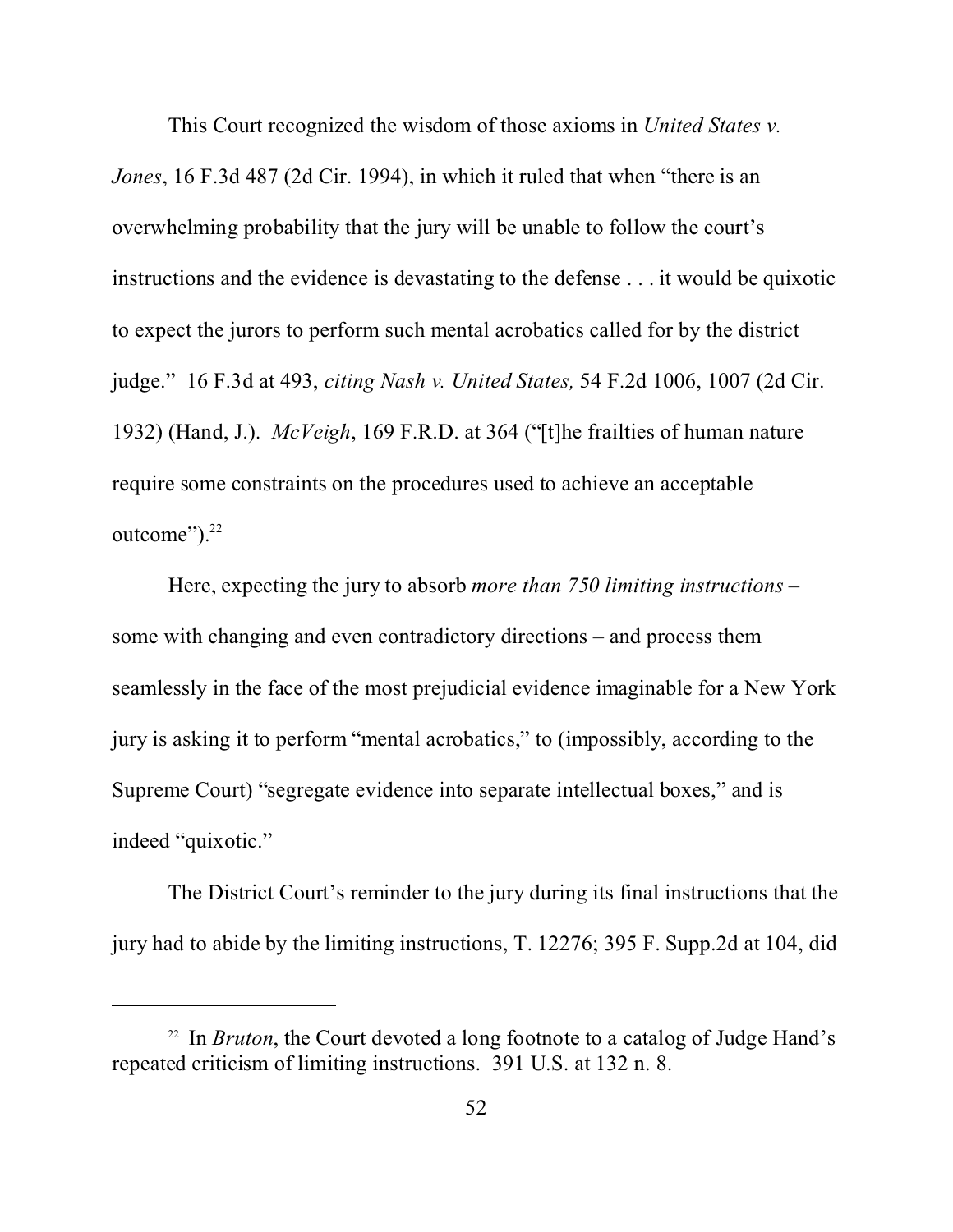not suffice to overcome the volume and breadth of the prejudicial evidence covered by that avalanche of *more than 750* limiting instructions.

Indeed, Judge Learned Hand referred to limiting instructions as a "placebo,"

*United States v. Delli Paoli*, 229 F.2d 319, 321 (2d Cir. 1956) (a decision

effectively reversed by *Bruton*), and in this case, given the number of such

instructions, the jury no doubt overdosed on those "medicinal lies." *See United*

*States v. Grunewald*, 233 F.2d 556, 574 (2d Cir. 1956) (Frank, J., *dissenting*).

Thus, in *McDermott*, this Court pointed out the futility of limiting instructions in certain cases:

> [a]lthough the district court here provided the jury with standard limiting instructions, we find that under the circumstances of the case, where the prejudicial spillover was so overwhelming, they cannot be presumed to be effective.

245 F.3d at 140.

This, too, is such a case. Here there was indeed the proverbial "800-pound gorilla" present throughout the trial – the specter of 9/11 and the embodiment of the terror and anger it produced in every New Yorker – and it remained in the jury room during deliberations in the form of the evidence enumerated **ante**. Thus, as was the case in *McDermott*, here with respect to Ms. Stewart, "the prejudicial spillover was so overwhelming" that the Court's cautionary instructions "cannot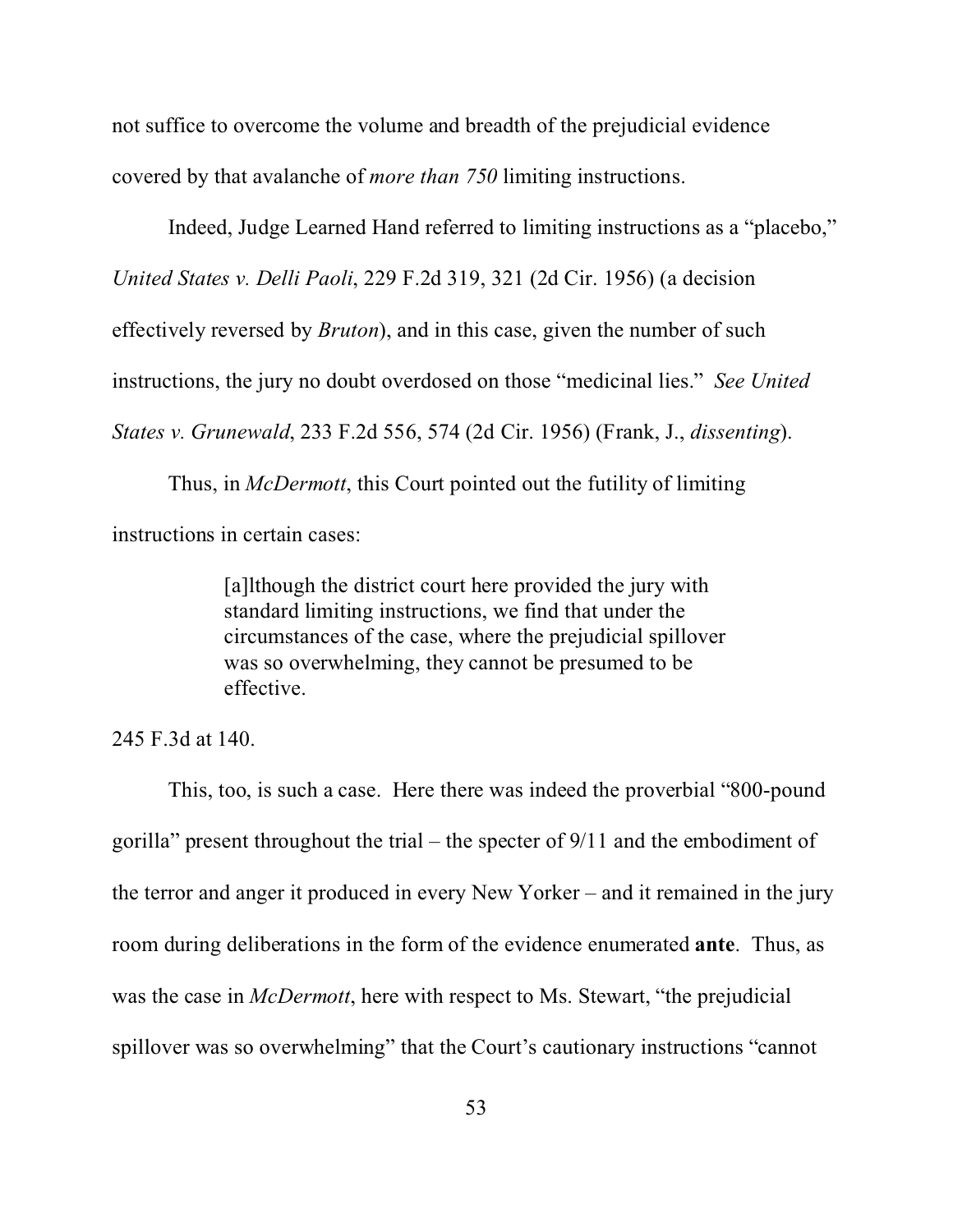be presumed to be effective." 245 F.3d at 140. Accordingly, the District Court abused its discretion in repeatedly denying Ms. Stewart's motion for severance.

#### **POINT II**

# **MS. STEWART'S CONVICTIONS ON COUNTS FOUR AND FIVE SHOULD BE VACATED, AND THE CHARGES DISMISSED, BECAUSE THE EVIDENCE WAS INSUFFICIENT TO ESTABLISH THAT SHE PROVIDED "PERSONNEL" UNDER §2339A**

Ms. Stewart's convictions on Counts Four and Five, which allege a conspiracy to violate 18 U.S.C. §2339A (charged under 18 U.S.C. §371), and a substantive violation of §2339A, respectively, must be vacated, and a judgment of acquittal entered, because the "material support" upon which the government relied, and for which the jury convicted, constituted protected speech that cannot serve as the basis for prosecution under §2339A.

As detailed below, the statute itself, the Congress that enacted the legislation (and subsequent Congresses), the courts that have interpreted the "material support" statute(s), and even the Department of Justice (hereinafter "DoJ") itself, have all been steadfast in assuring that the "material support" statute does not criminalize or punish protected First Amendment activity.

In fact, it was not "personnel," in the form of Sheikh Rahman, that the government's evidence purports to establish Ms. Stewart "made available" to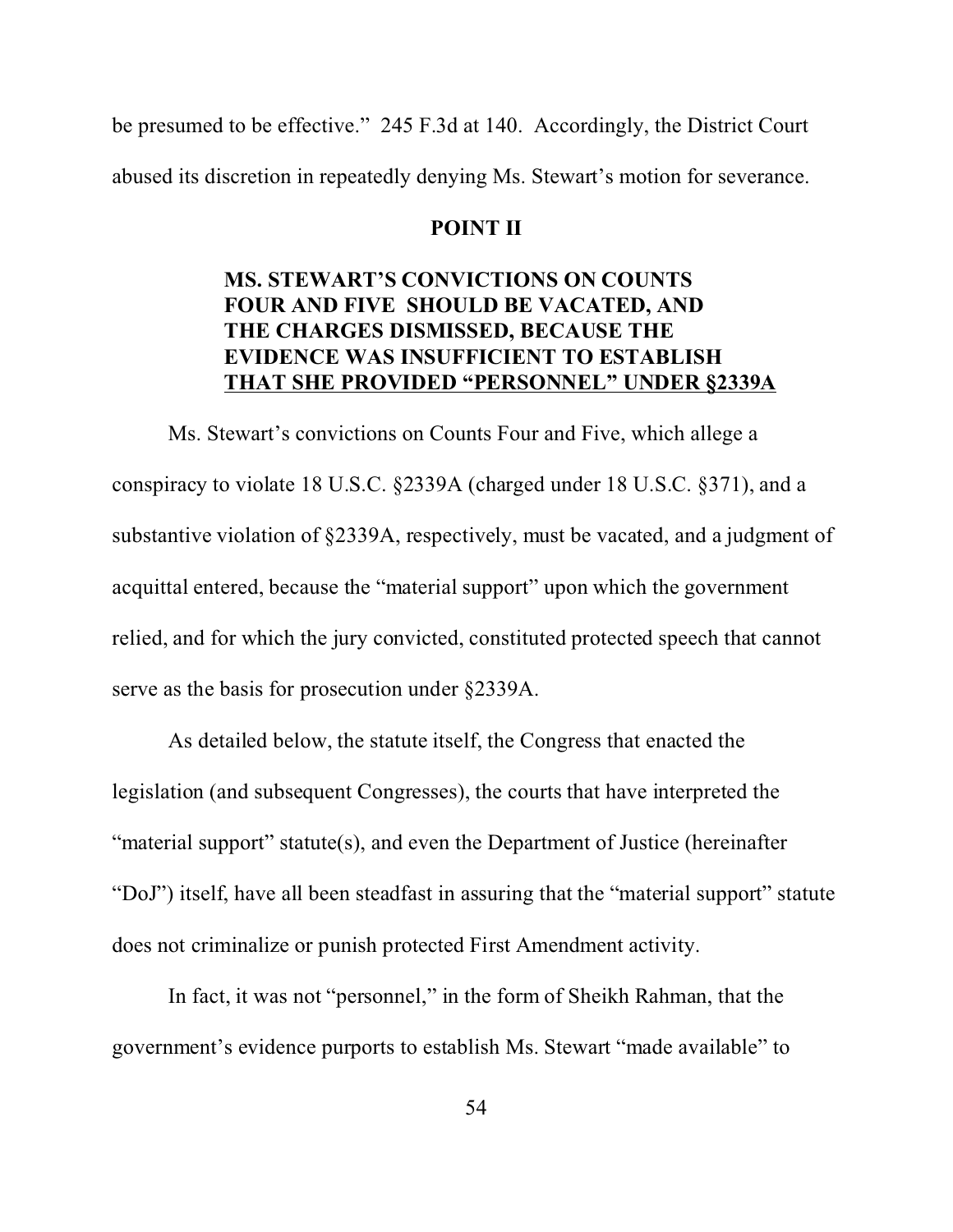Count 2's conspiracy to kill under 18 U.S.C. §956(a); rather, it was Sheikh Rahman's *words* – his *speech* – that Ms. Stewart allegedly "made available" to the alleged conspiracy.

Yet, because such speech cannot form the foundation of a "material support" violation, the government impermissibly attempted to convert that *speech* into "personnel." Similarly, §2339A's element of "concealment" – in this instance, allegedly surreptitiously making Sheikh Rahman "available" to the Count 2 conspiracy to murder – consisted solely of protected speech, and therefore was not satisfied. Ms. Stewart did not allegedly conceal anything corporeal; rather, again, it was only Sheikh Rahman's – and her – protected speech, which cannot form the basis for criminal liability under §2339A.

# **A.** *The Applicable Principles and Standards for Reviewing Whether the Evidence at Trial Was Sufficient Beyond a Reasonable Doubt*

As this Court pointed out in *United States v. Jones*, 393 F.3d 107, 111 (2d Cir. 2004), "[a] criminal defendant who challenges the sufficiency of evidence shoulders a heavy burden, but not an impossible one." The Court in *Jones* added that while a Court "defer[s] to a jury's assessments with respect to credibility, conflicting testimony, and the jury's choice of the competing inferences that can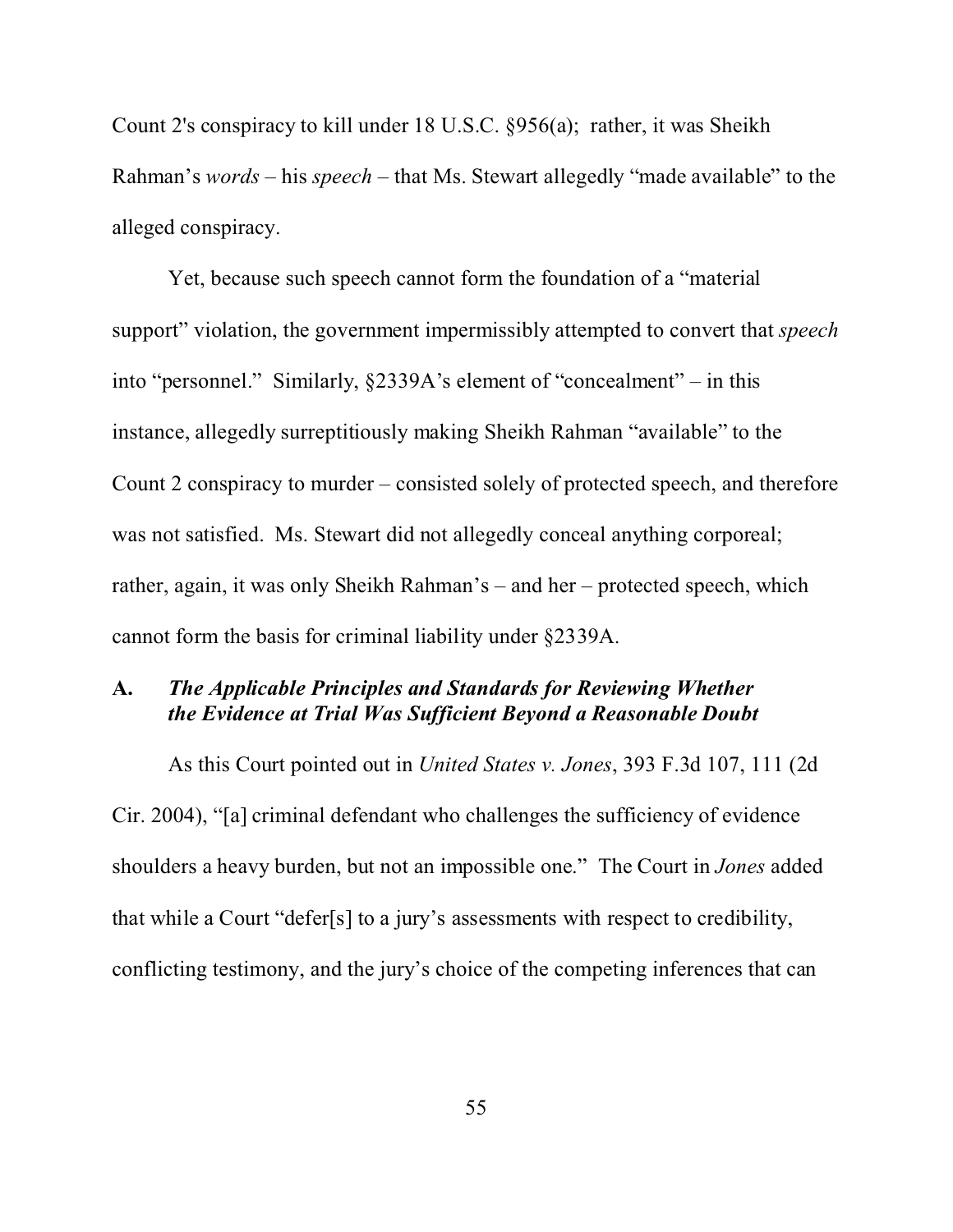be drawn from the evidence, specious inferences are not indulged." 393 F.3d at 111 (internal quotations and citations omitted). $^{23}$ 

Thus, while a reviewing court must view all of the evidence in the light most favorable to the prosecution to determine whether "'any rational trier of fact could have found the essential elements of the crime beyond a reasonable doubt[,]'" *United States v. Samaria*, 239 F.3d 228, 233 (2d Cir. 2001), *quoting Jackson v. Virginia*, 443 U.S. 307, 319 (1979), this Court has repeatedly instructed, "the government must do more than introduce evidence 'at least as consistent with innocence as with guilt.'" *United States v. D'Amato*, 39 F.3d 1249, 1256 (2d Cir. 1994), *quoting United States v. Mulheren*, 938 F.2d 364, 372 (2d Cir. 1991) (other citations omitted). *See also United States v. Walker*, 191 F.3d 326, 333 (2d Cir. 1999).

In addition, "'[t]hese principles apply whether the evidence being reviewed is direct or circumstantial." *Jones*, 393 F.3d at 111, *quoting United States v. Gore*, 154 F.3d 34, 40 (2d Cir. 1998). However, in *United States v. Martinez-Sandoval*, 2003 WL 1442454 (S.D.N.Y. 2003), the District Court also explained that the

 $23$  The principles discussed in this section apply as well to the subsequent POINTs that also raise issues of sufficiency of the evidence (*i.e.*, POINT III & POINT V), but will not be repeated therein.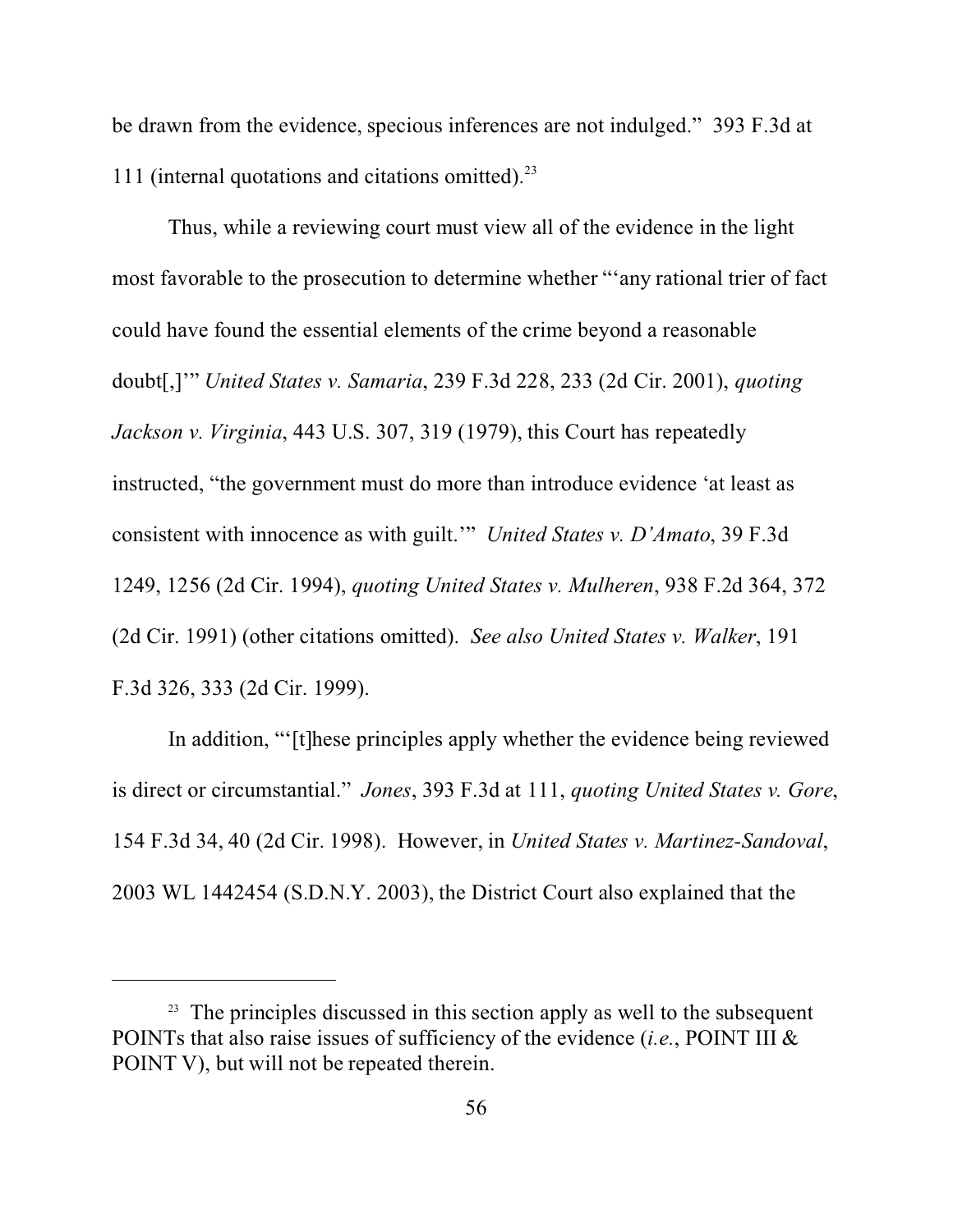standard of review of the evidence is somewhat different when the entirety of the

evidence as to one or more elements is circumstantial in nature:

the test does not address the situation where the evidence is all inferential and equal inferences of guilt and innocence can be drawn by the jury. In that situation, it has been the law for several years in other circuits that 'if the evidence . . . [viewed in the light most favorable to the government] gives equal or nearly equal circumstantial support to a theory of guilt and a theory of innocence, [then] a reasonable jury must necessarily entertain a reasonable doubt."

2003 WL 1442454, \*5, *quoting United States v. Lopez*, 74 F.3d 575, 577 (5th Cir.

1996). *See also United States v. Andujar*, 49 F.3d 16, 20 (1st Cir. 1995); *United*

*States v. Sanchez*, 961 F.2d 1169, 1173 (5th Cir. 1992); *United States v. Wright*,

835 F.2d 1245, 1249 n. 1 (8th Cir. 1987); *Cosby v. Jones*, 682 F.2d 1373, 1383

(11th Cir. 1982). *See also* J.A. 2079.<sup>24</sup>

The Court in *Martinez-Sandoval* also noted that in 2002 this Court had

"adopted the same view when the evidence against a defendant is entirely

circumstantial[,]" 2003 WL 1442454, at \*5, *citing United States v. Glenn*, 312

 $24$  As a result, the District Court's statement, in its opinion denying Ms. Stewart's Rule 29  $\&$  33 motions, that "'[t]he jury's verdict 'may be based entirely on circumstantial evidence[,]'" 395 F. Supp.2d at 83, *citing United States v. Martinez,* 54 F.3d 1040, 1043 (2d Cir.1995) (other citations omitted), was not entirely correct because it failed to factor in this Court's additional analysis when the evidence is *entirely* circumstantial.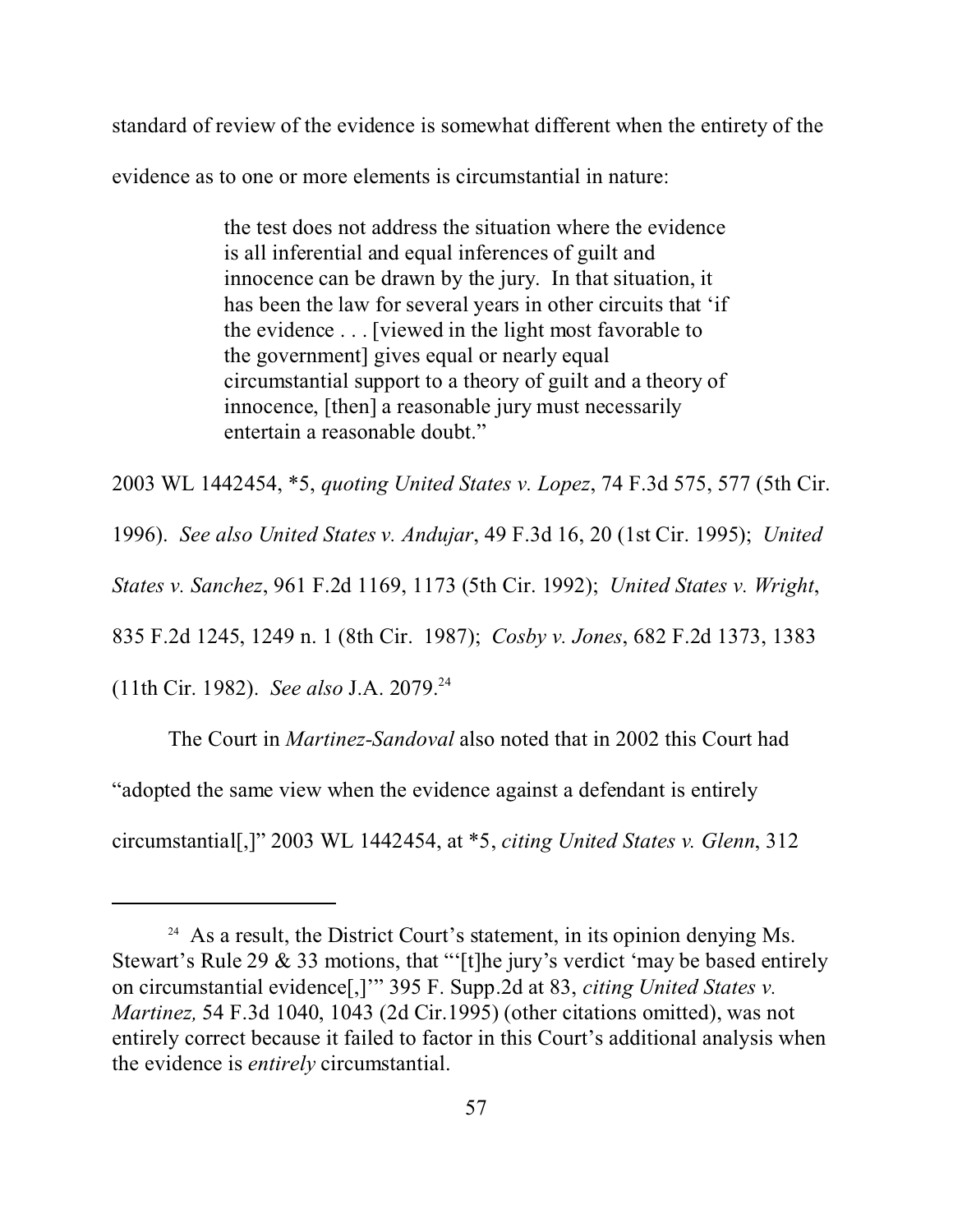F.3d 58, 64 (2d Cir. 2002) (footnote omitted), although this Court had repeatedly employed that formulation in practice, if not in name, in evaluating the sufficiency of circumstantial evidence. *See United States v. Al Jabori*, 90 F.3d 22, 26 (2d Cir. 1996); *United States v. Martinez*, 54 F.3d 1040, 1043 (2d Cir. 1995).

Thus, "when a jury finds – based solely on inferences – that the government proved an *element* of a crime, a reviewing court must be satisfied 'that the inferences are sufficiently supported to permit a rational juror to find that the element, like all elements, is established beyond a reasonable doubt.'" *Jabori*, 90 F.3d 22, 26 (2d Cir. 1996) (emphasis in original) (citation omitted). *See also Samaria*, 239 F.3d at 236.

As this Court made clear in *United States v. Friedman*, 300 F.3d 111 (2d Cir. 2002), *cert. denied*, 538 U.S. 981 (2003),

> where the Government seeks to prove a fact that is also an element of the offense by circumstantial evidence, "[w]e must . . . be satisfied that the inferences are sufficiently supported to permit a rational juror to find that the element, like all elements, is established beyond a reasonable doubt."

300 F.3d at 124, *quoting United States v. Martinez*, 54 F.3d 1040, 1043 (2d Cir. 1995) (alterations in original). *See also United States v. Rodriguez*, 392 F.3d 539, 544 (2d Cir. 2004).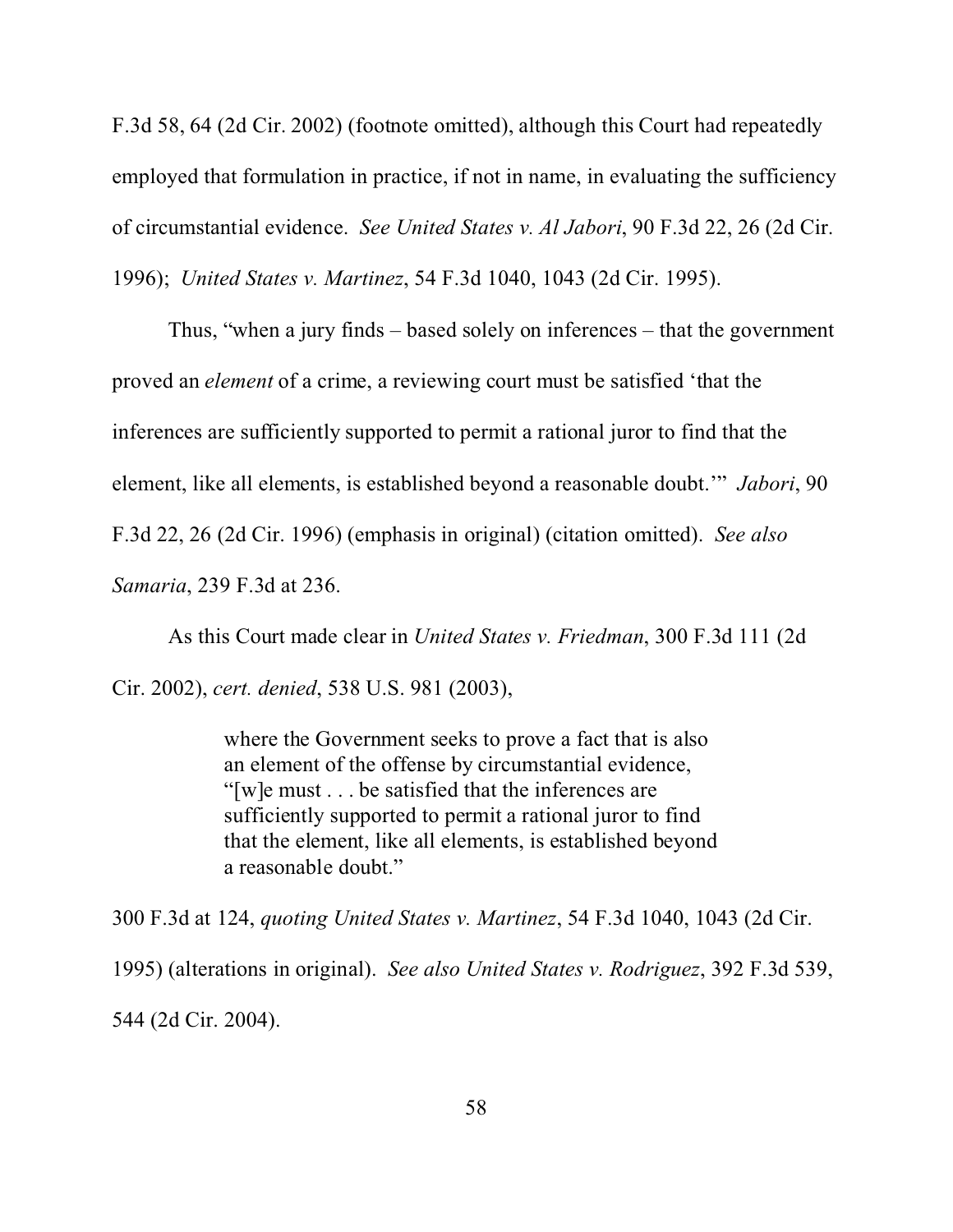As a result, as this Court pointed out in *Rodriguez*, "it thus remains axiomatic that 'it would not satisfy the [Constitution] to have a jury determine that the defendant is *probably* guilty.'" 392 F.3d at 544, *quoting Sullivan v. Louisiana*, 508 U.S. 275, 278 (1993) (alterations and emphasis by the Court in *Rodriguez*).

In addition, as detailed **post**, at 68-69, special limitations apply when the allegations against the defendant implicate expression and activity protected by the First Amendment: under the standards enunciated in *Brandenburg v. Ohio*, 395 U.S. 444 (1969) (per curiam), and applied in numerous cases since, speech is protected unless it is specifically intended and likely to cause imminent unlawful action.

Here, notwithstanding the formidable barrier faced by Ms. Stewart with respect to sufficiency, and viewing the totality of the evidence – introduced by both the government and the defense – in the light most favorable to the government (as the Court must), it was simply insufficient to prove beyond a reasonable doubt that Ms. Stewart provided any "personnel" cognizable under §2339A and/or the First Amendment.

**B.** *The "Material Support" Alleged At Trial In the Form of "Personnel" Constituted No More Than Sheikh Rahman's and Ms. Stewart's Constitutionally Protected Speech, and Therefore Cannot Constitute "Material Support" Under §2339A*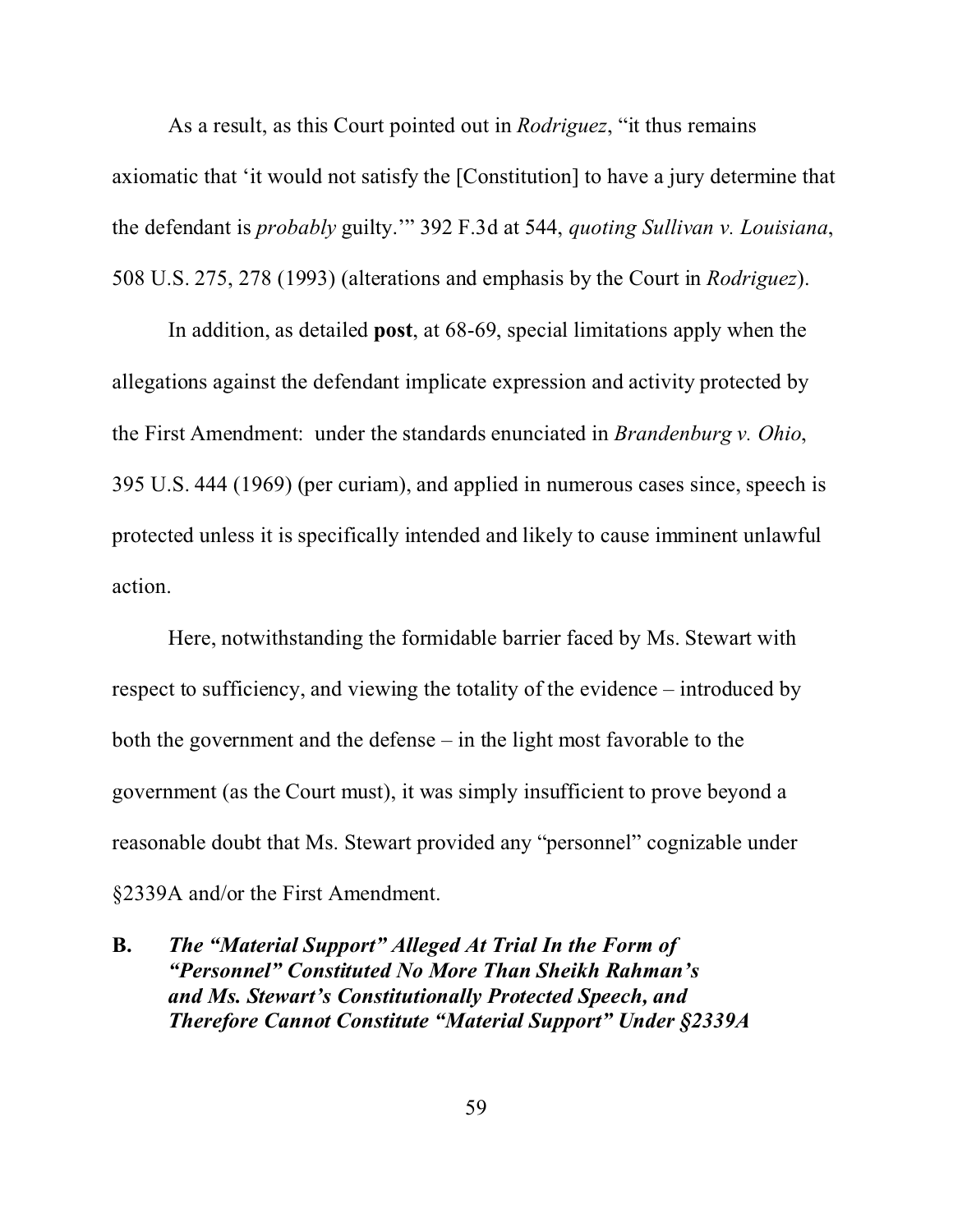Arguably speech, even constitutionally protected speech, can be *evidentiary* in the context of a "material support" (or other criminal) prosecution. As the Supreme Court noted in *Wisconsin v. Mitchell*, 508 U.S. 476, 489 (1993), "[t]he First Amendment . . . does not prohibit the evidentiary use of speech to establish the elements of a crime or to prove motive or intent." *See also United States v. Salameh*, 152 F.3d 88, 111-112 (2d. Cir. 1998) (upholding "evidentiary use of speech to establish the elements of a crime or to prove motive or intent" in face of defendant's First Amendment challenge).

Thus, a defendant's (or third person's) statements could theoretically be used to establish knowledge and intent to assist a terrorist conspiracy. Nevertheless, that speech cannot constitute the *substance* of the offense, *i.e.*, the "material support" itself, unless it also fails the test for constitutionally protected speech set forth by the Supreme Court in *Brandenburg*.

At trial, the government was unable to enumerate any conduct by Sheikh Rahman, or any speech that is not wholly protected by the First Amendment. In addition, particular provisions of the "material support" statutes constrain their application with respect to First Amendment activity. As set forth below, both Sheikh Rahman's and Ms. Stewart's statements stayed well within the acceptable limits established by *Brandenburg*.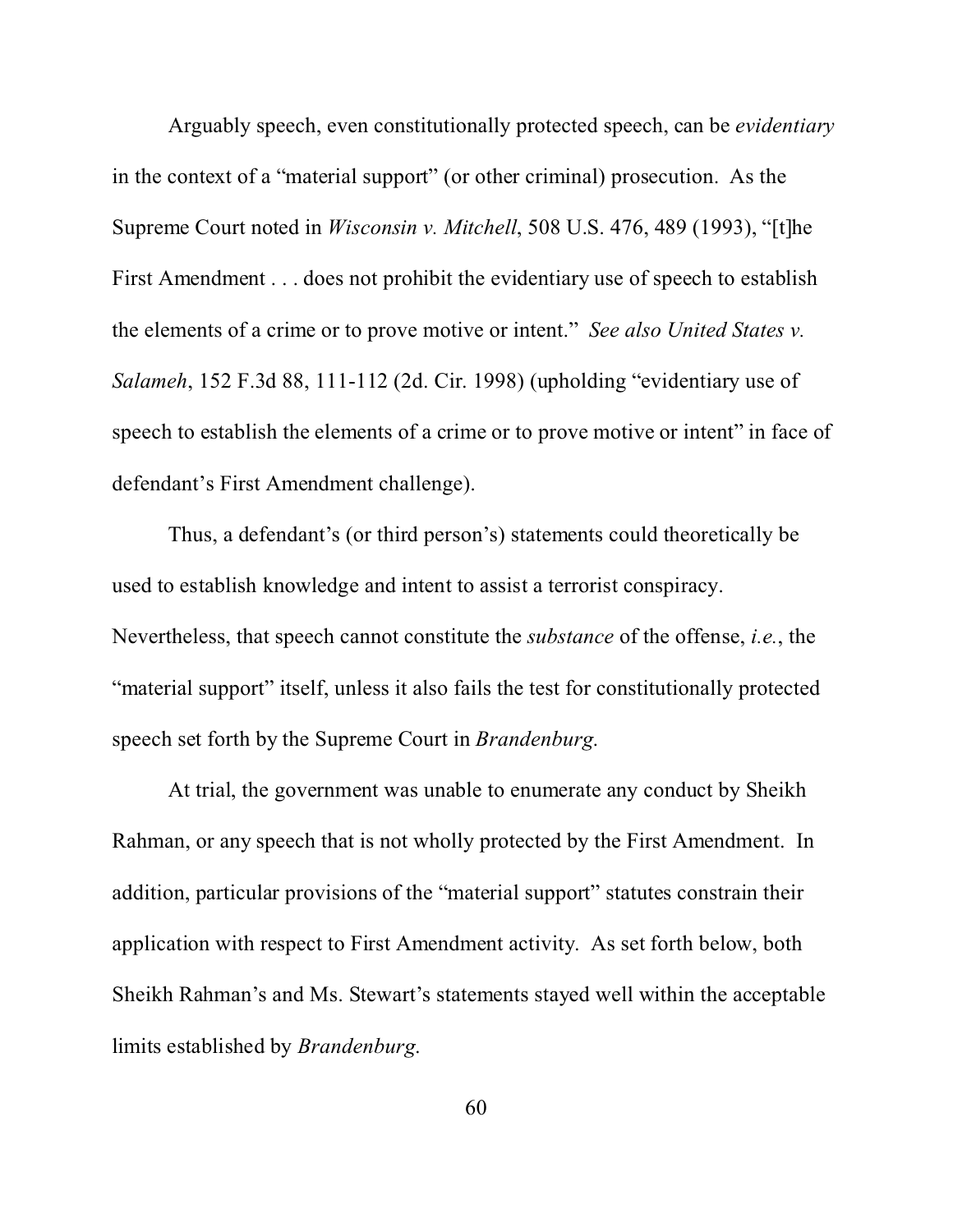## **1.** *The "Personnel" Allegedly Provided By Ms. Stewart Was Limited to Sheikh Rahman's Constitutionally Protected Statements*

## **a.** *The Allegations of "Personnel" In the Successive Indictments*

The initial Indictment alleged that members of IG functioned as a "communications hub" in the U.S., J.A. 113 ¶ 12, and that Ms. Stewart "facilitated and concealed *communications* between Sheikh Rahman and IG leaders around the world." J.A. 115-116 ¶ 16 (emphasis added). The initial Indictment further alleged that Ms. Stewart and Mr. Yousry provided "personnel," including themselves, to IG, "in order to assist IG leaders and members in the United States and elsewhere around the world, in communicating with each other[.]" J.A. 117 20(b).

Following the District Court's decision dismissing the "material support" counts from the initial Indictment, *see Sattar I*, the Superseding Indictment alleged that Ms. Stewart "would and did provide personnel by making Abdel Rahman available as a co-conspirator[,]" and that she "would and did conceal and disguise the nature, location, source, and ownership of material support and resources, to wit, would and did conceal and disguise the nature, location, source and ownership of personnel by concealing and disguising that Abdel Rahman was a co-conspirator[.]" J.A. 160-162, ¶¶ 38 (Count Four), 41 (Count Five).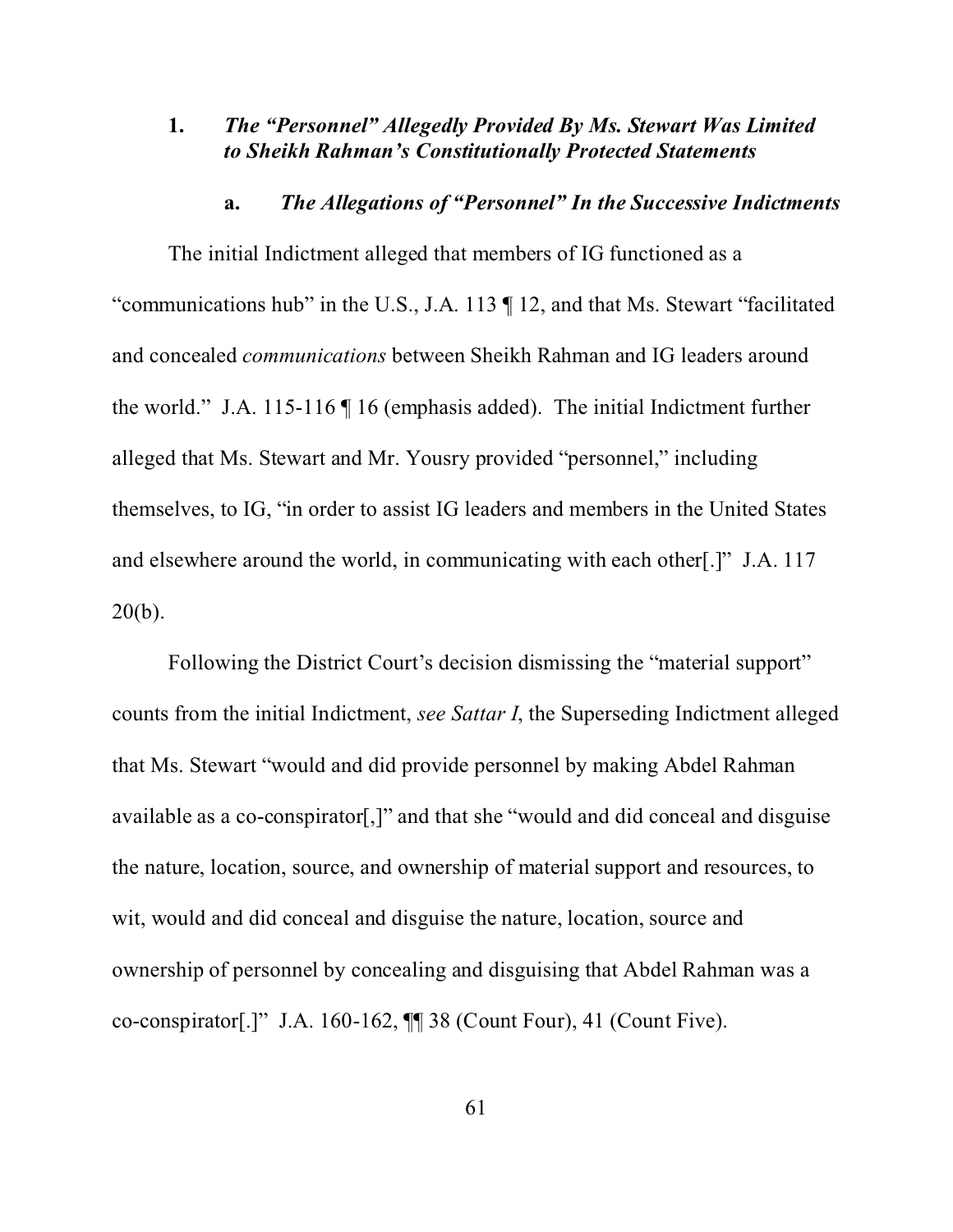As the District Court acknowledged, the factual allegations and general theory in the Superseding Indictment were essentially the same as in the initial Indictment:

> [i]n both indictments the Government alleges that Stewart participated in what can be characterized as "a communications pipeline staffed by the defendants that enabled Sheikh Abdel Rahman and other [Islamic Group] leaders around the world to communicate with one another."

*Sattar II*, 314 F. Supp.2d at 315-16, *quoting Sattar I,* 272 F.Supp.2d at 361.

The superseding Indictment also mentions certain *statements* by Sheikh

Rahman – but no *conduct* – including the following, all of which constitute

protected speech:

- ! Sheikh Rahman "at times provided [IG] strategic advice concerning whether such activities would be an effective means of achieving [its] goals." J.A. 133 ¶ 5;
- Ms. Stewart, "through her continued access to Abdel Rahman, *enabled him to remain in contact with his co-conspirators and followers*." J.A. 142-143 ¶ 27 (emphasis added);
- ! "[i]n that statement, Abdel Rahman rejected a proposal that the Islamic Group form a political party in Egypt." J.A.  $145 \text{ } \text{T}$  30(d); and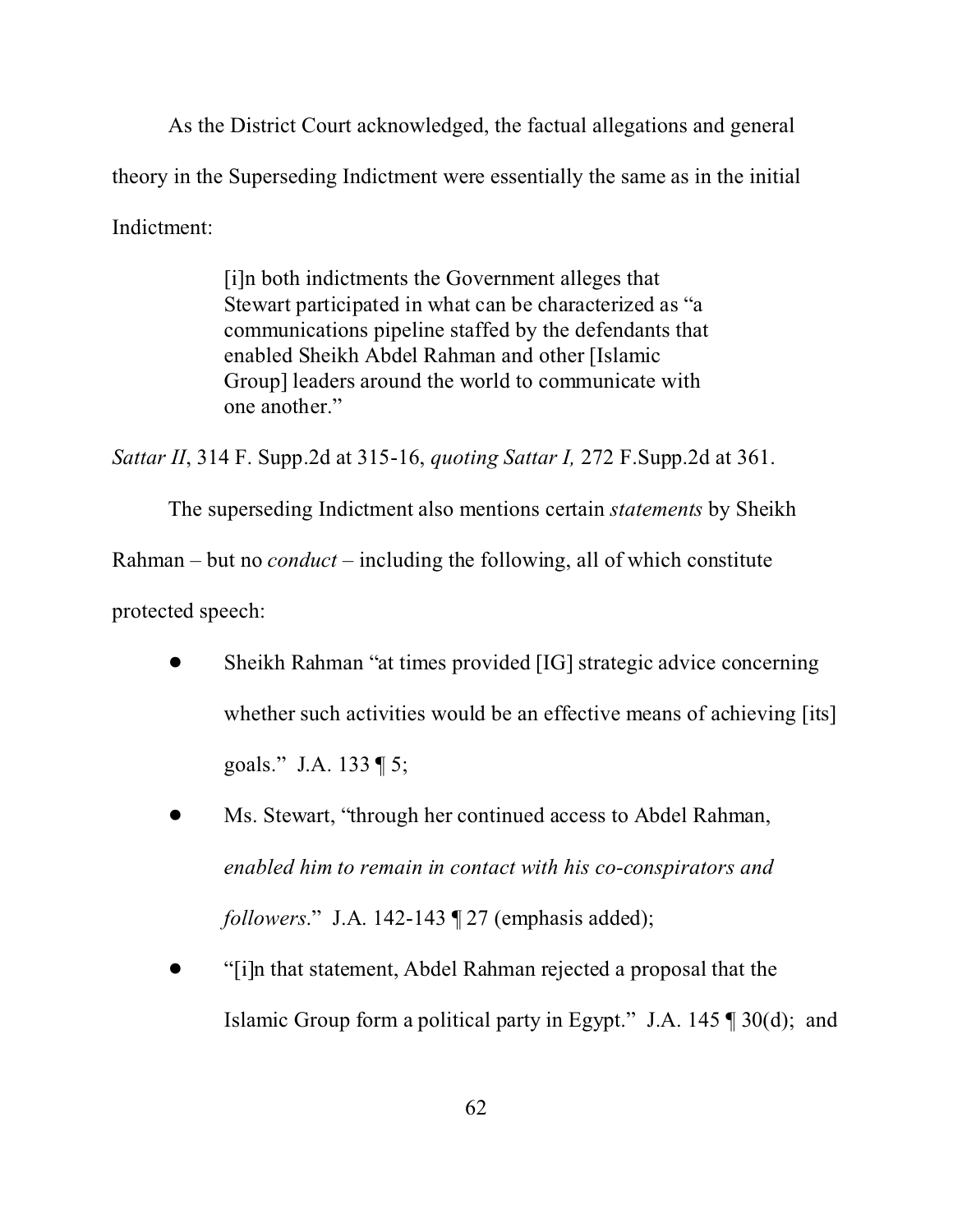! Sheikh Rahman '"demand[ed] that [his] brothers, the sons of the Islamic Group, do a comprehensive review of the Initiative and its results. [He] also demand[ed] that they consider themselves absolved from it." J.A. 145  $\P$  30(e);

The superseding Indictment also alleged that Sheikh Rahman "played a key role in defining and articulating the goals, policies, and tactics of the Islamic Group." J.A. 134-135 ¶8 ¶.

# **b.** *The Evidence of "Personnel" Presented At Trial*

The evidence at trial established beyond question that the "personnel" Ms. Stewart provided amounted only to Sheikh Rahman's statements. In fact, the government did not attempt to argue otherwise. Sheikh Rahman did not provide any tangible services to any alleged conspiracy, or any expertise in any technical or other subject matter. He did not direct any violent acts or provide intelligence or information in that regard.

Rather, the dissemination of opinions and statements from him, was the sum total of that which Ms. Stewart arguably "provided" to the outside world, including Count Two's conspiracy to murder in violation of §956(a). Moreover, *nothing ever happened* as a result of the alleged "material support" Ms. Stewart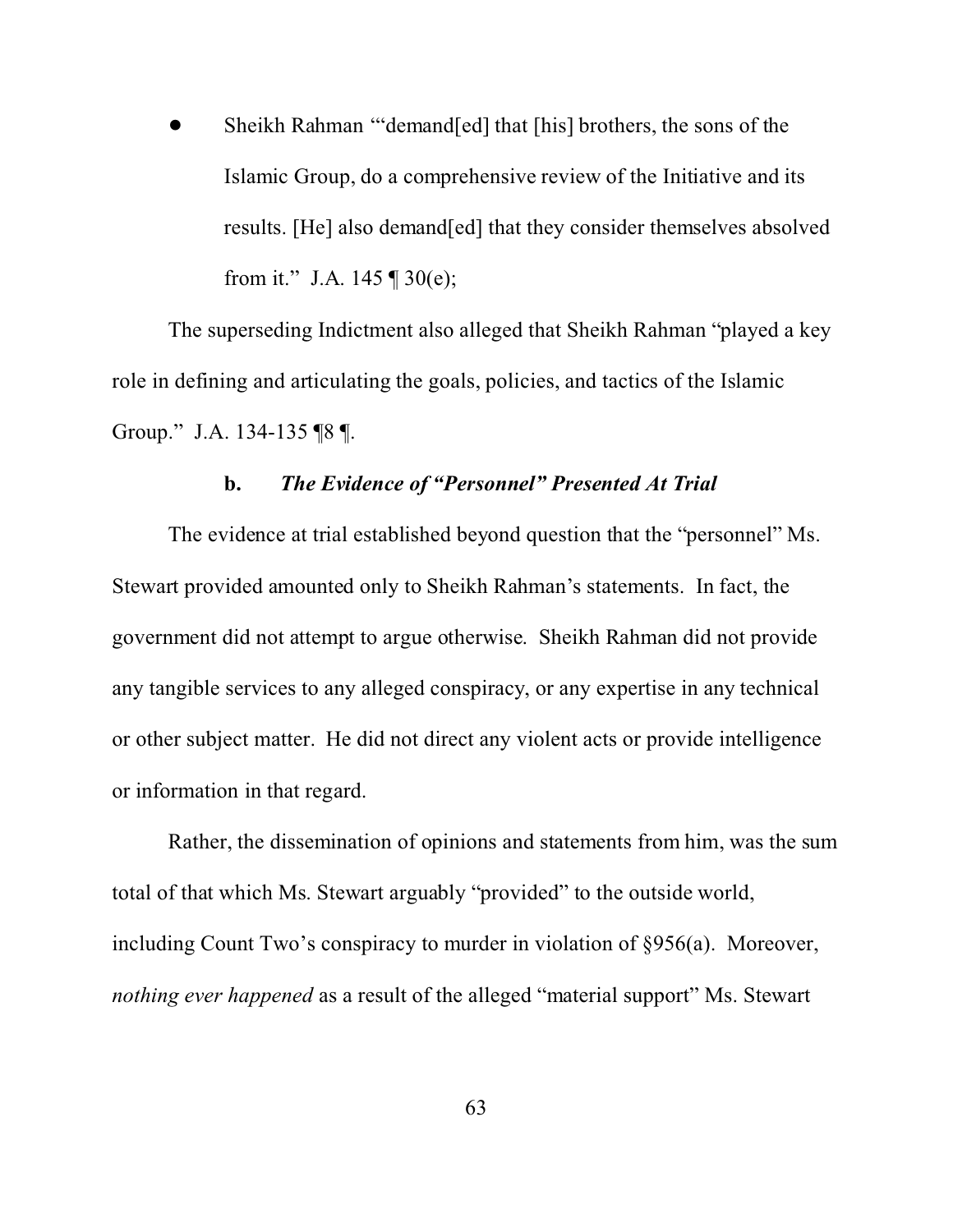purportedly provided, and the government did not allege any: no terrorist act, plot, plan, or purpose was even implicated or commenced, much less realized.

In fact, the government's specious "jailbreak" argument during opening statement, T. 2126,<sup>25</sup> merely illustrates the point: it was Sheikh Rahman's "message" – not any conduct on his part – that the government's opening claimed Ms. Stewart "broke out" of jail.

Thus, all that was potentially "broken out" as a result of Ms. Stewart's conduct were Sheikh Rahman's *words*. No other support or resources, material or otherwise, were "broken out," "made available," or "provided" (even assuming *arguendo* they were provided to Count 2's §956(a) conspiracy to kill).

Indeed, in that context, the Superseding Indictment, exposed to the glare of trial, turned out to be as deficient as the initial accusatory instrument. In its opinion denying Ms. Stewart's motion(s) to dismiss the Superseding Indictment, the District Court noted that "[w]hile the factual allegations are similar [to those in the initial Indictment], the critical statute is different, the elements of the offense, including scienter, are different, and the allegations as to how the defendants'

<sup>&</sup>lt;sup>25</sup> The government argued in its opening that "[u]sing the pretext of attorney-client visits and telephone calls, these defendants were able to *break Abdel Rahman's message of terror out of jail* and deliver it to the very people who never should have heard it, other terrorists who still walk the streets and were still able to follow his instructions." T. 2126 (emphasis added).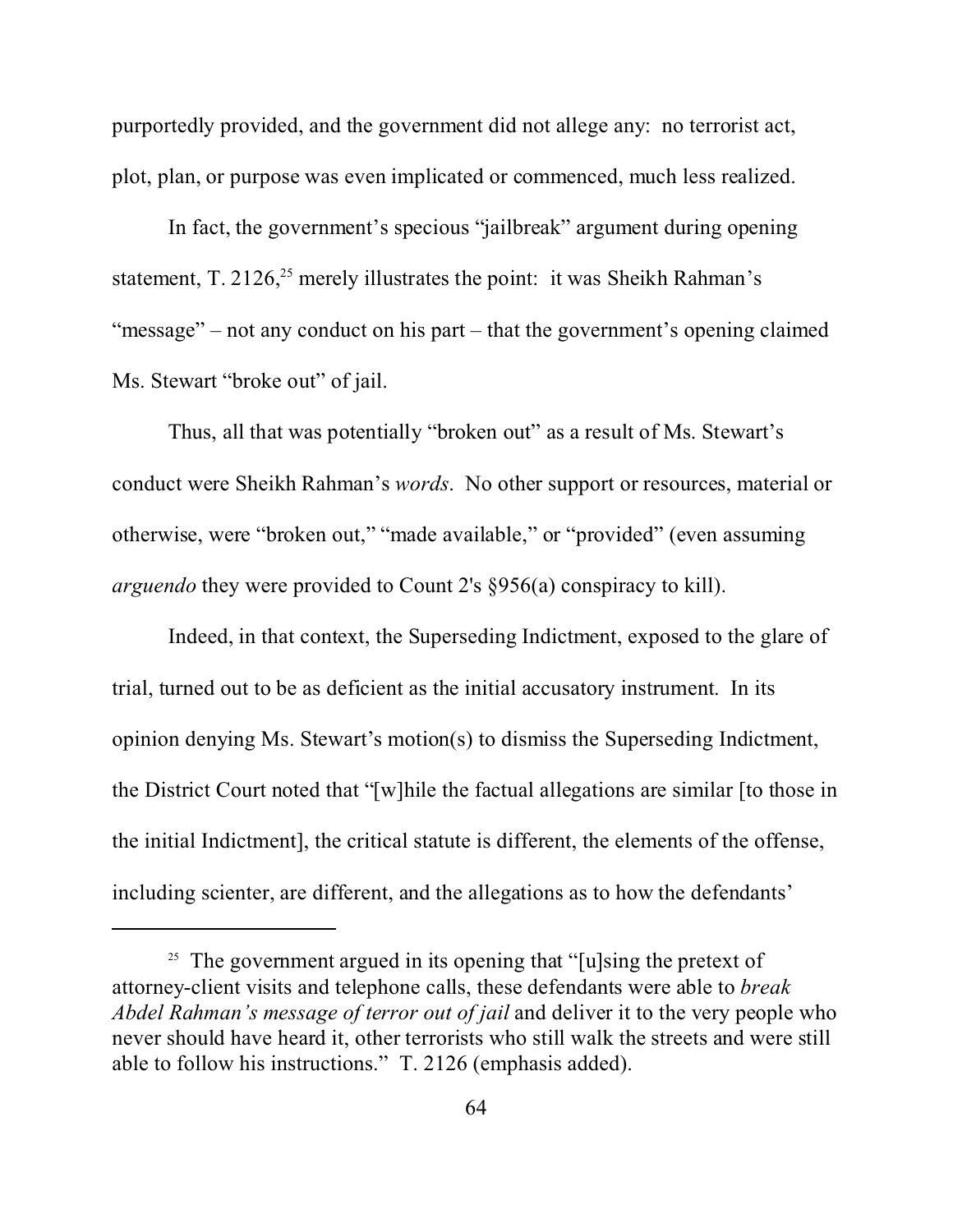conduct violated the statute are different." *United States v. Sattar*, 314 F. Supp.2d 279, 295 (S.D.N.Y. 2004) (hereinafter "*Sattar II*").

As the evidence at trial established, however, the government's case ultimately consisted of the same inadequate "material support" dressed up in different packaging. The "personnel" alleged in the Superseding Indictment was no more valid factually than it was legally in the initial Indictment. The government's designation of Sheikh Rahman as "personnel" means it is not just *Ms. Stewart*'s conduct or speech in the context of First Amendment rights that is at issue, but whether *Sheikh Rahman*'s utterance of constitutionally protected speech can form the basis of "personnel" under §2339A(b).

In its opinion denying Ms. Stewart's post-trial motions, the District Court, while failing to recognize what its language indicated, characterized the government's case in terms that clearly describe protected speech:

- ! an IG member "requested an opinion from Abdel Rahman as to whether the Islamic Group should form a political party in Egypt. (GX 1005X at 2-4.)." *Sattar 29/33*, 395 F. Supp.2d at 85;
- ! "[a] rational jury could find that, during the course of the March 1999 visit, Stewart and Yousry relayed to Abdel Rahman the requests from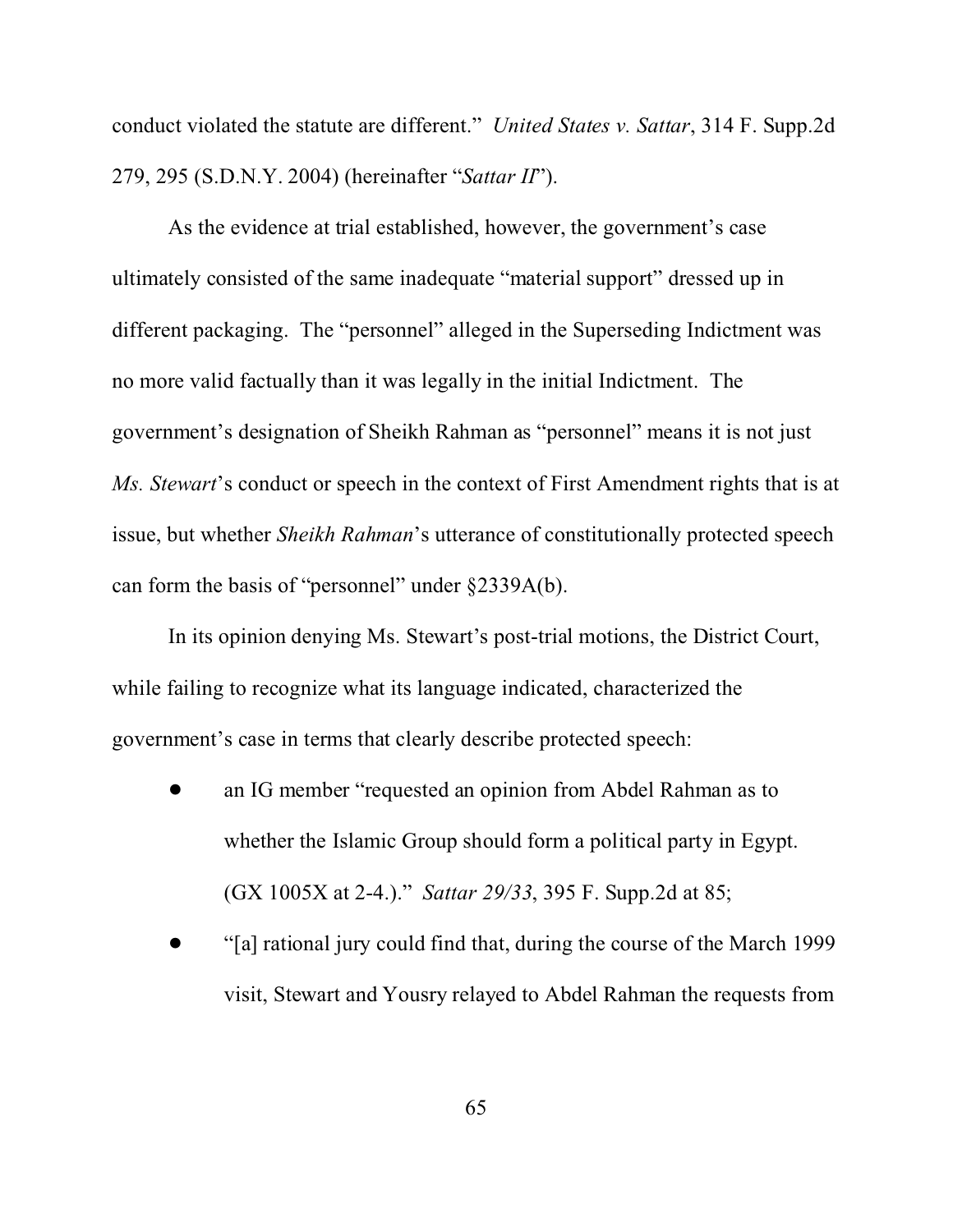Taha and from Sultan and Habib, and received Abdel Rahman's response. (GX 2415-6T.)." *Id*.

- ! "[i]n response to Sultan's and Habib's letter, Abdel Rahman rejected the proposal that the Islamic Group form a political party. Abdel Rahman stated that the 'cessation of violence' was a 'matter of tactics and not of principle.' (GX 2415-6T; *see also* GX 1007X at 3, 6-7.) In response to Taha's request for Abdel Rahman's support in ending the cease-fire, Abdel Rahman stated that he had 'no objection,' even though others were calling for the halt of violence." *Id*., at 85-86;
- ! "[o]n June 13, 2000, Stewart and Sattar relayed Abdel Rahman's withdrawal of support for the cease-fire to Reuters reporter Esmat Salaheddin, who was based in Cairo, Egypt. (Tr. 5569-72, 5605-06.) Salaheddin testified at trial as to his conference call with Stewart and the accuracy of his article. (Tr. 5569-75.) In disseminating Abdel Rahman's statement, Stewart told Salaheddin that 'Abdel Rahman is withdrawing his support for the cease-fire that currently exists." (Tr. 5574, 5617; GX 524.)[.]" *Id*., at 87;
- ! "Stewart's dissemination of Abdel Rahman's withdrawal of support for the cease-fire and its publication in the media produced conflict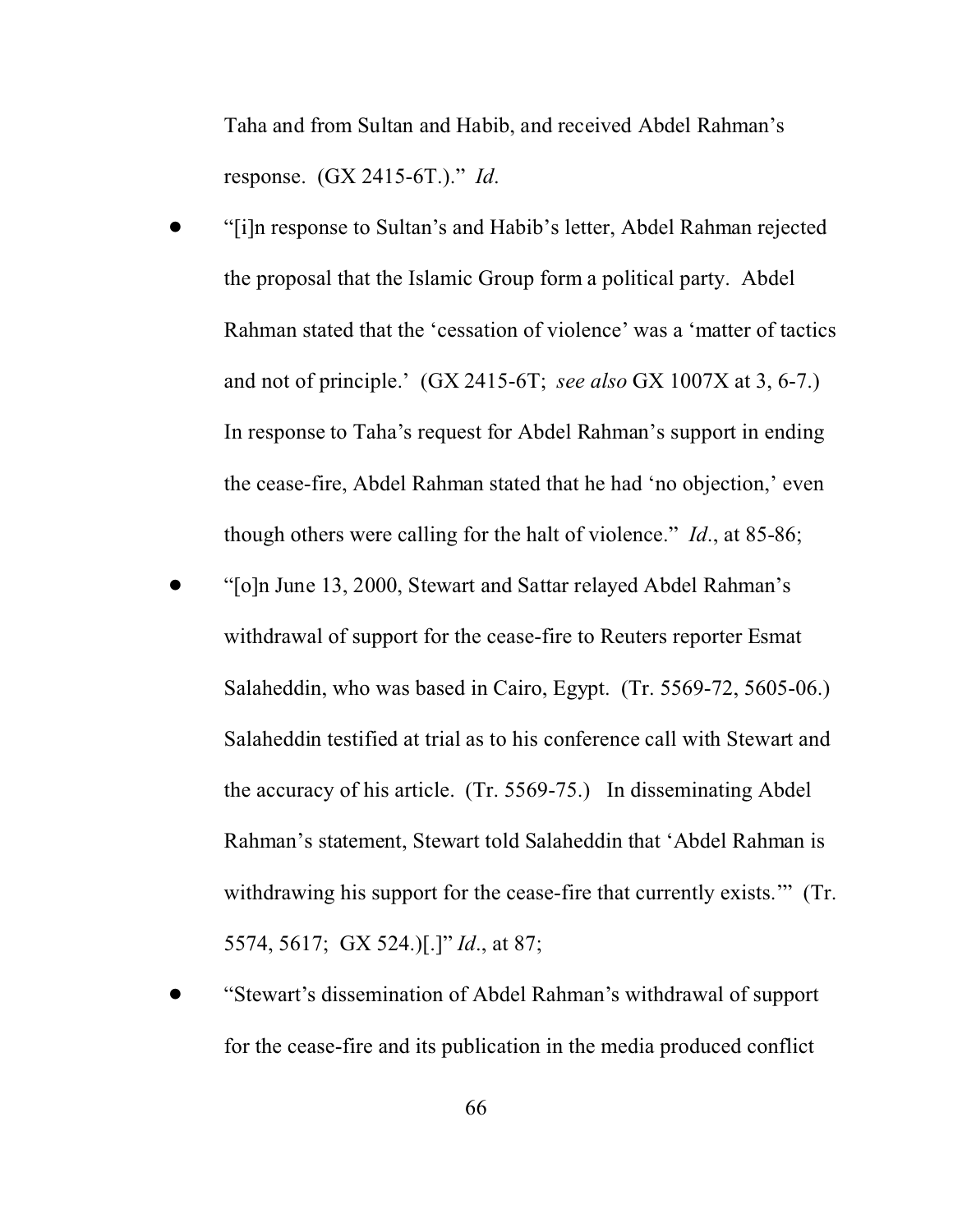within the Islamic Group between pro-cease-fire and pro-violence factions, with pro-cease-fire advocates denying that Abdel Rahman had issued the withdrawal. (GX 1111X at 4-22; GX 1114X at 2; GX 1250X at 1-4.) Stewart and Sattar responded by issuing Abdel Rahman's reaffirmation of his withdrawal of support for the cease-fire on June 21, 2000, by relaying it to Salaheddin. (GX 2663; GX 1151X at 1-3; GX 1152X at 1-4; GX 1153X at 1-4; GX 1155 at 1-3.) The statement reaffirmed that everything that was said in the previous statement was correct and that Abdel Rahman said those things. The statement also stated, '... I did not *cancel* the cease-fire. I do withdraw my support to the initiative. I expressed my opinion and left the matters to my brothers to examine it and study it because they are the ones who live there and they know the circumstances where they live better than I. I also ask them not to repress any other opinion within the Gama'a, even if that is a minority opinion.' (GX 2663) (emphasis in original).) The jury could reasonably find that the 'other opinion' was a reference to Taha." *Id*., at 87-88.

Nor can the presence of the S.A.M.'s in this case transform otherwise constitutionally protected speech into a violation of §2339A. For example, if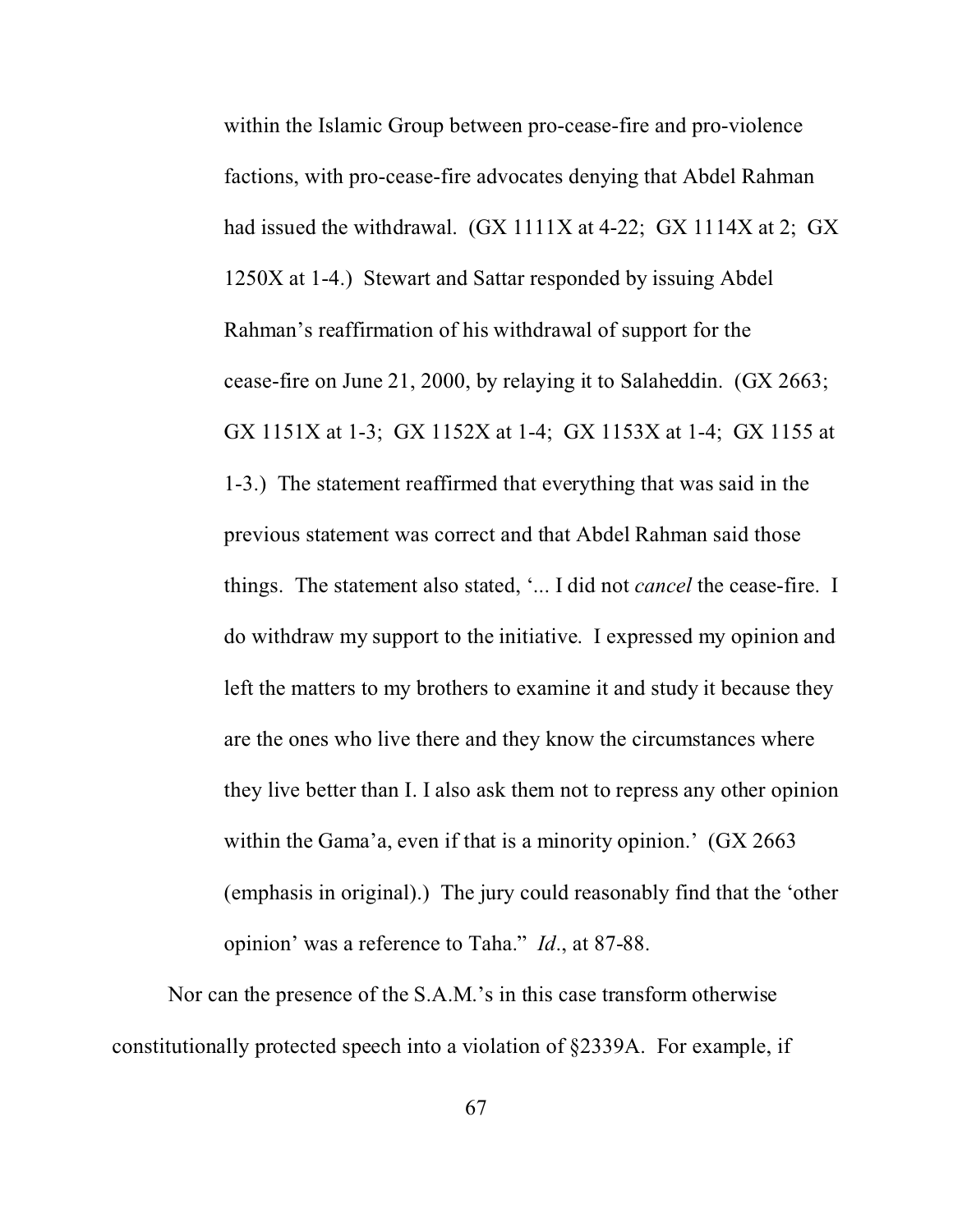Sheikh Rahman were not in prison or even under indictment, the statements by him (and for which Ms. Stewart allegedly acted as a conduit) at issue in this case could not sustain a prosecution under §2339A. Even if Sheikh Rahman were under indictment, such statements would still be constitutionally protected, and not actionable under §2339A. If he made the statements in open court during trial or sentencing (or other proceedings), they would not constitute "material support." Similarly, if Sheikh Rahman were in prison, but not subject to the S.A.M.'s, the statements by him, and by Ms. Stewart, would not constitute "material support."

Also instructive is an incident that occurred a year after §2339A was enacted. In 1995, the attorney for Ramzi Youssef (later convicted as the coordinator of the 1993 World Trade Center bombing), while Mr. Youssef's criminal prosecution was pending, released a statement by Mr. Youssef, in which he stated that "all Muslims, Palestinians and Lebanese have the right to regard themselves in a state of war with the U.S. Government[,]" and "tried to justify attacks against the United States targets as acts of war and compared them with the bombing attacks on Japan by the United States during World War II, which he called 'the worst terrorist acts in human history.'" *See* "Bombing Suspect Claims The U.S. Deserves Attack," *The New York Times*, Saturday, March 25, 1995 (J.A. 2083-2084).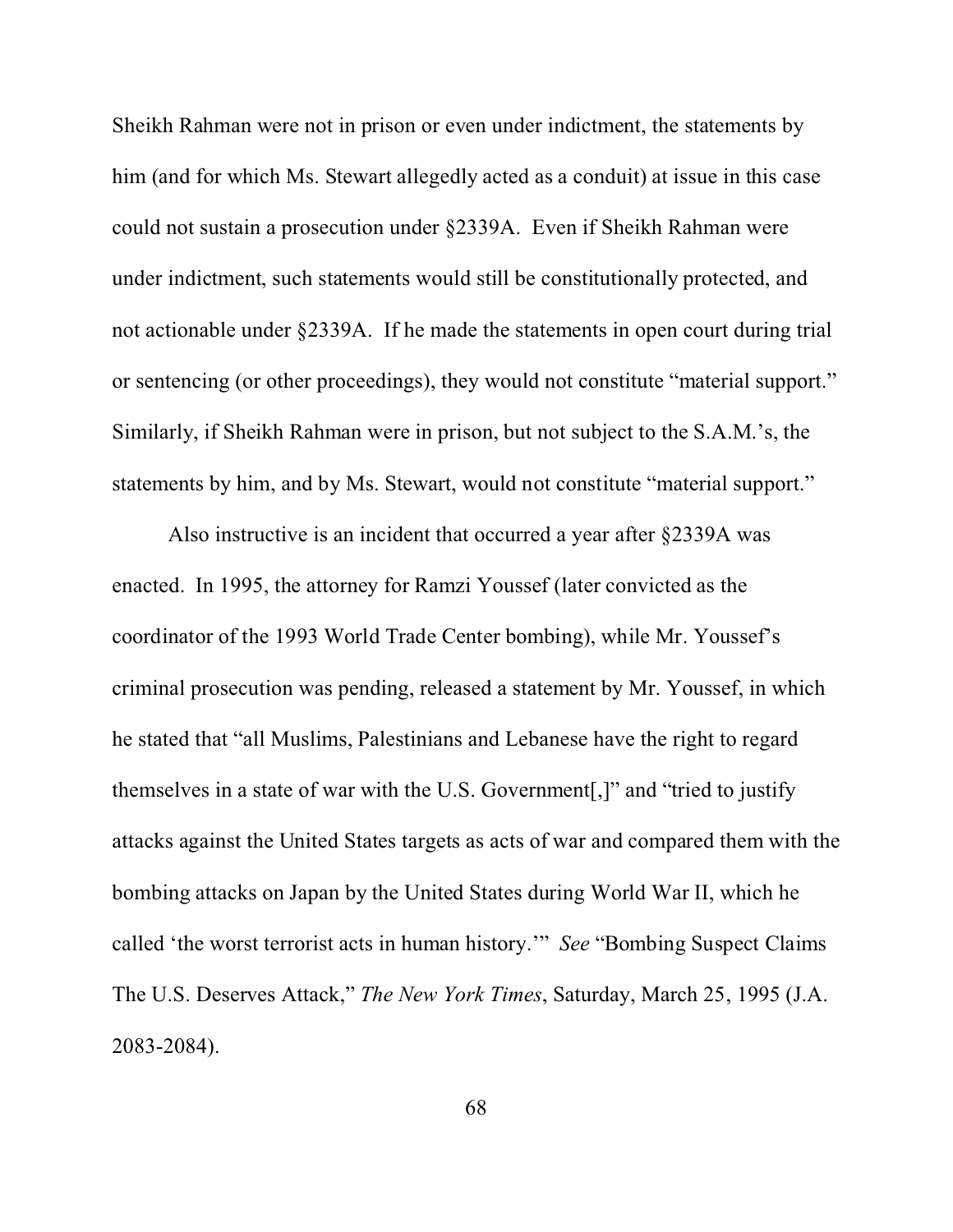While the attorney's public distribution of Mr. Youssef's statement occurred before §2339A was enacted, and before imposition of the S.A.M.'s, is there any doubt the attorney's conduct was not actionable under §2339A? Or that Mr. Youssef himself could not be prosecuted for his statement, which strayed far closer to the limits prescribed in *Brandenburg* than anything Sheikh Abdel Rahman said in connection with this case, and which the government described as incriminating in that it provided a motive for Mr. Youssef conduct?

Certainly the attorney's dissemination of the statement did not engender any approbation at the time, or any disciplinary or other action. Thus, it is plain that the S.A.M.'s, and violations thereof, were indeed a necessary predicate to the prosecution of Ms. Stewart, but they cannot transform Sheikh Rahman's protected speech into *conduct*. 26

<sup>26</sup> While in *Sattar I* the District Court insisted that with respect to the "material support" counts (that were dismissed on other grounds), "the SAMs or the attorney affirmation are irrelevant to those counts and could not form a basis for their dismissal[,]" 272 F. Supp.2d at 370, the District Court tacitly acknowledged in *Sattar II* the connection between the S.A.M.'s and the §2339A counts, noting the government's argument "that Stewart and Yousry conspired to and did conceal and disguise the fact that Sheikh Abdel Rahman was a continuing member of the conspiracy to kill and kidnap persons in a foreign country and *made it appear that he was simply a prisoner complying with his SAMs*." *Sattar II*, 348 F. Supp.2d at 300 n. 10 (emphasis added).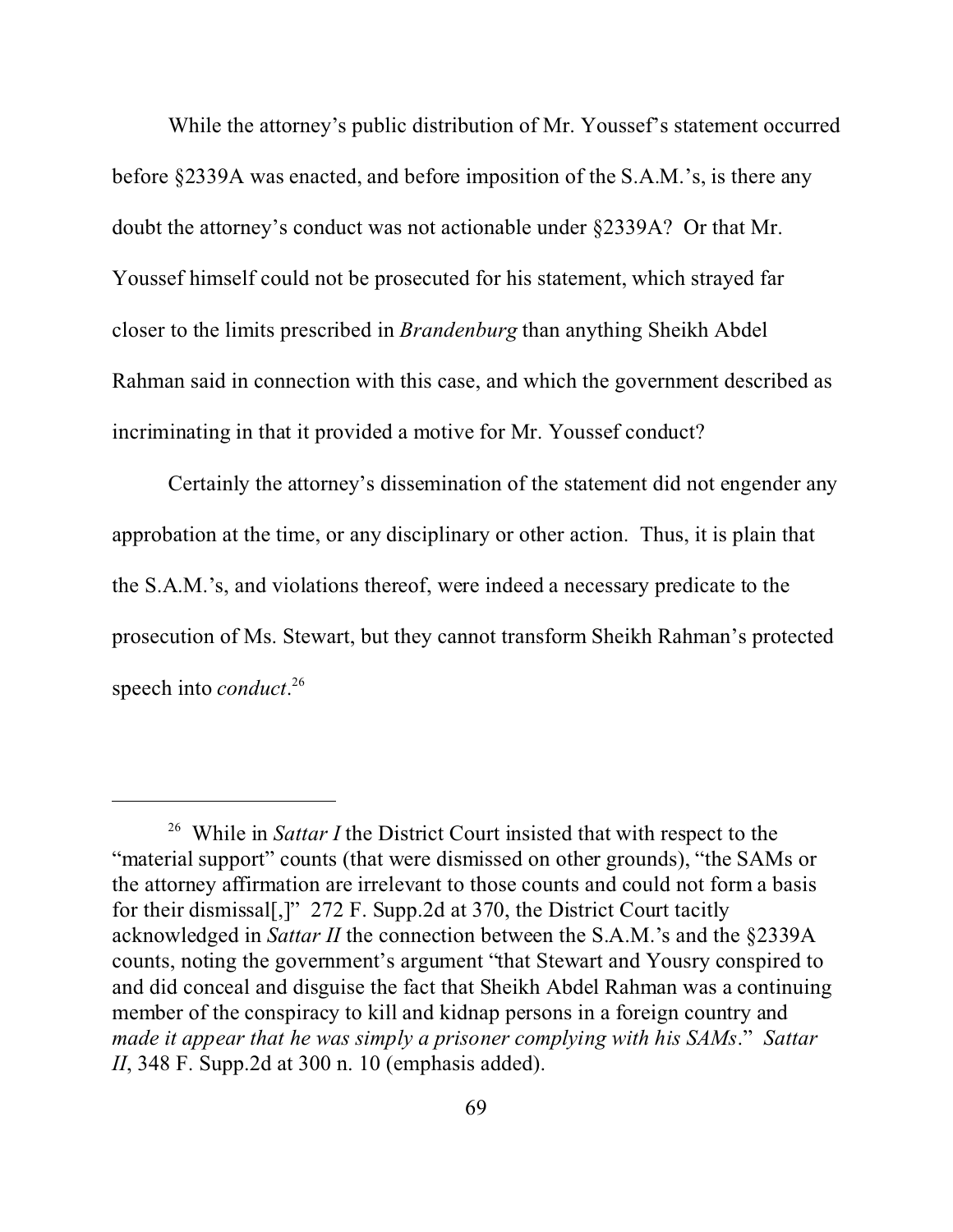The imposition of the S.A.M.'s does not change that conclusion. While the S.A.M.'s can arguably regulate the communications between a defendant and the outside world, and counsel's ability to convey a defendant's statements, at worst that dissemination constitutes a violation of the terms of the attorney affirmation attendant to the S.A.M.'s. That does not make such statements "material support," or strip them of First Amendment protection in the context of §2339A.<sup>27</sup>

Speech such as that at issue herein cannot be permissible under §2339A if uttered by someone in the public thoroughfare, or in prison under ordinary circumstances, but prohibited, constituting "material support," merely because the speaker (either a defendant or his lawyer) is subject to the S.A.M.'s. As long as the speech is protected, "conduct" in support of group advocacy cannot be punished. *See NAACP v. Claiborne Hardware Co.*, 458 U.S. 886, 907-12 (1982); *White v. Lee*, 227 F.3d 1214, 1226-28 (9th Cir. 2000). The District Court opinion denying Ms. Stewart's post-trial motions fails to address that critical issue at all:

 $27$  Whether counsel's communication of such statements to others constitutes a violation of the attorney affirmation or the S.A.M.'s, and whatever sanction is available and appropriate for any such transgression, is a separate question. But as the District Court noted in its opinion dismissing part of the initial Indictment in this case, a violation of the S.A.M.'s is not congruent at all with a violation of §2339A. *See Sattar I*, 272 F. Supp.2d at 348.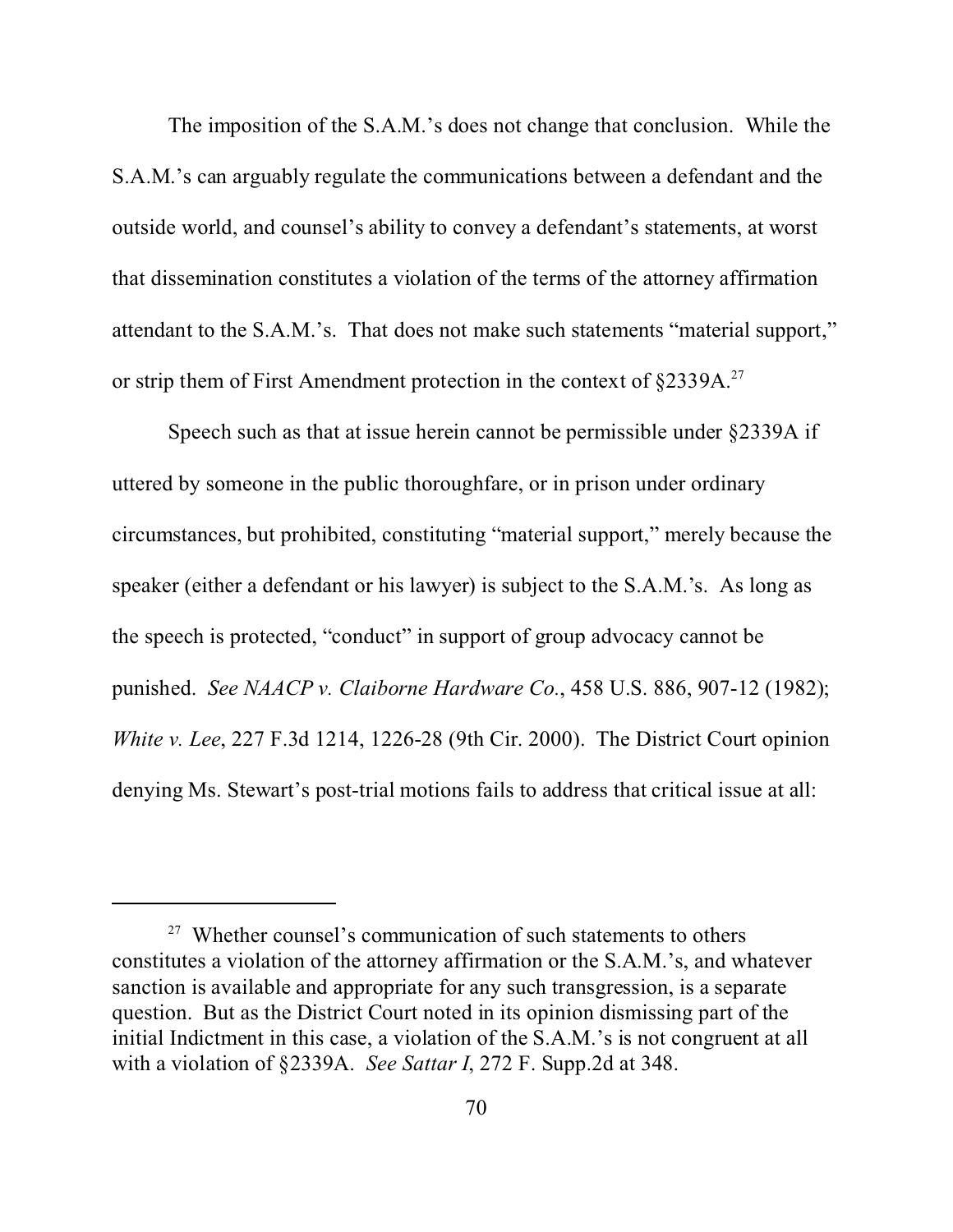that without the S.A.M.'s, and the restrictions they imposed upon Sheikh Rahman, there could not have been any offense.

Thus, the First Amendment protection afforded Sheikh Rahman's statements cannot be evaded by merely characterizing them as "personnel," as the District Court did repeatedly in denying Ms. Stewart's post-trial motions. *See, e.g.,* 395 F. Supp.2d at 100-01. *See also id*., at 100 n. 5 ("[i]n this case, Abdel Rahman was sought as a co-conspirator to do more than speak on behalf of the organization. A reasonable jury could have found that Stewart provided and conspired to provide Abdel Rahman's to the Count Two conspiracy for his leadership as a co-conspirator").

Yet that supposed "leadership" consisted of no more than protected speech. The District Court engaged in further semantics by remarking that "the jury found that Stewart knowingly or intentionally made Abdel Rahman available to participate in the Court Two conspiracy as a co-conspirator, as opposed to merely making Abdel Rahman's speech available." *Id*., at 101. However, that ignores the fact that all Ms. Stewart knowingly or intentionally provided was merely *speech protected* under the First Amendment, and therefore not a "co-conspirator" under clear First Amendment doctrine discussed **post**.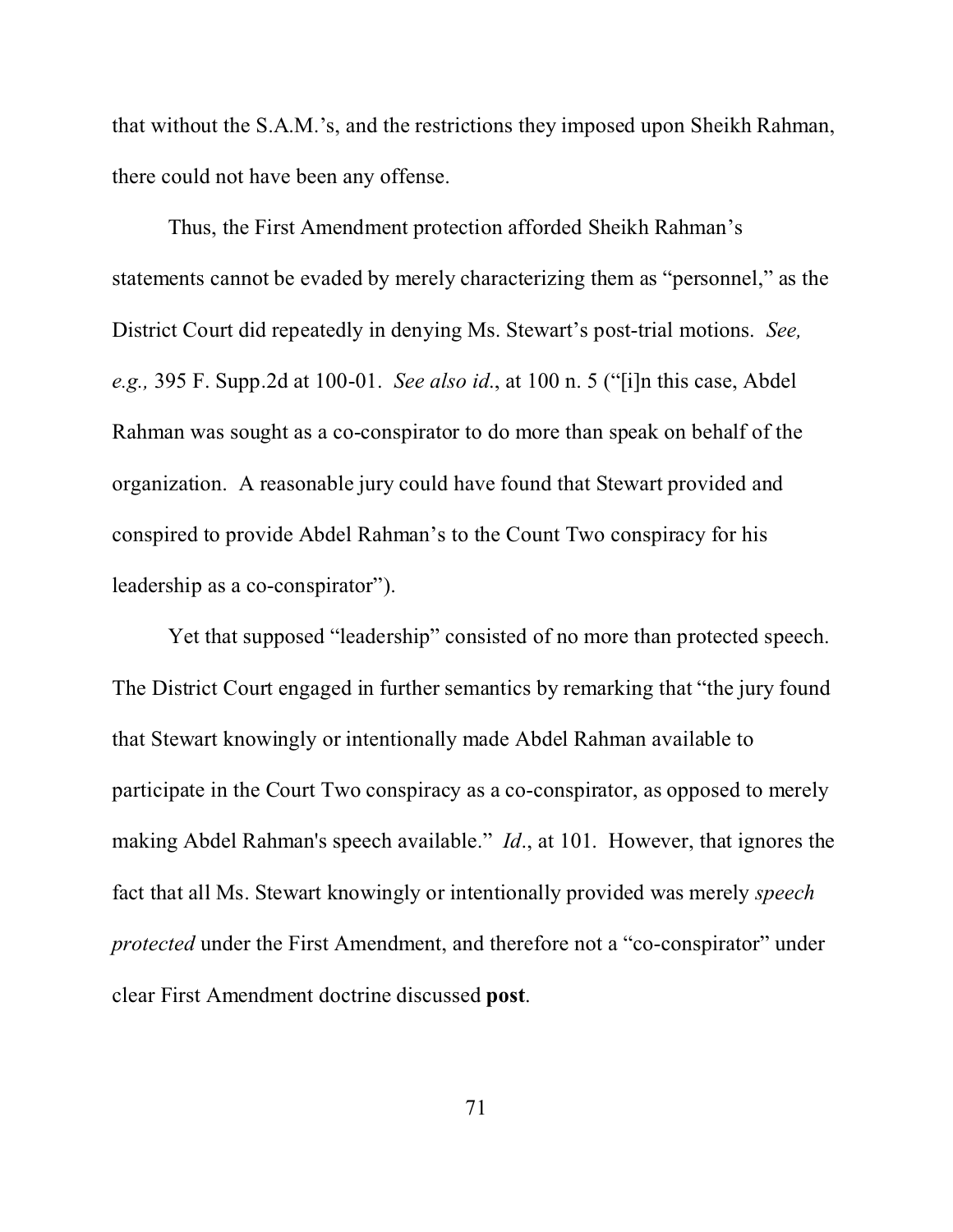Thus, the District Court created a false tautology: that the §2339A charges and evidence did not implicate the First Amendment and the *Brandenburg* standard because Ms. Stewart provided "personnel." Yet the District Court did so without addressing substantively just what was "provided" by Ms. Stewart, and what comprised that "personnel": speech protected under *Brandenburg* and the First Amendment. Consequently, the District Court's analysis in that regard was both conclusory and circular, and succeeded only in evading the heart of the issue.

Moreover, this is not even a close case in which a defendant's speech might arguably forfeit constitutional protection, *i.e.*, telling a confederate to "connect the blue wire to the green wire" in order to make a viable explosive device, or "I am in favor of attacking a specific target at a specific time." *Cf. United States v. Khan*, 309 F. Supp.2d 789 (E.D. Va. 2004) (defendants constituted "personnel" because they went to Pakistan to train as soldiers*,* recruiters, and "procurers of supplies"); *United States v. Lindh*, 227 F. Supp.2d 541, 570 (E.D. Va. 2002) (defendant provided personnel by providing terrorist group "services as a combatant").

Here, Sheikh Rahman's statements (and as communicated by Ms. Stewart) stand in stark contrast to the concept of "personnel" recognized by the courts in other "material support" cases. For example, in *United States v. Khan*, 309 F. Supp.2d 789 (E.D. Va. 2004), which involved a prosecution of Virginia residents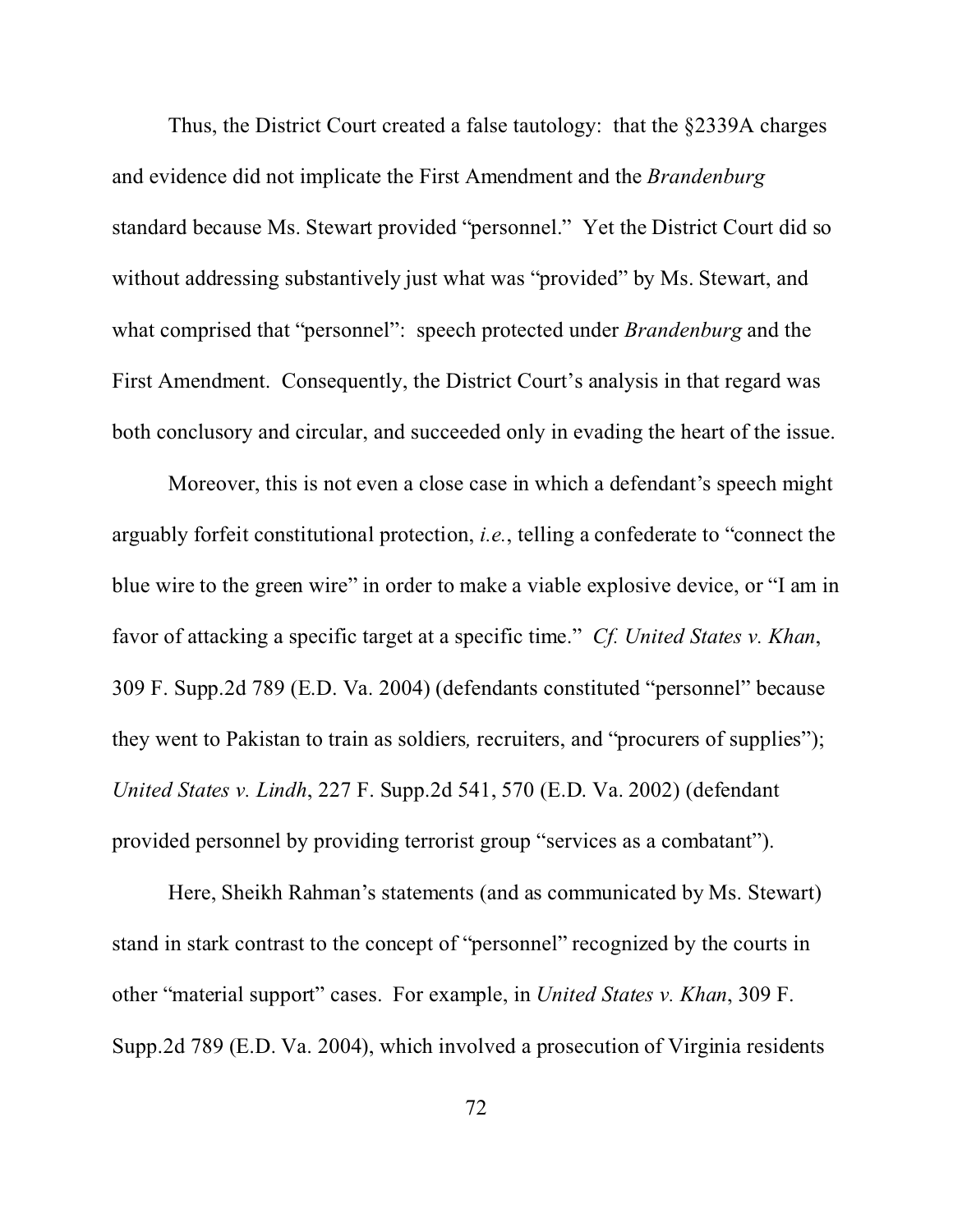who, after September 11, 2001, traveled to Pakistan to train with a Kashmiri separatist group as a springboard for participating in *jihad* activities in Kashmir (against the Indian government), Afghanistan (against U.S. and coalition troops), and Chechnya (against the Russian military), the District Court, in denying certain defendants' Rule 29 motions with respect to the charged §2339A conspiracy, pointed out that

> [t]he conspiracy alleged . . . *was not to provide "personnel" who would speak on behalf of LET* [a Kashmiri separatist organization in Pakistan], *or provide moral support*, or simply receive training, but to provide personnel who, after receiving training, would *serve that organization as soldiers, recruiters, and procurers of supplies*.

309 F. Supp.2d at 82 (emphasis added).

Neither Sheikh Rahman's nor Ms. Stewart's statements or conduct remotely resemble the type of activity the Court in *Khan* described as proscribed by §2339A. Instead, tellingly, it mirrors that which the Court in *Khan* found would *not* be prosecutable under the statute: someone (Sheikh Rahman) who "would speak on behalf" of an organization or "provide moral support."

Nor was the content more than classic political speech: as the Superseding Indictment itself alleges, the "[c]ease-fire was designed as an 'initiative' . . . in which the [IG] would suspend terrorist operations in Egypt in a tactical effort to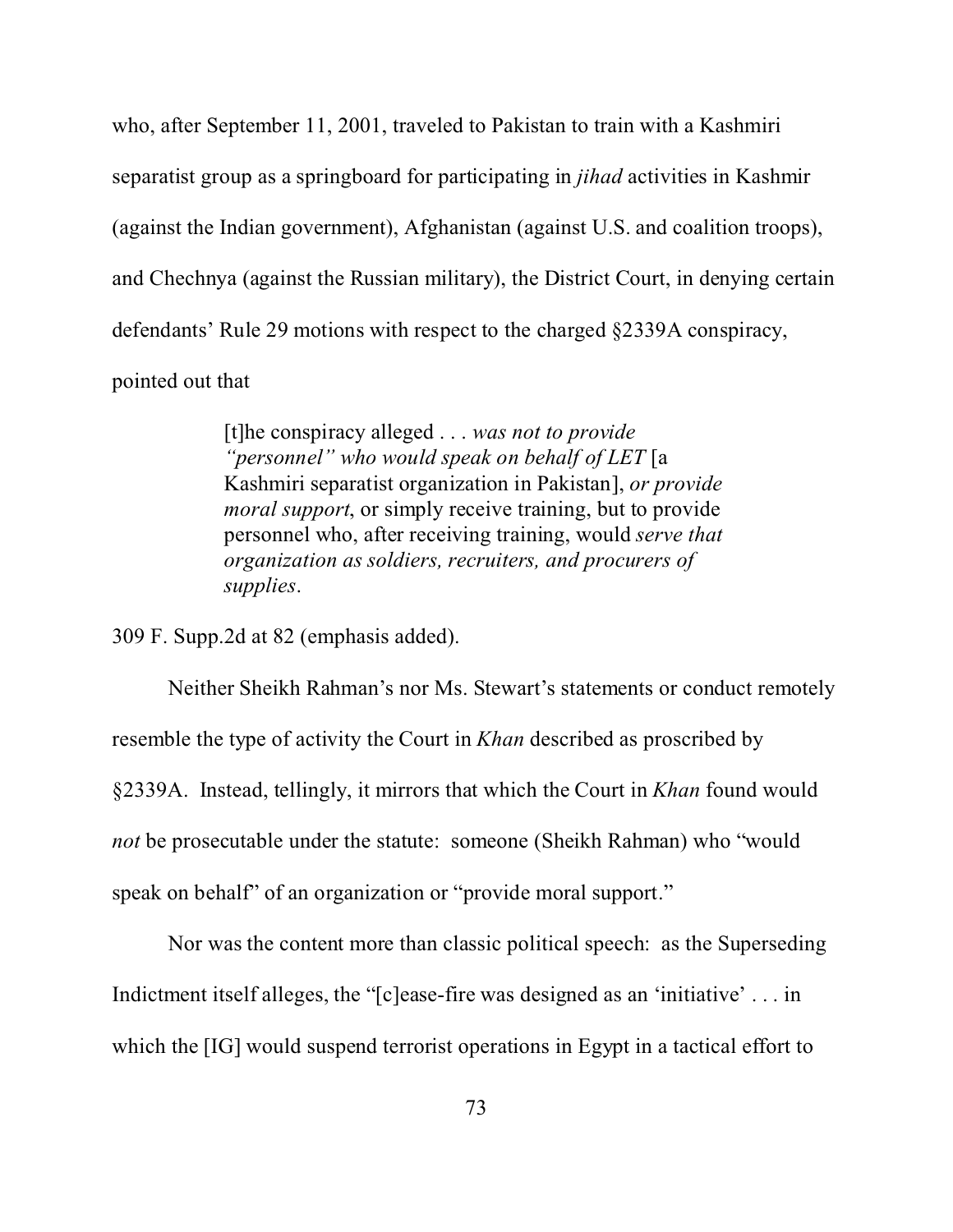persuade the Egyptian government to release [IG] leaders, members, and associates who were in prison in Egypt.'" J.A. 140 ¶ 22 (internal quotation marks omitted). Moreover, regardless of any rhetoric in ¶ 30(e), *not a single act of violence, or even any plan or scheme*, occurred as a result of Sheikh Rahman's ambiguous statements about the cease-fire. It was all part of *political* maneuvering by IG with respect to its position within Egypt's polity.

## **c.** *Any Alleged "Concealment" Was Directly Related to Protected Speech*

To the extent there was any "concealment" of "providing" Sheikh Rahman to Count Two's alleged §956(a) conspiracy to kill – a particularly unsustainable claim in light of the *manner* in which he was allegedly provided: a press release read to a reporter – all that was concealed was the very same protected speech by Sheikh Rahman.

Indeed, the inherent and irreconcilable contradiction in the government's position – that Ms. Stewart "concealed" her "providing" Sheikh Rahman by issuing a press release – was not successfully resolved by the District Court. In fact, the District Court's analysis only illustrated that logical tension even further.

For example, while the District Court wrote that "the jury could have concluded that Stewart made Abdel Rahman available as a co-conspirator by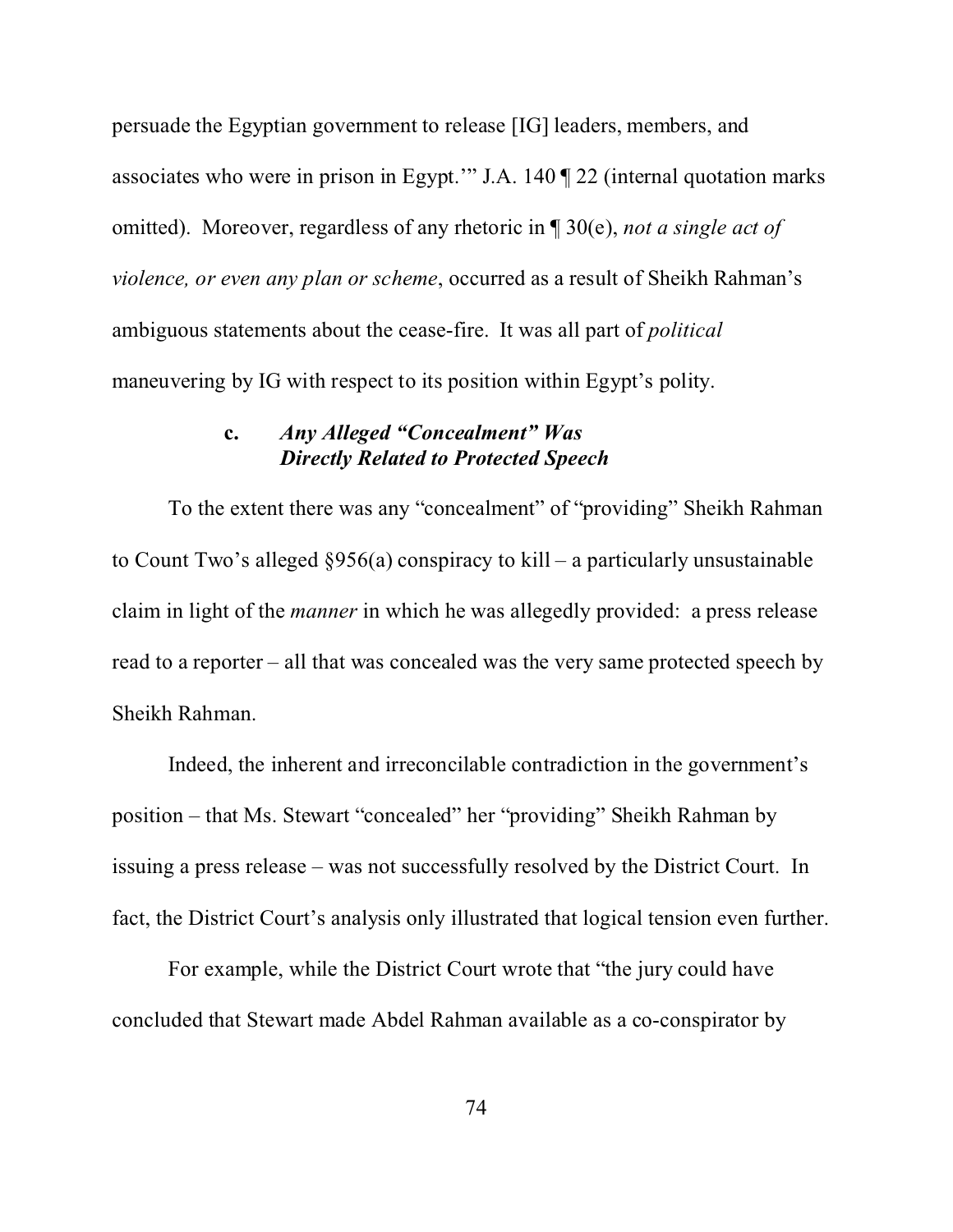bringing out of prison his withdrawal of support for the cease-fire, and by concealing from the prison authorities the fact that she was doing so[,]" *Sattar 29/33*, 395 F. Supp.2d at 94-95, in the next passage it pursues a *non sequitor*: "[t]he context of the letter from Sattar and Taha that Stewart brought into the prison, together with the context of the message that *she brought out and publicly disseminated*, support her knowledge that she was making Abdel Rahman available to the Count Two conspiracy." *Id*., at 95 (emphasis added).

Nor could the District Court even keep these diametric concepts – concealment and dissemination – from clogging the same sentence: "Stewart secretly brought this message out of prison, and it was delivered to Sattar and communicated to Taha and Hamza, and was the basis for the subsequent press release." *Id*.

Ultimately, though, the District Court settled on the press release as the means of "material support" provided by Ms. Stewart:

> [a] rational jury could have inferred that, *by relaying a statement withdrawing support for a cessation of violence by an influential, pro-violence leader of a terrorist group*, Stewart knew that she was providing support to those within the IG who sought to return to violence-who the jury could have found were participants in the Count Two conspiracy, particularly Taha.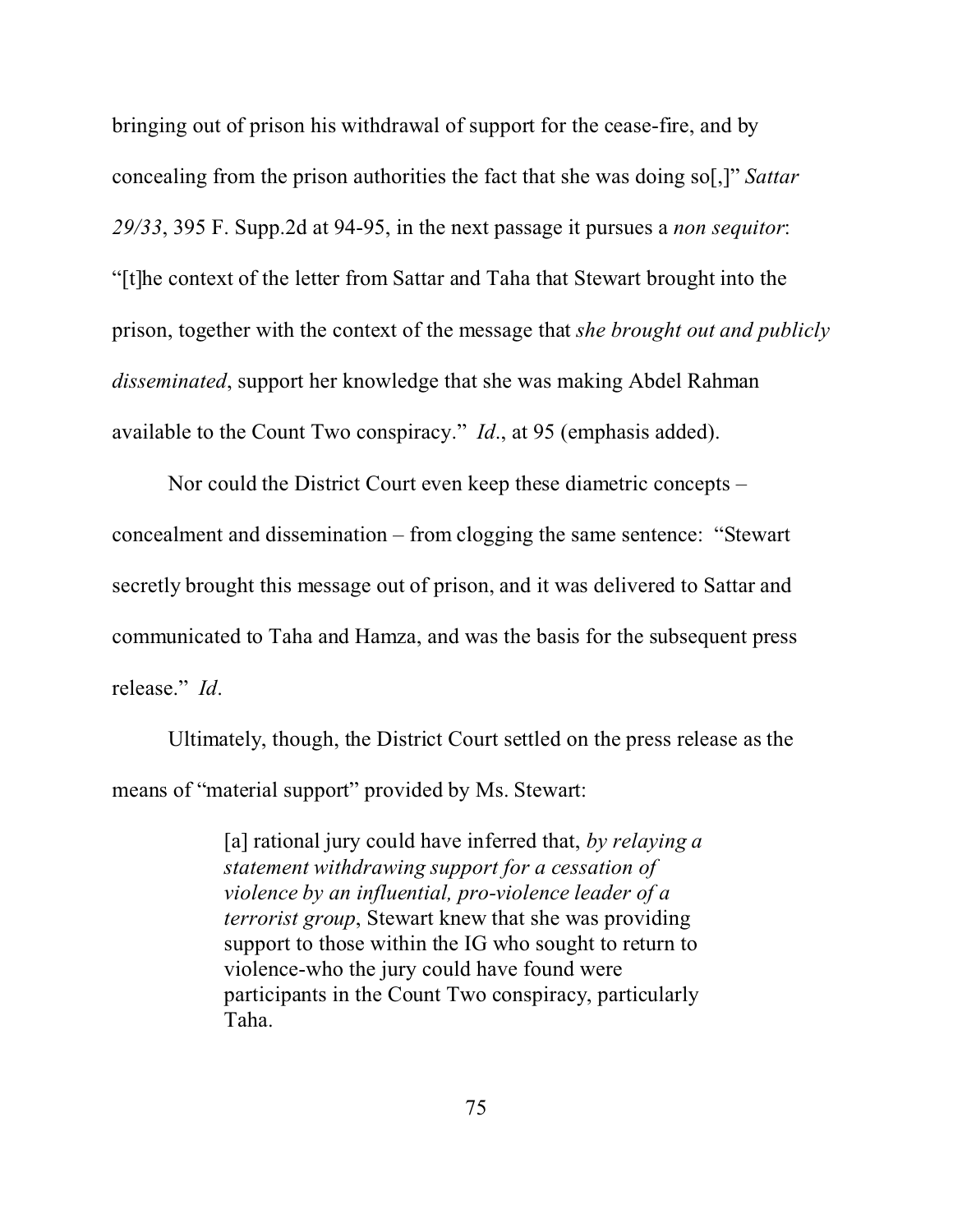*Id.*, at 96-97 (emphasis added).

Obviously, it is fundamentally and fatally incongruous for Ms. Stewart to have "concealed" providing Sheikh Rahman to Count Two's alleged §956(a) conspiracy to kill persons in a foreign country by use of newspapers and the international media to make Sheikh Rahman's position *publicly known as widely as possible*.

If "concealment" had been Ms. Stewart's goal (or if she wished to aid IG as opposed to Sheikh Rahman in his effort to secure a prisoner transfer to Egypt), she would have passed Sheikh Rahman's message to IG clandestinely, or through untraceable channels. Clearly, her public dissemination of Sheikh Rahman's position was consistent with her exercise of First Amendment rights, and her position presented at trial that it was part of a transparent legal strategy to keep Sheikh Abdel Rahman's name in the news for the purpose of facilitating a transfer to Egypt.

In addition, the District Court's futile attempts at finding "concealment" further demonstrate that the only "material support" Ms. Stewart provided was *speech*, since Sheikh Rahman's statements – all constituting protected speech – were all the District Court could cite with respect to what Ms. Stewart allegedly concealed.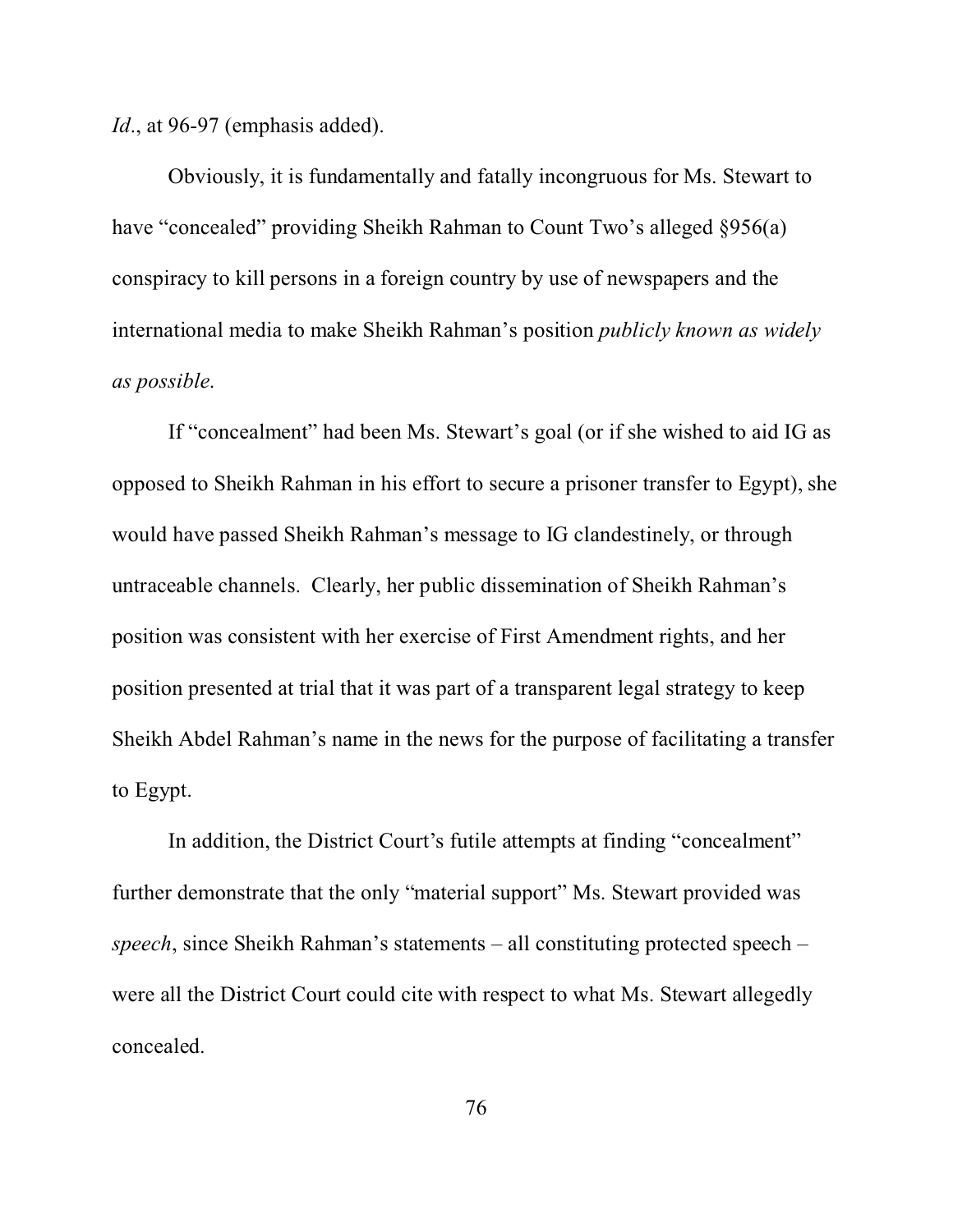### **2.** *Congress, the Courts, and the DoJ All Agree That Protected First Amendment Activity Does Not Constitute "Material Support"*

The "material support" statutes by design do not reach speech protected by the First Amendment. Indeed, that First Amendment activity generally, and constitutionally protected speech in particular, is insulated from prosecution and punishment under §2339A is a position asserted not just by Ms. Stewart, but also by Congress, the courts, and DoJ itself.

### **a.** *The "Material Support" Statutory Language*

Of course, "speech" was not included in the definition of "material support" or resources in §2339A(b) that applied to this prosecution. It likewise does not appear in the current version of the section (amended twice since then), in which "material support" is defined as:

> (1) any property, tangible or intangible, or service, including currency or monetary instruments or financial securities, financial services, lodging, training, expert advice or assistance, safehouses, false documentation or identification, communications equipment, facilities, weapons, lethal substances, explosives, personnel (1) or more individuals who may be or include oneself), and transportation, except medicine or religious materials; (2) the term "training" means instruction or teaching designed to impart a specific skill, as opposed to general knowledge; and (3) the term "expert advice or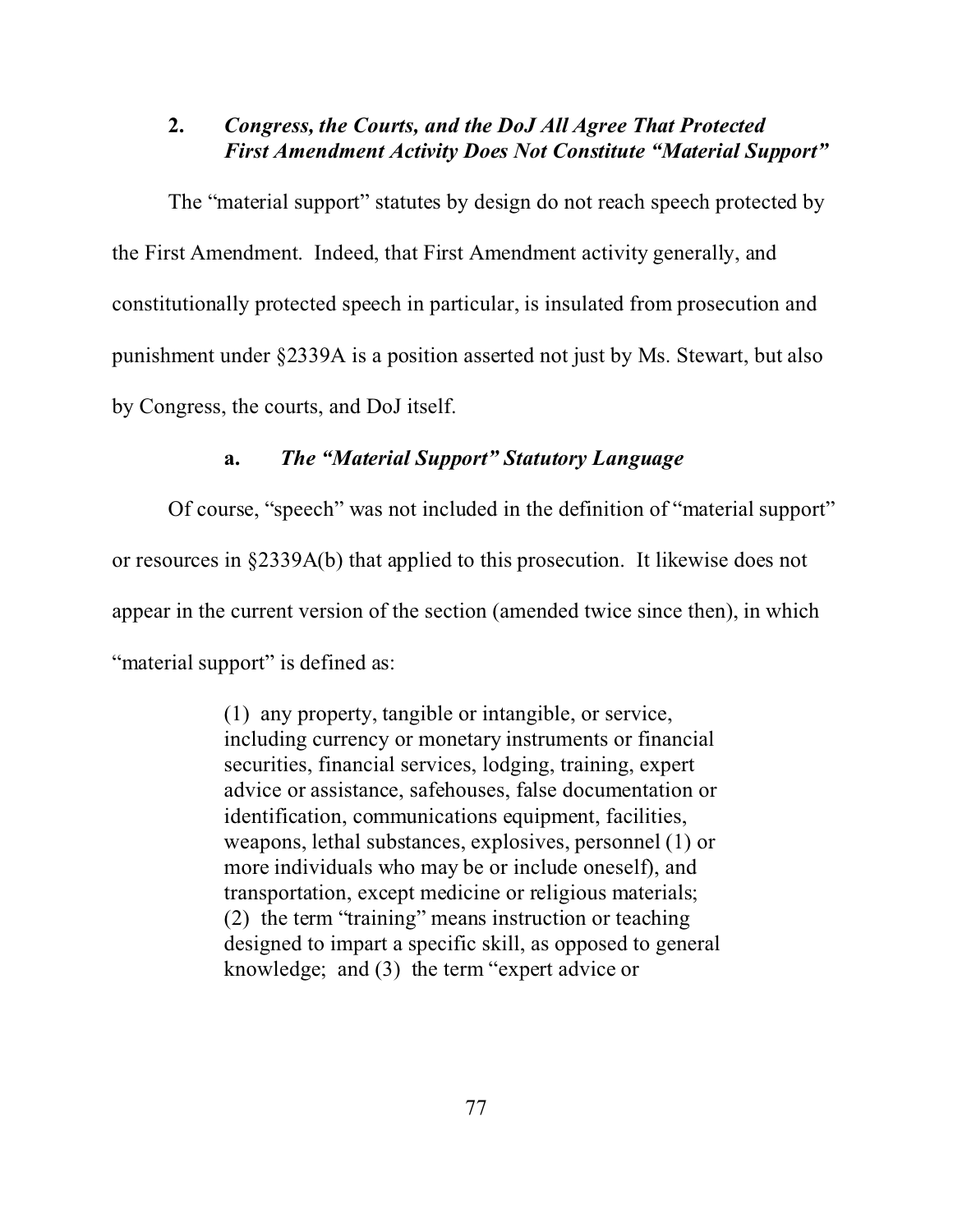assistance" means advice or assistance derived from scientific, technical or other specialized knowledge.<sup>28</sup>

In fact, in 2004, Congress, as part of S. 2845, the Intelligence Reform and

Terrorism Prevention Act of 2004, explicitly reinforced the exclusion of First

Amendment activity by enacting §2339B(i), which provides as follows:

Rule of construction. – Nothing in this section shall be construed or applied so as to abridge the exercise of rights guaranteed under the First Amendment to the Constitution of the United States.

18 U.S.C. §2339B(i).29

<sup>29</sup> There is no reason why Congress's intent with respect to  $\S 2339B(i)$ should not also apply to §2339A. The definitions of "material support" apply equally to both  $\S$ 2339A & B; the only difference is that "material support" for §2339B is to an FTO, while §2339A requires the "material support" be provided for another offense, in this case Count Two's §956(a) conspiracy to kill persons overseas (in the context of the activities of IG, *an FTO*). The protected First Amendment activity – advocacy, opinion, and political speech – is the same for both statutes, and is no more proscribed if provided in support of a §956(a) conspiracy than it is to an FTO. As the Supreme Court emphasized in *Claiborne Hardware*, group (or individual) advocacy via protected speech does not make the speaker a co-conspirator. 458 U.S. at 908. Also, as set forth **post**, at 88-89, the government itself has in other cases acknowledged that §2339A does not punish protected First Amendment activity. Furthermore, because the Ninth Circuit found the term to be *facially vague* when used to prohibit activities in support of a single act, *i.e.,* providing material support to a designated terrorist organization

<sup>&</sup>lt;sup>28</sup> While the term "personnel" was redefined by an additional 2004 amendment as well, *see* §2339B(h), the District Court noted that "[t]he parties agree that the modified definition of 'material support or resources' does not apply retroactively to the conduct charged in the Indictment." *Sattar I*, 272 F. Supp.2d at 356 n. 4. *See also* **post**, at n.29.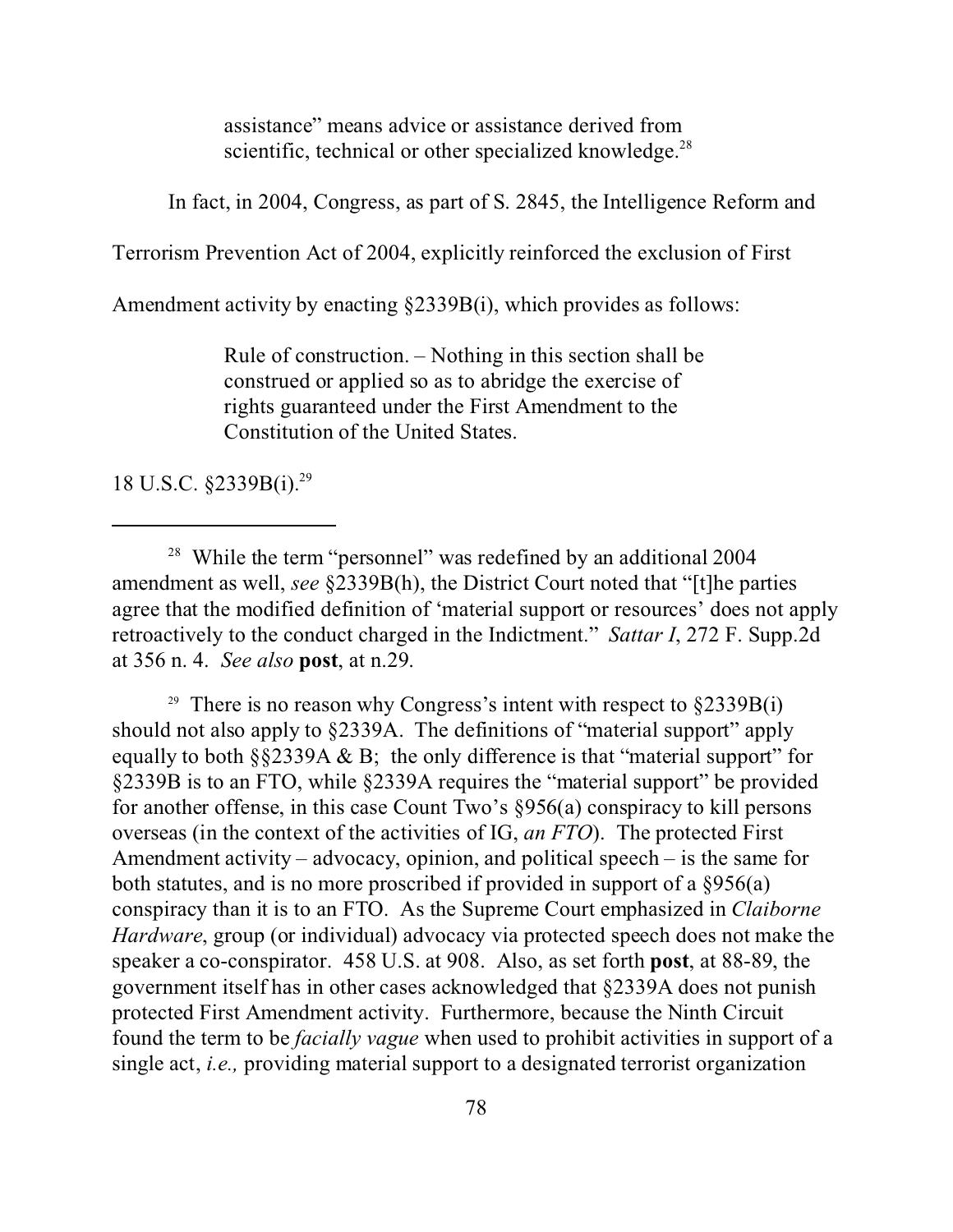#### **b.** *The Congressional Intent Is Explicit*

As the District Court noted in its opinion dismissing part of the initial Indictment, the Congress that passed §2339B, in the legislative history, was careful to point out that the statute was not designed to cover protected speech:

> the ban does not restrict an organization's or an individual's ability to freely express a particular ideology or political philosophy. Those inside the United States will continue to be free to advocate, think and profess the attitudes and philosophies of the foreign organizations. They are simply not allowed to send material support or resources to those groups, or their subsidiary groups, overseas.

*Sattar I*, 272 F. Supp.2d at 357-58, *quoting* H.R. Rep. 104-383 at 45. *See*

*also* H.R. Rep. No. 104-383, at 44 ("[t]here is no proscription on one's right to

think, speak, or opine in concert with, or on behalf of, [a foreign terrorist]

organization."); Andrew Peterson, *Addressing Tomorrow's Terrorists*, 2 J. Nat'l

Security & Pol'y (forthcoming) (hereinafter "Peterson"), at 14 ("[a] balancing

of associational and free speech rights with the government's interest in

<sup>(§2339</sup>B), *Humanitarian Law Project v. Reno*, 205 F.3d 1130, 1137-38 (9th Cir. 2000) (hereinafter "*HLP II*"), *affirmed after remand by Humanitarian Law Project v. U.S. Dept. of Justice*, 352 F.3d 382 (9th Cir. 2003) (hereinafter "*HLP III*"), a decision vacated only after the 2004 amendments altered the definition of "personnel", 393 F.3d 902 (9<sup>th</sup> Cir. 2004) (*en banc*), *a fortiori*, that same term is unconstitutionally vague when used to prohibit "material support" to any of the 35 different offenses enumerated within § 2339A.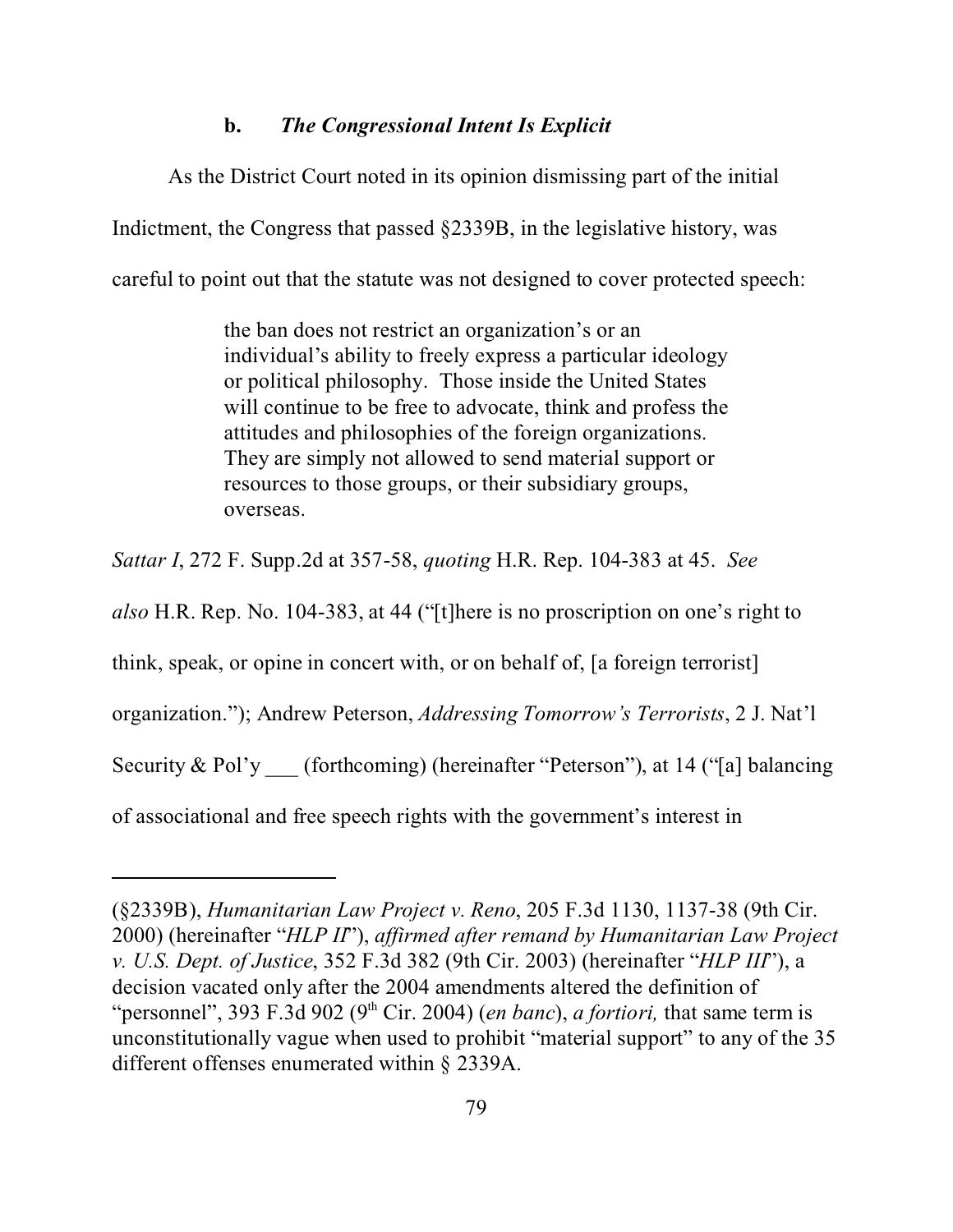preventing terrorist activity was present from the conception of 'material support $\mathcal{C}$ ").<sup>30</sup>

That same House Report discussed how §2339B should interact with the First Amendment: citing *Elfbrandt v. Russell*, 384 U.S. 11 (1966), the Report stated that "the Court held 'that an individual cannot be restricted from joining such a group.' The Court noted that, '[a] blanket prohibition of association with a group having both legal and illegal aims would pose a real danger that legitimate political expression or association would be impaired.'" *Id*. at 15, *citing Scales v. United States*, 367 U.S. 203, 229 (1961). *See also* Peterson, at 52 ("[t]he fundamental policy problem for Congress in creating the 'material support' prohibitions has not changed: how to create an acceptable legal line between criminal support for terrorism and the legitimate exercise of protected First Amendment speech and association rights").

As noted **ante**, at 78, Congress has also subsequently reiterated that intention with the addition of §2339B(i). Consequently, it is Congress'

<sup>&</sup>lt;sup>30</sup> See also Peterson, at 11 ("[t]he development of the 'material support' statutes shows that Congress has struggled with exactly what level of involvement with terrorists or terrorist organizations was sufficient to implicate a third party. Initially, 'material' support was more akin to participating in or aiding a violent act. Congress was trying to create a term that would differentiate between 'mere membership' in a terrorist organization and those who actually supported and carried out a group's violent activities").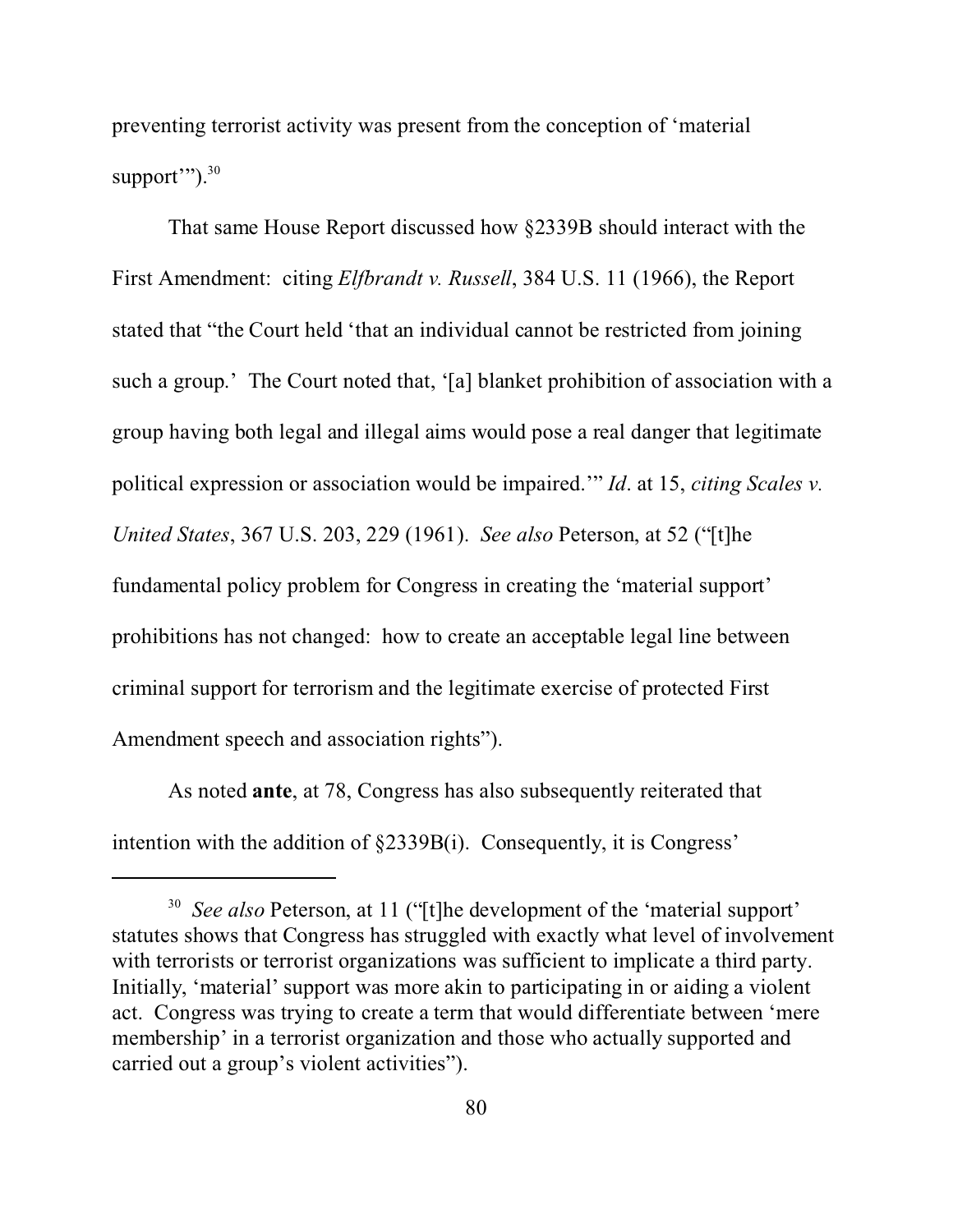indisputable and continuing intention to exclude protected First Amendment activity from the scope of the definition of "material support."

### **c.** *The Courts' Interpretation Has Been Uniform and Unambiguous*

The Courts, too, have been clear in distinguishing "material support" from constitutionally protected First Amendment activity, including speech. For instance, below, in *Sattar II*, the District Court, recapitulating its analysis of the initial Indictment in *Sattar I*, stated that "by prohibiting the provision of personnel, including oneself, to a foreign terrorist organization, §2339B could conceivably apply to someone engaging in advocacy on behalf of such an organization, conduct protected by the First Amendment." *Sattar II*, 314 F. Supp.2d at 296, *citing Sattar I*, 272 F. Supp.2d at 358-59 (internal quotations omitted).

Here, it does not make any difference that the "personnel" is not the defendant, but rather a *third* person who is merely "engaging in advocacy[,] ... conduct protected by the First Amendment[,]" and whose statements are simply repeated by the defendant. The impropriety of using that third person to constitute "personnel" is further aggravated in the First Amendment context when that third person is the client of a lawyer who is duty-bound to protect the client's legal interests and public image. *See In re Grand Jury Subpoenas dated March 24,*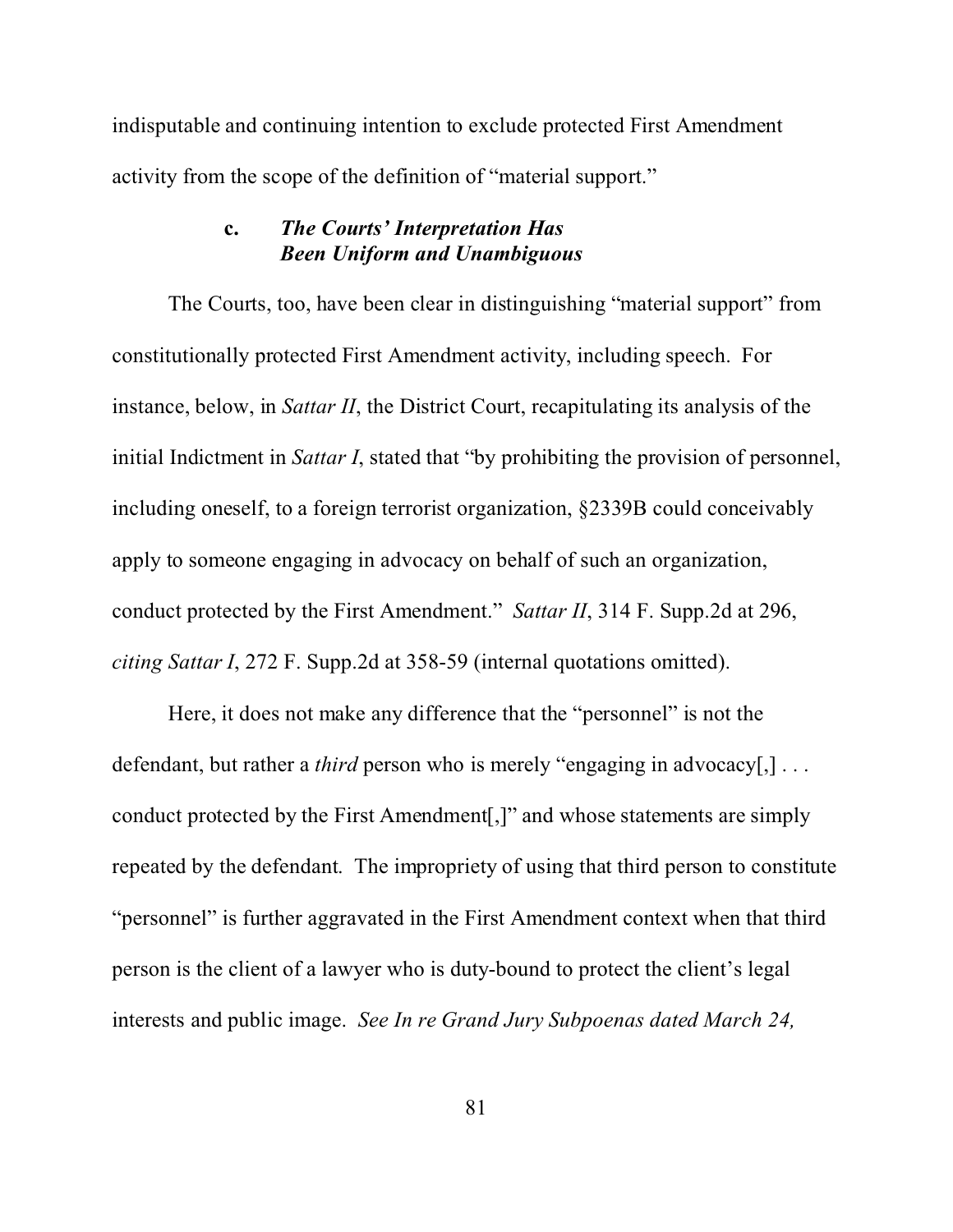*2003*, 265 F. Supp.2d 321, 330 (S.D.N.Y. 2003) (characterizing use of the public forum to gain advantages for the client as involving "some of [a lawyer's] most fundamental client functions").

As noted by the Court in *Legal Services Corp. v. Velazquez*, 531 U.S. 533, 542-43 (2001), and *Gentile v. State Bar of Nevada*, 501 U.S.1030, 1034 (1991), a lawyer's speech on behalf of her client constitutes protected, private speech under the First Amendment. Also, the Court in *Gentile* explicitly rejected a "balancing test" with respect to noncommercial attorney speech, 501 U.S. at 1051-52, finding instead that attorney speech may be restricted (in language shadowing the *Brandenburg* standard) only to the extent it creates "a danger of imminent and substantial harm." *Id.* at 1036. Here, Ms. Stewart's statements at no point threatened even remotely to approach that  $level.^{31}$ 

<sup>&</sup>lt;sup>31</sup> An attorney's obligation to provide zealous representation only enhances the protected character of speech on a client's behalf. During the historic divorce trial of Queen Caroline, Henry Peter Brougham furnished the classic statement, apt in this instance as well, of the responsibilities of ethical and competent defense counsel:

<sup>[</sup>s]eparating the duty of a patriot from that of an advocate, he must go on reckless of consequences, though it should be his unhappy fate to involve his country in confusion.

<sup>2</sup> TRIAL OF QUEEN CAROLINE 8 (1821). *See also Queen Caroline's Case*, 129 Eng. Rep. 976 (1820).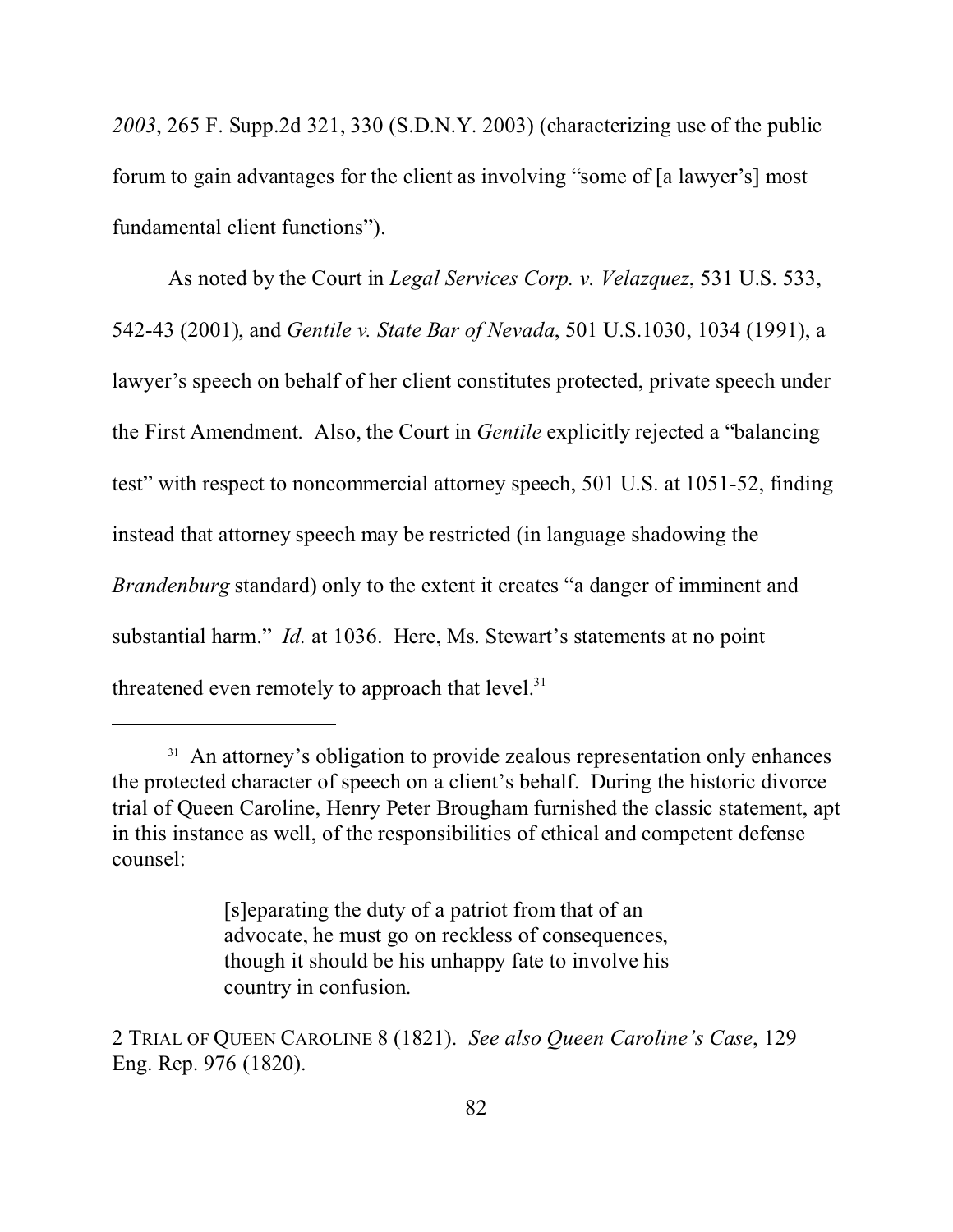Other courts, too, have recognized the critical and dispositive distinction between "material support" and constitutionally protected activity and speech, and how First Amendment activity is exempt from prosecution under the "material support" statutes. In *HLP II*, the Ninth Circuit explained that §2339B,

> does not prohibit being a member of one of the designated groups or *vigorously promoting and supporting the political goals of the group. Plaintiffs are even free to praise the groups for using terrorism as a means of achieving their ends*. What AEDPA prohibits is the act of giving material support, and there is no constitutional right to facilitate terrorism by giving terrorists the weapons and explosives with which to carry out their grisly missions. Nor, of course, is there a right to provide resources with which terrorists can buy weapons and explosives.

205 F.3d at 1133 (emphasis added). *See also HLP II*, 205 F.3d at 1134

("[a]dvocacy is always protected under the First Amendment") & 1137 ("advocacy

is pure speech protected by the First Amendment"), *vacated by en banc*

*Humanitarian Law Project v. U.S. Dept. Of Justice*, 352 F.3d 382 (9<sup>th</sup> Cir. 2003)

(hereinafter "*HLP III*"), *vacated on other grounds by* 393 F.2d 902 (9<sup>th</sup> Cir. 2004)

(*en banc*); *Humanitarian Law Project v. U.S. Dept. Of Justice,* 2004 WL 547534,

at \*15 (C.D. Cal. March 17, 2004) (hereinafter "*HLP IV*").

In *Boim v. Quranic Literacy Institute, et al.*, 291 F.3d 1000 (7th Cir. 2002),

the Seventh Circuit articulated a clear distinction between affiliation with the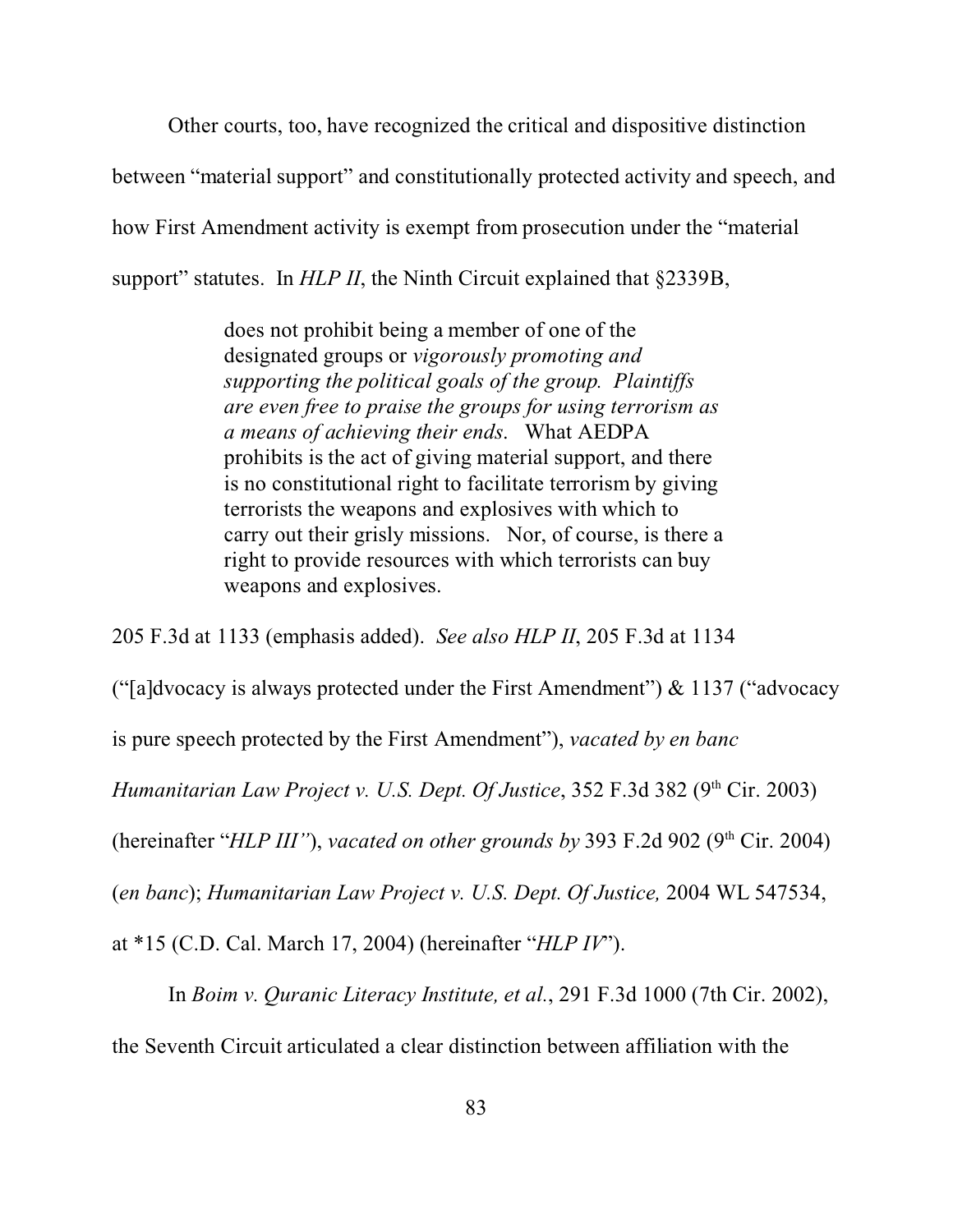$\text{goals}$  – even the violent goals – of a designated organization, activity which cannot constitutionally be proscribed, and material support of those goals: §2339B did *not* impose liability "on the basis of membership alone or because a person espouses the views of an organization that engages in illegal activities[,]" as defendants could "with impunity, become members of Hamas, praise Hamas for its use of terrorism, and vigorously advocate the goals and philosophies of Hamas." *Id.*, at 1026.

Similarly, in *Holy Land Foundation v. Ashcroft*, 219 F. Supp.2d 57 (D.D.C. 2002), *aff'd* 333 F.3d 156 (D.C. Cir. 2003), the District Court emphasized that government blocks on funds to Hamas had "not restricted HLF's ability to express its viewpoints, even if these views include *endorsement* of Hamas." *Id*., at 82 (emphasis added). $32$ 

<sup>32</sup> The Fourth Circuit, too, in *United Sates v. Hammoud*, 381 F.3d 316, 329 (4th Cir. 2004), *remanded for resentencing on other grounds*, 405 F.3d 1034 (4th Cir. 2005), stated that §2339B "does not prohibit mere association; it prohibits the *conduct* of providing material support to a designated FTO." *See also id.*, at 330 ("Hammoud is free to advocate in favor of Hizballah or its *political objectives* – §2339B does not target such advocacy") (emphasis added); *United States v. Lindh*, 212 F. Supp. 2d 541, 572 (E.D. Va. 2002) (Court interprets §2339B to preclude possibility that "providing 'personnel' . . . could in certain instances amount to nothing more than the mere act of being physically present among members of a designated organization," and thereby "present[] a constitutionally unacceptable risk that a mere bystander, sympathizer, or passive member will be convicted on the basis of association alone").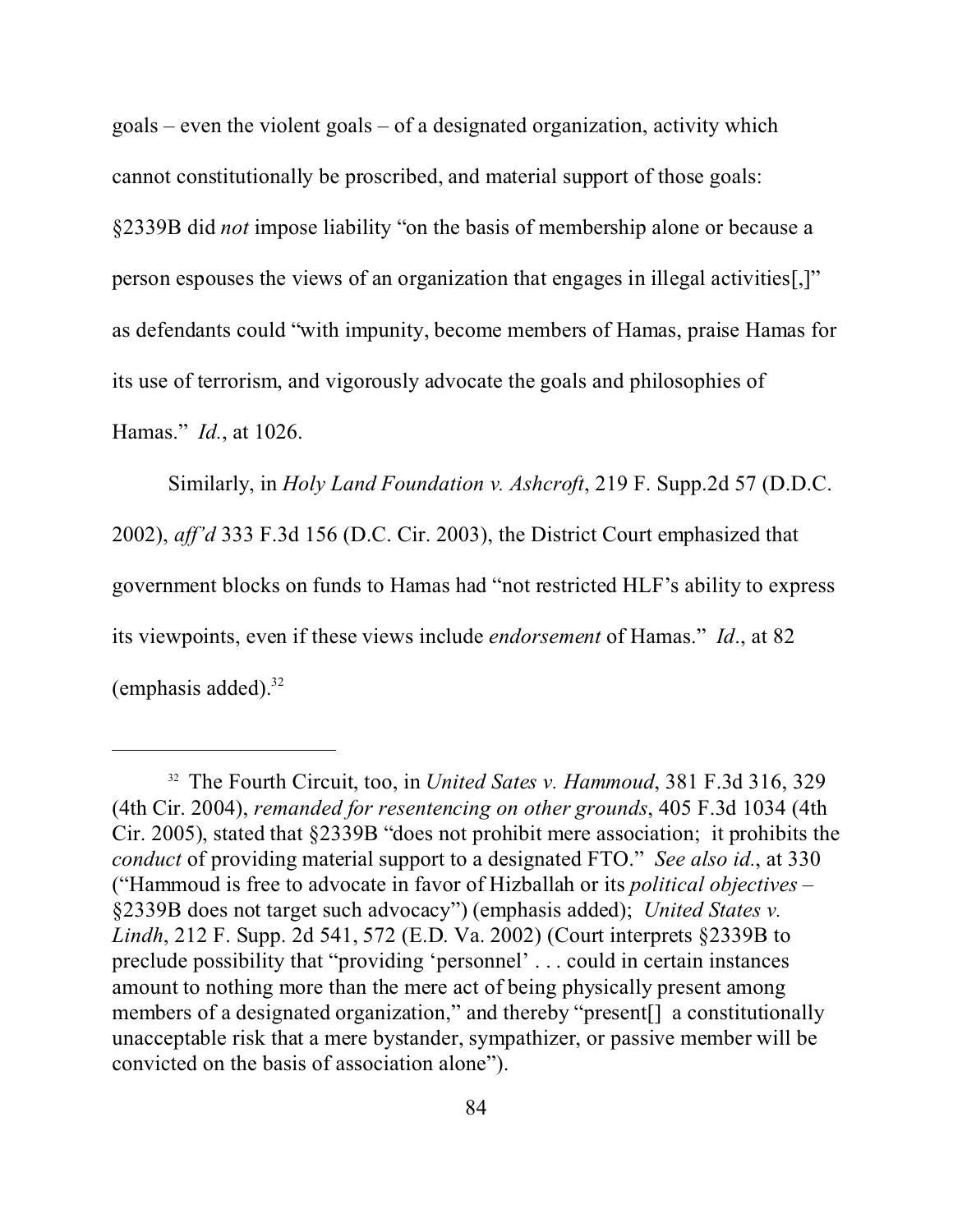In that context, even in the light most favorable to the government, Sheikh Rahman's activity (and Ms. Stewart's by extension) here with respect to IG was no different: there were no *acts*, only advocacy and political speech "advocat [ing] the goals and philosophies of" IG.

Indeed, the District Court's pretrial opinion below provides a perfect example of genuine "material support": "the use of weapons, gunpowder, and gasoline may not constitutionally masquerade under the guise of advocacy." *Sattar II*, 314 F. Supp.2d at 301. *See also* Robert M. Chesney, *Beyond Conspiracy? Anticipatory Prosecution and the Challenge of Unaffiliated Terrorism*, 80 S. Cal. L. Rev. 425, 499-50 (2007) (hereinafter "*Beyond Conspiracy?"*) (listing cases and fact patterns).<sup>33</sup>

Of course, in this case there is a rather conspicuous absence of "weapons, gunpowder, and gasoline" (or anything remotely close) in connection with Sheikh

<sup>&</sup>lt;sup>33</sup> A leading First Amendment scholar has described this as the "punish the actor, not the speaker" principle. *See* Geoffrey R. Stone, *Perilous Times: Free Speech in Wartime* (W.W. Norton: 2004), at 10-11. Professor Stone is the Harry Kalven, Jr. Distinguished Professor of Law at the University of Chicago (and Dean of the Law School from 1987 to 1994), and author of texts on the First Amendment and constitutional law.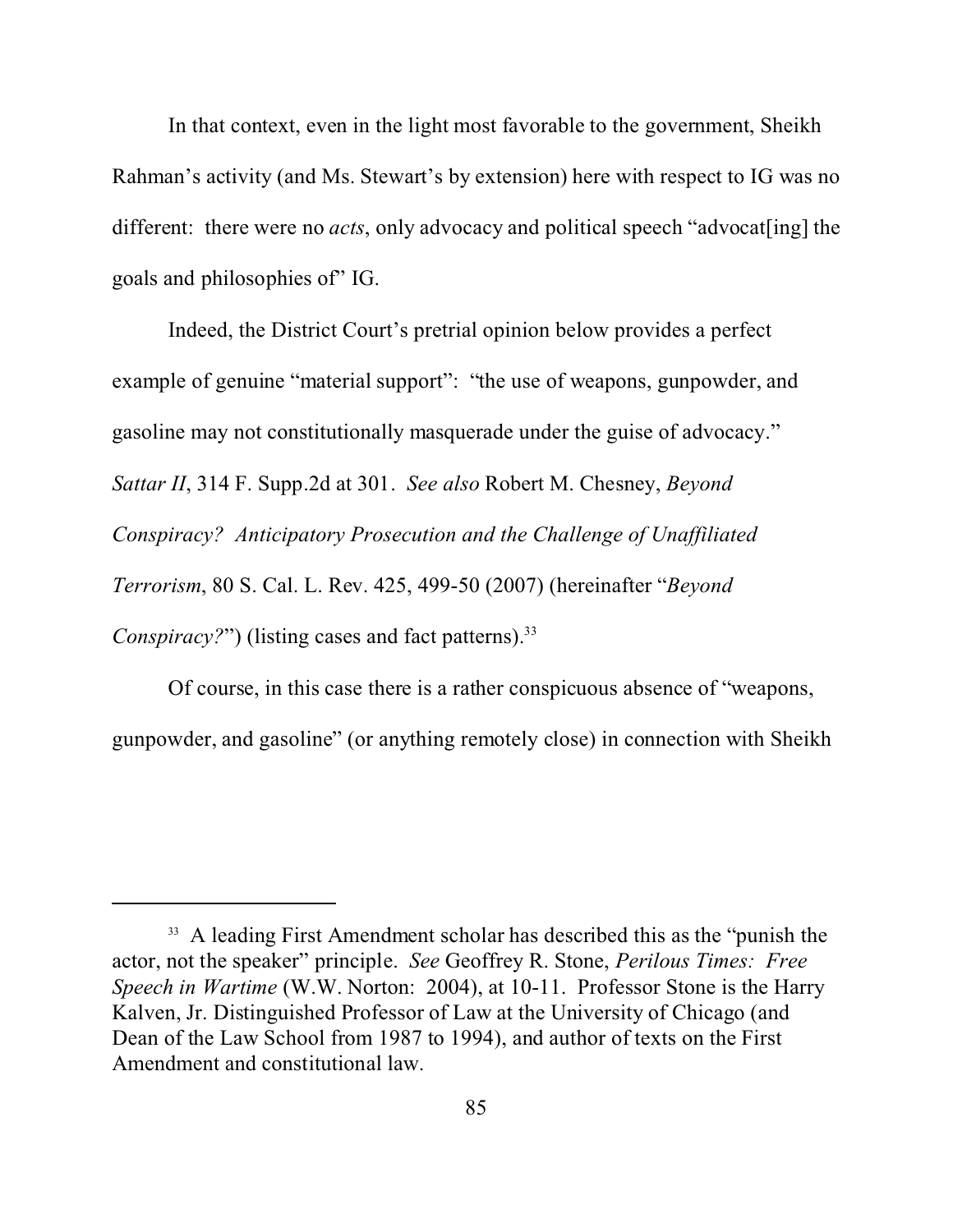Rahman, and that is the point: the proof at trial failed to meet the requisite standard for establishing "personnel" under §2339A(b).<sup>34</sup>

Here, Sheikh Rahman was clearly pursuing such "political objectives," including whether IG should form a political party, or whether, in order to motivate the Egyptian government to release IG members held as political prisoners,35 IG should continue supporting a cease-fire. Thus, as In *HLP II*, in

the government has the burden of proving beyond a reasonable doubt that the defendant you are considering provided material support or resources by making Abdel Rahman available as a co-conspirator-that is, as personnel-to the conspiracy charged in Count Two, or that the defendant you are considering concealed the nature, location, or source of Abdel Rahman as personnel for that conspiracy.

*Id*., citing T. 12337.

 $35$  There cannot be any doubt – and certainly the U.S. State Department (as well as many non-governmental organizations that have studied the situation) has none – that Egypt has detained and imprisoned thousands of political prisoners (and continues to do so), the predominant share of which are members of Islamic organization such as IG and/or the Muslim Brothers. *See, e.g.,* Country Reports

<sup>&</sup>lt;sup>34</sup> As noted in *Sattar 29/33*, "the Court instructed the jury that the "material" support or resources" at issue here was "personnel" in the form of Abdel Rahman's participation, as a co-conspirator, in the Count Two conspiracy to kill. (*See* Tr. 12336-38 ("[T]he term 'personnel' refers to individuals jointly engaged in a common undertaking, namely, persons preparing for, or carrying out, the conspiracy to murder . . . persons outside the United States that is charged in Count Two."))." 395 F. Supp.2d at 93. Elaborating, the District Court charged the jury that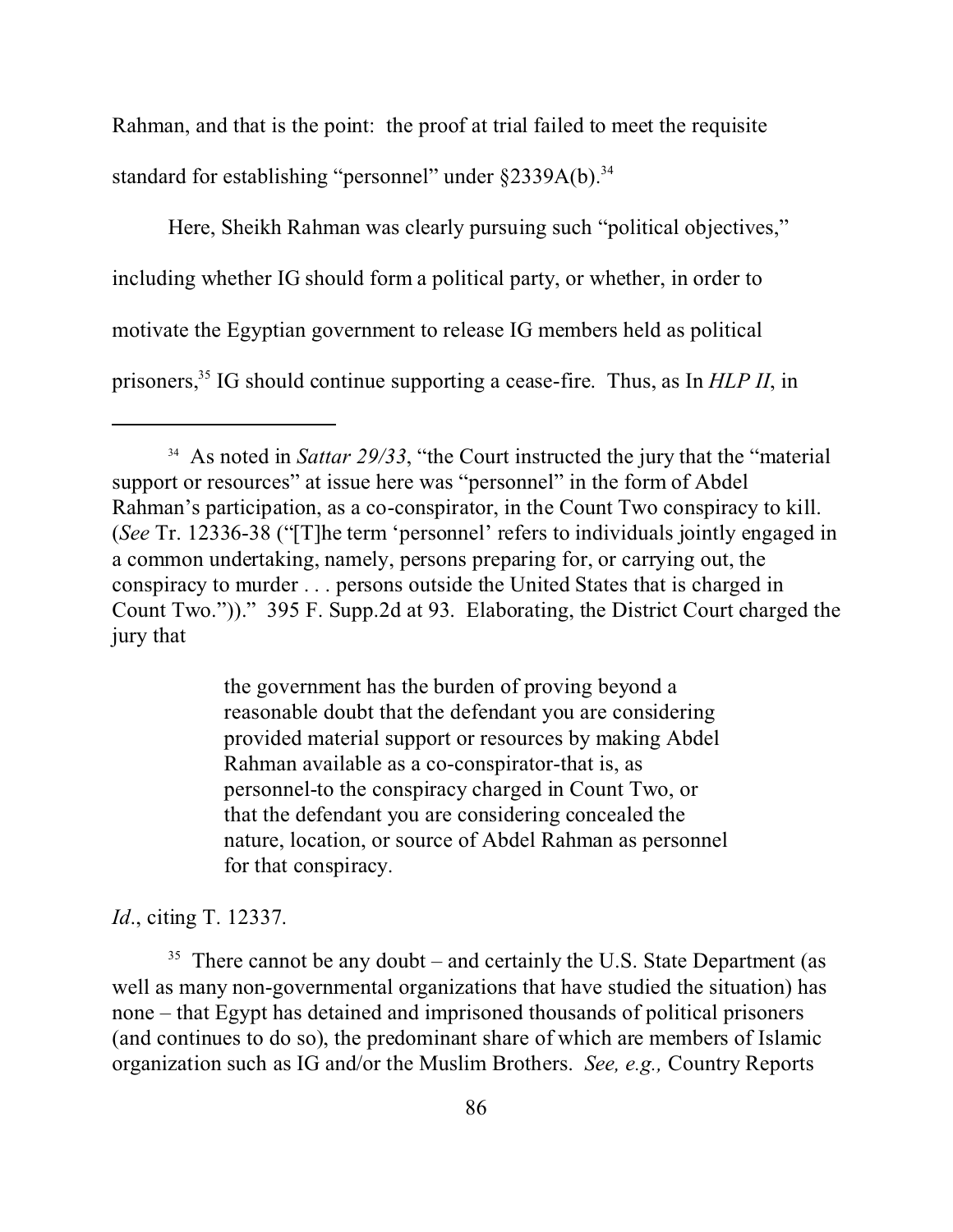which the Ninth Circuit also recognized that "personnel" in particular, in the context of §2339B, "blurs the line between protected expression and unprotected conduct," 205 F.3d at 1137, §2339A does the same here.

### **d.** *The Department of Justice's Position In Other Cases Is Consistent With That of Congress and the Courts*

The interpretation set forth above, that protected First Amendment activity, including speech, cannot constitute "material support," is precisely the interpretation of "material support" DoJ has adopted in other cases. For instance, in the *Humanitarian Law Project* cases, DoJ repeatedly urged a construction that would leave First Amendment activity unaffected, or conceded that such activity was not within the law's ambit. *See, e.g., HLP II*, 205 F.3d at 1137-38; *HLP III*, 352 F.3d at 403; *Humanitarian Law Project v. U.S. Dept. Of Justice,* 2004 WL 547534, at \*15 (C.D. Cal. March 17, 2004) (hereinafter "*HLP IV*").

Indeed, in *HLP III*, DoJ even pointed to additions to the United States

Attorney's Manual's description (at §9-91.100)<sup>36</sup> of "personnel" for the purpose of

a person may be prosecuted under § 2339B for providing

on Human Rights Practices, Egypt – 2000, Released by the Bureau of Democracy, Human Rights, and Labor, Feb. 23, 2001, available at: http://www.state.gov/g/drl/rls/hrrpt/2000/nea/784.htm.

<sup>36</sup> The revision to the United States Attorneys' Manual established a DoJ policy that: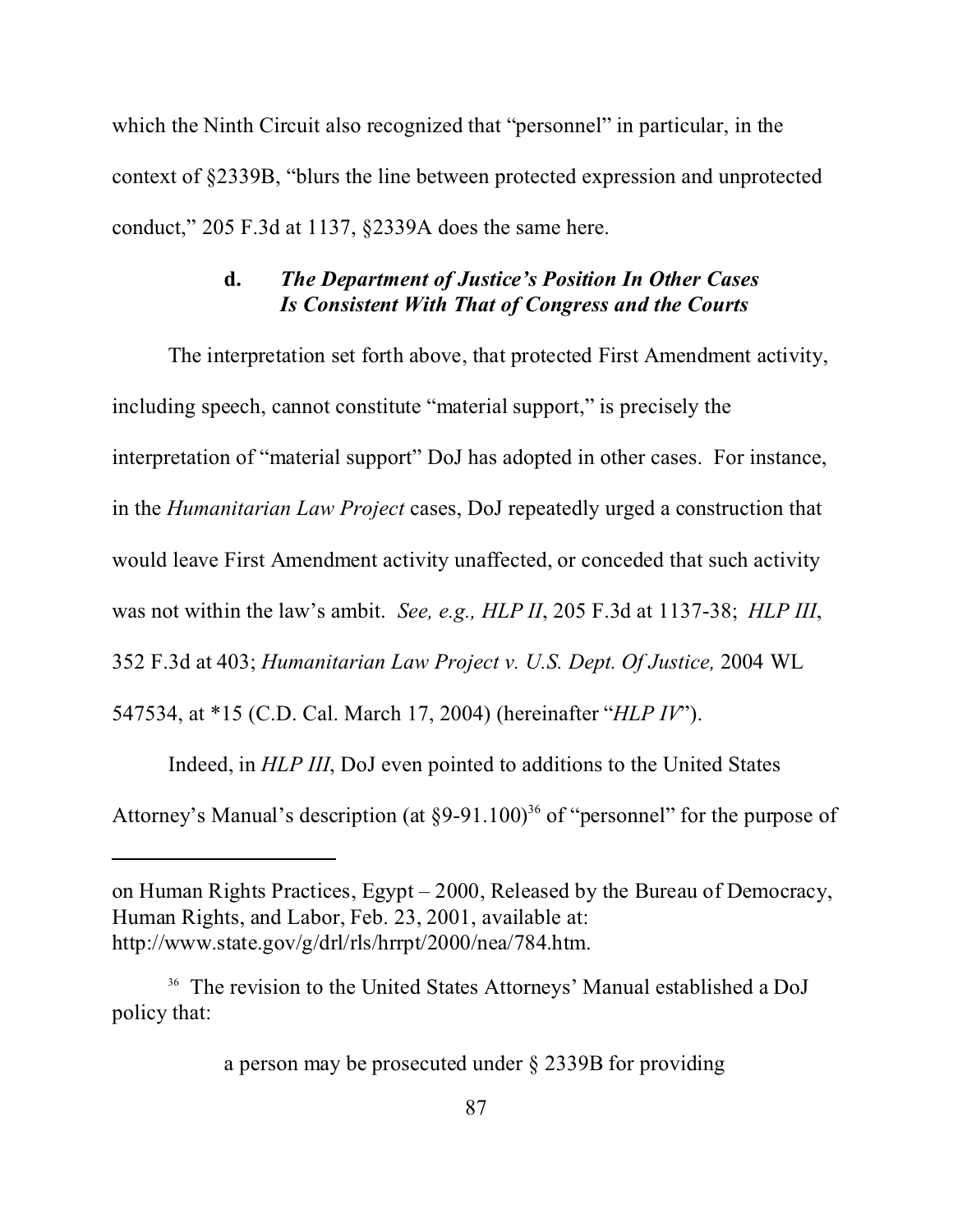removing any threat to First Amendment activity. *HLP III*, 352 F.3d at 403. *See*

*also United States v. Khan*, 309 F. Supp.2d at 822.<sup>37</sup>

Similarly, in *United States v. Al-Hussayen*, Cr. No. 03-48-C-EJL (D. Idaho), a prosecution involving *both* §2339A and §2339B, DoJ was adamant that it was not considering protected speech (on web sites and in electronic mail messages) to serve as the "material support" charged in the indictment. In its Memorandum In Opposition to Defendant's Motion to Dismiss Count One of the Superseding

United States Attorneys' Manual, at §9-91-100; *see also Khan*, 309 F. Supp.2d at 822. That narrowing construction of §2339B was effectively codified in the 2004 amendments at §2339A(b)(2) (further defining "personnel"). *See* §2339B(h); **ante**, at 78 n. 28. That narrowing construction of §2339B was effectively codified in the 2004 amendments at §2339B(h).

<sup>37</sup> Again, consistent with the unitary set of definitions for §§2339A & B, *Khan* applied to §2339A the interpretation of "personnel" developed by the courts and the government with respect to §2339B.

<sup>&</sup>quot;personnel" to a designated foreign terrorist organization if and only if that person has knowingly provided the organization with one or more individuals to work under the foreign entity's direction or control. Individuals who act independently of the designated foreign terrorist organization to advance its goals and objectives are not working under its direction or control and may not be prosecuted for providing "personnel" to a designated foreign terrorist organization. Only individuals who have subordinated themselves to the foreign terrorist organization, *i.e.*, those acting as full-time or part-time employees or otherwise taking orders from the entity, are under its direction or control.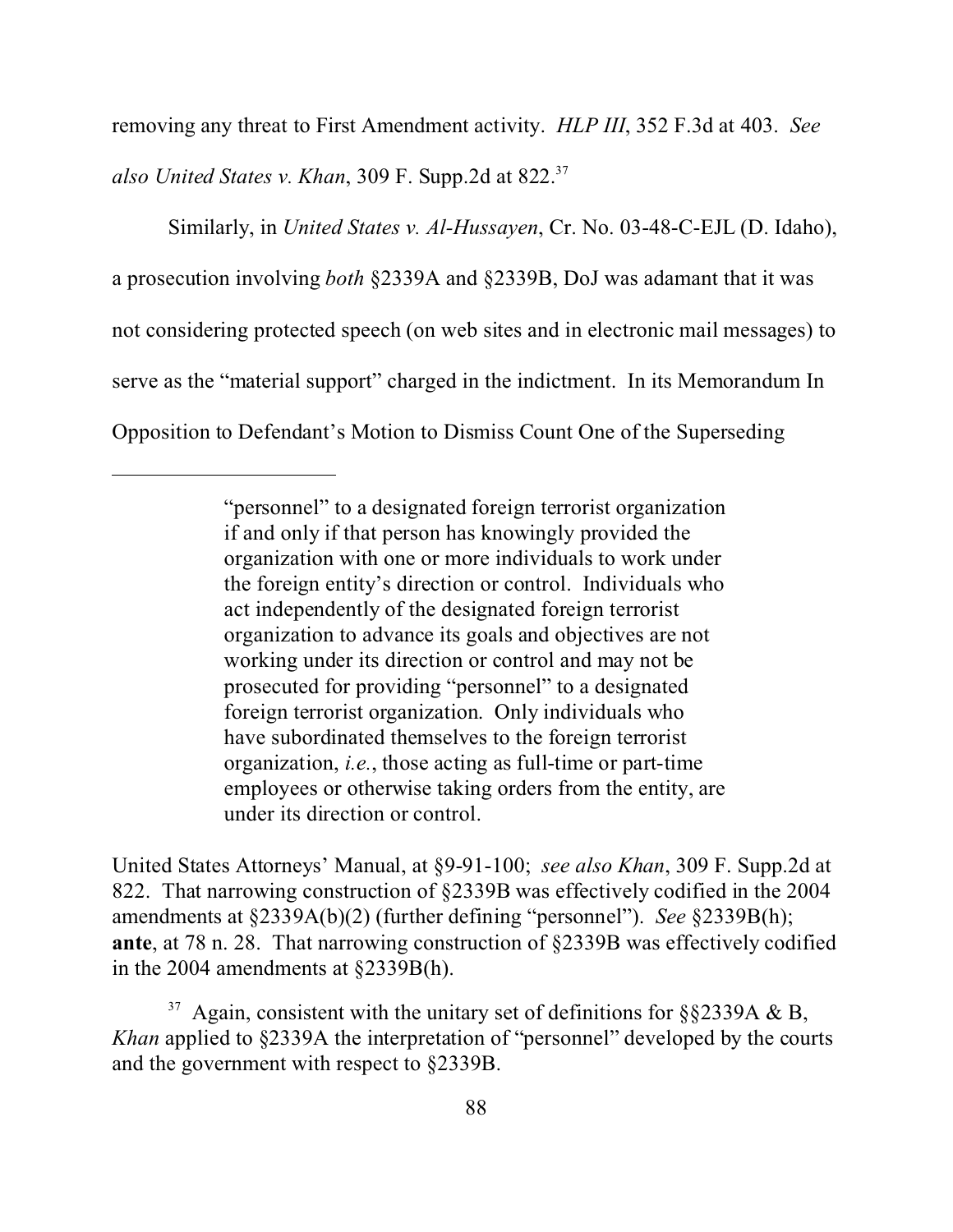Indictment (Docket No. 482), at 6, the prosecutors there repeated that "Section 2339A prohibits conduct, not speech. *See also id*., at 3 ("Count One therefore charges Mr. Al-Hussayen not with *advocating* unlawful conduct but rather with *engaging in* unlawful conduct. The charges in Count One are predicated upon provision of these things of value, and not upon Mr. Al-Hussayen's speech or the speech of others") (emphasis in original). *See also* Docket No. 484.<sup>38</sup>

As a result, it is clear that the statute, Congress, the Courts, and even DoJ all agree that "material support" does not include protected First Amendment activity. Here, examination of the parameters of protected First Amendment activity, including speech, compels the conclusion that the "personnel" charged in the Superseding Indictment fails to constitute anything more than protected speech.

# **3.** *Analysis of First Amendment Doctrine Demonstrates That the "Personnel" Ms. Stewart Allegedly Provided In This Case Consisted Only of Sheikh Rahman's Statements Constituting Protected First Amendment Activity*

The First Amendment right to free speech includes the freedom to advocate the use of force or the violation of the law, *see Brandenburg,* 395 U.S. at 447-49, to advocate for illegal action at some indefinite time in the future, *Hess v. Indiana*,

<sup>38</sup> *See also id*., at 3 ("[t]he government is well aware of this distinction and has specifically charged Mr. Al-Hussayen with the criminal act of giving material support and not with the protected practice of abstract advocacy").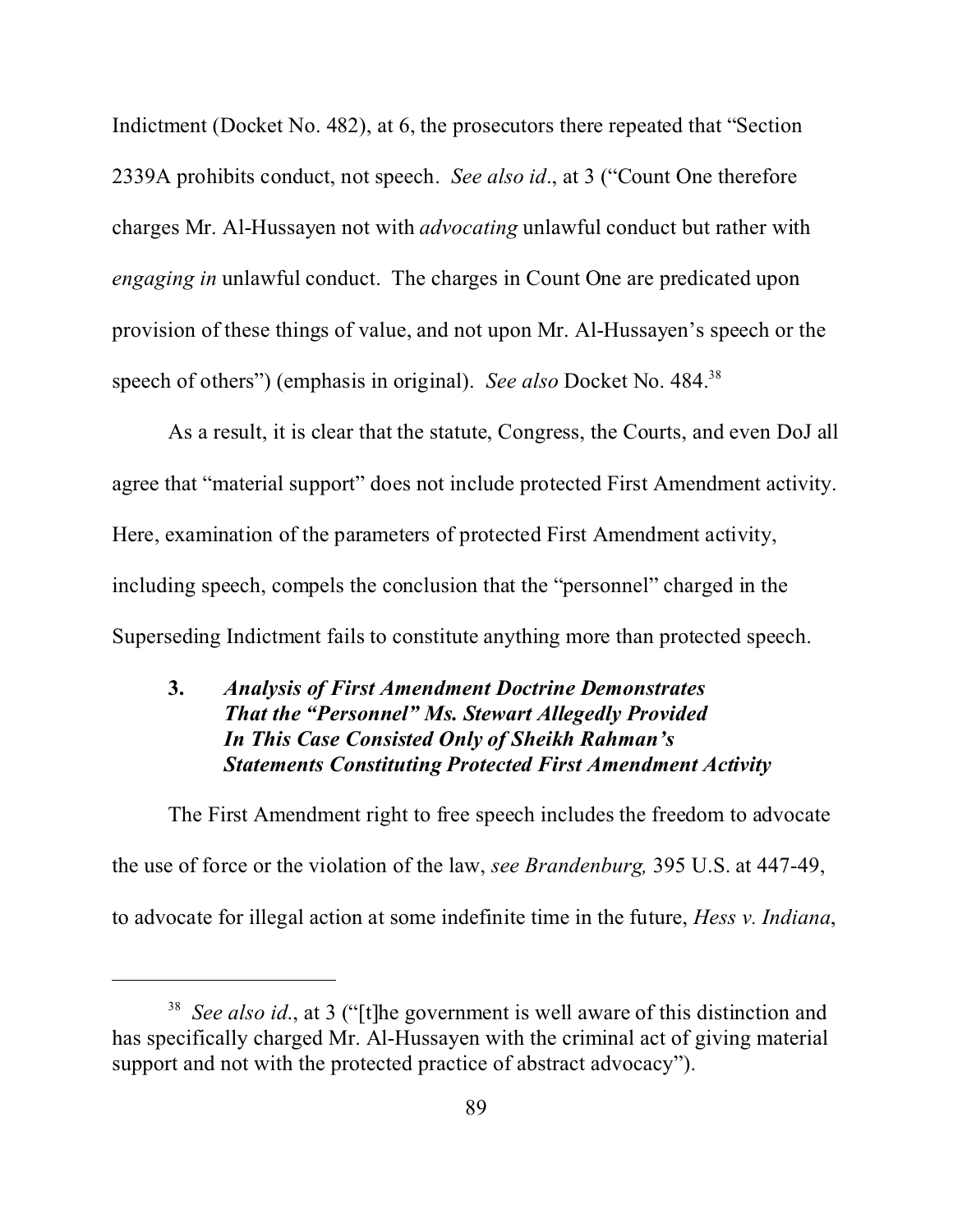414 U.S. 105, 108-09 (1973) (*per curiam*), to advocate the political goals of a terrorist organization, including praising such groups for using terrorism to achieve its objectives, *HLP II,* 205 F.3d at 1133, and even to advocate for action that makes it more likely that someone will be harmed at some unknown time in the future by an unrelated third party. *Planned Parenthood of the Columbia/Willamette Inc. v. American Coalition of Life Activists*, 244 F.3d 1007, 1015 (9th Cir. 2001) (hereinafter "*PPCW I*"), *vacated on other grounds by* 290 F.3d 1058 (9th Cir. 2002) (*en banc*) (hereinafter "*PPCW II*"), *cert. denied* 539 U.S. 958 (2003). Moreover, "[t]he government generally has a freer hand in restricting expressive conduct than it has in restricting the written or spoken word." *Texas v. Johnson*, 491 U.S. 397, 406 (1989).

Examination of the facts of several cases, and the boundaries of permissible expression as explicated by the Supreme Court and the lower courts, demonstrates that the statements by Sheikh Rahman that Ms. Stewart communicated to others, and which allegedly "provided" Shiekh Rahman to Count Two's §956(a) conspiracy to murder, fall comfortably within the limits of protected First Amendment speech. Indeed, Sheikh Rahman's statements are far less controversial than many the Supreme Court and this Court have found to constitute allowable expression under the First Amendment.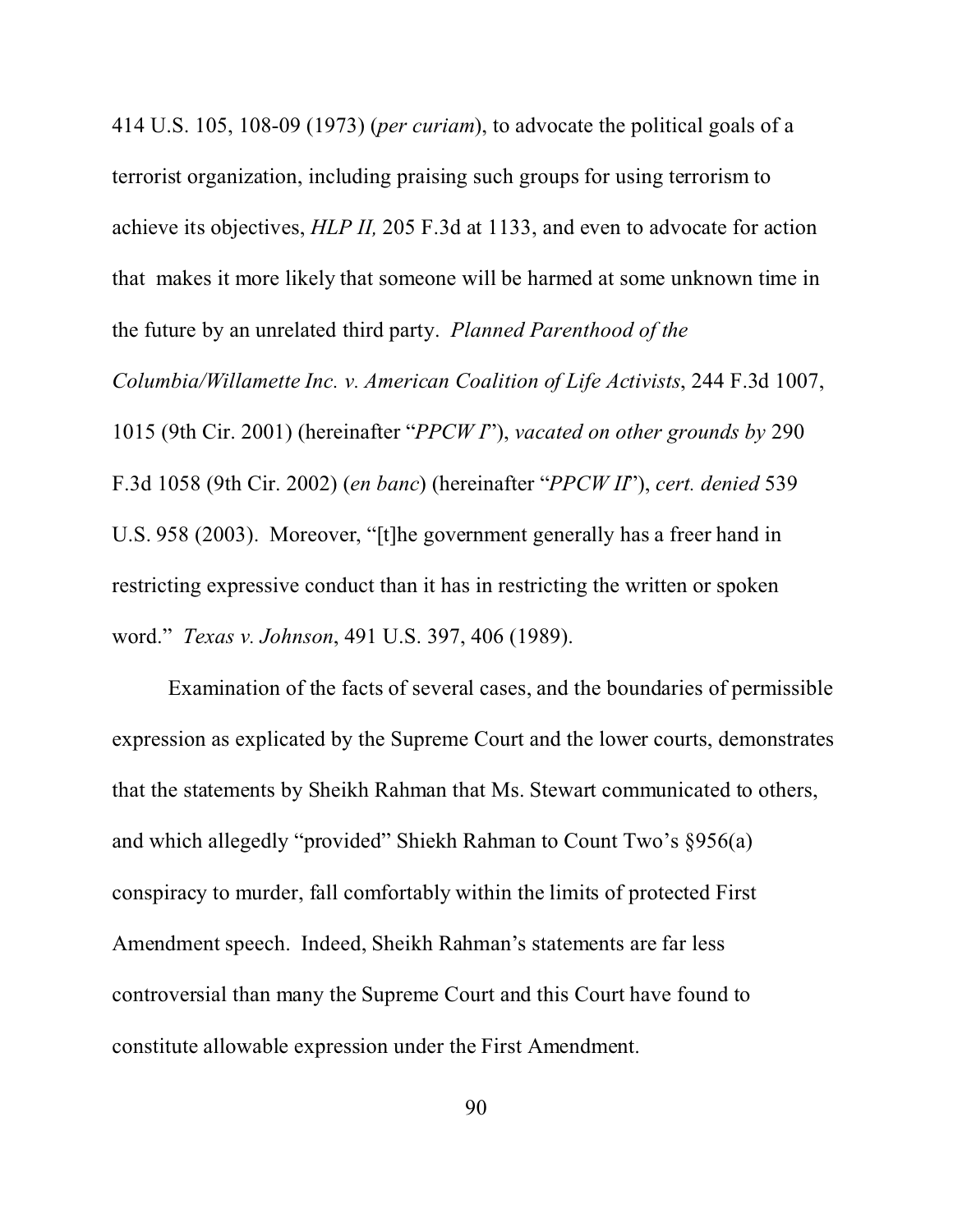For example, *Brandenburg*, the Supreme Court's definitive advocacy case, established that advocacy for the use of force or violation of the law is constitutionally protected. 395 U.S. at 449 (stating that a statute which "purports to punish for mere advocacy and to forbid, on pain of criminal punishment, assembly with others merely to advocate the described type of action . . . falls within the condemnation of the [First Amendment]").

In *Brandenburg*, a *leader* of an Ohio Ku Klux Klan group had been filmed (by a news reporter) making a speech. 395 U.S. at 444-45. One portion of the film showed Brandenburg and several individuals, some of whom were armed, wearing hoods and gathering around a large burning cross. 395 U.S. at 445-46. Other portions of the film showed Brandenburg making a speech warning of "revengeance" if the suppression of the white race continued, and making several derogatory comments regarding African-Americans and Jews, including exhortations to "[b]ury" the former, and send the latter "back to Israel." 395 U.S. at 446-47; 446 n.1.

In striking down the Ohio statute under which Brandenburg had been convicted, the Court reasoned that its prior decision in *Noto v. United States*, 367 U.S. 290 (1961), distinguished between the mere abstract teaching of the moral propriety or moral necessity to resort to force and violence and actually preparing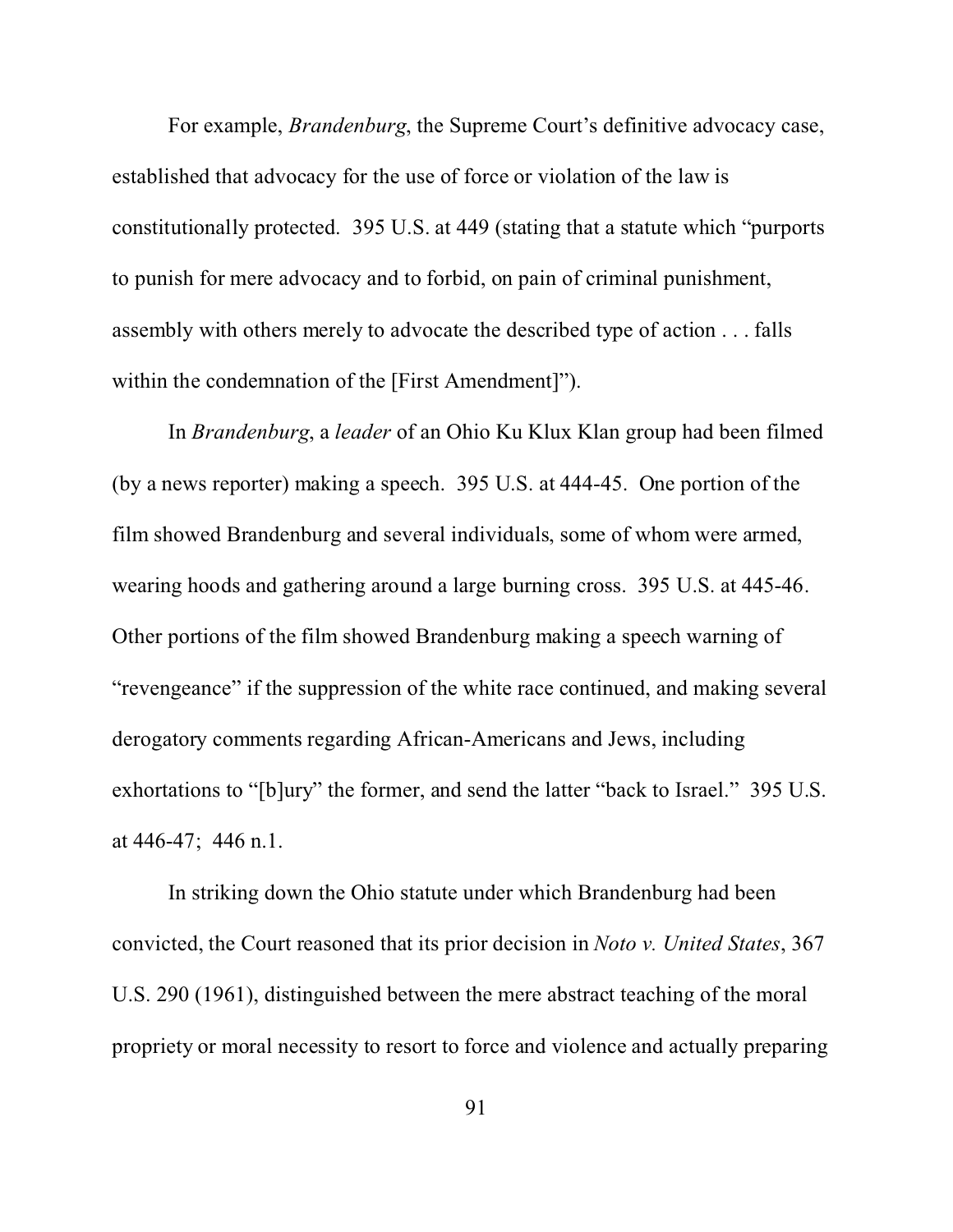a group for violence and setting it into action. 395 U.S. at 447-48. *See Noto*, 367 U.S. at 297 ("advocacy, *even though uttered with the hope that it may ultimately lead to violent revolution*, is too remote from concrete action to be regarded as the kind of indoctrination preparatory to action which was condemned in *Dennis* [*v. United States*, 341 U.S. 494 (1951)]") (emphasis added); *Yates v. United States*, 354 U.S. at 321 (explaining that the "mere doctrinal justification of forcible overthrow, [even] *if engaged in with the intent to accomplish the overthrow*," is not punishable absent evidence . . . that action will occur") (emphasis added).

In doing so, the Court established a new (and by now enduring) standard for the constitutional guarantee of free speech by holding that the First Amendment provides protection for the advocacy of force or the violation of the law "except where such advocacy is directed to inciting or producing imminent lawless action and is likely to incite or produce such action." 395 U.S. at 448.

Applying this test to the Ohio statute, the Court found that it impermissibly:

punishes persons who advocate or teach the *duty, necessity*, *or propriety of violence as a means of accomplishing . . . political reform*; or who *publish or circulate* or display *any book or paper containing such advocacy*; or who *justify the commission of violent acts* with intent to exemplify, spread or advocate the propriety of the doctrines of criminal syndicalism; or who voluntarily assemble with a group formed to teach or advocate the doctrines of criminal syndicalism.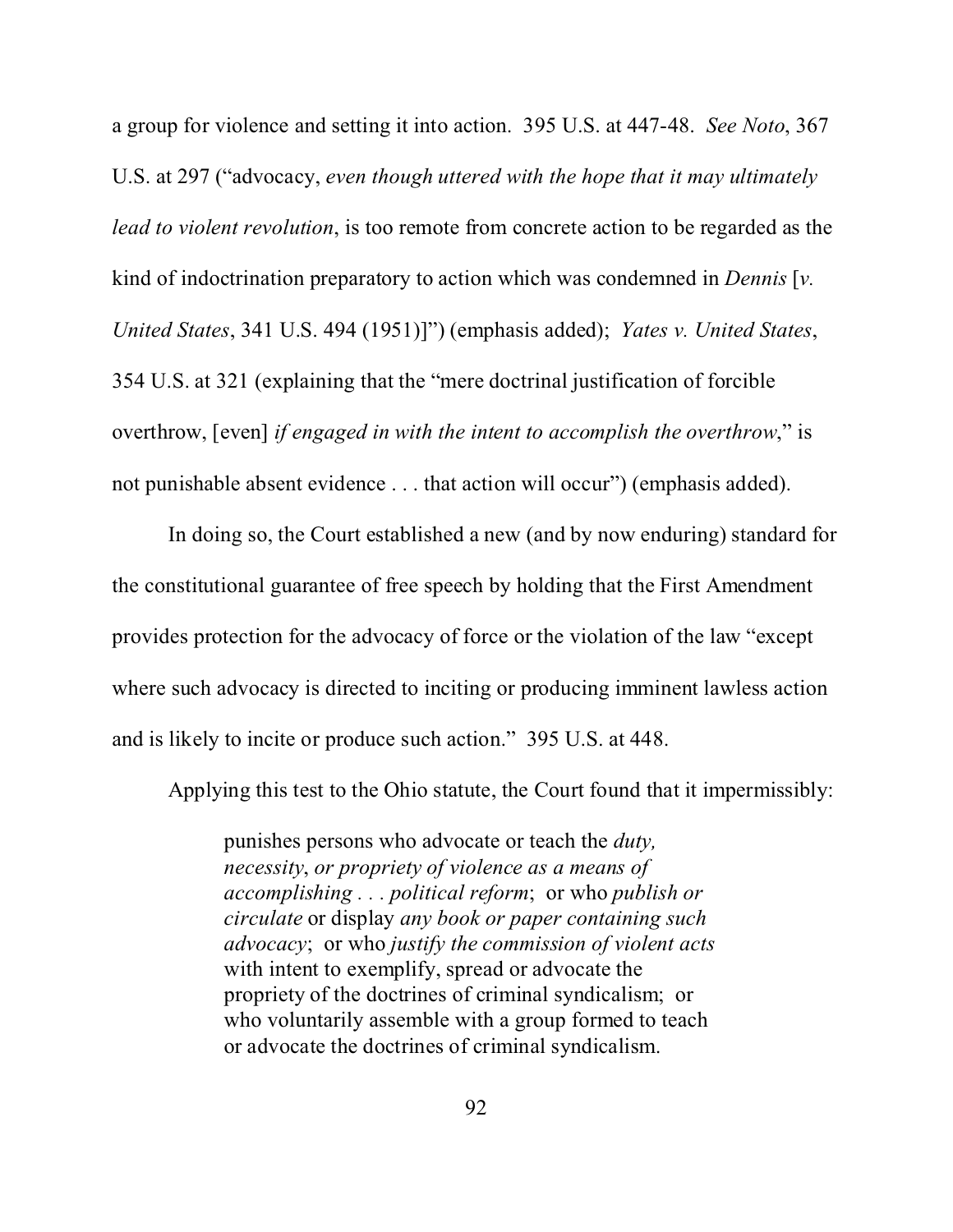*Id.* (emphasis added). *See also United States v. Rahman*, 1994 WL 388927, at \*2 (S.D.N.Y. 1994) (distinguishing between protected speech and that which exceeded the bounds permitted by *Brandenburg*: "that speech may sound constitutionally protected does not mean that it is, *if that speech was intended and likely to generate imminent criminal action by others*") (emphasis added).

Accordingly, the Court found that the Ohio statute violated the First Amendment because it failed to distinguish between advocacy and the intentional incitement of likely imminent lawless action. 395 U.S. at 448-49. Here, it is simply indisputable that the statements attributable to Sheikh Abdel Rahman, and upon which rest the "material support" allegations against Ms. Stewart, are within that protected sphere: at worst they constitute advocating "the propriety of violence as a means of accomplishing . . . political reform[;]" at worst, Ms. Stewart's dissemination of those ideas to a reporter merely "published" them. *See Buckley v. Valeo*, 424 U.S. 1, 17 (1976) (*per curiam*) (conduct of giving or spending money in political campaigns may not be regulated when conduct is integrally intertwined with communication); *Sosa v. DIRECTV, Inc.*, 437 F.3d 923, 933-34 ( $9<sup>th</sup>$  Cir. 2006) (First Amendment "breathing space principle" prescribes that "certain conduct, not in itself speech, is protected in order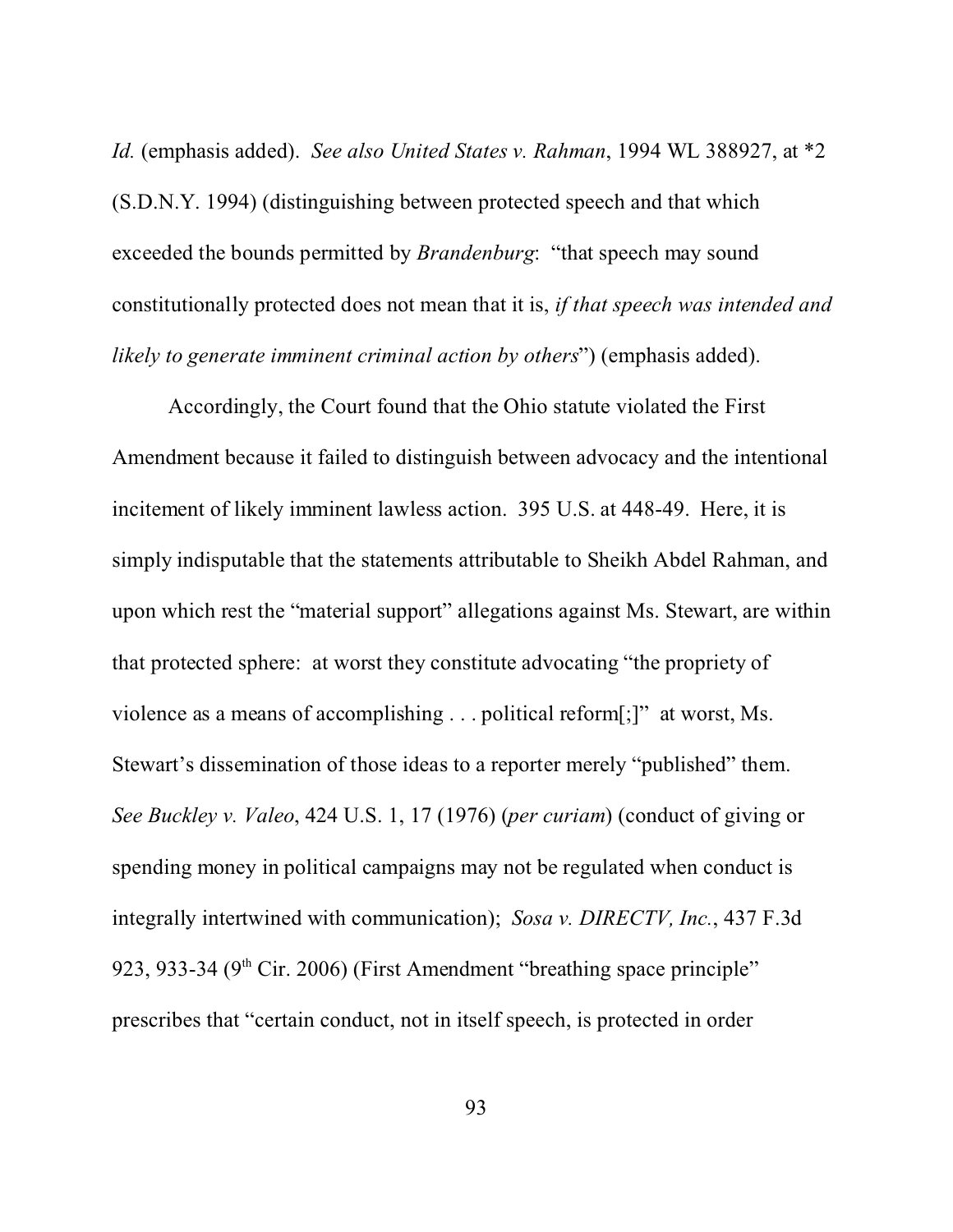adequately to protect the actor's ability to exercise his free speech rights") (citations omitted).

Indeed, as noted **ante**, at 86, Sheikh Rahman's position was neither "proviolence" or a directive to IG. As reported by Reuters, Ms. Stewart stated that Sheikh Rahman "is withdrawing his support for the ceasefire that currently exists[,]" adding that "[t]he people who launched the ceasefire have good faith but the (Egyptian) government has shown no good faith." GX 524H (parentheses in original). As a result, Sheikh Rahman counseled, according to Ms. Stewart, that "[h]e wants people not to place hope in this process because nothing is moving forward." *Id*. *See also* T. 5574, 5617 (testimony of Esmat Salaheddin).

That statement's meaning was so difficult to determine that a subsequent clarification was required. One week after the initial press release, Ms. Stewart issued another, in which Sheikh Rahman explained,

> I have not canceled the [peace] initiative but I have withdrawn my support for it. I have made my position clear and *left it to my brothers to consider the initiative and its benefits, since they are better acquainted with this situation than I am, they are the ones who are living it*.

J.A. 1534 (emphasis added).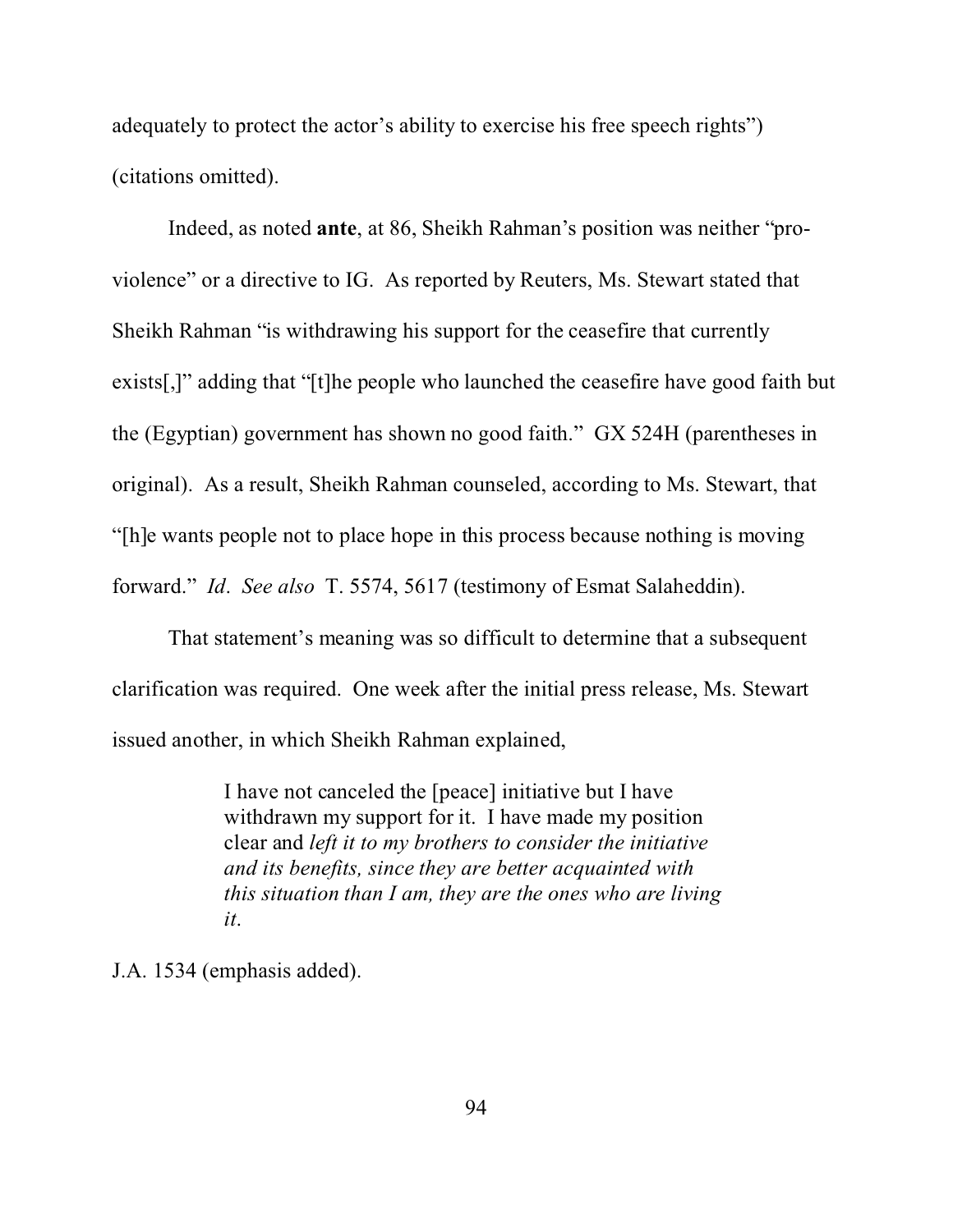As reported in the June 23, 2000, edition of *Al-Hayat* (GX 534-T), that second statement "was much clearer than the previous one, to which the reactions from the supporters and opponents of the peace initiative caused a crisis." *See also id.* (second statement "put an end to a dispute that lasted for almost a week over [Sheikh Rahman's] position on the peace initiative").<sup>39</sup>

Thus, while the government possesses apparent certitude as to the meaning of Sheikh Rahman's statements, those in Egypt, and in IG, who purportedly were the members of Count Two's §956(a) conspiracy to kill, to which Sheikh Rahman was allegedly "provided" as "personnel," were evidently quite perplexed by them.

Nor was Sheikh Rahman's clarifying statement received as a call to violence. The *Al-Hayat* article quoted Egyptian attorney Muntasir Al-Zayyat as stating that "the latest development does not constitute 'a defeat for the peaceful tendency within the group [IG].'" *Id*. Similarly, even before the clarifying statement, Salah Hashem, IG's founder, told *Al-Hayat* that IG's leaders "still maintain their stand on their initiative and have not changed it[,]" and that the cease-fire represented "a strategic choice that the group will not deviate from."

<sup>&</sup>lt;sup>39</sup> Even the Superseding Indictment, at  $\P$  30(v), notes that Sheikh Rahman was not repudiating the cease-fire, but simply urging IG to reconsider its efficacy. J.A. 151.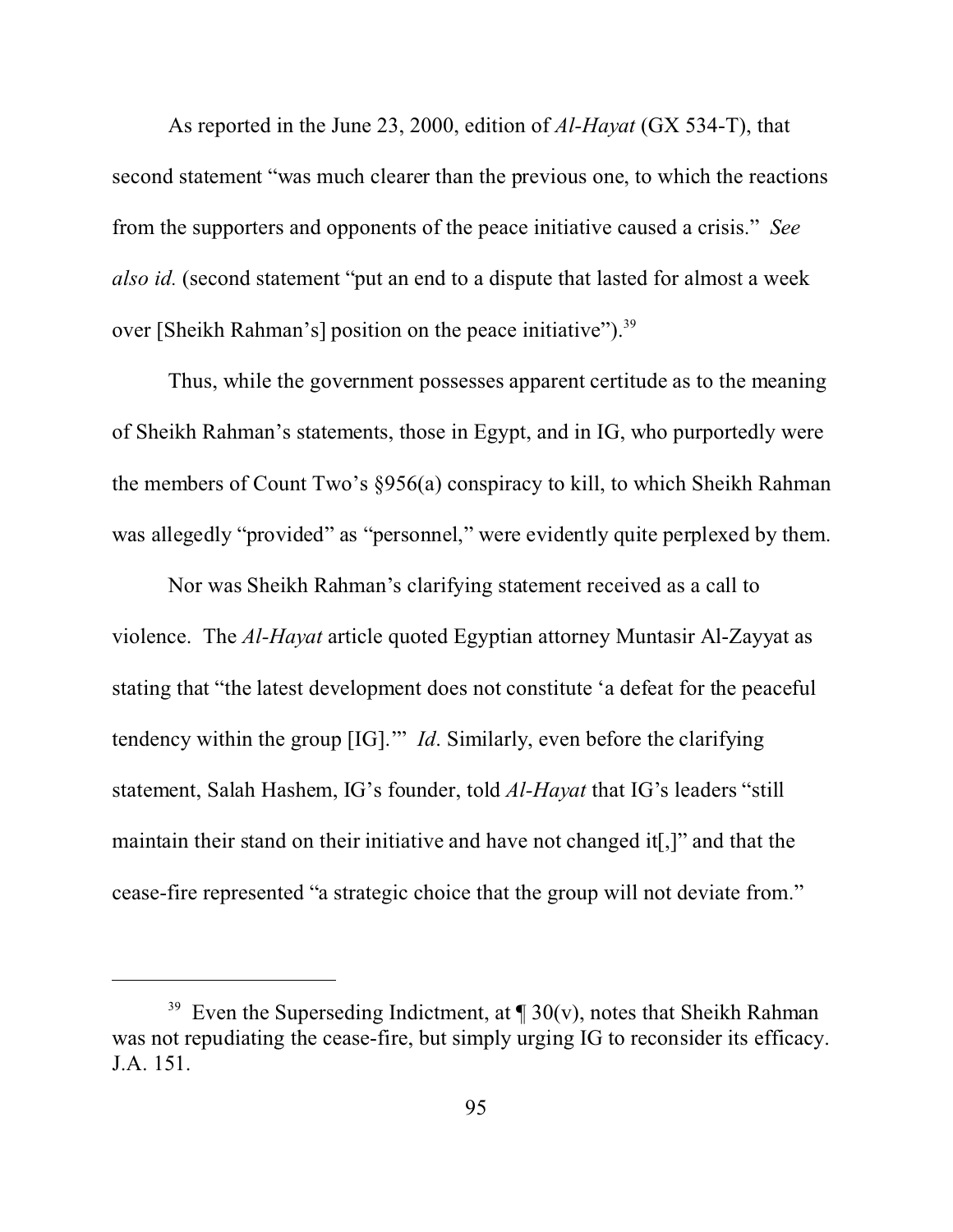GX 526-T. *See also* GX 528. *Nor was there any evidence at trial that there was any deviation from the cease-fire*.

Moreover, as detailed **ante**, at 94-95, the aftermath of the publication of Sheikh Rahman's statement regarding the cease-fire demonstrated that he was not acting in a leadership role. There was not obedience, but controversy and disagreement with respect to his opinion, even to the extent of precipitating a further statement.

As a result, the District Court's citation to Sheikh Rahman's "instruct[ion to] his followers from prison that '[n]o new charter, and nothing should happen or be done without consulting me, or informing me[,]' (GX 1007X at 5.)," *Sattar 29/33*, 395 F. Supp.2d at 100, did not reflect the reality of IG's situation.

Nor did Sheikh Abdel Rahman's statement alter IG's policy on the issue. Indeed, the Superseding Indictment, at  $\P$  30(u) (J.A. 151), refers to the "fierceness" of the debate within" IG that the press release precipitated – and what better describes protected First Amendment speech than a "fierce" (and non-violent) debate over the political course an organization should pursue?

Likewise, any rhetorical leadership provided by Sheikh Abdel Rahman to IG would not transgress the *Brandenburg* standard, as in that case *the speaker was the leader*. Sheikh Abdel Rahman's "leadership" through his words is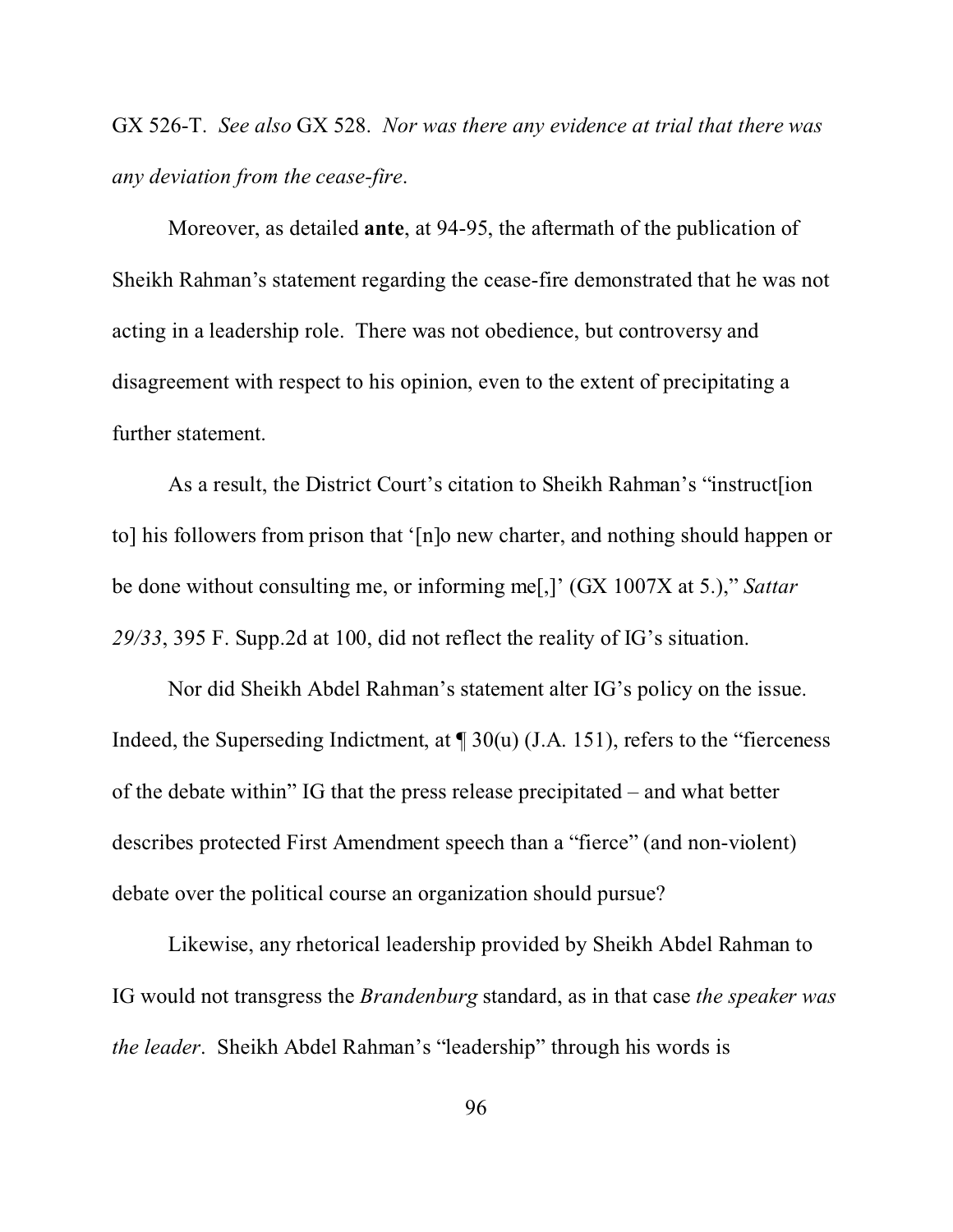indistinguishable from that provided by the Klan leader in *Brandenburg*, or by Charles Evers in *Claiborne*, discussed **post**, at 102-103, and is similarly precisely the type of speech that is protected by the First Amendment.

Consequently, the District Court's statement that "[a] reasonable jury could find that Abdel Rahman was a participant in the Court Two conspiracy to kill, and that the methods of his participation occurred by his *words, statements, directives, and leadership*[,]" *Sattar 29/33*, 395 F. Supp.2d at 99, is in direct and irreconcilable conflict with the First Amendment.

The Supreme Court's next treatment of the issue occurred in *Hess v. Indiana*, 414 U.S. 105 (1973), in which the Court held that advocating illegal action at some indefinite time in the future was protected by the First Amendment. Again, the facts are instructive. Hess had been a participant in an antiwar demonstration at Indiana University during which several individuals had entered a public street disrupting the flow of traffic. 414 U.S. at 106.

When the demonstrators failed to obey verbal orders of the sheriff to clear the street, the sheriff and his deputies began walking up the street, causing the demonstrators to retreat to the sidewalks. *Id.* As the sheriff walked up the street he heard Hess yell an expletive, and arrested him for disorderly conduct. 414 U.S.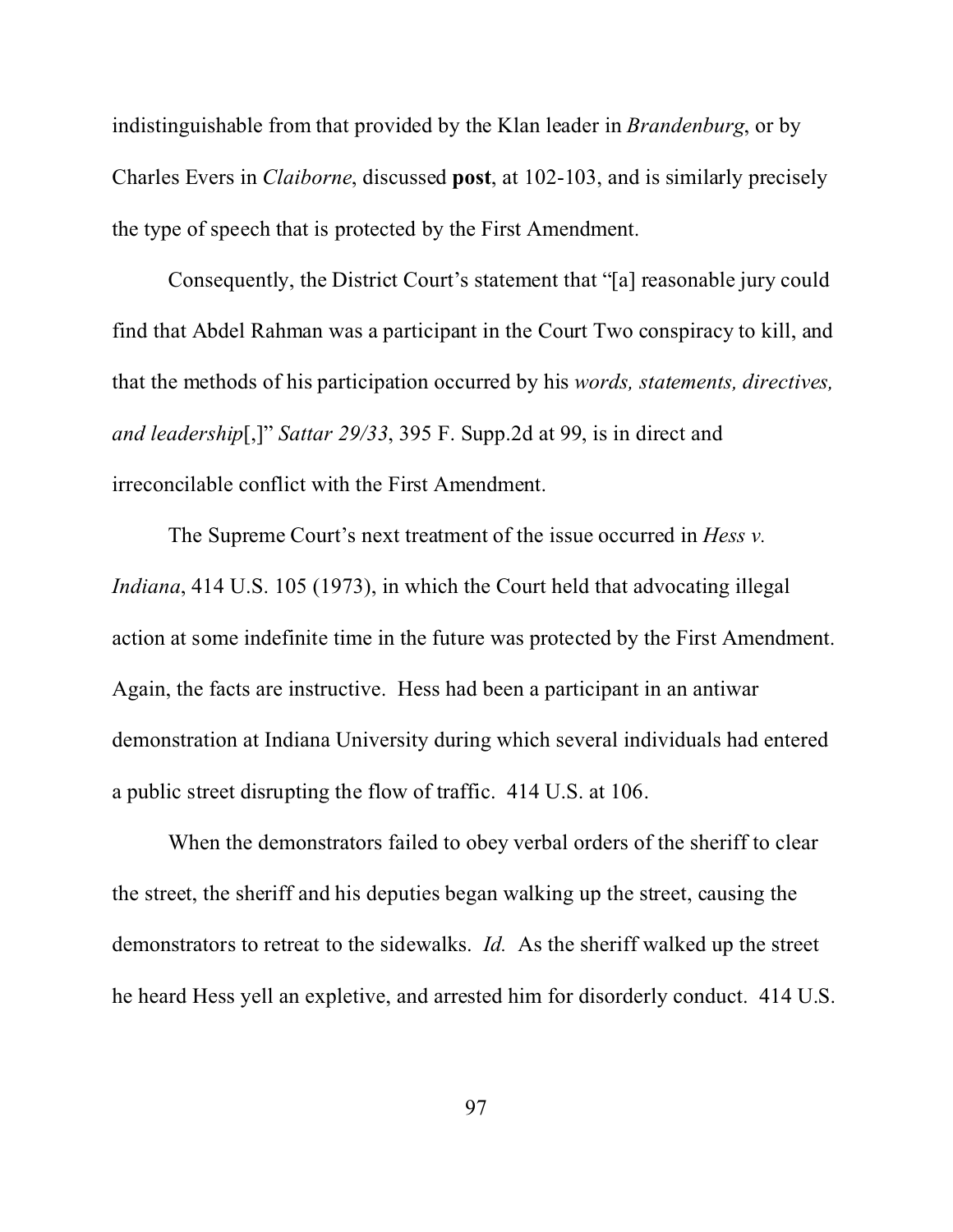at 107. It was later determined that Hess had actually stated "We'll take the []ing street later," or "We'll take the []ing street again." *Id*.

The Supreme Court rejected the Indiana court's determination that Hess's statement was designed to "incite further lawless action" and "was likely to produce such action," declaring:

> [a]t best, however, the statement could be taken as counsel for present moderation; at worst, *it amounted to nothing more than advocacy of illegal action at some indefinite future time.* This is not sufficient to permit the State to punish Hess' speech. Under our decisions, *the constitutional guarantees of free speech and free press do not permit a State to forbid or proscribe advocacy of the use of force or of law violation except where such advocacy is directed to inciting or producing imminent lawless action and is likely to incite or produce such action.* Since the uncontroverted evidence showed that Hess' statement was not directed to any person or group of persons, it cannot be said that he was advocating, in the normal sense, any action. And since there was no evidence or rational inference from the import of the language, that his words were intended to produce, and likely to produce, imminent disorder, *those words could not be punished by the State on the ground that they had a tendency to lead to violence.*

414 U.S. at 108-09 (internal citations and quotations omitted) (emphasis added).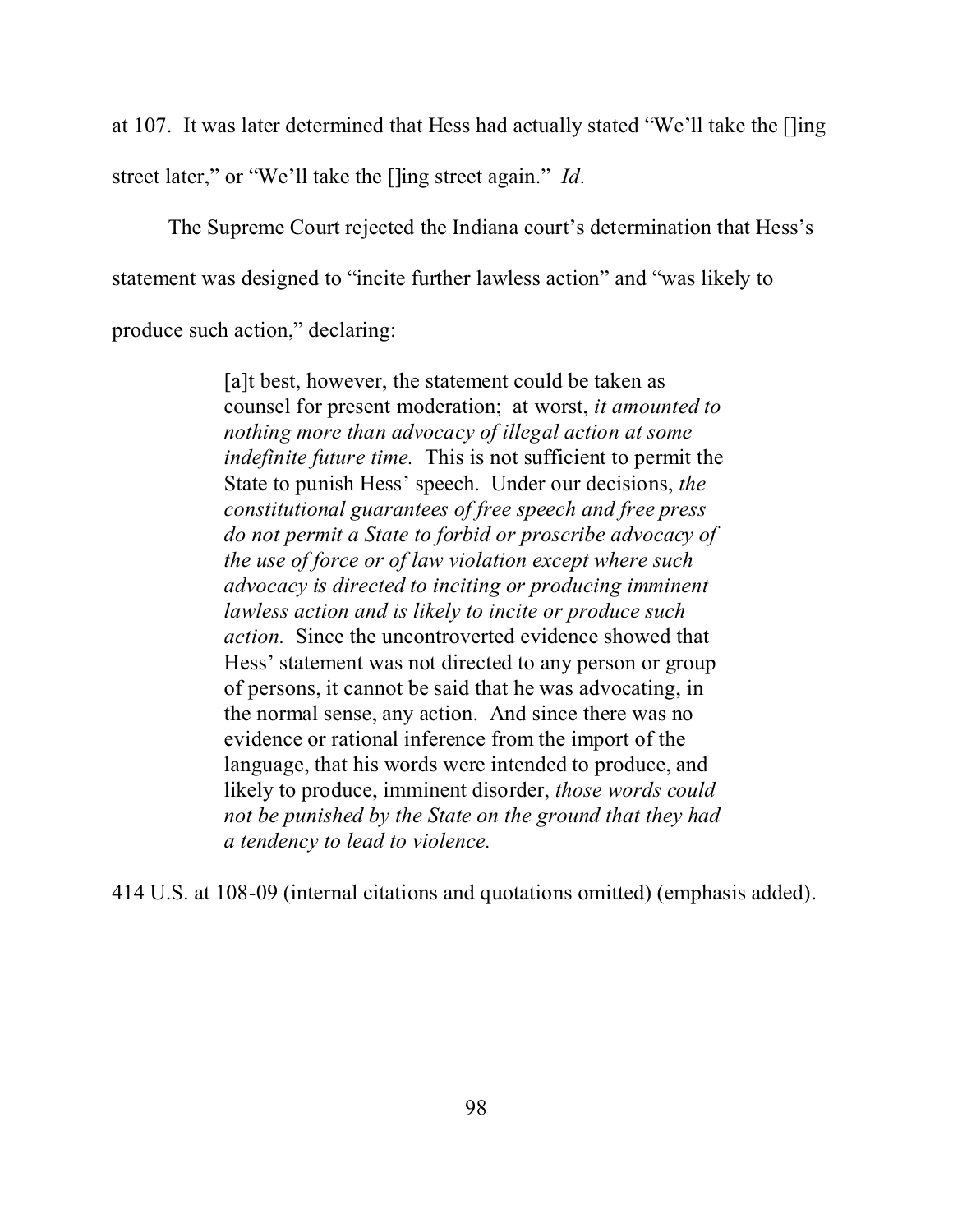Accordingly, the Court reversed Hess's conviction. 414 U.S. at 109.<sup>40</sup> See *also White v. Lee*, 227 F.3d 1214, 1227 (9th Cir. 2000) ("advocacy is unprotected only if it is intended to produce and likely to produce, imminent disorder; advocacy of illegal action at some indefinite future time is not actionable") *quoting Hess*, 414 U.S. at 108-09 (internal quotations omitted); *HLP II*, 205 F.3d at 1134 (basing criminal behavior on the dissemination of such materials would violate the First Amendment unless that expression exceeded the standard as set forth in *Brandenburg* and its progeny).

Here, again, Sheikh Rahman's statements fit squarely within the contours of protected speech, as his statements about continuation of the cease-fire at worst surely "amounted to nothing more than advocacy of illegal action at some indefinite future time." Neither his statements, nor Ms. Stewart's repetition of

<sup>40</sup> *See also Ashcroft v. Free Speech Coaltion*, 535 U.S. 234, 253 (2002) (ban on virtual child pornography violates First Amendment notwithstanding government's argument that such pornography "whets the appetite of pedophiles and encourages them to engage in illegal conduct"; there are "vital distinctions between words and deeds, between ideas and conduct," and the "government may not prohibit speech because it increases the chance an unlawful act will be committed 'at some indefinite future time'"), *quoting Hess* (other citations omitted). The Court in *Ashcroft* added that "[t]he mere tendency of speech to encourage unlawful acts is not a sufficient reason for banning it." 535 U.S. at 253. Thus, here, too, such speech cannot be subject to criminal prosecution, even if Sheikh Rahman's statements, or Ms. Stewart's conveyance of them to the media, "increase[d] the chance an unlawful act" might be committed at some future date.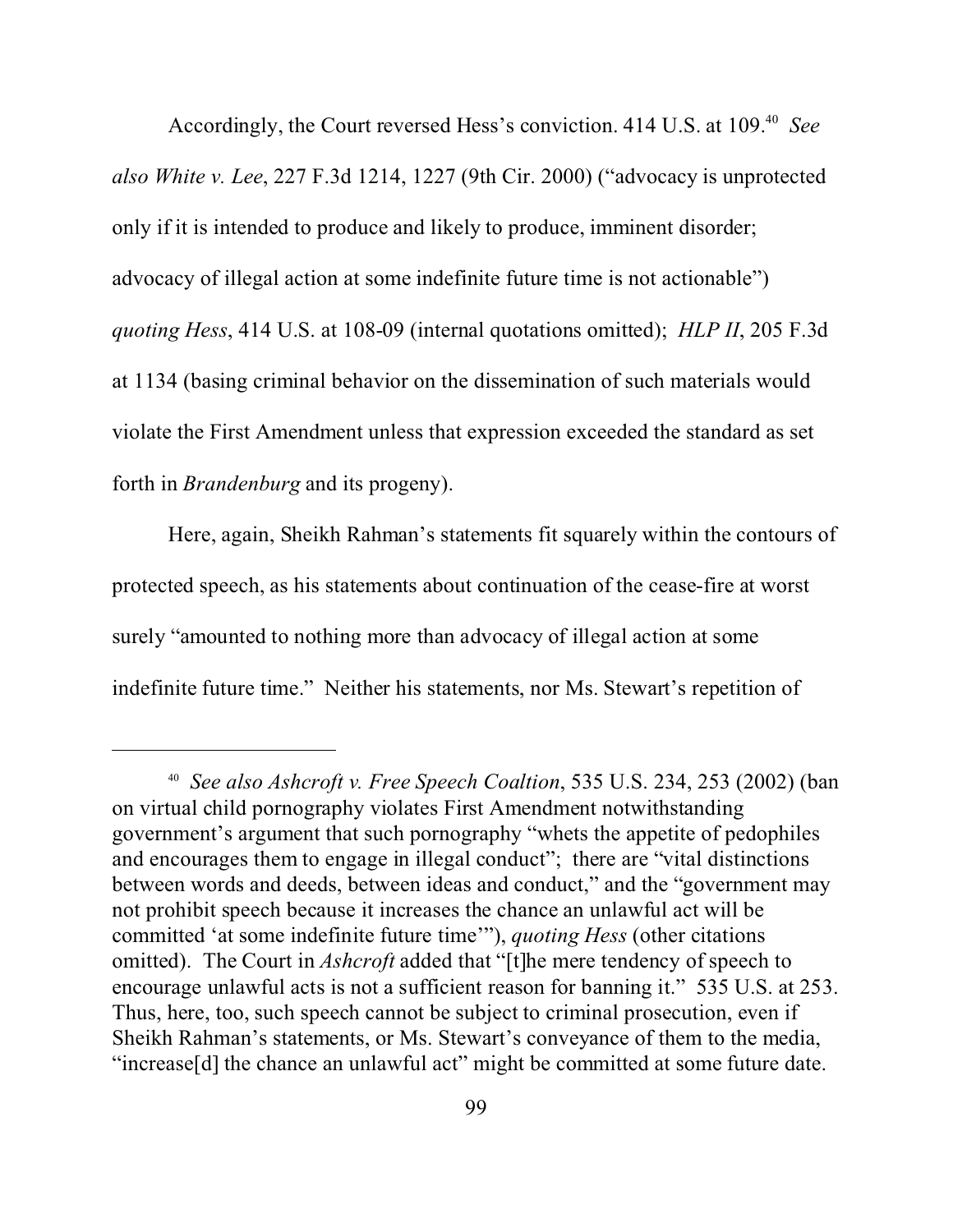them in public met the standard of advocacy "directed to inciting or producing imminent lawless action and [] likely to incite or produce such action."

*NAACP v. Claiborne Hardware Co.*, 458 U.S. 886 (1982) provided the Court with its next opportunity to identify further the extent to which the First Amendment protects against liability. In *Claiborne*, a boycott included watching the targeted stores, recording the names of African-Americans who violated the boycott, and publishing their names in a local paper entitled "Black Times." 458 U.S. at 903-04.

These persons were branded as traitors, called demeaning names, and socially ostracized. 458 U.S. at 904. In addition, some violators were victims of retaliation – gunshots were fired into the houses of two violators, and a brick was thrown through a windshield of another, among other acts. 458 U.S. at 904-05.

In the course of its analysis, the Court first rejected liability based upon the defendants' participation in the boycott itself, noting that all such acts consisted of various forms of protected conduct and speech. 458 U.S. at 907. The Court emphasized the importance of group advocacy, *id.* [*quoting Citizens Against Rent Control Coalition for Fair Housing v. Berkeley*, 454 U.S. 290, 294 (1981)] (stating "the practice of persons sharing common views banding together to achieve a common end is deeply embedded in the American political process"), the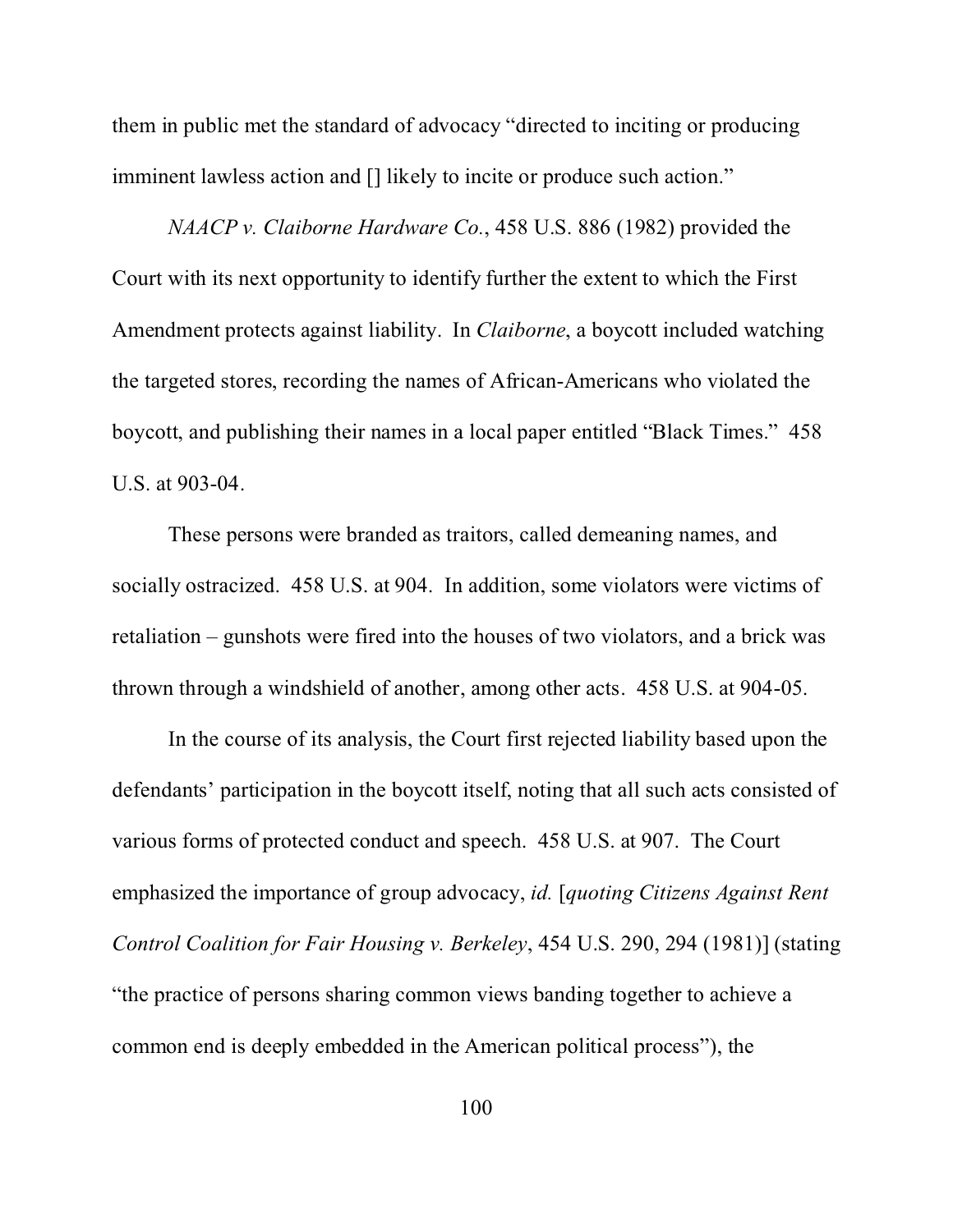constitutional protections afforded such activities, 458 U.S. at 908 (*quoting Citizens Against Rent Control*, 454 U.S. at 296) ("[t]here are, of course, some activities, legal if engaged by one, yet illegal if performed in concert with others, but political expression is not one of them"), as well as the fact that such protections are not forfeited by members of the group merely because other members may have participated in unprotected conduct. 458 U.S. at 908-09, *citing De Jonge v. Oregon*, 299 U.S. 353, 365 (1937) ("[t]he question, if the rights of free speech and peaceable assembly are to be preserved, is not as to the auspices under which the meeting is held but as to its purpose; not as to the relations of the speakers, but whether their utterances transcend the bound of the freedom of speech which the Constitution protects"). *See also id.*, at 909 ("[t]he right to associate does not lose all constitutional protection merely because some members of the group may have participated in conduct or advocated doctrine that is not itself protected"); *Scales v. United States*, 367 U.S. 203, 224-25 (1961).<sup>41</sup>

<sup>41</sup> *See also United States v. Spock*, 416 F.2d 165, 179 (1st Cir. 1969) ("expressing ones views in broad areas is not foreclosed by knowledge of the consequences . . . one may belong to a group, knowing of its illegal aspects, and still not be found to adhere thereto"). Spock was cited with approval by this Court in *United States v. Rahman*, 189 F.3d 88, 117 (2d Cir. 1999); *see also United States v. Montour*, 944 F.2d 1019, 1024 (2d Cir. 1991) ("court . . . may not impute the illegal intent of alleged co-conspirators to the actions of the defendant") (citing *Spock*, *Scales*, and *Noto*, 367 U.S. at 298-300).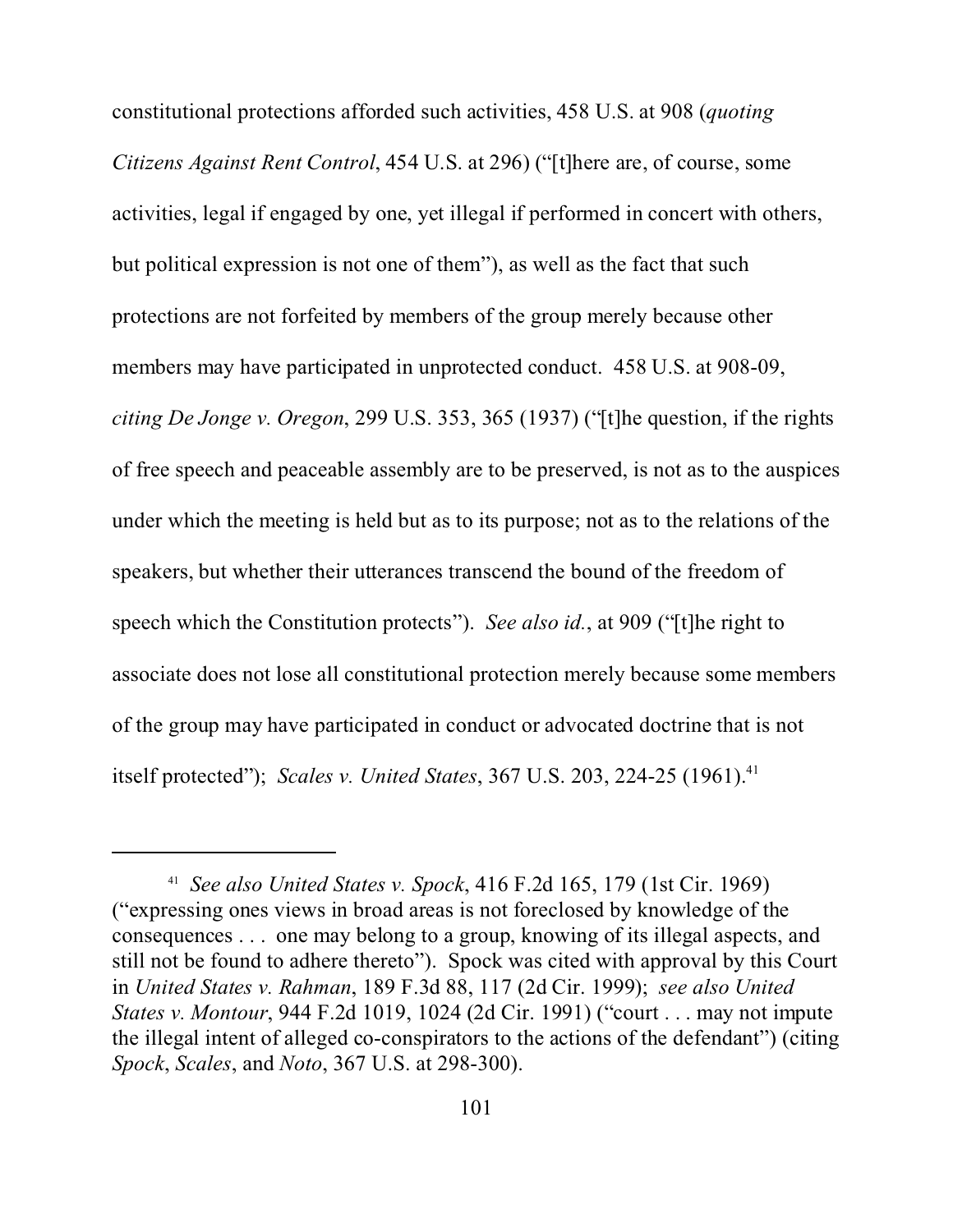Thus, having determined that participating in the boycott was protected activity, the Court next addressed the speech utilized in support of it. The Court noted that those participating in the boycott had repeatedly urged nonparticipants to join through public and personal solicitations, as well as through social pressure and the threat of social ostracism. 458 U.S. at 909.

Such attempts at persuasion, however, did not place their actions outside the protections of the First Amendment. Rather, the Court stated, "[s]peech does not lose its protected character, however, simply because it may embarrass others or *coerce them into action*." *Id.* (emphasis added).

Thus, even if Sheikh Abdel Rahman's statements were intended to persuade IG into action, they would still be protected. Indeed, in *Claiborne* the Court emphasized that "[t]he claim that the expressions were intended to exercise a coercive impact on [others] does not remove them from the reach of the First Amendment. . . . [As long as] the means are peaceful, the communication need not meet standards of acceptability." 458 U.S. at 911 [*quoting Organization for a Better Austin v. Keefe*, 402 U.S. 415, 419 (1971)].

The Court also considered whether the NAACP's field secretary, Charles Evers, could be held liable for his public speeches on the ground that they were likely to incite lawless action. 458 U.S. at 926-27. Evers had made three speeches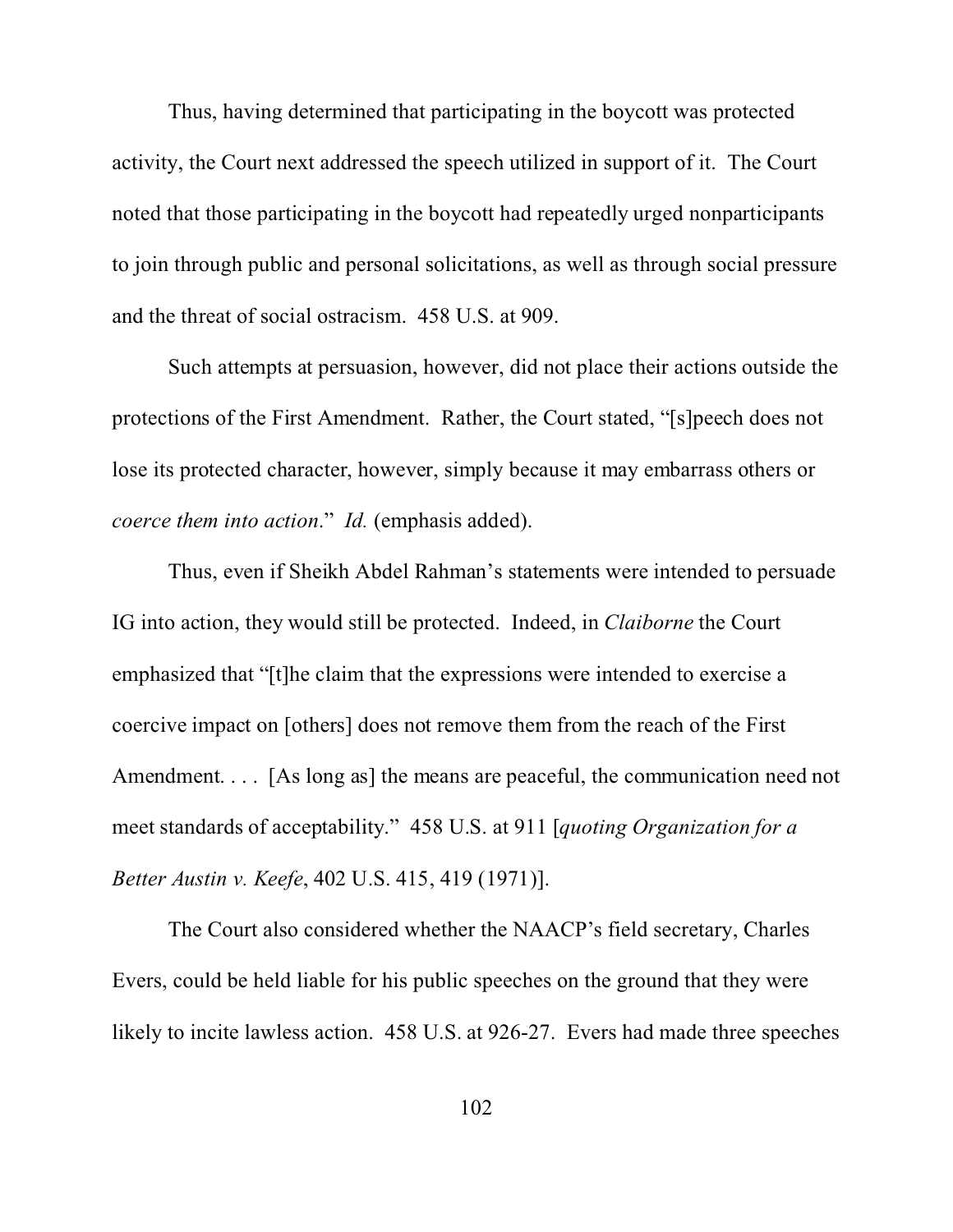in which he had warned against violating the boycott  $-$  his warnings varied from subtle implications, *e.g.,* telling violators that they were not protected because the Sheriff could not sleep with them at night, 458 U.S. at 927, to direct threats of future violence, *e.g.,* stating that violators would "have their necks broken." 458 U.S. at 900 n. 28.

Nevertheless, the Court, applying the *Brandenburg* test, found Evers's speech to be constitutionally protected. 458 U.S. at 927-28. It reasoned that Evers had used strong language in his advocacy, but noted that none of his pleas had been followed by immediate violence. 458 U.S. at 928. Specifically, with the possible exception of an incident in which two violators had gunshots fired into their home, 458 U.S. at 905, the acts of violence following his speeches had occurred "weeks or months" afterward. 458 U.S. at 928.

Accordingly, Evers's speech had not been directed to incite or produce– nor was it likely to incite or produce – *imminent* lawless action. As a result, the Court concluded that

> [a]n advocate must be free to stimulate his audience with spontaneous and emotional appeals for unity and action in a common cause. When such appeals do not incite lawless action, they must be regarded as protected speech. To rule otherwise would ignore the "profound national commitment" that "debate on public issues should be uninhibited, robust, and wide-open."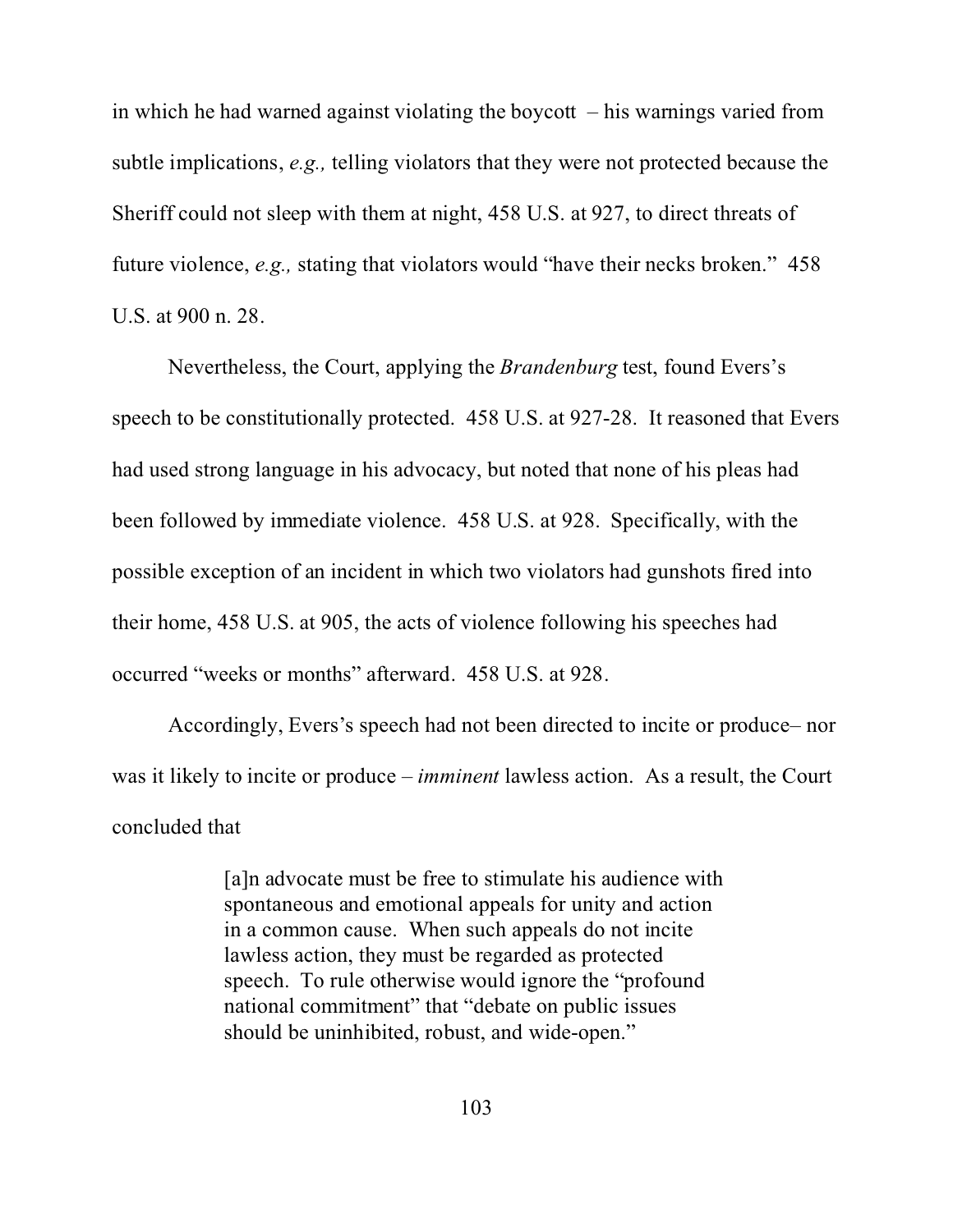*Id., quoting New York Times Co. v. Sullivan*, 376 U.S. 254, 270 (1964).

In applying the *Brandenburg* standards, the lower courts have recognized also that timing is an important element of the analysis. For example, in *McCoy v. Stewart*, 282 F.3d 626 (9th Cir. 2002), in which a former gang member had been convicted under an Arizona statute for participating in a criminal street gang, the Ninth Circuit explained that

> [u]nder *Brandenburg* timing is crucial, because speech must incite imminent lawless action to be constitutionally proscribable. Thus, several years later in *Hess v. Indiana*, the Court made explicit what was implicit in *Brandenburg*: a state cannot constitutionally sanction advocacy of illegal action at some indefinite future time.

282 F.3d at 631.

Later, in *Planned Parenthood of the Columbia/Willamette Inc. v. American*

*Coalition of Life Activists* (*PPCW I*), the Ninth Circuit further clarified the limits

as set forth in *Brandenburg*:

[p]olitical speech may not be punished *just because it makes it more likely that someone will be harmed at some unknown time in the future by an unrelated third party*. In *Brandenburg*, the Supreme Court held that the First Amendment protects speech that encourages others to commit violence, unless the speech is capable of "producing imminent lawless action." *It doesn't matter if the speech makes future violence more likely*; advocating "illegal action at some indefinite future time" is protected.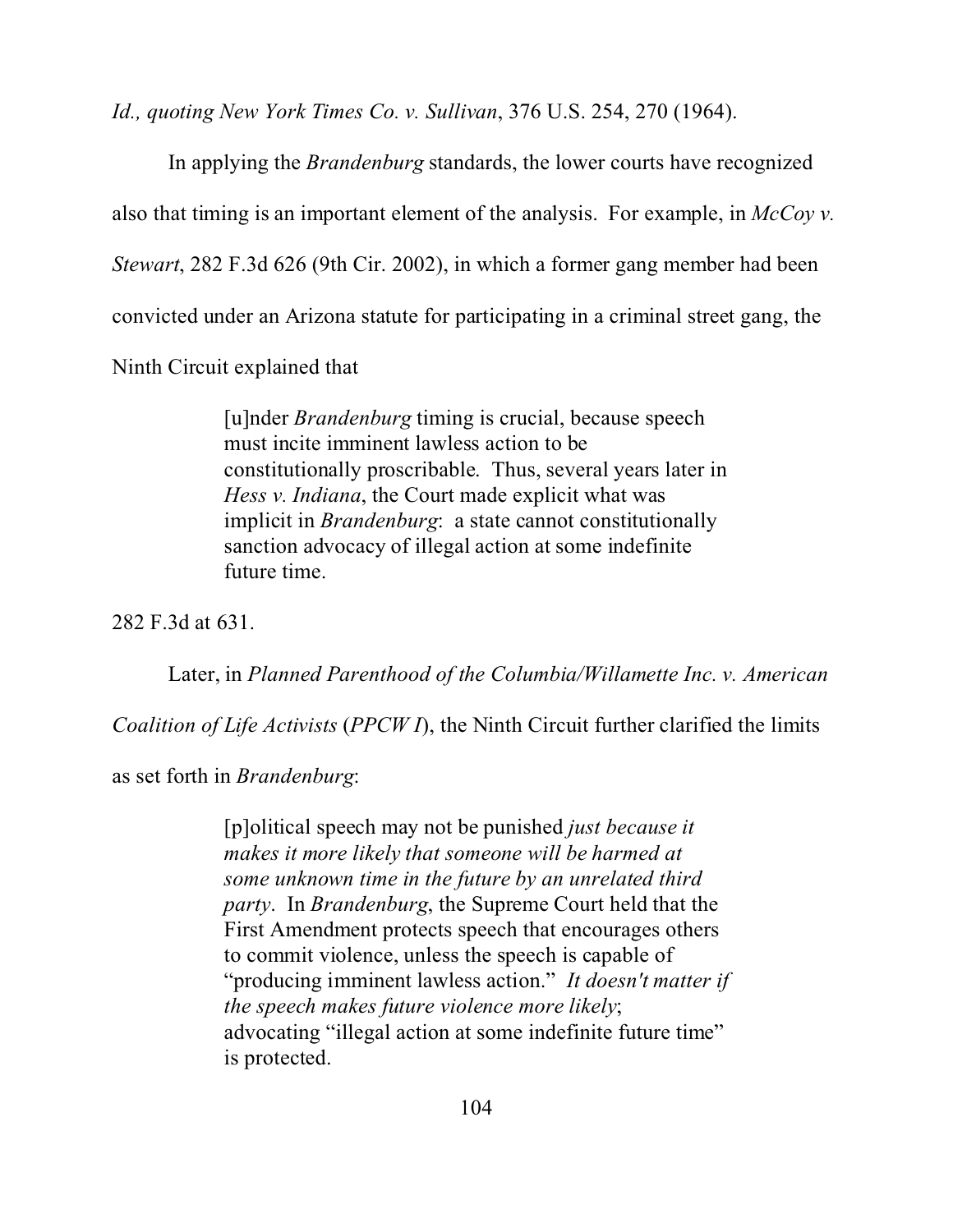244 F.3d at 1015 (internal citations omitted) (emphasis added).

Accordingly, the Ninth Circuit stated that speech which merely encourages unrelated terrorists to commit violent acts is protected by the First Amendment. *Id. See PPCW I,* 244 F.3d at 1015 ("[b]ut if their statements merely encouraged unrelated terrorists, then their words are protected by the First Amendment"). $^{42}$ Here, the government certainly did not establish *more* than that with respect to Sheikh Rahman's speech, relayed by Ms. Stewart, as even the government's most serious allegations consisted only of speech making "it more likely that someone will be harmed at some unknown time in the future by an unrelated third party."

Also in *PPCW I*, the Ninth Circuit elaborated in a manner that resonates

profoundly with respect to the circumstances of this case:

speech made through the normal channels of group communication, and concerning matters of public policy, is given the maximum level of protection by the Free Speech Clause because it lies at the core of the First Amendment. . . . If political discourse is to rally public opinion and challenge conventional thinking, it cannot be subdued. Nor may we saddle political speakers with implications their words do not literally convey but are

<sup>42</sup> This statement was endorsed by the *en banc* panel in *PPCW II*: "had [the defendants] merely endorsed or encouraged the violent actions of others, [their] speech would be protected. . . . [A]dvocating violence is protected. . . ." 290 F.3d at 1072. The *en banc* panel in *PPCW II* merely found that the statement made by the defendant's did constitute a "true threat." It did not reject the state of the law as described in *PPCW I*.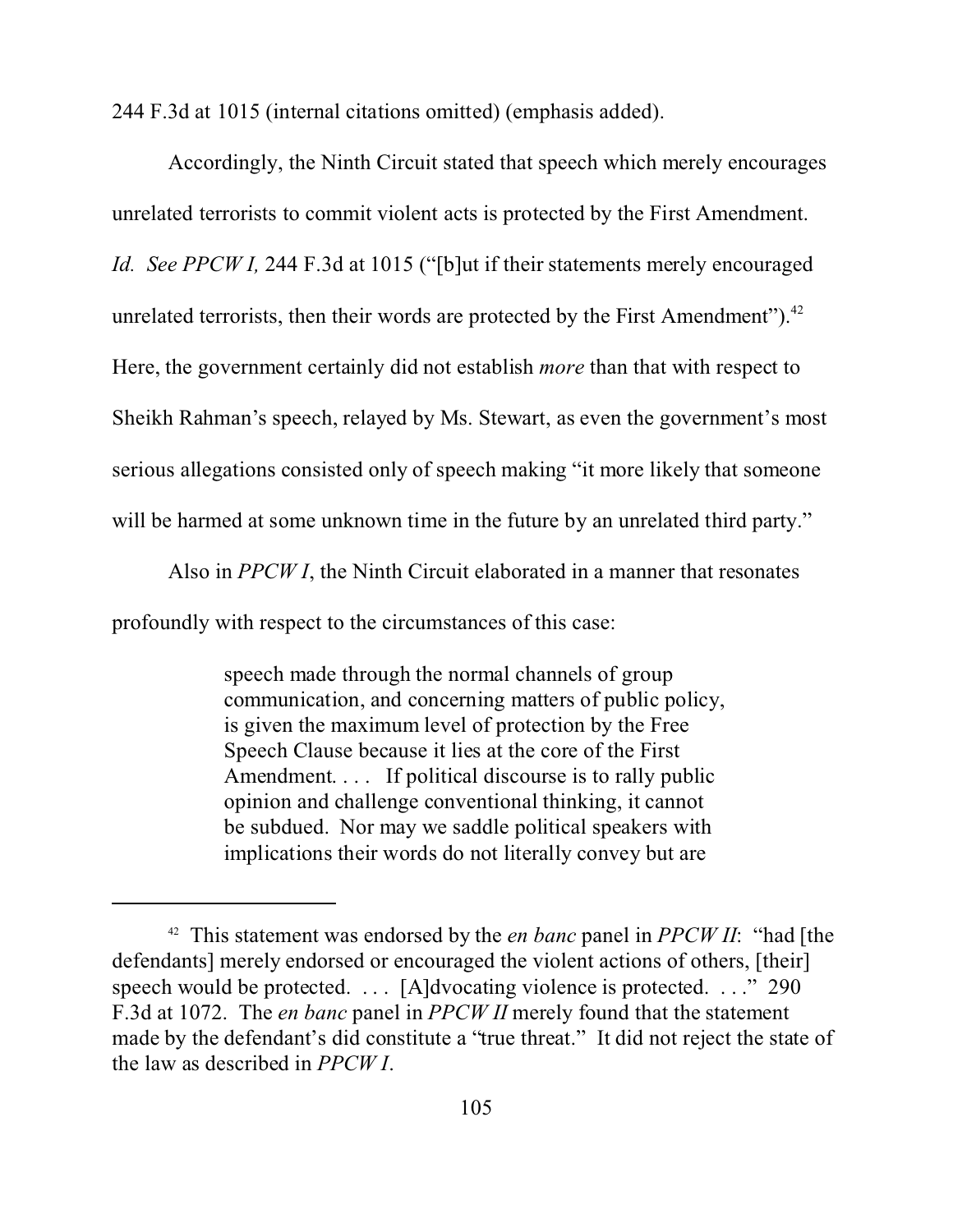later "discovered" by judges and juries with the benefit of hindsight and by reference to facts over which the speaker has no control.

244 F.3d at 1019. *See also Boim*, 291 F.3d at 1026 ("[a]dvocacy is always subject to the highest levels of scrutiny under the First Amendment"); *United States v. Rahman*, 189 F.3d 88, 117 (2d Cir. 1999) ("political speech and religious exercise are among the activities most jealously guarded by the First Amendment").<sup>43</sup>

The court concluded that if such were allowed to occur, "it could have a highly chilling effect on public debate on any cause where somebody, somewhere has committed a violent act in connection with that cause . . . [because a] party who does not intend to threaten harm, nor say anything at all suggesting violence, would risk liability by speaking out in the midst of a highly charged environment."

<sup>&</sup>lt;sup>43</sup> Indeed, political speech is at the core of the First Amendment's protection. *Kaplan v. County of Los Angeles*, 894 F.2d 1076, 1079 (9th Cir.1990) ("[p]olitical speech lies at the core of the First Amendment's protections"). *See also Mills v. Alabama,* 384 U.S. 214, 218 (1966) ("there is practically universal agreement that a major purpose of [the First] Amendment was to protect the free discussion of governmental affairs"); *Shelton v. Tucker*, 364 U.S. 479, 485-86 (1960) (holding that statute requiring disclosure of organizations to which teachers made contributions implicated the "right of free association, a right closely allied to freedom of speech and a right which, like free speech, lies at the foundation of a free society"). *See also New York Times v. United States,* 403 U.S. 713, 728 (1971) (Stewart J., concurring) (importance of First Amendment freedoms in context of national defense and international affairs).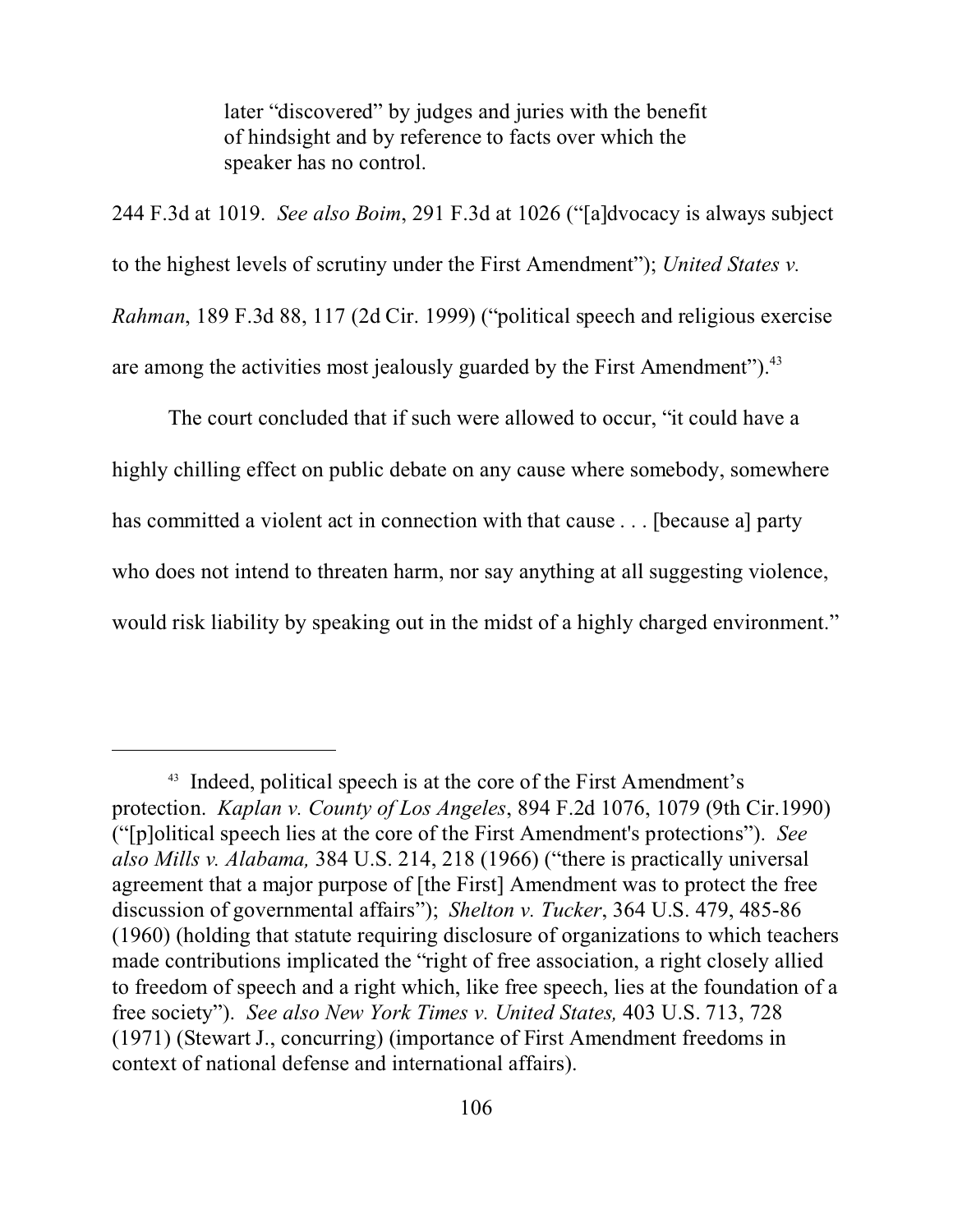244 F.3d at 1018. *See also Claiborne Hardware*, 458 U.S. at 908-09, *citing De Jonge v. Oregon*, 299 U.S. at 365 (quoted **ante**, at 102).

Here, the circumstances are even more dramatic than in *Claiborne Hardware*, since the government could not point to *any* violence, much less imminent, that resulted from Sheikh Abdel Rahman's statements or Ms. Stewart's transmitting them. *See* T. at 8411-12. Conversely, there was testimony from United States Attorney Patrick J. Fitzgerald<sup>44</sup> that Sheikh Rahman's statements were not necessarily followed by the Islamic Group or others, and that in 1997, even after Sheikh Rahman had called for a "cease fire," opponents of the Egyptian government had performed the deadliest act of violence against civilians in that conflict. T. 2556-57.

The temporal attenuation of the discussion about the cease-fire also demonstrates that Sheikh Rahman's statements, and Ms. Stewart's public repetition thereof, could not have crossed the *Brandenburg* line, and/or constituted "material support" to Count Two's §956(a) conspiracy to kill. Spread over visits separated by 14 months, and spanning 28 months in total, it is absurd to think that

<sup>44</sup> While Mr. Fitzgerald was as Assistant United States Attorney in the Southern District of New York during the period his testimony covered, he had by the time of his testimony been appointed U.S. Attorney for the Northern District of Illinois. T. 2302.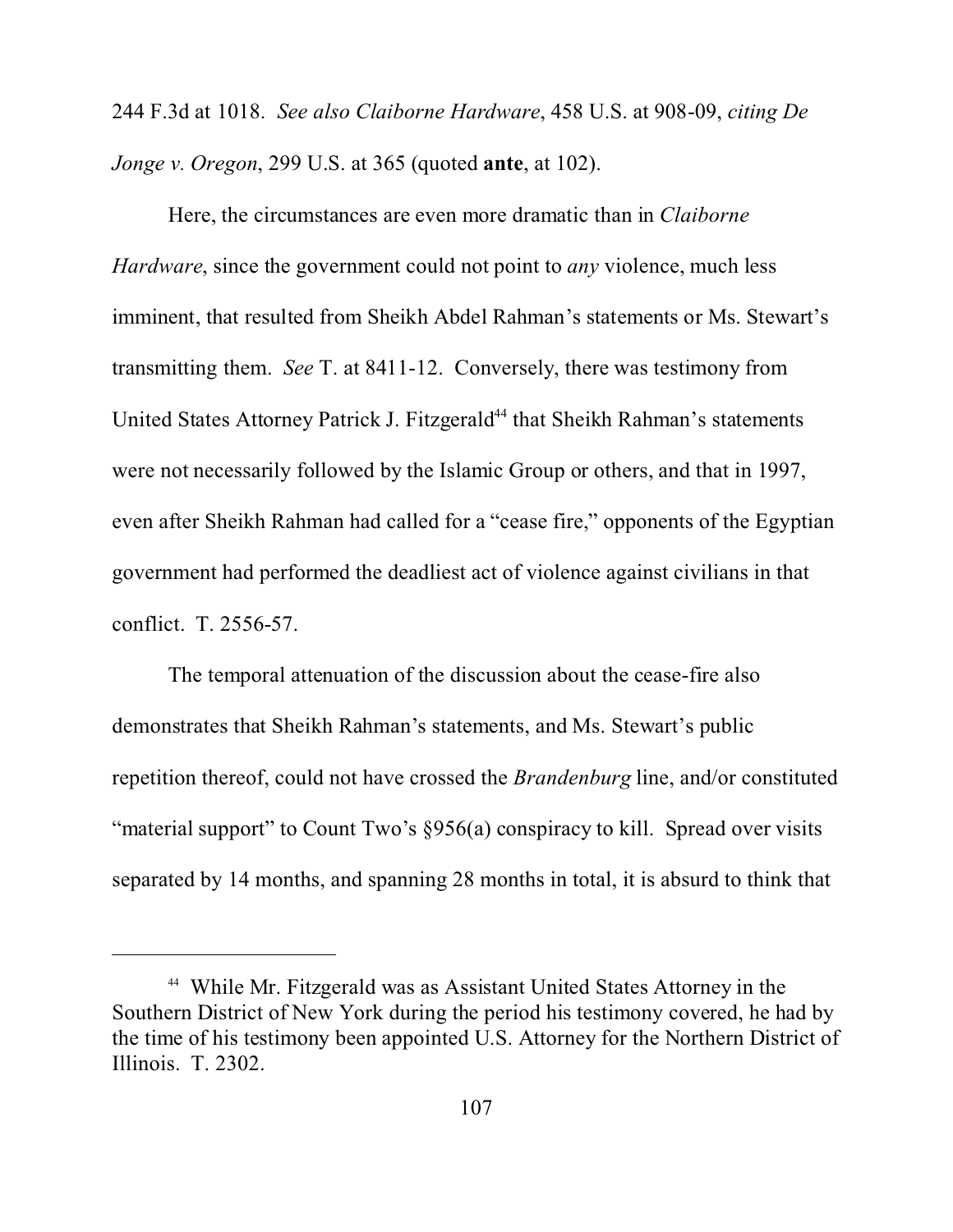such meager contact and sporadic discussion could perpetuate Sheikh Rahman's "position as the spiritual leader of" an organic entity such as IG. Moreover, as *Brandenburg* and *Claiborne* demonstrate, even a position of leadership in an organization does not transform protected speech into criminal conduct.

Indeed, Sheikh Rahman's statements herein in many ways pale before those described in the above-discussed cases (including his own prosecution). None of his conversations with Ms. Stewart included discussion of prospective terrorist or violent acts, specific, general, or philosophical, or any plans or plots related thereto.

His statements were not uttered to incite imminent lawless action (and indeed they did not) – in fact, they were equivocal and did not order any violent acts, recommend any violence, or seek to direct a decision on future violence (*i.e.*, whether or not to continue the "cease fire"); they neither identified specific targets (as in *Brandenburg* and *Claiborne Hardware*), nor issued specific threats; and they were not directly confrontational in a heated setting (in contrast to those at issue in *Hess*). *See* J.A. 41-421, 1534-1538.

Nor, as *Claiborne* makes clear, could violence committed by members of IG transform Sheikh Rahman's (or Ms. Stewart's) speech into unlawful conduct. Nor could their respective associations with IG render their speech unprotected unless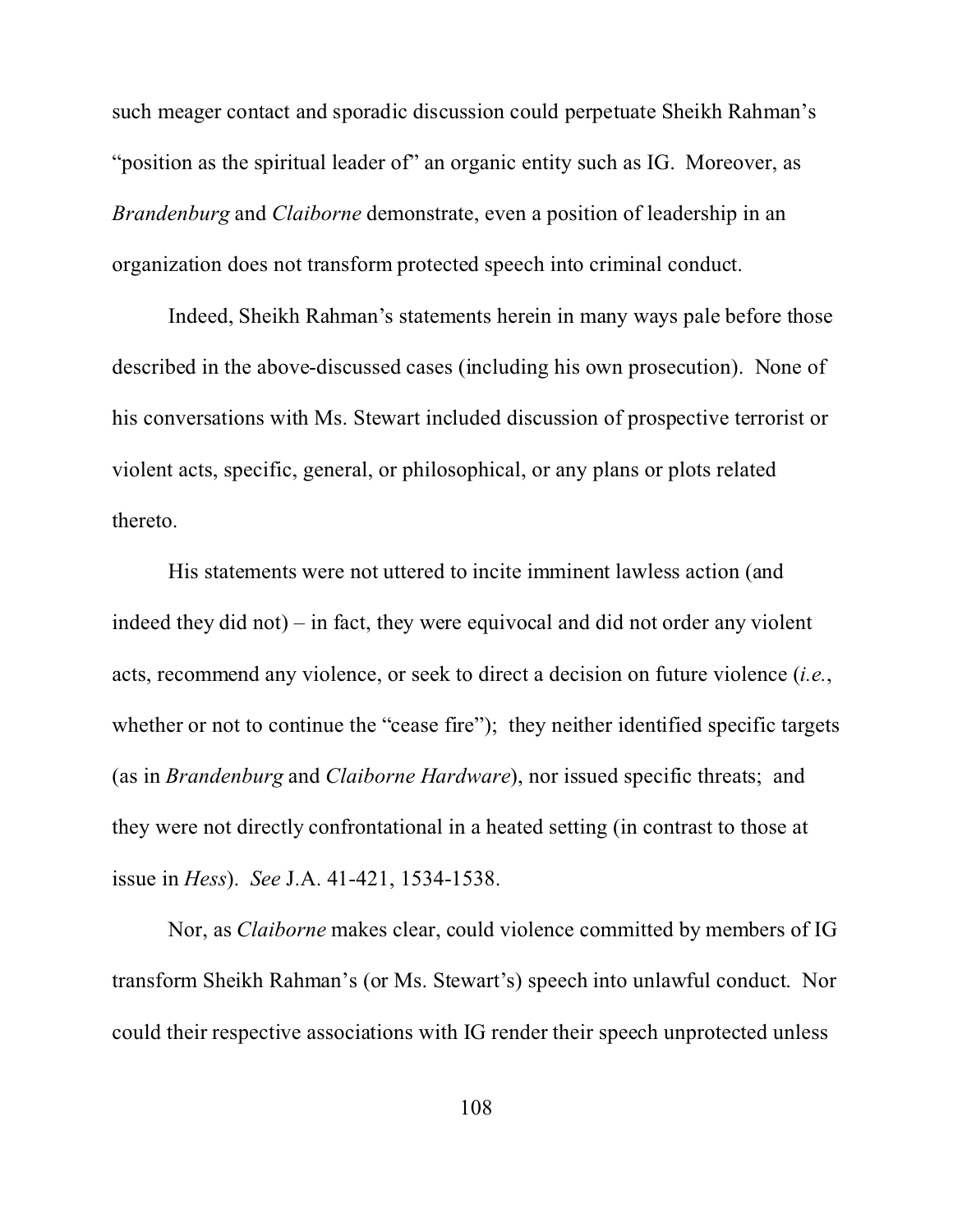it "transcend[ed] the bound of freedom of speech which the Constitution protects[,]" *i.e.*, the *Brandenburg* standard – which it most certainly did not.

In fact, one of the significant problems with the instant application of §2339A is that it treats IG as Count Two's §956(a) conspiracy itself – a problem stemming from the initial, dismissed Indictment that charged "material support" to IG (as an FTO) under §2339B.

However, IG is *not* consonant with Count Two's §956(a) conspiracy, but the District Court (and the government) nevertheless inappropriately conflated the two, *Sattar 29/33*, 395 F. Supp.2d at 94-95 (*see* **ante**, at 96) thereby running afoul of integral First Amendment doctrine promulgated in cases such as *Scales* and *Yates*, which prescribe strict limits on penalizing those who are members of or associate with organizations that have hybrid qualities (legal and illegal), and whose association consists not of illegal activity, but exercise of First Amendment expression. *See Yates*, 354 U.S. at 329 (rejecting government argument that "the Communist Party of California, constituted the conspiratorial group, and that membership in the conspiracy could therefore be proved by showing that the individual petitioners were actively identified with the Party's affairs and thus inferentially parties to its tenets"); *Scales*, 367 U.S. at 229 (if government could punish mere membership in or association with a "hybrid group," there existed "a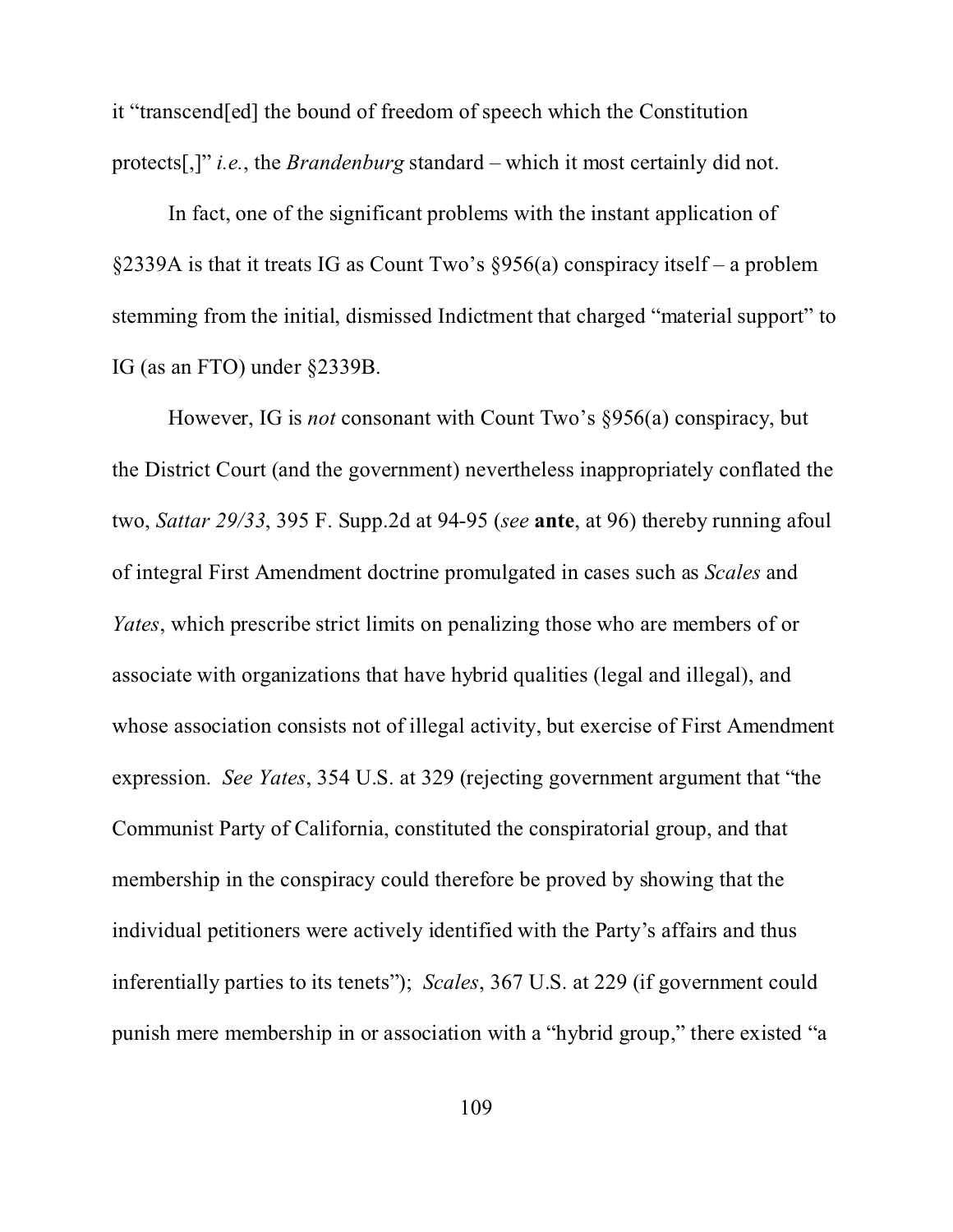real danger that legitimate political expression or association would be impaired"). *See also Elfbrandt v. Russell*, 384 U.S. 11, 17 (1966) ("laws such as this which are not restricted in scope to those who join with the 'specific intent' to further illegal action impose, in effect, a conclusive presumption that the member shares the unlawful aims of the organization").<sup>45</sup>

Even outside the First Amendment context, in *United States v. Gigante*, 166 F.3d 75 (2d Cir. 1999), this Court has recognized that in organized crime cases, in which the " relevant conspiracy may grow quite large<sup>[1]</sup> *id*., at 82, there are limits to the scope of a conspiracy.

Thus, in *Gigante*, in evaluating the admissibility of alleged co-conspirator statements, this Court instructed that "[t]he district court in each instance must

<sup>&</sup>lt;sup>45</sup> As noted by Professor Chesney, distinguishing between association with an organization and membership in a conspiracy "is particularly important where a sufficiently-specific agreement clearly exists as to one set of individuals, but the question is close as to others who are not in direct contact with the former group." *Beyond Conspiracy*, at 31. In that context, Professor Chesney, who has written perhaps more extensively than anyone on the "material support" statutes, examined fact patterns for virtually all §2339A prosecutions, and found that in some "the defendant allegedly has some direct connection to those who will actually perpetrate the anticipated harmful act, coupled with an awareness at least of the nature of the harm and the manner in which the support rendered would be employed toward that end." *Id*., at 73. However, he also found that "[a] number of §2339A prosecutions lack even these characteristics, however. In these "opennexus" fact patterns, the defendant has only an attenuated relationship to the anticipated harmful act." *Id*. Among the latter was this case. *Id.*, at 74.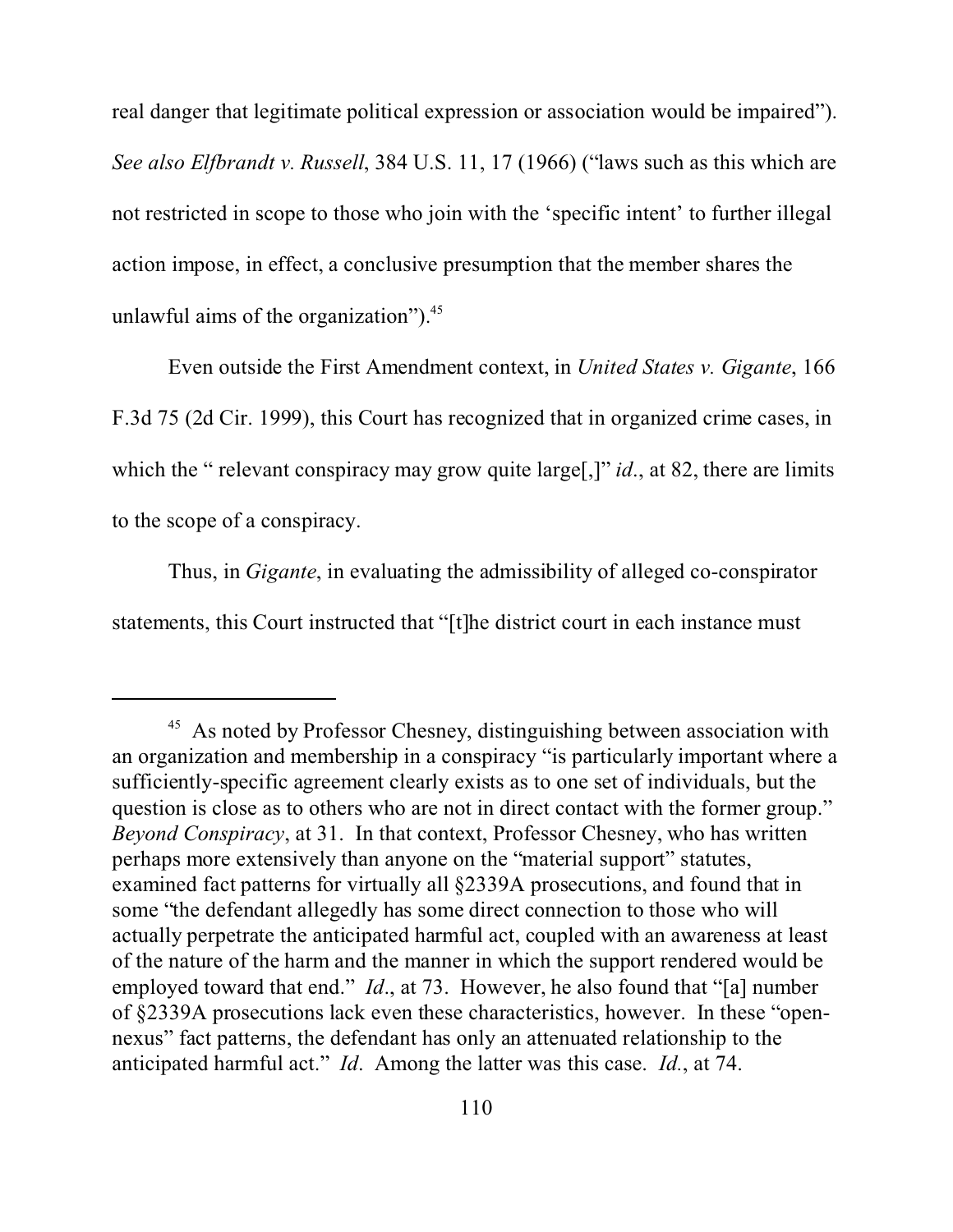find the existence of a specific criminal conspiracy beyond the general existence of the Mafia." *Id*.

As a result, in finding certain statements not "in furtherance of" a specific conspiratorial goal, this Court pointed out that "[t]he district court's rationale would allow the admission of any statement by any member of the Mafia regarding any criminal behavior of any other member of the Mafia[,]" *id*. at 83, an improper expansion of the charged *conspiracy*.

As this Court explained,

it must be a conspiracy with some specific criminal goal in addition to a general conspiracy to be members of the Mafia. It is the unity of interests stemming from a specific shared criminal task that justifies Rule  $801(d)(2)(E)$  in the first place – organized crime membership alone does not suffice.

*Id*. at 83.

Moreover, the content of IG's (or Sheikh Rahman's) message cannot serve as a justification for repressing it, and/or for prosecuting Ms. Stewart for communicating it. As the Supreme Court made clear in *Texas v. Johnson*, 491 U.S. 397, 414 (1989), in invalidating a flag-burning statute because such conduct was protected when constituting a means of political expression, "[i]f there is a bedrock principle underlying the First Amendment, it is that the Government may not prohibit the expression of an idea because society finds the idea itself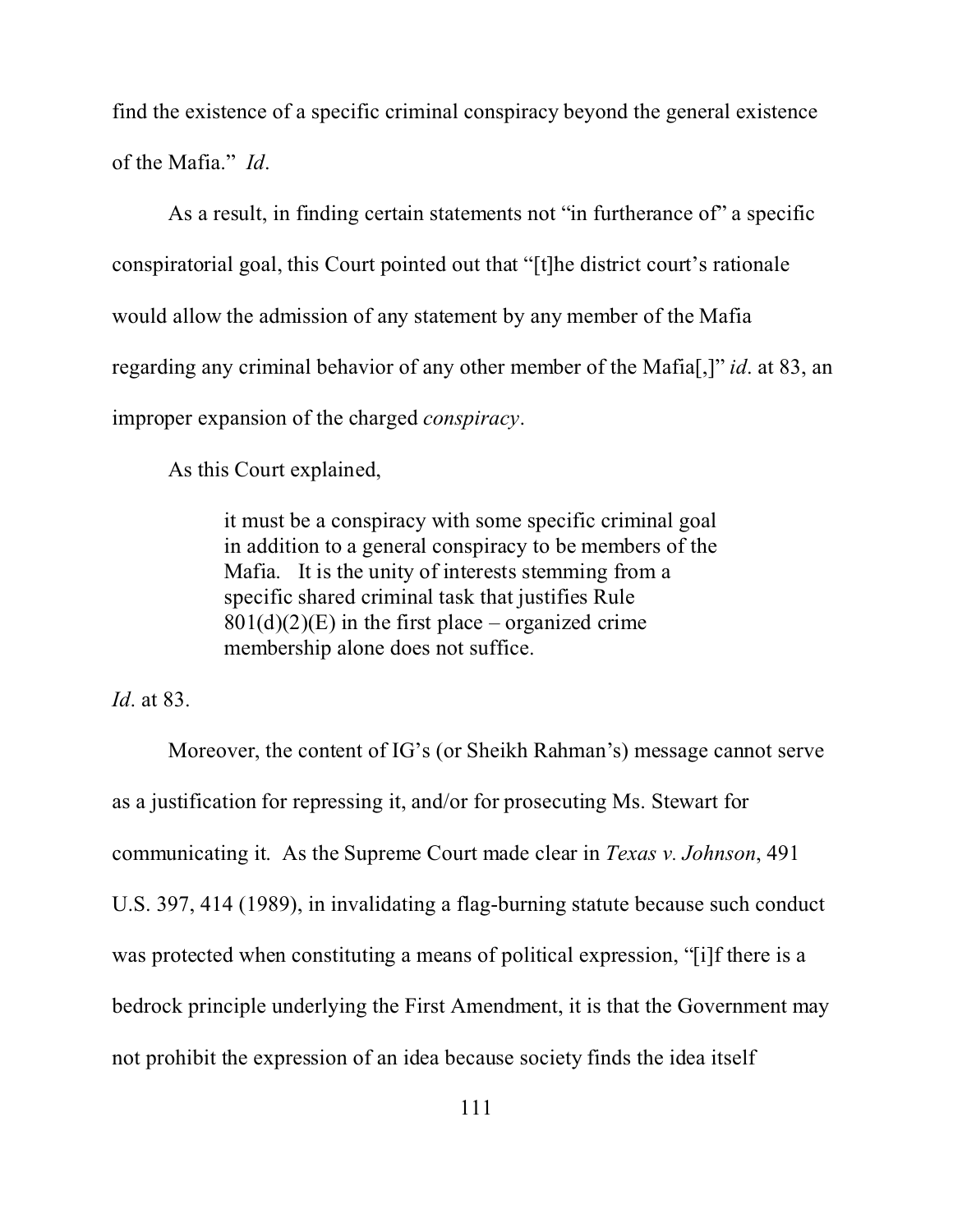offensive or disagreeable." *See also New York Times v. Sullivan*, 376 U.S. at 279 n. 19 [quoting from John Stuart Mill, *On Liberty* (1<sup>st</sup> ed. 1859): "[e]ven a false statement may be deemed to make a valuable contribution to public debate, since it brings about 'the clearer perception and livelier impression of truth, produced by its collision with error'"]. *See also United States v. Rahman*, 189 F.3d at 117 ("courts must be vigilant to insure that prosecutions are not improperly based on the mere expression of unpopular ideas"), *citing United States v. Spock*, 416 F.2d 165, 169-71 (1st Cir. 1969).

This Court, too, has reiterated that "[t]he Supreme Court has warned that '[r]egulations which *permit* the Government to discriminate on the basis of the content of the message cannot be tolerated under the First Amendment.," *Lusk v. Village of Cold Spring*, 475 F.3d 480, 493-94 (2d Cir. 2007), *quoting Forsyth County, Ga. v. Nationalist Movement,* 505 U.S. 123, 135 (1992) (emphasis added by Court in *Lusk*). *See also White*, 227 F.3d at 1227 (group advocacy maintains its constitutional protections regardless of its admirability, or lack thereof), *citing Roberts v. United States Jaycees*, 468 U.S. 609, 622 (1984).

The foregoing analysis illuminates how Sheikh Abdel Rahman's statements that form the substance of the "material support" allegedly provided by Ms. Stewart – regardless of the government's transparently contrived characterization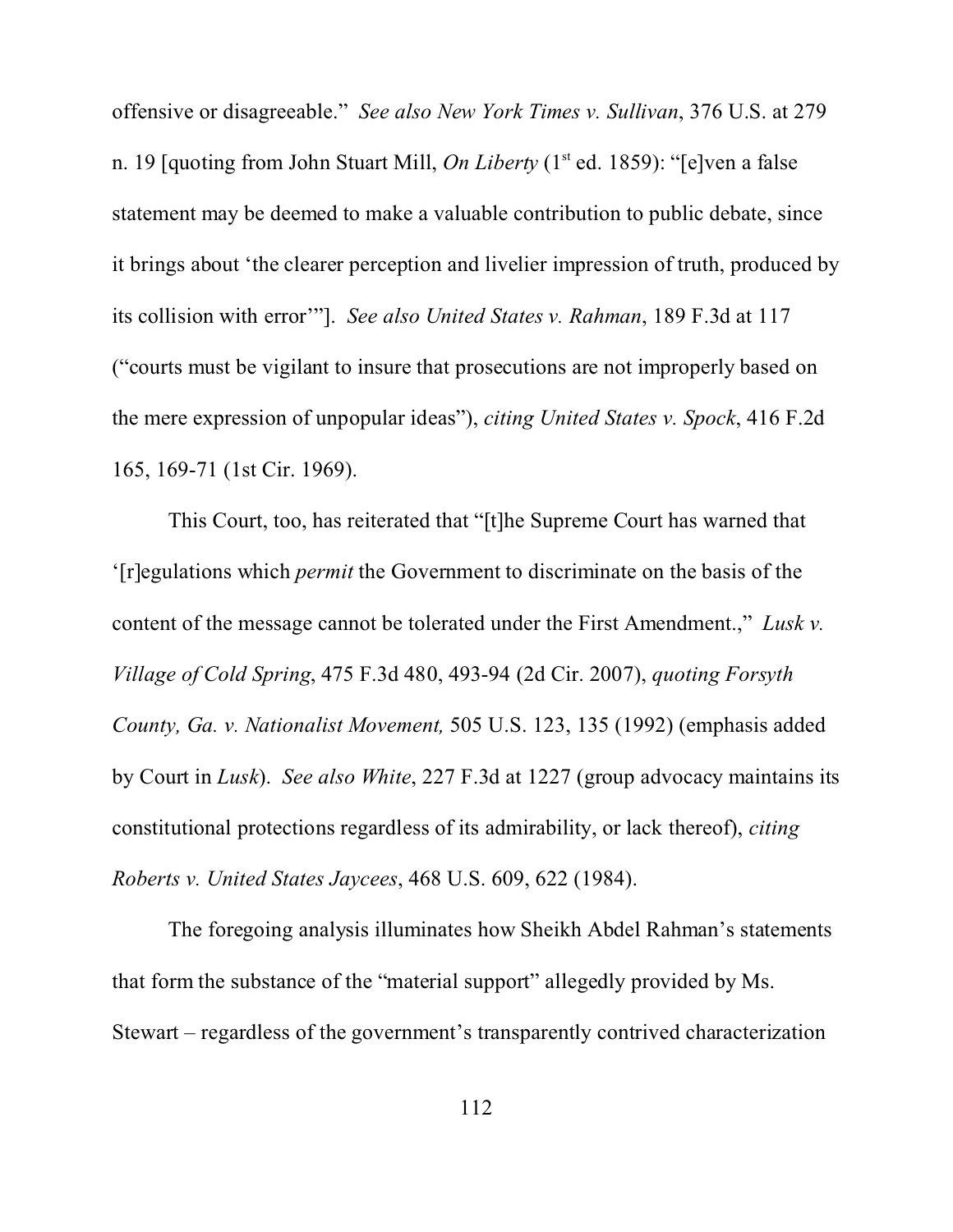of those statements as "personnel" – are firmly within the boundaries of protected

First Amendment speech.

As the Ninth Circuit stressed in *HLP II*, in the context of §2339B and the ban on donations to and fundraising for foreign terrorist organizations,

> [a]dvocacy is always protected under the First Amendment whereas making donations is protected only in certain contexts. Plaintiff here do not contend they are prohibited from advocating the goals of the foreign terrorist organizations, espousing their views or even being members of such groups. They can do so without fear of penalty right up to the line established in *Brandenburg v. Ohio.*

*Id.* at 1133-34 (internal citation omitted).

Here, neither Ms. Stewart, in her relaying of protected speech, nor Sheikh

Abdel Rahman in his similarly insulated statements, even approached that line

established in *Brandenburg*. Accordingly, the government failed to prove that Ms.

Stewart provided "personnel" within the meaning of §2339A(b).

- **4.** *Rules of Statutory Construction Demonstrate That Sheikh Rahman's Statements Do Not Constitute "Personnel" or "Material Support"*
	- **a.** *Constitutional Avoidance Requires That §2339A Be Construed* **Not** *to Include Sheikh Rahman's Statements as "Personnel" or "Material Support"*

Holding otherwise would also contravene the doctrine of constitutional

avoidance, which applies when "a statute is susceptible of two constructions, by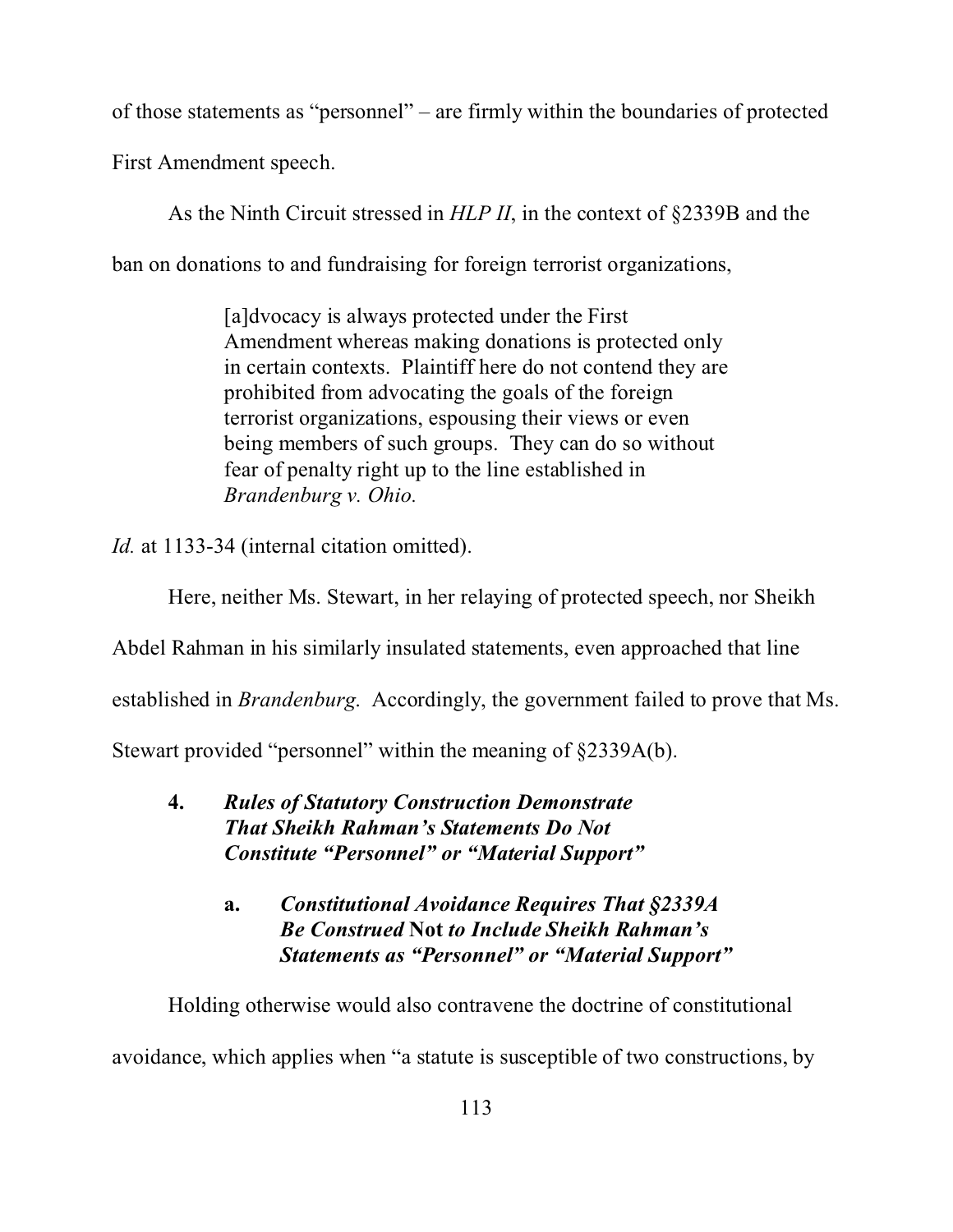one of which grave and doubtful constitutional questions arise and by the other of which such questions are avoided, [a court's] duty is to adopt the latter." *United States ex rel. Attorney General, v. Delaware & Hudson Co.*, 213 U.S. 366, 408

(1909). *See also Jones v. United States*, 526 U.S. 227, 239-40 (1999). *Accord*

*Triestman v. United States*, 124 F.3d 361, 377 (2d Cir. 1997); *United States v. Al-*

*Arian*, 329 F. Supp.2d 1294, 1298 & n. 11 (M.D. Fla. 2004) (relative to §2339B);

*United States v. Khan*, 309 F. Supp.2d at 822 (applying the same principle to

"personnel" in the context of §2339A).

## **b.** *Other Canons of Statutory Construction Similarly Compel Reversal Here*

Moreover, other canons of statutory construction further support that

conclusion. For instance, in *Arthur Andersen LLP v. United States*, 544 U.S. 696,

703 (2005), the Court cautioned that,

"[w]e have traditionally exercised restraint in assessing the reach of a federal criminal statute, both out of deference to the prerogatives of Congress, *Dowling v. United States*, 473 U.S. 207 (1985), and our of concern that 'a fair warning should be given to the world in language that the common world will understand, of what the law intends to do if a certain line is passed.' *McBoyle v. United States*, 283 U.S. 25, 27 (1931)."

*Id*., *quoting United States v. Aguilar*, 515 U.S. 593, 600 (1995).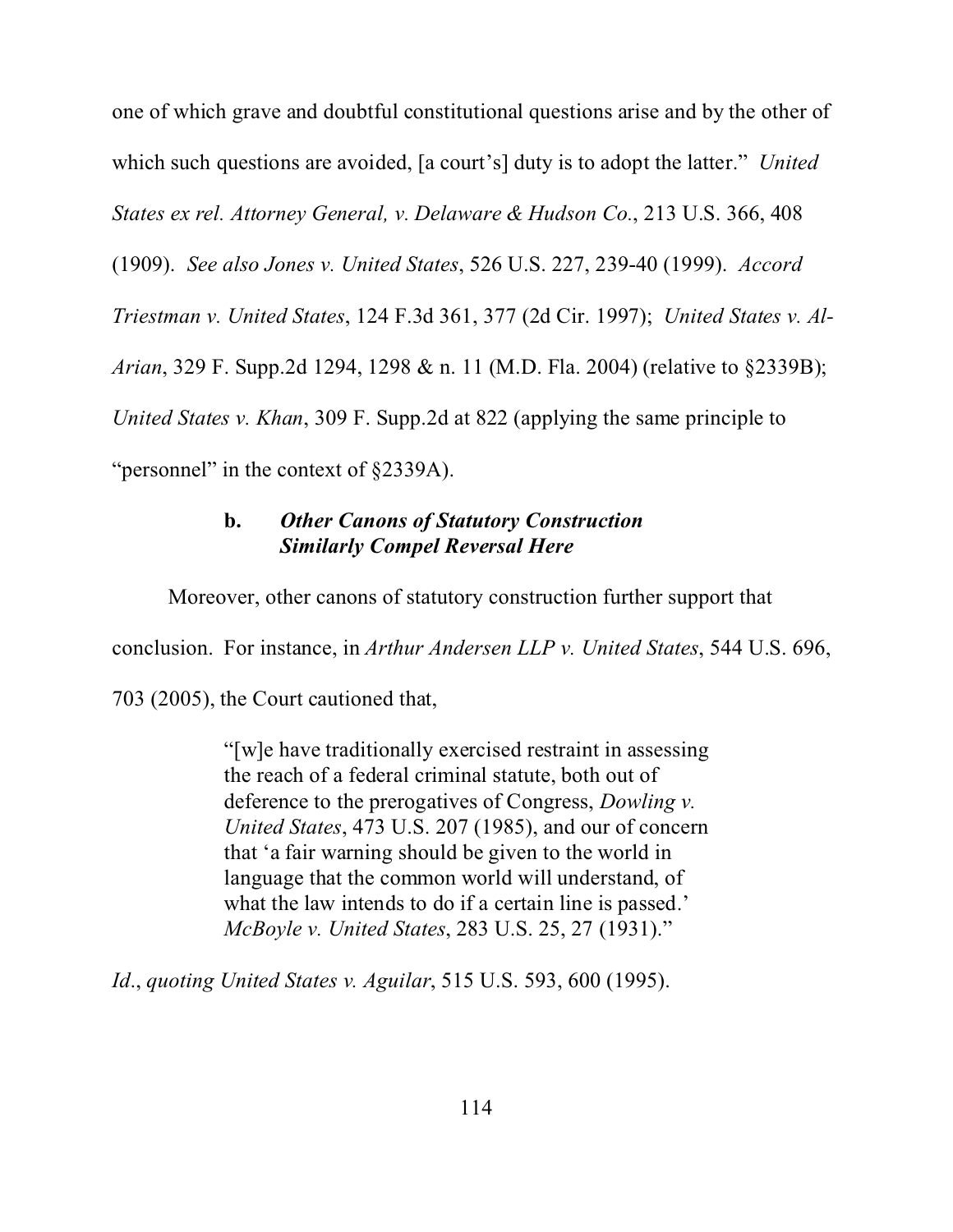The Court in *Andersen* added that "[s]uch restraint is particularly appropriate here, where the act underlying the conviction . . . is itself innocuous." *Id*.<sup>46</sup> Such restraint is equally, if not more, necessary here, since the government, in alchemizing protected First Amendment activity into "material support," seeks to punish conduct which, as the Ninth Circuit found in the specific context of "personnel" under §2339B, "blurs the line between protected expression and unprotected conduct[.]" *See HLP II,* 205 F.3d at 1137.

As the Supreme Court explained in *NAACP v. Button*, 371 U.S. 415, 433 (1963) (citations omitted), "[t]hese [First Amendment] freedoms are delicate and vulnerable, as well as supremely precious in our society. The threat of sanctions may deter their exercise almost as potently as the actual application of sanctions. [] Because First Amendment freedoms need breathing space to survive, government may regulate in the area only with narrow specificity. [ ]" *See also Reno v. ACLU*, 521 U.S. 844, 871-72 (1997); *HLP III*, 352 F.3d at 403-04.

#### **c.** *The Rule of Lenity Requires a Narrow Reading of §2339A*

When interpreting a criminal statute that does not explicitly reach the conduct in question, courts should be reluctant to base an expansive reading of the

<sup>46</sup> In *Andersen*, that otherwise innocuous act was "persuasion" (in the context of alleged obstruction of justice).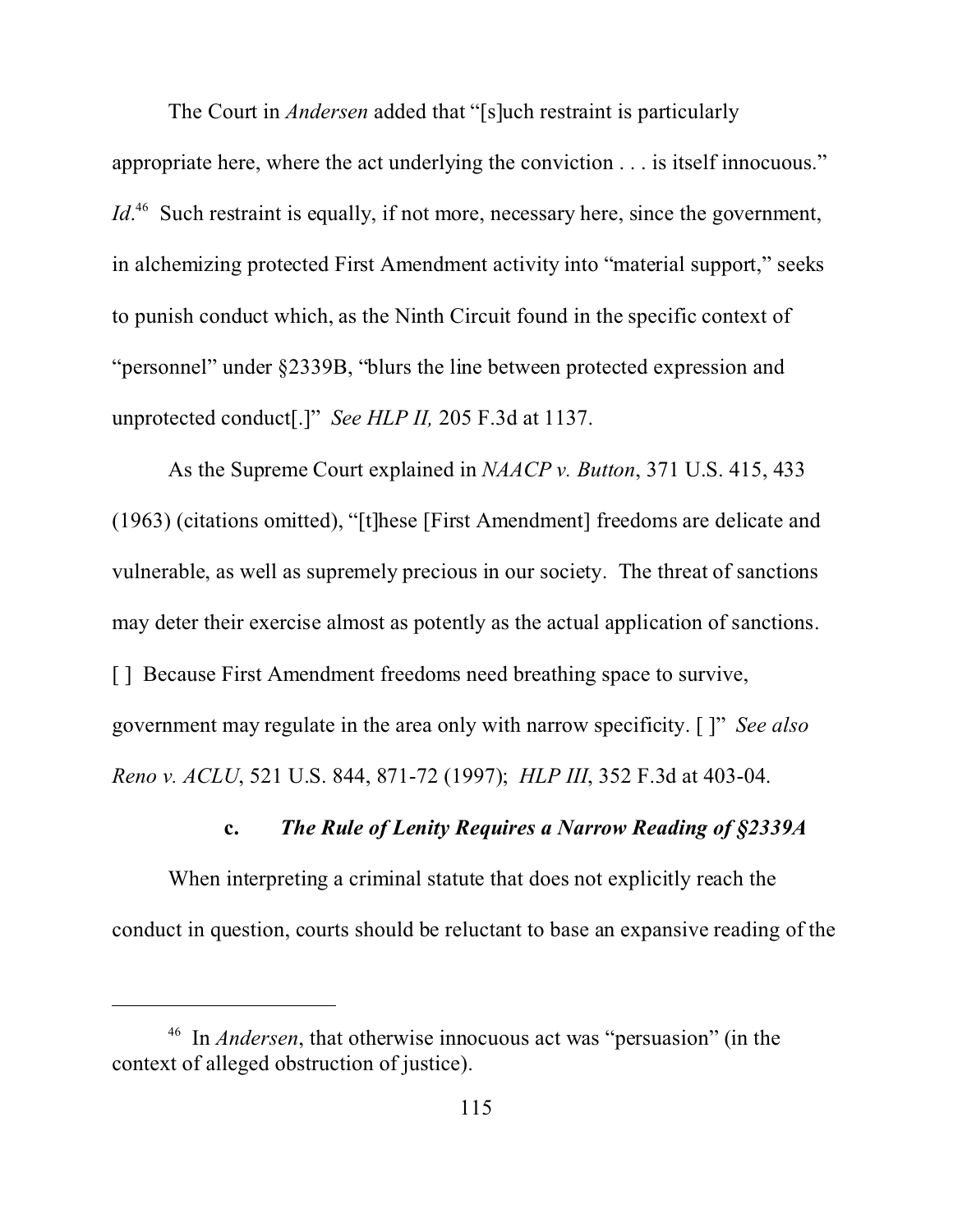statute on inferences. *See Williams* 458 U.S. at 286 (applying rule of lenity to a false statements statute). As the Supreme Court has instructed, "when choice has to be made between two readings of what conduct Congress has made a crime, it is appropriate, before [choosing] the harsher alternative, to require that Congress should have spoken in language that is clear and definite." *United States v. Bass*, 404 U.S. 336, 347 (1941).

In *United States v. Brown*, in the context of 18 U.S.C. §666, the Fifth Circuit declared, in language more applicable to §2339A in this instance in light of the First Amendment interests at stake, "[w]e resist the incremental expansion of a statute that is vague and amorphous on its face and depends for its constitutionality on the clarity divined from a jumble of disparate cases. Instead, we apply the rule of lenity and opt for the narrower, reasonable interpretation that here excludes the Defendants' conduct." 459 F.3d at 523, *citing McNally v. United States*, 483 U.S. 350, 360 (1987). *See also United States v. Ford*, 435 F.3d 204, 211 (2d Cir. 2006) ("[a]s the Supreme Court noted in its recent decision in [*Arthur Andersen*, 544 U.S. at 703-704], restraint must be exercised in defining the breadth of the conduct prohibited by a federal criminal statute out of concerns regarding both the prerogatives of Congress and the need to give fair warning to those whose conduct is affected").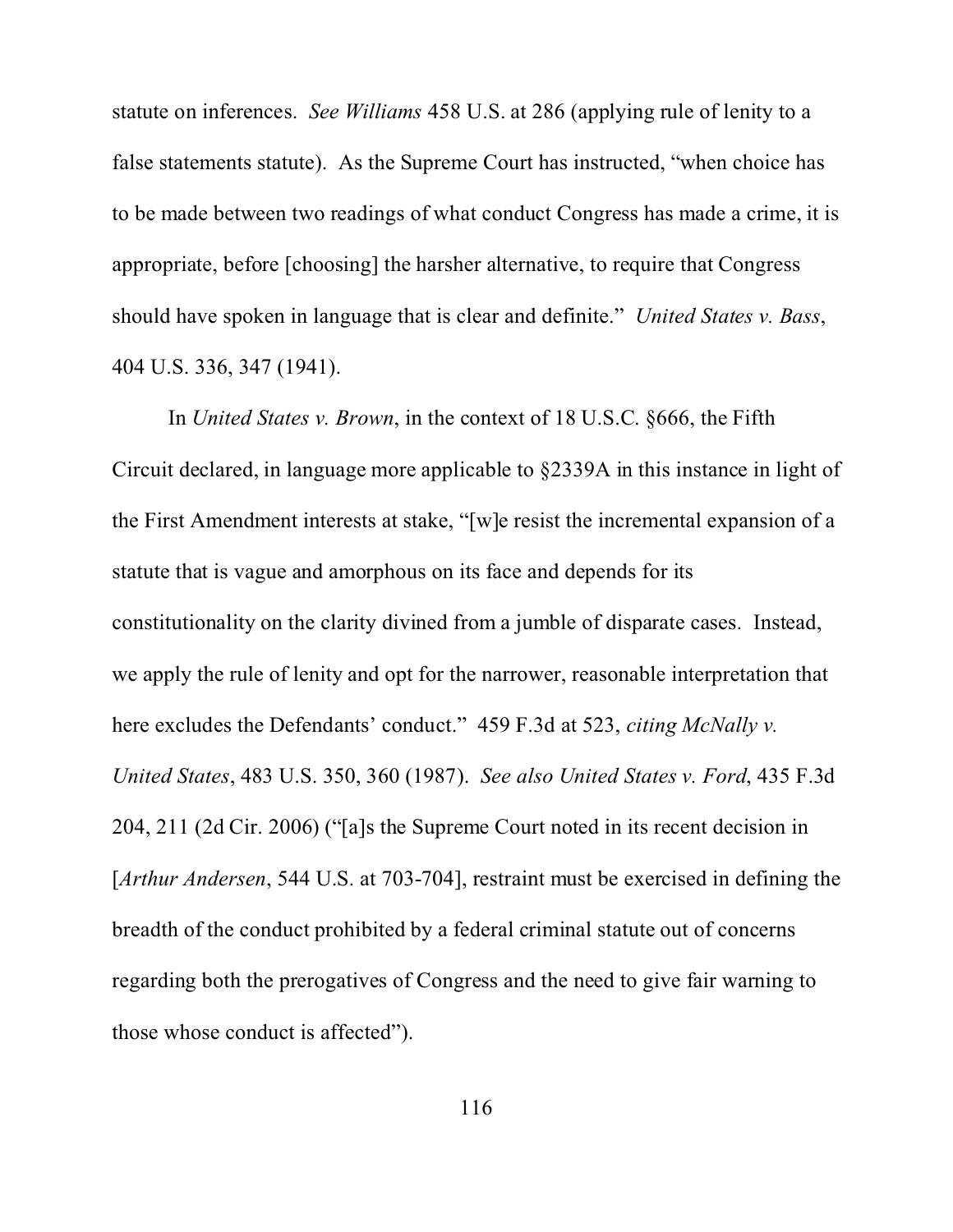Also, the government's extraordinarily strained version of "personnel," and its exclusive reliance on protected speech, renders the statute ambiguous, making application of the rule of lenity, which the District Court declined to apply pretrial, *Sattar II*, 314 F. Supp.2d at 299, necessary at this stage. *See Chapman v. United States,* 500 U.S. 453, 463 (1991).

Accordingly, the offense conduct charged against Ms. Stewart in Counts Four and Five was based wholly on statements that Congress, the courts, and even DoJ in other cases, have steadfastly concluded are afforded First Amendment protection, and therefore cannot constitute "material support."

Consequently, it is respectfully submitted that her convictions on Counts Four and Five must be reversed and the charges dismissed because the government failed to prove the element of "personnel" beyond a reasonable doubt.

#### **POINT III**

# **MS. STEWART'S CONVICTION ON COUNTS FOUR AND FIVE SHOULD BE REVERSED, AND THOSE COUNTS DISMISSED, BECAUSE THE EVIDENCE WAS NOT SUFFICIENT TO ESTABLISH HER KNOWLEDGE OR SPECIFIC INTENT BEYOND A REASONABLE DOUBT**

In its decision denying Ms. Stewart's challenge to the Superseding

Indictment, the District Court admonished the government that its burden of proof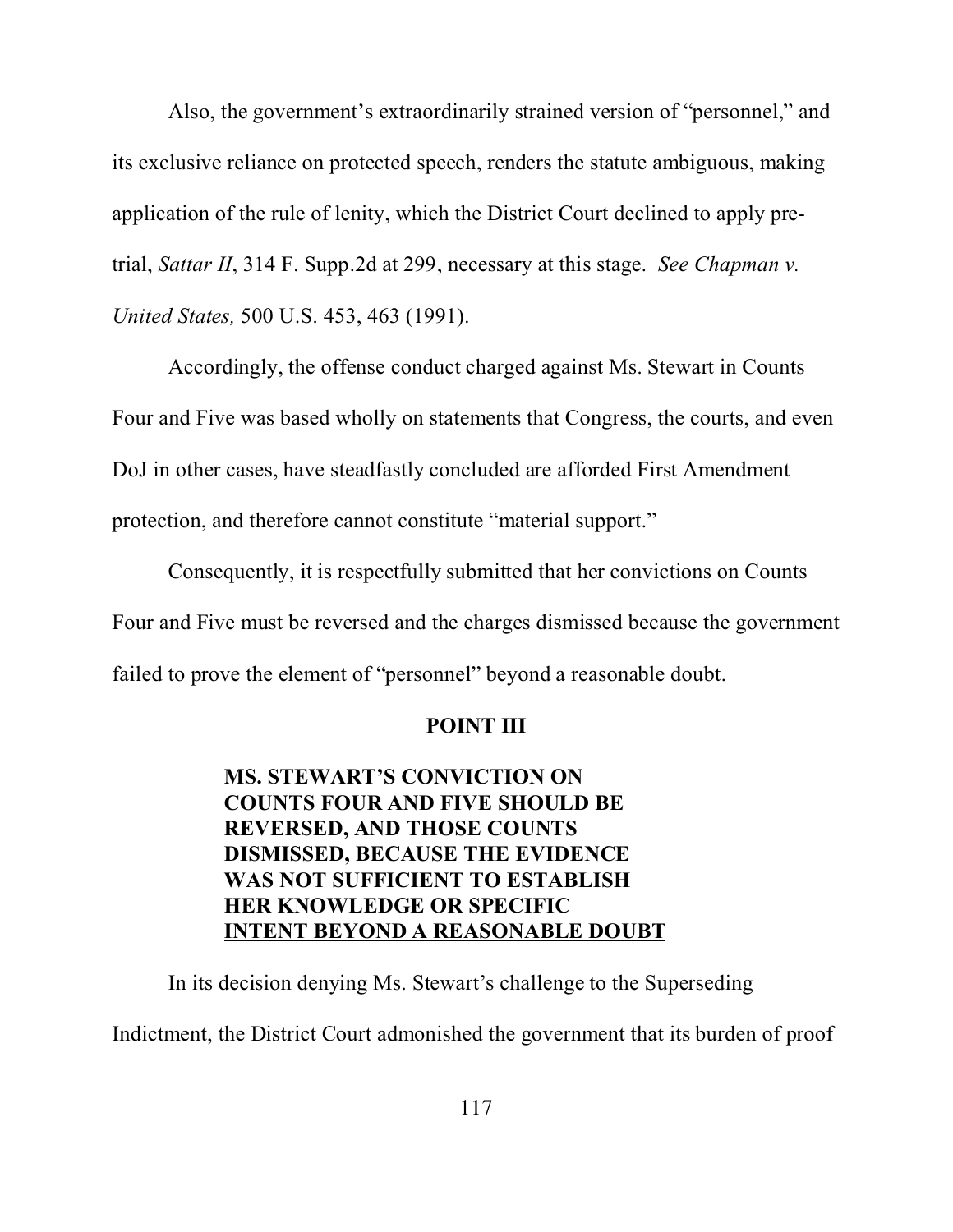would be "rigorous," and that the charges involving §2339A would be subject to a "heightened specific intent" standard. *Sattar II*, 314 F. Supp.2d at 296. The government did not meet that "rigorous" burden of proof, however, and, as a result, Ms. Stewart's convictions on Counts Four and Five must be vacated, and the charges dismissed.<sup>47</sup>

In recent years, this Court, and in turn the District Courts, have repeatedly reversed convictions for conspiracy and other offenses that require knowledge or specific intent because the proof, even if it provided evidence from which the defendant's knowledge that a crime was underway could be found, nevertheless failed to establish beyond a reasonable doubt that the defendant either (a) knew the specific criminal activity and/or conspiracy she was alleged to have joined; or (b) possessed the requisite specific intent. The same deficiencies doom Ms. Stewart's convictions on Counts Four and Five as well.

## **A.** *The District Court's Construction of the Government's Burden Under §2339A*

In *Sattar II*, the District Court described the allegations in Counts Four and Five as follows:

<sup>&</sup>lt;sup>47</sup> The District Court's unfortunate abandonment of its pledge to impose a "heightened" standard of intent, instead allowing the government to reprise the theory and allegations from the defective initial Indictment, is detailed, **post**, at POINT IV.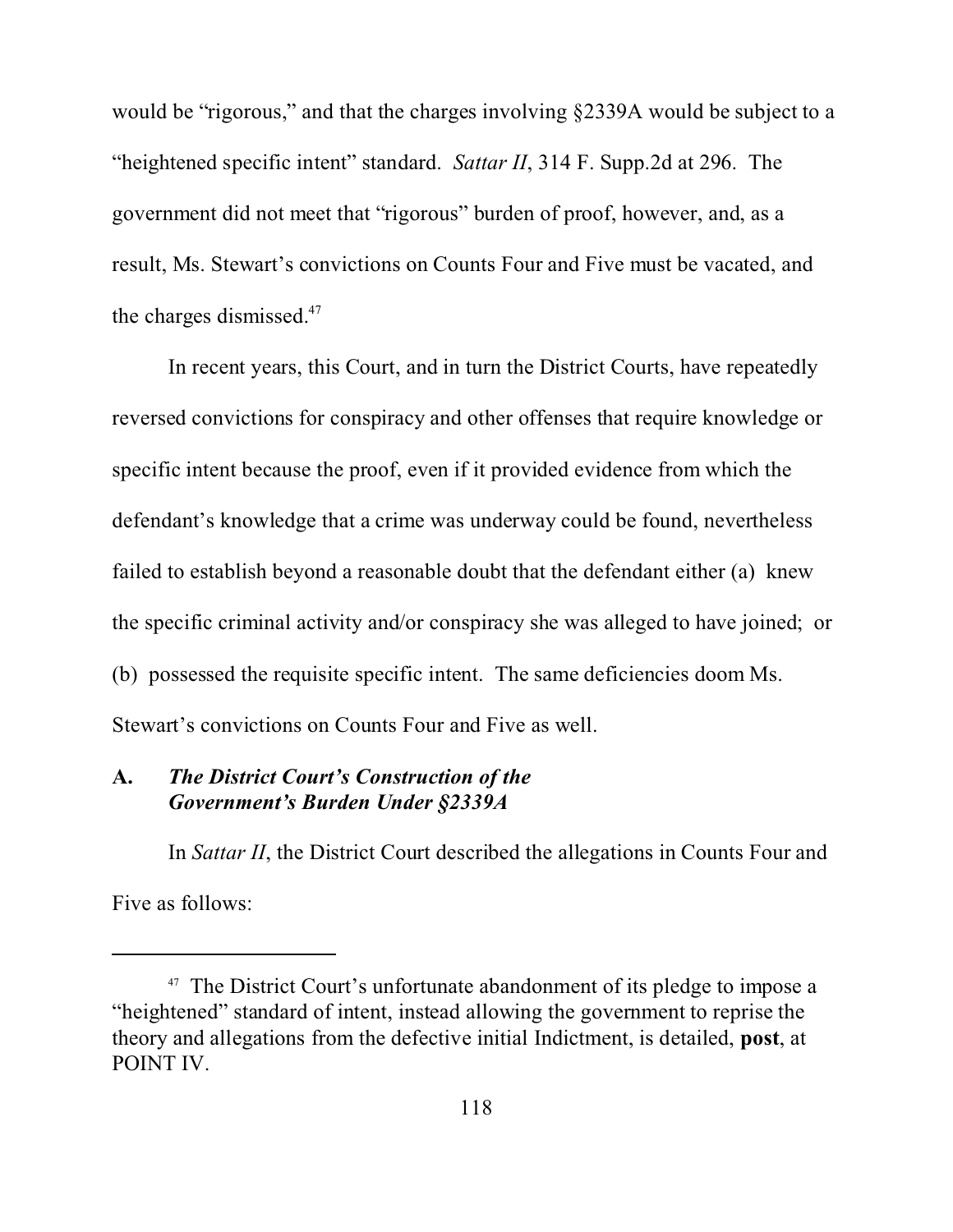providing and conspiring to provide personnel – by making Sheikh Abdel Rahman, not themselves, available as a co-conspirator – to the conspiracy alleged in Count Two, namely the conspiracy to kill and kidnap persons in a foreign country. It also charges them with concealing and disguising the nature, location, and source of that personnel by disguising that Sheikh Abdel Rahman was a co-conspirator.

*Sattar II*, 314 F. Supp.2d at 296. *See also Sattar 29/33*, 395 F. Supp.2d at 93.

Regarding the government's burden with respect to those charges, prior to trial the District Court held that the government needed to prove beyond a reasonable doubt that "[t]hese actions were allegedly done with the knowledge and intent that such personnel was to be used in preparation for, or in carrying out, the conspiracy to kill and kidnap persons in a foreign country." *Id*. As the Court stated, "[t]his is the heightened specific intent required by § 2339A." *Id*.<sup>48</sup>

As detailed below, the government did not meet that "heightened" standard imposed by the Court. As a result, Ms. Stewart's convictions on Counts Four and Five should be reversed, and those counts dismissed.

#### **B.** *The General Principles Governing Knowledge and Specific Intent*

<sup>48</sup> The District Court stated the same with respect to the concealment-related allegations "that Stewart and Yousry conspired to and did conceal and disguise the fact that Sheikh Abdel Rahman was a continuing member of the conspiracy to kill and kidnap persons in a foreign country and made it appear that he was simply a prisoner complying with his SAMs." *Sattar II*, 314 F. Supp.2d at 300 n. 10. The patent inadequacy of the charges of concealment is addressed **ante**, at 74.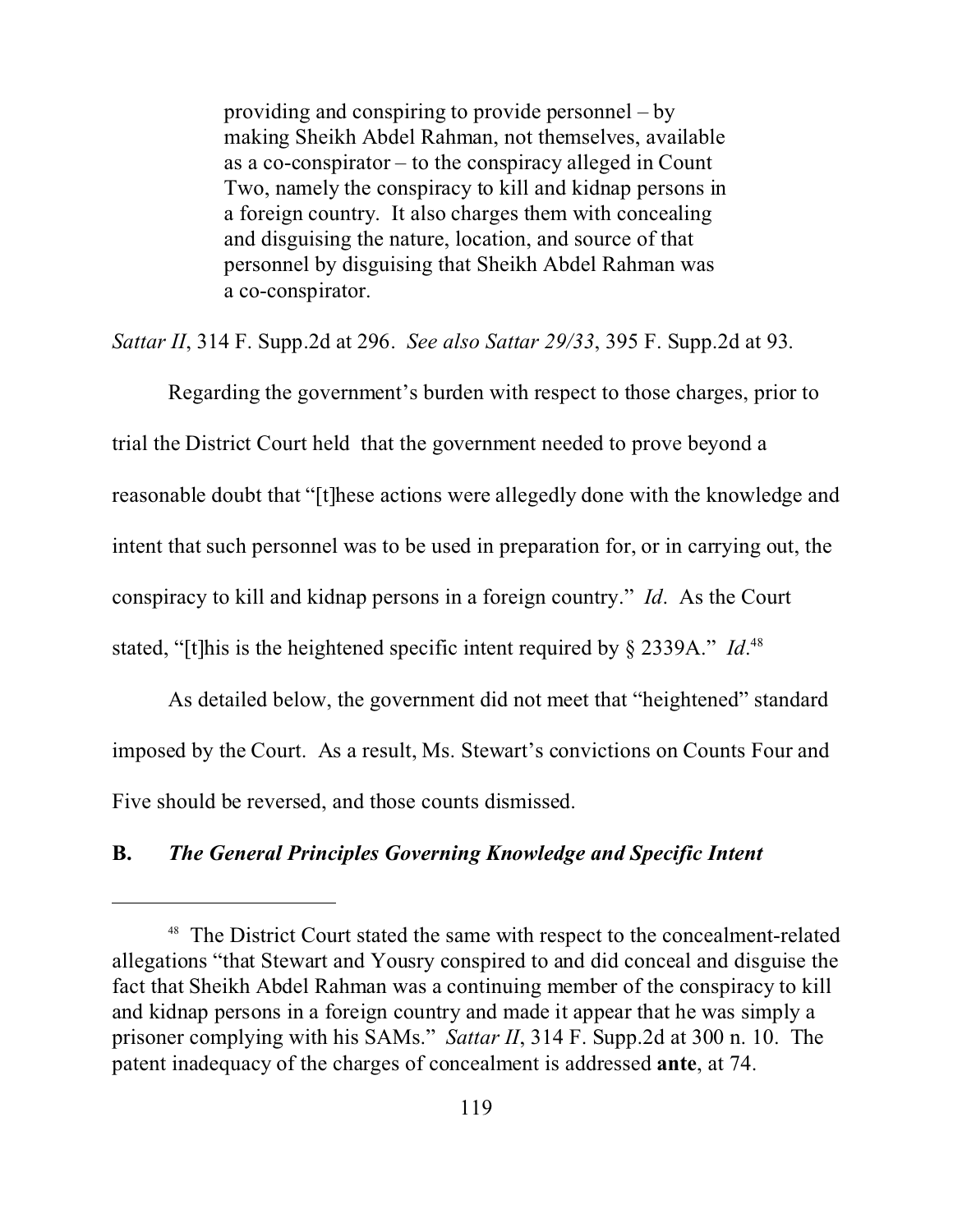In a continuing series of cases, this Court has scrutinized very carefully convictions based entirely on circumstantial evidence, and which involved simply the accumulation of inferences that did not, when combined, provide the requisite proof of the defendant's knowledge or intent. *See, e.g., United States v. Jones*, 393 F.3d 107, 111-12 (2d Cir. 2004); *United States v. Rodriguez*, 392 F.3d 539 (2d Cir. 2004); *United States v. Bruno*, 383 F.3d 65 (2d Cir. 2004); *United States v. Cruz*, 363 F.3d 187 (2d Cir. 2004); *Samaria*, 239 F.3d at 233-42; *Friedman*, 300 F.3d at 124-26; *United States v. Howard*, 214 F.3d 361, 363-64 (2d Cir. 2000) (circumstantial evidence insufficient to establish defendant's knowledge that handgun in his possession had been stolen).

In fact, *Rodriguez* and *Cruz* were co-defendants in a drug prosecution. Yet, while expressly "mindful of the deferential standard of review" of jury verdicts, *Rodriguez*, 392 F.3d at 545, this Court nevertheless reversed the convictions in *both* cases in separate opinions, even though there was sufficient evidence that both Rodriguez and Cruz had acted as lookouts, thereby reinforcing the importance of monitoring convictions in cases in which knowledge or specific intent are necessary elements of the charged offenses.

As a threshold issue, as the Court explained in *Rodriguez*, it observed in *Cruz* that "'[t]o prove that the defendant acted with . . . specific intent, the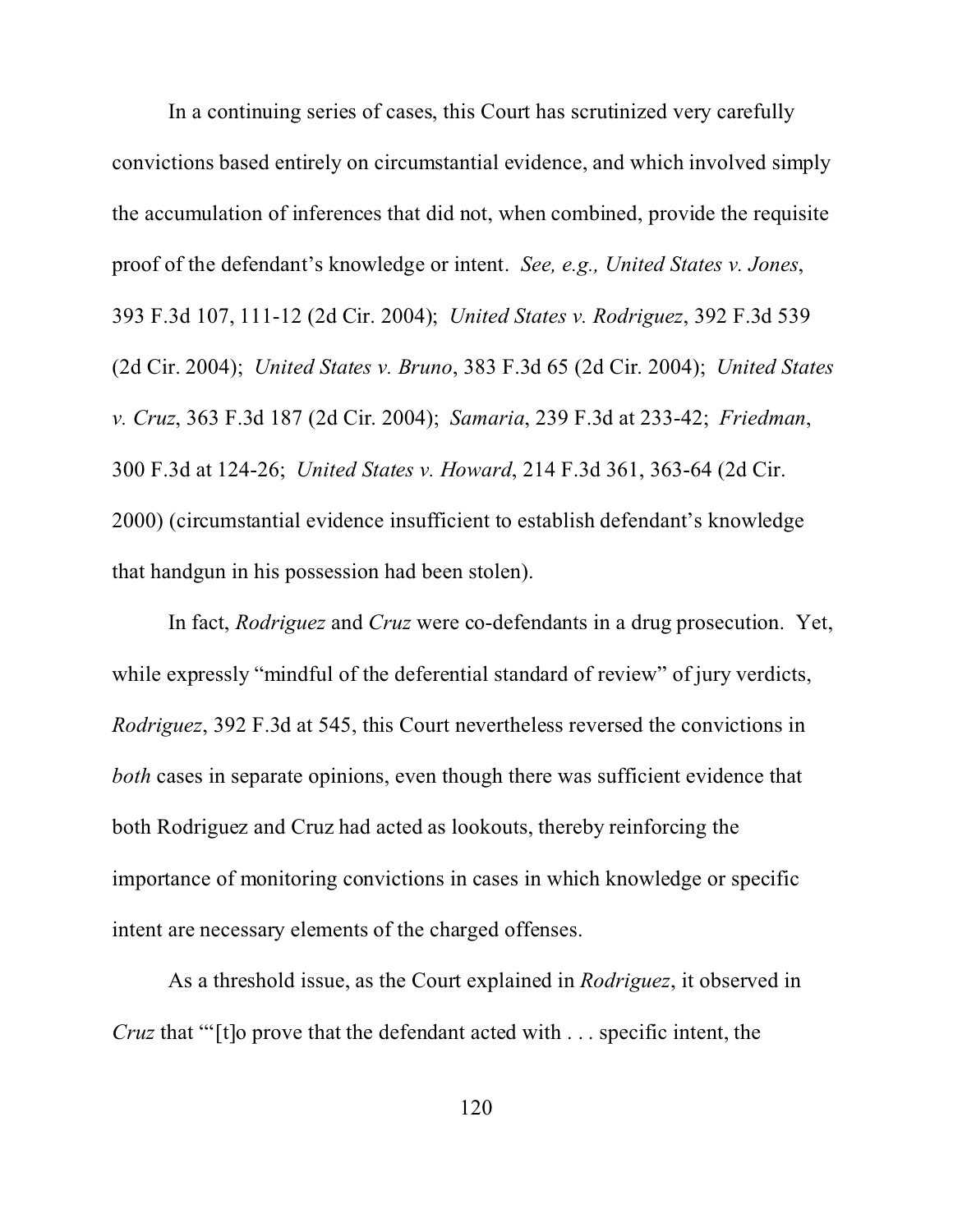government must show that [the defendant] knew of the proposed crime.'" *Rodriguez*, 392 F.3d at 546, *quoting Cruz,* 363 F.3d at 198 [*in turn quoting United States v. Labat,* 905 F.2d 18, 23 (2d Cir. 1990)], and *citing Samaria*, 239 F.3d at 233. *See also Friedman*, 300 F.3d at 124.

Thus, as this Court summarized in *Rodriguez*, "the conspiracy and substantive charges, both of which are specific intent crimes, required the government to establish that Rodriguez knowingly and intentionally participated in the [charged] drug deal[.]" 392 F.3d at 545 (citations omitted).

This Court characterized the defendant's knowledge of the precise crime to be undertaken, and the concurrent specific intent to commit it, as triggering "the critical question []: whether the government proved beyond a reasonable doubt that Rodriguez had the knowledge and specific intent to aid and abet a *drug* transaction." 392 F.3d at 546, *citing Samaria*, 239 F.3d at 237-38 (emphasis in original).

Also, with respect to *Cruz*, the Circuit reiterated that,

[a]s we have held numerous times before, the defendant's mere presence at the scene of the crime or association with wrongdoers does not constitute intentional participation in the crime, *even if the defendant had knowledge of the criminal activity*.

363 F.3d at 199 (emphasis added).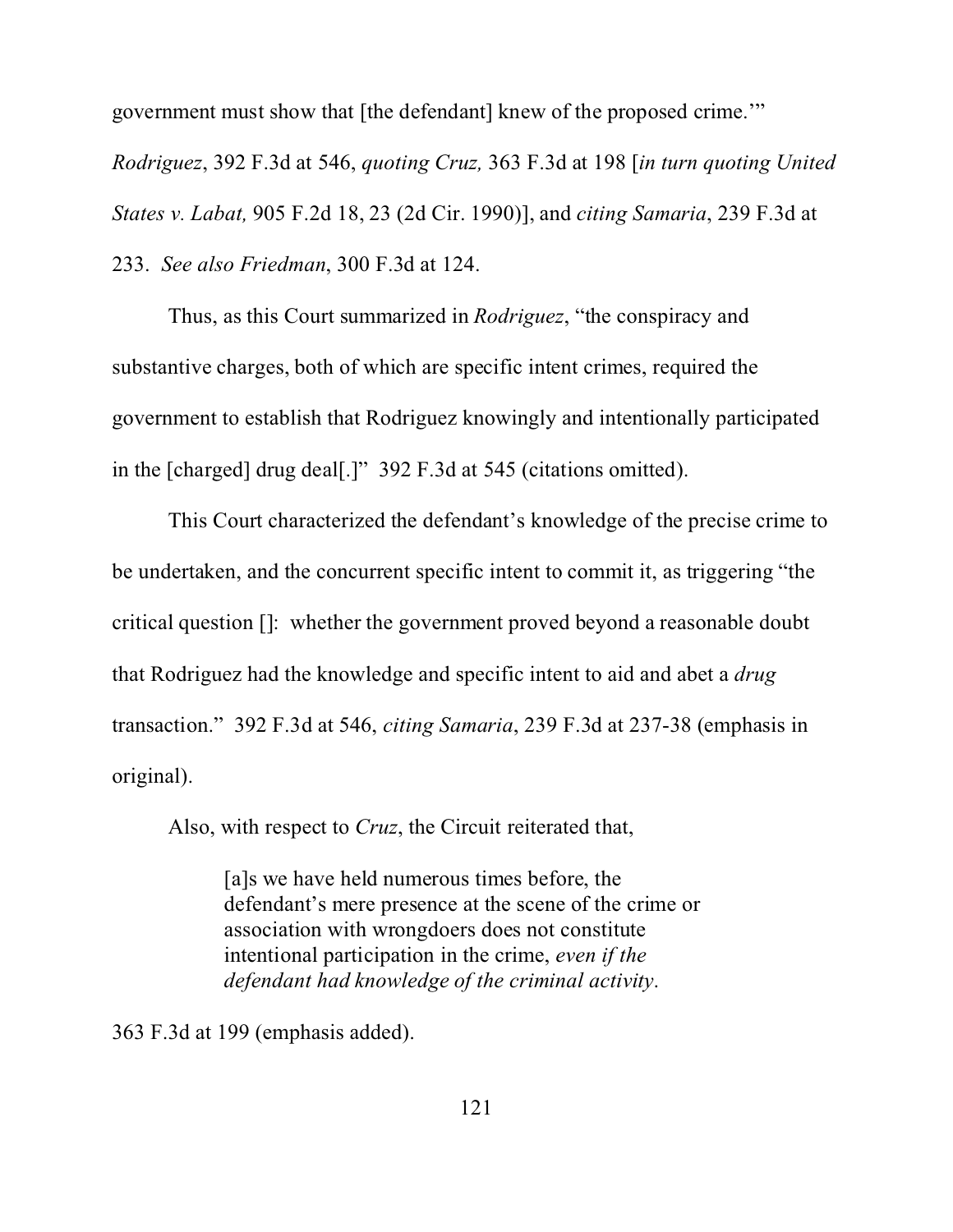Application of those principles in *Rodriguez* and *Cruz* compelled reversal of their convictions, even though Rodriguez sat in the back seat with the package containing the heroin, had brought weapons with him to the transaction, and engaged in countersurveillance. According to the Court, "the government nonetheless failed to prove that Rodriguez knew the purpose of his countersurveillance was to facilitate a narcotics deal." 392 F.3d at 546, *citing Friedman*, 300 F.3d at 126.

## **C.** *The Government Failed to Establish Ms. Stewart's Knowledge or Specific Intent With Respect to the §2339A Charges and Their Relationship to Count Two's §956(a) Conspiracy to Kill*

Here, Ms. Stewart is in very much the same position: the government abjectly failed to present sufficient evidence that Ms. Stewart knew her conduct – whether in the form of making statements to the media, or (assuming *arguendo*) contravening the S.A.M.'s by disseminating Sheikh Rahman's communications to third parties (and passing messages from third parties to Sheikh Rahman), or concealing conversations between the interpreter and Sheikh Rahman (in effect, acting as a "lookout" just like the defendants in *Cruz* and *Rodriguez*) – was for the purpose of facilitating the §956(a) conspiracy to murder charged in Count Two, the particulars of which even the government could not identify (in terms of location, victims, or any specific violent act or plan).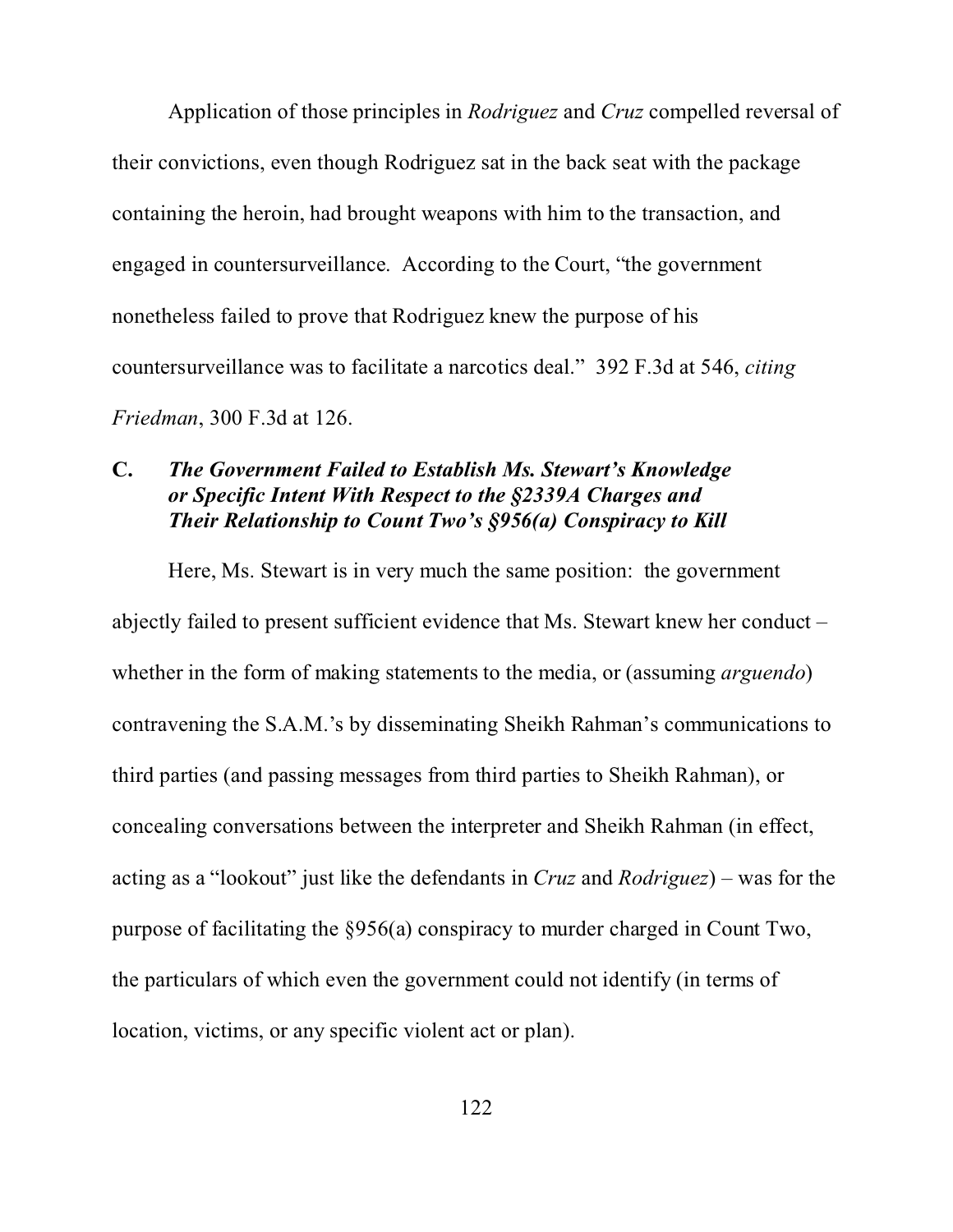## **1.** *The Evidence Regarding the Nexus to Count Two's §956(a) Conspiracy to Murder Was Absent*

Also, while the District Court ruled in *Sattar II* that the Superseding Indictment need not identify the "foreign country" or any victims with respect to the §956 conspiracy (in order to provide sufficient notice for defense and Double Jeopardy purposes), *see* 314 F. Supp.2d at 304, the government's failure to provide evidence of either simply reveals a fatal weakness in the government's case because it never provided any nexus between Ms. Stewart's conduct, knowledge, or specific intent and a concrete §956(a) conspiracy to murder.

The District Court charged the jury that "the government need not prove the identity of any contemplated victim and that defendant need not be proved to know the identity of any particular person targeted for death or kidnap. Nor must defendant be proved to know all details of plan or identification." T. 12,388.

As this Court has often explained, *see, e.g., United States v. McDermott*, 245 F.3d 133, 137-38 (2d Cir. 2001), "'the fundamental element of a conspiracy is unlawful agreement.'" *United States v. Mittelstaedt*, 31 F.3d 1208, 1218 (2d Cir. 1994), *quoting United States v. Rubin*, 844 F.2d 979, 983 (2d Cir. 1988). *See also United States v. Tejada*, 956 F.2d 1256, 1264 (2d Cir. 1992) ("agreement defines the conspiracy"); *Sattar 29/33*, 395 F. Supp.2d at 102.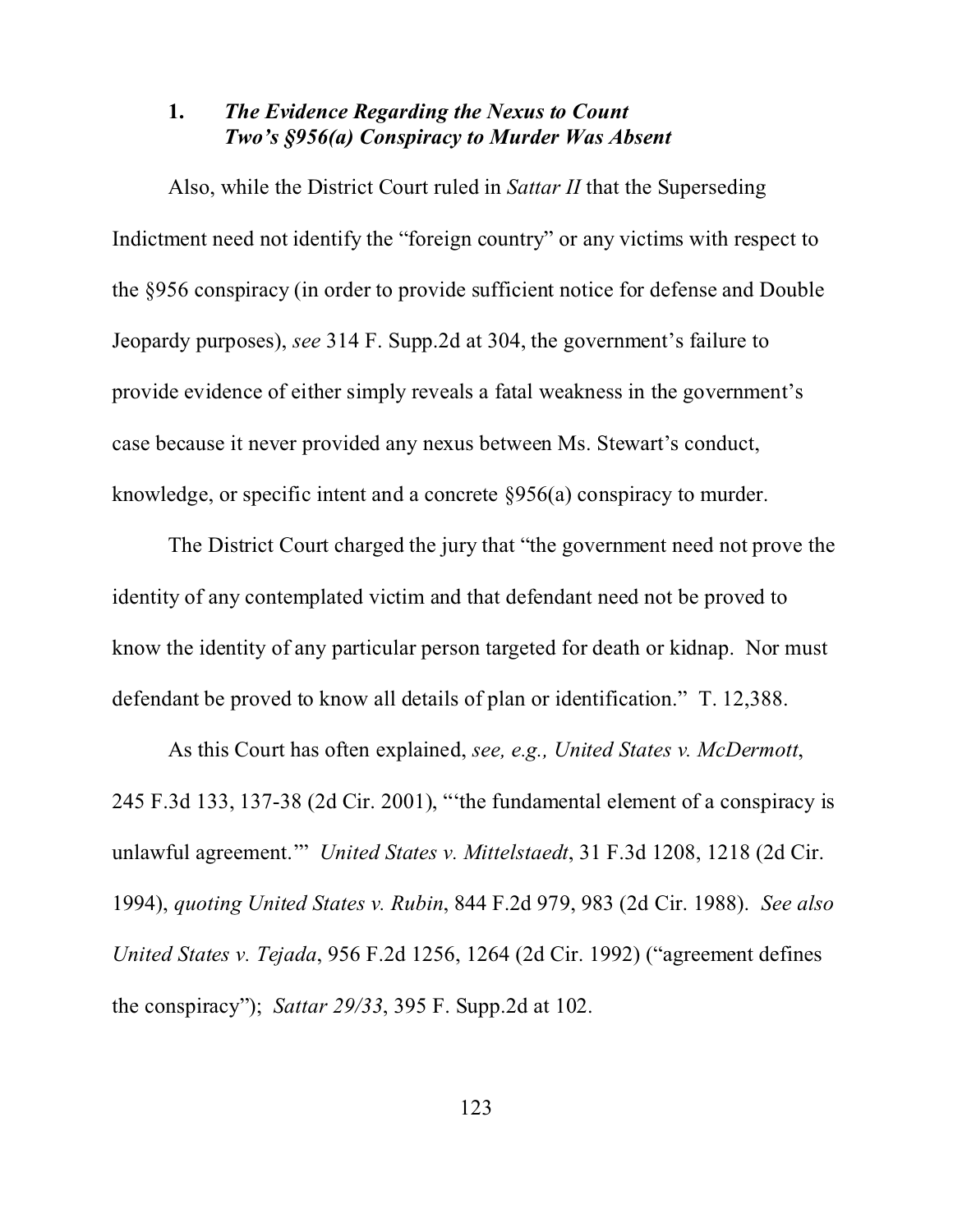In addition, as the Fourth Circuit noted in *United States v. Manbeck*, 744 F.2d 360 (4th Cir. 1984), "'[p]roof of an agreement to enter into a conspiracy is not to be lightly inferred.'" 744 F.2d at 390, *quoting United States v. Johnson*, 439 F.2d 885, 888 (5th Cir. 1971).<sup>49</sup>

While a defendant need not know all members of a conspiracy, or all acts or objectives, or victims, government has to establish *an agreement* with respect to *some articulable and specific* criminal objective, *i.e.*, a *conspiracy to kill somebody.* Mere reference to IG is not sufficient.

As this Court stated long ago, "nobody is liable in conspiracy except for the fair import of the concerted purpose or agreement as he understands it." *United States v. Peoni*, 100 F.2d 401, 403 (2d Cir. 1938) (L. Hand). *See also United States v. Falcone*, 109 F.2d 579, 581 (2d Cir.) (L. Hand), *aff'd*, 311 U.S. 205 (1940) (conspiracy liability requires proof that defendant associated herself with the known unlawful objective); *United States v. Provenzano*, 615 F.2d 37, 44 (2d

<sup>49</sup> The Third Circuit, in *United States v. Wexler*, 838 F.2d 88 (3d Cir. 1988), pointed out that "[o]ne of the requisite elements the government must show in a conspiracy case is that the alleged conspirators shared a 'unity of purpose,' the intent to achieve a common goal, and an agreement to work together toward the goal." 838 F.2d at 91, *citing United States v. Kates*, 508 F.2d 308, 310-11 (3d Cir. 1975) (footnotes omitted). *See also McDermott*, 245 F.3d at 137.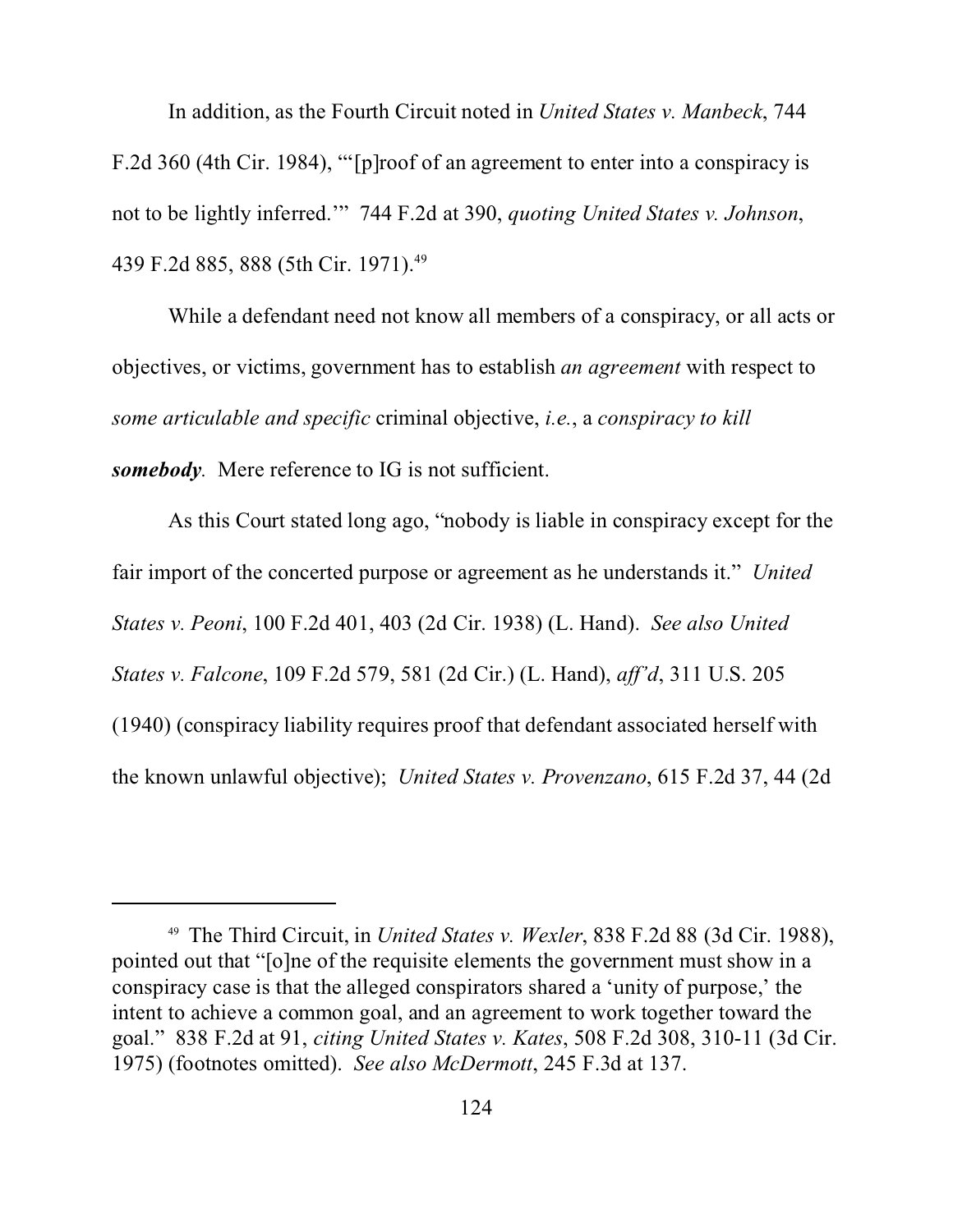Cir. 1980) (requiring agreement to "commit a particular offense and not merely a vague agreement to do something wrong").

Those essential principles have endured through the decades. For example, in *United States v. Borelli*, 336 F.2d 376 (2d Cir. 1964), Judge Friendly recognized that when a conspiracy prosecution targets "the conduct of an illegal business over a period of years[,] . . . there has been a tendency in such cases 'to deal with the crime of conspiracy as though it were a group (of men) rather than an act' of agreement . . . . Although it is usual and often necessary in conspiracy cases for the agreement to be proved by inference from acts, the gist of the offense remains the agreement, and it is therefore essential to determine *what kind of agreement or understanding existed as to each defendant*." *Id*., at 384 (emphasis added) (internal citations omitted). *See also McDermott*, 245 F.3d at 137-38.

This Court continued its explication of that doctrine in *United States v. Rosenblatt*, 554 F.2d 36 (2d Cir. 1977), in which it noted that its "difficulty with Rosenblatt's conviction arises from the lack of any agreement between him and Brooks concerning *the type of fraud in which they were engaged*." *Id*., at 37 (emphasis added). Elaborating, this Court pointed out that "[t]he law of conspiracy requires agreement as to the 'object' of the conspiracy[,] . . . mean[ing]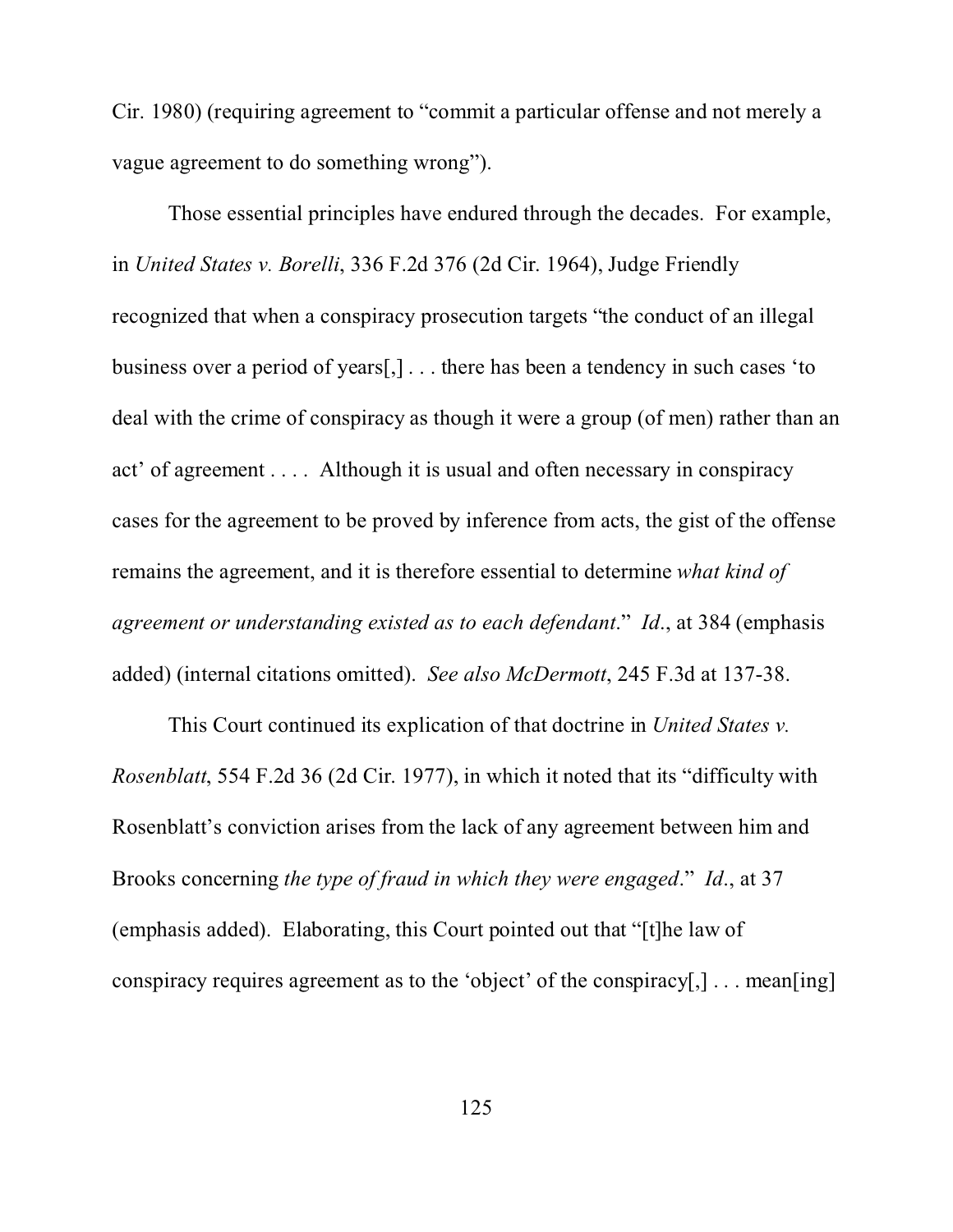that the 'essential nature of the plan' must be shown." *Id*., at 38, *citing Blumenthal v. United States*, 332 U.S. 539, 557 (1947) (other citation omitted).

In *Rosenblatt*, this Court surveyed the cases, citing *United States v. Gallishaw*, 428 F.2d 760, 763 (2d Cir. 1970), for the proposition that "'at the very least' the government was required to show 'that [the defendant] knew that a bank was to be robbed.'" 554 F.2d at 39. Also, in *Gallishaw*, the Court "explained that the defendant 'had to know what kind of criminal conduct was in fact contemplated.'" *Id*., *quoting Gallishaw*, 482 F.2d at 763 n. 1, and *citing cf. United States v. Calabro*, 467 F.2d 973, 982 (2d Cir. 1972) (supplier of false identification must have known that it would be used in a transaction involving forged bonds in order to be guilty as an aider and abettor; generalized suspicion of illegal use would not suffice). *See also Cosby v. Jones*, 682 F.2d 1373, 1383 (11th Cir. 1982) (question existed whether defendant had participated in burglary, or was just fencing stolen goods).

As a result, this Court in *Rosenblatt* stated, "it is clear that a general agreement to engage in unspecified criminal conduct is insufficient to identify the essential nature of the conspiratorial plan[,]" and perceived the need to add, "[t]he importance of making this determination cannot be overstated." 554 F.2d at 39. *See also Ingram v. United States*, 360 U.S. 672 (1959).As this Court expounded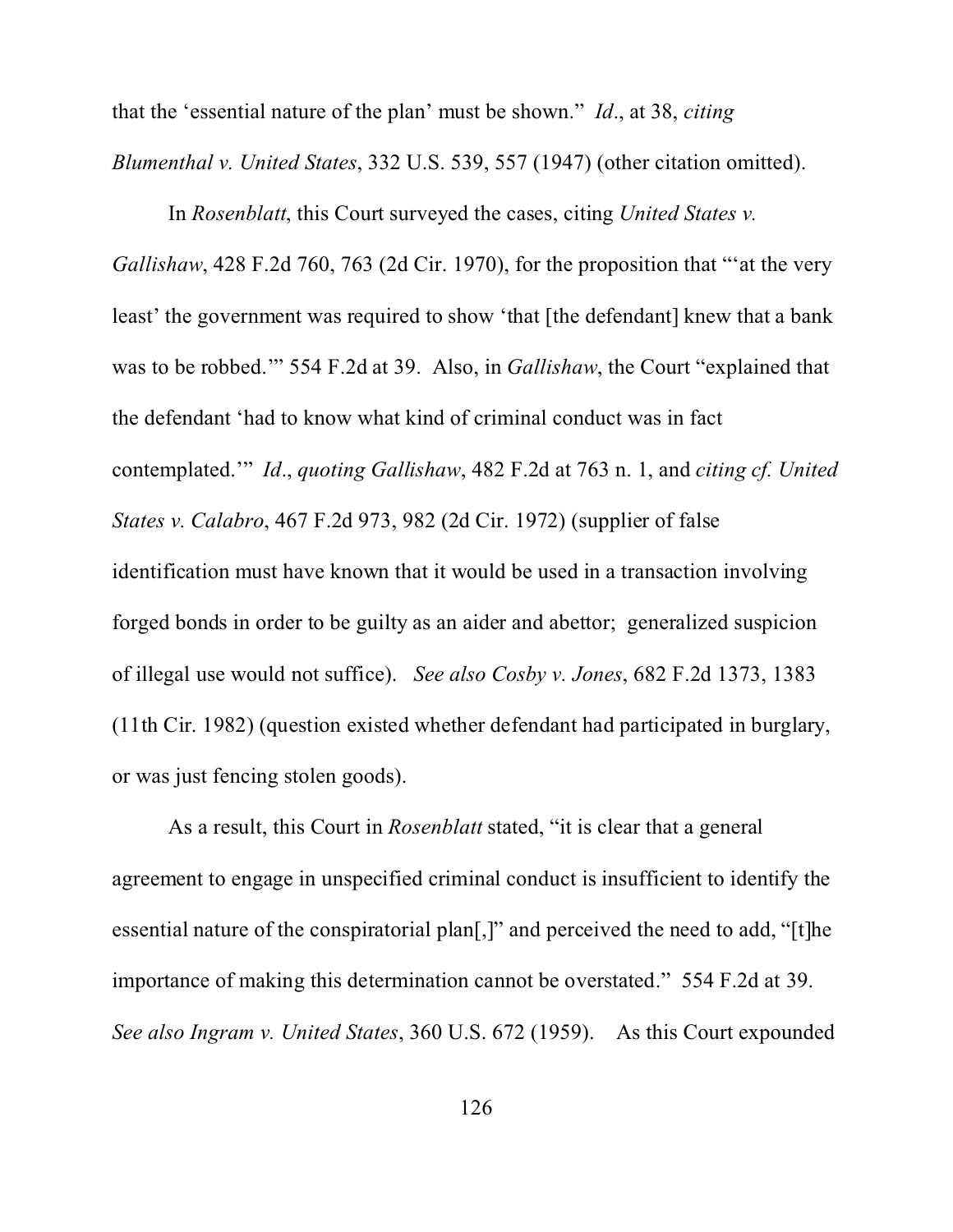more recently in *Friedman*, "[p]roof that the defendant knew that *some* crime would be committed is not enough." 300 F.3d at 124 (emphasis in original), *citing United States v. Pipola*, 83 F.3d 556, 562 (2d Cir. 1996).

Here, proof of that essential element of *specific agreement* is missing with respect to Ms. Stewart. As this Court reasoned in *United States v. Cepeda*, 768 F.2d 1515 (2d Cir. 1985), "it is of course true that parties cannot agree if they are not aware of the agreement[.]" 768 F.2d at 1516, *citing United States v. Falcone*, 311 U.S. 205, 210 (1940).

Whatever spin the government may put on the evidence at trial, and whatever purpose may be ascribed to Ms. Stewart's motives and intentions, certainly there was not remotely sufficient evidence to prove her specific intent to provide material support for the §956(a) conspiracy to murder charged in Count Two.

In *Falcone*, the Supreme Court held that even though it was assumed for purposes of argument that "respondents or some of them knew that the materials [they had sold] would be used in the distillation of illicit spirits," that evidence "fell short of showing respondents' participation in the conspiracy or that they knew of it." 311 U.S. at 208. Also, the Court held that it could not be inferred "from the casual and unexplained meetings of some of the respondents with others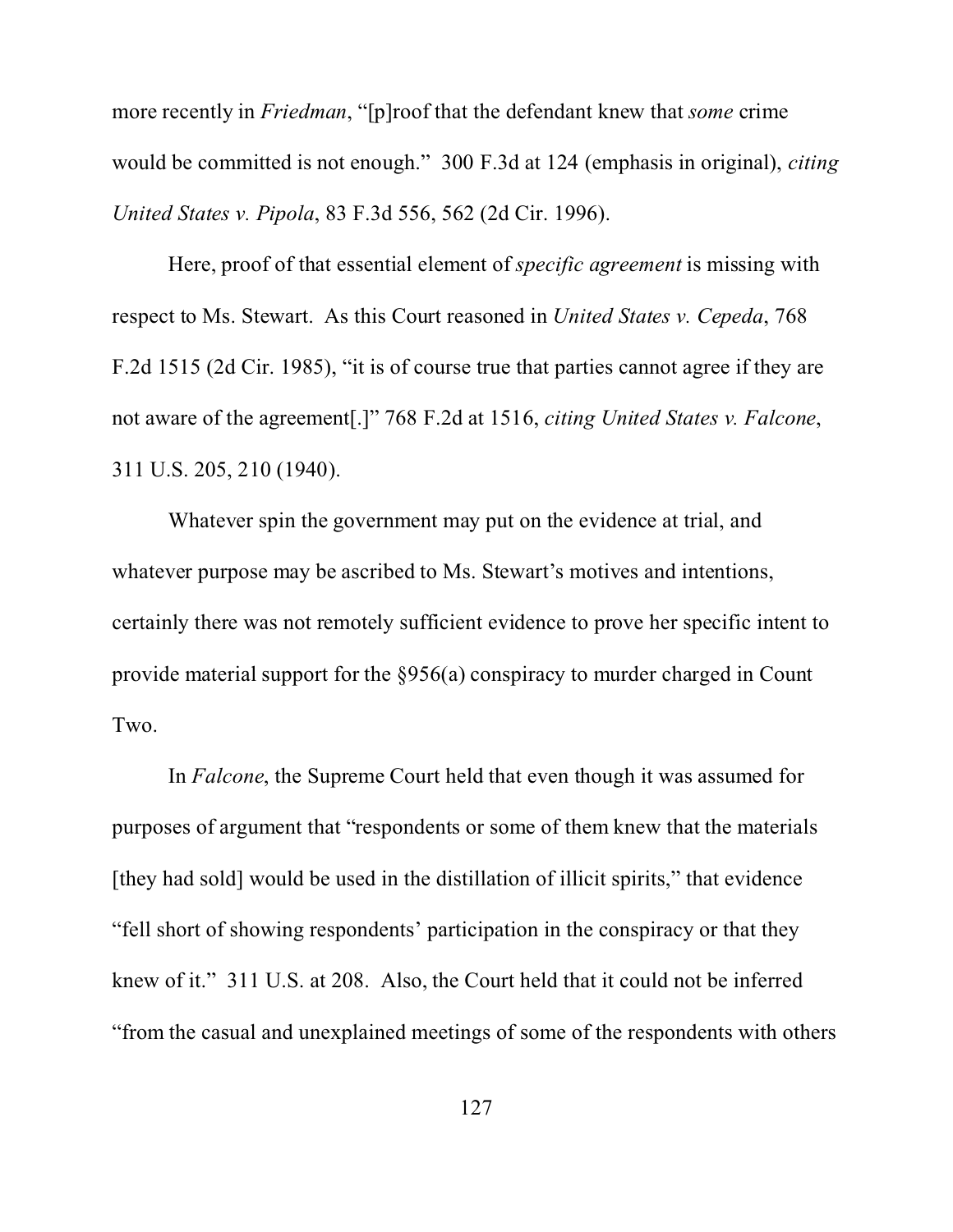who were convicted as conspirators that respondents knew of the conspiracy."

311 U.S. at 209.

Similarly, in *Cepeda*, this Court reviewed examples of fact patterns that did

not suffice to establish a conspiratorial agreement:

- ! "evidence that a defendant resided at an apartment occupied by several others and used as a cutting mill, even coupled with knowledge that a crime was being committed there, has been found insufficient to sustain a conspiracy conviction[,]" 768 F.2d at 1517, *citing United States v. Soto*, 716 F.2d 989, 991-92 (2d Cir. 1983);
- "one who 'cased' a bank for bank robbers could not be held guilty absent evidence of a knowing agreement to rob the bank or conscious assistance in the commission of the crime in some active way[,]" *id*., *citing United States v. Di Stefano*, 555 F.2d 1094, 1103 (2d Cir. 1977);
- ! "defendant [was] not a conspirator simply by virtue of efforts to conceal conspirators after initial scheme miscarried[,]" because "comfort or assistance to a member of an aborted or completed conspiracy [will not] make a defendant a participant in the conspiracy[,]" *id*., *citing United States v. Freeman*, 498 F.2d 569, 575 (2d Cir. 1974).

A frequent commentator on the "material support" statutes has pointed to

the dangers §2339A prosecutions present in this regard (particularly when a §956

conspiracy is charged as the objective of the "material support") if they are

pursued ". . . without any attempt on the part of prosecutors to prove that the

agreement was particularized as to the individuals to be harmed, where the harm

might occur, when the harm might occur, or how the harm might be inflicted."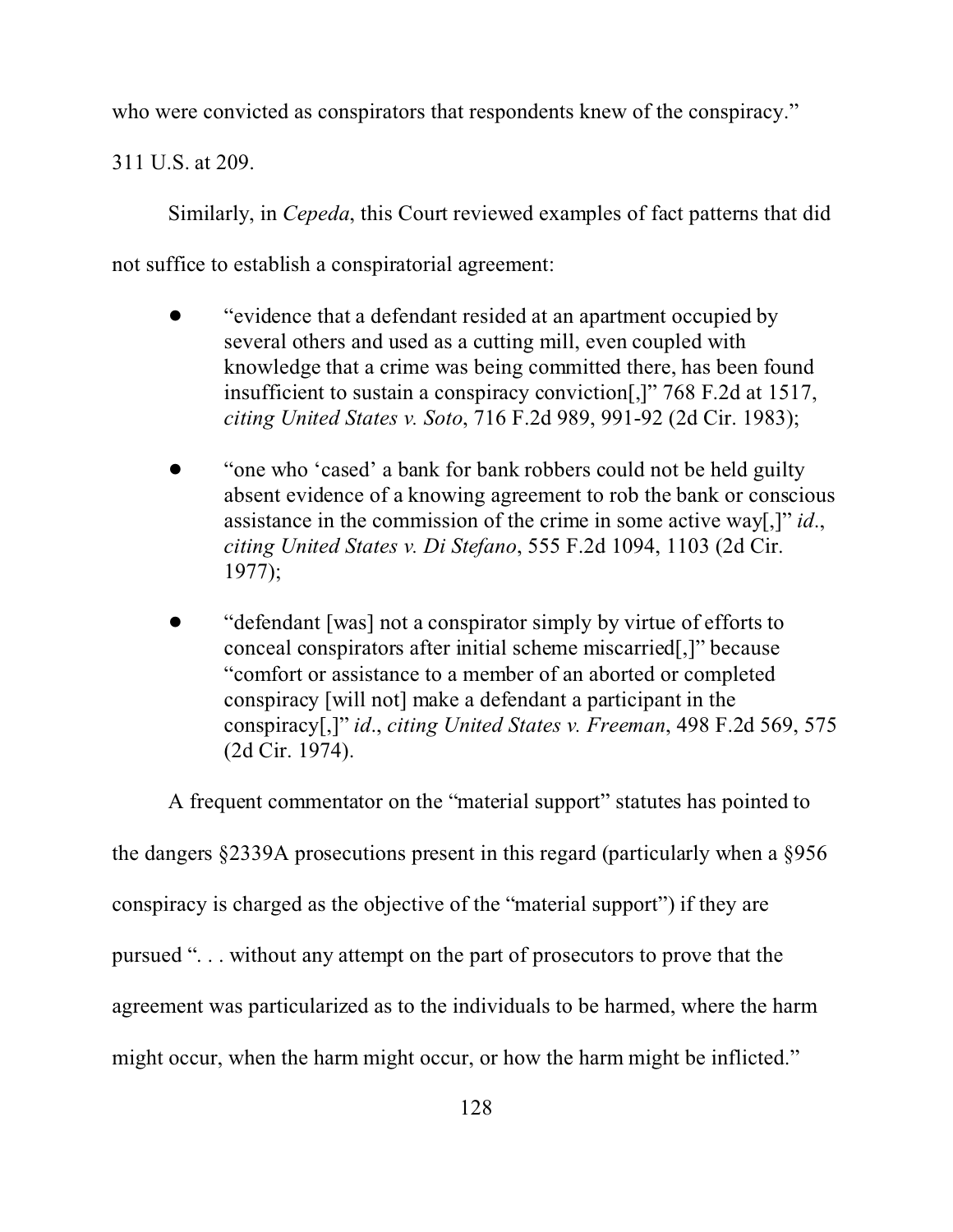Chesney, *Beyond Conspiracy?*, at 50. *See also id*., at 58 (§2339A's "virtue has the potential to be a vice insofar as the scope of conspiracy liability is concerned. It runs the risk of portraying the entire movement as one giant agreement to commit murder and mayhem, making every single adherent around the world a potential  $§956(a)$  conspirator").<sup>50</sup>

Recently, in *United States v. Awan*, 459 F. Supp.2d 167 (E.D.N.Y. 2006), the District Court dismissed as insufficiently pleaded §2339A counts because the object §956 conspiracy allegations omitted "any specific allegations about the alleged incident[.]" *Id*., at 176. *Cf. United States v. Khan*, 309 F. Supp.2d 789, 822 (E.D. Va. 2004) (noting that the government established India as the locus for the §956 conspiracy charged in that case).

In another terrorism case, *United States v. Salameh*, 152 F.3d 88, 154 n. 16 (2d Cir. 1998), this Court did not dilute the standard, ruling that while the defendant need not have been aware of the "specific target of the bombing," he indeed had to be aware of a plot to bomb, and that the targets were within the

<sup>&</sup>lt;sup>50</sup> As a result, according to Professor Chesney (and consistent with this Court's treatment of the related issue in *Gigante*), "the scope of conspiracy liability must have limits. Conspiracy prosecutions premised on involvement in the global jihad movement pose a particular risk in this regard, in light of the temptation to portray the movement artificially in monolithic, organizational terms and thus to spread a vast, attenuated net of conspiracy liability." Chesney, *Beyond Conspiracy?*, at 493.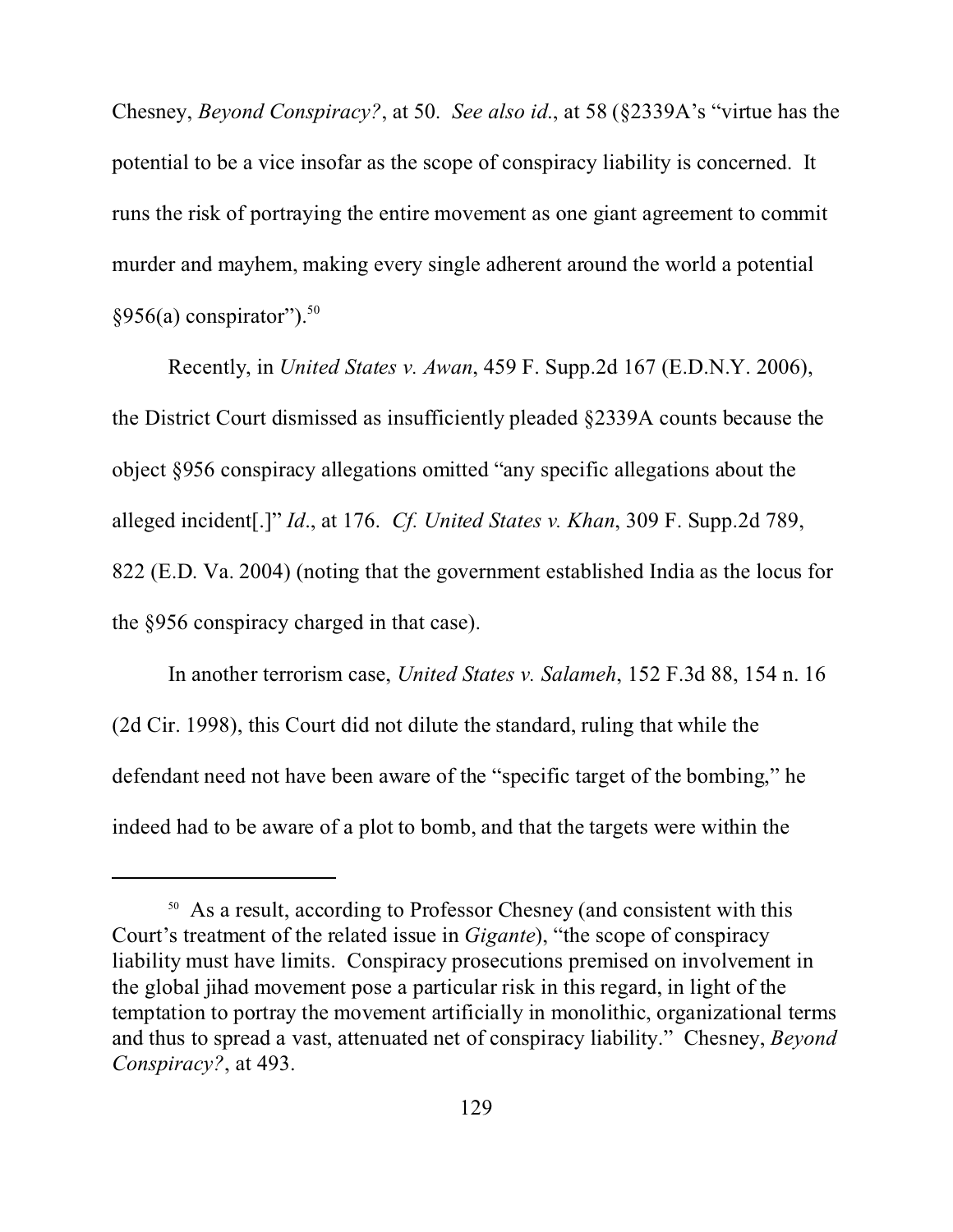United States. The corresponding elements of §956(a) are what the government failed to prove here with respect to Counts Four and Five against Ms. Stewart.

Moreover, as in *United States v. Atehortva*, 17 F.3d 546, 552 (2d Cir. 1994), "this is not a case in which there is no other plausible explanation for the [the defendant's] actions[,]" since Ms. Stewart's conduct, even if, assuming *arguendo*, it constituted a violation of S.A.M.'s, was susceptible of manifold "plausible explanations" that did not include providing "material support" for Count Two's §956(a) conspiracy to murder, *i.e.*, pursuing a legal strategy aimed at a prisoner transfer of Sheikh Abdel Rahman to Egypt. The government is not entitled to a "default" inference that Ms. Stewart's conduct, knowledge, or specific intent were aimed at aiding Count Two's §956(a) conspiracy to kill.

In fact, the Superseding Indictment itself states Ms. Stewart's motivation clearly, and in her words, alleging she informed Sheikh Rahman that "she believed he could be released from prison if the government in Egypt were changed." Ms. Stewart also said it was "'very, very crucial' that Abdel Rahman not be forgotten as a hero of the '*Mujahadeen*.'" J.A. 148 ¶ 30(j). *See also* **ante**, at 23.

Nor was that strategy solely Ms. Stewart's – it was a joint effort by all of Sheikh Abdel Rahman's attorneys, including Ramsey Clark and Abdeen Jabara – or merely a pipe dream. Even in the midst of the Cold War, prisoners were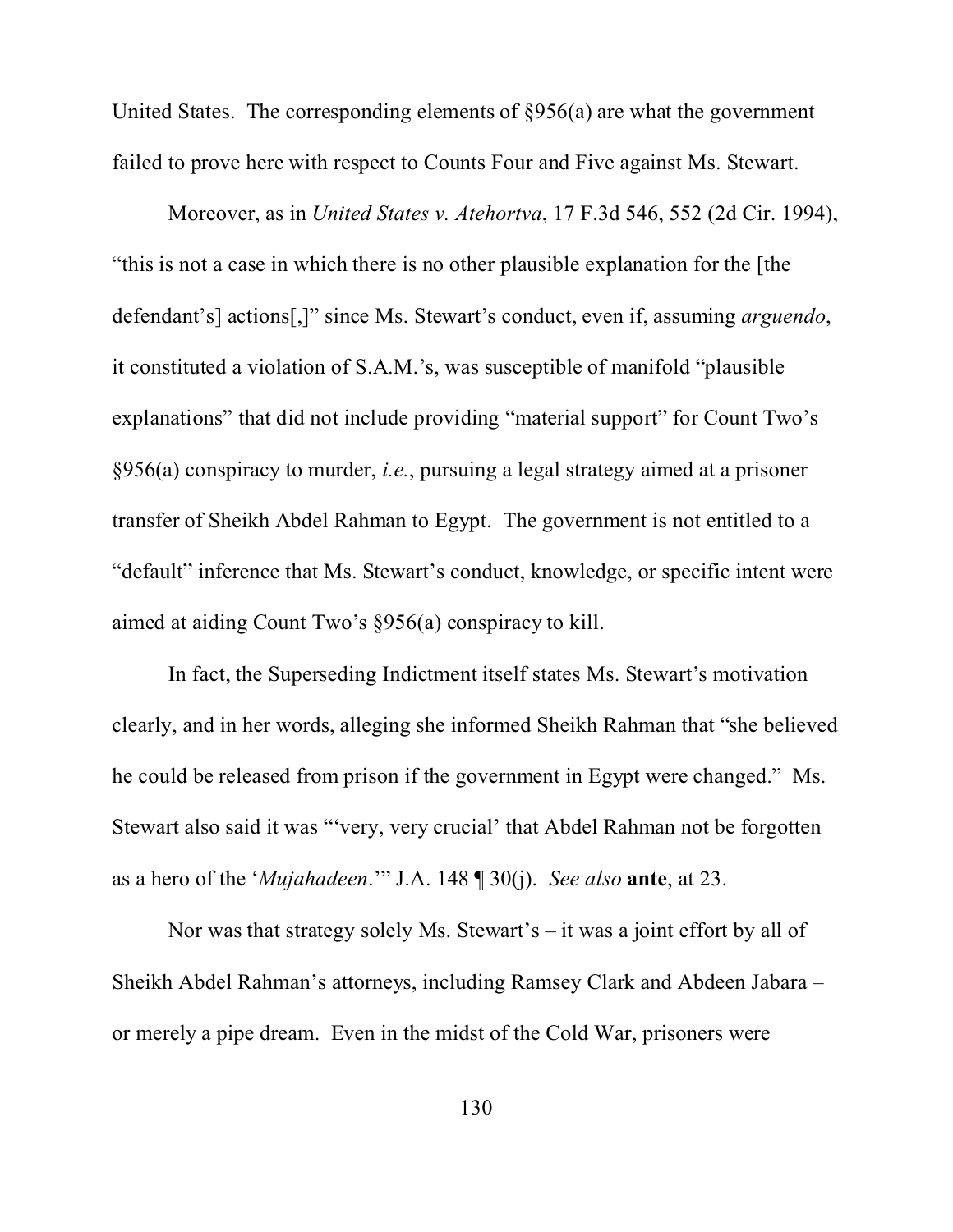exchanged to achieve political goals. One well-known instance was the United States' October 1986 release of accused Soviet Spy Gennadi Zakharov in exchange for Nicholas Daniloff, a U.S. NEWS & WORLD REPORT correspondent who the Soviet Union was holding on charges of spying. *See, e.g.,* J. Demott, *Dealing for Daniloff*, TIME, Oct. 6 1986 (discussing the two prisoners prior to the exchange); G. Byrne, *Why Scientists Don't Spy*, The Scientist, Nov. 17, 1986, *available at* http://www.the-scientist.com/yr1986/nov/byrne\_p2\_861117.html (discussing the exchange of Zakharov for Daniloff).<sup>51</sup>

Rather, the government was required to *prove* that connection, beyond a reasonable doubt, and it did not even come close. There was not *any* evidence that

<sup>&</sup>lt;sup>51</sup> Prisoner releases have also been used to assist in peace processes, as well as efforts at rapprochement between the government of Egypt and dissident groups within that country. The issue of releases was a primary concern in the Northern Ireland peace process. *See* K. McEvoy, *Academic Viewpoint: Prisoners, the Agreement, and the Political Character of the Northern Ireland Conflict*, 22 FORDHAM INT'L L.J. 1539, 1550-51 (1999). The Egyptian government periodically releases political detainees, and shortly prior to trial in this case released 1,000 members of IG. *See* C. Levinson, *In two new books, the Gamaa Islamiya continues to distance itself from violence*, available at http://www. cairotimes.com/news/Pamphlets0731.html. The Israeli government has often released members of the Palestinian Liberation Organization, and even Hamas, during negotiations. For a chronological list of these prisoner releases, see http://www.nad-plo.org/interim/prischro.html. *See generally*, M. A. Sherman, *Transfer of Prisoners Under International Instruments and Domestic Legislation: A Comparative Study, by Michal Plachta*, 28 GEO. WASH. J. INT'L L. & ECON. 495, 506-507 (1995) (book review) (summarizing history of prisoner transfers).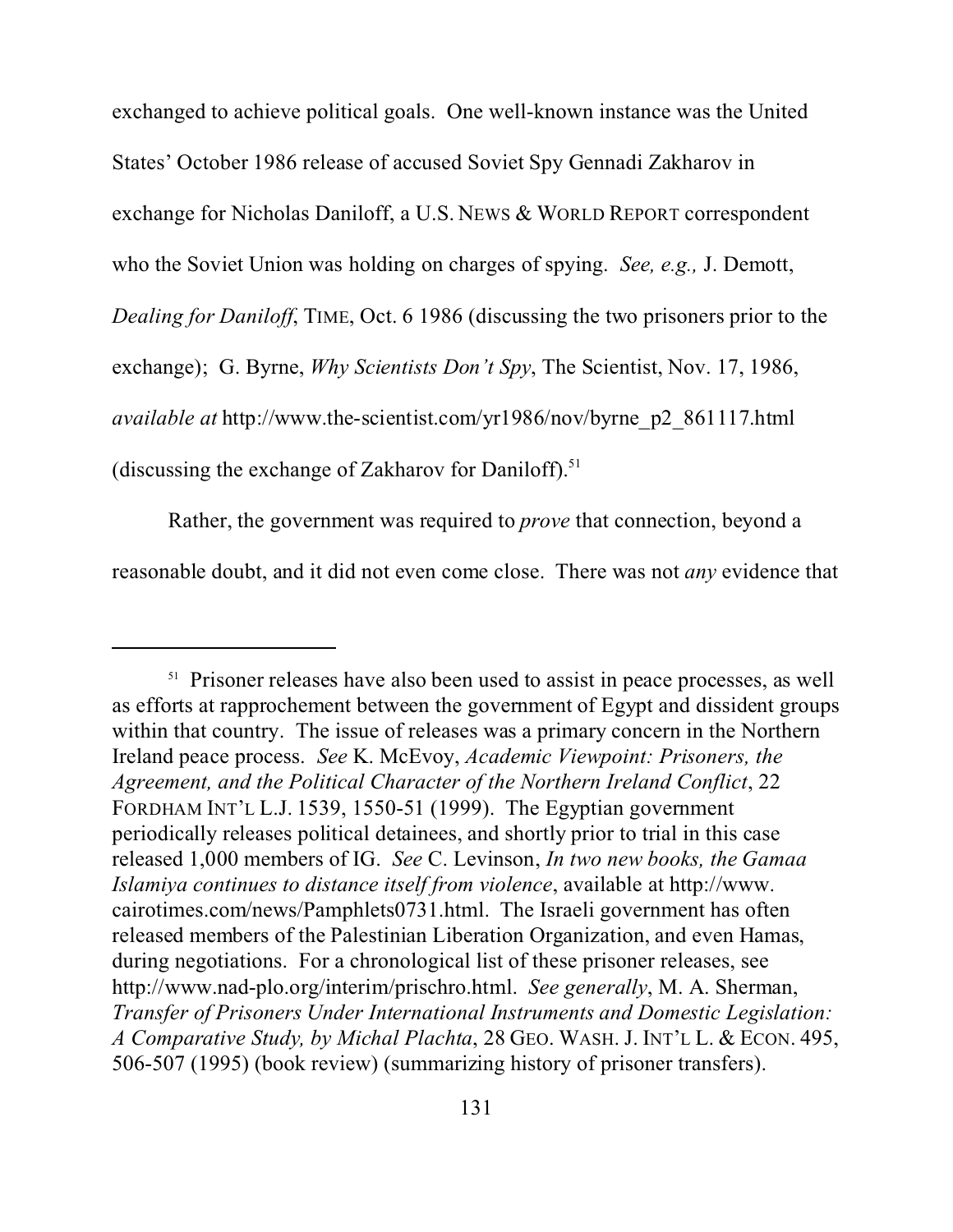Ms. Stewart knew or had any contact or connection with Rifa'i Taha, or that she had even heard of Alaa Abdul Raziq Atia (both figures with IG in Egypt). In that context, a translation of a newspaper article (J.A. 1539-41) mentioning Taha, and found in a file folder for another client in Ms. Stewart's office, is hardly evidence of the type of connection required to establish Ms. Stewart's knowledge of Count Two's §956(a) conspiracy to kill, or her specific intent to join it. *See Sattar 29/33*, 395 F. Supp.2d at 96.

*Herndon v. Lowry*, 301 U.S. 242 (1937), illustrates this point. Herndon was a Communist Party organizer convicted of "attempted insurrection" under the sedition laws of the State of Georgia. Literature espousing Communist Party principles was found in a box on his person and at his apartment. *Id.* at 247-48.

As Justice Roberts noted, "the proof wholly fails to show that the appellant had read these documents; that he had distributed any of them; that he believed and advocated any or all of the principles and aims set forth in them, or that those he had procured to become members of the party knew or approved of any of these documents." *Id.* at 260. *See also United States v. Giese*, 597 F.2d 1170, 1209 (9th Cir. 1979) (Hufstedler, J., dissenting) ("[t]he Government's theory . . . that the ideas of an author of a book may properly be attributed to the reader of the book and then used against him to prove disposition to commit a crime, motive to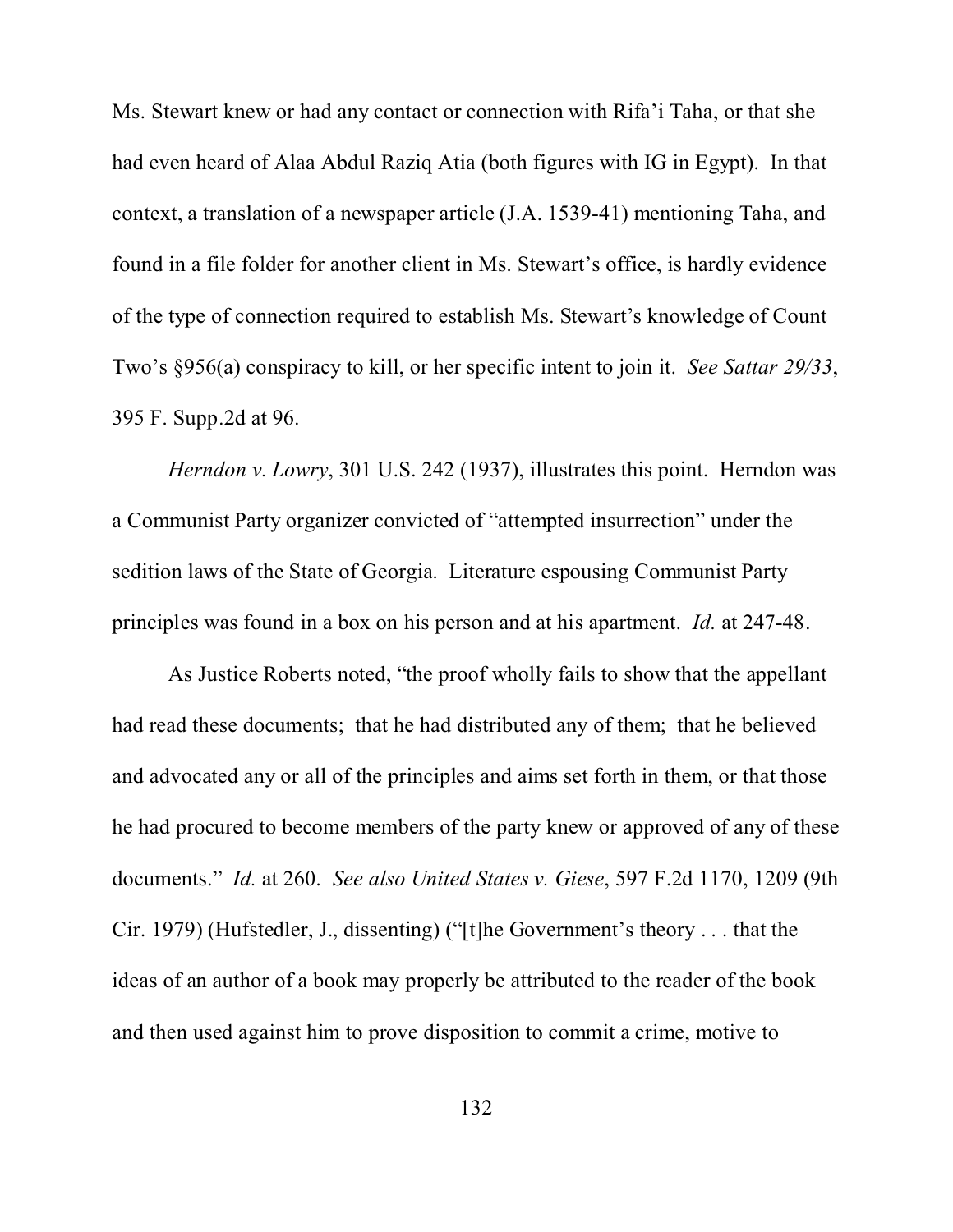undertake criminal action, or proof that he did the acts charged . . . is [not] constitutionally permissible.  $\ldots$ ").<sup>52</sup>

The impropriety of using such newspaper articles in this case is amplified by Ms. Stewart's position as an attorney, as lawyers regularly come into possession of a substantial volume of documents that are relevant to some matter, and are placed in the file, sometimes without being read, and often without being cross-referenced to some other client to whom they might be pertinent.

Moreover, the First Amendment context again adds an important layer to the analysis. Under such circumstances, courts apply the doctrine of *strictissimi juris* to ensure that "one in sympathy with the legitimate aims of an organization, but not specifically intending to accomplish them by resort to violence [is not] punished for [her] adherence to lawful and constitutionally protected purposes, because of other and unprotected purposes which [she] does not necessarily share." *Noto*, 367 U.S. at 299-300. *See also Scales*, 367 U.S. at 232 ("the Smith Act offenses, involving as they do subtler elements than are presented in most other crimes, call for strict standards in assessing the adequacy of the proof needed

 $52$  The failure to establish an essential element of the substantive count (Count Five) also dooms the conspiracy count. *United States v. Frampton*, 382 F.3d 213, 219 n. 5 (2d Cir. 2004). *See also Jones*, 393 F.3d at 112-13.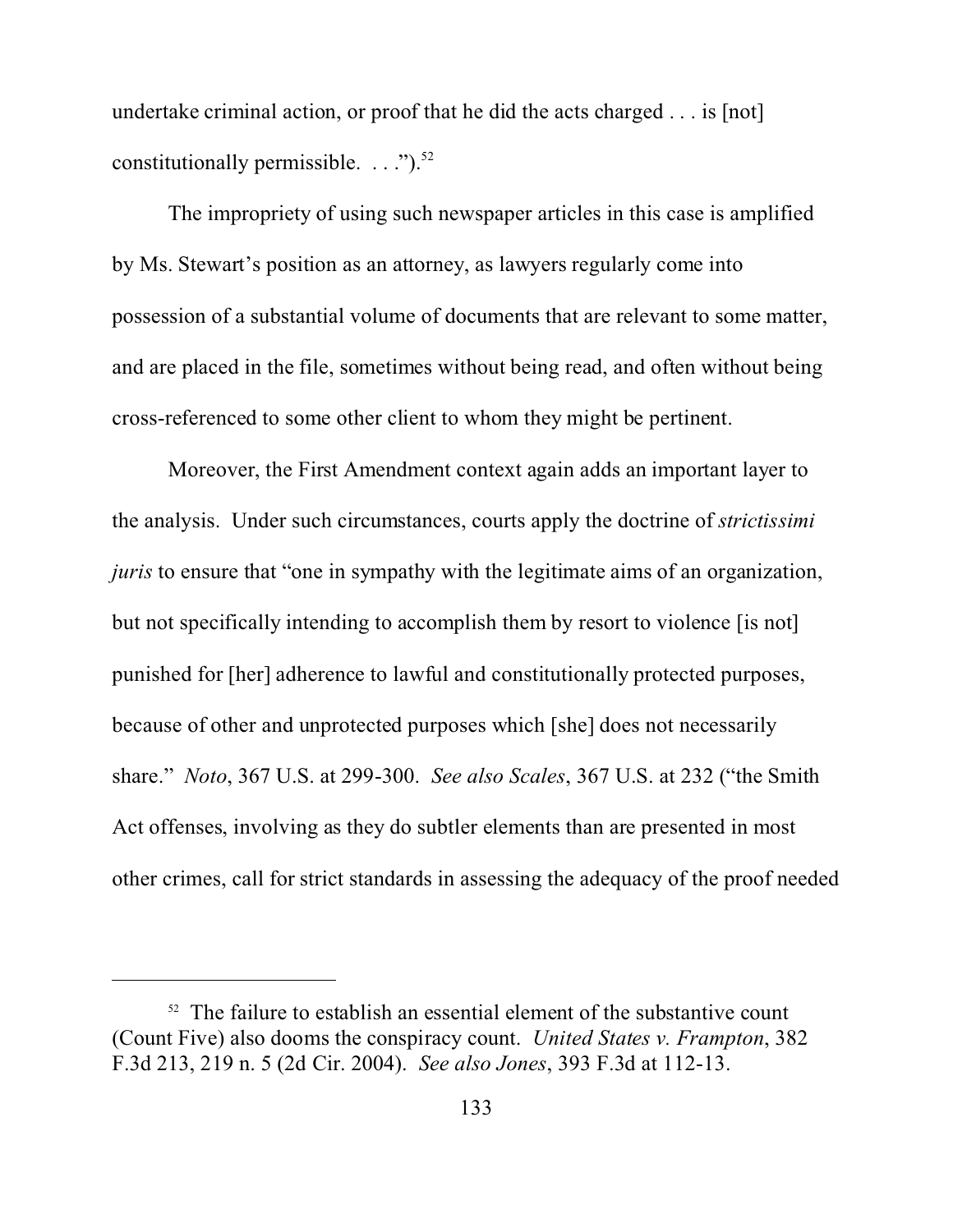to make out a case of illegal advocacy"); *Yates*, 354 U.S. at 326 (acknowledging that these distinctions "are often subtle and difficult to grasp").

As this Court has framed the standard, "[u]nder *strictissimi juris,* a court must satisfy itself that there is sufficient direct or circumstantial evidence of the defendant's own advocacy of and participation in the illegal goals of the conspiracy and may not impute the illegal intent of alleged co-conspirators to the actions of the defendant." *United States v. Montour*, 944 F.2d 1019, 1024 (2d Cir. 1991); *Spock*, 416 F.2d at 173 ("[t]he specific intent of one defendant in a case such as this is not ascertained by reference to the conduct or statements of another even though he has knowledge thereof. . . . The metastatic rules of ordinary conspiracy are at direct variance with the principle of *strictissimi juris*") (internal citations omitted).

In *Noto*, for example, the defendants were accused of pursuing solely illegal ends – advocacy through an organization of illegal activities; but the Court concluded that the ends were entirely legal – mere membership in and sympathy with such an organization. *Noto*, 367 U.S. at 299. As such, the Court determined that *strictissimi juris* applied. *Id*; *see also Spock*, 416 F.2d at 172-73 (applying *strictissimi juris* where both legal and illegal ends existed, namely forcible advocacy of and incitement to resist the draft, and the expression of support and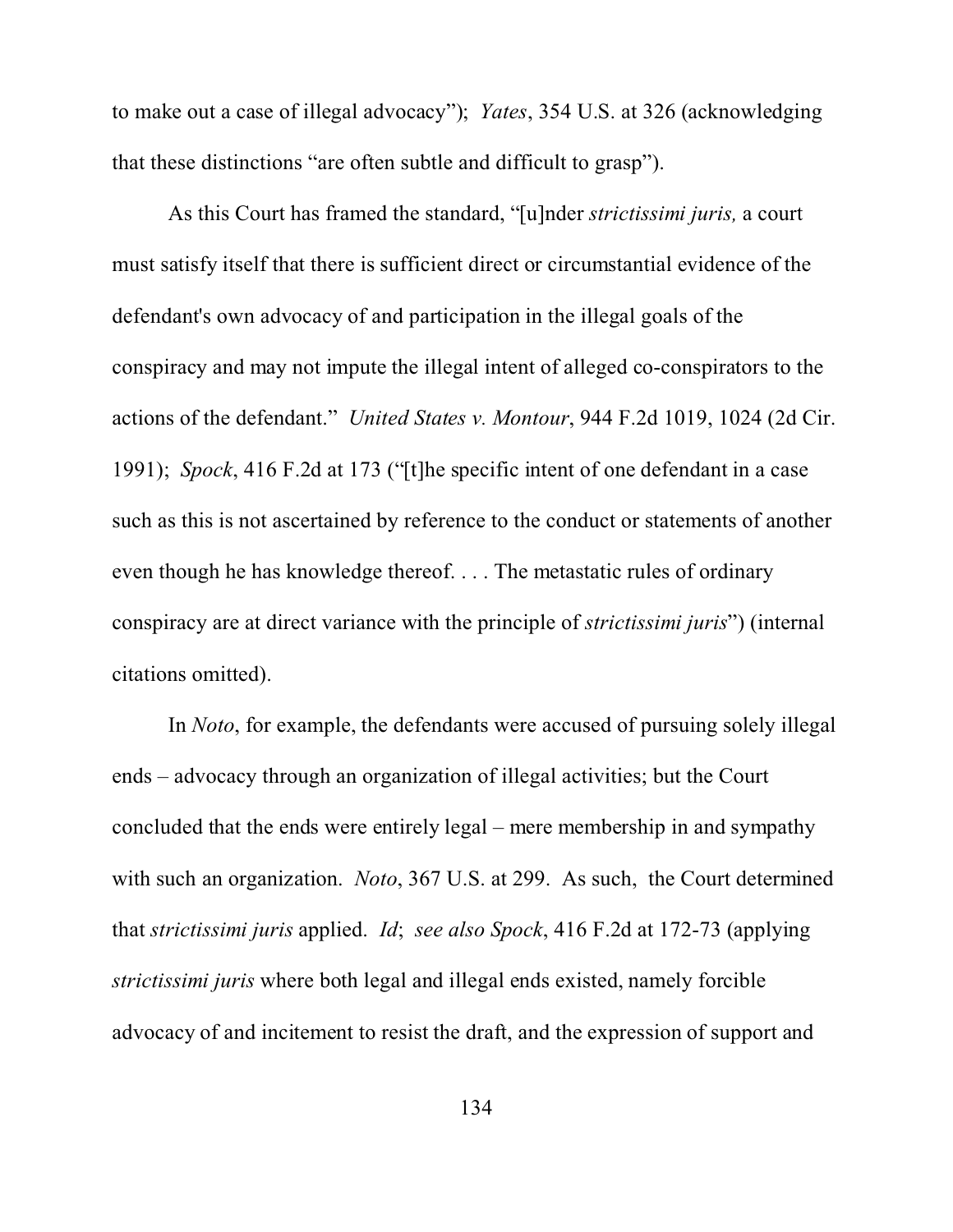sympathy with such aims); *United States v. Dellinger*, 472 F.2d 340, 392-393 (7th Cir. 1970) (applying *strictissimi juris* principle in *Spock* to evaluation of individual counts against defendants who had also been charged with conspiracy when the group's goals were both legal and illegal). $53$ 

## **2.** *Mere Association, Even With Knowledge, Is Insufficient to Establish Membership In a Conspiracy*

The proof against Ms. Stewart can be reduced to mere association, which alone is not sufficient for substantive or conspiratorial liability. For example, in *United States v. Casamento*, this Court cautioned that "[a]n individual is not a conspirator merely because he is aware of a conspiracy and associates with its members." 887 F.2d 1141, 1167 (2d Cir. 1989), *citing Nusraty*, 867 F.2d at 763, *citing United States v. Young*, 745 F.2d 733, 764 (2d Cir. 1984) (other citations omitted).

Similarly, as this Court pointed out in *United States v. Salameh*, 152 F.3d at 151 (a case involving allegations of a *terrorist* conspiracy, and not, as here, that

<sup>53</sup> In *Montour* this Court ultimately decided not to apply *strictissimi juris* because all alleged acts were in fact criminal. 944 F.2d at 1024. There, however, the defendant was indicted for conspiring to block and individually blocking the execution of search warrants by federal agents on an Indian reservation, and with an individual firearms charge. The court concluded that because both the alleged means and ends of the charged conspiracy were illegal, *strictissimi juris* did not apply.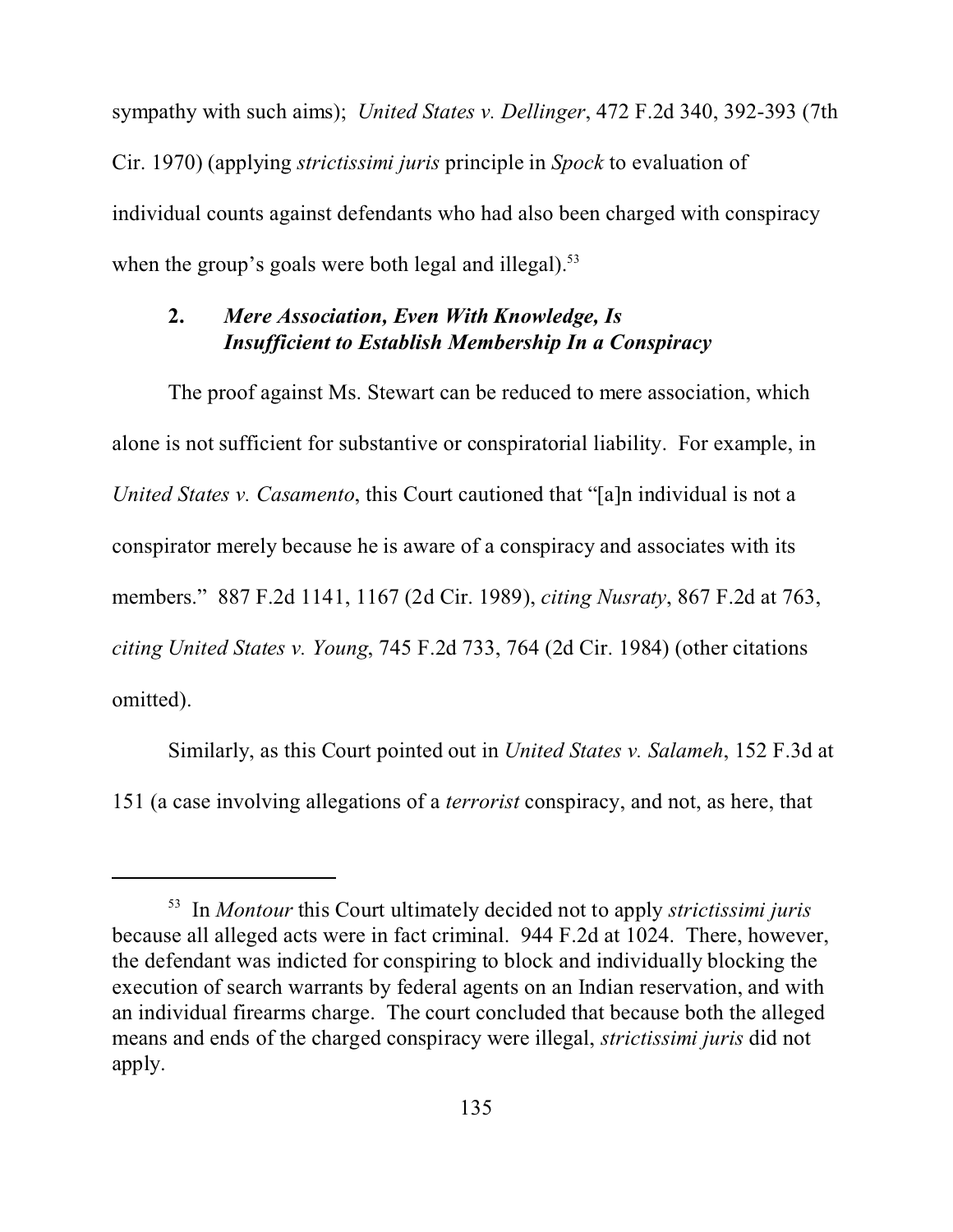which occurred in the context of an otherwise *legitimate* legal practice), "[m]ere association with conspirators and suspicious circumstances . . . are insufficient bases for a conspiracy conviction." *Accord, Samaria*, 239 F.3d at 235 ("association with conspirators does not constitute intentional participation in the conspiracy, *even if the defendant has knowledge of the conspiracy*") (emphasis added), *citing United States v. Jones*, 30 F.3d 276, 282 (2d Cir. 1994) (other citations omitted). *See also Jones*, 393 F.3d at 111; *United States v. Young*, 745 F.2d at 764; *United States v. Johnson*, 513 F.2d at 824 ("[g]uilt may not be inferred from mere association with a guilty party").

Building upon its language in *Salameh*, this Court emphasized in *Friedman* that in such a case the proof was insufficient as to the defendant in question because "the evidence merely establishe[d] that [the defendant] 'associated with conspirators' under 'suspicious circumstances,' *see United States v. Salameh*, 152 F.3d at 151, and suspected (or should have suspected) 'that [a crime] might occur.'" 300 F.3d at 126, *quoting Pipola*, 83 F.3d at 562. Likewise, this Court stated in *Samaria* that permitting a guilty verdict without proof of a defendant's knowledge of the conspiracy's illegal objective, and his specific intent to join the conspiracy in furtherance of that objective, "would be to permit suspicious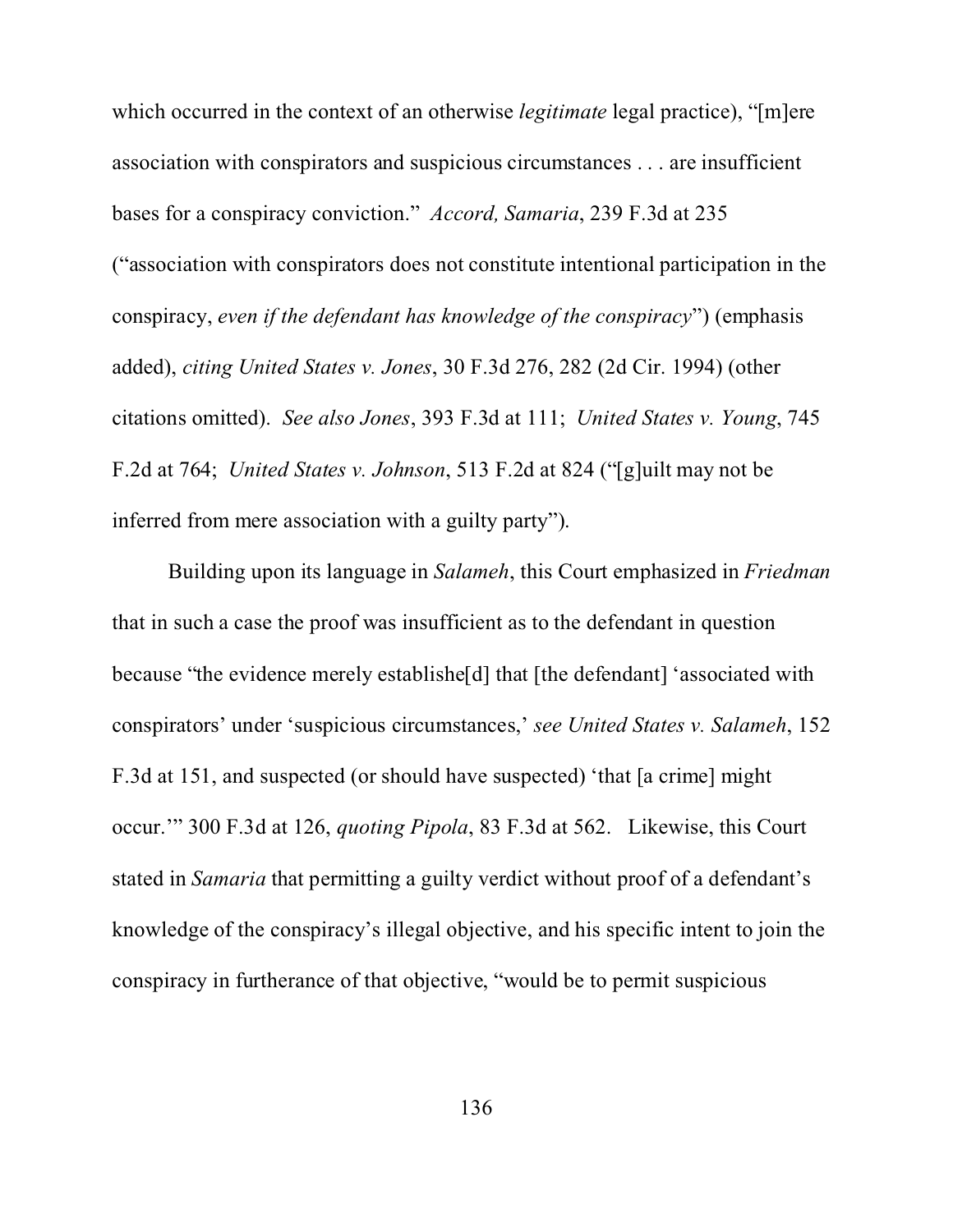circumstances or association with criminals to suffice as proof of conspiracy." 239 F.3d at 240.

These principles apply regardless of the nature of the charged conspiracy, and regardless of the "unsavory" or immoral nature of the conspirators with whom a defendant might associate without joining the conspiracy itself. As the Fifth Circuit stated in *United States v. MMR Corporation*, 907 F.2d 489 (5th Cir. 1990), "'[t]his court has a 'long-established rule that a defendant's guilt may not be proven by showing that he associates with unsavory characters[,]'" 907 F.2d at 500, *quoting United States v. Romo*, 669 F.2d 285, 288 (5th Cir. 1982) (other citation omitted), adding that the Court has "emphasized that evidence that one associates with a criminal is not probative of a defendant's guilt . . ." 907 F.2d at 500. *See also United States v. Cardenas Alvarado*, 806 F.2d 566, 569-70 (5th Cir. 1986) ("[s]imilarly, the government cannot prove a conspiracy by presenting evidence that only places the defendant in 'a climate of activity that reeks of something foul'"), *citing United States v. Galvan*, 693 F.2d 417, 419 (5th Cir. 1982).

The Third Circuit concurred in *United States v. Wexler*, noting that "[t]he inferences rising from 'keeping bad company' are not enough to convict a defendant for conspiracy[,]" 838 F.2d at 91 (citation omitted), as did the Eleventh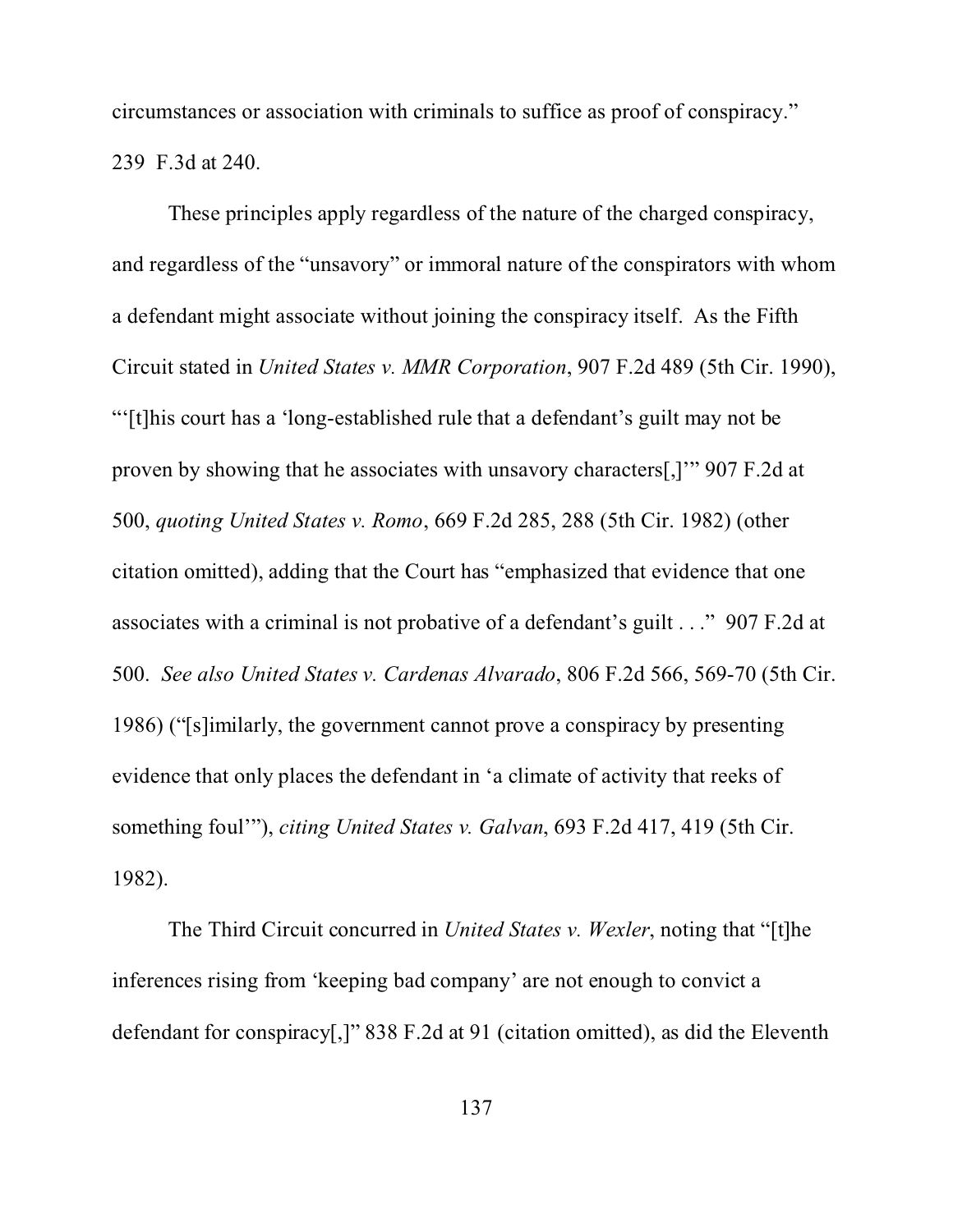Circuit in *United States v. Villegas*, in language particularly pertinent to charges of "material support" for terrorism: "the presumption of innocence remains constant, irrespective of the heinous nature of condemned activity,  $\ldots$  " 911 F.2d at 630.<sup>54</sup>

Nor is knowledge of a conspiracy sufficient to establish membership therein. In *United States v. Martino*, 759 F.2d 998 (2d Cir. 1985), this Court explained that,

> absent evidence of purposeful behavior, mere presence at the scene of a crime, *even when coupled with knowledge that a crime is being committed*, is insufficient to establish membership in a conspiracy; and mere association with conspirators is similarly insufficient.

759 F.2d at 1002 (emphasis added) (citations omitted).<sup>55</sup>

While the government may rely on circumstantial evidence to prove a

defendant's membership in a conspiracy, that evidence must provide not just

suspicious conduct or associations, including with persons who in fact *are*

<sup>54</sup> In *Villegas*, the Eleventh Circuit also commented that conspiracy "cannot be proved solely by a family relationship or other types of close association." 911 F.2d at 630, *citing United States v. White*, 569 F.2d 263 (5th Cir. 1978) (other citations omitted). Here, the attorney-client relationship between Ms. Stewart and Sheikh Abdel Rahman is equally insufficient to prove a *conspiratorial* relationship.

<sup>55</sup> *See also Jones*, 393 F.3d at 111; *United States v. Cruz*, 363 F.3d at 198; *Samaria,* 239 F.3d at 233-34; *United States v. Nusraty*, 867 F.2d 759, 764 (2d Cir. 1989); *United States v. Soto*, 716 F.2d 989, 991-92 (2d Cir. 1983); *United States v. Johnson*, 513 F.2d 819, 823-24 (2d Cir. 1975).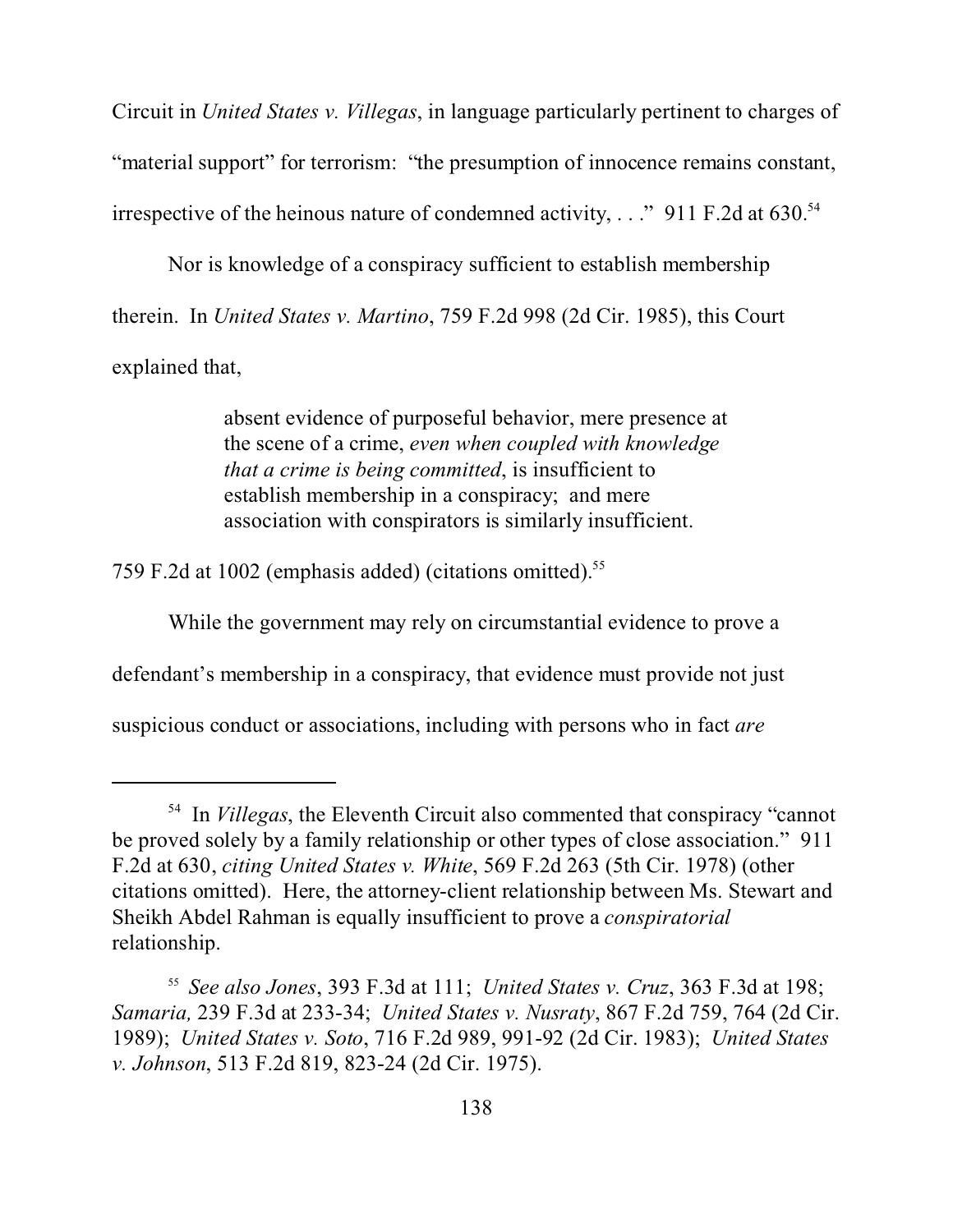conspirators, but also the defendant's *knowledge* of the illegal conspiratorial objective(s), and her *specific intent* to join the conspiracy and its illegal goals. *See Samaria*, 239 F.3d at 233-34.

In *United States v. Ceballos*, 340 F.3d 115 (2d Cir. 2003), this Court reaffirmed the principles governing conspiratorial liability: that "[i]n order to convict a given defendant of conspiracy, the government must prove that he knew of the conspiracy and joined it . . . with the intent to commit the offenses that were its objectives, . . . that is, with the affirmative intent to make the conspiracy succeed." 340 F.3d at 123-24 (citations omitted). $56$ 

Thus, in *Ceballos*, which involved bribery as the objective of the conspiracy, the Court emphasized that "'to establish the intent, the evidence of knowledge must be clear, not equivocal[,]" 340 F.3d at 124, *quoting Direct Sales Co. v. United States*, 319 U.S. 703, 711 (1943), and that "[w]here the conspiracy involves a specific-intent crime, 'the government [must] establish beyond a reasonable doubt that the defendant had the specific intent to violate the

<sup>56</sup> In addition, this Court reiterated in *Ceballos* that "'knowledge of the existence and goals of a conspiracy does not of itself make one a coconspirator.'" 340 F.3d at 124, *quoting United States v. Cianchetti*, 315 F.2d 584, 588 (2d Cir. 1963). *See also id*. ("'[t]here must be something more than [m]ere knowledge, approval of or acquiescence in the object or the purpose of the conspiracy'"), *quoting Cianchetti*, 315 F.2d at 588 (internal quotation marks omitted).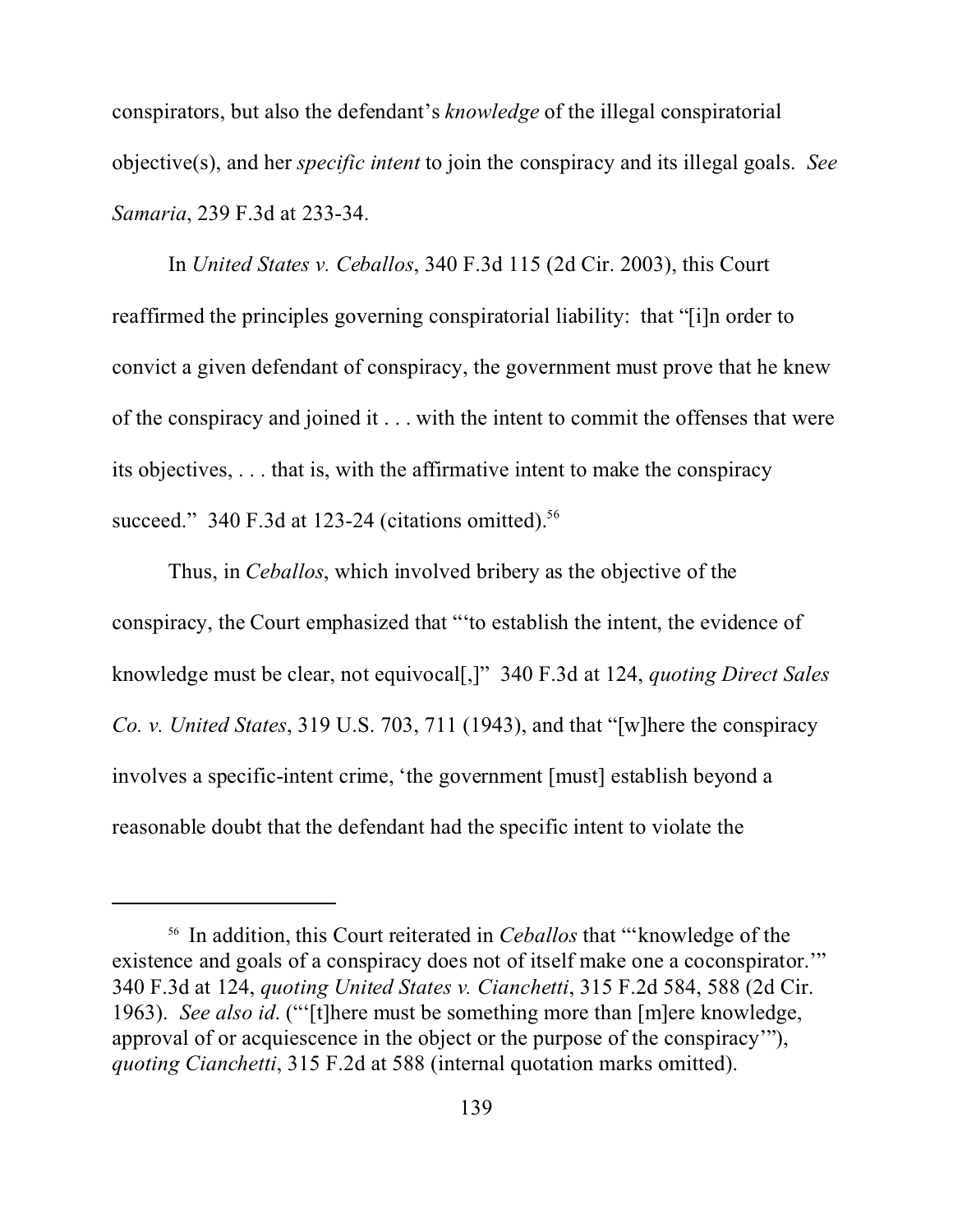substantive statute.'" 340 F.3d at 124, *quoting Samaria*, 239 F.3d at 234. *See*

*Rodriguez*, 392 F.3d at 545; *United States v. Gaviria*, 740 F.2d 174, 183 (2d Cir.

1984) (same).

Nor is a defendant's political persuasion, or sympathy for or approval of a conspiracy's goal, sufficient to establish membership in a conspiracy. As this Court made clear in *Ceballos*,

> a defendant may not be convicted of conspiracy merely because he knows of, approves of, or acquiesces in the objective of a conspiracy. There must be proof that he intended to join the conspiracy, that is, that he participated in it, or in some way made an affirmative attempt to further the conspiracy's purposes, or made it his own venture in the sense of having a stake in its outcome.

340 F.3d at 127-28; <sup>57</sup>

Nor are "suspicious" circumstances or behavior sufficient to sustain Ms.

Stewart's convictions. *See Jones*, 393 F.3d at 111; *Nusraty*, 867 F.2d at 763. *See*

*also United States v. Kearse*, 444 F.2d 62, 64 (2d Cir. 1971). Moreover, in

*Samaria*, this Court found that even if the defendant's conduct indicated his

<sup>57</sup> *See also Manbeck*, 744 F.2d at 390 ("'[m]ere knowledge, acquiescence or approval without cooperation or agreement to cooperate is not enough to constitute one part of a conspiracy'"), *quoting United States v. Mendez*, 496 F.2d 128, 130 (5th Cir. 1974); *United States v. Villegas*, 911 F.2d 623, 629 (11th Cir. 1990).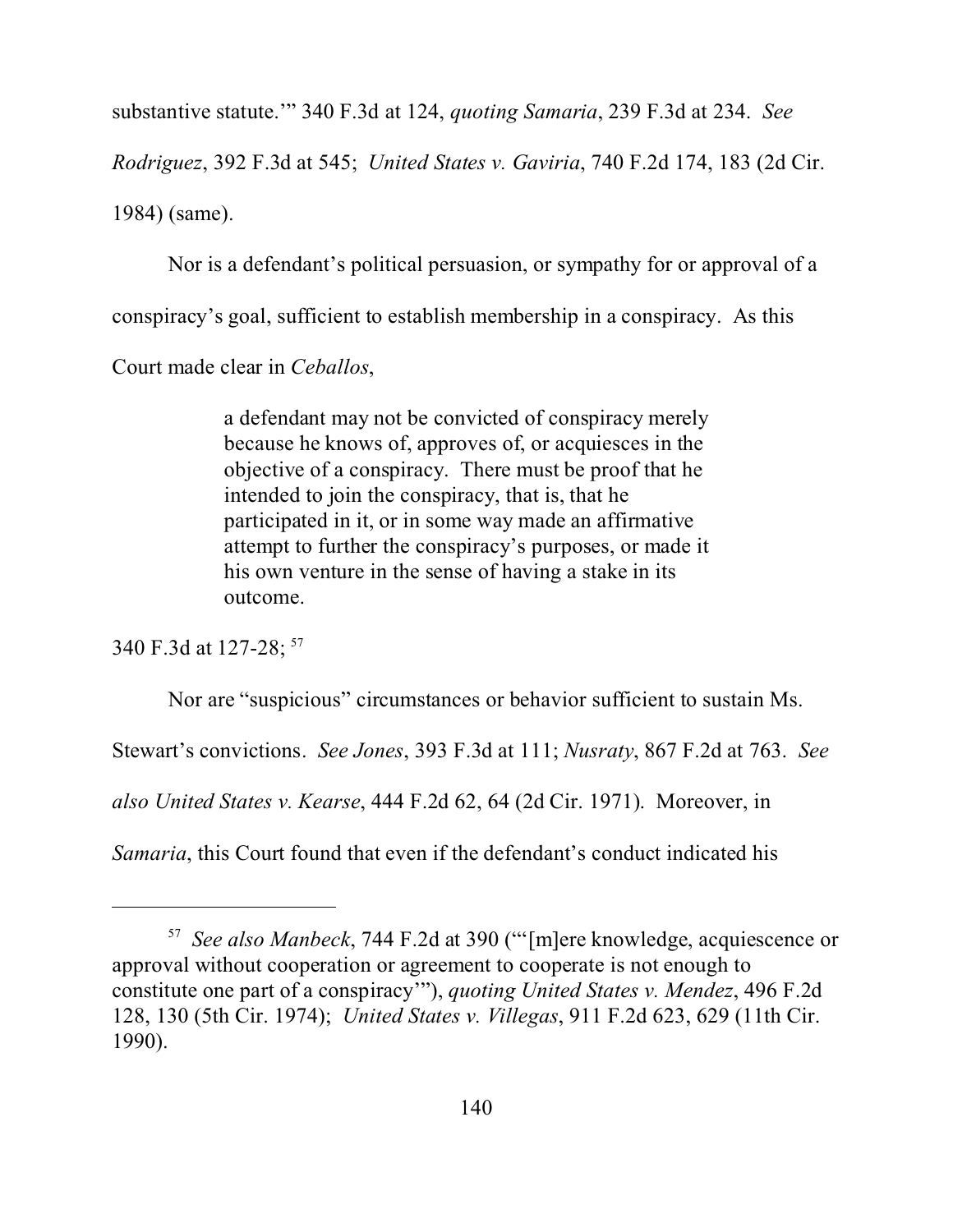suspicion that *some* criminal activity was afoot, that activity "was equally consistent with any number of different criminal offenses . . .[,]" but not necessarily that alleged as the objective of the charged conspiracy. 239 F.3d at 237 (footnote omitted). *See also United States v. Wexler*, 838 F.2d 88, 91-92 (3d Cir. 1988).

Thus, association, presence, and knowledge are insufficient to prove a defendant's participation in a conspiracy. Indeed, in *Falcone*, the Supreme Court held that

> one who without more furnishes supplies to an illicit distiller is not guilty of conspiracy even though his sale *may have furthered the object of a conspiracy to which the distiller was a party but of which the supplier had no knowledge.*

311 U.S. at 210-11 (emphasis added). *See also United States v. Samaria*, 239 F.3d at 233-35; *United States v. Wexler,* 838 F.2d at 91 (government must prove the defendant "had knowledge of the illegal objective contemplated by the conspiracy") (citations omitted).

Here, too, even if Ms. Stewart was aware of the illicit activities of others, those activities were equally consistent with innocence, and/or with other conduct that was not part of the conspiracy, *i.e.*, merely the alleged violation of the S.A.M.'s. In that context, the lack of specificity of County Two's §956(a)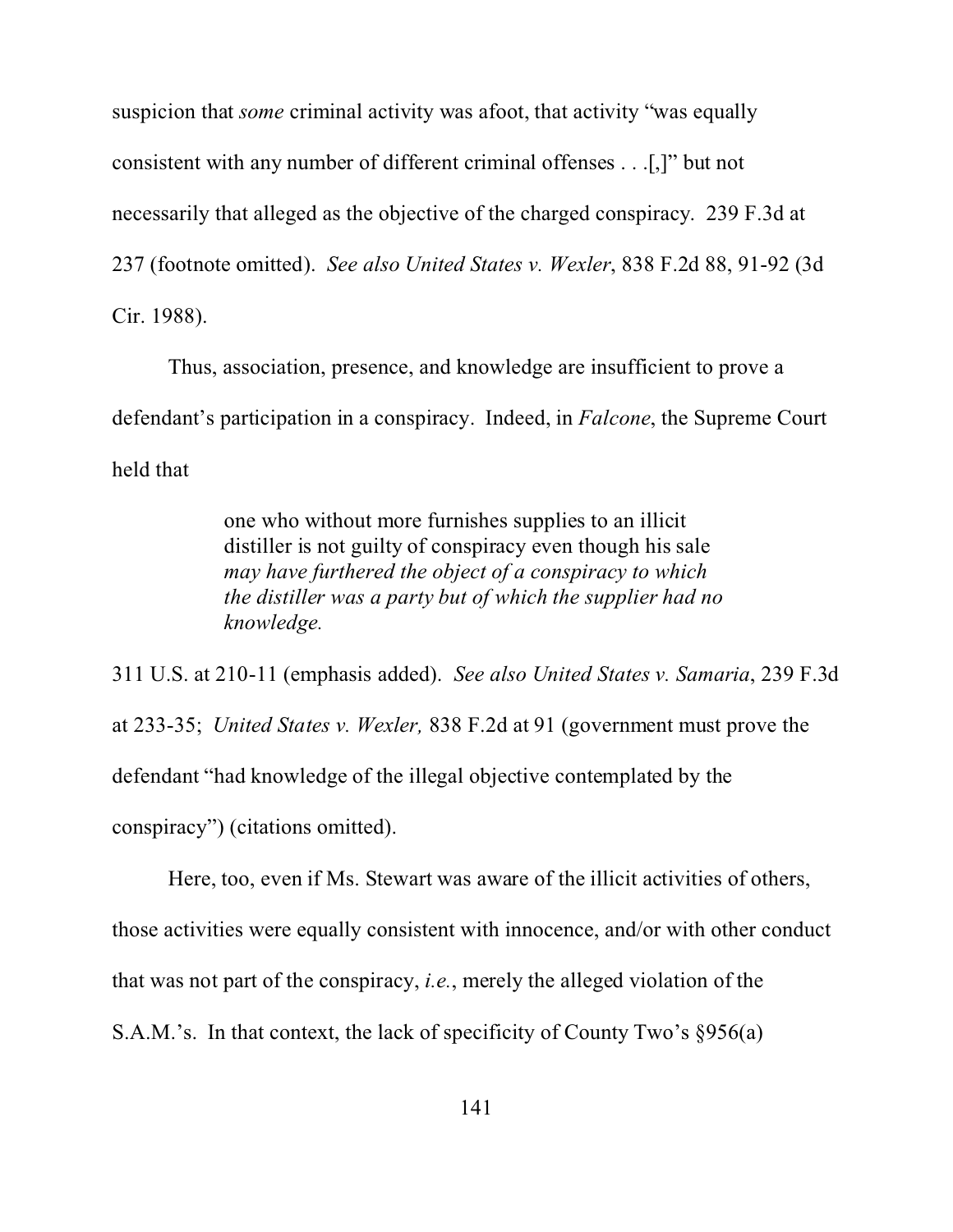conspiracy to murder and the stringent First Amendment principles discussed **ante**, at 106, must be layered atop the ordinary sufficiency standards to create a daunting burden the government simply did not meet.

There simply was not sufficient proof that Ms. Stewart's perceptions of either Sheikh Rahman, or IG – or both – were infused in any way with an intent to further a conspiracy *to murder*. Indeed, the gravity of those charges illuminates the failure of proof, particularly in light of the *Brandenburg* standard, that Ms. Stewart ever contemplated – much less possessed an intention that ripened sufficiently to membership in a conspiracy – *murder* as a consequence of her efforts on behalf of her client, Sheikh Rahman (regardless whether or not she knew she was abridging the S.A.M.'s), and/or dissemination of his statements.

Thus, as in *Martinez-Sandoval*, in which the government argued that the defendant's failure to "walk away" from a situation he knew was suspicious proved his criminal intent, here with respect to Ms. Stewart "the circumstantial evidence regarding Defendant's specific intent to join the conspiracy [or, here, the fraudulent scheme as well] equally supports competing theories of guilt and innocence." 2003 WL 1442454, \*6. *See also United States v. Andujar*, 49 F.3d 16, 22 (1st Cir. 1995) (drug conspiracy conviction reversed because evidence "offer[ed] equal support to both [the defendant's] mere presence theory, and the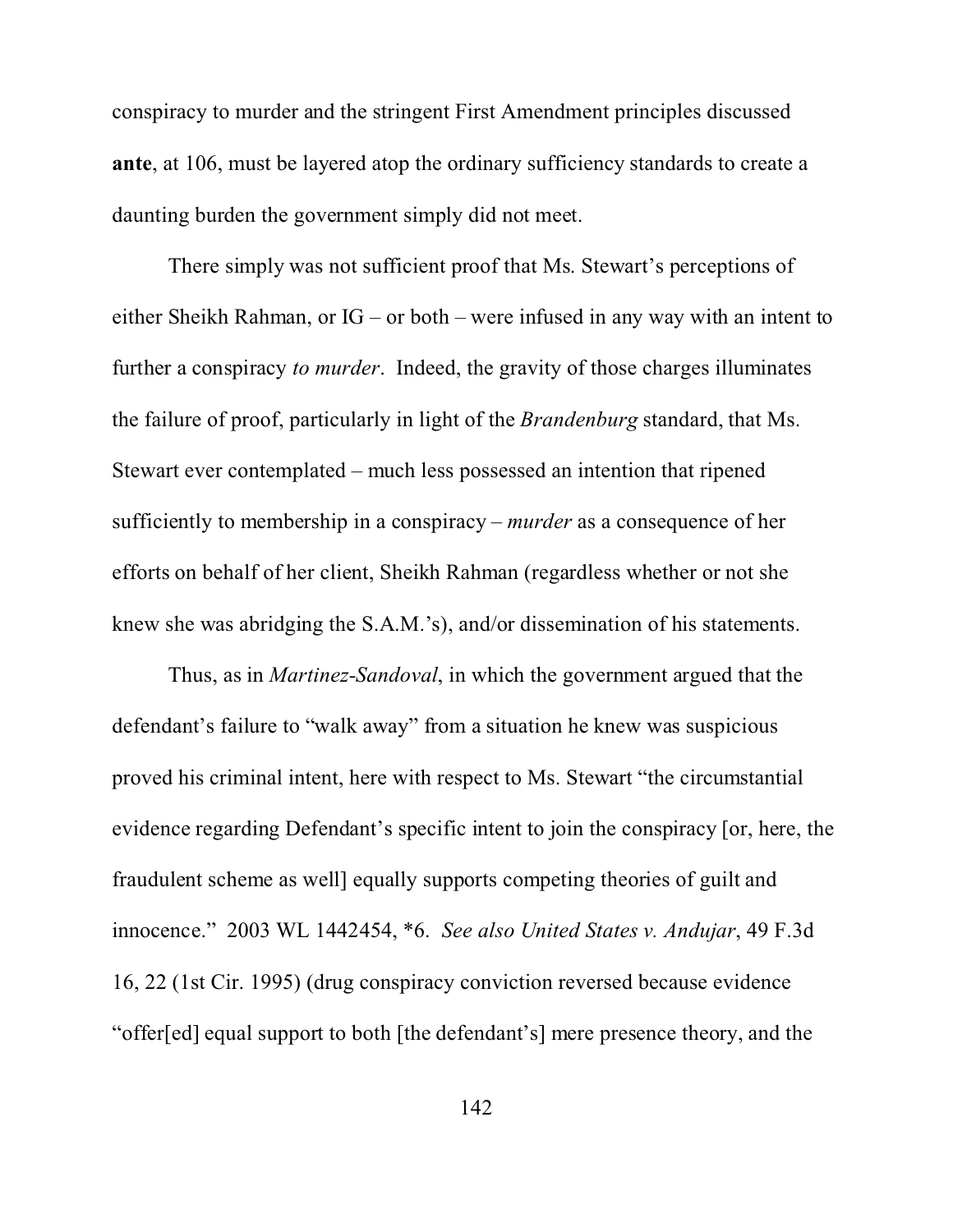prosecution's theory that [the defendant] was knowingly acting as a facilitator and go-between in the conspiracy[,]" and "[w]hen a jury is confronted as here with equally persuasive theories of guilt and innocence it cannot rationally find guilt beyond a reasonable doubt") (footnote omitted).

The same result should obtain here for the same reasons. There simply was not sufficient, if any, evidence of Ms. Stewart's knowledge of the §956(a) conspiracy to murder charged in Count Two, or her specific intent to aid it with "material support" in the form of Sheikh Abdel Rahman. It was not enough for the government to prove that Ms. Stewart, in the course of her legal work on Sheikh Abdel Rahman's behalf, inadvertently or accidentally aided a conspiracy to murder persons overseas. The government had to prove that such murderous conspiracy *was her conscious intention.*

Examined in light of that standard, it is undeniable that the government's theory at trial, consisting of conclusory inferences attempting to prove that Ms. Stewart's legal representation of Sheikh Rahman, and her strategy to secure his transfer to Egypt, operated in some way as a cover for an underlying and unexpressed terrorists agenda in concert with  $IG - all$  pure invention by the government – simply will not suffice for proof beyond a reasonable doubt, even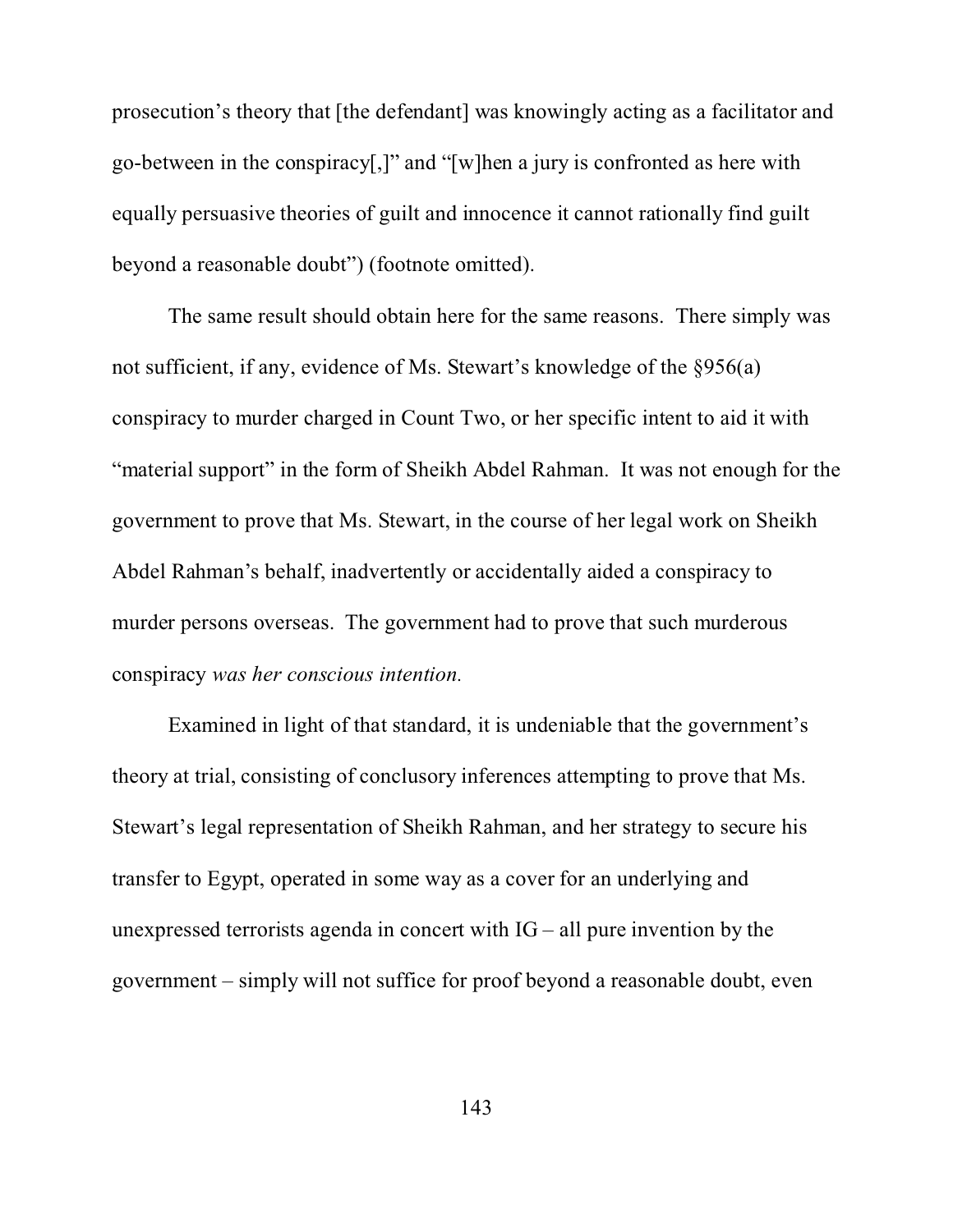when viewing the evidence and those inferences in the light most favorable to the government.

As this Court cautioned in *Ceballos*, the standard of review notwithstanding, "the jury's inferences must be based on evidence and must be reasonable." 340 F.3d at 125, *citing Goldhirsh Group, Inc. v. Alpert*, 107 F.3d 105, 108 (2d Cir. 1997) ("[t]he jury's role as the find of fact does not entitle it to return a verdict based only on confusion[ or] speculation . . .; its verdict must be reasonably based on evidence presented at trial") (internal quotation marks omitted).

Here, the government's case against Ms. Stewart was built from and upon inferences that do not measure up to the "rigorous" standard of proof and "heightened specific intent" requirement the Court declared the government must meet in order to sustain her convictions. Accordingly, it is respectfully submitted that Ms. Stewart's convictions on Counts Four and Five should be reversed, and those counts dismissed.

#### **POINT IV**

## **MS. STEWART'S CONVICTIONS ON COUNTS FOUR & FIVE MUST BE REVERSED BECAUSE §2339A IS UNCONSTITUTIONALLY VAGUE AS APPLIED TO MS. STEWART IN THIS CASE**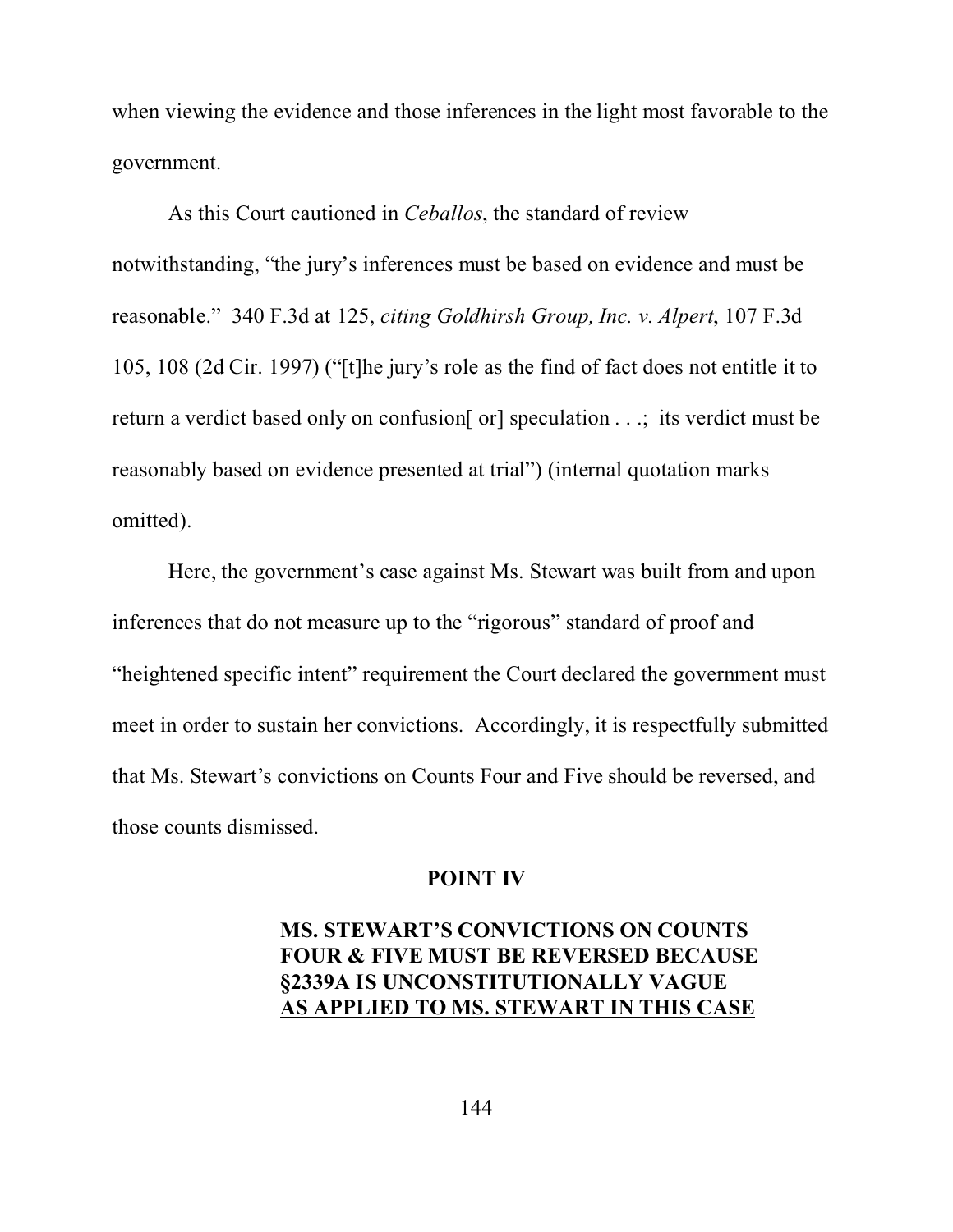In the event the allegation of "personnel" in Counts 4 and 5 passes statutory muster under §2339A(b)(1) (*see* **ante** at POINT II), and the evidence was sufficient to establish Ms. Stewart's specific intent to provide "material support" to the §956(a) conspiracy to kill charged in Count 2 (*see* POINT III), §2339A is unconstitutionally vague as applied to Ms. Stewart in this case.

Here, §2339A fails to satisfy the requirements of Due Process not only because this prosecution impermissibly infringes upon protected First Amendment protections, but also because the District Court's ultimate construction of the statute, manifested in its rulings and eventual instructions to the jury, allowed intolerable vagueness and overbreadth to permeate the charges and proof.

In fact, the District Court should not have retreated from its position in *Sattar I*: that the government's theory of liability was deficient, and raised intractable constitutional problems with respect to vagueness and overbreadth. While the government recast its case cosmetically, and opted for §2339A instead of §2339B, its essence, as well as its fatal flaws, remained.

Yet the District Court, while acknowledging that with respect to the facts, failed to recognize the dispositive legal implications. Instead, the District Court seized on what it described as §2339A's "heightened specific intent" requirement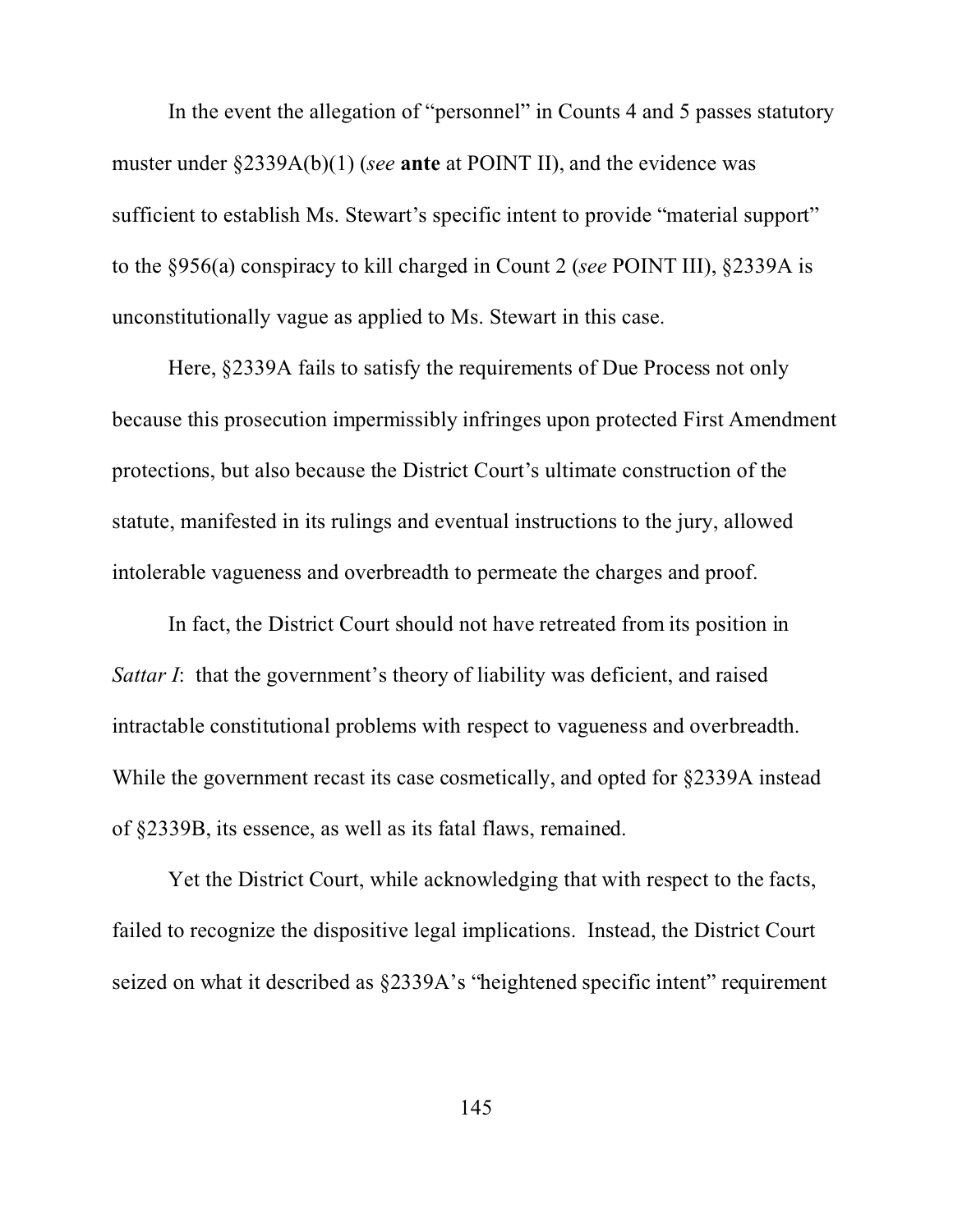(in comparison with §2339B) as a means of distinguishing the Superseding Indictment from its invalid predecessor.

However, the District Court completely undermined its own effort to impose a "heightened specific intent" requirement by departing from that standard in jury instructions, by failing to require specificity with respect to the predicate  $\S 956(a)$ conspiracy to kill (again, reflected in the jury instructions), and by permitting the government to present its initial inadequate theory of "personnel" dressed up in different statutory clothing, but which lacked any legal distinction from its failed antecedent.

#### **A.** *The Fundamentals of the Void-for-Vagueness Doctrine*

As this Court stated in *Farrell v. Burke*, 449 F.3d 470 (2d Cir. 2006), and repeated most recently in *Thibodeau v. Portuondo*, 486 F.3d 61 (2d Cir. 2007), the void-for-vagueness doctrine is one of the "most fundamental protections of the Due Process clause[.]" 486 F.3d at 65, *quoting Farrell*, 449 F.3d at 484. In order to survive a vagueness challenge, "[i]n short, the statute must give notice of the forbidden conduct and set boundaries to prosecutorial discretion." *United States v. Handakas,* 286 F.3d 92, 101 (2d Cir. 2002). *See also United States v. Rybicki*, 354 F.3d 124, 132 (2d Cir. 2003) (*en banc*).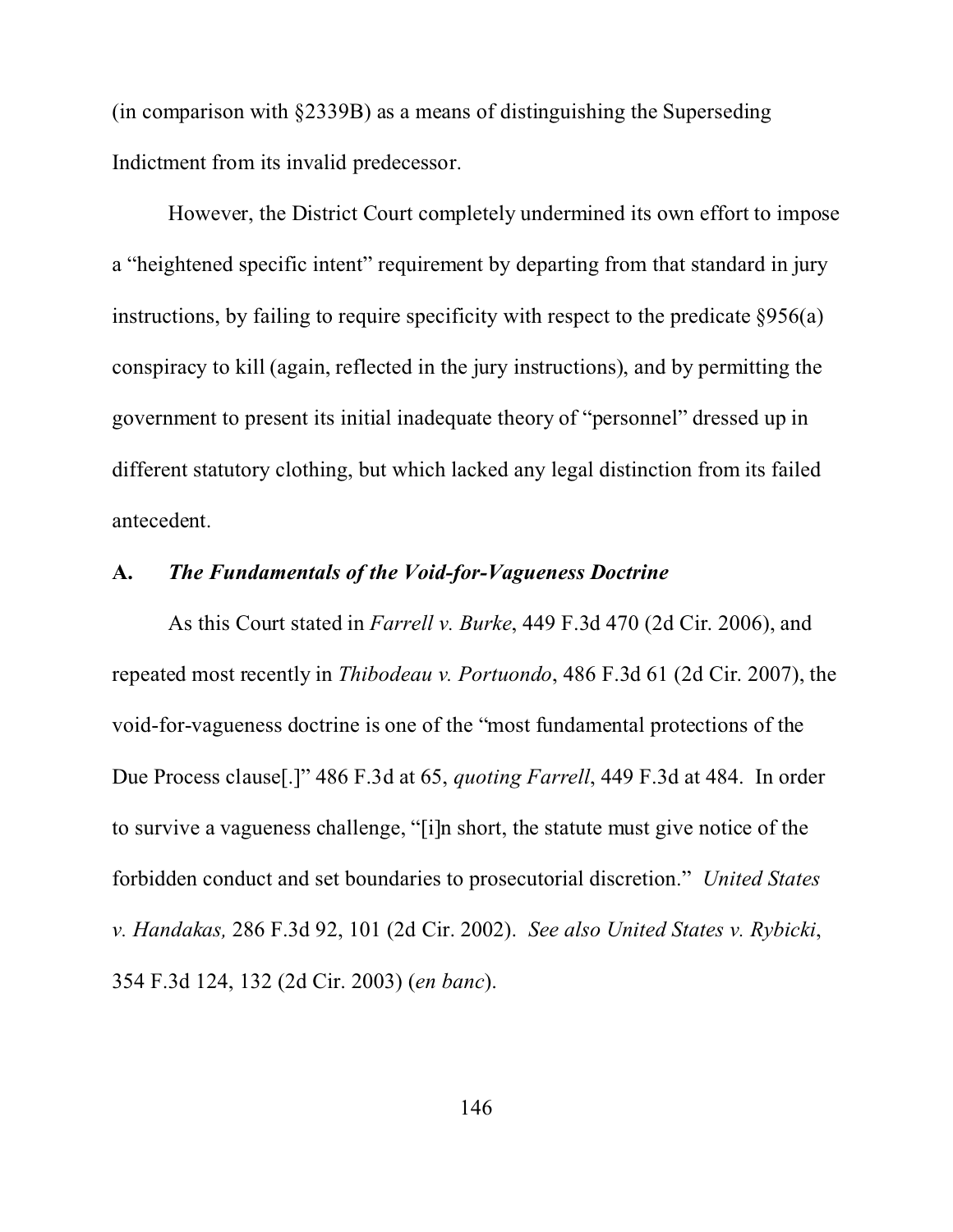The doctrine requires that "laws be crafted with sufficient clarity to 'give the person of ordinary intelligence a reasonable opportunity to know what is prohibited' and to 'provide explicit standards for those who apply them,'" *Betancourt v. Bloomberg,* 448 F.3d 547, 552 (2d Cir.2006), *quoting Grayned v. City of Rockford,* 408 U.S. 104, 108 (1972). *See also Thibodeau*, 486 F.3d at 65.

The general standards also govern a vagueness challenge "as applied" to a particular case. *See Farrell v. Burke*, 449 F.3d 470, 486 (2d Cir. 2006); *United States v. Nadi*, 996 F.2d 548, 550 (2d Cir. 1993). *See also Thibodeau v. Portuondo*, 486 F.3d at 67-68; *Handakas*, 286 F.3d at 111 ("[t]he principle that a statute must provide both 'notice' and 'explicit standards' to survive an 'as-applied' constitutional challenge based on vagueness is well established").

Accordingly, in evaluating an as-applied challenge, "in determining the sufficiency of the notice, a statute must of necessity be examined in the light of the conduct with which a defendant is charged." *Farrell*, 470 F.3d at 491. *See also Sattar I*, 272 F. Supp.2d at 357 ("[a] 'void for vagueness' challenge does not necessarily mean that the statute could not be applied in some cases but rather that, as applied to the conduct at issue in the criminal case, a reasonable person would not have notice that the conduct was unlawful and there are no explicit standards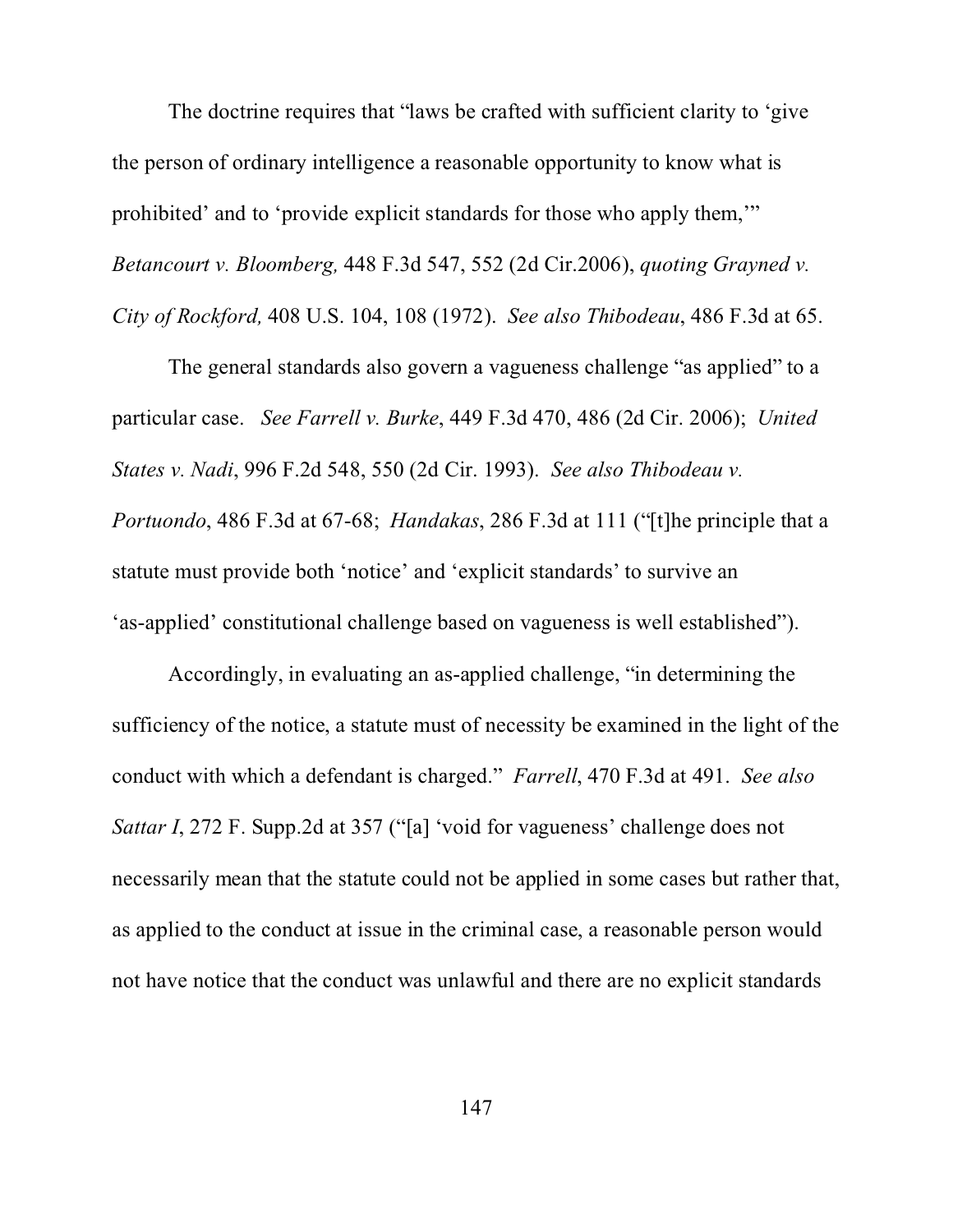to determine that the specific conduct was unlawful"), *citing Handakas,* 286 F.3d at 111-12 (other citation omitted).

The First Amendment implications of this application of §2339A adds another dimension to the analysis. Thus, if the statute under consideration "is capable of reaching expression sheltered by the First Amendment, the doctrine demands a greater degree of specificity than in other contexts." *Farrell v. Burke*, 449 F.3d at 486.

In *NAACP v. Button*, the Supreme Court further explained the different presumptions that apply when First Amendment activities are at issue:

> [i]f the line drawn by the decree between the permitted and prohibited activities of the NAACP, its members and lawyers is an ambiguous one, we will not presume that the statute curtails constitutionally protected activity as little as possible. For standards of permissible statutory vagueness are strict in the area of free expression.

371 U.S. at 432. *See also Sattar I*, 272 F. Supp.2d at 357. *See also Kolender v.*

*Lawson,* 461 U.S. 352, 357 (1983).

When Congress has condemned non-speech activity – providing material

support to terrorists – and an individual is accused of performing such conduct

through speech, the individual acts that are alleged to be criminal must be

scrutinized to avoid unconstitutional overreaching into First Amendment protected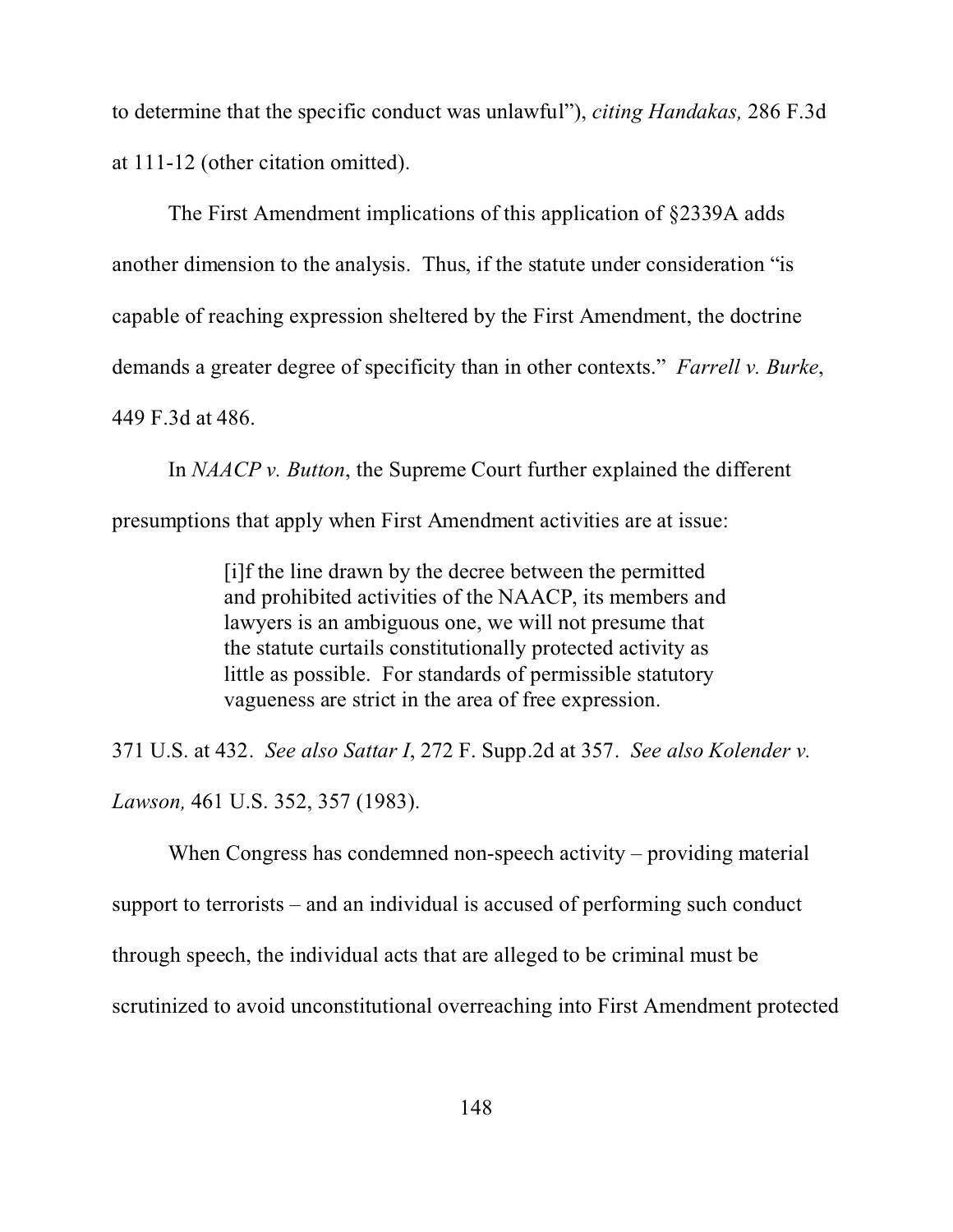activity. *Dennis v. United States*, 341 U.S. 494, 505 (1951). *See also Yates v. United States*, 354 U.S. 298, 322-23 (1957):

#### **B.** *The District Court's Construction of §2339A's Intent Requirement*

The District Court's ultimate construction of §2339A was a product of its two pretrial opinions resolving defendants' motions to dismiss. The District Court dismissed the "material support" counts from the initial Indictment, finding them unconstitutionally vague, but sustained them in the Superseding Indictment. In order to identify the District Court's mistakes in addressing the Superseding Indictment, those two opinions require examination.

#### **1.** *The District Court's Opinion Dismissing the Initial Indictment*

In evaluating the "material support" counts in the initial Indictment, charged under §2339B, the District Court concluded that "criminalizing the mere use of phones and other means of communication the statute provides neither notice nor standards for its application such that it is unconstitutionally vague as applied." *Sattar I*, 272 F. Supp.2d at 358.

The District Court also noted how the government's theory of how Ms. Stewart's conduct may have constituted "material support" changed over time. *Id.*, at 358 (noting the government's position that "use equals provision," and that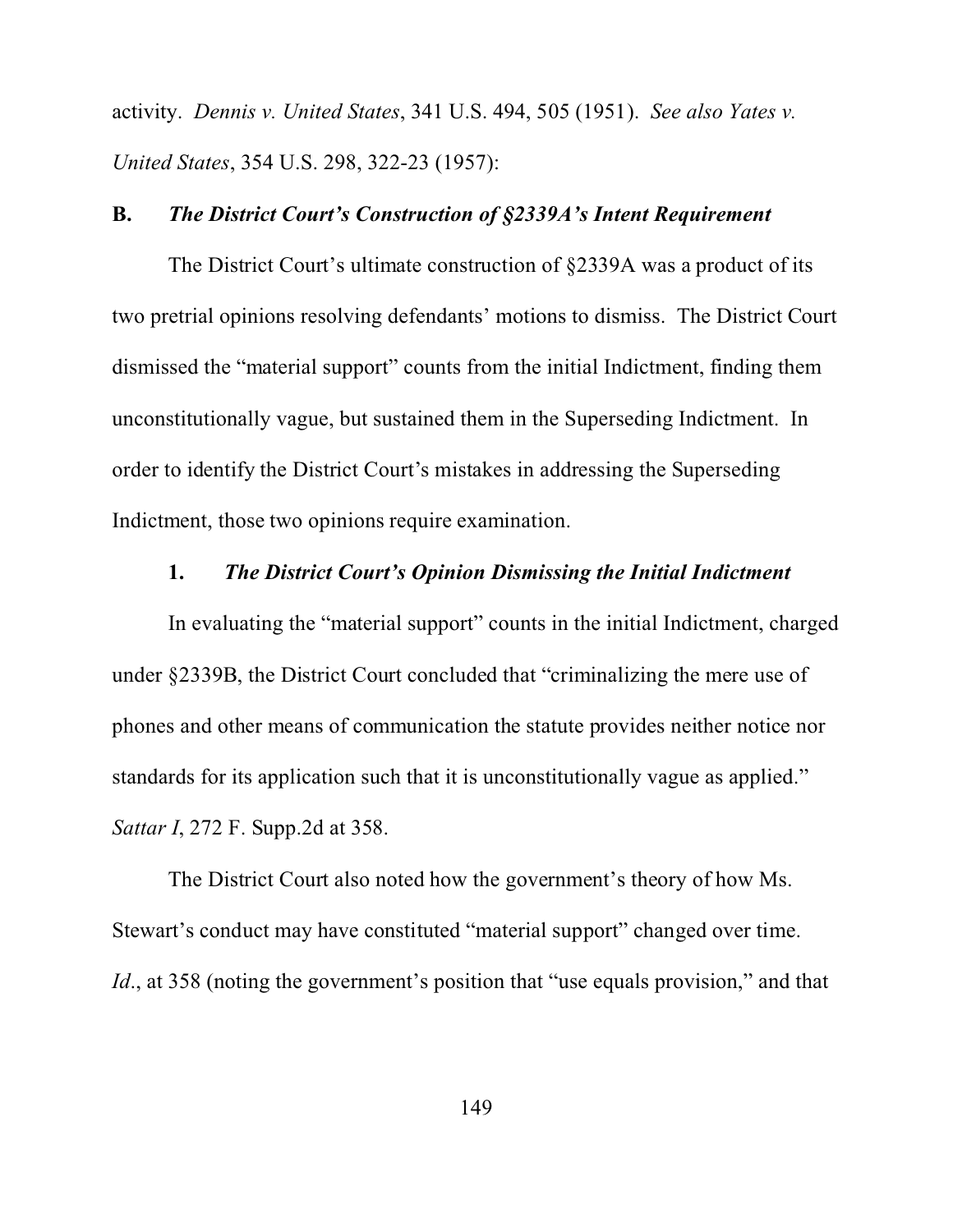"using the conference call feature on a person's phone in furtherance of an FTO was prohibited") (citations omitted).

The government's theory with respect to "personnel" suffered similar deficiencies. Accordingly, the District Court held that "§2339B is void for vagueness as applied to the allegations in the Indictment[,]" *id*., adding that "[i]t is not clear from § 2339B what behavior constitutes an impermissible provision of personnel to an FTO. Indeed, as the Ninth Circuit Court of Appeals stated in *Humanitarian Law Project,* 'Someone who advocates the cause of the [FTO] could be seen as supplying them with personnel.'" *Id*., at 359, *quoting Humanitarian Law Project,* 205 F.3d at 1137.

# **2.** *The District Court's Opinion Upholding the Superseding Indictment*

The Superseding Indictment, which couched the charges as violations of §2339A, and alleged the "material support" to be "personnel" in the form of Sheikh Rahman, withstood defendants' pretrial challenge.

The District Court justified its different conclusion with respect to the Superseding Indictment as follows:

> [w]hile the factual allegations are similar, the critical statute is different, the elements of the offense, including scienter, are different, and the allegations as to how the defendants' conduct violated the statute are different.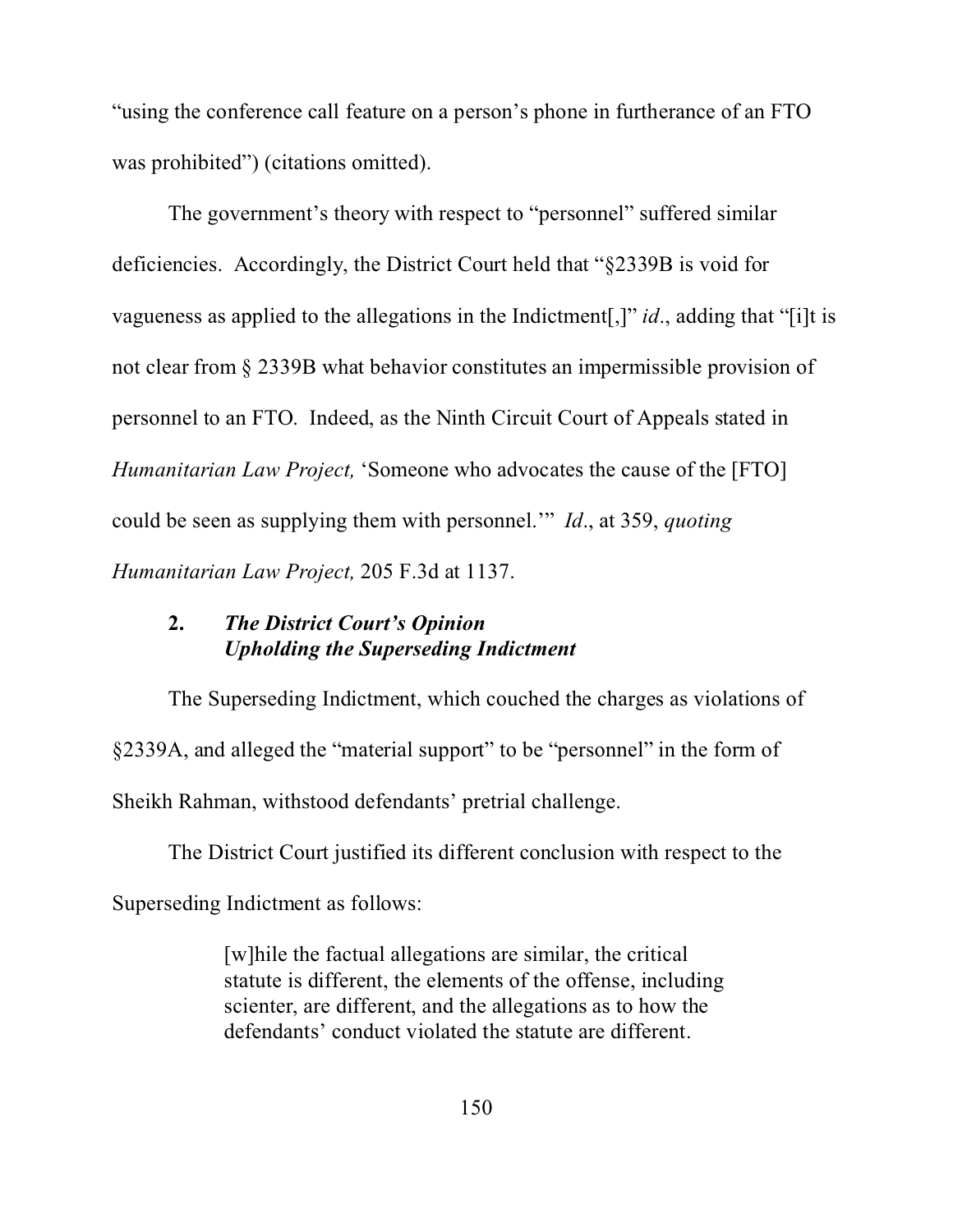314 F. Supp.2d at 295.

Comparing the elements of §§2339A and 2339B, the District Court pointed out that while §2339B proscribes providing "material support" to an FTO, §2339A "makes it a crime to provide material support or resources or conceal or disguise the nature, location, or source of such material support or resources 'knowing or intending that they are to be used in preparation for, or in carrying out, a violation' of specific violent crimes – in this case, a violation of 18 U.S.C. § 956, which prohibits a conspiracy to kill or kidnap persons in a foreign country." *Id.*, at 295- 96.<sup>58</sup>

In light of that difference, the District Court noted that the Superseding Indictment

> no longer charges Stewart and Yousry with providing themselves as personnel to an FTO, but rather with providing and conspiring to provide personnel – by making Sheikh Abdel Rahman, not themselves, available as a co-conspirator – to the conspiracy alleged in Count Two, namely the conspiracy to kill and kidnap persons in a foreign country. It also charges them with concealing and disguising the nature, location, and source of that personnel by disguising that Sheikh Abdel Rahman was a co-conspirator.

*Id*., at 296.

<sup>58</sup> The jury found only a §956(a) conspiracy to kill (and not also to kidnap). *See Sattar 29/33*, 395 F. Supp.2d at 101.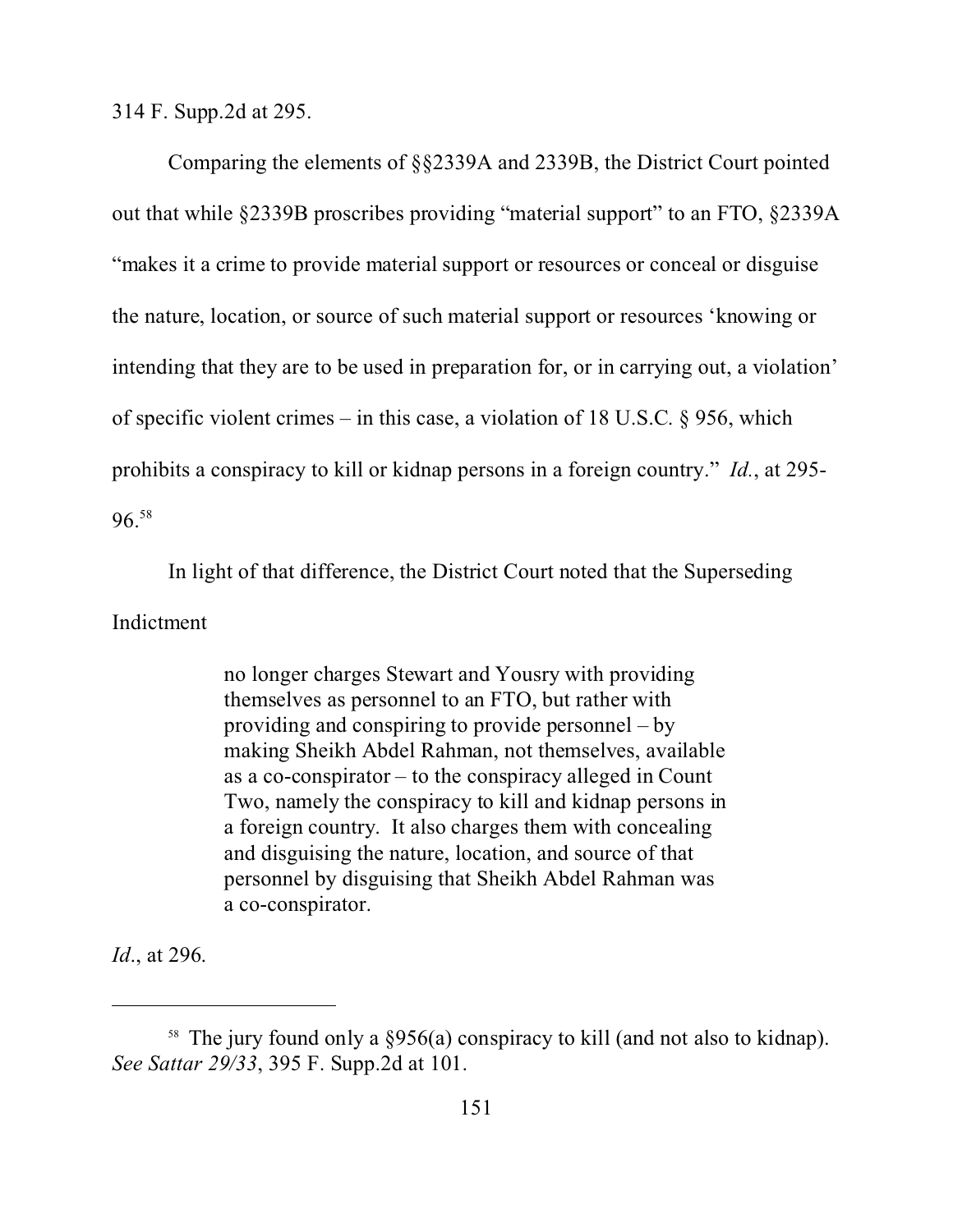Focusing on §2339A's elements, the District Court emphasized that "[t]hese actions were allegedly done with the knowledge and intent that such personnel was to be used in preparation for, or in carrying out, the conspiracy to kill and kidnap persons in a foreign country. *This is the heightened specific intent required by § 2339A*." *Id*. (emphasis added).

As a result, the District Court rejected defendants' vagueness challenge to the Superseding Indictment, stating that "due process concerns about notice under the test for vagueness are "ameliorated" when a statute contains a scienter requirement." *Id*. at 301 (citations omitted). *See also id*.("[a] defendant cannot complain about a lack of notice when the statute requires a high level of specific intent for a violation").

In addition, the District Court remarked that "the Government has not sought to provide any evolving definitions of 'personnel' to preserve the constitutionality of § 2339A, *compare Sattar I*, 272 F.Supp.2d at 358-60, and 'personnel' is appropriately read in the context of § 2339A as those persons jointly involved in preparing for or carrying out the enumerated crimes." *Id*., at 301 n. 11.

# **C.** *The District Court Failed At Trial to Apply Any "Heightened Specific Intent" Requirement to §2339A*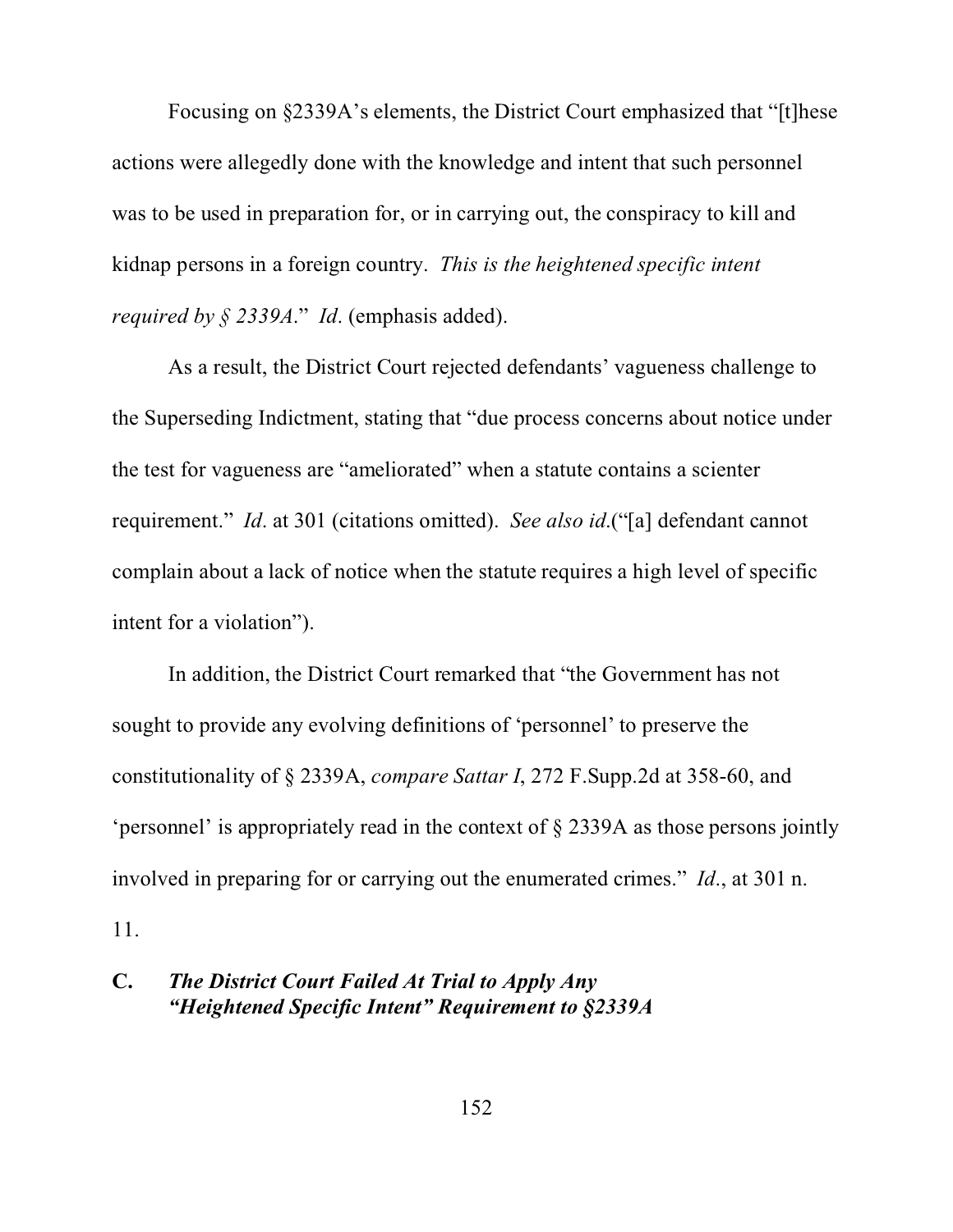While the District Court predicated its refusal to dismiss the Superseding Indictment upon §2339A's "heightened specific intent" requirement, at trial the District Court failed to adhere to that standard. In three distinct ways, the District Court undermined its stated intention and allowed the government to proceed under a decidedly relaxed standard of proof. Consequently, the District Court permitted the government to proceed, in effect, with the same theory and proof of "personnel" that the District Court had found, with respect to the initial Indictment, were unconstitutionally vague as applied.

## **1.** *The District Court's Instructions Failed to Require That the Jury Find "Specific Intent"*

Despite the District Court's claim that it would apply a "heightened specific intent" requirement, in fact it did not. As detailed below, while §2339A is a specific intent crime, the District Court's instructions defined a crime that *failed to require intent at all.* Accordingly, the "heightened specific intent" requirement was absent, and the vagueness that plagued the initial §2339B charges was present with respect to the §2339A counts as well.

# **a.** *The Meaning of "Specific Intent"*

"Specific intent" is a heightened standard of *mens rea* within criminal law, and is defined as "'[i]n criminal law, the intent to accomplish the precise act which the law prohibits; *e.g.* assault with intent to rape.'" *United States v. Jennings*, 855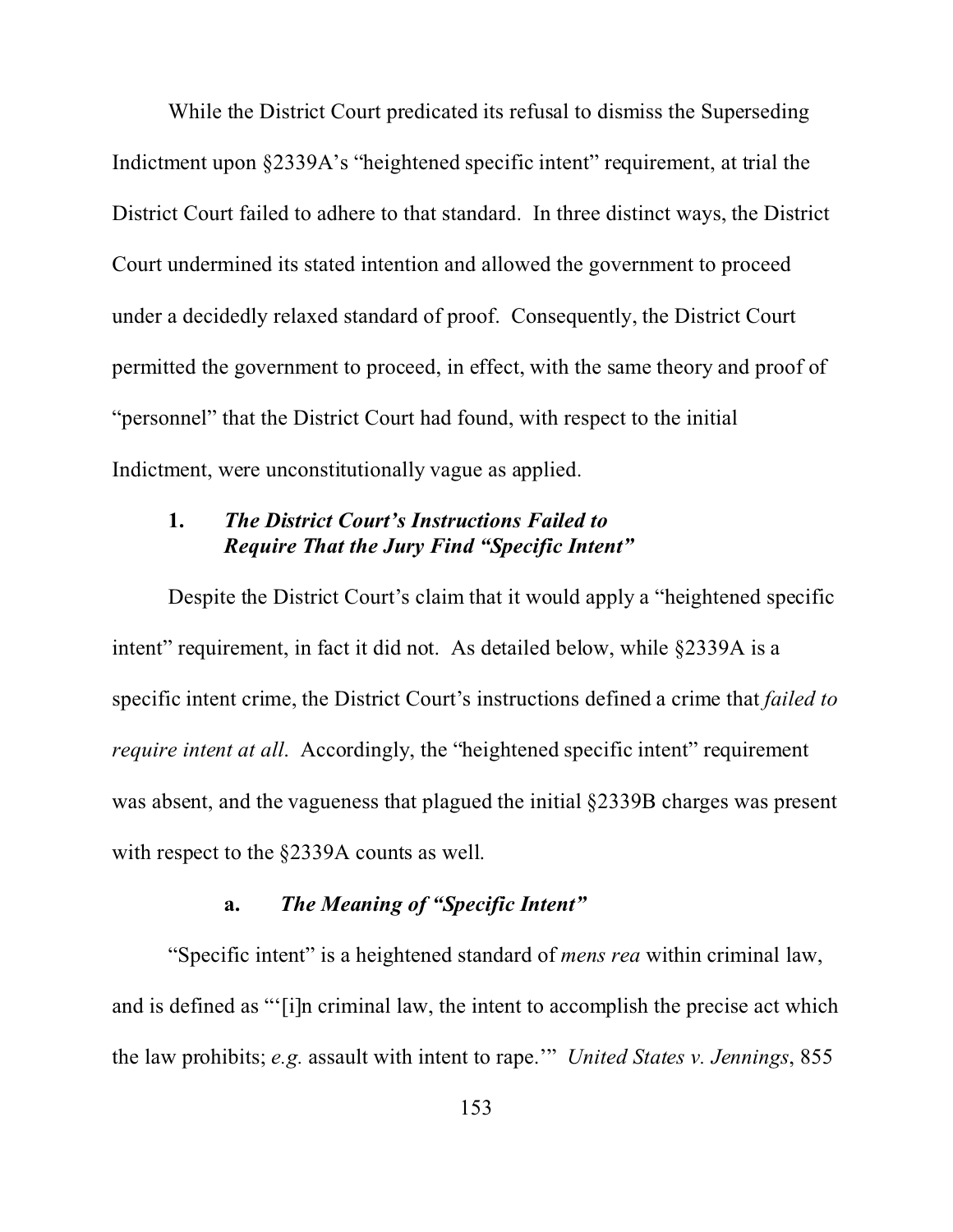F. Supp. 1427, 1439 (M.D. Pa. 1994), *aff'd* 61 F.3d 897 (3d Cir. 1995), *quoting Black's Law Dictionary* 810 (6th ed. 1990). *See also United States v. Brown*, 459 F.3d at 519 (specific intent requires a "conscious knowing intent" to defraud); *United States v. Ford*, 435 F.3d 204, 211, 213 n. 5 (2d Cir. 2006); *United States v. Rodriguez*, 392 F.3d at 545 (*see* **ante**, at 140).<sup>59</sup>

#### **b.** *§2339A Is A Specific Intent Crime*

Courts, including the District Court below, have held that §2339A requires proof of a person's "specific intent" to provide material support to terrorists. *United States v. Awan*, 459 F. Supp.2d 167, 179 (E.D.N.Y. 2006); *United States v. Sattar*, 314 F. Supp.2d 279, 296, 301 (S.D.N.Y. 2004). *See also* Robert M. Chesney, *Civil Liberties and the Terrorism Prevention Paradigm: The Guilt By Association Critique*, 101 Mich. L. Rev. 1410, 1446 n. 164 (2003) (hereinafter "*Guilt By Association Critique*") [§2339A cast the "material support" net wide because (ameliorating the impact of that scope) it "requires proof of the supporter's intent to facilitate a criminal act"].

<sup>&</sup>lt;sup>59</sup> In contrast, "'[g]eneral intent' is defined as '[i]n criminal law, the intent to do that which the law prohibits. It is not necessary for the prosecution to prove that the defendant intended the precise harm or the precise result which eventuated.'" *Jennings*, 855 F. Supp. at 1439, *quoting Black's Law Dictionary*  $810$  ( $6<sup>th</sup>$  ed. 1990). General intent is also defined as "[t]he intent to perform an act even though the actor does not desire the consequences that result." *Black's Law*  $Dictionary (8<sup>th</sup> ed. 2004).$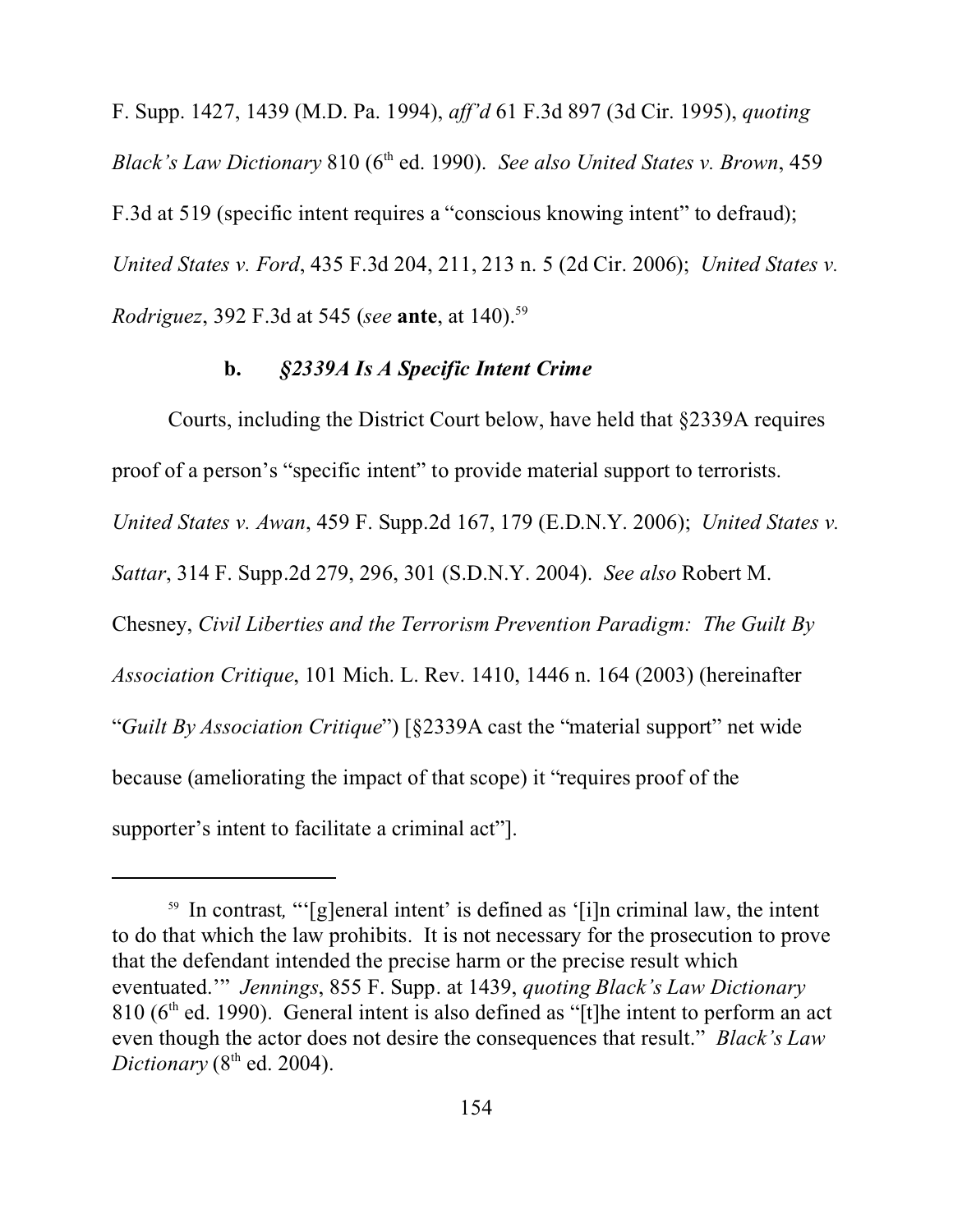In both *Awan* and *Sattar*, federal district courts reached this conclusion based, in part, on comparing §2339A's language to §2339B's language. *Awan*, 459 F. Supp.2d at 179; *Sattar*, 314 F. Supp.2d at 301.<sup>60</sup>

Again, too, the First Amendment context is important. In *United States v. Spock*, the First Circuit, in reversing a conviction for conspiring to aid and abet draft resistance, concluded that although one of the defendants drafted a call to action against conscription, and stated "he was willing to 'do anything' asked to further opposition to the war," such actions did not establish specific intent. *Spock*, 416 F.2d at 178.

In contrast, the court upheld convictions of co-defendants who made specific public statements that they wished to "'encourage [draft resisters] and aid and abet and counsel them in every way we know how.'" *Id.* at 177 (quoting defendant's remarks).

As a result, §2339A's specific intent requirement means that here the government was required to prove that Ms. Stewart harbored a "conscious knowing intent" to provide "material support" to Count Two's §956(a) conspiracy to kill persons overseas.<sup>61</sup>

<sup>60</sup> *See also United States v. Awan*, 2007 WL 749739, at \*4 (E.D.N.Y. 2007).

 $61$  During oral argument on the motion to dismiss the initial Indictment, the government had suggested a similar intent requirement for §2339B, conceding that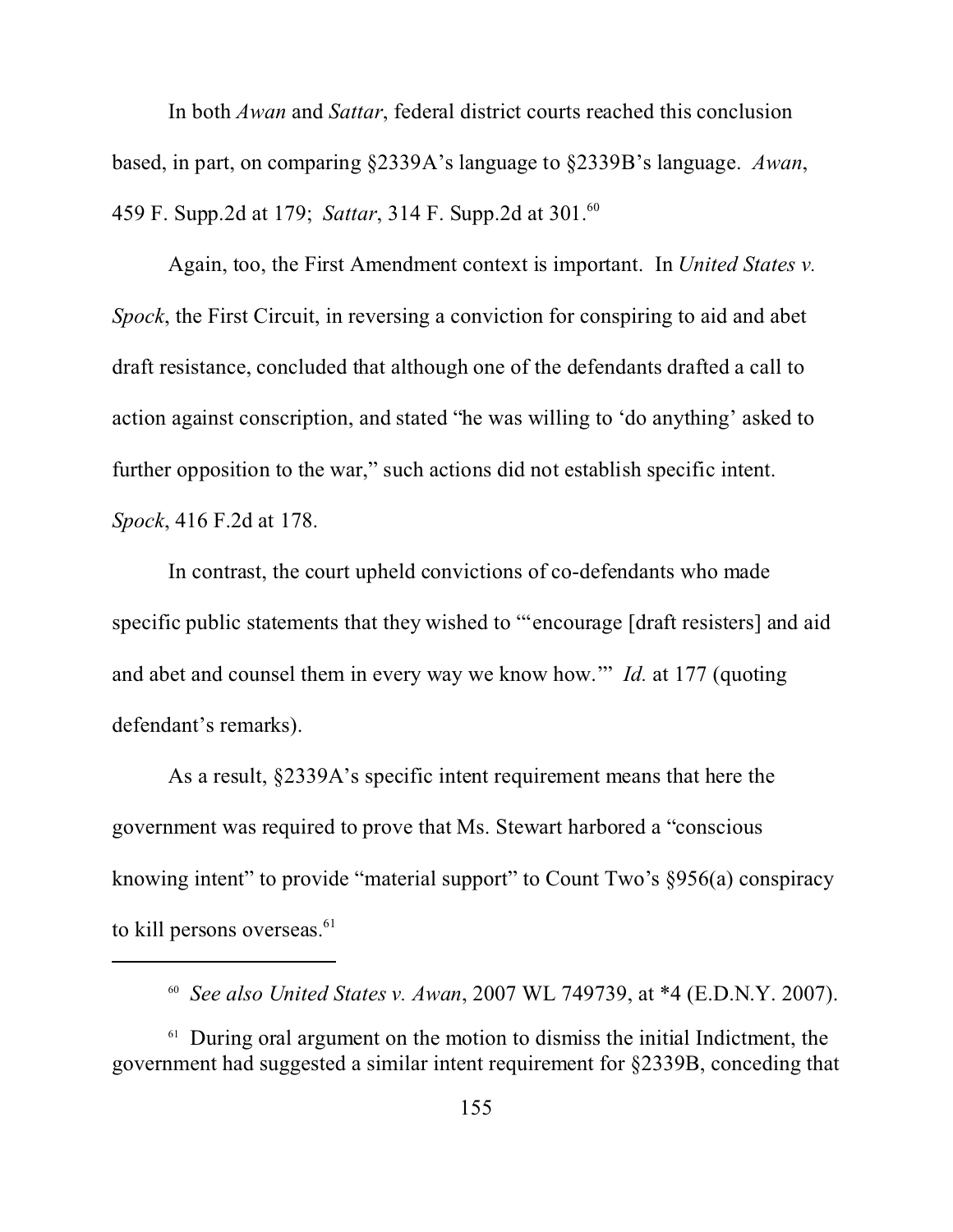#### **c.** *The Jury Instructions on §2339A's* **Mens Rea** *Requirement*

Having declared §2339A a specific intent crime, and that a "heightened specific intent" requirement would apply, *see* **ante**, at 154, *Sattar II*, 314 F. Supp.2d at 296, the District Court inexplicably abandoned that promise at the critical juncture of the trial. Thus, four different times in its instructions the District Court informed the jury it could convict Ms. Stewart based on only her knowledge *or* intent. T. 12,336, 12,337 & 12,338 (twice). Not once did the District Court charge the need for specific intent, *i.e.,* knowledge *and* intent.

As a result, the jury could well have convicted Ms. Stewart *absent any finding of intent at all*, since the instructions permitted conviction based on *knowledge alone*. In addition, the jury's questions with respect to the §2339A *mens rea* instructions demonstrated that the jury charge on that issue was critical.

<sup>&</sup>quot;[i]t may be, your Honor, that in such instances, the Court needs to apply a heightened level of scienter for certain aspects of the statute like perhaps personnel, in other words, to show an intent on the behalf of the attorney to further the illegal objectives of the terrorist organization." Transcript, May 19, 2004, at 59-60. The government subsequently withdrew by letter that concession. *Sattar I*, 272 F. Supp.2d at 360.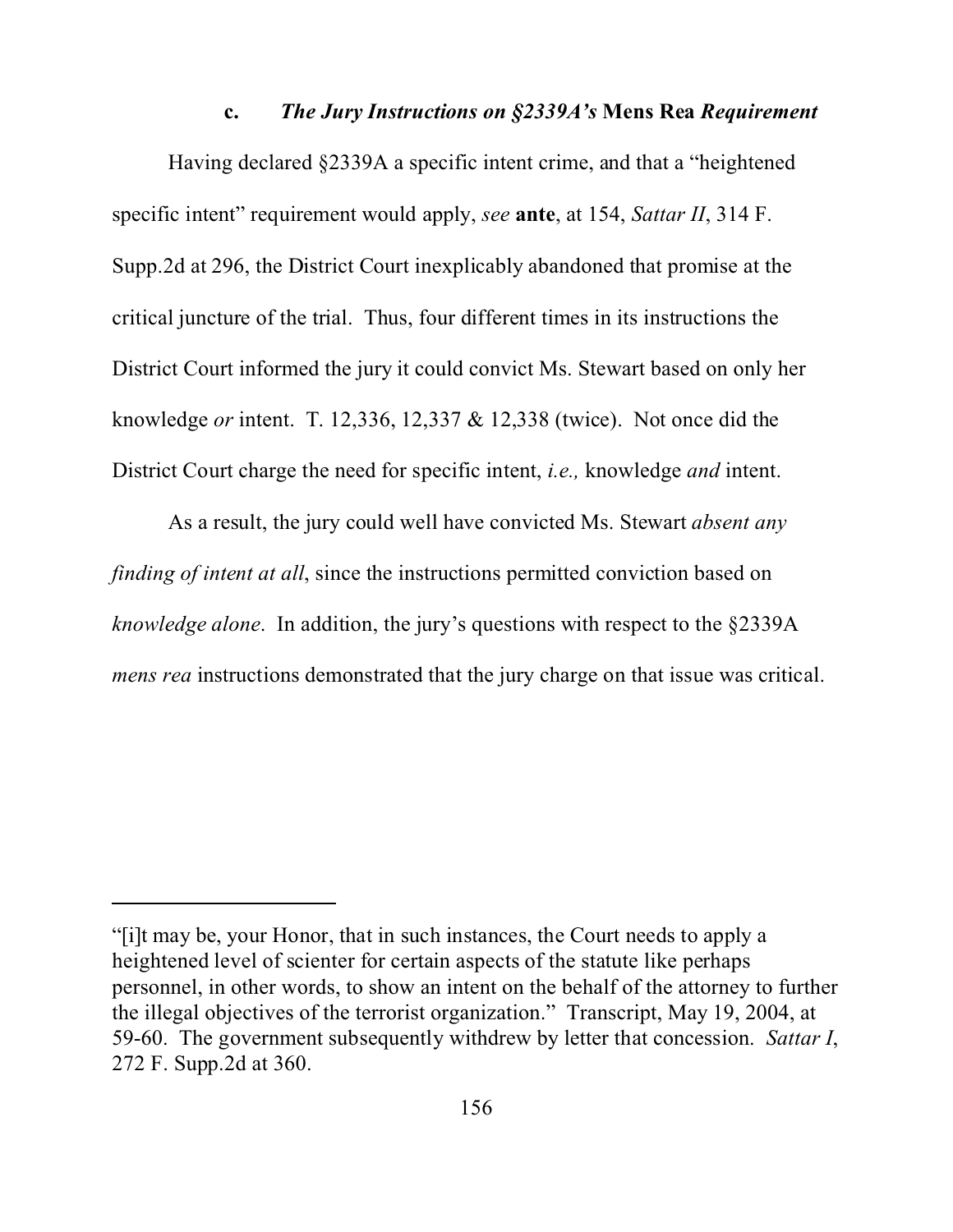T. 12,731-32.<sup>62</sup> Moreover, Ms. Stewart objected to the charge, and requested a charge requiring knowledge *and* intent. J.A. 2079.

In contrast, in *United States v. Awan*, 459 F. Supp.2d 167, 190 (E.D.N.Y. 2006), prior to trial the District Court announced that "the government must prove that defendant provided the 'material support' (however it is ultimately defined by the government) 'knowing and intending' that it be used to prepare for 'a conspiracy to murder, kidnap or maim[.]'" Similarly, twice in its pretrial opinion the District Court herein employed the "knowledge *and* intent" construction. *Sattar II*, 314 F. Supp. 2d at 296, 301.

However, in *Awan*, the District Court held fast to its pledge and instructed the jury that the government was required to establish both knowledge *and* intent. *See United States v. Awan*, 06 Cr. 154 (CPS) (E.D.N.Y. 2006), Transcript,

 $62$  The jury inquired as follows with respect to Count Five:

Paragraph 41 of the indictment states towards the end, "that such material support and resources were to be used in preparation for, or in carrying out . . . the conspiracy charged in Count Two. . ." How is the phrase, "were to be used," to be interpreted? Must a defendant, to be found guilty, have, explicitly know their material support would, underlined, be used to murder or kidnap? Or, is it sufficient that the material support could, underlined, or could reasonably be suspected to support possible, underlined, murder or kidnapping?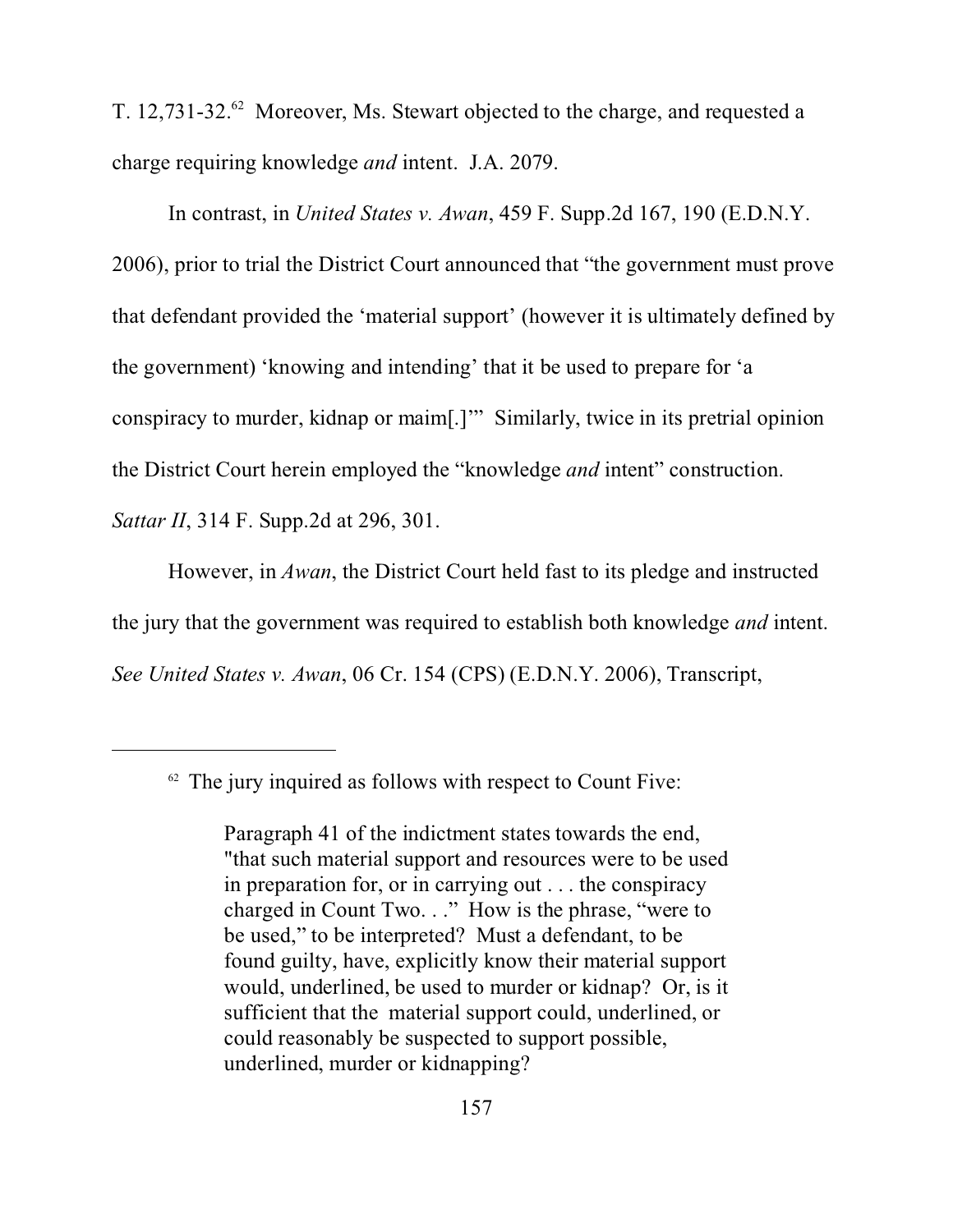December 19, 2006, at 2372.1-2372.84). Here, the District Court did not, and the impact was adverse and material.

Thus, the District Court's claim that "[t]he jury also found that Stewart acted with the requisite 'high scienter' that the Court relied upon in its previous decision as curative of any alleged vagueness problems with Stewart's prosecution for this conduct. (*See* Tr. 12337-38 (jury instruction on knowledge or intent element)[,]" *Sattar 29/33*, 395 F. Supp.2d at 101, was not accurate because *the District Court failed to impart that standard of proof to the jury for determination of the "material support" counts*. Consequently, the District Court completely undercut its attempt to cure, with respect to the §2339A charges in the Superseding Indictment, the vagueness it had found in the §2339B counts in the initial Indictment.

# **2.** *The District Court Impermissibly Diluted the Proof Required for the §956(a) Conspiracy to Kill Charged In Count Two*

The District Court compounded its error with respect to the jury charge on §2339A's intent standard by relieving the government of any genuine obligation to prove specificity with respect to Count Two's §956(a) conspiracy, and/or how the "material support" Ms. Stewart allegedly provided – Sheikh Rahman's statements – related to that conspiracy.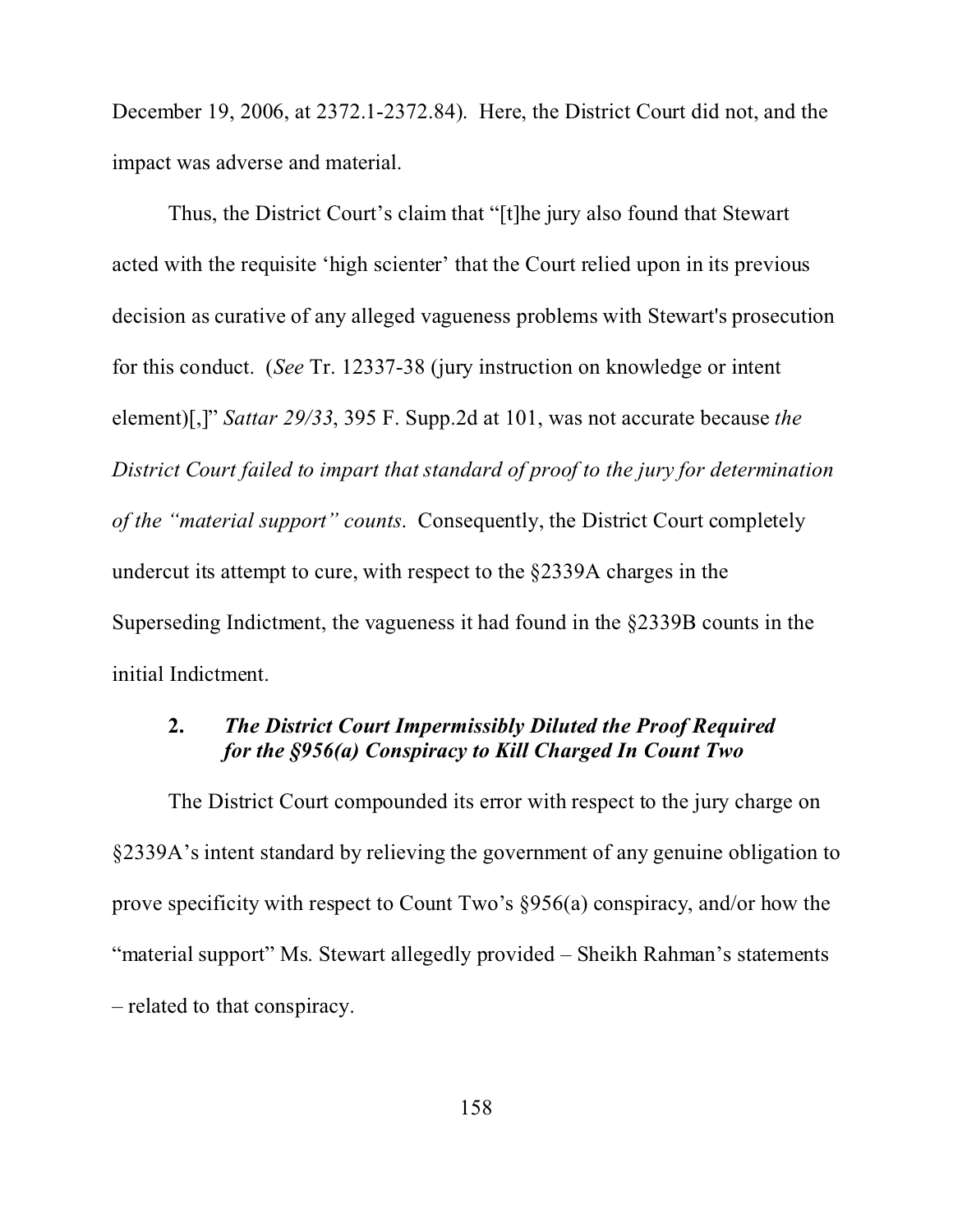In addition, §2339A's status as a potentially multi-level inchoate offense was realized in this case, with that danger aggravated by the District Court's failure to require the appropriate level of proof with respect to the nexus between the alleged "material support" and the §956(a) conspiracy to murder charged in Count Two.

## **a.** *By Failing to Require Sufficiently Specific Proof of the §956(a) Conspiracy to Kill, the District Court Fatally Undermined Any Restrictions a Proper Intent Requirement Could Impose on the Scope of §2339A*

The District Court's commitment to a "heightened specific intent" requirement for §2339A was further undone by its failure to demand the proper level of proof with respect to the alleged object of the "material support": Count Two's §956(a) conspiracy to kill. Indeed, it is ironic that the District Court distinguished §2339A from §2339B by citing a specific intent requirement for §2339A with respect to the provision of "material support" to a conspiracy to violate §956(a), while at the same time relieving the government of the need to prove *anything* specific with respect to the §956(a) conspiracy and/or Ms. Stewart's connection to it.

The District Court's instructions to the jury on that issue were simply inadequate. T. 12,338. *See* **ante**, at 156. *See also Sattar 29/33*, 395 F. Supp.2d at 98 ("the Government was not required to allege or prove the identity of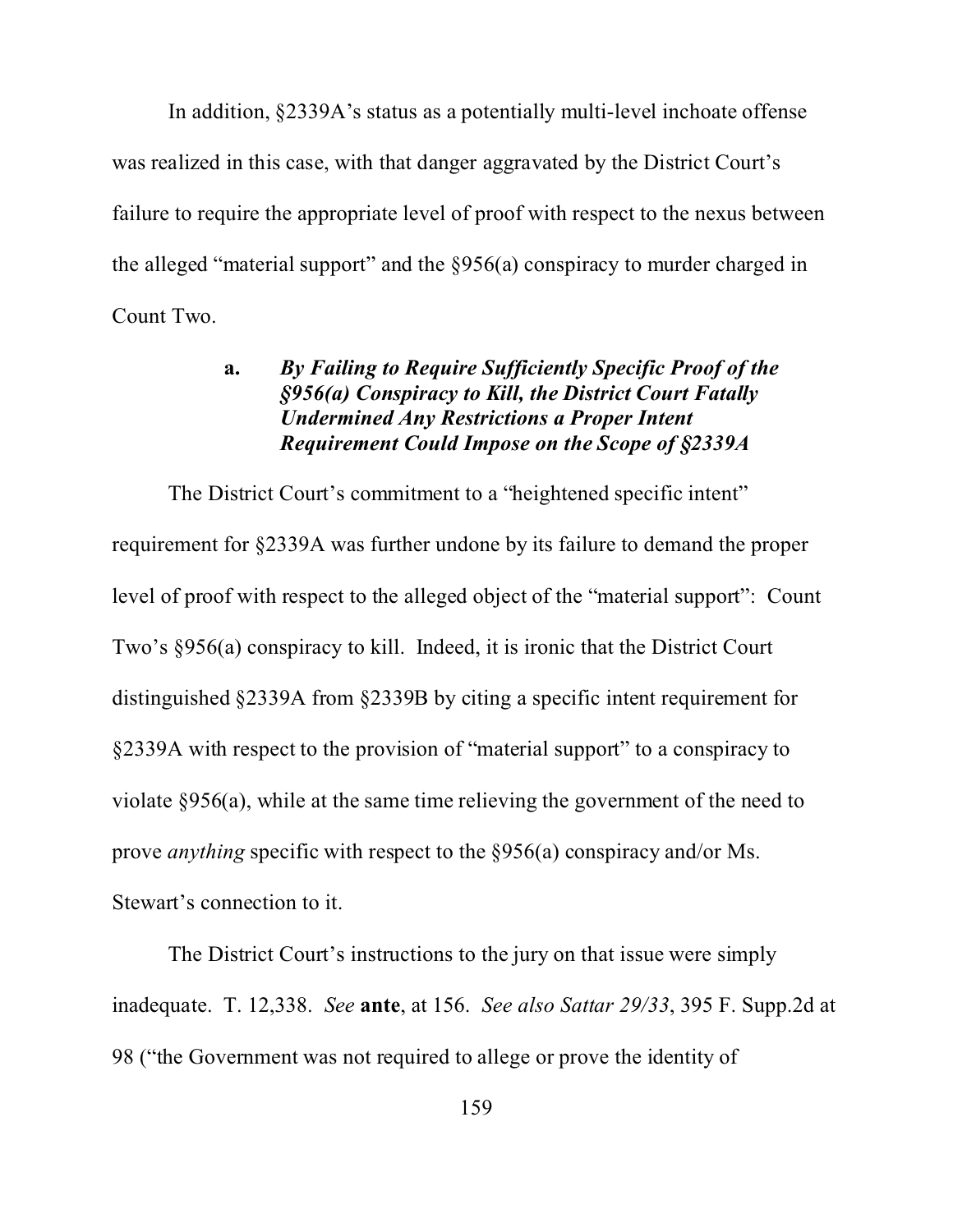contemplated victims or the specific location outside the United States where the contemplated killing is to occur for purposes of the Section 956 conspiracy[;] nor was such evidence required with respect to a defendant charged with providing "material support" to such a conspiracy), *citing Sattar II,* 314 F.Supp.2d at 303-05.

That intolerably low threshold for proof of a conspiracy, and its connection to the alleged "material support," stands in stark and unacceptable contrast to the strict requirements for conspiracy liability detailed **ante**, at 124, 128-129.

Indeed, the paucity of proof required manifests the dangers Justice Jackson envisioned in *Krulewitch v. United States*, 336 U.S. 440, 446 (1949) (Jackson, *J.*, concurring), in which he commented that the "modern crime of conspiracy is so vague that it almost defies definition," and cataloged the many advantages the charge provided the government.

The deficiencies in the connection between Count Two's §956(a) conspiracy to kill and the alleged "material support" – as well as the (lack of) proof of Ms. Stewart's intent to aid that conspiracy (or knowledge that she was aiding a *conspiracy to kill*) are set forth **ante**, at 155, and will not be repeated here (although they apply equally in this context).

The failure to require specificity with respect to the object of the "material support" renders any "heightened specific intent" requirement – even if the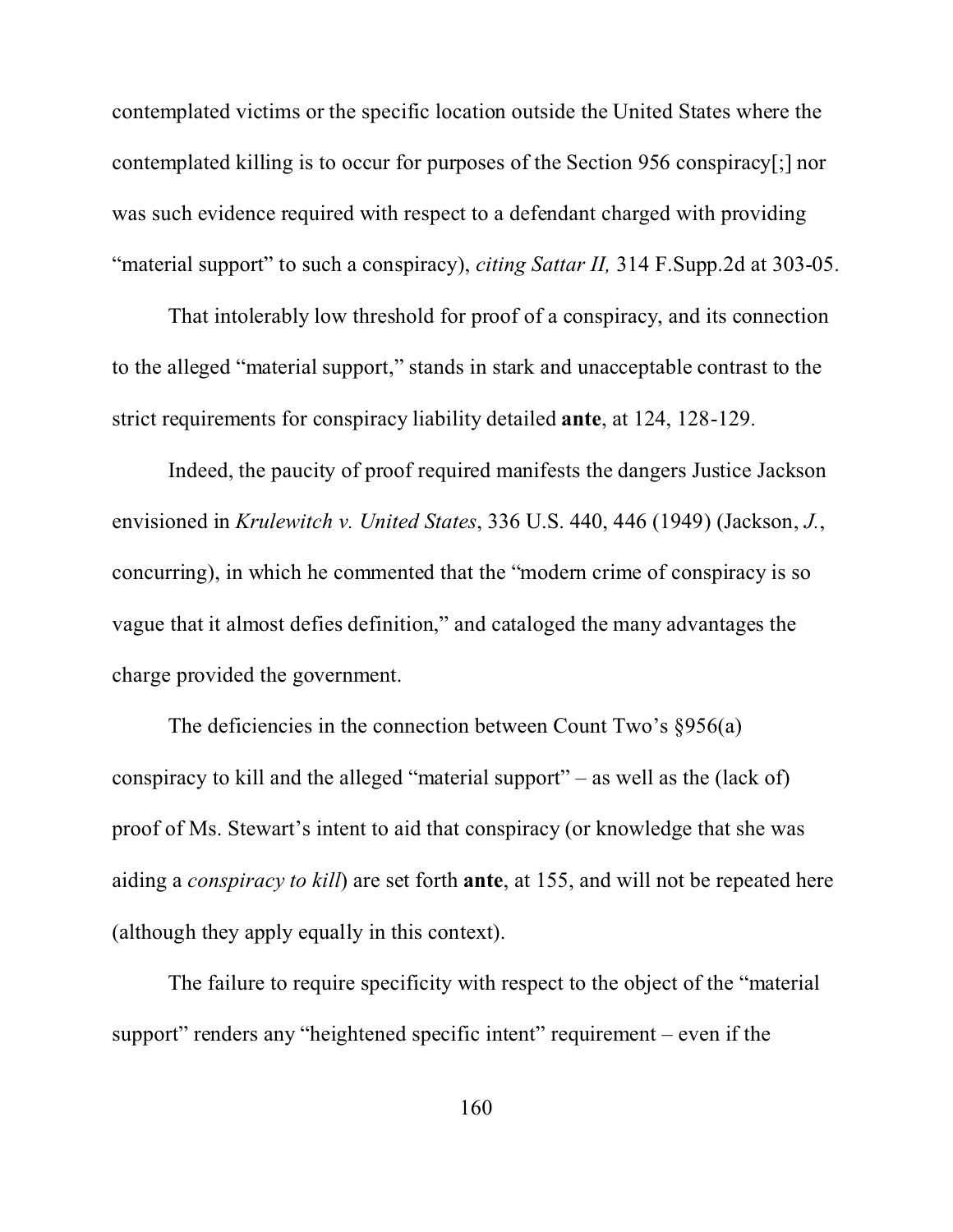District Court had adhered to that standard – a nullity because "knowing" and "intentional" material support is meaningless if the purported destination of that "material support" is not sufficiently defined.

Without that requisite specificity, the "material support" allegedly provided drifts unmoored, and the government is free to attach it to the vaguest of objects. That cannot satisfy Due Process, regardless whether there exists a *mens rea* requirement or not. *See, e.g., United States v. Loy*, 237 F.3d 251, 265 (3d Cir. 2001) (an intent requirement "cannot eliminate vagueness . . . if it is satisfied by an 'intent' to do something that is otherwise ambiguous") (internal quotations and citation omitted).

# **b.** *§2339A Operates Impermissibly As a Multi-Level Inchoate Offense*

The §2339A counts also impermissibly charge a multi-level inchoate offense – in effect, a *conspiracy* to *prepare* to commit another *conspiracy* – that far exceeds any appropriate limit for such offenses, and which accordingly denies Ms. Stewart Due Process.

The most comprehensive treatment of the viability of "double inchoate" offenses appears in a 1989 law review article, *Double Inchoate Crimes*, 26 HARV.J. ON LEGIS. 1 (Winter 1989) (hereinafter "Robbins"), by Professor Ira P.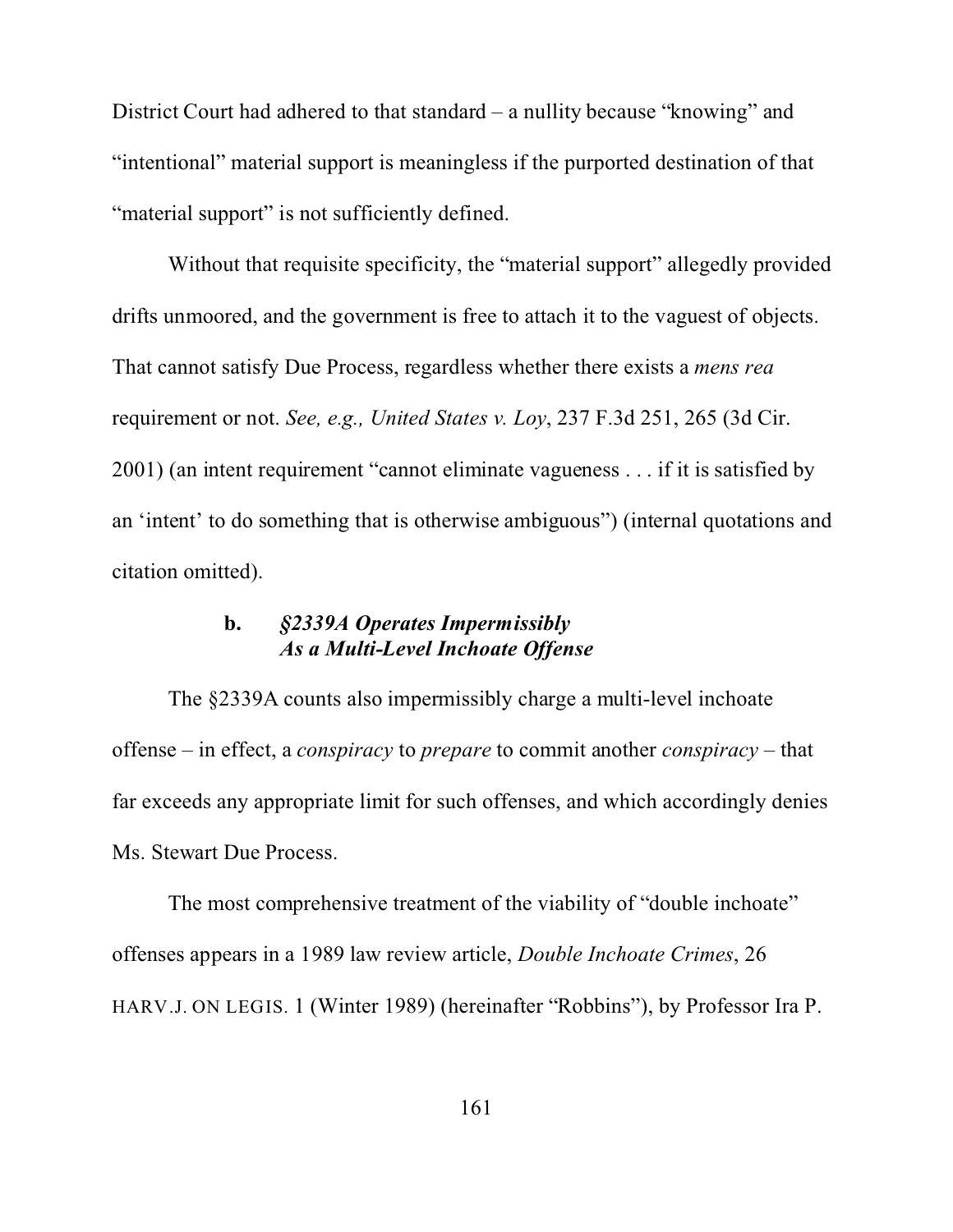Robbins, Barnard T. Welsh Scholar and Professor of Law and Justice at The American University, Washington College of Law.

In his article, Professor Robbins defines an inchoate offense as one that "allow[s] punishment of an actor even though he has not consummated the crime that is the object of his efforts." Robbins, at 3. *See also id*., at 7 n. 10; *United States v. Awan*, 459 F. Supp.2d at 183 n. 30 ("[a]n inchoate offense is one in which a party takes "a step toward the commission of another crime, the step in itself being serious enough to merit punishment"), *citing* Black's Law Dictionary 1111 (8th ed.2004). Inchoate crimes include conspiracy, attempt and solicitation. *Id.*<sup>63</sup>

The problems inherent in multi-level inchoate offenses have long been recognized. Professor Robbins points out that the "main purpose of punishing inchoate crimes is to allow the judicial system to intervene before an actor completes the object crime." Robbins, at 3. In discussing "double inchoate" offenses, Professor Robbins states that "[j]udicial inquiry into the validity of double inchoate offenses has focused on the question of whether an inchoate offense can have as its object another inchoate offense." Robbins, at 5. He also

<sup>&</sup>lt;sup>63</sup> In *Awan*, the District Court found that  $\S$ 2339A was not an impermissibly inchoate crime. 459 F. Supp.2d at 183-84. Here, the District Court held the same. *Sattar II*, 314 F. Supp.2d at 306.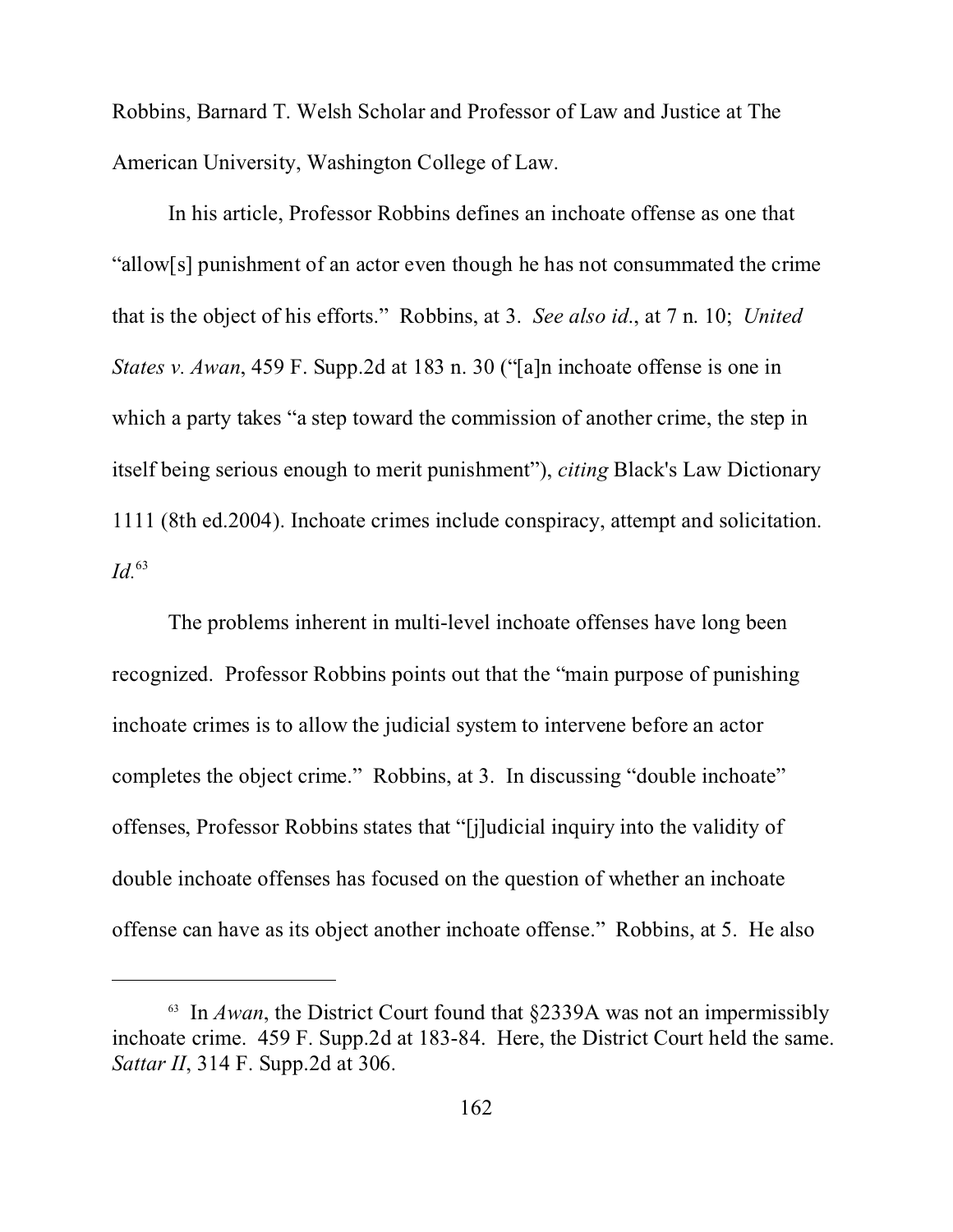concludes that "the courts faced with such indictments have divided over the validity of double inchoate offenses." *Id*. (footnote omitted).

### **i.** *The Logical Absurdity of Multi-Level Inchoate Offenses*

The "logical absurdity" of multi-level inchoate crimes was initially expressed in *Wilson v. State*, 53 Ga. 205 (1874), in which the Court held that the offense of "attempted assault" did not exist because

> as an assault is itself an attempt to commit a crime, an attempt to make an assault can only be an attempt to attempt to do it, or to state the matter still more definitely, it is to do any act towards doing an act towards the commission of the offense.

*Id*. *See also Allen v. People*, 175 Colo. 113, 115, 485 P.2d 886, 888 (1971)

("[p]erhaps philosophers or metaphysicians can intend to attempt to act, but ordinary people intend to act, not to attempt to act"); *State v. Hewett*, 158 N.C. 627, 629, 74 S.E. 356, 357 (1912) ("one cannot be indicted for an attempt to commit a crime where the crime attempted is in its very nature an attempt").

The same conclusion is required when "conspiracy" is substituted for "attempt": a "conspiracy to conspire" is a logical absurdity. Indeed, in *United States v. Yu-Leung*, 51 F.3d 1116, 1122 n. 3 (2d Cir. 1995), this Court characterized an "attempted conspiracy" as "a creature unknown in federal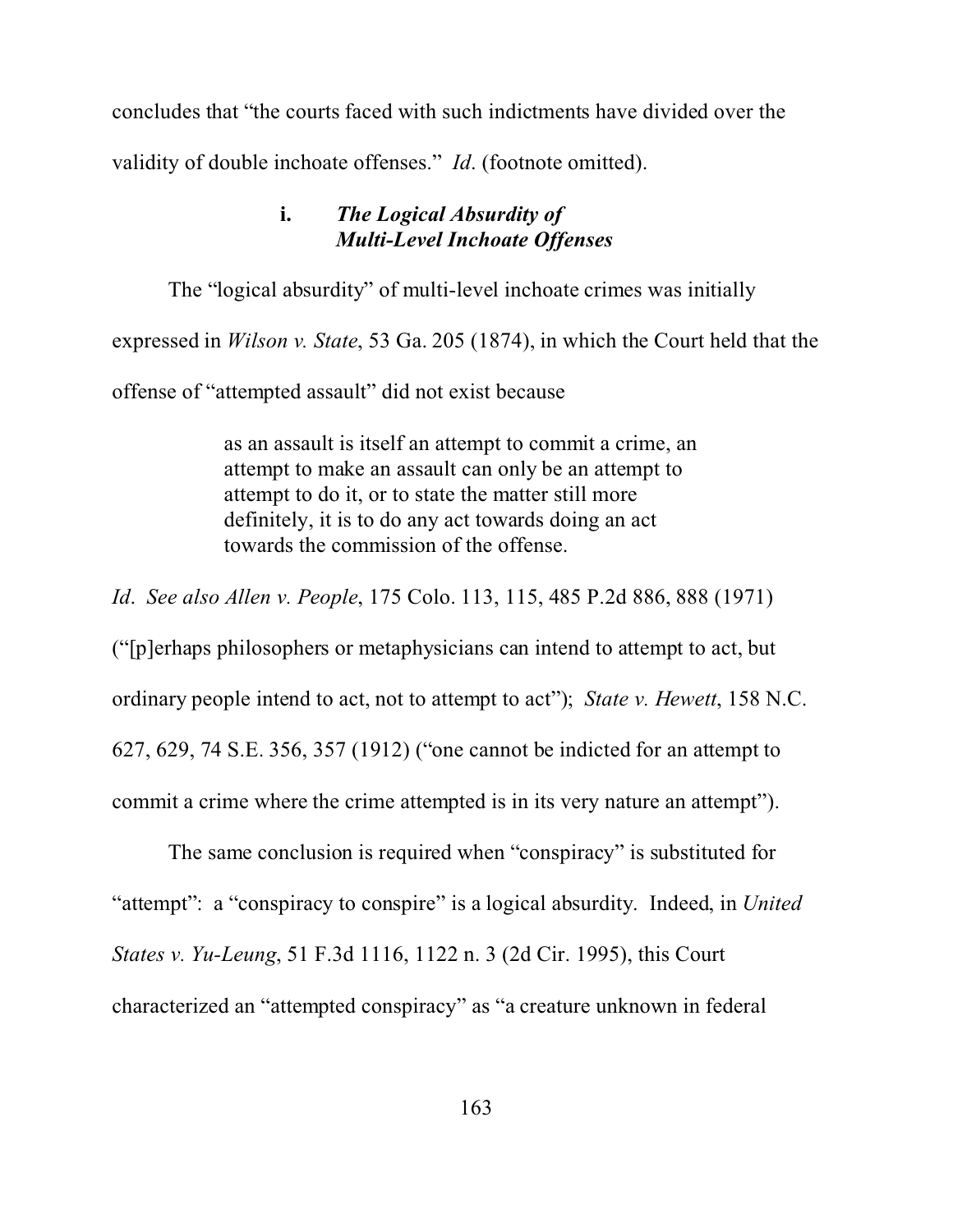criminal law." *See also* Robbins, at 15 ns. 271 & 272.<sup>64</sup> A "conspiracy to conspire" is just as "unknown," and even more untenable as a matter of logic (or, as discussed below, as a matter of Due Process).

Professor Robbins also recognized that piling inchoate offenses atop each other "raise[s] the possibility of regression of liability to merely preparatory acts[,]" – what he deemed the "most valid criticism inherent in the logicalabsurdity approach – defendants do not conspire or solicit another to attempt to commit a crime; rather, they act *with the intention of committing the completed offense itself*." Robbins, at 72 (footnotes omitted) (emphasis added).

The thrust of the "logical absurdity" objection is that the practice of pyramiding inchoate offenses "would impart criminal liability to acts so removed from the ultimate offense as to qualify as mere preparation – that is, acts to which a court *cannot impute a fully formed intent*." Robbins, at 65 (footnote omitted) (emphasis added).

Here, of course, there is no "completed offense itself," but, instead, merely *preparation* for *another conspiracy*. Consequently, logically, the "regression of

 $64$  In the state court context, a California appellate court held that a charge of conspiracy to attempt theft simply did not exist. *People v. Travis*, 171 Cal. App.2d 842, 846 n. 1, 431 P.2d 852, 853-54 n. 1 (1959). Here, of course, even the object crime alleged is not a substantive offense, but rather the preparation for another conspiracy.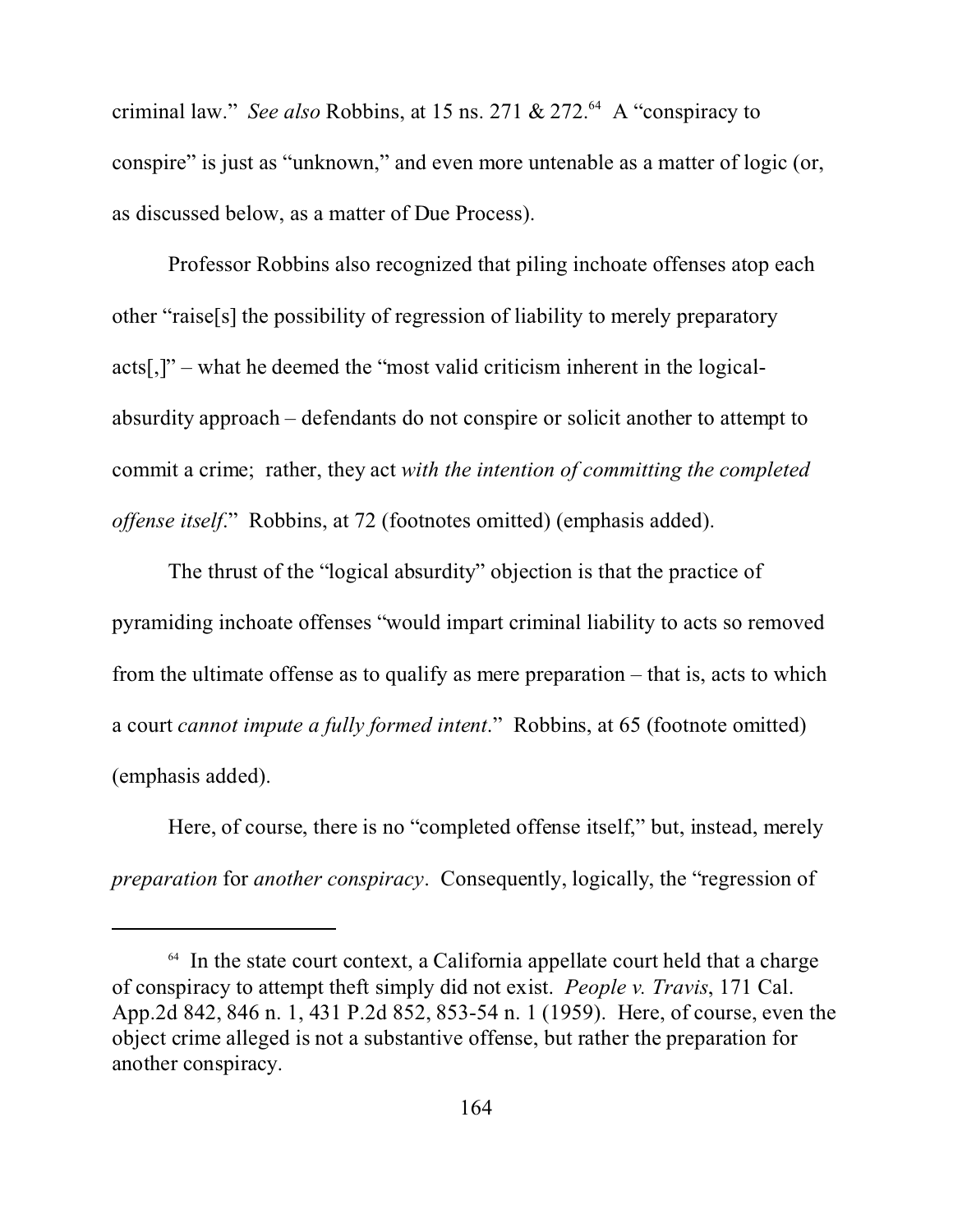liability" in this case is even further removed from an "ultimate offense<sup>[:]"</sup> indeed, it is removed to the logically absurd point of acts that "qualify as mere preparation" for *preparation* – a point at which "a court cannot impute a fully formed intent."

#### **ii.** *Multi-Level Inchoate Offenses Violate Due Process*

Professor Robbins further acknowledges that "a court's use of a double inchoate offense raises a significant question of due process." Robbins, at 75. *See also* Robbins, at 116 ("[a] strong argument can be made that the due process concept of notice outweighs the necessity for courts to prevent harm to society through double inchoate crimes"); Robbins, at 34 n. 148.

Again, the same rationale Professor Robbins applies to "attempt" applies with equal force to "conspiracy." A regression to the point of a conspiracy to conspire, or worse, as with Count Four, a conspiracy to prepare to conspire, so attenuates the nature of the offense from any criminal conduct and/or ultimate harm that the flimsy notice afforded by conspiracy statutes generally, *see Krulewitch v. United States*, 336 U.S. 440, 452-53 (1949) (Jackson, J., *concurring*), and §2339A in particular, falls below the Due Process threshold.

A commentator has noted that §2339A "provides liability in circumstances that are  $-$  or at least should be  $-$  beyond the scope of liability under inchoate crime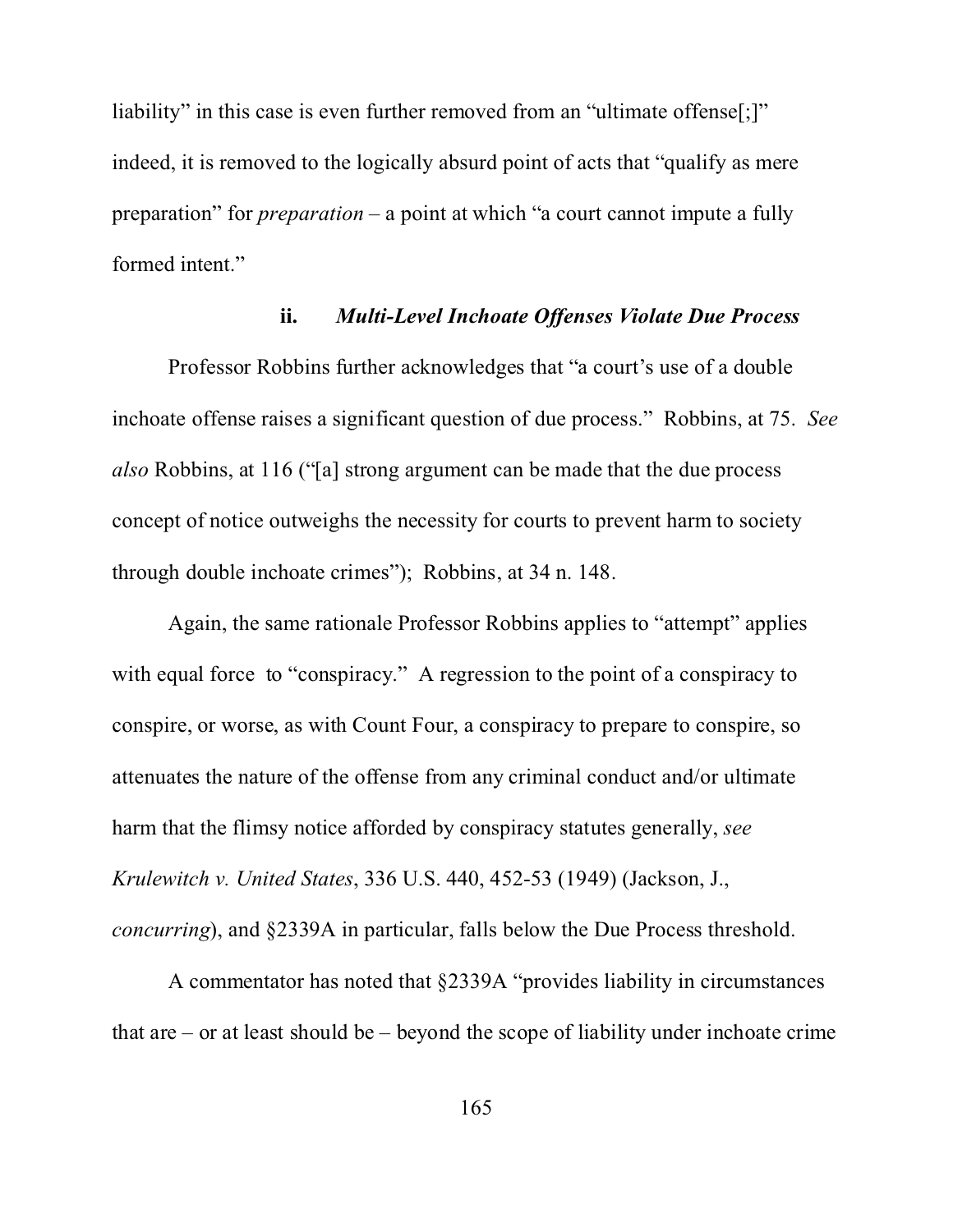concepts such as conspiracy and attempt." Chesney, *Beyond Conspiracy?*, at 429. *See also* Peterson, at 7 ("[t]he reason that the material support statutes have become so prevalent is simple: material support prohibitions function as additional inchoate terrorist crimes").

Thus, "whereas the object of a conspiracy must be the actual commission of an unlawful act, the 'object' of support given in violation of §2339A may either be the actual commission of a predicate offense *or* conduct merely constituting '*preparation for*' commission of such an offense." Chesney, *Beyond Conspiracy?*, at 479; *see also id*., at 480 ("one might describe §2339A as prohibiting the provision of support with intent to facilitate either a violation of a predicate statute *or* activity preliminary to such a violation").<sup>65</sup>

Here, the alleged "material support's" contribution to Count Two's §956(a) conspiracy to kill (as opposed merely to IG) is so attenuated that the layers of inchoate liability present an intractable Due Process problem. The Superseding Indictment raises all of the red flags attendant to multi-level inchoate offenses:

<sup>&</sup>lt;sup>65</sup> "Preparation" is a word of art in the law of attempt, as in "mere" preparation." *United States v. Stallworth*, 543 F.2d 1038, 1039-41 (2d Cir. 1976). *See United States v. Plotitsa*, 2001 WL 1478806 (S.D.N.Y. Nov. 19, 2001); *see also United States v. Rosa*, 11 F.3d 315, 337-40 (2d. Cir 1993) (court found no "substantial step" in defendant Rosa's actions to support a conviction of attempt); *United States v. Coplon*, 185 F.2d 629, 633 (2d Cir. 1950) (Judge Learned Hand discussing preparation as opposed to attempt).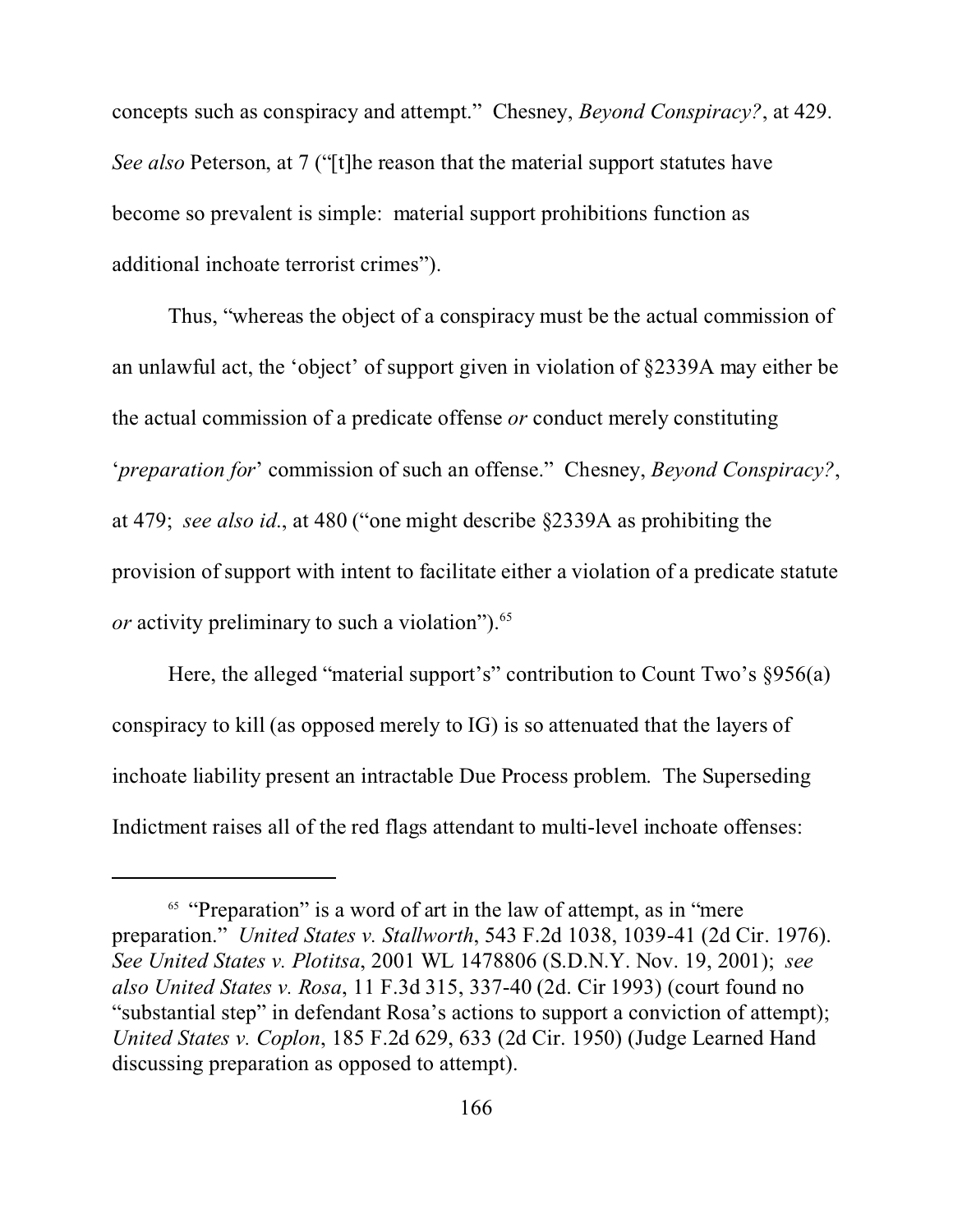"knowing and intending that such material support and resources were to be used

in *preparation for*, and in carrying out, a violation of" §956 ("the conspiracy

charged in Count Two of this Indictment"). J.A. 160-62, at ¶¶ 38 (Count Four),

41 (Count Five) (emphasis added).

Indeed, Counts Four and Five present the "inane" scenario feared by the

Fifth Circuit in *Unites States v. Meacham*, 626 F.2d 503 (5th Cir. 1980), *cert.*

*denied*, 459 U.S. 1040 (1982):

[i]t would be even more inane to commit the other crime the government would have us recognize – attempt to conspire. A scenario leading to a prosecution for that offense might read something like this: A suggests to B that they get together to discuss the possibility of violating the criminal code and to select the provisions they will violate. B agrees to meet and talk. While ascending the staircase leading into the room in which they will meet, both slip and fall down the stairs. A dies of his injuries. B, who survives, is prosecuted for an attempt to conspire.

626 F.2d at 509 n.7.

This remoteness from conduct makes the "membership" cases under the

Smith Act, particularly *Noto v. United States*, 367 U.S. 290 (1961), instructive. In

*Noto*, the Court cautioned that

. . . this [intent] element of the membership crime, like its others, must be judged *strictissimi juris*, for otherwise there is a danger that one in sympathy with the legitimate aims of such an organization, but not specifically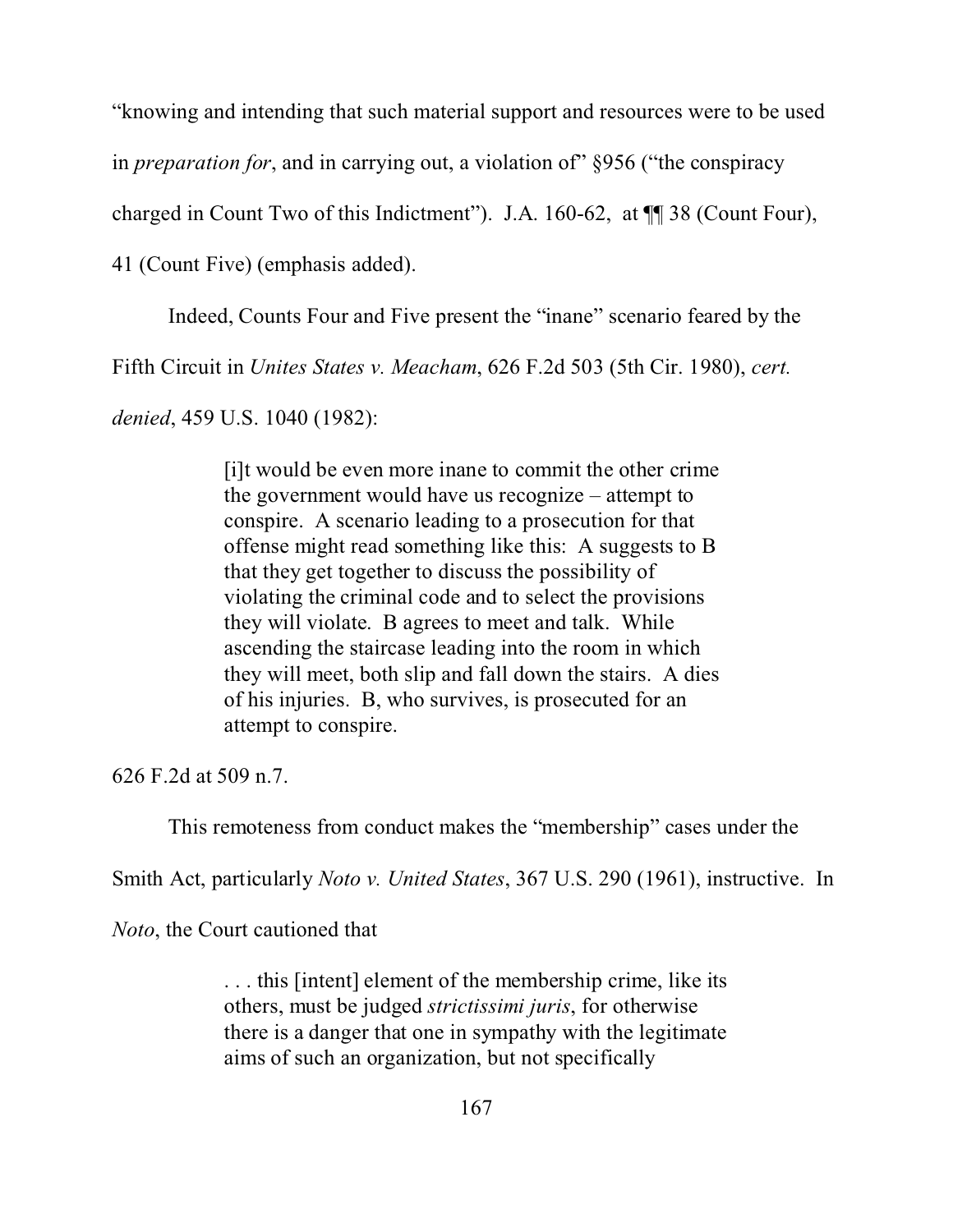intending to accomplish them by resort to violence, might be punished for his adherence to lawful and constitutionally protected purposes, because of other and unprotected purposes which he does not necessarily share.

367 U.S. at 299-300. *See also Virginia v. Black*, 535 U.S. 1094 (2003); *Hess v. Indiana*, 414 U.S. 105, 108-09 (1973); *Brandenburg v. Ohio*, 395 U.S. 444, 447- 49 (1969); *Yates v. United States*, 354 U.S. 298 (1957).

As Professor Robbins recognized, "[t]he past use of conspiracy law against labor organizers and political protestors has also emphasized the conflict of conspiracy law's reliance on the group-danger rationale with the freedoms of speech and association guaranteed by the first amendment." Robbins, at 28, n. 114, *citing* Nathaniel L. Nathanson, *Freedom of Association and the Quest for Internal Security: Conspiracy from* Dennis to *Dr. Spock*, 65 NW. U.L. REV. 153 (1970).

Here, the multi-level inchoate structure of Counts Four and Five brings that danger into stark relief. Particularly with respect to First Amendment expression, the possibility of prosecution for a "conspiracy to conspire" would compel "citizens to steer far wider of the unlawful zone . . . than if the boundaries of the forbidden areas were clearly marked." *Grayned v. City of Rockford*, 408 U.S. 104, 108-09 (1972). *See also NAACP v. Button*, 371 U.S. 415, 432-33 (1963) ("[t]he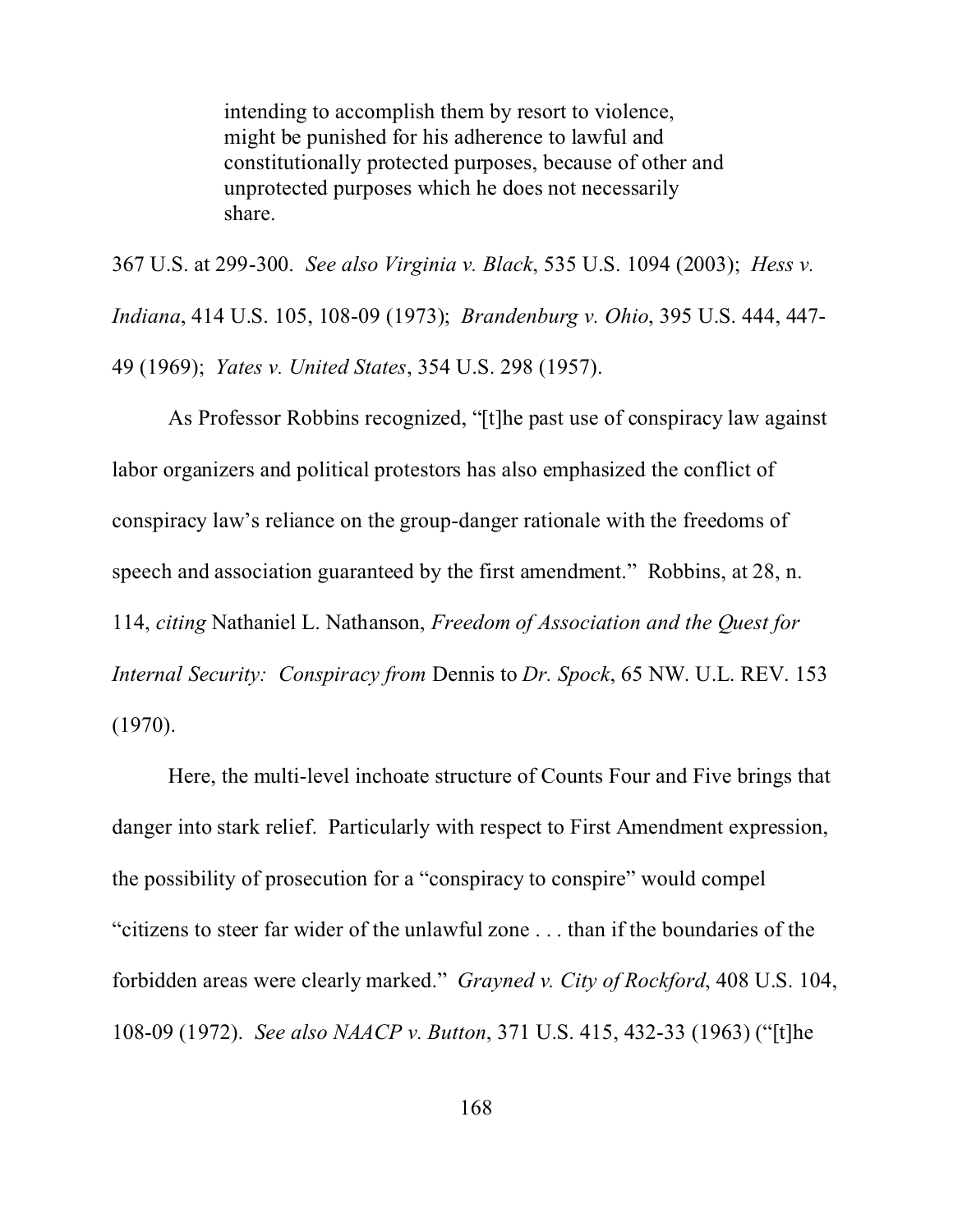objectionable quality of vagueness and overbreadth does not depend upon absence of fair notice to a criminally accused or upon unchanneled delegation of legislative powers, but upon the danger of tolerating, in the area of First Amendment freedoms, the existence of a penal statute susceptible of sweeping and improper application").

# **3.** *The District Court Impermissibly Allowed Protected Speech to Serve As the "Personnel" Provided to Count Two's §956(a) Conspiracy to Kill*

# **a.** *The "Personnel" Alleged In the Superseding Indictment Is Merely An Unavailing Variant on the Initial Indictment's Invalid Theory of "Material Support"*

Notwithstanding the attempts by the government in the Superseding Indictment, the "material support" allegations therein are, and have always remained: a rehash of the defective initial Indictment. The Superseding Indictment did not eliminate the vagueness of its predecessor; rather, it merely manipulated the terminology.

The Superseding Indictment did not remove the problem with respect to defining "material support" to IG, an FTO under §2339B. Instead, it simply substituted the §956(a) conspiracy for the FTO and used §2339A. Yet the object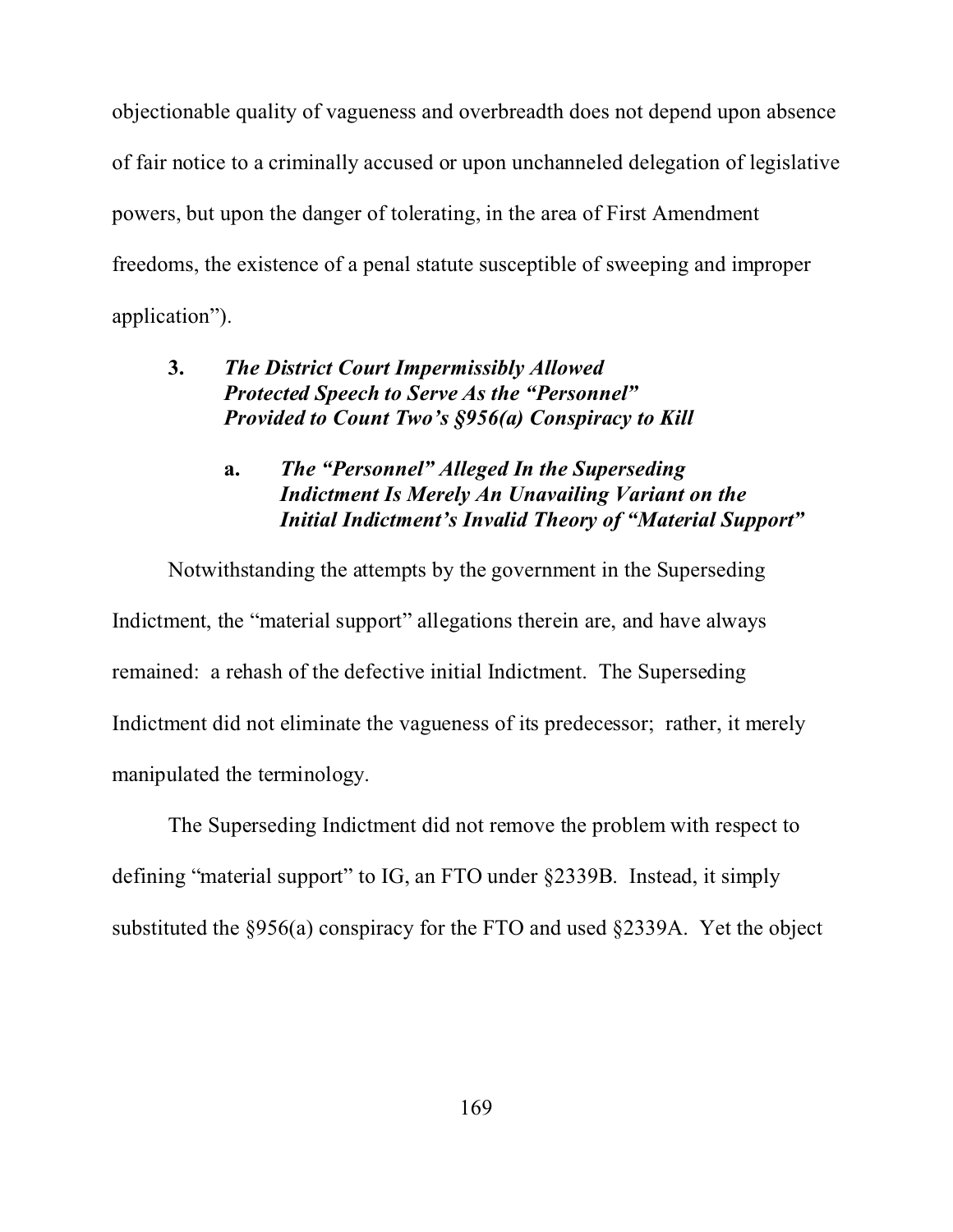of the "material support"  $- IG$  – remained unchanged. Thus, the government presented the same, invalid  $\S$ 2339B allegations disguised as a  $\S$ 2339A charge.<sup>66</sup>

The District Court recognized, as a factual matter, that

[i]In the original indictment and the S1 Indictment, and in the briefs concerning each, the Government has not changed its allegations of what Stewart did. In both indictments the Government alleges that Stewart participated in what can be characterized as "a communications pipeline staffed by the defendants that enabled Sheikh Abdel Rahman and other [Islamic Group] leaders around the world to communicate with one another."

*Sattar II*, 314 F. Supp.2d at 315-16, *quoting Sattar I,* 272 F.Supp.2d at 361.

Yet the District Court failed to appreciate the legal implications of that consonance. Combined with the District Court's abandonment of the "heightened specific intent" requirement, and its refusal to require specificity with respect to the §956(a) conspiracy, its lack of recognition that the Superseding Indictment was merely an insufficiently retooled version of the initial Indictment rendered the application of §2339A unconstitutionally vague as applied in this case.

# **b.** *"Personnel" Remains Unconstitutional*

<sup>66</sup> *See* Chesney, *Beyond Conspiracy?*, at 466-467 [noting that this case was one of two examined in which "the link between the defendants and the violent objective of the alleged §956(a) agreement consists of their activities in support of an FTO"].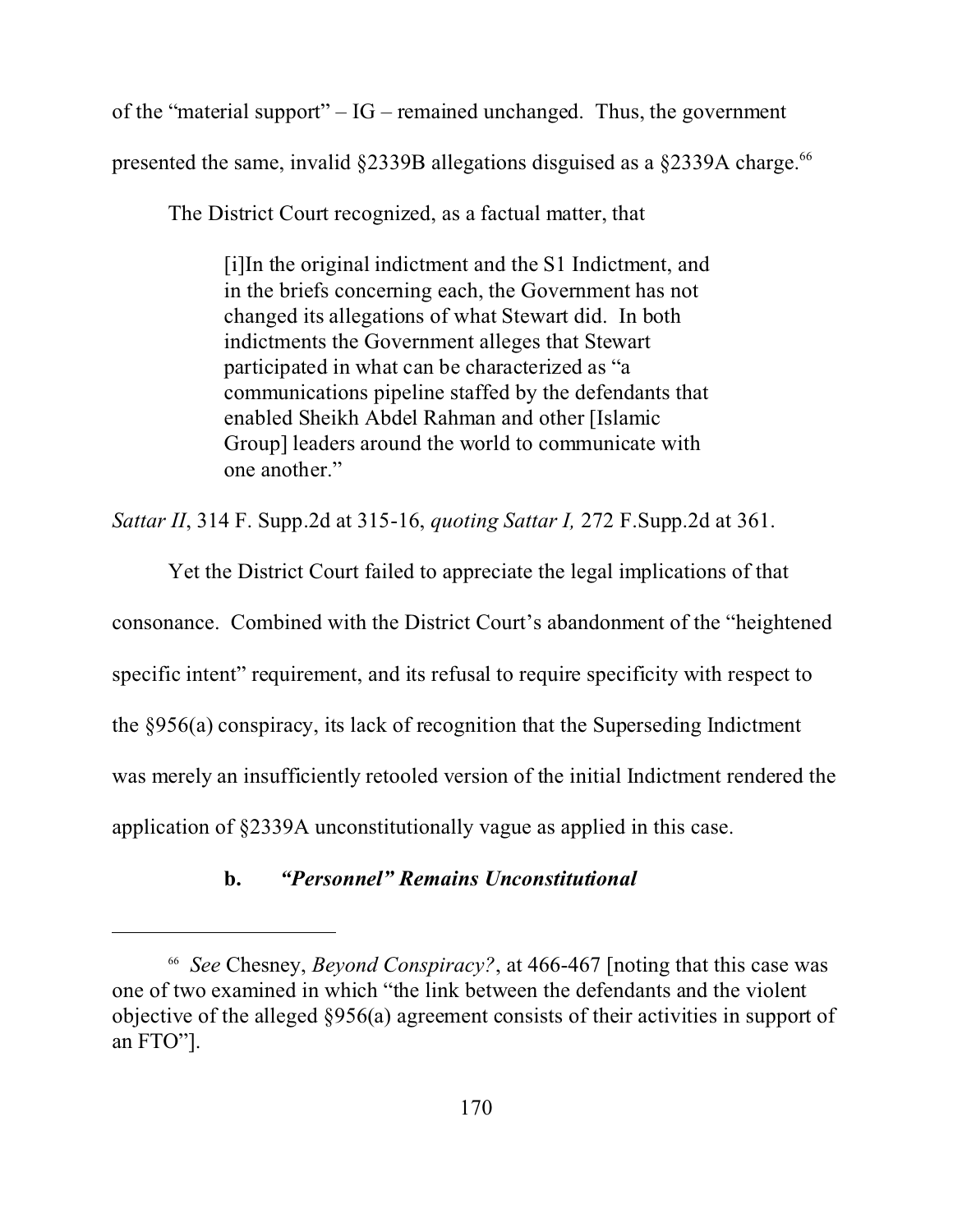#### *As Applied to Ms. Stewart In This Case*

The term "personnel" within the definition of "material support" has already been found unconstitutionally vague by the Ninth Circuit. *Humanitarian Law Project*, 205 F.3d 1130, 1137-38 ( $9<sup>th</sup>$  Cir. 2000). As the Court concluded in a subsequent opportunity to review the term, it "could be construed to include unequivocally pure speech and advocacy protected by the First Amendment" or to "encompass First Amendment protected activities." 352 F.3d 382, 404 (9th Cir.2003).<sup>67</sup>

"Personnel" is defined the same for both §§2339A and 2339B. Thus, the analysis in *Humanitarian Law Project* applies here as well. In pointing out that "[s]omeone who advocates the cause of the [FTO] could be seen as supplying them with personnel[,]" 205 F.3d at 1137, the Court in *HLP* could just as easily been describing the "personnel" Ms. Stewart allegedly provided here: someone (Sheikh Rahman) who "advocates the cause" of IG. *See also Sattar I*, 272 F. Supp.2d at 359.

Also, in the context of the initial Indictment, the District Court below rejected the government's attempt to engraft on to "personnel" modifying

 $67$  The Ninth Circuit subsequently vacated that decision, 393 F.2d 902 (9<sup>th</sup>) Cir. 2004) (*en banc*), but only because of the 2004 amendments to the definition of "personnel" that do not apply to the analysis here.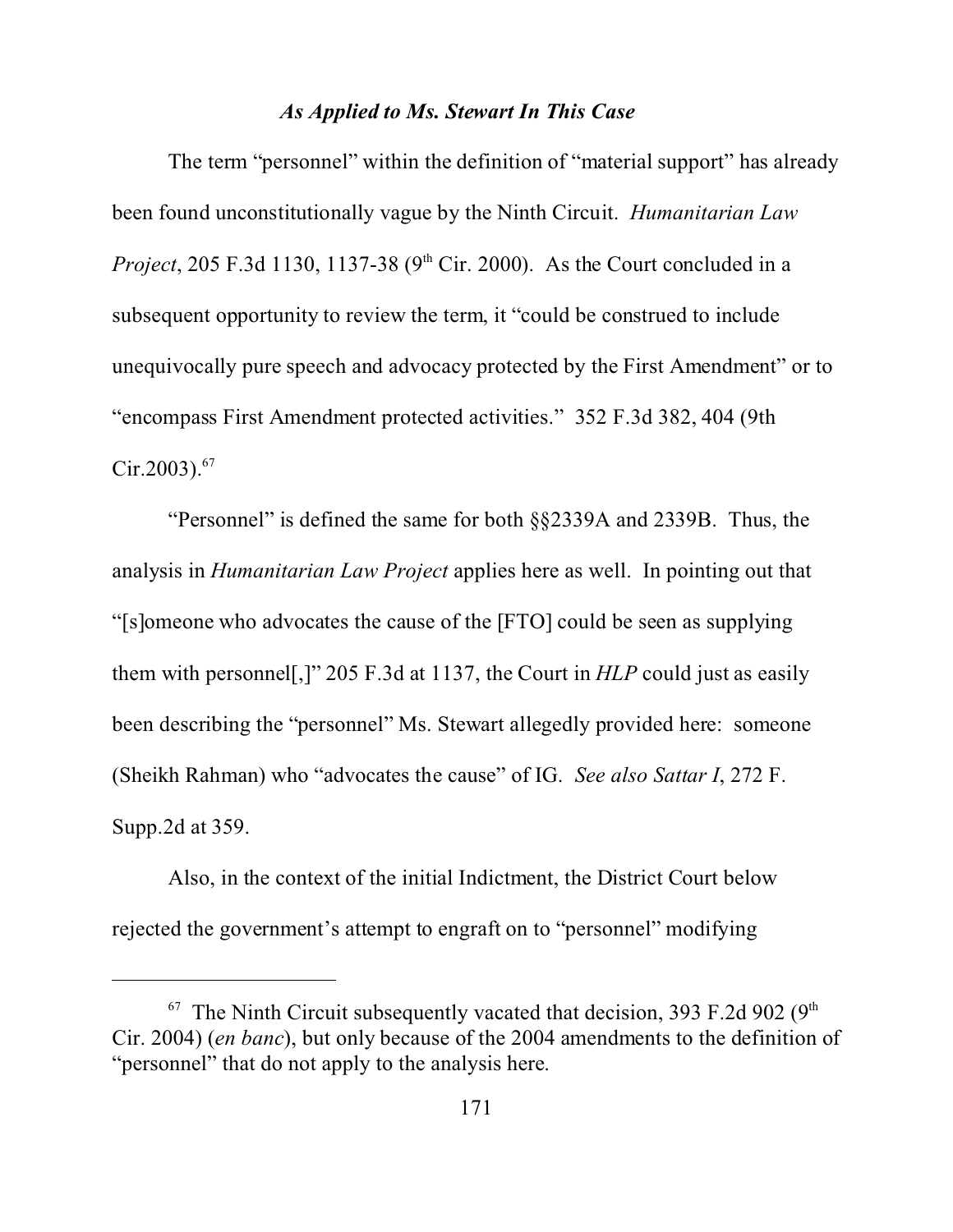language that was not part of the definition. *Sattar I*, 272 F. Supp.2d at 359 ("the terms "quasi-employee" or "employee-like operative" or "acting at the direction and control of the organization" are terms that are nowhere found in the statute or reasonably inferable from it"). *See also Handakas,* 286 F.3d at 109-110 ("[i]f the words of a criminal statute insufficiently define the offense, it is no part of deference to Congress for us to intuit or invent the crime").

The "personnel" used in the Superseding Indictment suffered from the same limitations, but the District Court inexcusably chose not to analyze the same definition from the same statutory subsection in a consistent manner. The continuing evolution of the government's theory of "personnel" that the District Court condemned in *Sattar I*, 272 F. Supp.2d at 359-60 – at one point during oral argument, the government, asked how to distinguish membership in an FTO from being a "quasi-employee," responded, "You know it when you see it" – did not cease with the dismissal of the initial Indictment. It continued unabated with the Superseding Indictment.

Thus, the objection to the initial Indictment stated by the District Court in *Sattar I*, "the statute [§2339B] provided no means to distinguish providing oneself to an organization from mere membership in the organization[,]" 272 F.Supp.2d at 359, applies with equal force to the Superseding Indictment and the allegation of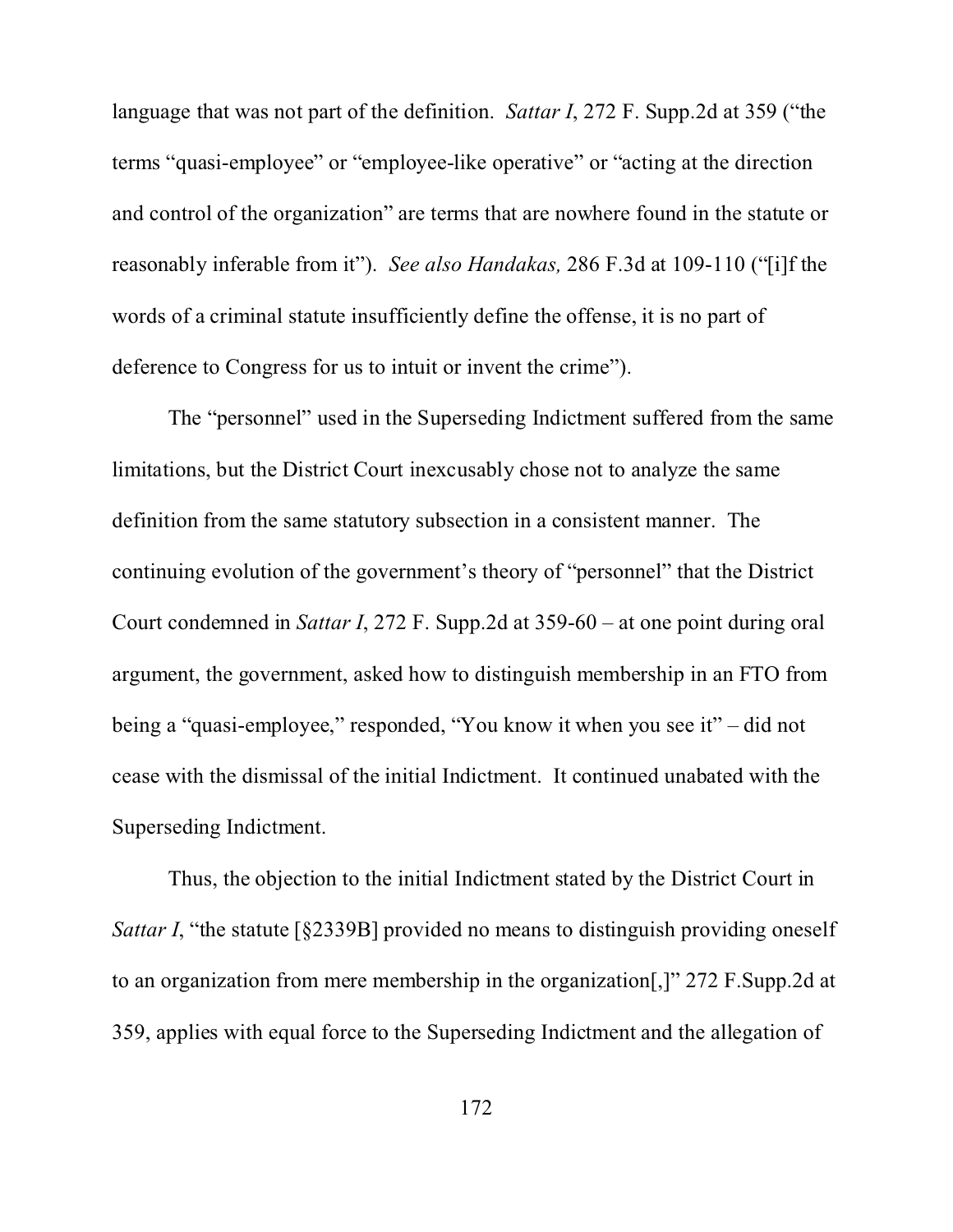"providing" Sheikh Rahman to Count Two's §956(a) conspiracy to kill – which the government and District Court improperly conflated with IG: there was simply no means of distinguishing Sheikh Rahman's membership in IG from providing him as "material support" to the Count Two conspiracy. In that manner, the government's serial §2339A and §2339B theories merge inseparably, as do their legal infirmity.

Therefore, the District Court's definition of "personnel" in *Sattar II* – "persons who are jointly involved in participating in those crimes [enumerated in §2339A as objects of the 'material support],'" 314 F. Supp.2d at 298 – does little to advance the analysis, because, as was the case with respect to the §2339B charges in the initial Indictment, and particularly in the First Amendment context, "[i]t is not clear . . . what behavior constitutes an impermissible provision of personnel to an FTO." *Sattar I*, 272 F. Supp. 2d at 359.

As a result, the District Court's contrasting opinions cannot be reconciled. Here, like §2339B in the initial Indictment, §2339A fails to clarify what behavior constitutes an impermissible provision of personnel, or concealment of personnel, to terrorist activity, namely, Count Two's §956(a) conspiracy to kill. *Accord Humanitarian Law Project v. United States Department of Justice*, 352 F.3d 382,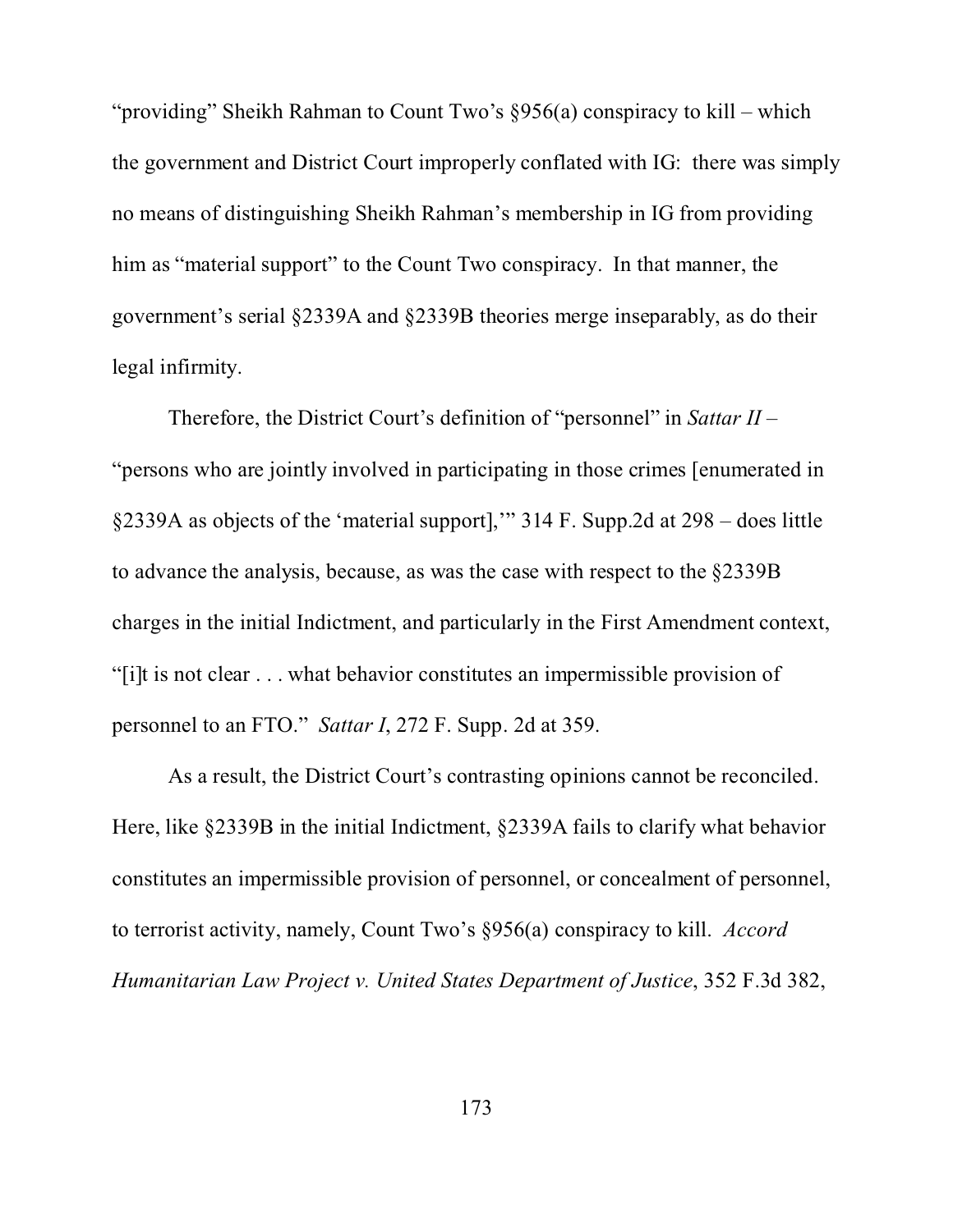493 (9th Cir. 2003) (reaffirming holding in *Humanitarian Law Project II* and analyzing constitutional infirmity of statutory term "personnel").<sup>68</sup>

Ultimately, the problem was not the particular statute utilized; it was, and remains, the government's *theory of "personnel"* that is faulty regardless of the statute employed. Thus, resort to §2339A is unavailing, and cannot save the "material support" counts.<sup>69</sup>

#### **c.** *The Application of §2339A to Ms. Stewart Herein Constitutes An Example of Arbitrary and Discriminatory Enforcement*

Clearly, §2339A and "personnel" are susceptible to arbitrary and discriminatory enforcement. Indeed, that vice has manifested itself in this very case, as the treatment of Ms. Stewart compared with her co-counsel, Ramsey Clark, demonstrates. As detailed below, at POINT IX, that Mr. Clark's continued violations of the S.A.M.'s and public recitation of Sheikh Abdel Rahman's

<sup>68</sup> *See also* Peterson, at 23 ("[w]ould a UN diplomat who had allowed Yasir Arafat to use her office phone on one of his UN visits be presumptively providing 'material support' to a terrorist? Attempting to read meaningful distinctions into the two uses of the term is nearly impossible").

<sup>69</sup> Nor is the vagueness of "personnel" in this case alleviated by the supposed intent requirement adopted – but not applied – by the District Court. An intent requirement does not save a statute in which the critical definitional terms are themselves vague. *See United States v. Loy*, 237 F.3d 251, 265 (3d Cir. 2001); *Nora Records, Inc. v. Sendak*, 706 F.2d 782, 789 (7th Cir. 1983). *See also* **ante**, at 171-173. Thus, in *Hill v. Colorado*, 530 U.S. 703 (2000), the "zones" that protesters could not enter were clearly defined.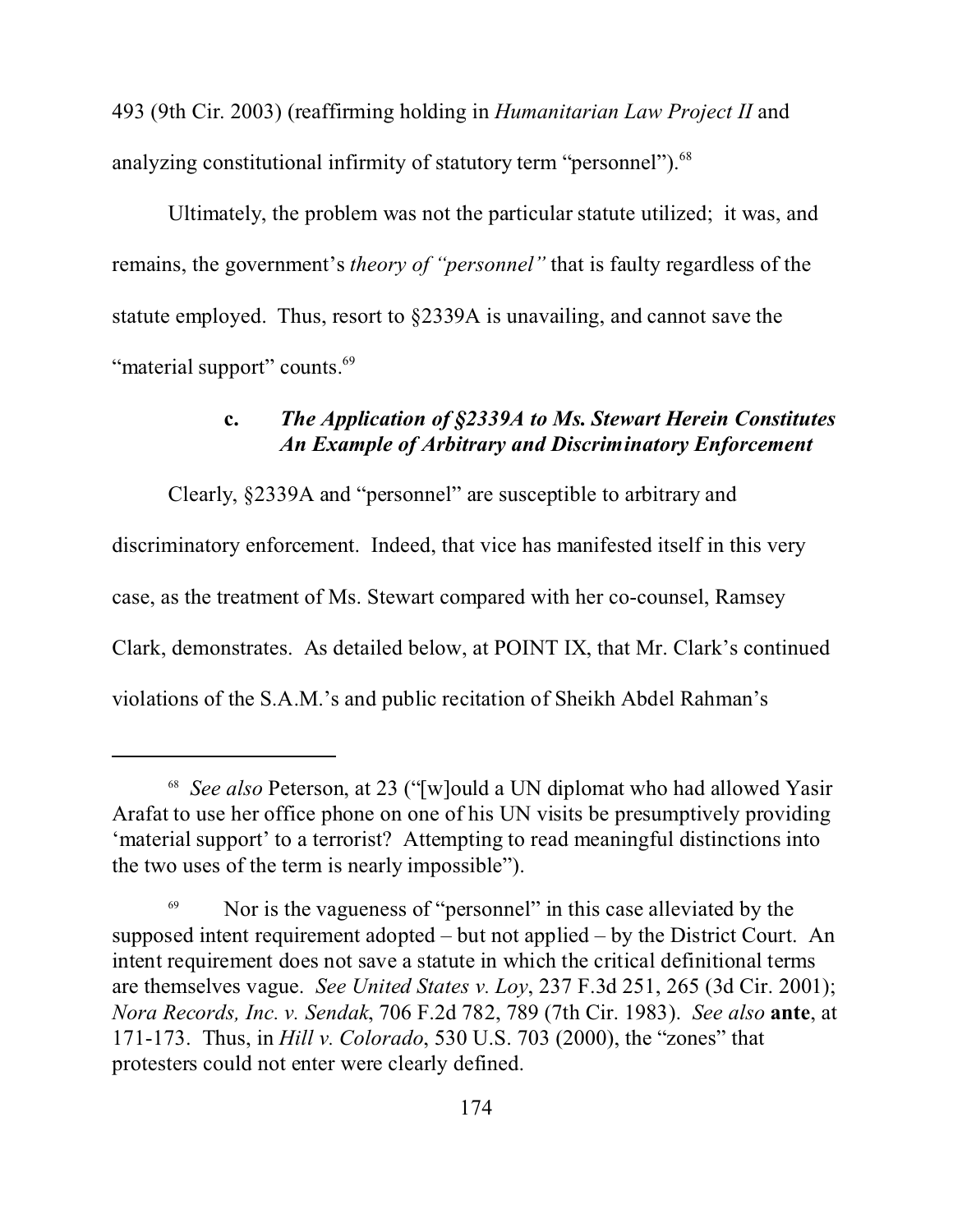statements were never prosecuted establishes a paradigm of arbitrary and

discriminatory enforcement.

Accordingly, §2339A and "personnel" are unconstitutionally vague as

applied to Ms. Stewart in this case.

#### **POINT V**

# **MS. STEWART'S CONVICTION ON COUNT ONE SHOULD BE REVERSED, AND THE CHARGE DISMISSED, BECAUSE (A) THE GOVERNMENT FAILED TO PROVE A CONSPIRACY TO DEFRAUD THE U.S.; (B) THE PROSECUTORS LACKED AUTHORITY TO HOLD MS. STEWART CRIMINALLY LIABLE FOR VIOLATION OF THE S.A.M.'S; AND (C) THE DISTRICT COURT ERRED IN DENYING MS. STEWART THE OPPORTUNITY TO CHALLENGE THE VALIDITY OF THE S.A.M.'S**

Count One suffers from multiple fatal defects. Pursuant to the same analysis set forth **ante**, in POINT III with respect to the elements of knowledge and specific intent necessary to prove a particular's defendant's membership in a conspiracy, Ms. Stewart's conviction on the conspiracy charged in Count One cannot survive because the government failed to prove beyond a reasonable doubt a conspiracy to de*fraud* rather than merely to de*fy*.

Also, as detailed below, the Executive lacked the authority to seek criminal punishment of Ms. Stewart for her alleged violations of the S.A.M.'s. In addition, the District Court erred in holding that Ms. Stewart could not, in the context of her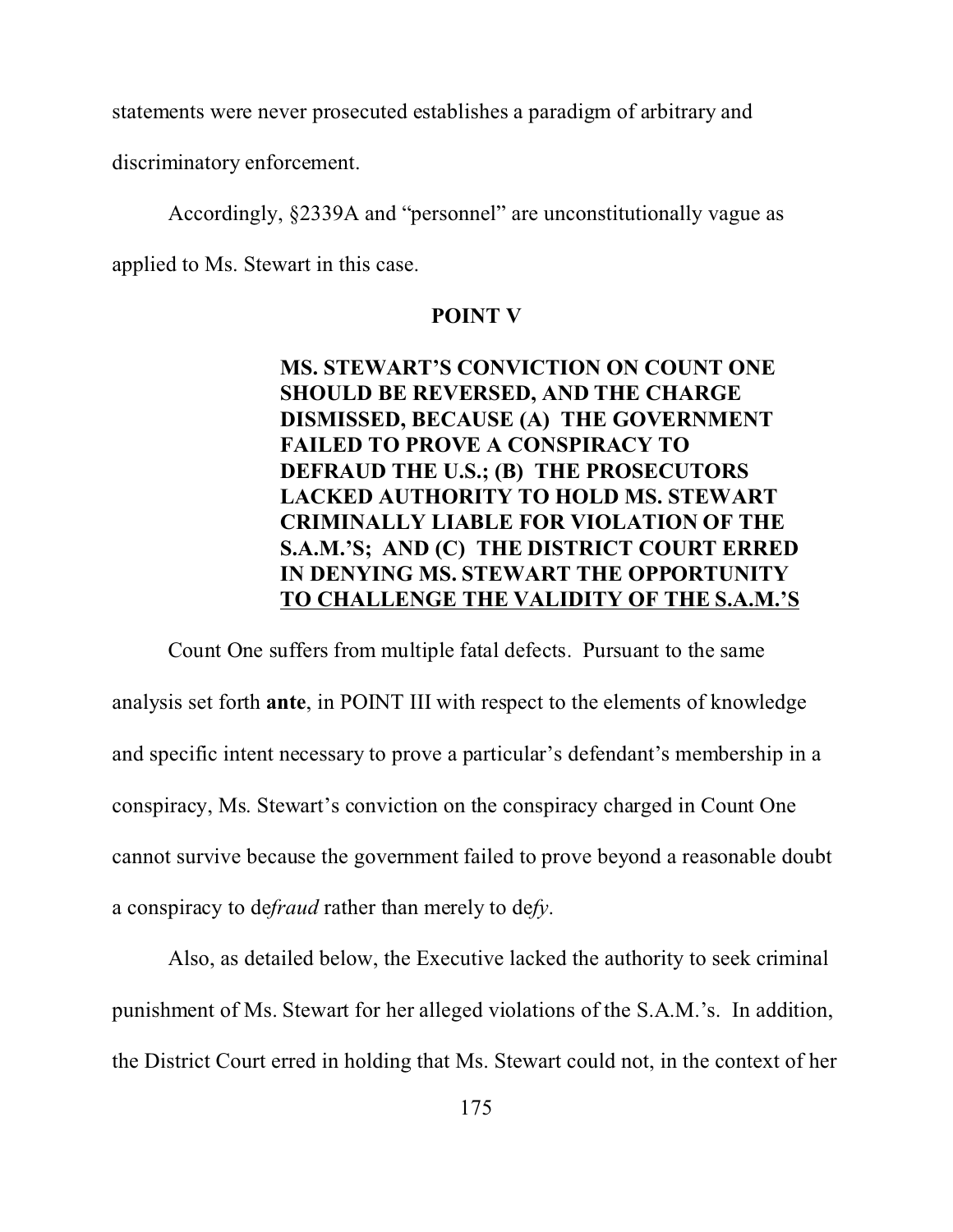criminal prosecution, challenge the validity of the S.A.M.'s, which were unconstitutionally vague as applied in this case.

### **A.** *The Government Proved At Most a Scheme to De***fy** *the Government, Not De***fraud** *It*

In the context of a prosecution for fraud, "[t]he Government is required to prove beyond a reasonable doubt that the defendant was guilty of a 'conscious knowing intent to defraud.'" *United States v. Regan*, 937 F.2d 823, 827 (2d Cir. 1991), *quoting United States v. Kyle*, 257 F.2d 559, 564 (2d Cir. 1958). *See also United States v. Guadagna*, 183 F.3d 122, 129 (2d Cir. 1999), *quoting United States v. Leonard*, 61 F.3d 1181, 1187 (5th Cir. 1995) (internal quotations omitted).

Also, as this Court cautioned in *United States v. Rosenblatt*, "[t]he potential for abuse in allowing the government to manipulate a prosecution by easy access to the conspiracy-to-defraud clause is clear. The crime of conspiracy to defraud is broader and less precise than that of conspiracy to commit a particular offense." 554 F.2d at 41 n. 6. *See also Dennis v. United States*, 384 U.S. 855, 860 (1966) (conspiracy to defraud prosecutions are "scrutinized carefully").

The Superseding Indictment charged a conspiracy, in violation of 18 U.S.C. §371, "to defraud the United States by obstructing the Department of Justice and Bureau of Prisons in the administration and enforcement of the S.A.M.'s imposed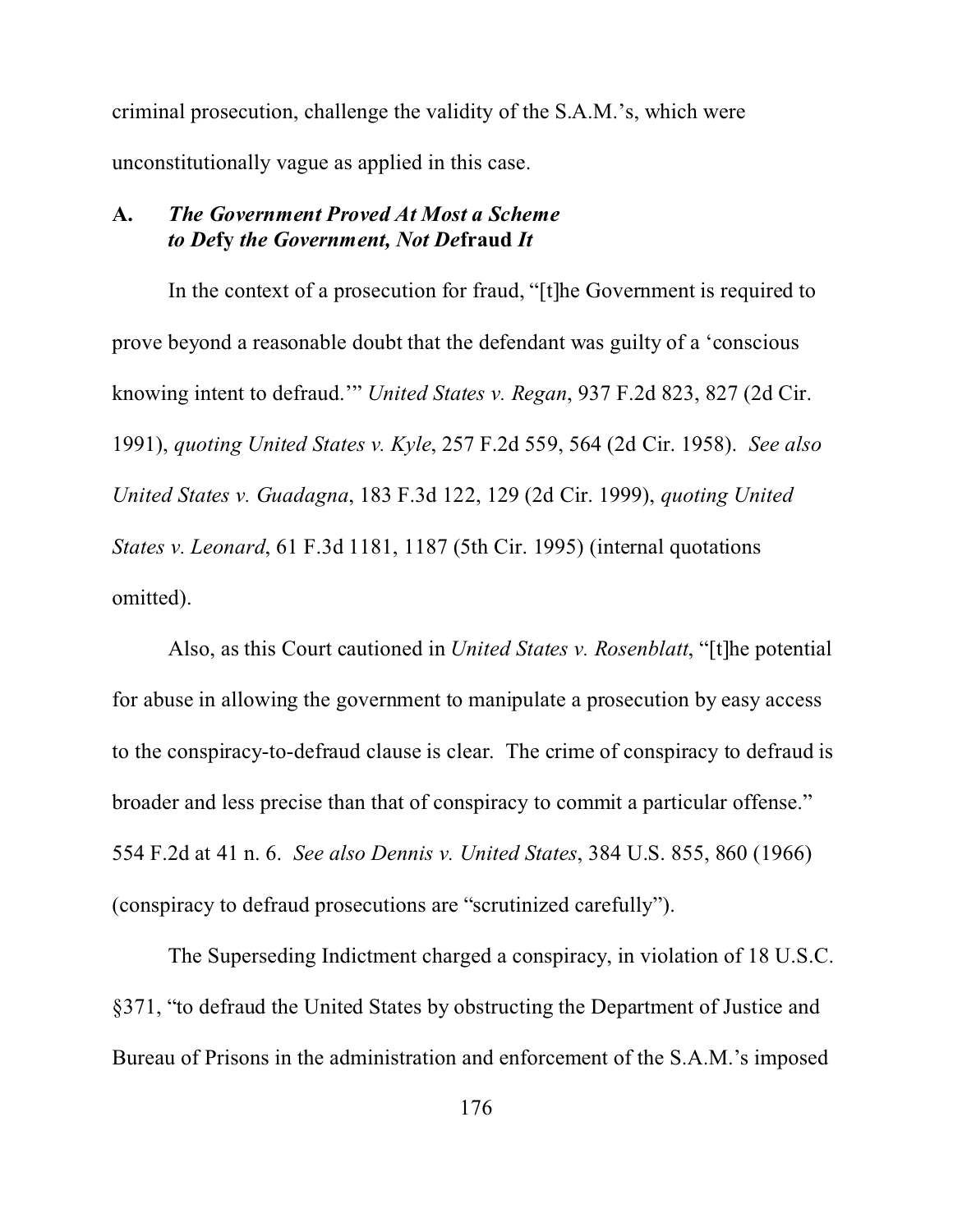on Sheikh Abdel Rahman." *Sattar II*, 314 F. Supp.2d at 290 (*citing* Superseding Indictment, at ¶ 29).

However, the government failed to establish a scheme to *defraud*. In fact, not only did the government not prove any agreement or conspiracy to violate the S.A.M.'s for the purpose of defrauding the government, but the principal example the government offered of a S.A.M. violation by Ms. Stewart was entirely open and notorious: her June 2000 statements to the media. *See* J.A. 413, 419, 1534.

Below the government argued that Ms. Stewart issued the press release relating Sheikh Abdel Rahman's position on the cease-fire in Egypt "knowing that she was violating the S.A.M.'s and *defrauding the government by issuing such a statement*." Government's Memo of Law in Opposition to Ms. Stewart's Rule 29 & 33 Motions, at 21 (emphasis added).

That argument, however, is a complete *non sequitor* – that Ms. Stewart defrauded the government by issuing a public statement that the government does not, at any point, allege was false or misleading in its content. In fact, the transparency of the press release issued by Ms. Stewart is what the government claims is the essence of the offense.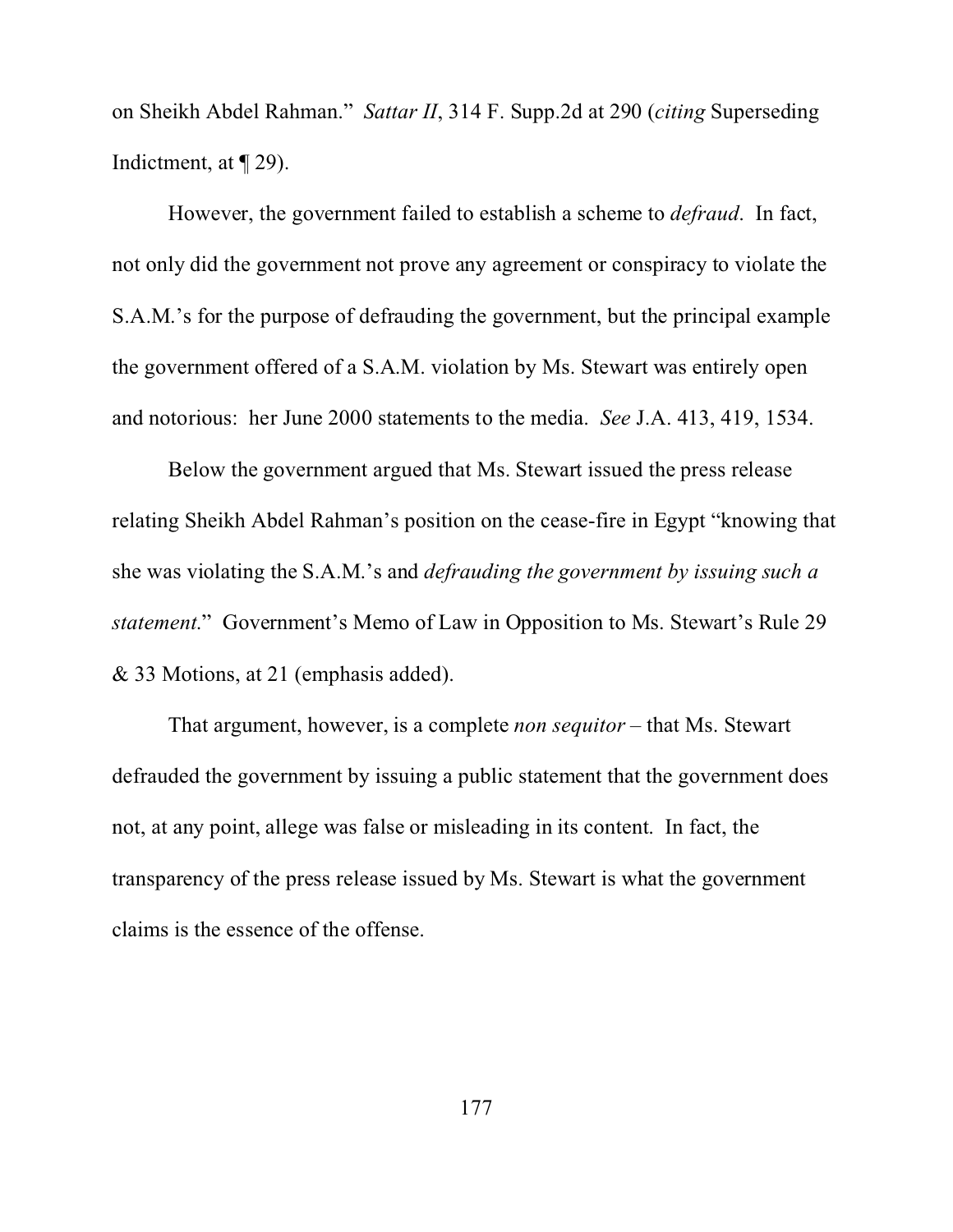In fact, the government could not identify a single *secret* message that Ms. Stewart communicated from Sheikh Abdel Rahman; nor could it articulate any other strategic issue or purpose served by the alleged violations of the S.A.M.'s.

Indeed, Ms. Stewart is quoted directly in the article, J.A. 413, and is mentioned specifically in the clarifying statement she issued subsequently on Sheikh Abdel Rahman's behalf. *See* J.A. 419, 1534. Moreover, Ms. Stewart released the statement not to some small regional press organ, but to *Reuters*, a worldwide wire service that enjoys vast syndication in the U.S. as well. Again, the government's arguments defy logic and common sense.

Also, Ms. Stewart was well aware that her media disclosure would be discovered – thereby eliminating the possibility of "fraud" on the government. The Superseding Indictment itself alleges that June 14, 2000, "during a telephone conversation with another person, STEWART stated her concern that she would not be able to 'hide' from the United States Attorney's Office the fact that she had issued the press release." J.A.  $150 \text{ } \frac{\text{d}}{\text{d}} 30 \text{(s)}$ .

The lack of any intent to defraud is also evident from Ms. Stewart's statement to Mr. Yousry during a tape-recorded telephone conversation, and alleged in the Superseding Indictment, to the effect that "she could not deny that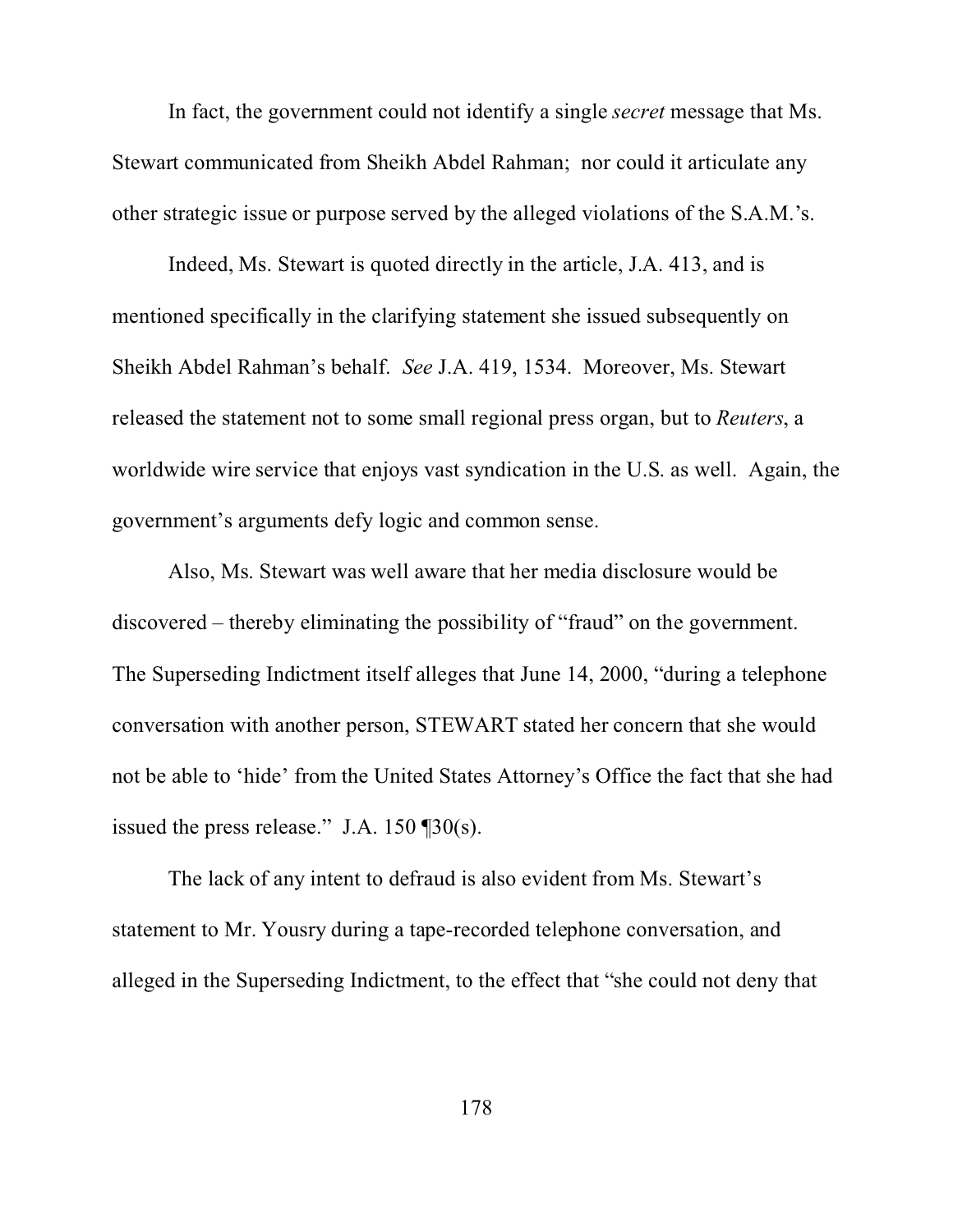she had issued the press release in June 2000, and that her position was that Abdel Rahman 'is going to get his message out no matter what.'" J.A. 152 ¶30(aa).

The District Court's decision denying Ms. Stewart's post-trial motions unwittingly illuminates the contradiction most strikingly: "defendants [defrauded the government] primarily by *smuggling messages* to and from Abdel Rahman *and by disseminating his statements to the media* in the form of two press releases in June 2000, announcing his withdrawal of support for a cease-fire." *Sattar 29/33*, 395 F. Supp. at 85 (emphasis added). *See also* **ante**, at 178 (allegations of "concealment" in irreconcilable conflict with Ms. Stewart's public communication of Sheikh Abdel Rahman's statements).<sup>70</sup>

Thus, at most, the government established at trial that any violation of the S.A.M.'s committed by Ms. Stewart was designed to *disseminate* information, and in the process, openly de*fy*, and not de*fraud*.

Consequently, because Ms. Stewart disclosed any such violation of the terms of the attorney affirmation for the S.A.M.'s to the world, much less the government, no rational juror could have found that such conduct was part of a conspiracy to defraud. "Fraud" is defined as "[a] knowing misrepresentation of

<sup>&</sup>lt;sup>70</sup> The District Court's ruling that "[t]his was not a case of defiance of the SAMs as opposed to the dishonest effort to violate them[,]" *Sattar 29/33*, 395 F. Supp.2d at 372, fails entirely to address this contrary evidence.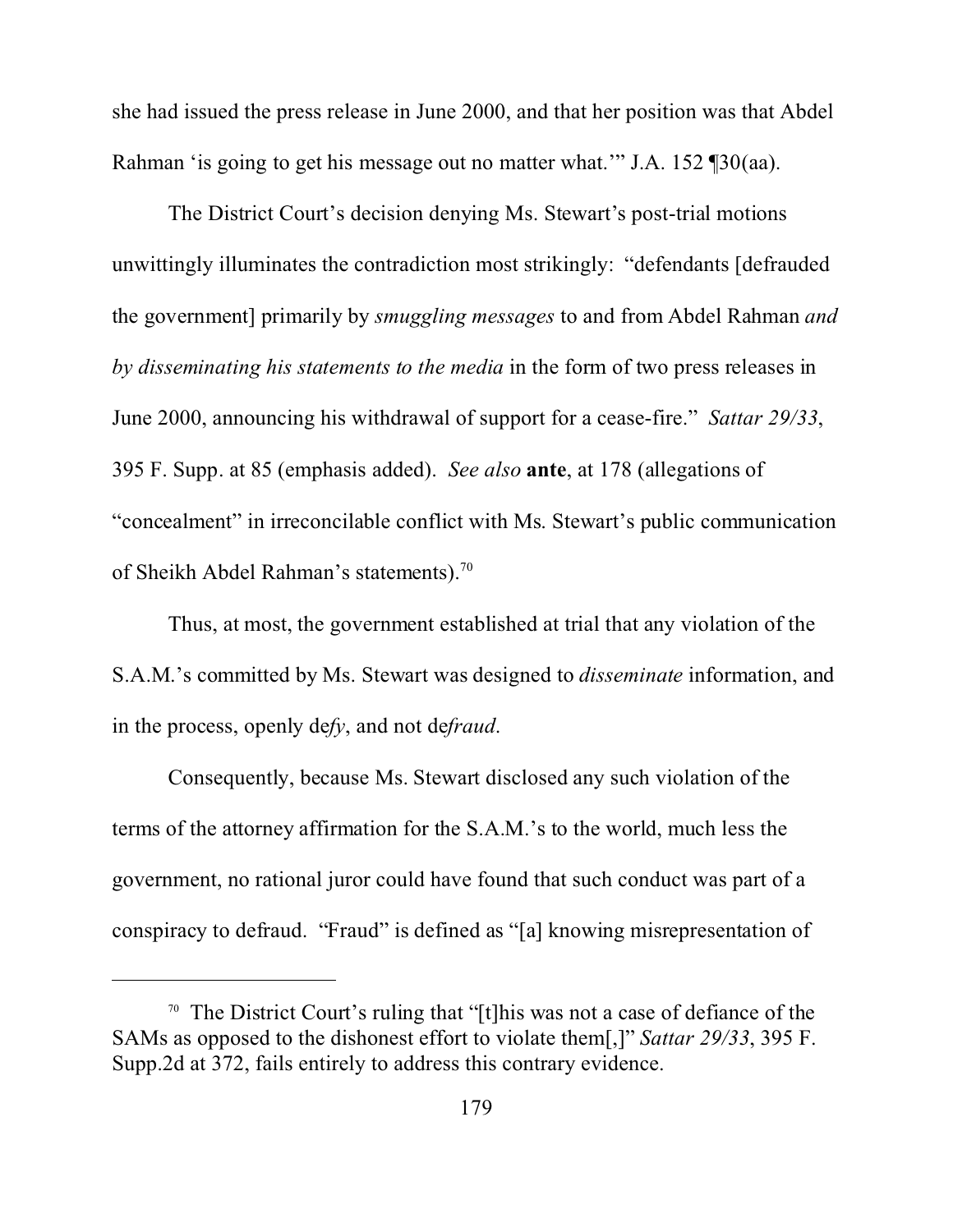the truth or concealment of a material fact to induce another to act to his or her detriment." *Black's Law Dictionary* (8<sup>th</sup> ed. 2004). *See United States v. Pisani*, 590 F. Supp. 1326 (S.D.N.Y. 1984) (defining the elements of "fraud" within the context of the federal mail fraud statute); *see also United States v. Colton*, 231 F.3d 890, 894-904 (4th Cir. 2000) (discussing the elements that the government must prove to establish a conspiracy to commit bank fraud). *See also United States v. Rybicki*, 354 F.3d 124, 141-42 (2d Cir. 2003) (*en banc*) (in fraud prosecutions under 18 U.S.C. §1346, elements include demonstrating that defendant "secretly" acted in his own interests and also materially misrepresented or did not disclose this information to an entity or person entitled to such information).

Therefore, the government failed to prove a conspiracy to de*fraud* the government and, at most, proved an intention by Ms. Stewart to de*fy* the government by publicly disseminating Sheikh Rahman's statements.

## **B.** *The Government Failed to Prove Ms. Stewart Had Any Intention Beyond Pursuing a Legal Strategy to Obtain a Prisoner Transfer for Sheikh Rahman*

The government did not offer evidence sufficient to dispute Ms. Stewart's testimony that any violations of the S.A.M.'s were not designed to defraud the government, but were committed to achieve the utterly transparent objective of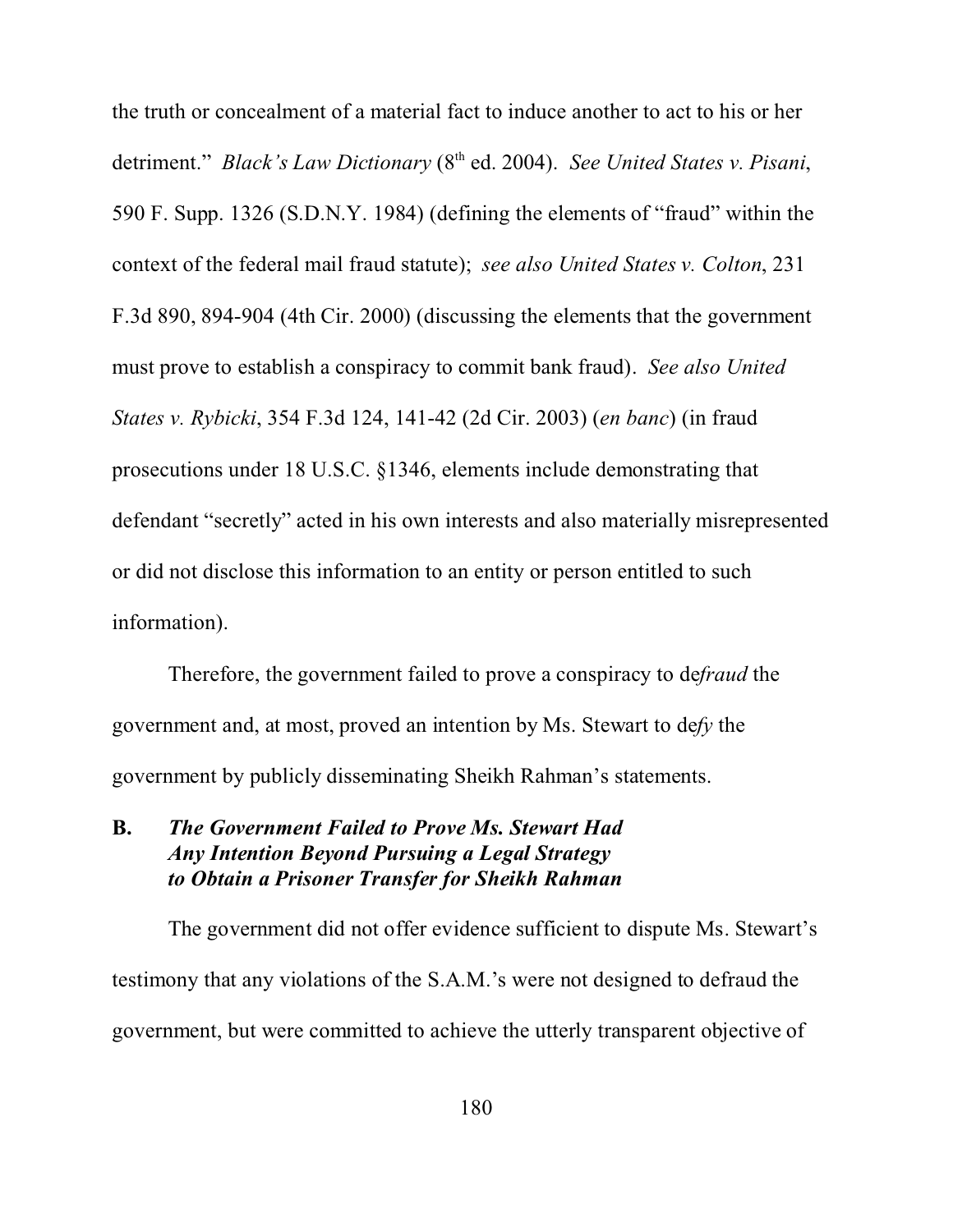securing for Sheikh Rahman a transfer to Egyptian custody, and, in the course of advancing that legal strategy, to provide Sheikh Rahman the zealous representation to which he was entitled, and which she was obligated to provide, and *not* for the purpose of defrauding the government. T. 7804.

That motive was corroborated by Ramsey Clark, whose testimony on cross-

examination by Ms. Stewart's counsel included the following exchange:

- Q. Did you have an opinion why it was important for you and the other lawyers to speak to the media about the Sheikh?
- A. Yes.
- Q. What was that opinion?
- A. Well,  $I it$ 's pretty much the reasons that I thought I'd mentioned; that it was important to keep the memory of the Sheikh alive. He was prohibited from communicating himself. We couldn't patch calls through from him. We couldn't put him on a speaker phone. We couldn't let anybody else listen to the phone calls. We couldn't tape-record them and put them out on a loud speaker from the top of a mosque. His lawyers had a duty in representing him and hoping to protect all of his rights to remind the world of his existence so he wouldn't be completely forgotten.

T. 8759.

As noted **ante**, "the government must do more than introduce evidence 'at

least as consistent with innocence as with guilt.'" *United States v. D'Amato*, 39

F.3d at 1256, *quoting United States v. Mulheren*, 938 F.2d 364, 372 (2d Cir. 1991)

(other citations omitted). Yet the government has not met that burden with respect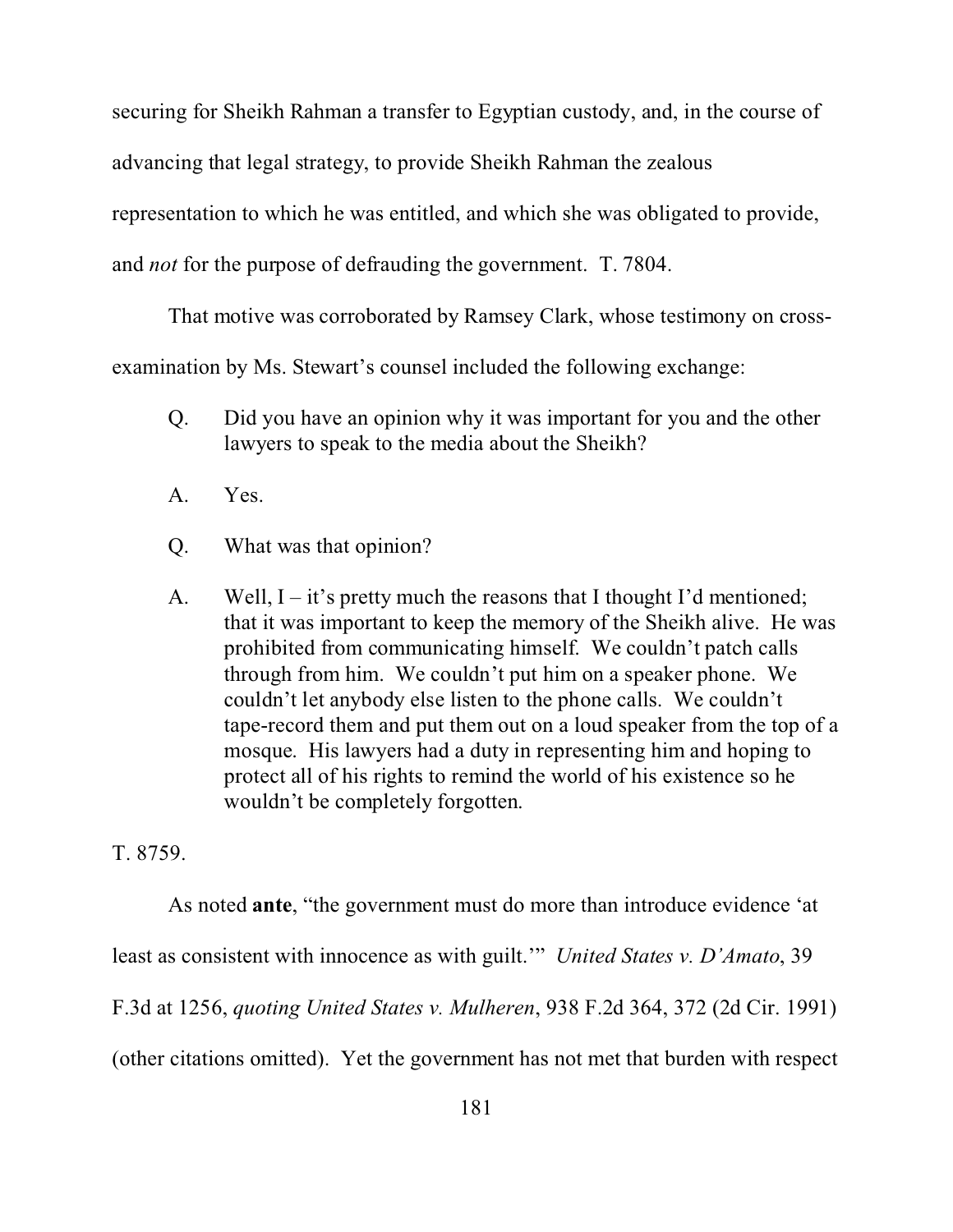to Count One and proof of Ms. Stewart's specific intent to engage in a conspiracy to defraud the government.

## **C.** *The Attorney General Lacked Authority to Punish Lawyers Criminally for Violations of the S.A.M.'s*

The Attorney General does not have the power to establish a scheme for punishing attorney conduct. That power is reserved to the Congress in its legislative capacity and to the Courts in their supervisory capacity. This case is predicated upon affirmations drafted by prosecutors who imposed the S.A.M.'s upon Sheikh Rahman, and prosecuted him.

The S.A.M.'s are authorized by 28 C.F.R. §501.3. S.A.M.'s are a form of administrative adjudication against inmates who are uniquely named as those entitled to seek administrative relief therefrom. 28 C.F.R. §501.3(e). That regulation is silent with respect to regulating the practices of attorneys, and there is no mention of subjecting attorneys to the S.A.M.'s.

The regulations do not contain any provision authorizing issuance of an attorney affirmation in connection with the S.A.M.'s; nor is there authority for criminal sanction for any violation of such an affirmation. Rather, S.A.M.'s are directed at inmates. The decisional process is dominated by the prosecutors, FBI and other law enforcement agents, and correctional personnel from the Bureau of Prisons.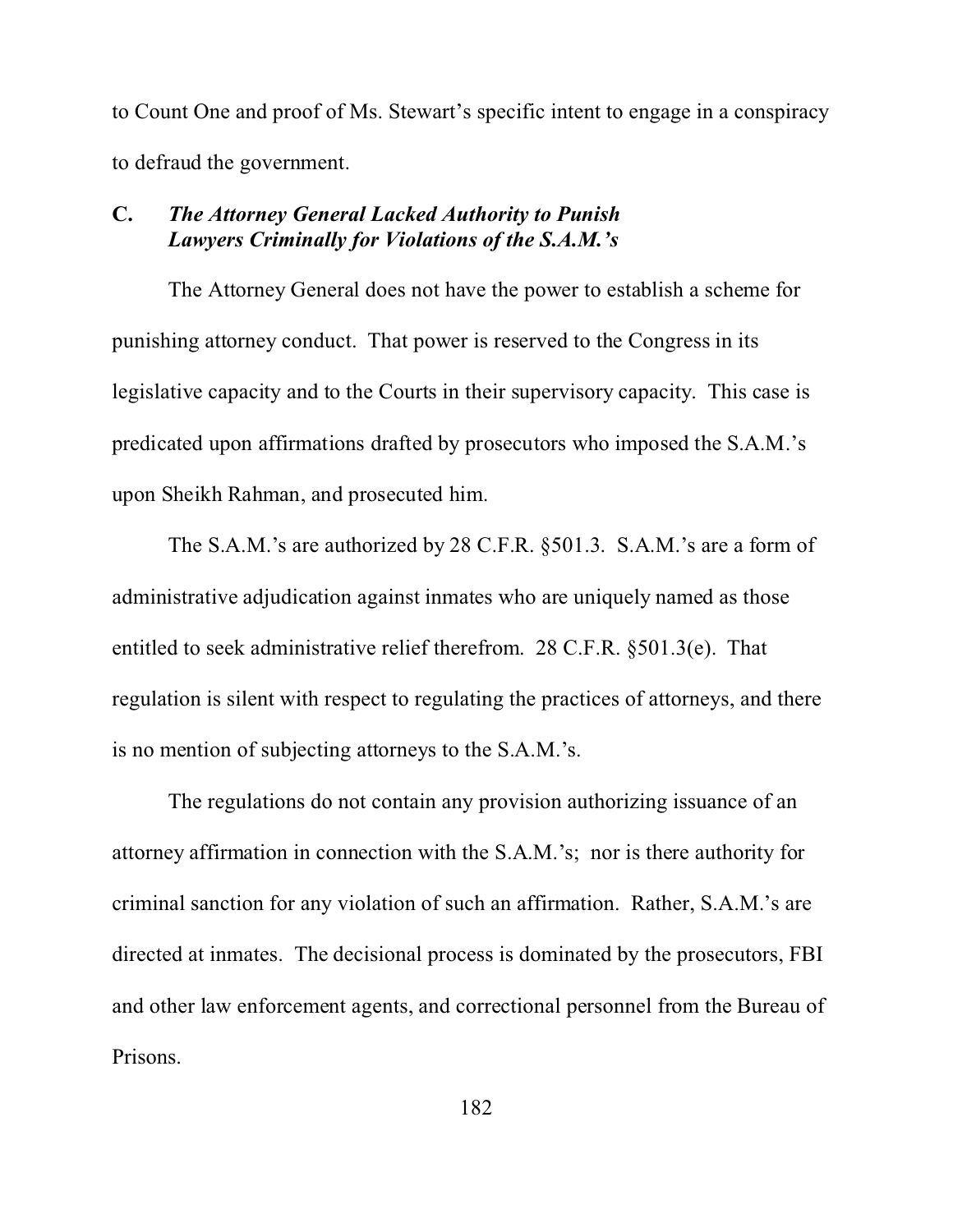There is no adversary procedure, and the S.A.M.'s themselves rely on prosecutors and FBI agents as the principal sources of information and power. There is also no instance on record in which an inmate, represented or not, has succeeded via administrative channels within the Bureau of Prisons in reversing the imposition of S.A.M.'s once they have been implemented.

In addition, the Executive's attempt to impose upon an attorney an affirmation that limits the scope of professional representation violates the separation of powers doctrine. That is particularly so when the purported authority to proscribe attorney conduct is nothing more than the general regulatory authority of the Attorney General to issue S.A.M.'s.

In essence, what the government has done is criminalize a lawyer's failure to keep a bargain with a prosecutor – a bargain that the prosecutor in fact never had authority to enforce. *See United States v. Seeger*, 303 F.2d 478, 484 (2d Cir. 1962) (discussing insufficient pleading of the authority of the subcommittee before which the crime was allegedly committed) (internal citations and quotations omitted). *See also United States v. Reid*, 214 F. Supp. 2d 84, 92-96 (D. Mass. 2002) (refusing to require defense counsel to sign an affirmation before communicating with a client also held in pretrial detention).

When, as here personal liberty is at stake, the Supreme Court requires clear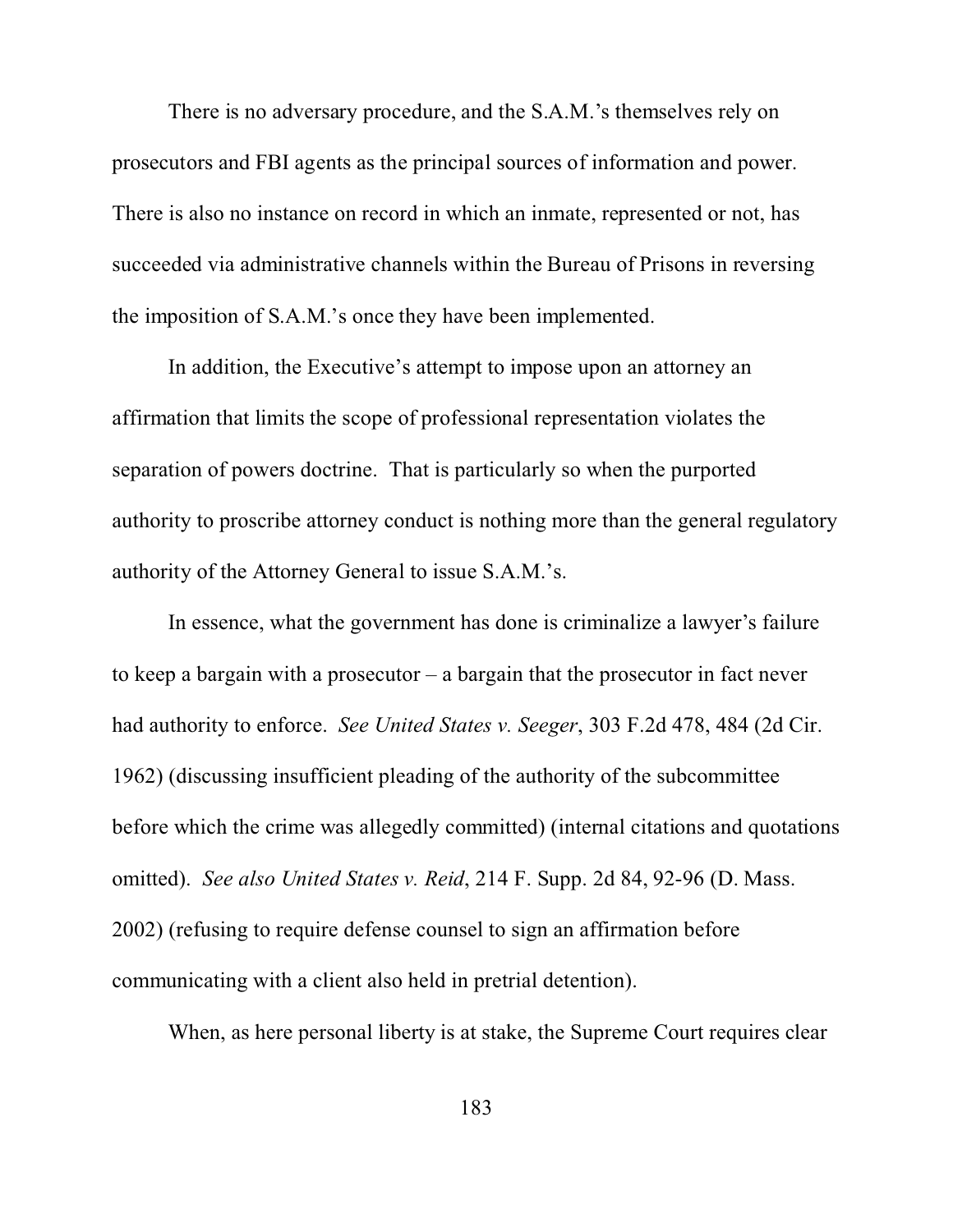congressional authorization before it will conclude that Congress intended to authorize an administrative agency action that may invade protected rights. *See, e.g., Gutknecht v. United States*, 396 U.S. 295, 306 (1970) (invalidating the practice of designating draft registrants as delinquent because that power, "exercised entirely at the discretion of the local board … [was] a broad, roving authority, a type of administrative absolutism not congenial to our law-making traditions"); *Kent v. Dulles*, 357 U.S. 116, 128 (1958) ("[w]here the liberties of the citizen are involved … we will construe narrowly all delegated powers that curtail or dilute them" which in this case involved administrative decisions to issue passports to U.S. citizens or withhold them), *overruled on other grounds as stated in Regan v. Wald*, 468 U.S. 222 (1984).

In denying Ms. Stewart's motions on this issue, and holding that "[t]he Department of Justice had the colorable authority to implement the SAMs[,]" *Sattar I*, 272 F. Supp.2d at 371, the District court relied on two cases, *United States v. Davis*, 8 F.3d 923, 929 (2d Cir. 1993) and *United States v. Salman*, 189 F. Supp.2d 360, 364-366 (E.D. Va. 2002). *Id*. at 372.

Yet *Davis* involved an *inmate*, not a lawyer or other visitor. *Salman* involved a false statement a prison visitor made to a local prison official responsible for confinement of federal prisoners. 189 F. Supp.2d at 362. The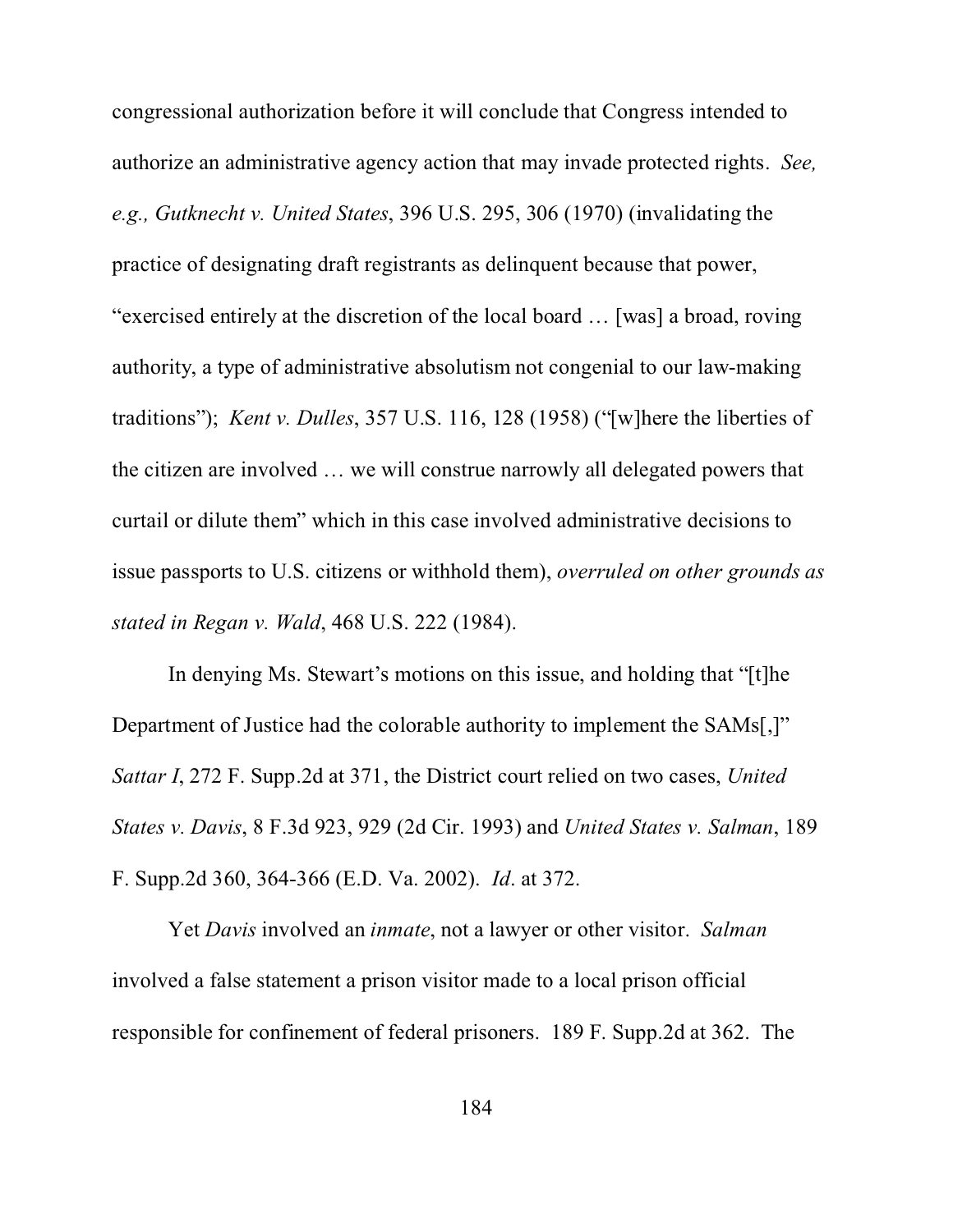issue was whether that was within the U.S. Marshals' jurisdiction for purposes of a prosecution under 18 U.S.C. §1001. *Id*., at 363. Thus, neither *Davis* nor *Salman* is apposite. Consequently, the Attorney General was without authority to impose criminal penalties upon Ms. Stewart for any violation of the S.A.M.'s.

## **D.** *The District Court Should Have Permitted Ms. Stewart to Challenge the Validity of the S.A.M.'s In the Context of Her Prosecution*

The District Court held below that Ms. Stewart "cannot defeat the charges against her by attacking the legality or constitutionality of the statute or requirement that prompted her alleged deceit." *Sattar I*, 272 F. Supp.2d at 370. The District Court cited *Dennis v. United States,* 384 U.S. 855, 857-58 (1966), for the proposition that such a claim "will not be heard to excuse a voluntary, deliberate and calculated course of fraud and deceit. One who elects such a course as a means of self-help may not escape the consequences by urging that his conduct be excused because the statute which he sought to evade is unconstitutional." *Id.* at 371, *quoting Dennis*, 384 U.S. at 867.

The District Court did acknowledge, however, that prior to *Dennis,* this Court, in *United States v. Barra,* 149 F.2d 489, 490 (2d Cir.1945), "recognized a narrow exception to these fundamental principles where there is no colorable authority for the Government's action." *Sattar I*, 272 F. Supp.2d at 371. As noted **ante**, at 182, that is precisely the situation here, since the Attorney General lacked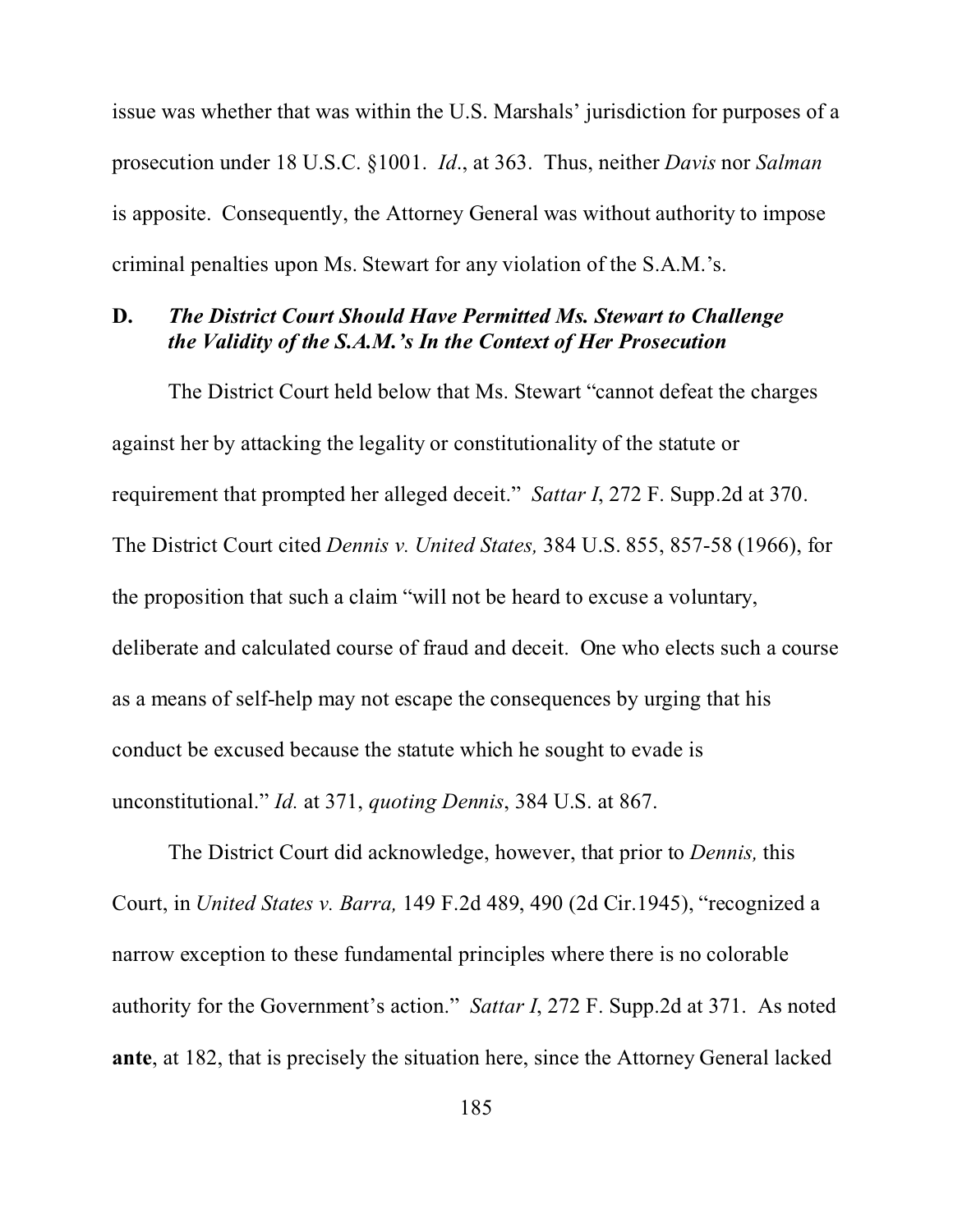authority to impose criminal sanctions upon Ms. Stewart for an alleged violation of the S.A.M.'s.

Indeed, in facts remarkably similar to the attorney affirmations at issue herein, the Seventh Circuit held that an attorney can contest the constitutionality of a court rule in disciplinary proceedings addressing his violation of that rule. In *United States v. Oliver*, 452 F.2d 111 (7th Cir. 1971), a criminal defense attorney was charged with violating a "policy statement" promulgated by the Northern District of Illinois and one of the ABA Canons of Professional Ethics, both of which related to extra-judicial comments by attorneys regarding pending litigation. *Id.* at 112.

Identifying the "the threshold issue [as] whether Oliver may challenge the validity of the rule he violated[,]" *id*., the Seventh Circuit held that he could, explaining that "this case is not governed by the injunction cases and . . . Oliver may properly challenge the validity of the district court's policy statement." *Id*. at 114. Finding that the policy statement violated the First Amendment, the Seventh Circuit reversed the district court's discipline of Oliver. *Id*. at 115.

Both the Third and Fourth Circuits have ruled in accord with *Oliver*, allowing attorneys to test the constitutionality of rules they violated. *See Gamble v. Pope & Talbort, Inc.*, 307 F.2d 729 (3d Cir. 1962) (*en banc*) (allowing attorney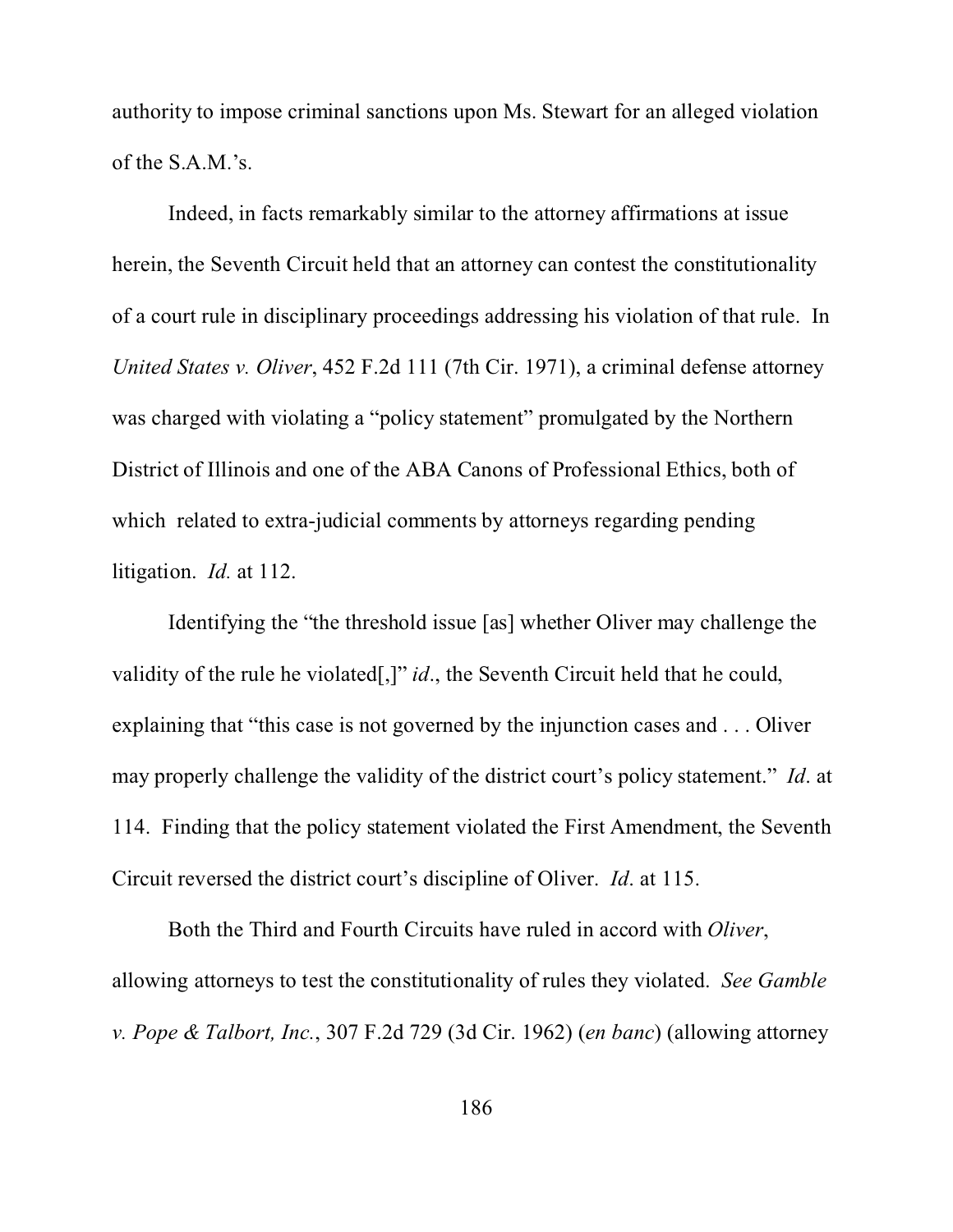to challenge validity of rule-making of policy he allegedly violated), *overruled on other grounds*, *Eash v. Riggins Trucking, Inc.*, 757 F.2d 557 (3d Cir. 1985); *In re Morrissey*, 996 F. Supp. 530, 536 (E.D. Va. 1998), *aff'd*, 168 F.3d 134 (4th Cir. 1999) ("it is well settled that a lawyer may challenge the constitutionality of a rule in a proceeding to determine whether he has violated it").

Here, Ms. Stewart's conduct was as if she marched in a parade after being denied a permit, or refused to honor a subpoena. *Shuttlesworth v. Birmingham*, 394 U.S. 147 (1969) (petitioner's conviction cannot stand when petitioner violated an unconstitutional statute prohibiting him from marching); *United States v. Ryan*, 402 U.S. 530, 532 (1971) (respondent may refuse to comply with subpoena in order to test its burdensomeness or unlawfulness via contempt litigation).

Therefore, Ms. Stewart was entitled to test the validity of the S.A.M.'s affirmations. As exemplified by *United States v. Dickinson*, in which disobedience to a Congressional demand for information could not be punished as contempt of Congress if the demand was constitutionally infirm, one can violate an unconstitutional statute with impunity. 465 F.2d 496, 510 (5th Cir. 1972) ("[w]hen legislators or executive agencies – State or Federal – have transgressed constitutional or statutory bounds, their mandates need not be obeyed . . . if the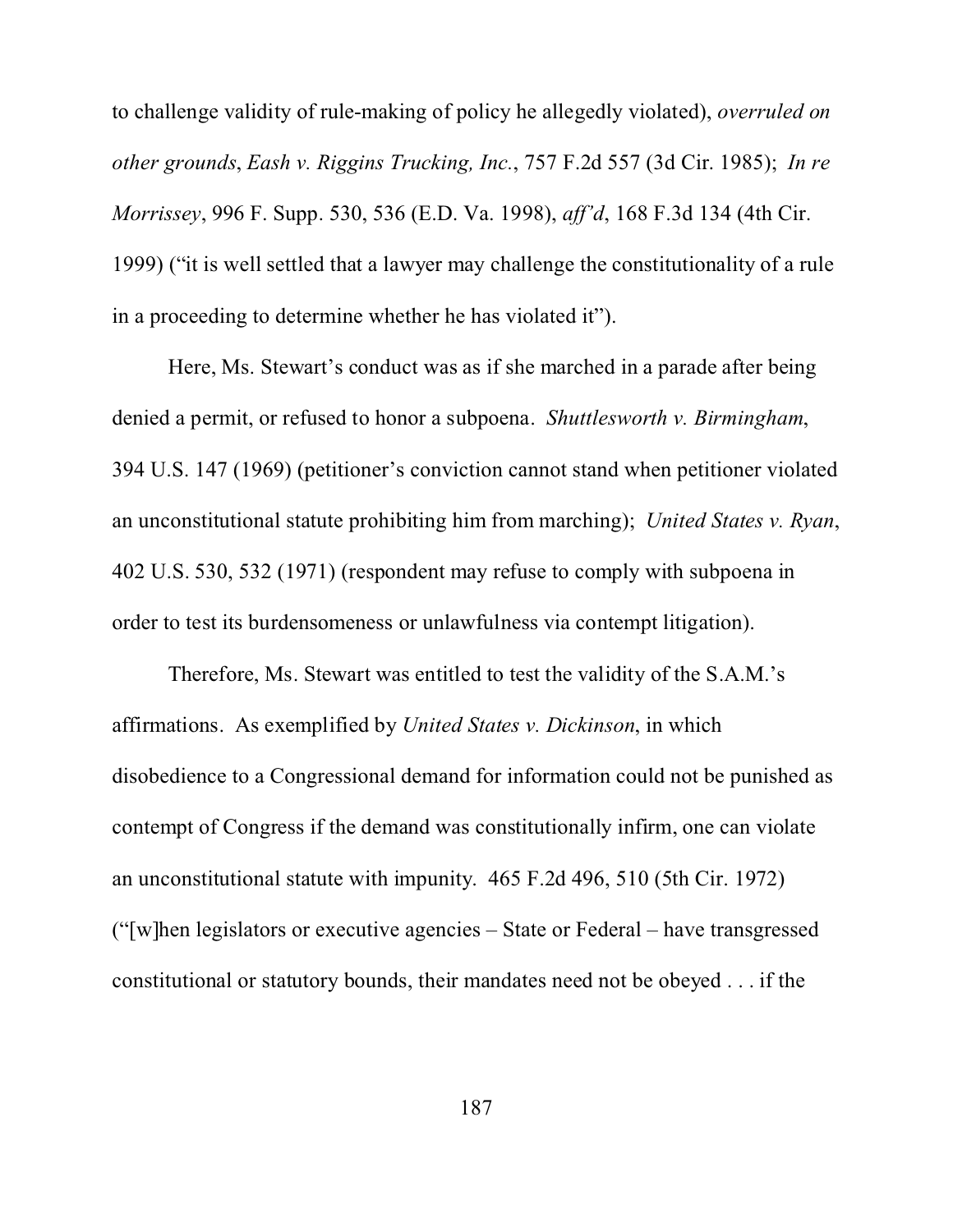directive is invalid, it may be disregarded with impunity") (citations omitted). *See also United States v. Eichman*, 496 U.S. 310, 319 (1990).<sup>71</sup>

Here, even pursuant to the District Court's analysis, Ms. Stewart's challenge to the validity of the S.A.M.'s falls comfortably within the exception applicable when there is no colorable authority for the government's action. As in *Barra*, *Oliver*, and the other cases cited above, Ms. Stewart should have been afforded the right to challenge the S.A.M.'s in the context of her criminal prosecution.

### **E.** *The S.A.M.'s Are Unconstitutionally Vague As Applied In This Case*

The District Court repeatedly denied Ms. Stewart's claim that the S.A.M.'s

were unconstitutionally vague as applied to her in this case *See Sattar I*, 272 F.

Supp.2d at 363; *Sattar II*, 314 F. Supp.2d at 308-10; *Sattar 29/33*, 395 F.

"I would take sheets from a yellow legal pad and stuff them into my shirt," Jones remembers, using papers from his desk to re-enact the scene. "Martin would then write like mad. Very hard to decipher. I'd sneak the pages out."

Douglas Brinkley, "The Man Who Kept King's Secrets," *Vanity Fair* (April 2006).

The *Vanity Fair* articles also recounts how Jones, "with a proud grin, [ ] hunts around his office and finds a letter from then-president Bill Clinton praising Jones for his part in 'giving us Dr. King's wonderful letter from Birmingham jail.'

<sup>71</sup> Recently, it was revealed that Martin Luther King, Jr.'s *Letter from a Birmingham Jail* (April 16, 1963) was smuggled out of prison by his lawyer, Clarence Jones: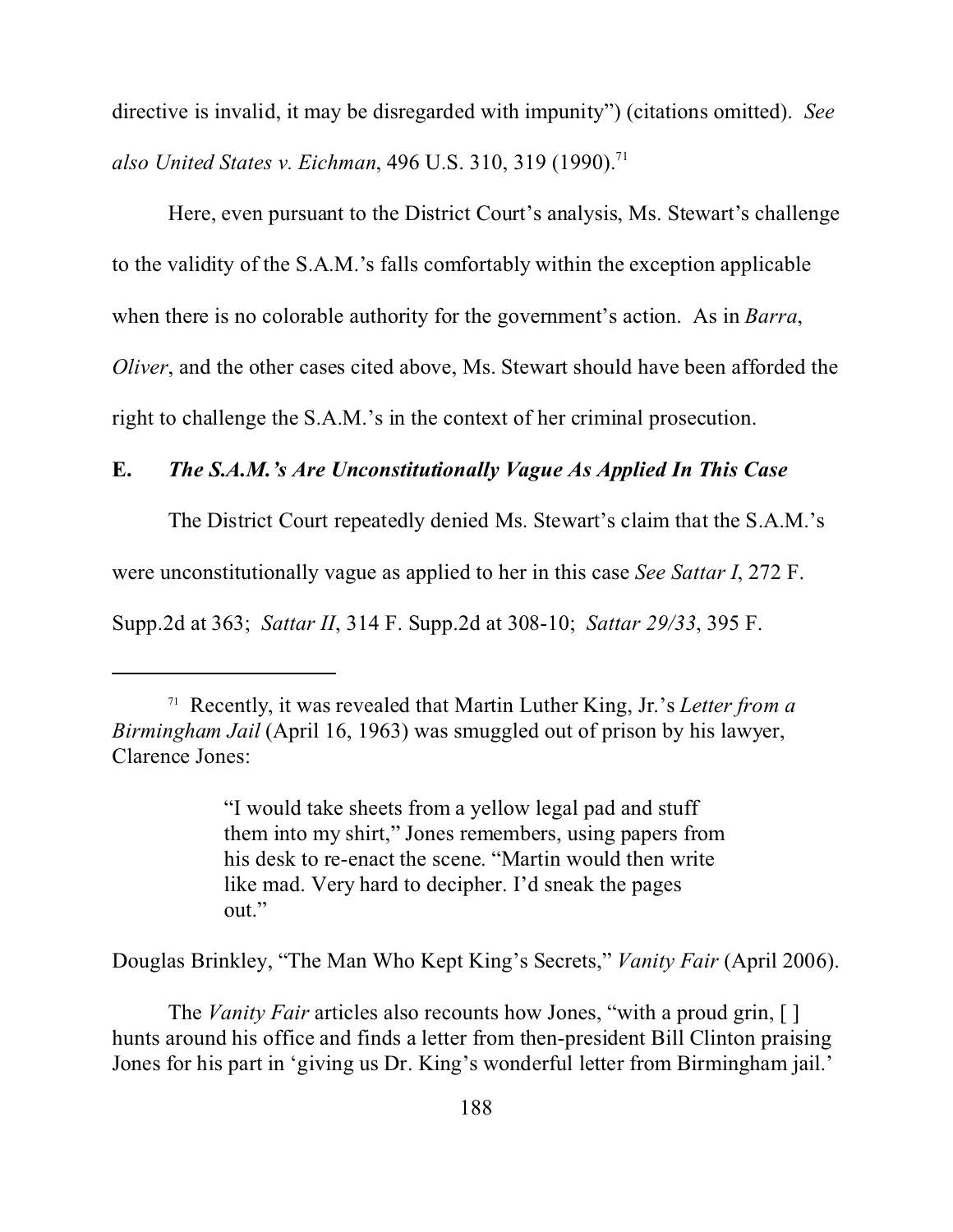Supp.2d at 103. Those decisions, however, were erroneous. The principles of vagueness analysis set forth **ante**, at POINT IV, apply here as well.

U.S. Attorney Fitzgerald's testimony persuasively established both prongs of traditional vagueness analysis. Indeed, the affirmations' vagueness is further demonstrated by the government's revisions made to them between May 2000 and May 2001. As Mr. Fitzgerald explained during the September 29, 2003 hearing, "I thought, you know, if she doesn't get it she ought to understand…." Transcript, September 29, 2003, at 91.

While he stated he thought "the special administrative measures were clear beforehand," *id.,* his testimony and the altered language demonstrate an acknowledgment that they may not in fact have been "clear" to Ms. Stewart. If they were in fact not vague, the government could simply have required Ms. Stewart to re-execute the same affirmation rather than insert new language in an effort to clarify the conduct they purported to prohibit.<sup>72</sup>

The flip side, of course, is that decision-making according to the criteria used to prosecute Ms. Stewart, and forego prosecution of Messrs. Clark and Jabara, represents the epitome of arbitrary and discriminatory enforcement. The

 $72$  Ms. Stewart does not acknowledge that the May 2001 affirmation was sufficiently clear.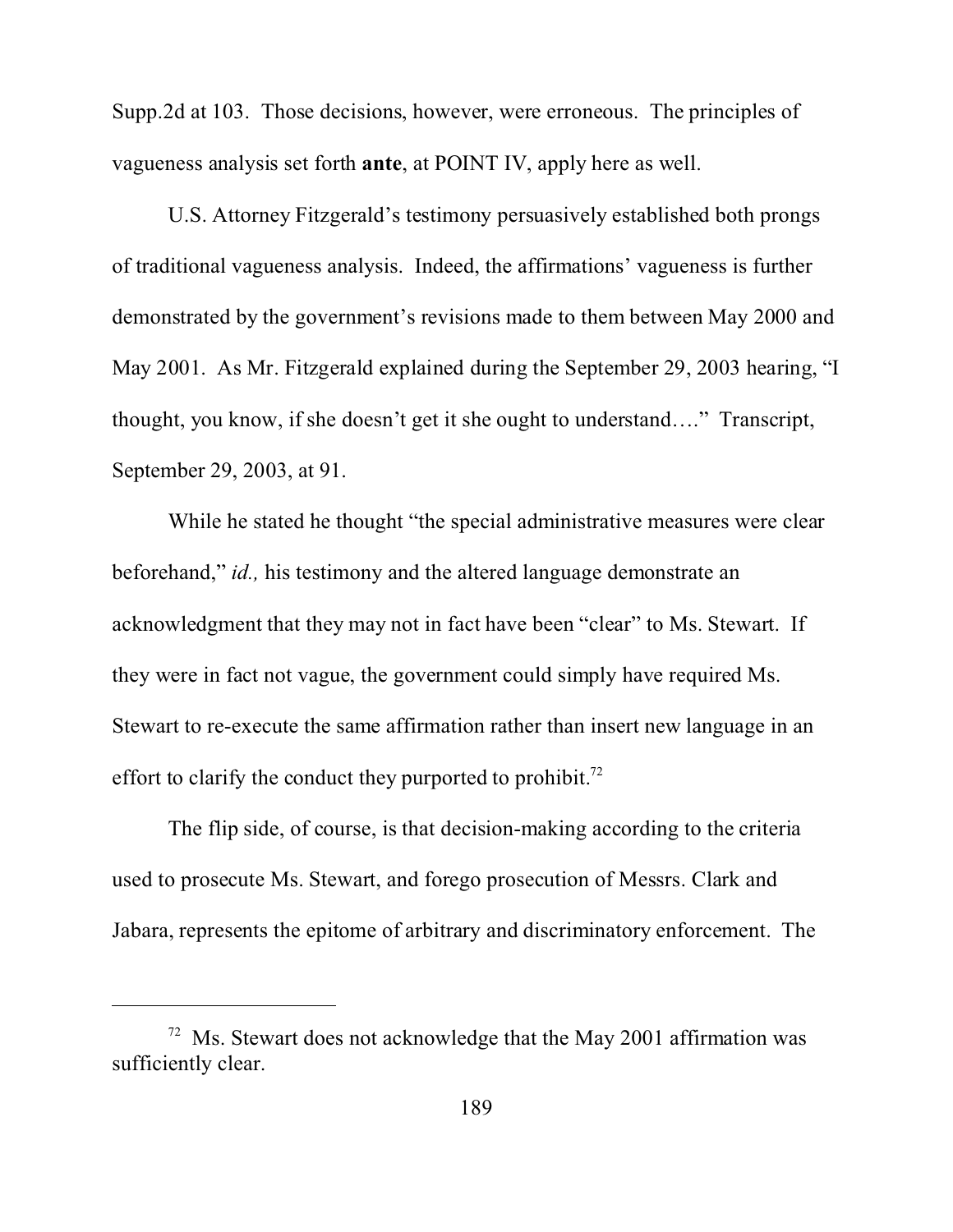picking and choosing of targets based not on their (identical) conduct, but on other extraneous personal factors and behavior – particularly those protected by the First Amendment – is the ultimate in arbitrariness and discrimination.

Again, the standards employed to determine who was prosecuted, and who was not, are not found anywhere in the S.A.M.'s themselves, or in any other protocols or guidelines. The result is that the decision whether or not to prosecute is left to the whim of the prosecuting authorities. Nor is it some fanciful parade of horribles to envision that such decisions would be made on the basis of a particular person's political beliefs or history of opposition to the government – because that is precisely what happened to Ms. Stewart in this very case. *See* **post**, at POINT IX.

Moreover, it is particularly difficult for lawyers to evaluate just what conduct of theirs will cross the line (and violate the S.A.M.'s) when the line shifts depending on the prosecutors' assessment of the potential violator, as opposed to the conduct itself. Implicit in the Supreme Court's decision in *Arthur Andersen*, 544 U.S. 696 (2005), is the proposition that lawyers perform certain legitimate and legally permissible functions that at the same time could conceivably fall within the scope of criminal statutes if they are read too broadly, or are applied in a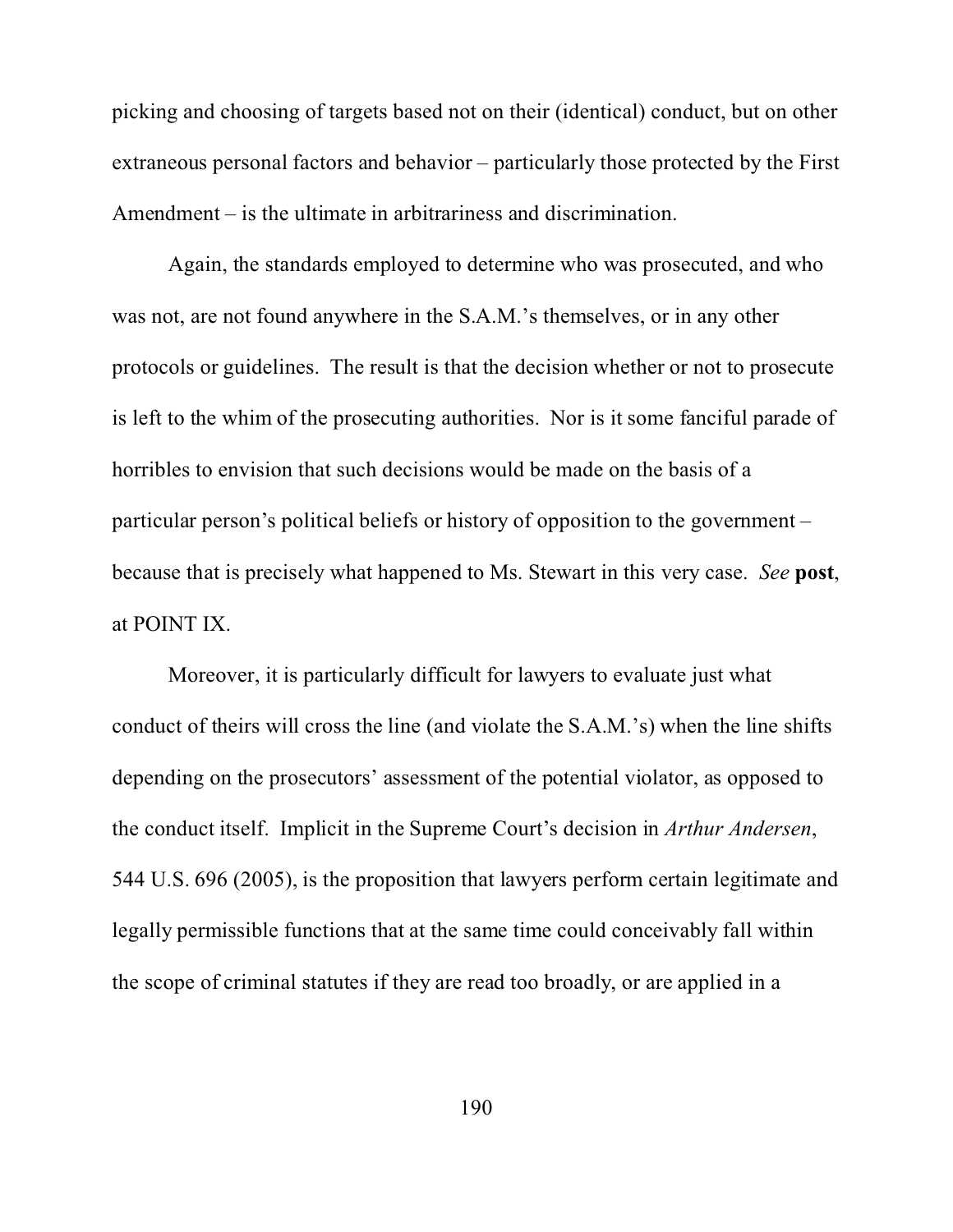manner that does not require "the requisite consciousness of wrongdoing." 544 U.S. at 704, 706.

In addition, a public relations campaign designed to counteract a negative public image or adverse publicity, or to influence the ultimate decision-makers with respect to a client's future, is well within the confines of appropriate legal services. Indeed, Judge Kaplan, in *In re Grand Jury Subpoenas Dated March 24, 2003*, 265 F. Supp.2d at 330, characterized as "some of [a lawyer's] most fundamental client functions" the use of the public forum to gain advantages for the client. Judge Kaplan also recognized that strategies pursued *out of court*, and not directly in the context of litigation, are among not only a lawyer's legitimate functions, but also those "most fundamental client functions."

Here, Ms. Stewart's strategic objective – returning Sheikh Abdel Rahman to Egypt – was well within that framework. However, she could not at the same time predict with any accuracy or certainty that her conduct, as opposed to that of others, would be deemed criminal while the others' was not.73

<sup>&</sup>lt;sup>73</sup> New York lawyers also operate under the "right to defend the client" provisions of §7-107 of the New York Lawyer's Code of Professional Responsibility (2002), modeled after the American Bar Association Model Rules of Professional Conduct, and which afford attorneys increased leeway in making strategic choices.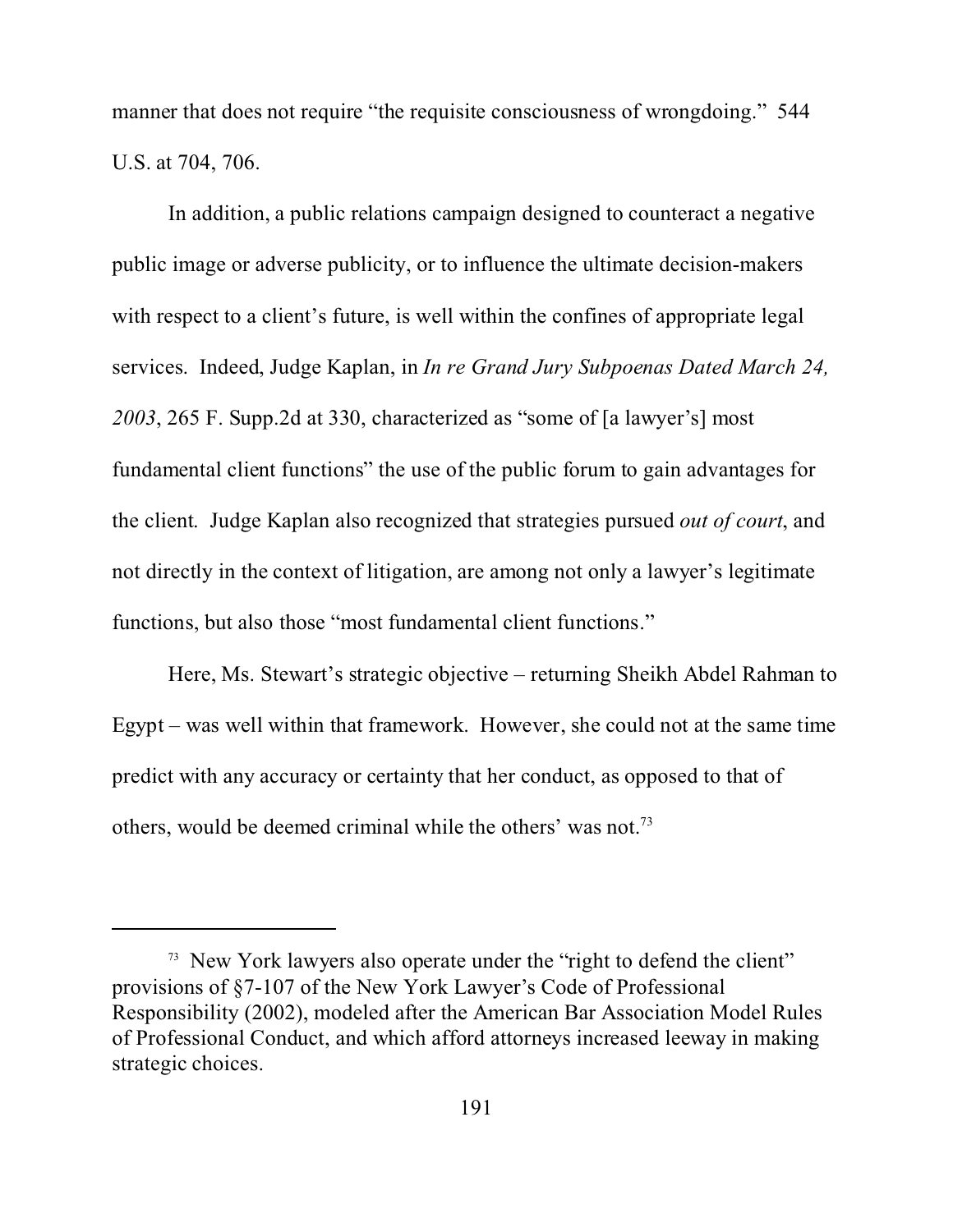In *United States v. Salameh*, 992 F.2d 445, 446 (2d Cir. 1993), this Court determined that an order barring defense counsel from making public statements regarding a pending case constituted a prior restraint, and carried "a heavy presumption against its constitutional validity." In addition, the Court noted that any "limitations on attorney speech should be no broader than necessary to *protect the integrity of the judicial system and the defendant's right to a fair trial*." *Id.* at 447 (emphasis added). Here, the S.A.M.'s were not devised, and did not operate, pursuant to such constitutional limitations.

As a result, as applied to Ms. Stewart in this case, the S.A.M.'s, and the charges based on the alleged violation thereof, are unconstitutional as applied to Ms. Stewart. Accordingly, her convictions should be vacated, and the charges against her dismissed.

### **POINT VI**

# **MS. STEWART'S CONVICTIONS ON COUNTS SIX AND SEVEN SHOULD BE VACATED AND THE CHARGES DISMISSED BECAUSE 18 U.S.C. §1001 PROSCRIBES FALSE STATEMENTS, NOT FALSE** *PROMISES***, AND AT MOST ALL THE GOVERNMENT PROVED WERE FALSE PROMISES BY MS. STEWART, AND NOT FALSE STATEMENTS**

Ms. Stewart's conviction on Counts Six and Seven, which allege violations of 18 U.S.C. §1001, must be vacated, and a judgment of acquittal entered,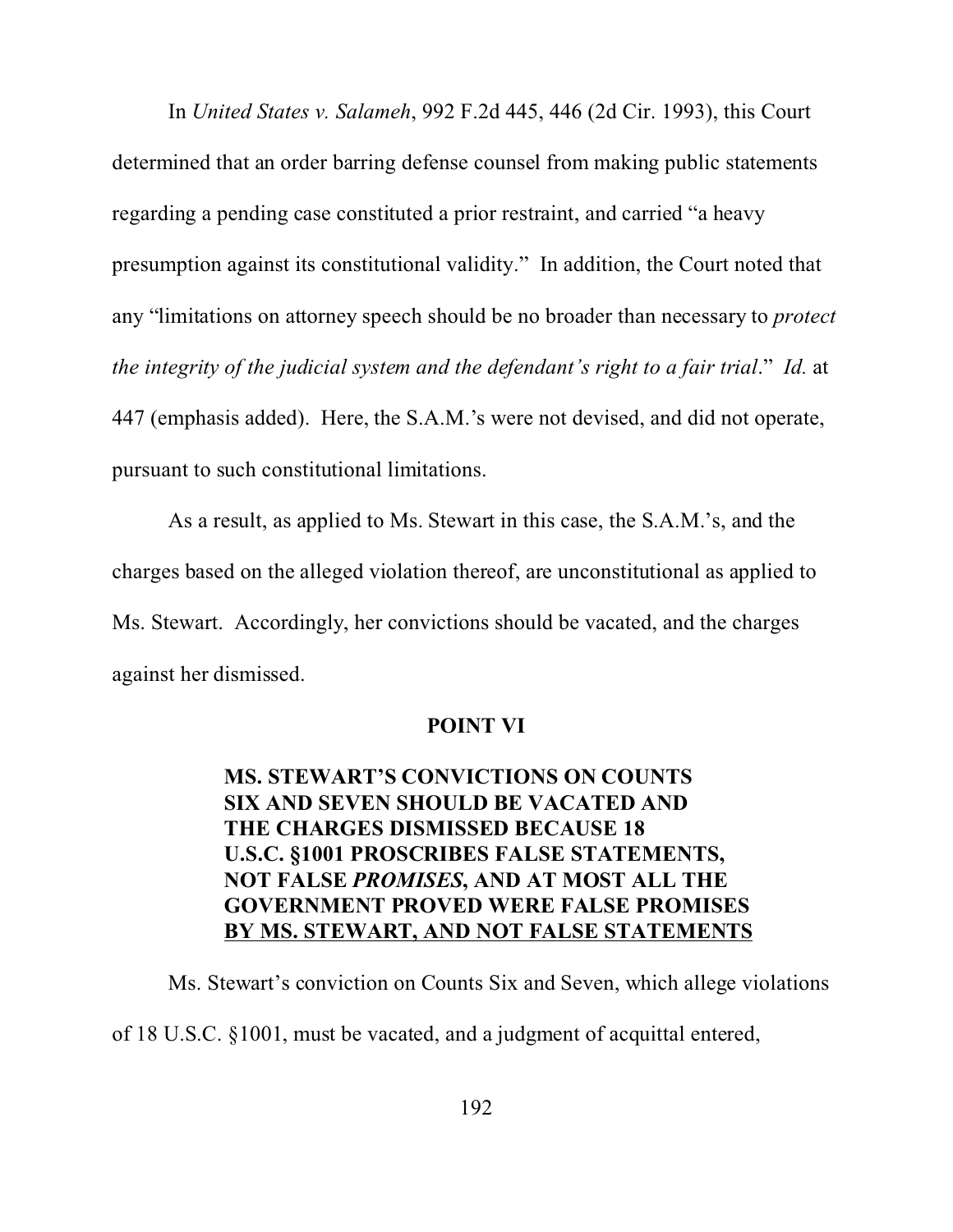because, as a matter of law, a false promise of future conduct is not a false *statement* under 18 U.S.C. §1001, and therefore cannot serve as the basis for a violation of that statute. Consistent with that principle, review of the record compels the conclusion that the government failed to prove that Ms. Stewart knowingly and willfully made false statements.

In holding otherwise, the District Court, mistakenly relied on the Fifth Circuit's decision in *United States v. Shah*, 44 F.3d 285 (5th Cir. 1995). *See, e.g., Sattar I*, 272 F. Supp.2d at 377; *Sattar 29/33*, 395 F. Supp.2d at 92-93. However, *Shah*'s holding that a promise could be considered a statement of present intent – a factual assertion that is capable of being false – is contrary to the plain meaning of the statute and existing case law, including this Court's and Supreme Court precedent. Indeed, the latter established that including false *promises* within the ambit of a false *statement* statute "would make a surprisingly broad range of unremarkable conduct a violation of federal law[.]" *Williams v. United States*, 458 U.S. 279, 286 (1982).

## **A.** *A False Promise Does Not Violate 18 U.S.C. §1001*

The government's reliance on broken promises of future conduct to prove violations of 18 U.S.C. §1001 is ultimately fatal to the convictions obtained on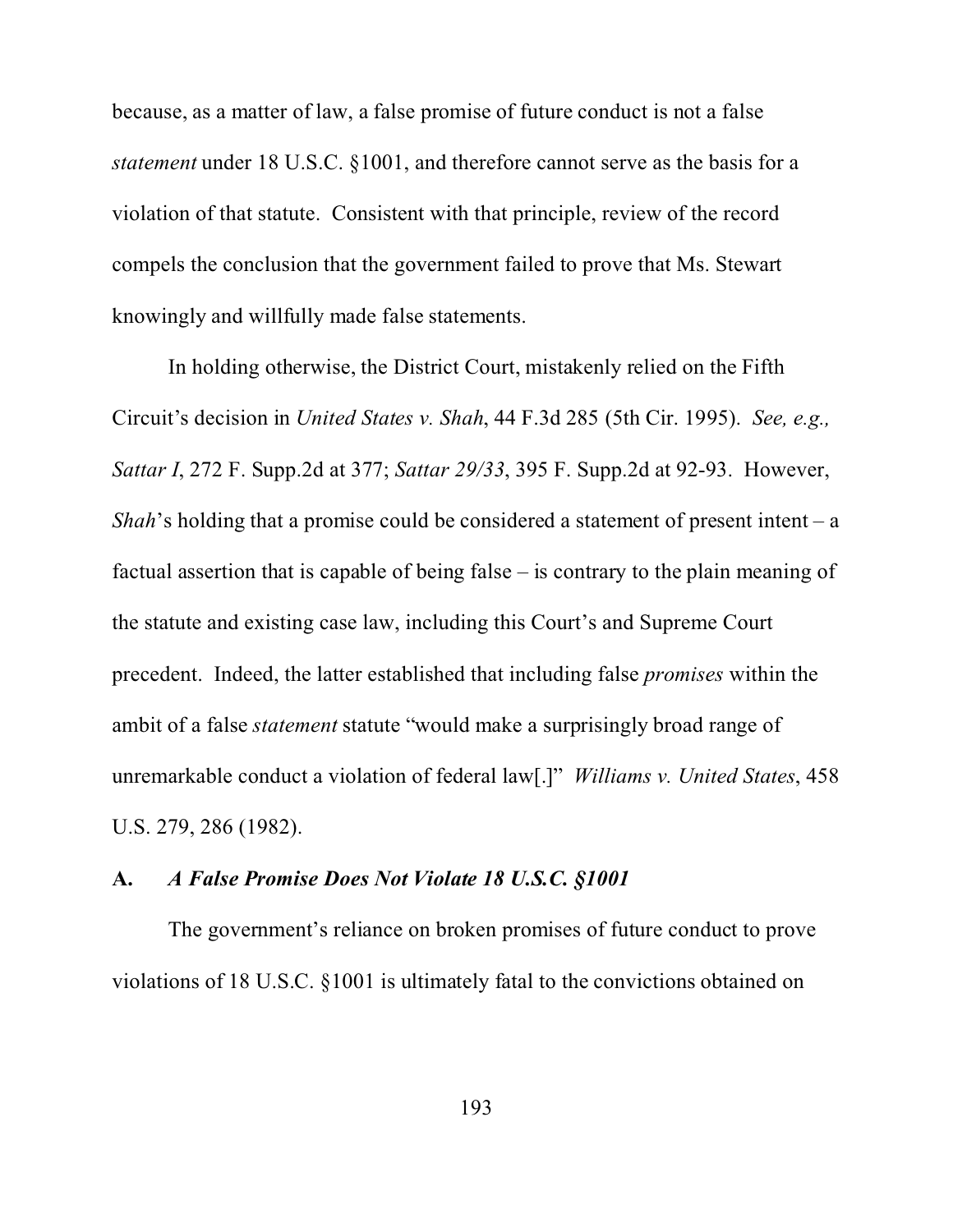Counts Six and Seven, because, as a matter of law, a false promise does not violate 18 U.S.C. §1001.

#### **1.** *The Plain Language of §1001 Does Not Include False Promises*

Section 1001 prohibits "false, fictitious or fraudulent statement[s] or representation[s][,]" but does not mention "promises," unlike at least eight other federal criminal statutes in Title  $18<sup>74</sup>$  A bedrock principle of statutory construction is that "[a] court should presume that [a] statute says what it means," *Aslanidis v. United States Lines, Inc.,* 7 F.3d 1067, 1072 (2d Cir. 1993), and should not add to the words used by Congress, thereby distorting the statute's plain language. *See Wetzler v. Federal Deposit Insurance Corp.*, 38 F.3d 69, 74 (2d Cir. 1994). Applying that canon, the only appropriate conclusion is that the plain language of the statute excludes false promises from its reach.

False statement statutes proscribe the making of false factual representations, which are distinct from false promises. A promise is not a factual assertion at all; it cannot be characterized as "true" or "false;" and it therefore does "not involve the making of a 'false statement."' *Williams v. United States*, 458 U.S. at 284. "[P]romises or opinions are too general and difficult to

<sup>74</sup> Those eight statutes are: 18 U.S.C. §§157, 1031, 1341, 1343, 1344, 1347, 1348, 2314.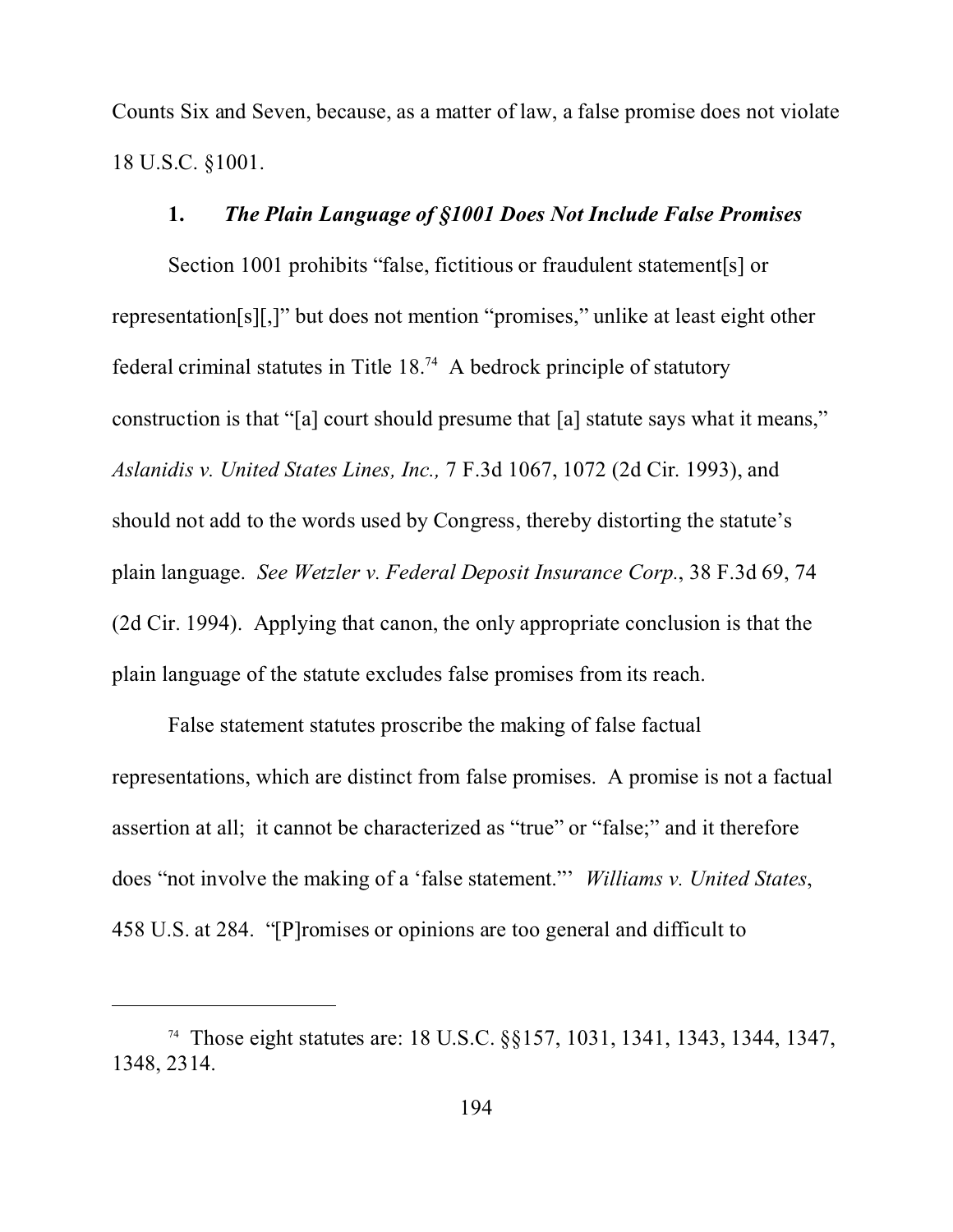substantiate to be considered statements of fact." *Indemnified Capital Investments, SA v. R.J. O'Brien & Associates, Inc.*, 12 F.3d 1406, 1413 (7th Cir. 1993).

*Williams* is particularly instructive as to the difference between a false statement and a false promise. In *Williams*, the defendant deposited several checks that were not supported by sufficient funds. He was indicted and convicted of violating 18 U.S.C. §1014, which prohibits the making of a false statement for the purpose of influencing the actions of a federally insured institution. Noting that a check "contains an unconditional promise or order to pay a sum certain in money," the Court held that a check "is not a factual assertion at all," but instead is a promise that "cannot be characterized as 'true' or 'false,'" and reversed the conviction.<sup>75</sup>

A court must infer, unless the statute otherwise dictates, that Congress intends to incorporate the established meaning of terms used in statutes. *See Neder v. United States*, 527 U.S. 1, 21 (1999). Specifically, a false representation is a common-law term that carries the elements that the common law has defined it to include. *See Field v. Mans*, 516 U.S. 59, 69 (1995). While common law fraud

<sup>75</sup> Congress then enacted 18 U.S.C. §1344 to explicitly proscribe false promises to financial institutions – and included an intent to defraud as an element.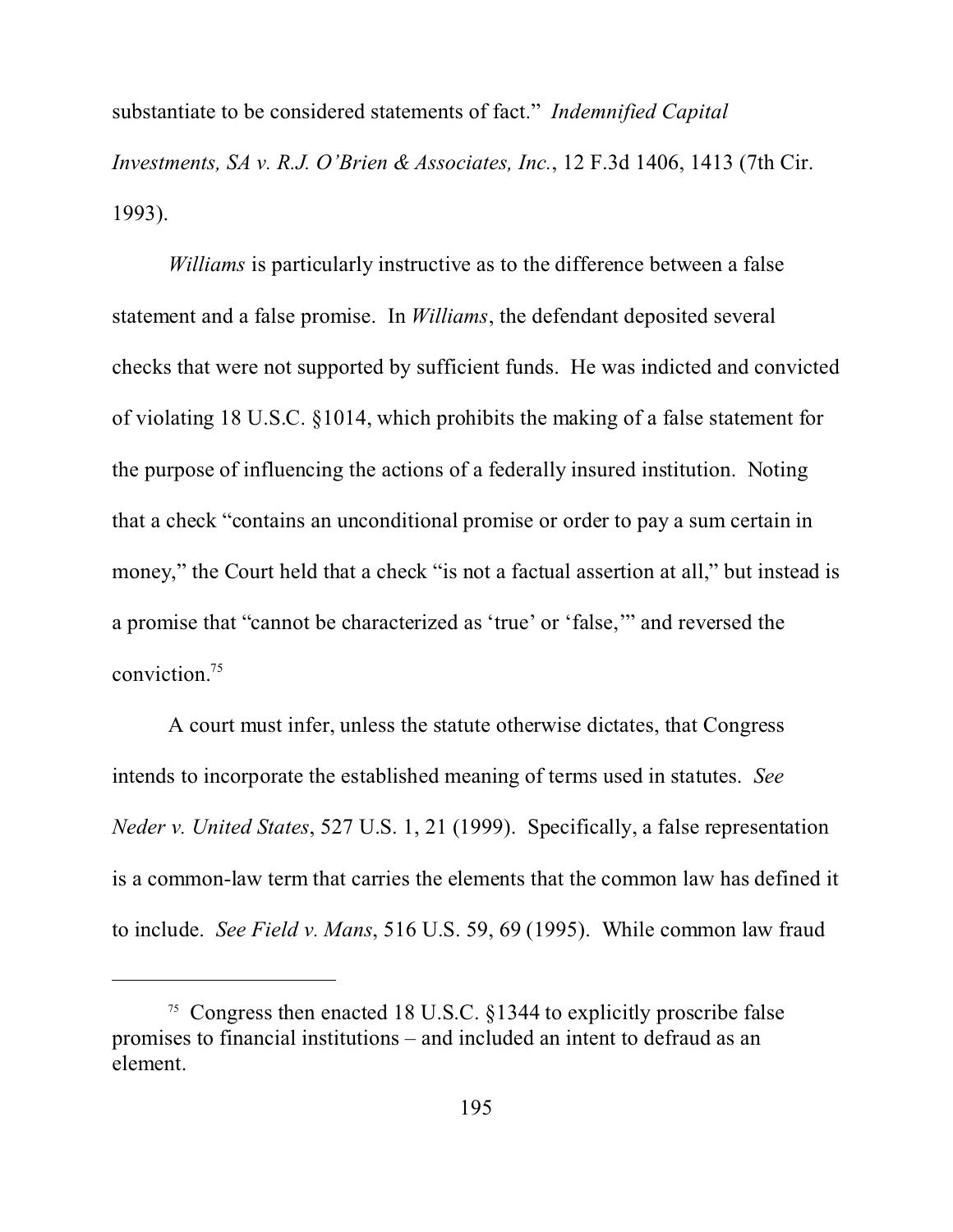required "a material false representation or omission of an existing fact," *Caputo v. Pfizer, Inc.*, 267 F.3d 181, 191 (2d Cir. 2001), common law distinguished actual fraud, which required an intent to defraud, from false pretenses or false representations that did not.

Intent to defraud is, in fact, the essence of the prohibition on false promises. *See Bixby's Food Systems, Inc. v. McKay*, 193 F. Supp.2d 1053, 1065 (N.D. Ill. 2002). Thus, federal false promise statutes require a scheme or artifice or intent to defraud, *see* statutes cited **post**, at n. 74, while §1001 contains none of those elements.

Similarly, at common law, false pretenses fraud was limited to "a misrepresentation as to some existing fact, and not a mere promise as to the future." *Neder*, 527 U.S. at 24, *quoting Durland v. United States*, 161 U.S. 306, 312 (1896) (emphasis added). Even larceny by false pretense did not include larceny by false promise. *See People v. Norman*, 85 N.Y.2d 609, 619 (1995).<sup>76</sup>

<sup>76</sup> Most courts, including the New York Court of Appeals, held that a promise accompanied by an intention not to perform could not constitute the crime of larceny by false pretense. *See People v. Norman*, 85 N.Y.2d at 618, *Chaplin v. United States*, 157 F.2d 697, 698 (C.A.D.C. 1946) (gathering cases).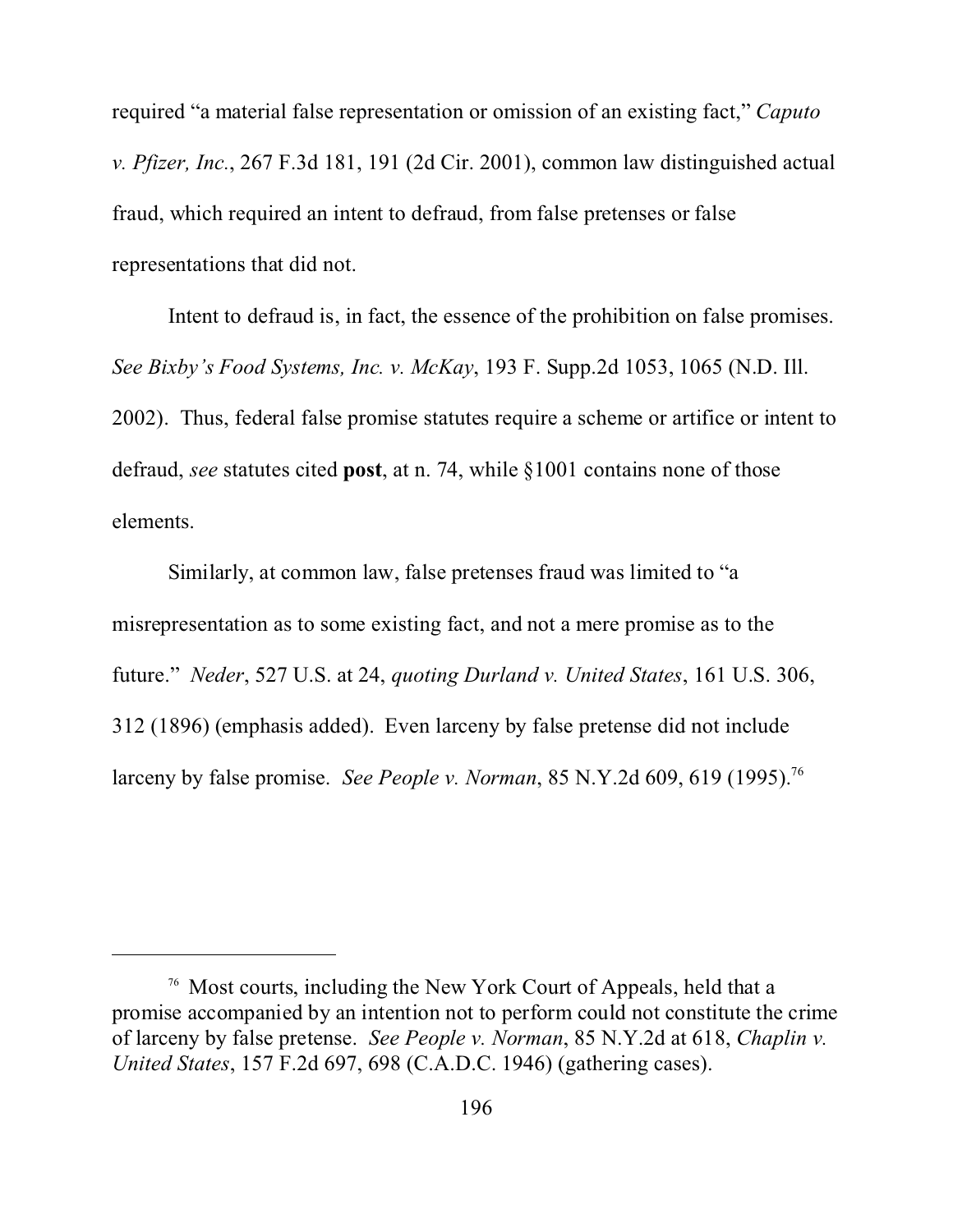Thus, at common law absent an intent to defraud, proscriptions on false statements or representations did not include false promises.<sup>77</sup>

This Court has recognized these principles in holding that a statement or representation that is literally true cannot be the basis for a criminal prosecution under §1001, even if the statement or representation is misleading. *See United States v. Diogo*, 320 F.2d 898 (2d Cir. 1963).<sup>78</sup> A promise is literally true because the only statement or representation being made is, in effect, "I promise," not a statement as to the speaker's subjective intent.

Indeed, subjective intent is irrelevant to a false statement prosecution. *See United States v. Rothhammer*, 64 F.3d 554, 557-58 (10th Cir. 1995) (the subjective intent of the maker of a false promissory is not relevant or material to whether a false statement has been made under 18 U.S.C. §1014). A prosecution for false

<sup>77</sup> In stark contrast, when enacting the Major Fraud Act of 1988, 18 U.S.C. §1031, to combat government contract fraud, Congress explicitly contrasted that statute with common law misrepresentation as to some existing fact, and not a mere promise, stating its intent that §1031 include everything designed to defraud by representations as to the past or present, or suggestions *and promises as to the future*. S. Rep. No. 100-503, at 12 (1988). Also, as noted above, Congress explicitly required a scheme or artifice or intent to defraud in §1031.

<sup>78</sup> In *Diogo*, the defendants were charged with falsely representing, in violation of §1001, that they were married. The government proved that the marriages at issue were shams. This Court reversed the convictions, holding that a prosecution for false representations cannot be grounded upon the omission or concealment of facts other than those stated. 320 F.2d at 905.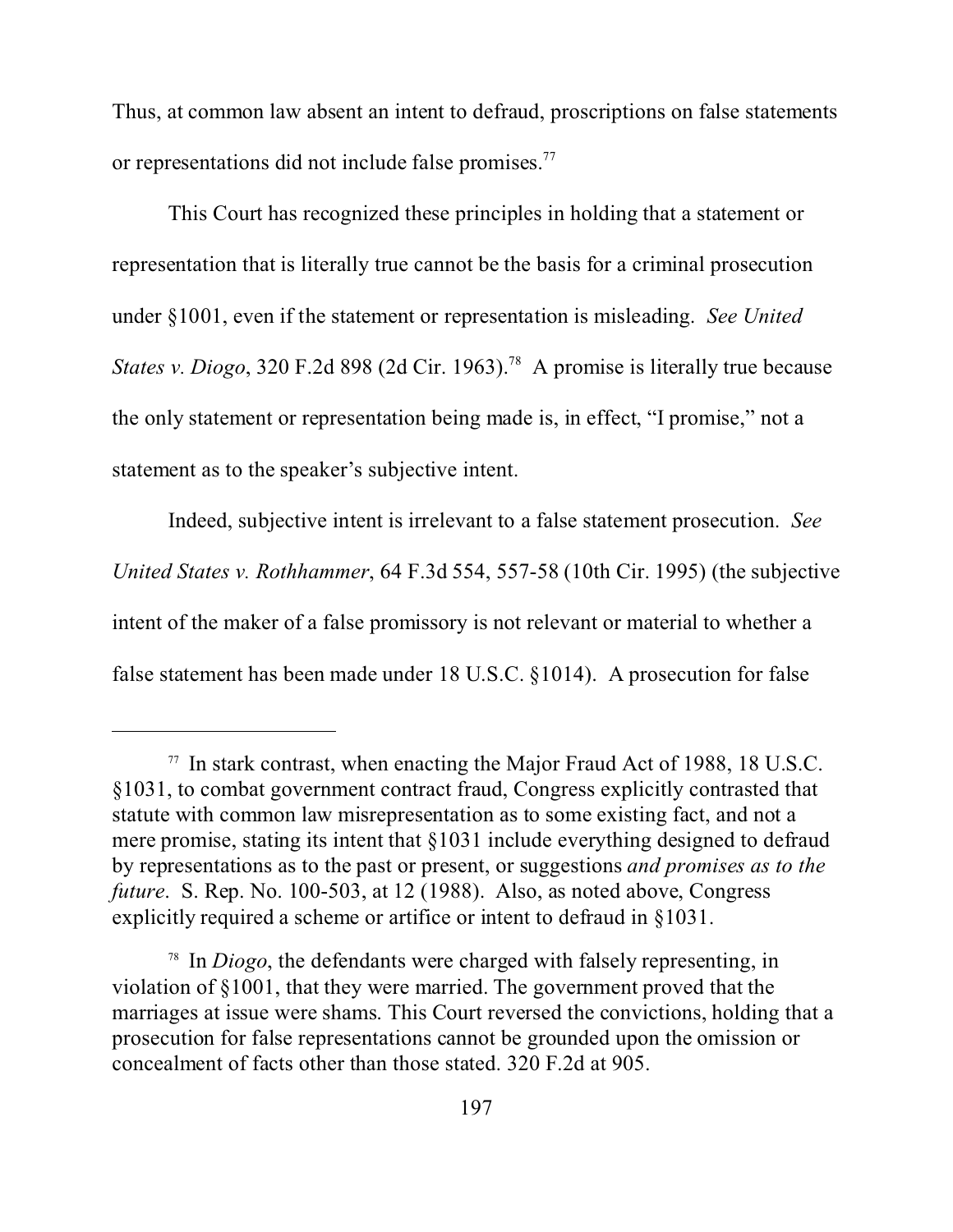representations cannot be grounded on the omission of an explanation of what was not true about the statement, *see Diogo*, 320 F.2d at 905, such as the speaker's intent. Holding otherwise "would distort the language of the statute and assimilate the separate offense of concealment into the different one of false representations solely because of a similarity of prohibited objectives." *Id*.

#### **2.** *The Rule of Lenity Requires a Narrow Reading of the Statute*

When interpreting a criminal statute that does not explicitly reach the conduct in question, courts should be reluctant to base an expansive reading of the statute on inferences. *See Williams* 458 U.S. at 286 (applying rule of lenity to a false statements statute). *See also United States v. Bass*, 404 U.S. 336, 347 (1941), discussed **ante**, at 116.

This canon of statutory construction is particularly appropriate when, as here, a broad reading of the statute would render a wide range of conduct violative of federal law, and the legislative history fails to evidence congressional awareness of the statute's claimed scope. *See Williams,* 458 U.S. at 290. *See also United States v. Yermian*, 468 U.S. 63, 83 (1984) (Rehnquist, C.J., *dissenting*) (rule of lenity should require the government to prove that a defendant had actual knowledge that false statements under §1001 were made in a matter within federal agency jurisdiction).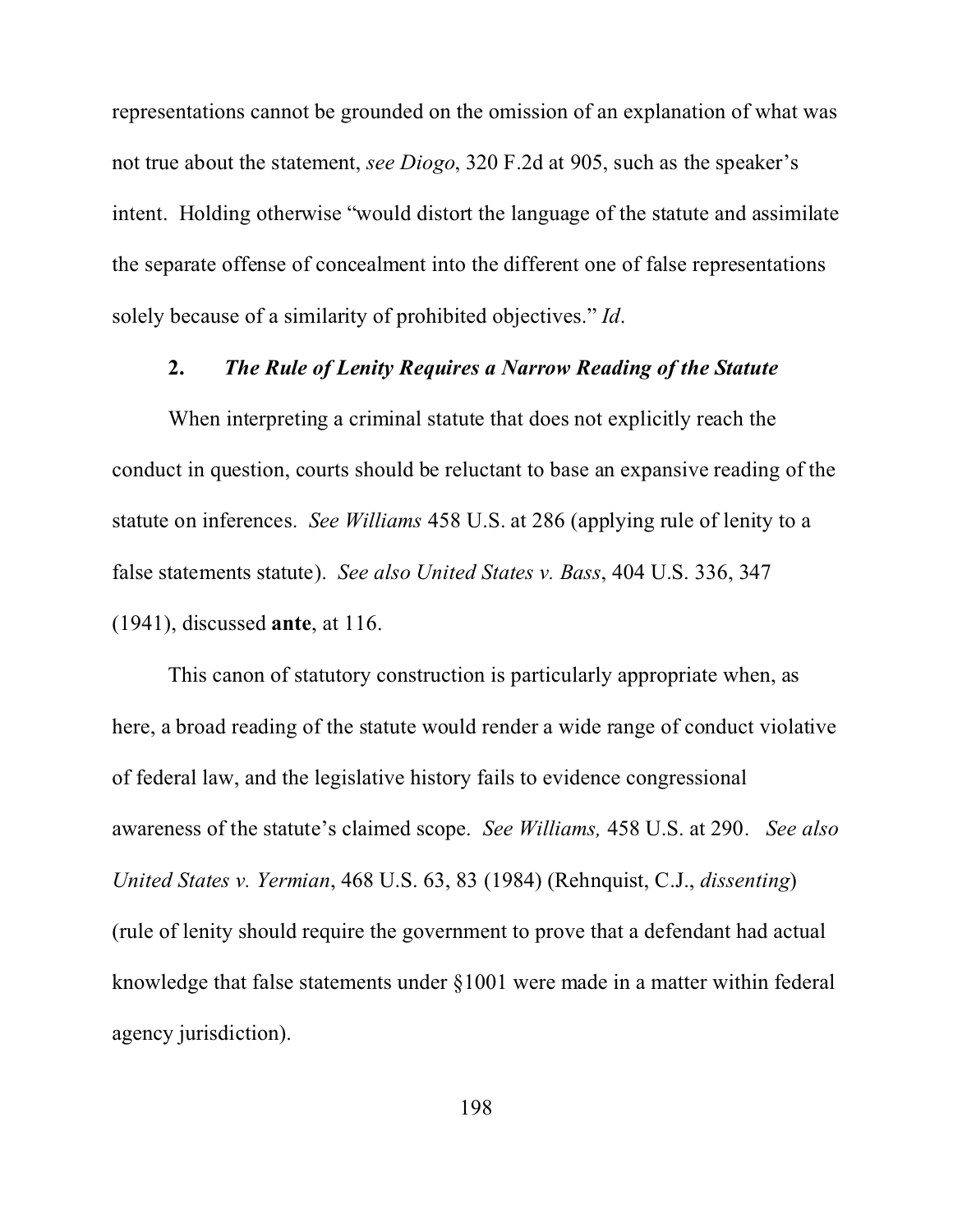A broad reading of the statute would also invite absurd results when an intent to break a promise changes, because a false statement statute carries with it no intent to defraud. *See Williams*, 458 U.S. at 287 n. 8.<sup>79</sup>

#### **3. United States v. Shah** *Was Wrongly Decided*

The District Court's opinions in *Sattar I*, 272 F.Supp.2d at 376 (on the pretrial motions) and *Sattar 29/33*, 395 F.Supp.2d at 90-93 (on the Rule 29 and 33 motion) found the decision in *United States v. Shah*, 44 F.3d 285 (5th Cir. 1995) dispositive on whether Ms. Stewart's promise could be considered a false statement under §1001. The District Court's adherence to *Shah*, a Fifth Circuit case at odds with established precedent of this and the Supreme Court, effectively precluded an accurate application of the statute and case law.

In *Sattar I*, the District Court simply restated the government's interpretation of *Shah* "that a promise that a promisor has no intention of keeping when made can form the basis of a §1001 violation." *Id.* at 376. The *Shah* Court – and the government – conceded that a broken promise cannot alone provide a

<sup>79</sup> The legislative history of §1001 fails to provide any support for a broad reading of the statute to include false promises. Absent support in the legislative history for a broad reading of a criminal statute, the Court should decline the invitation to do so. *Williams*, 458 U.S. at 287.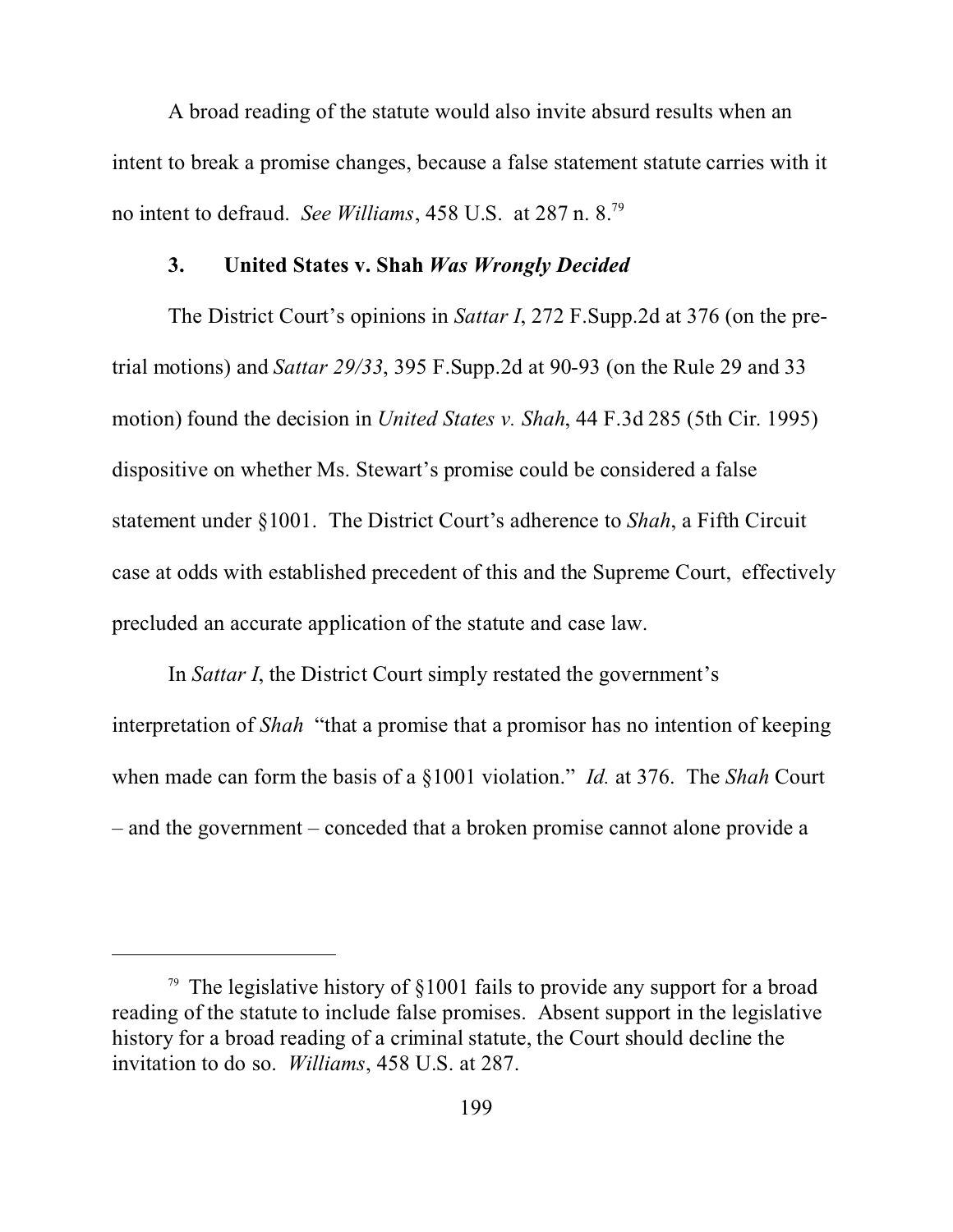basis for criminal liability. The government argued, however, that intent may render a promise "true" or "false" when made. *Shah,* 44 F.3d at 290.

However, the government's reading of *Shah*, and the District Court's acceptance thereof, glossed over the most pertinent fact distinguishing the two cases: in *Shah*, there was clear evidence that the false promise was made *after* it had already been broken:

> [t]he Government argued that the defendant had contacted another competitor after receiving the solicitation from the GSA but before submitting the form and suggested that they exchange bids. The *next day* the defendant allegedly signed and mailed the solicitation to the GSA in which he certified that the prices listed in the bid "have not been and will not be disclosed."

*Id.* (emphasis added).<sup>80</sup>

Thus, in *Shah* the Fifth Circuit held that a violation of §1001 could be based solely on a false promise, reasoning that a false promise is a false statement of present intent, and that a statement of intent is a fact capable of being false. The decision in *Shah* stands alone, though, and in stark contrast to the decision of the Tenth Circuit in *Rothhammer*, in which the Tenth Circuit held that "a promise to pay in a promissory note is not a factual assertion." 64 F.3d at 557.

<sup>80</sup> *See Shah*, 44 F.3d at 287-88, for the chronology of events.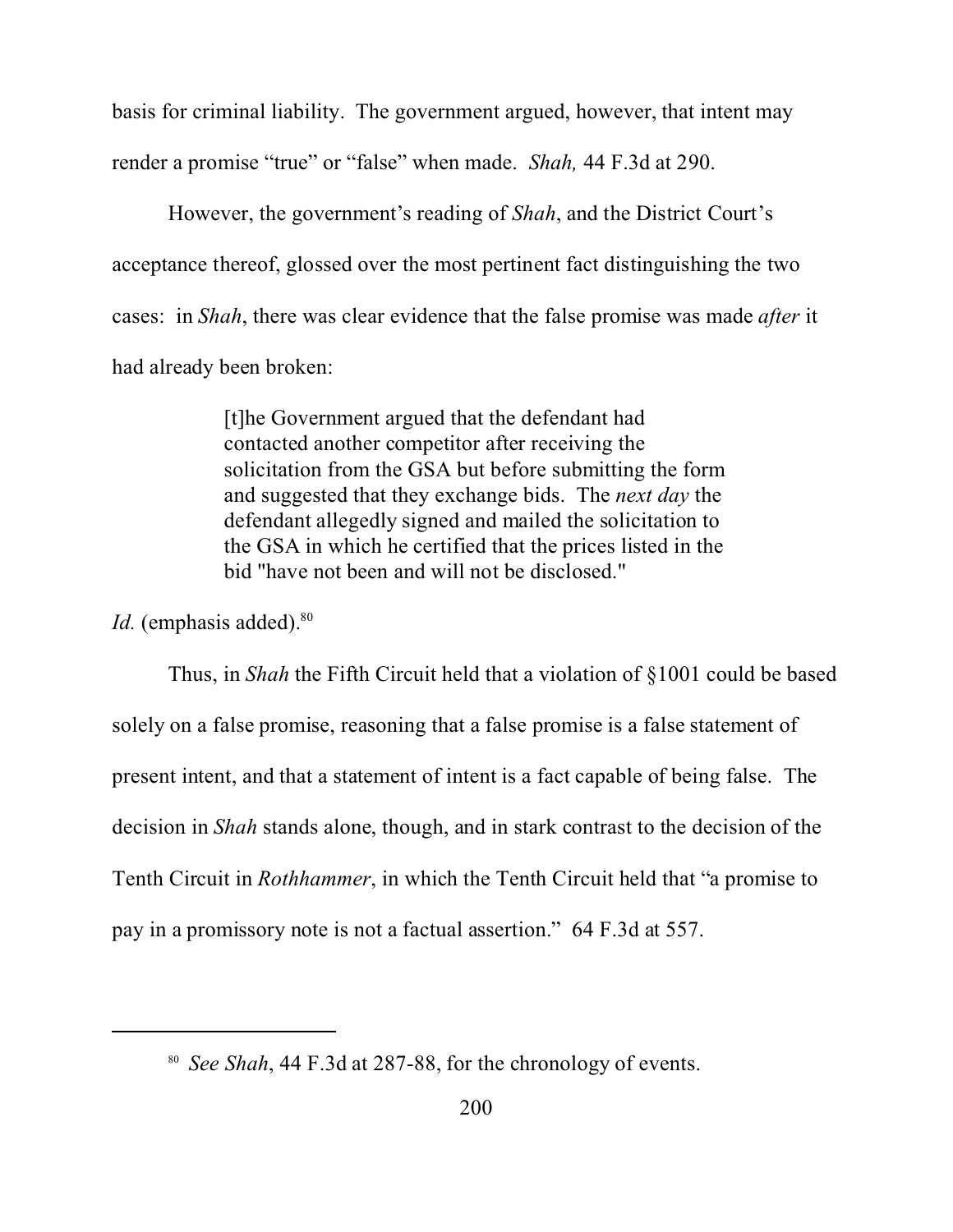Also, *Shah* failed to acknowledge dispositive language in the Supreme Court's decision in *Williams*. Moreover, the *Shah* opinion failed to examine the legislative history of §1001, did not consider the differences between false promise statutes and §1001, and simply ignored the rule of lenity applied to the federal false statement statute in *Williams*.

In fact, the Court in *Shah* focused on that part of the decision in *Williams* that held that a check was not a statement at all. The Court in *Shah* thereby ignored the *Williams*'s conclusion that a check was a promise to pay, erroneously stating that "the Supreme Court did not hold that a check was a promise and therefore not a statement." *Id*. at 291. Thus, the decision in *Shah* mistakenly concluded that *Williams* had not answered the question whether "a promise can be construed as 'a factual assertion.'" *Id*. The Court in *Shah* therefore affirmed the conviction on the ground that because the jury had evidence of Shah's intent before he made the promise as well as after he made the promise, it could infer that the promise was false when made.<sup>81</sup>

<sup>81</sup> Had the Supreme Court engaged in such reasoning in *Williams*, it would have found a representation that sufficient funds were either in the account or would be place in the account in time for the check to be honored, and the conviction would have been affirmed.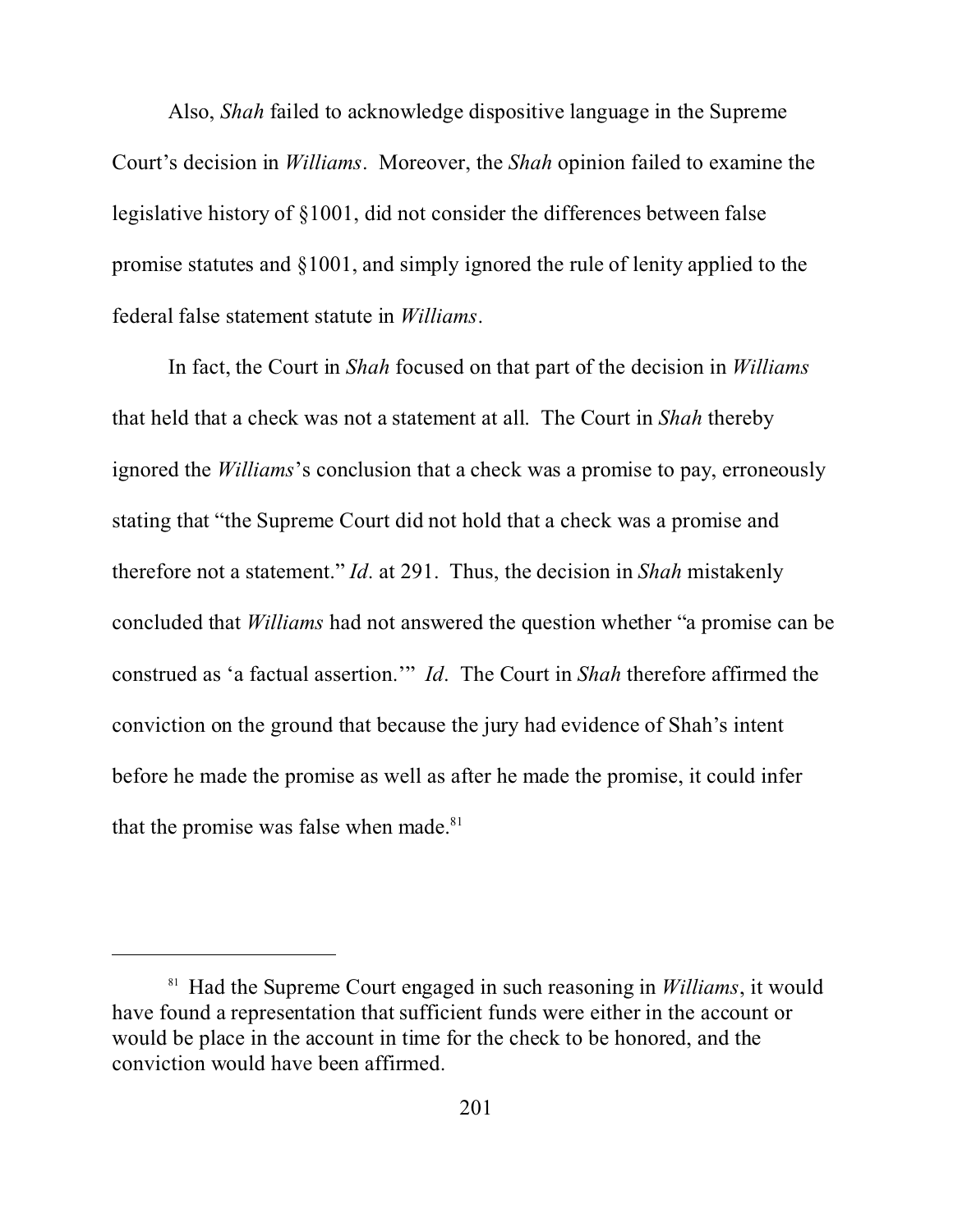The underpinning of the decision in *Shah* is also directly contrary to this

Court's decision in *Diogo*, a holding reaffirmed by this Court in *United States v.*

*Mandanici*, 729 F.2d 914, 921 (2d Cir. 1984).<sup>82</sup> In *Shah*, the Fifth Circuit held that

it could not ignore the plain but implicit meaning of the promise, because a

statement that is literally true may be the basis for a false statement prosecution in

the Fifth Circuit:

[i]n *United States v. Clark*, 546 F.2d 1130, 1134 (5th Cir. 1977), the defendant submitted a form on which he had made a statement assigning payments "said to be due" to a third party even though that third party was due nothing. *Though the statement on the form was thus literally true, we went beyond these words* to consider what the defendant in effect represented, namely that he had something to assign. *Id*. *See United States v. Thomas*, 593 F.2d 615, 620 n. 17 (5th Cir. 1979) (ruling that the statement was in effect false even if literally true), *cert*. *denied*, 449 U.S. 841 (1980).

44 F.3d at 292 n. 11 (emphasis supplied).

<sup>&</sup>lt;sup>82</sup> In *Mandanici*, the defendant submitted a proposal for construction work estimated to cost \$88,000. His application was approved, reaffirming that a minimum investment of \$88,000 was required. Mandanici was required to complete the work by January 30, 1981. On July 1, 1981, Mandanici completed and filed a document representing that he had complied with the contract, including its January 1981 deadline. However, Mandanici admitted in his trial testimony that as of July 1, 1981, he had not spent \$88,000 on the required rehabilitation. Thus, *Mandanici* was a false statement case, not a false *promise* case.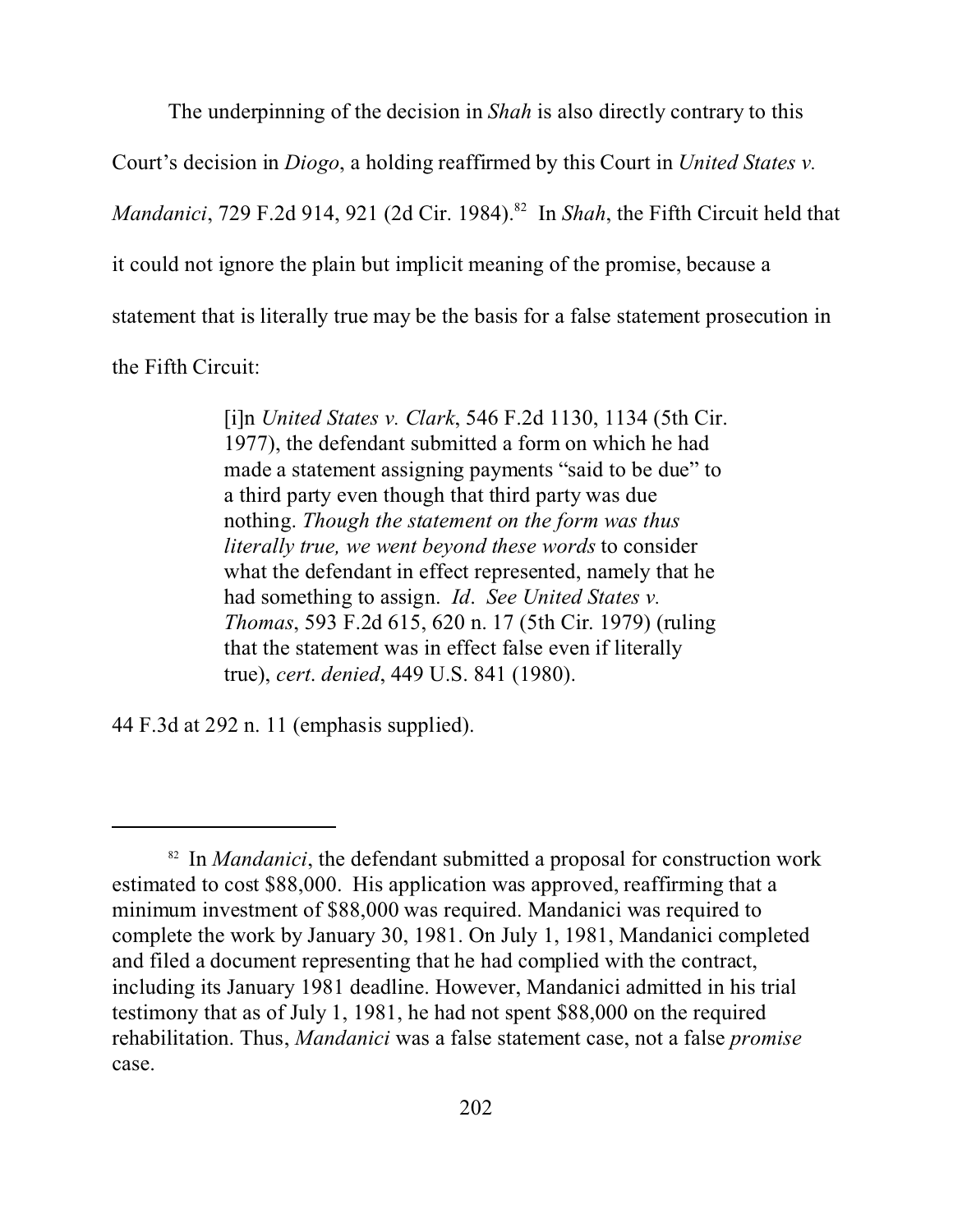Yet the holding in *Clark*, relied upon by the court in *Shah*, is also directly contrary to the holding of this Court in *Diogo.* Consequently, the government's interpretation of §1001 "would make a surprisingly broad range of unremarkable conduct a violation of federal law," and should be rejected. *See Williams*, 458 U.S. at 286.

Here, in support of its reliance on *Shah*, the District Court also cited *United States v. Uram*, 148 F.2d 187 (2d Cir. 1945), as Second Circuit precedent. However, *Uram*, too, is unavailing, as that decision did not even address this issue or §1001 in its current form. *Uram* involved an earlier and rather different version of the statute, 18 USC §80, 148 F.2d at 190, decades before the Supreme Court's opinion in *Williams* and this Court's opinion in *Diogo*. *See also* Act of June 18, 1934, ch. 587, 48 Stat. 996, 18 U.S.C. §80.

As a result, *Shah* stands alone, and in irreconcilable conflict with this Court's and the Supreme Court's doctrine on the scope of false statement statutes. Consequently, it cannot serve as a valid precedent or basis for sustaining Ms. Stewart's convictions on Counts Six and Seven, which therefore must be reversed.

# **B.** *The Government Failed to Prove That Ms. Stewart Knowingly and Willfully Made False Statements*

Examined in light of the legal principles set forth above, it is clear that the evidence the government introduced with respect to Counts Six and Seven failed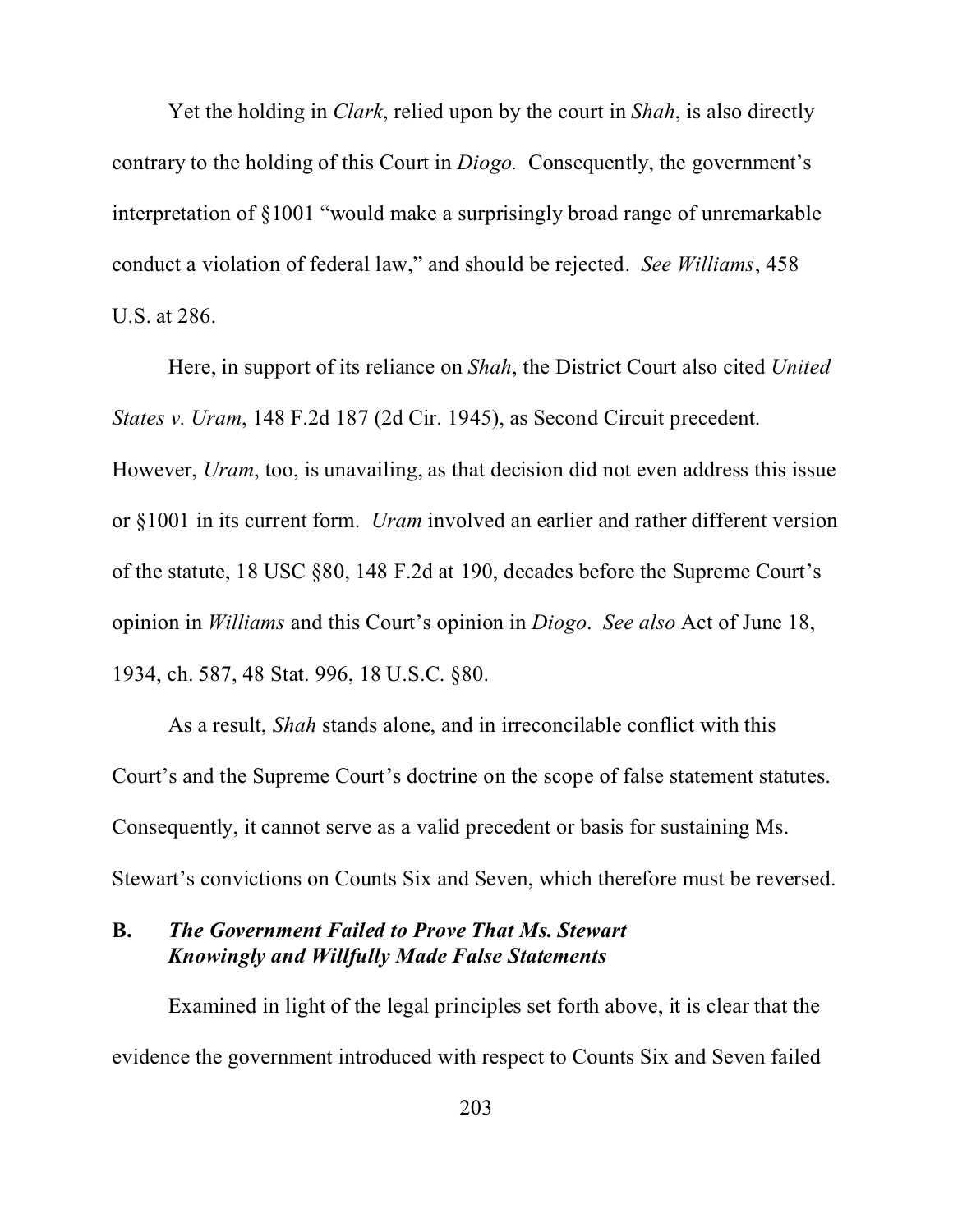to state a violation of §1001. Count Six charged Ms. Stewart with violating 18 U.S.C. §1001 by submitting a false statement to the United States Attorney's Office for the Southern District of New York in May 2000, in which she agreed to abide by the S.A.M.'s applicable to Sheikh Abdel Rahman. She signed the attorney affirmation accompanying the S.A.M.'s days before a prison visit to Sheikh Abdel Rahman, during which she allegedly violated provisions of those S.A.M.'s, but did not submit the executed affirmation until days after the visit. J.A. 146  $\P$ 30(i); 150  $\P$ 30(q)

Count Seven of the Indictment charged Ms. Stewart with violating 18 U.S.C. §1001 by submitting to the United States Attorney's Office in May 2001 an allegedly false statement in which she agreed to abide by a latter version of the S.A.M.'s (which she subsequently allegedly violated during a prison visit to Sheikh Abdel Rahman in July 2001). J.A. 154 ¶30(dd).

Relative to those allegations, at trial the District Court instructed the jury that, "[t]he alleged false statements were statements, as specified in Counts Six and Seven of the indictment, that she agreed to abide by certain conditions with respect to her contacts with Sheikh Omar Abdel Rahman." T. at 12363.

The District Court added that

[e]ven if you should find that the government proved that defendant Lynne Stewart intentionally violated the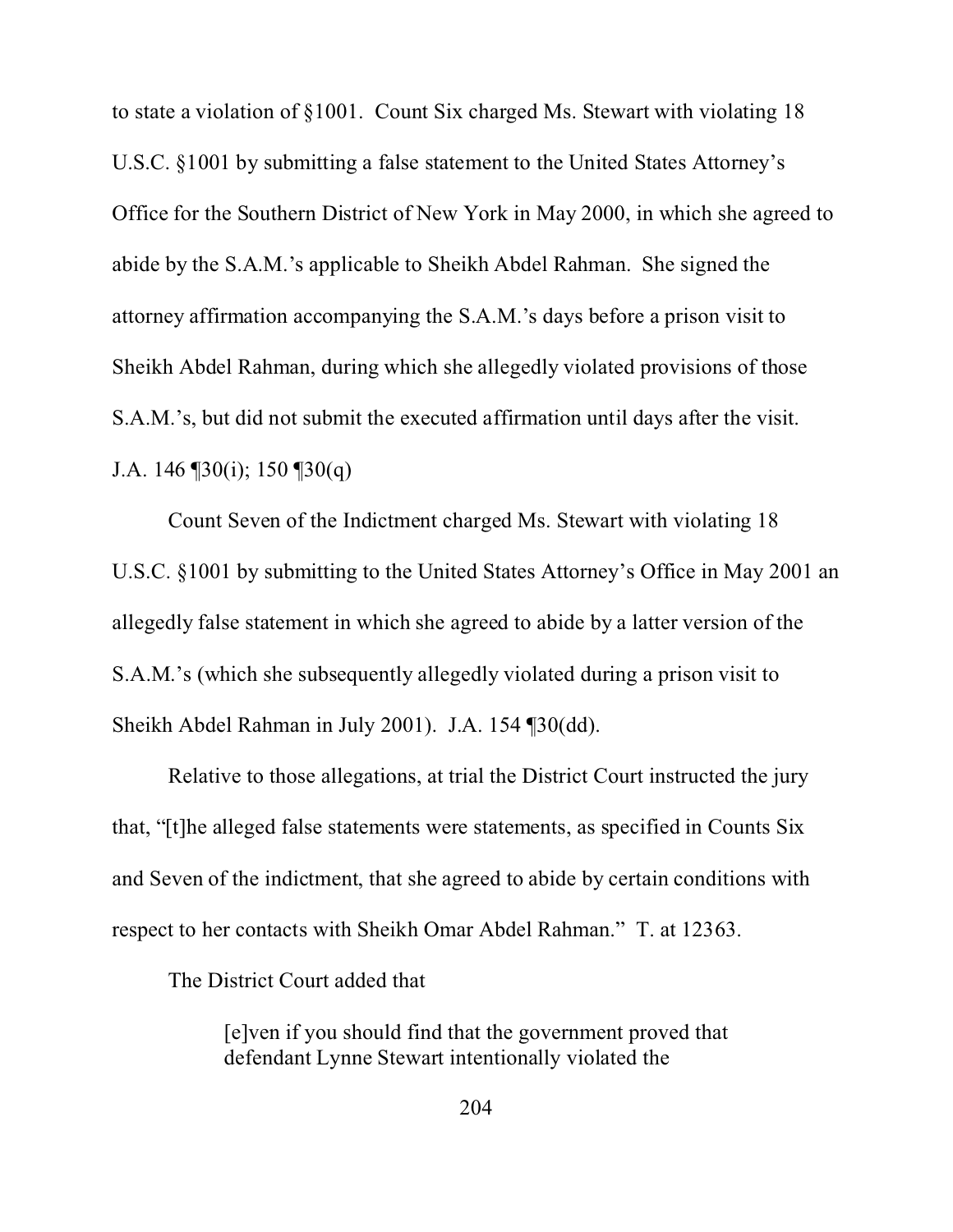conditions in the affirmation she signed and intentionally broke her promise recited in these affirmations, this does not prove that she is guilty of the crimes charged in Counts 6 and 7 of the indictment. The crimes charged in Counts 6 and 7 of the indictment are not that she broke her word, but that she knowingly and willfully falsely stated that she intended to abide by the conditions at the time she made those statements or used those documents. It is for this reason that the government must prove beyond a reasonable doubt that the defendant Lynne Stewart acted knowingly and willfully at the time she made the statements or used the documents and not at some later time.

T. 12, 364.

Yet the government was unequivocal in summarizing its theory of

prosecution – that Ms. Stewart violated §1001 by falsely *promising* to abide by the

 $S.A.M.'s - \text{arguing that}$ 

[a]nd finally, we've proven that Stewart is guilty of deliberately lying to the United States government on two separate occasions when she twice in May of 2000 and May of 2001 submitted false statements to the United States government, *when* she signed attorney affirmations *promising to abide* by the SAMs knowing full well, she had no intention of abiding by those *promises* and of course violating the SAMs, violating those *promises*.

T. 11, 112-13 (emphasis added).

That was by no means the government's sole reference to the §1001

violations as "promises." Indeed, the government's summation is replete with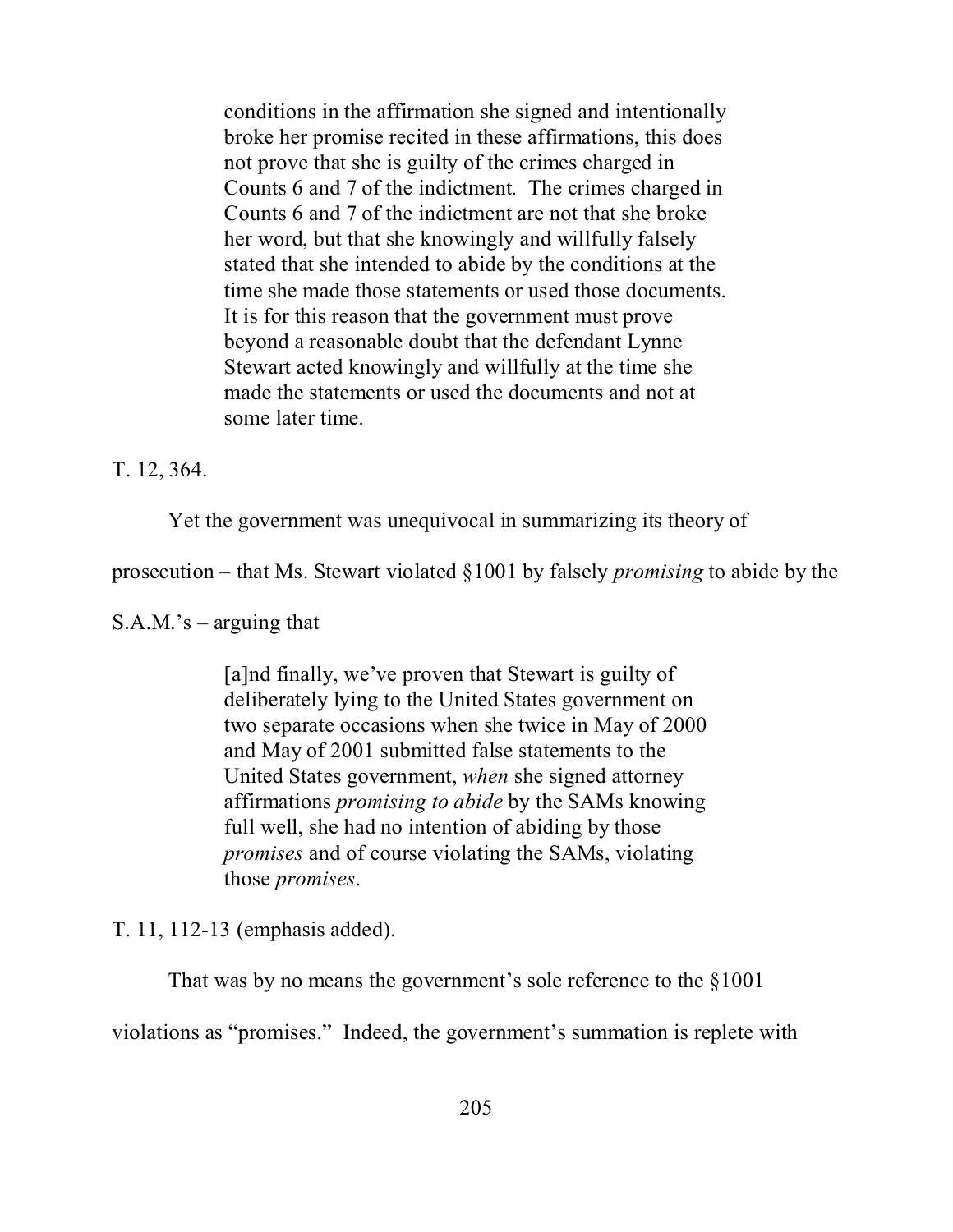references to the "promises" made by Ms. Stewart. With respect to Count Seven, the government argued to the jury that, "despite the fact that she *promised* to abide by the SAMs . . . once again [she] went to a prison . . . and continued to violate the SAMs." T. 11,450 (emphasis added). According to the government, Ms. Stewart, "clearly understood and knew what the SAMs were about. She read them. She signed affirmations saying that she would *promise* to abide by them." T. 11,474 (emphasis added). Later, the government claimed that Ms. Stewart, "violated her commitment, violated her *promise*, violated what she called her oath." T. 11,475 (emphasis added).

As a result, Ms. Stewart's conviction on Court Six must be vacated and a judgment of acquittal entered because the government failed to present any evidence supporting a finding that she willfully and knowingly made false promises to abide by the S.A.M.'s in May 2000. The government conceded in its closing argument that Ms. Stewart signed the affirmation prior to her May 2000 visit with Sheikh Rahman. In the government's own words, with respect to that affirmation, "[t]he [one] in May 2000, she signed on May 16 *before the May 2000 visit.*" T. 11474 (emphasis added).

The government, however, presented no evidence that Ms. Stewart intended to make a false statement when she signed the affirmation on May 16, 2000.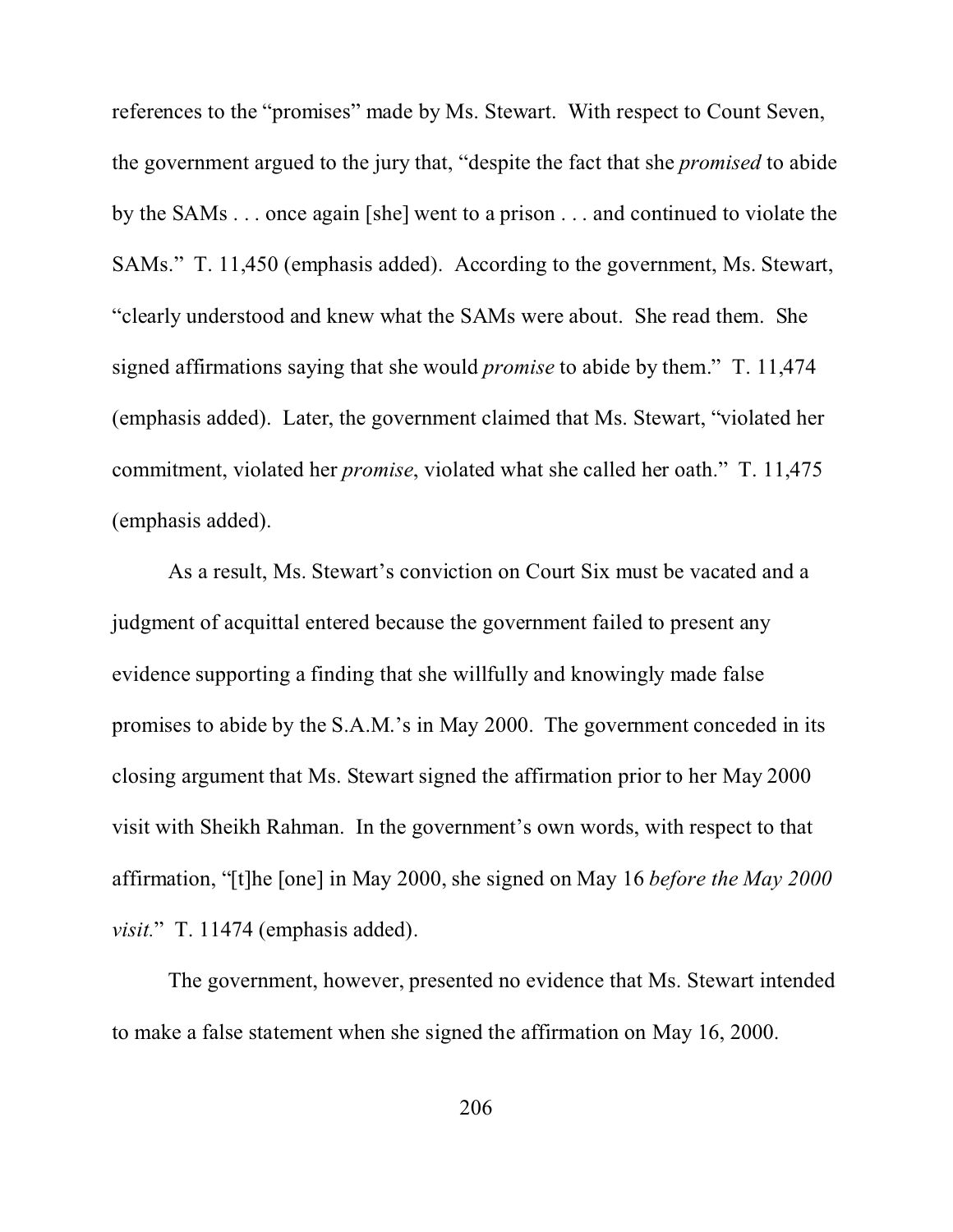Instead, the government bootstrapped by suggesting that Ms. Stewart made the false statement on May 16th, when she signed the affirmation, and on May 26, 2000, when she submitted the affirmation to the United States Attorney's Office. In doing so, the government did exactly what the Supreme Court proscribed in *Williams* – it criminalized a mere broken promise.

In its decision denying Ms. Stewart's post-trial motions, the District Court attempted to sustain the convictions on Counts Six and Seven on the ground that because Ms. Stewart's visit occurred three days after she signed her affirmation, her intent could be inferred by the proximity of the two events:

> [t]here is no evidence to support an inference that Stewart's intent to comply with the SAMs changed between her execution of the affirmation and the visit. Instead, the reasonable inference is that Stewart's conduct during the May 2000 prison visit is an accurate reflection of her state of mind at the time she signed the affirmation on May 16, 2000.

*Sattar 29/33*, 395 F. Supp.2d at 91.

Yet the District Court gave no basis for the "reasonable inference" that her actions during the visit in any way evidenced her earlier intentions. The absence of any such basis merely reinforces the conclusion that promises are not factual representations and, in turn, that the evidence of a false statement was insufficient with respect to Count Six.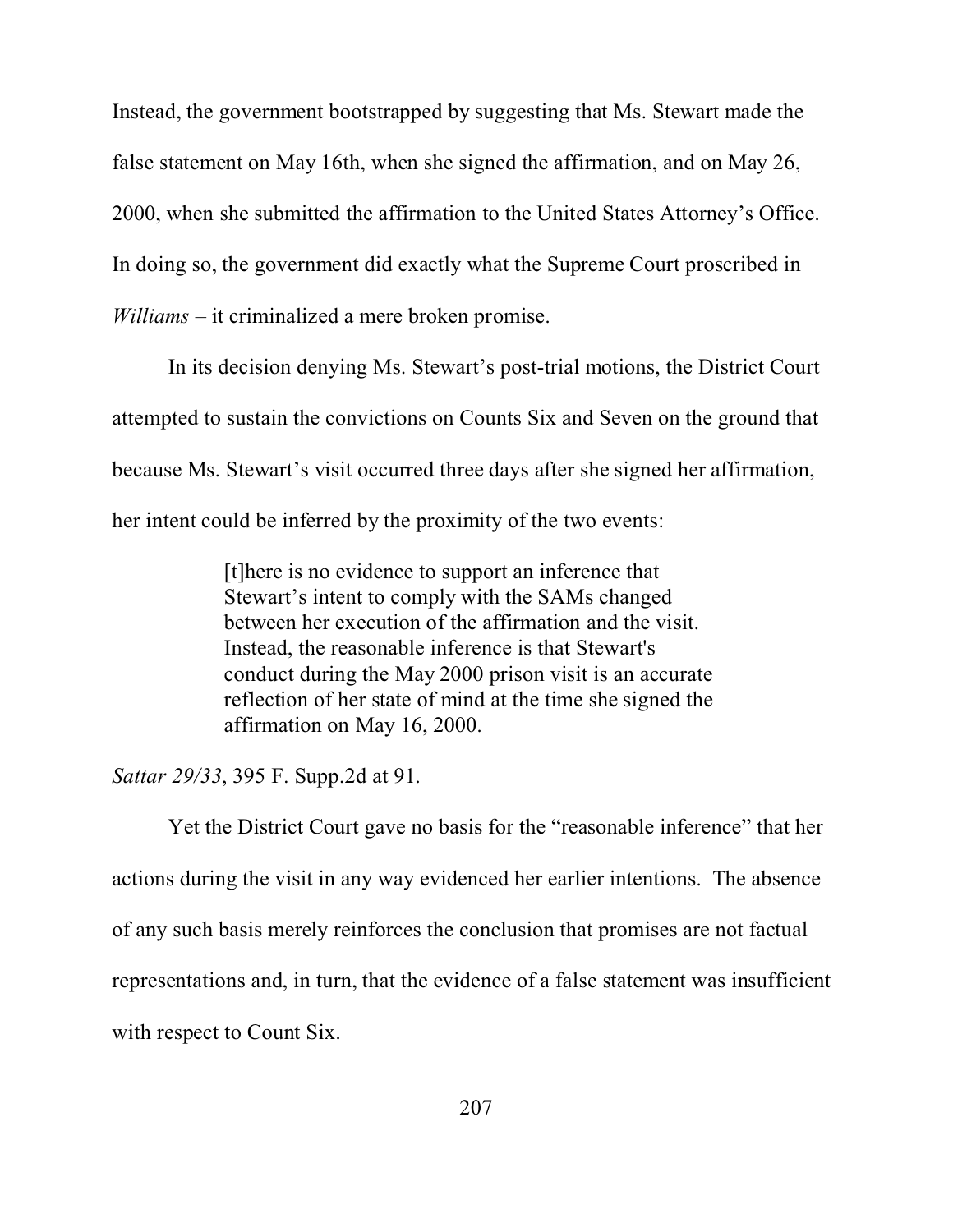Similarly, Ms. Stewart's conviction on Court Seven must be vacated and a judgment of acquittal entered because the government failed to present any evidence supporting a finding that she willfully and knowingly made a false statement to abide by the S.A.M.'s in May 2001. The government offered no evidence, circumstantial or otherwise, from which the jury could conclude that she intended to violate the S.A.M.'s when she signed the attorney affirmation in May 2001, two months prior to the July 2001 visit during which she allegedly violated the S.A.M.'s.

Accordingly, for the foregoing reasons, it is respectfully submitted that Count Six and Seven must be reversed, and Counts Six and Seven dismissed.

### **POINT VII**

# **THE DISTRICT COURT ERRED IN DENYING MS. STEWART'S MOTION TO COMPEL DISCLOSURE OF ANY WARRANTLESS ELECTRONIC SURVEILLANCE, AND IN DENYING HER CIPA-CLEARED COUNSEL ACCESS TO THE GOVERNMENT'S** *EX PARTE* **OPPOSITION TO HER MOTION TO COMPEL**

In December 2005, *The New York Times* reported that sometime after September 11, 2001 (reportedly during the Spring of 2002), President Bush "secretly authorized the National Security Agency to eavesdrop on Americans and others inside the United States to search for evidence of terrorist activity without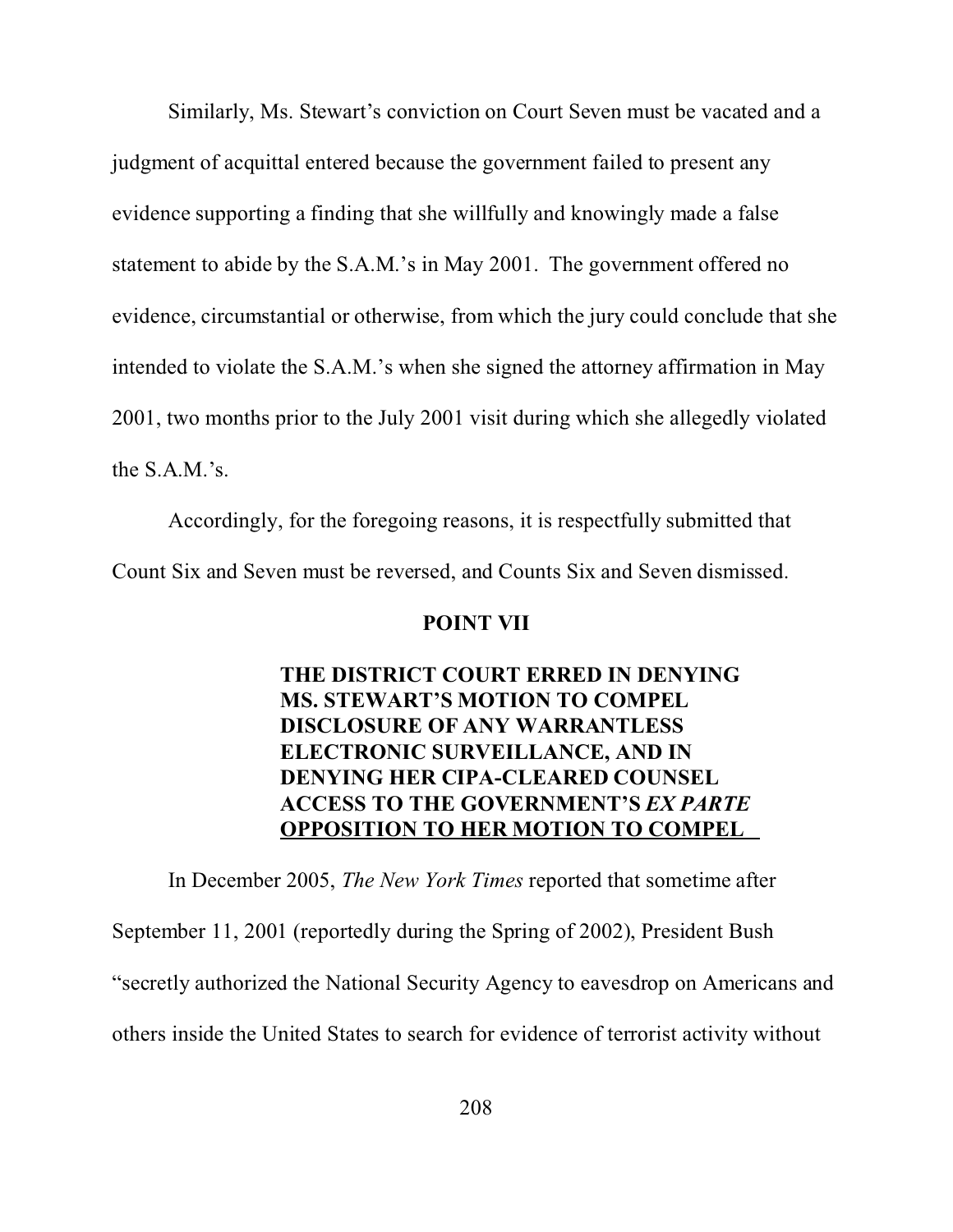the court-approved warrants ordinarily required for domestic spying." *See* "Bush Lets U.S. Spy on Callers Without Courts," *The New York Times*, December 16, 2005. *See also Hepting* v. *AT & T Corporation*, 439 F. Supp. 2d 974, 986 (N.D. Cal. 2006).

In *Hepting*, the District Court noted that "[t]he following day, President

George W. Bush confirmed the existence of a 'terrorist surveillance program' in

his weekly radio address[.]" *Hepting*, 439 F. Supp. at 986; *ACLU v. National*

*Security Agency*, 438 F. Supp. 2d 754, 764-65 (E.D. Mich. 2006).

Following the initial disclosure of the NSA warrantless electronic

surveillance program, Ms. Stewart's counsel, on her behalf and on behalf of her

two co-defendants, wrote the government December 21, 2005,

demand[ing] that the United States Attorney for the Southern District of New York inquire formally of the Director of the National Security Agency ("NSA") whether defendants, their present or former lawyers, witnesses, or any others involved in the case (for example including, but not limited to, lawyers for Sheikh Omar Abdel Rahman, such as Ramsey Clark, Abdeen Jabara and Lawrence Shilling) were subject to electronic surveillance of their telephonic, facsimile, e-mail, or other electronic or other communications, or surveillance or interception of any kind, pursuant to NSA's "special collection program," or any other program or operation.

J.A. 2197-2198.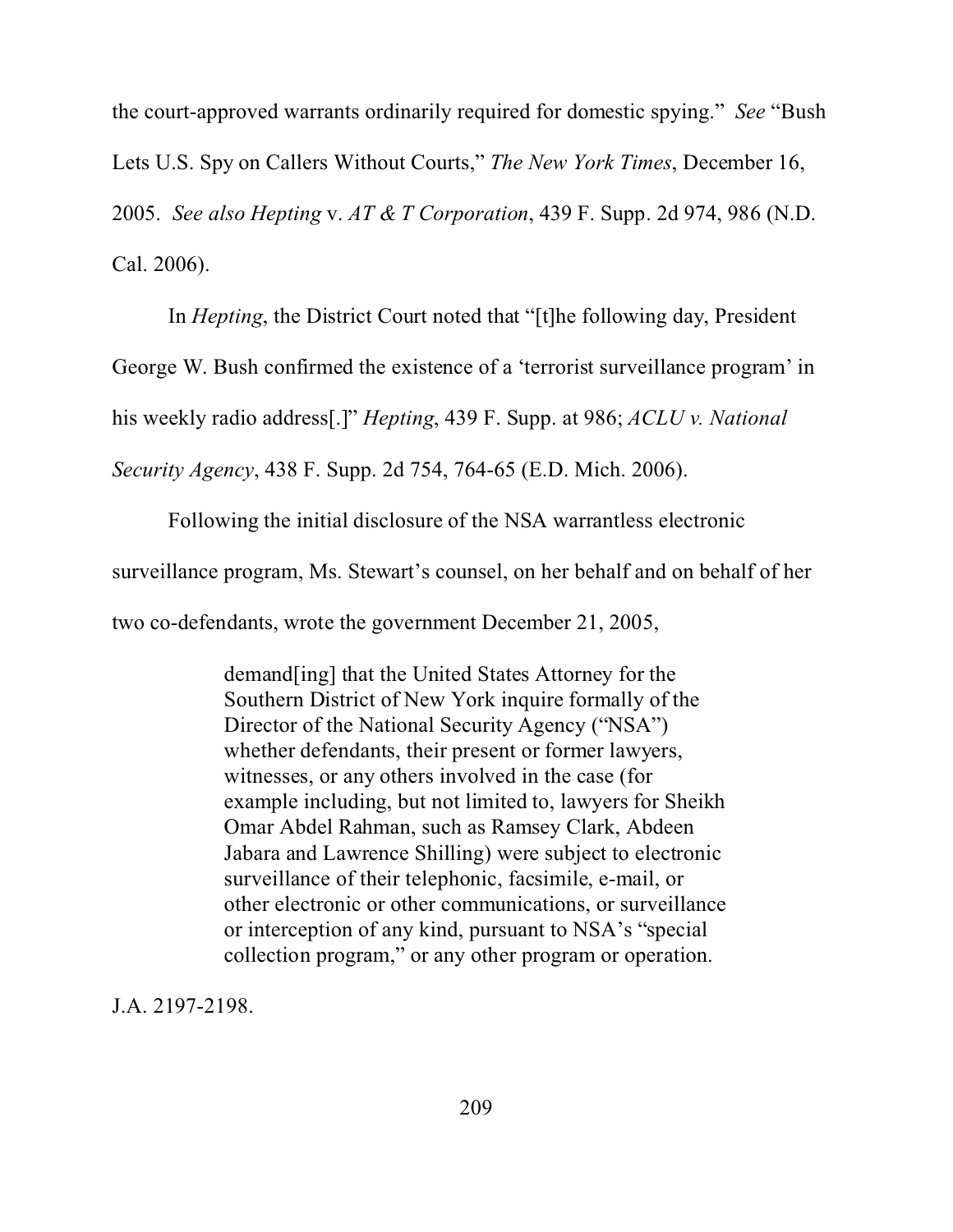Two subsequent public disclosures about the NSA Program in particular – in addition to the existence of the NSA surveillance program itself – were pertinent: (1) that the fruits of the NSA surveillance program may have tainted an unquantifiable number of FISA applications made during the period in question; and (2) that the NSA Program apparently did not distinguish between ordinary communications and those between an attorney and client, and therefore intercepted without hesitation or minimization privileged conversations.

After an exchange of correspondence in which the government did not answer the question posed by Ms. Stewart, she filed a motion seeking such disclosure to determine whether communications of the defendants or anyone else had played any role in the investigation and/or prosecution of this case. J.A. 2202, at  $\P$  2.

In response to Ms. Stewart's motion to compel disclosure, the government, as part of its orchestrated national strategy in response to all similar inquiries and lawsuits related to and challenging the NSA Program, chose instead to file an *ex parte* classified response. Government's August 18, 2006 Notice of Its *Ex Parte, In Camera* Classified Filing.

The District Court then issued an *ex parte*, sealed order, dated October 6, 2006. In response to that order, the government thereafter filed supplemental *ex*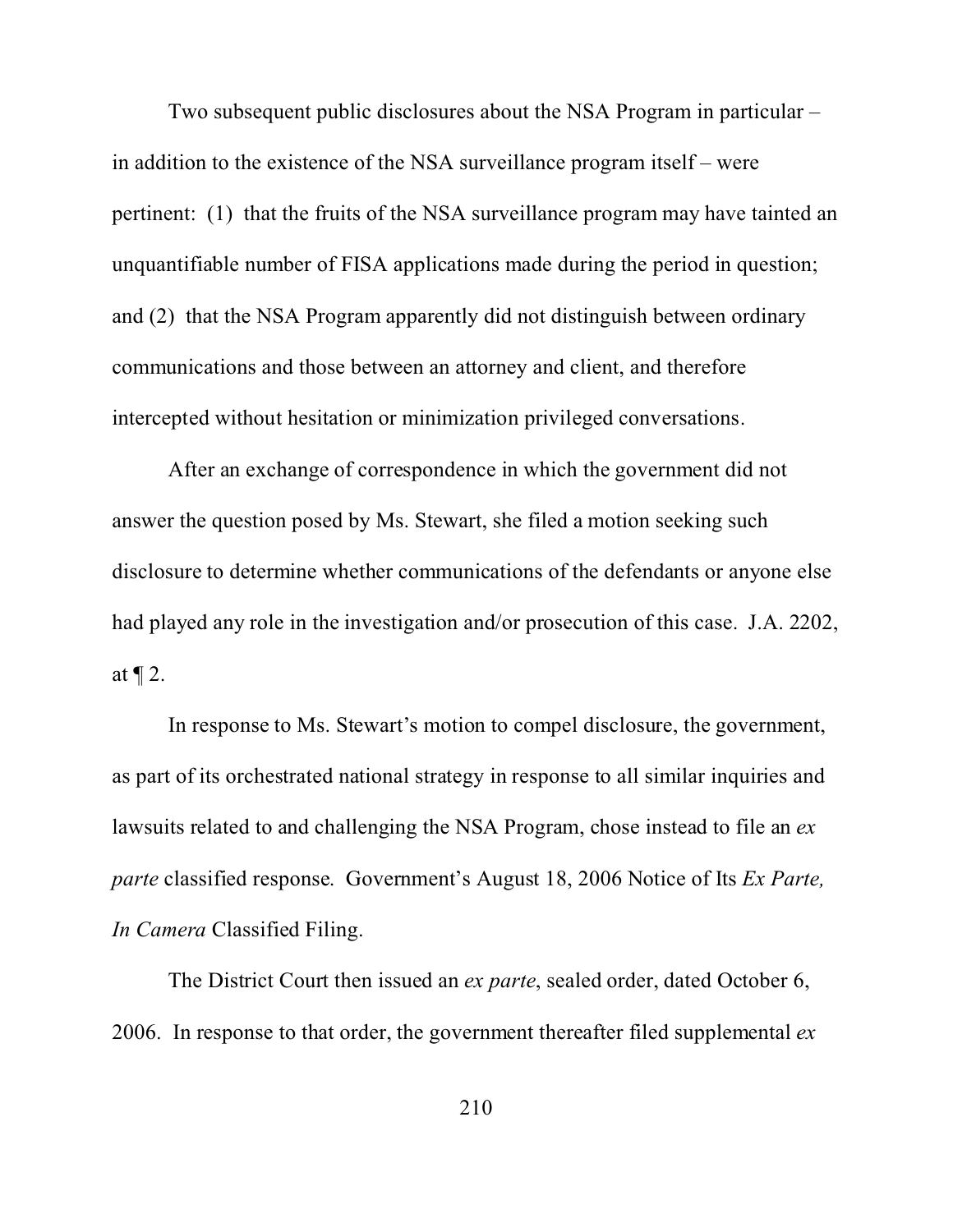*parte*, *in camera* classified submissions on October 6, 2006, October 12, 2006 and October 13, 2006.

The District Court directed the government to disclose immediately the information listed on page 3 of the government's October 12, 2006 letter. October 13, 2006 Order. In a letter dated the same day, the government revealed that telephone conversations between a third party and Ahmed Abdel Sattar were intercepted pursuant to a court-authorized Title III warrant in 1994. The government also claimed that those conversations, or the "fruits" of those conversations, were not used as evidence in the present case, and that there was no *Brady* material. The defense motion was otherwise denied. J.A. 2371.

After Ms. Stewart's counsel restated their objection to the *ex parte* submissions, the District Court subsequently restated its denial of the defense's motion and its request for adversary proceedings. October 26, 2006 Order.

Thus, without any meaningful adversary proceedings on the issue, and despite the fact that at that stage there were two CIPA-cleared lawyers on Ms. Stewart's defense team, the District Court erroneously refused to allow them to see the government's response.

## **B.** *The District Court's Refusal to Grant CIPA-Cleared Defense Counsel Access to the Government's Response Violates the Principles Underlying the Adversary Process*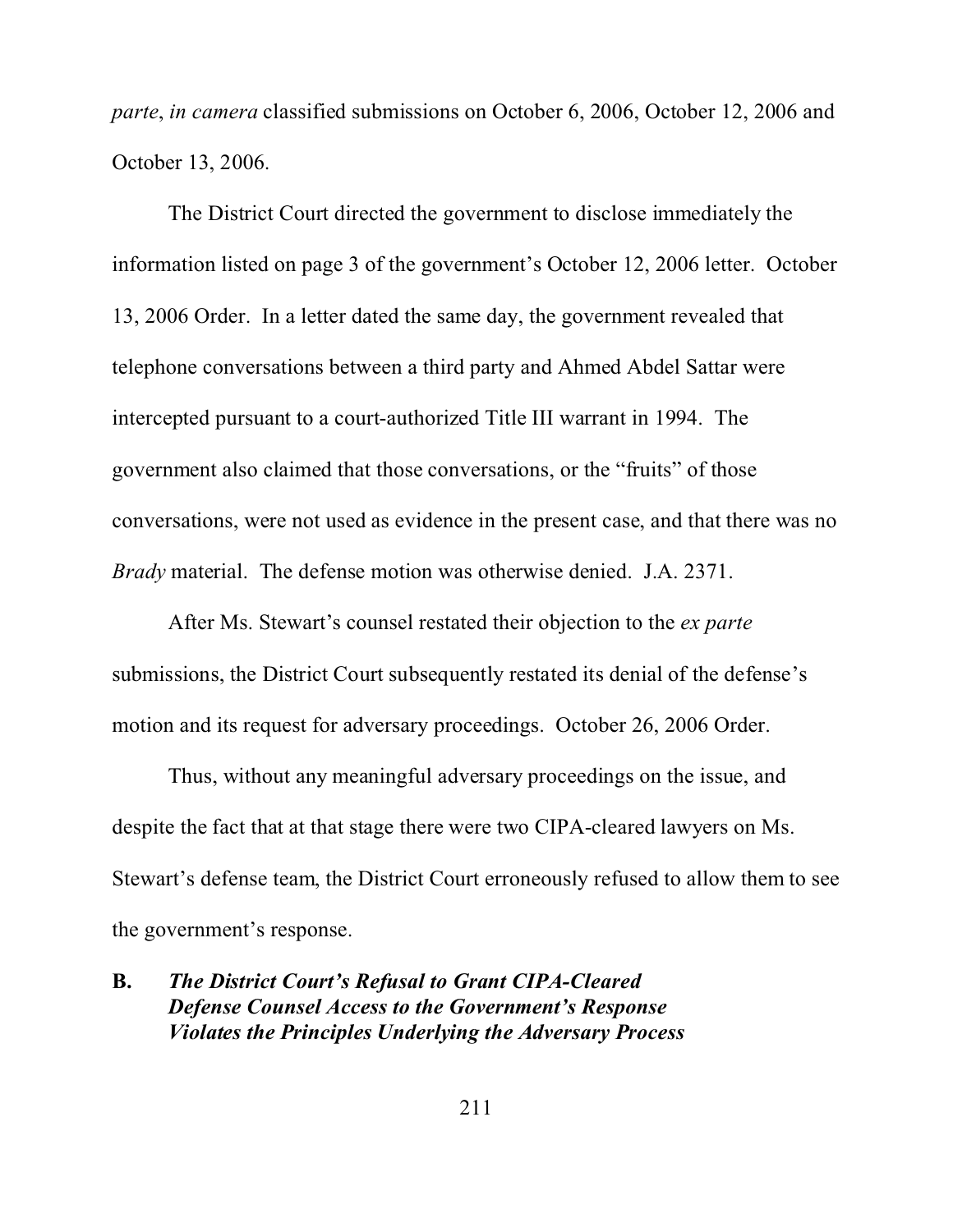As the Sixth Circuit has cautioned, "[d]emocracies die behind closed doors." *Detroit Free Press v. Ashcroft*, 303 F.3d 681, 683 (6th Cir. 2002). A multitude of courts – including this Court in more than one opinion within the last few years – have expressed the same sentiment: that *ex parte* proceedings, by their very nature, impair the integrity of the adversary process and the criminal justice system.

As the Ninth Circuit has observed, "ex parte proceedings are anathema in our system of justice." *Guenther v. Commissioner of Internal Revenue*, 889 F.2d 882, 884 (9th Cir. 1989), *appeal after remand*, 939 F.2d 758 (9th Cir. 1991). *See also United States v. Alisal Water Corp.*, 431 F.3d 643, 657 (9th Cir. 2005), *citing Dusenberry v. United States*, 534 U.S. 161, 167 (2002).

Also, the Supreme Court has recognized that "'[f]airness can rarely be obtained by secret, one-sided determination of facts decisive of rights. . . . No better instrument has been devised for arriving at truth than to give a person in jeopardy of serious loss notice of the case against him and opportunity to meet it.'" *United States v. James Daniel Good Real Property*, 510 U.S. 43, 55 (1993), *quoting Joint Anti-Fascist Refugee Committee v. McGrath*, 341 U.S. 123, 170-72 (1951) (Frankfurter, J., *concurring*). *See also United States v. Madori*, 419 F.3d 159, 171 (2d Cir. 2005), *citing United States v. Arroyo-Angulo*, 580 F.2d 1137,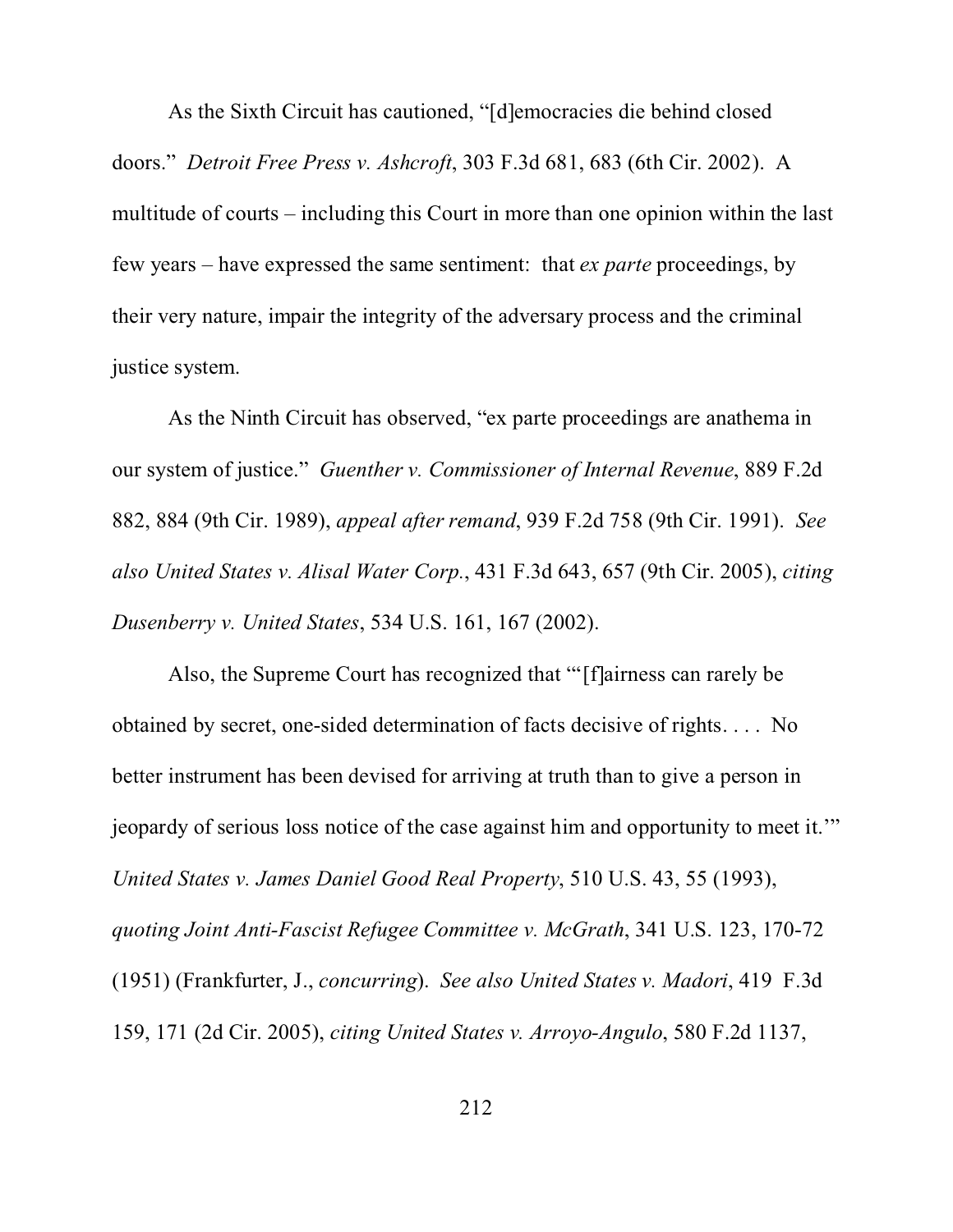1145 (2d Cir. 1978) (closed proceedings "are fraught with the potential of abuse and, absent compelling necessity, must be avoided") (other citations omitted).<sup>83</sup>

In *United States v. Abuhamra*, 389 F.3d 309 (2d Cir. 2004), this Court reemphasized the importance of open, adversary proceedings, declaring that "[p]articularly where liberty is at stake, due process demands that the individual and the government each be afforded the opportunity not only to advance their respective positions but to correct or contradict arguments or evidence offered by the other." 389 F.3d at 322-23, *citing McGrath*, 341 U.S. at 171 n. 17 (Frankfurter, J., *concurring*) (noting that "the duty lying upon every one who decides anything to act in good faith and fairly listen to both sides . . . always giving a fair opportunity to those who are parties in the controversy for correcting or contradicting any relevant statement prejudicial to their view") (citation and internal quotation marks omitted).

Similarly, in *United States v. Moussaoui*, 382 F.3d 453 (4th Cir. 2004), which involved national security issues of substantial importance, and for which

<sup>83</sup> Conversely, as Judge Learned Hand stated in *United States v. Coplon,* 185 F.2d 629, 638, "[f]ew weapons in the arsenal of freedom are more useful than the power to compel a government to disclose the evidence on which is seeks to forfeit the liberty of its citizens."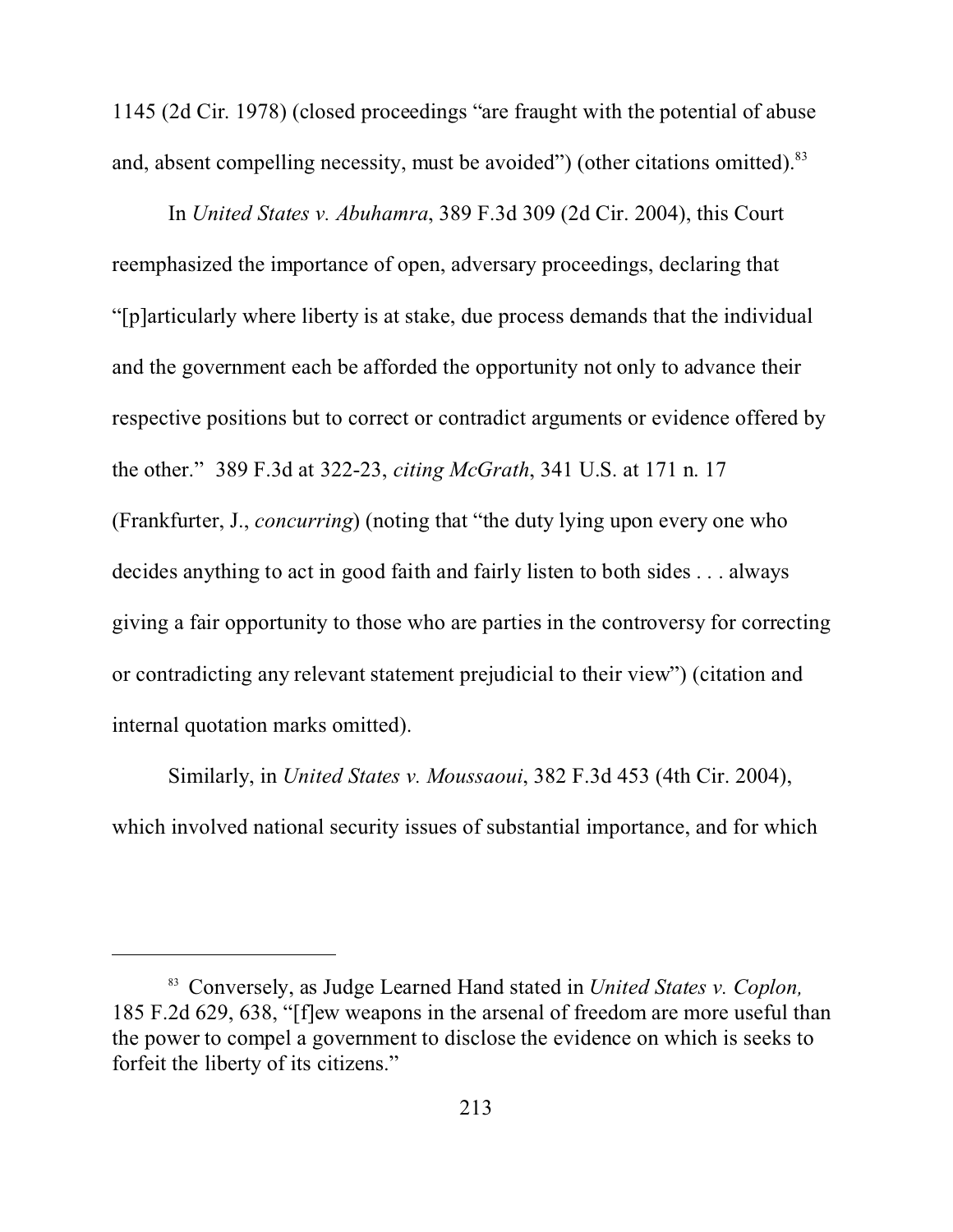the need for secrecy was certainly no less compelling than might exist here, the

Fourth Circuit reaffirmed the importance of open, adversary proceedings:

[t]he importance of the Sixth Amendment right to compulsory process is not subject to question – it is integral to our adversarial criminal justice system: The need to develop all relevant facts in the adversary system is both fundamental and comprehensive. The ends of criminal justice would be defeated if judgments were to be founded on a partial or speculative presentation of the facts. The very integrity of the judicial system and public confidence in the system depend on full disclosure of all the facts, within the framework of the rules of evidence.

*Id.* at 471.

Here, the government's *ex parte* submission denied Ms. Stewart that opportunity even though her defense team included two CIPA-cleared lawyers. As the Ninth Circuit observed in the closely analogous context of a secret evidence case, "'[o]ne would be hard pressed to design a procedure more likely to result in erroneous deprivations.' . . . [T]he very foundation of the adversary process assumes that use of undisclosed information will violate due process because of the risk of error." *American-Arab Anti-Discrimination Committee v. Reno*, 70 F.3d 1045, at 1069 (9th Cir. 1995) (*quoting* District Court); *see, e.g., id*. at 1070 (noting "enormous risk of error" in use of secret evidence); *Kiareldeen v. Reno*, 71 F. Supp. 2d 402, 412-14 (D.N.J. 1999) (same).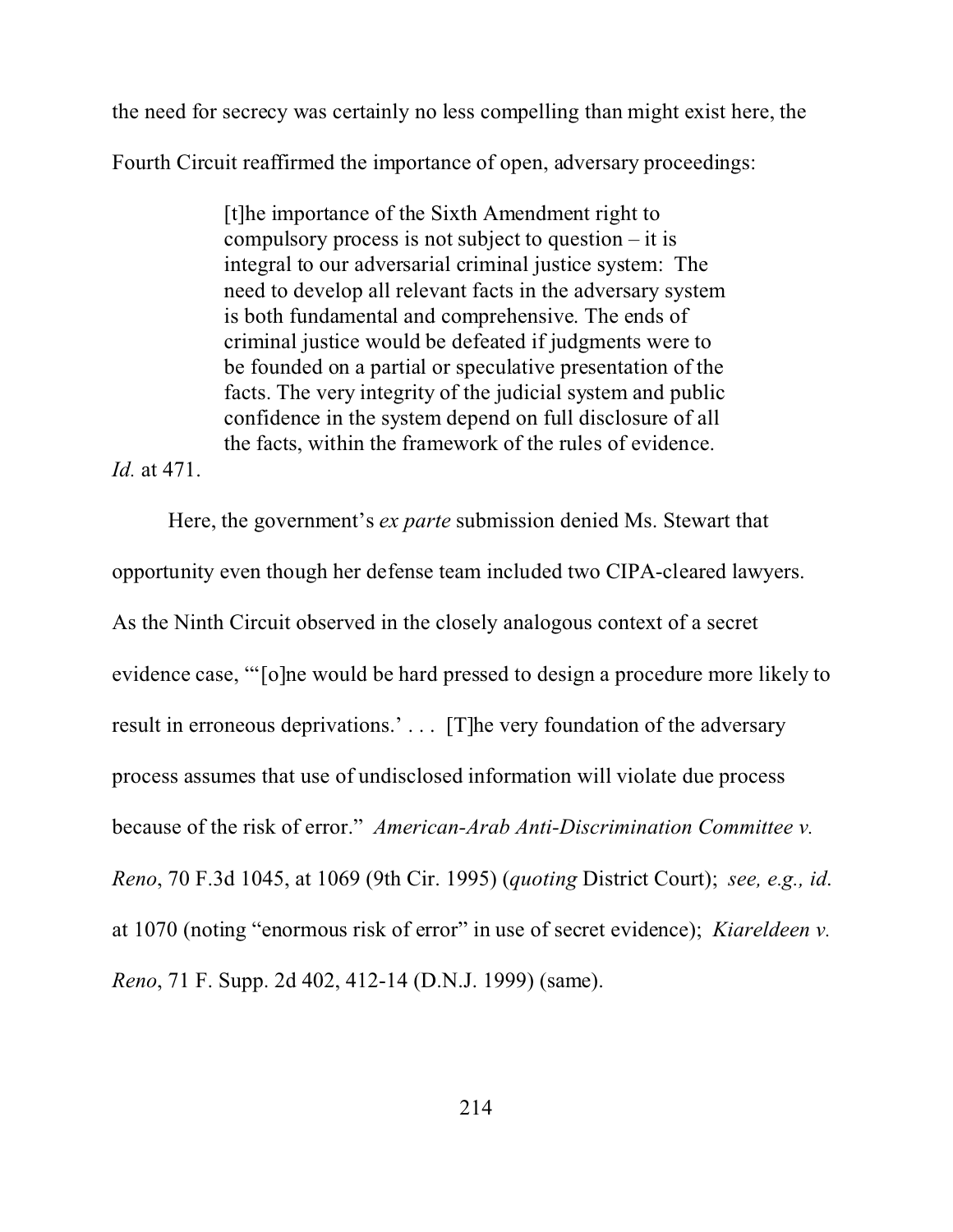Similarly, in the Fourth Amendment context, including in relationship to electronic surveillance, the Supreme Court has twice rejected the use of *ex parte* proceedings on grounds that apply equally here. In *Alderman v. United States*, 394 U.S. 165 (1969), the Court addressed the procedures to be followed in determining whether government eavesdropping in violation of the Fourth Amendment contributed to the prosecution case against the defendants. The Court rejected the government's suggestion that the district court make that determination *in camera* and/or *ex parte*.

The Court observed that

[a]n apparently innocent phrase, a chance remark, a reference to what appears to be a neutral person or event, the identity of a caller or the individual on the other end of a telephone, or even the manner of speaking or using words may have special significance to one who knows the more intimate facts of an accused's life. And yet that information may be wholly colorless and devoid of meaning to one less well acquainted with all relevant circumstances.

*Id*. at 182.

In ordering disclosure of improperly recorded conversations, the Court

declared:

[a]dversary proceedings will not magically eliminate all error, but they will substantially reduce its incidence by guarding against the possibility that the trial judge, through lack of time or unfamiliarity with the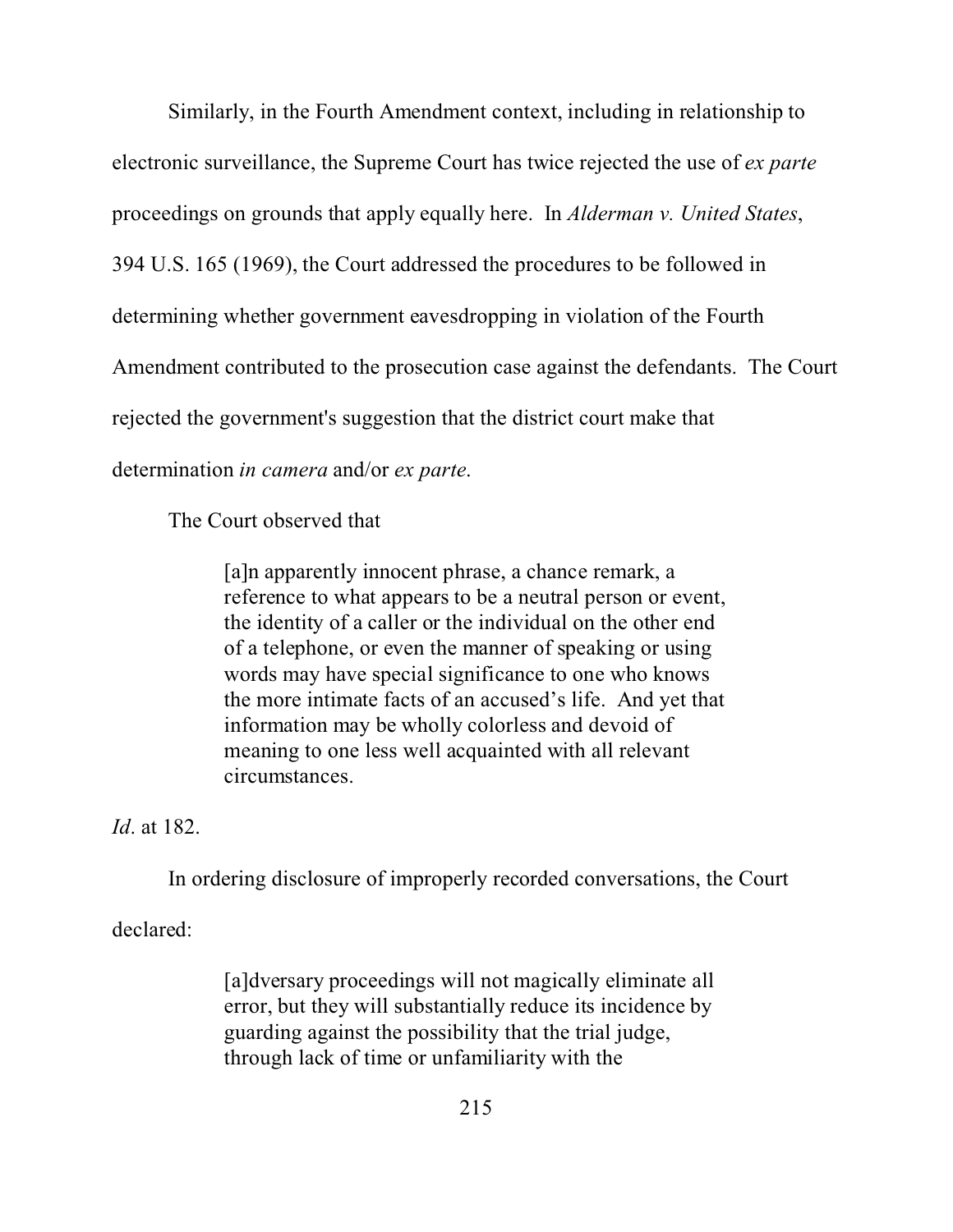information contained in and suggested by the materials, will be unable to provide the scrutiny that the Fourth Amendment exclusionary rule demands.

*Id*. at 184.

Likewise, in *Franks v. Delaware*, 438 U.S. 154 (1978), the Court held that a defendant, upon a preliminary showing of an intentional or reckless material falsehood in an affidavit underlying a search warrant, must be permitted to attack the veracity of that affidavit. The Court rested its decision in significant part on the inherent inadequacies of the *ex parte* nature of the procedure for issuing a search warrant, and the contrasting enhanced value of adversarial proceedings:

> the hearing before the magistrate [when the warrant is issued] not always will suffice to discourage lawless or reckless misconduct. The pre-search proceeding is necessarily *ex parte*, since the subject of the search cannot be tipped off to the application for a warrant lest he destroy or remove evidence. The usual reliance of our legal system on adversary proceedings itself should be an indication that an *ex parte* inquiry is likely to be less vigorous. The magistrate has no acquaintance with the information that may contradict the good faith and reasonable basis of the affiant's allegations.

438 U.S. at 169.

Nor does the Classified Information Procedures Act, 18 U.S.C. App. III,

enacted in 1984 to govern and regulate the use of classified information in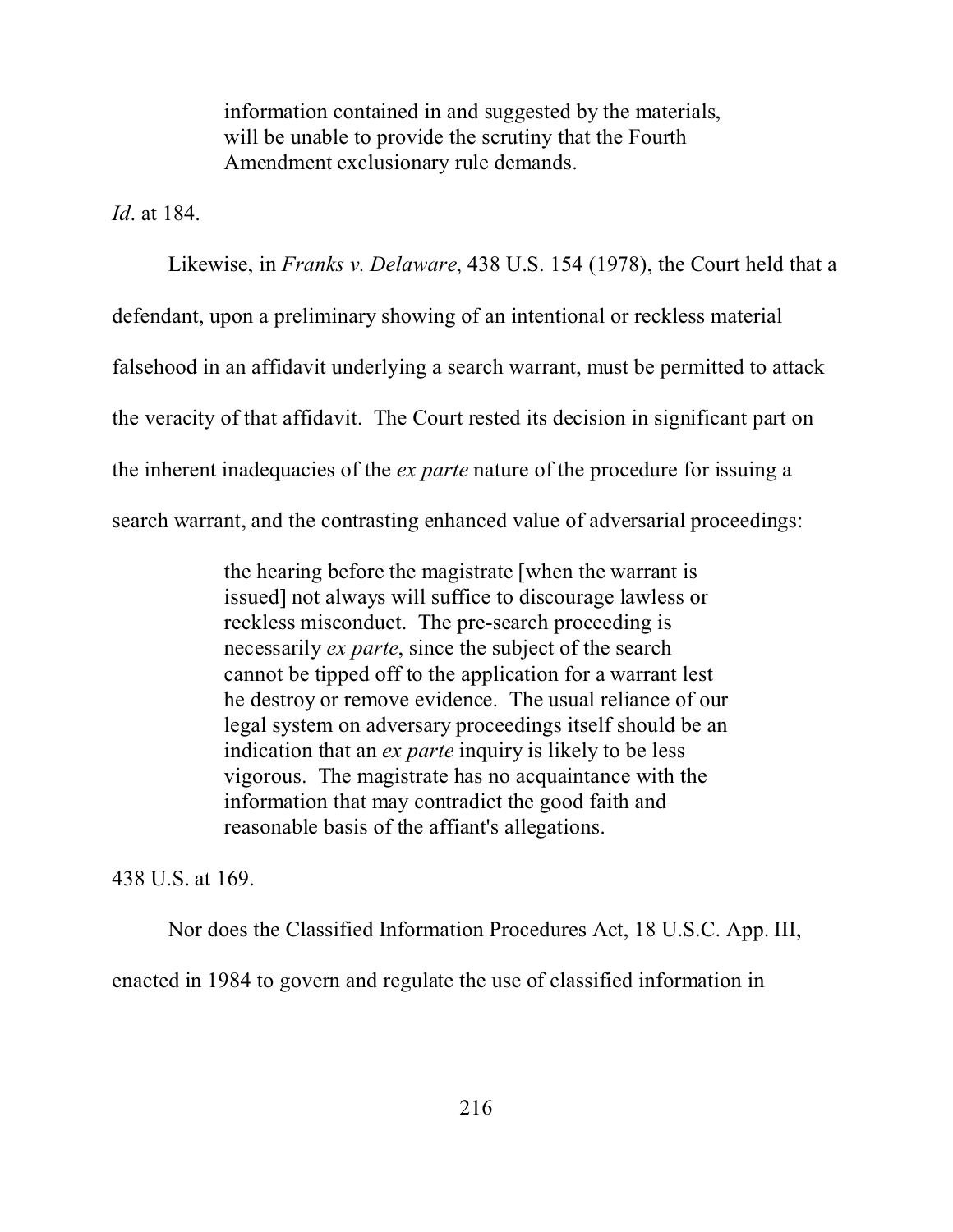criminal proceedings, in any way undermine *Alderman*. In fact, CIPA provides statutory support for the constitutional rule in *Alderman*.

CIPA provides a procedural framework for regulating the use of classified information in criminal proceedings. CIPA was not enacted or designed to alter or supersede the rules of discovery, *United States v. Libby*, 429 F. Supp.2d 1, 7 (D.D.C. 2006), *citing United States v. Yunis*, 867 F.2d 617, 621 (D.C. Cir. 1989), or to override constitutional and other protections afforded a criminal defendant.

In fact, CIPA's stated purpose was to "protect[] and restrict[] the discovery of classified information in a way that does not impair the defendant's right to a fair trial."*United States v. Dumeisi*, 424 F.3d 566, 578 (7th Cir. 2005), *quoting United States v. O'Hara*, 301 F.3d 563, 569 (7th Cir. 2002). *See also United States v. Moussaoui*, 365 F.3d 292 (4th Cir. 2004), *on rehearing*, 382 F.3d 453 (4th Cir. 2004); *United States v. Anderson*, 872 F.2d 1508, 1514 (11th Cir. 1989); *United States v. Marzook*, 412 F. Supp.2d 913, 918 (N.D. Ill. 2006); *United States v. Paracha*, 2006 WL 12768, at \*10 (S.D.N.Y. January 3, 2006); *United States v. Cardoen*, 898 F. Supp. 1563, 1571 (S.D. Fla. 1995); *United States v. Poindexter*, 698 F. Supp. 316, 320 (D.D.C. 1988).

Indeed, explicit in CIPA's legislative history is the admonition that "the defendant should not stand in a worse position, because of the fact that classified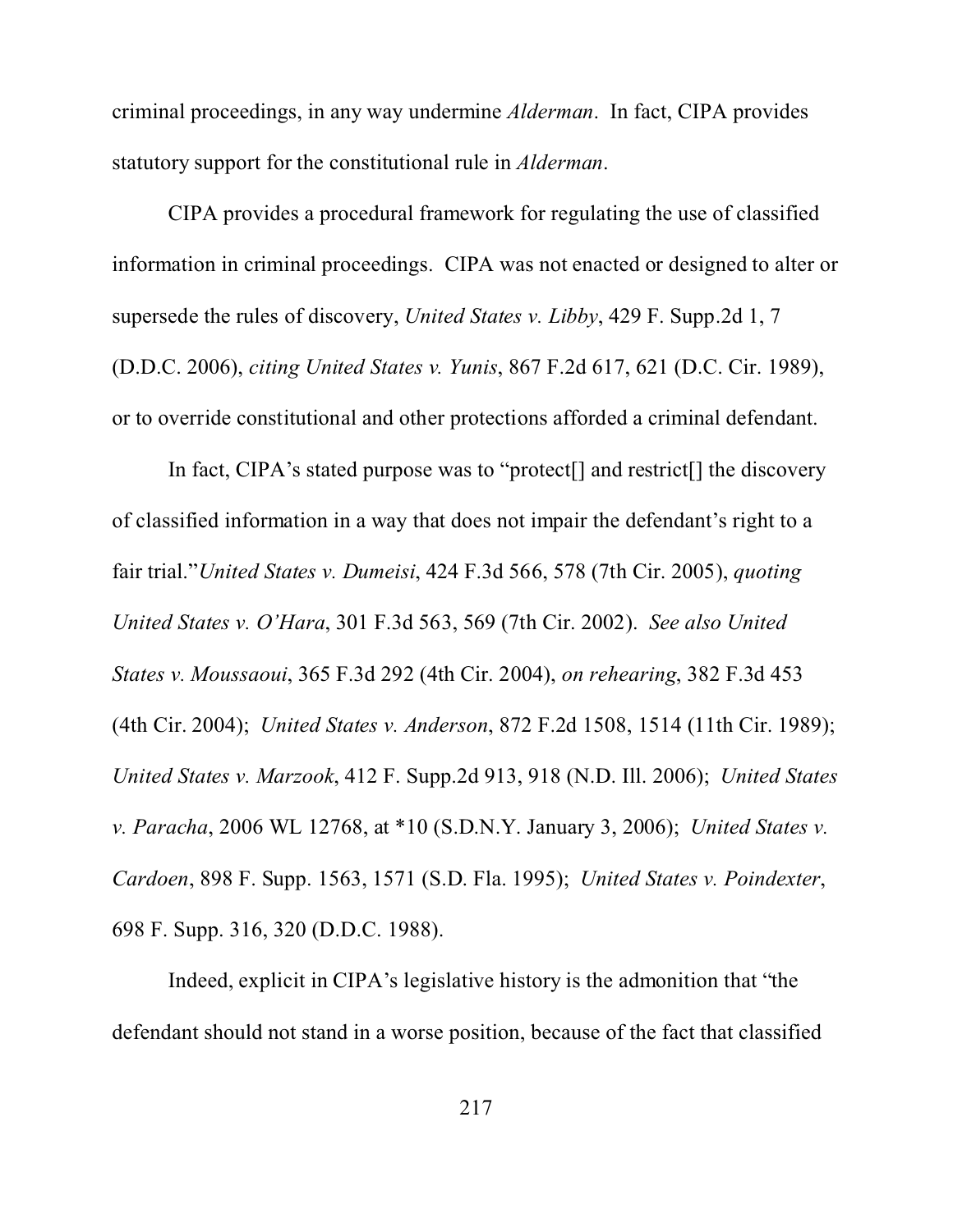information is involved, than he would without this Act." Senate Report No. 96- 823, at 4302. *See also United States v. Lopez-Lima*, 738 F. Supp. 1404, 1407 (S.D. Fla. 1990); *United States v. Poindexter*, 698 F. Supp. at 320. Consistent with that mandate, CIPA also does not diminish the government's obligation to provide exculpatory material to the defendant in compliance with *Brady v. Maryland*. 373 U.S. 83 (1963). *See United States v. Moussaoui*, 2003 WL 21263699, at \*4 (E.D.Va. 2003) (holding that *Brady* principles apply in the CIPA context, including information negating guilt as well as that affecting a potential sentence).

In that context, it is noteworthy that *Alderman* is grounded in Fourth Amendment *constitutional* imperatives that remain unimpeded by CIPA. Consequently, CIPA does not diminish Ms. Stewart's right to the full adversary hearing provided by *Alderman*. All CIPA does is layer specific rules with respect to classified information, *e.g.*, that the information is released only to cleared counsel, while re-emphasizing the primacy of a defendant's constitutional rights to information and a fair trial.

Precluding cleared counsel's access to the government's answer to the question whether the communications of Ms. Stewart (or anyone else involved in the investigation, prosecution, or defense in this case) were intercepted pursuant to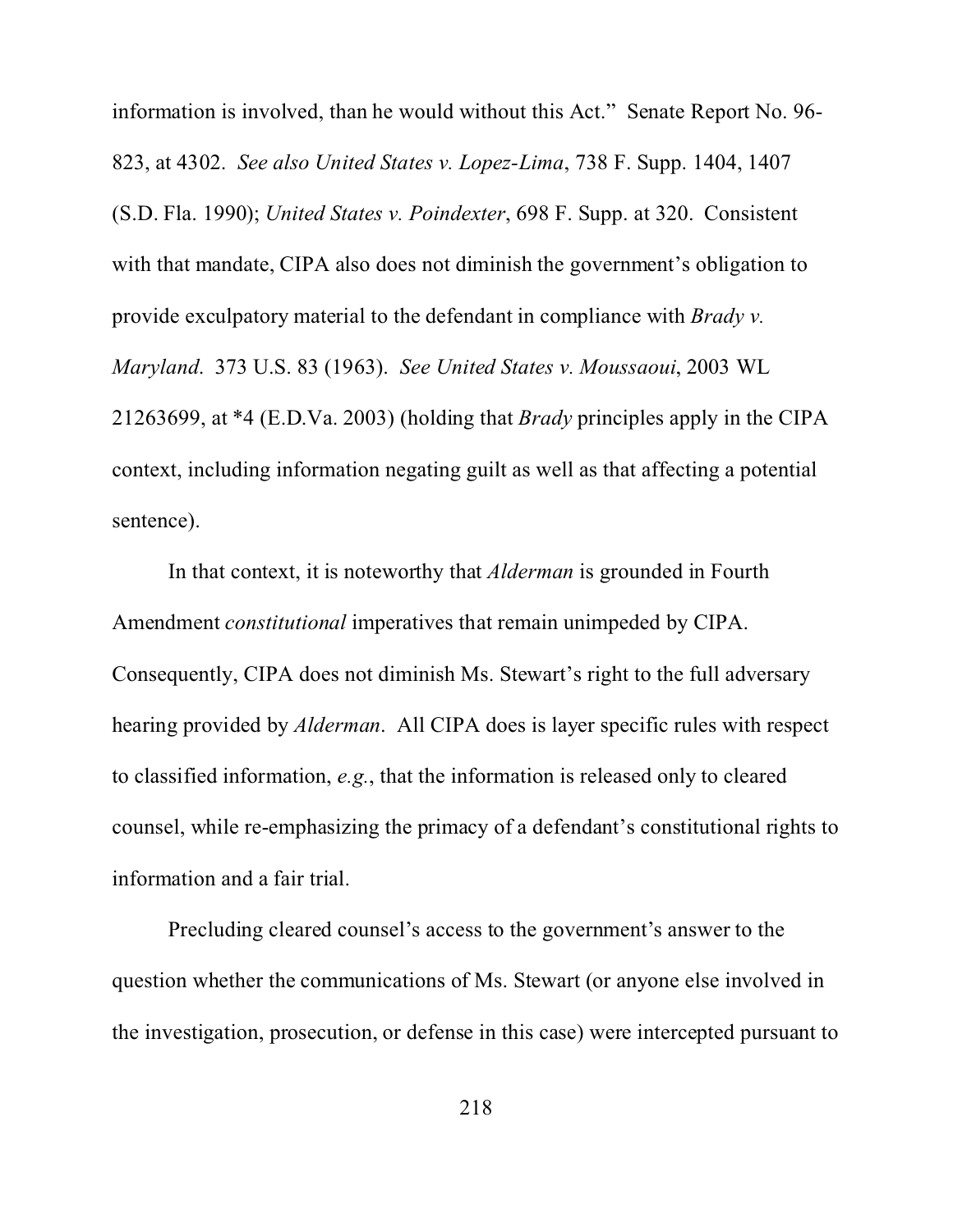the NSA's warrantless electronic surveillance program certainly placed the defendant in a "worse position" solely because the information is classified.<sup>84</sup>

Of the other cases in which the same or similar motions have been made in other cases (*see* J.A. 2227) – in which the motions have been denied by district courts – in all but two the Orders provide no explanation for the Court's decision. In *United States v. Salah*, 03 Cr. 978 (N.D. Ill. 2006), the District Court addresses only the question of *public* release of the information requested, as opposed to the limited disclosure sought here – to defense counsel with security clearances, and in compliance with the Classified Information Procedures Act (hereinafter "CIPA").

Only in *United States v. Hassoun, et al.*, No. 04-60001-CR-

COOKE/BROWN (S.D. Fla. 2006), did the Court address CIPA and the prospect of disclosure to cleared counsel. Nevertheless, in correctly noting that Section 4 of CIPA permits *ex parte* submissions by the government, the District Court's conclusion that Section 4 "is clear evidence that Congress intended to protect

<sup>&</sup>lt;sup>84</sup> If Ms. Stewart's communications were intercepted pursuant to a Title III wiretap, or warrantless electronic surveillance that was not deemed classified, she would have an indisputable right to know that fact. *See* 18 U.S.C. §2518(8)(d). Even under the Foreign Intelligence Surveillance Act (hereinafter "FISA"), a person whose communications are intercepted is provided notice if the government offers in evidence "or otherwise use[s]" the fruits of FISA electronic surveillance in a criminal prosecution. *See* 50 U.S.C. §1806(c).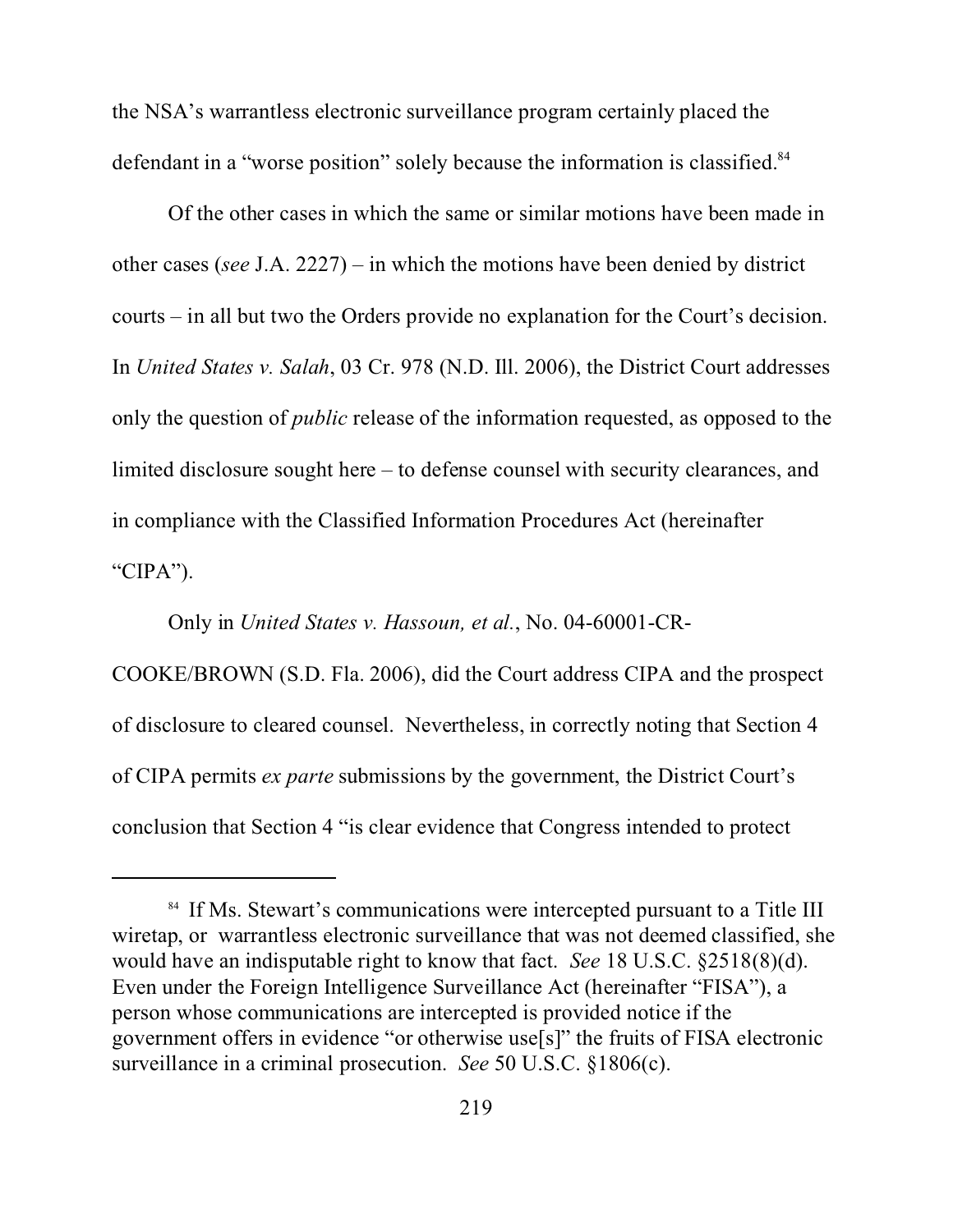classified information from disclosure throughout criminal processes[,]" *Hassoun* Order, at 2, the District Court fails entirely to appreciate or adhere to CIPA's express purpose of not placing the defendant "in a worse position[] because of the fact that classified information is involved[.]"<sup>85</sup>

In addition, *Alderman* represents only one expression of the principle that a criminal defendant is entitled to notice of illegal eavesdropping. Even prior to *Alderman*, Judge Learned Hand stated in *United States v. Coplon*, 185 F.2d 629 (2d Cir. 1950), an appeal in a national security-oriented prosecution – charging transmittal of "Top Secret" Department of Justice documents to a purported Russian agent – at the height of the Cold War, that the government could not deny a defendant access to materials that could establish that her arrest and conviction were the product of illegal government conduct. (In *Coplon*, as here, the issue unlawful government wiretapping.) 185 F.2d at 631-32.

While conscious of the need to preserve national security, and the existence of a "state secrets" doctrine, 185 F.2d at 638, Judge Hand nevertheless determined

<sup>&</sup>lt;sup>85</sup> In *Aref*, this Court, without reaching the merits, denied a petition for a writ of mandamus with respect to the District Court's refusal to permit defense counsel access to the government's response. *United States v. Aref*, 452 F.3d 202 (2d Cir. June 23, 2006). The Court held that the petitioner had "wholly failed to establish that other remedies are inadequate[]" because relief would be available on direct appeal. *Id*. at 206.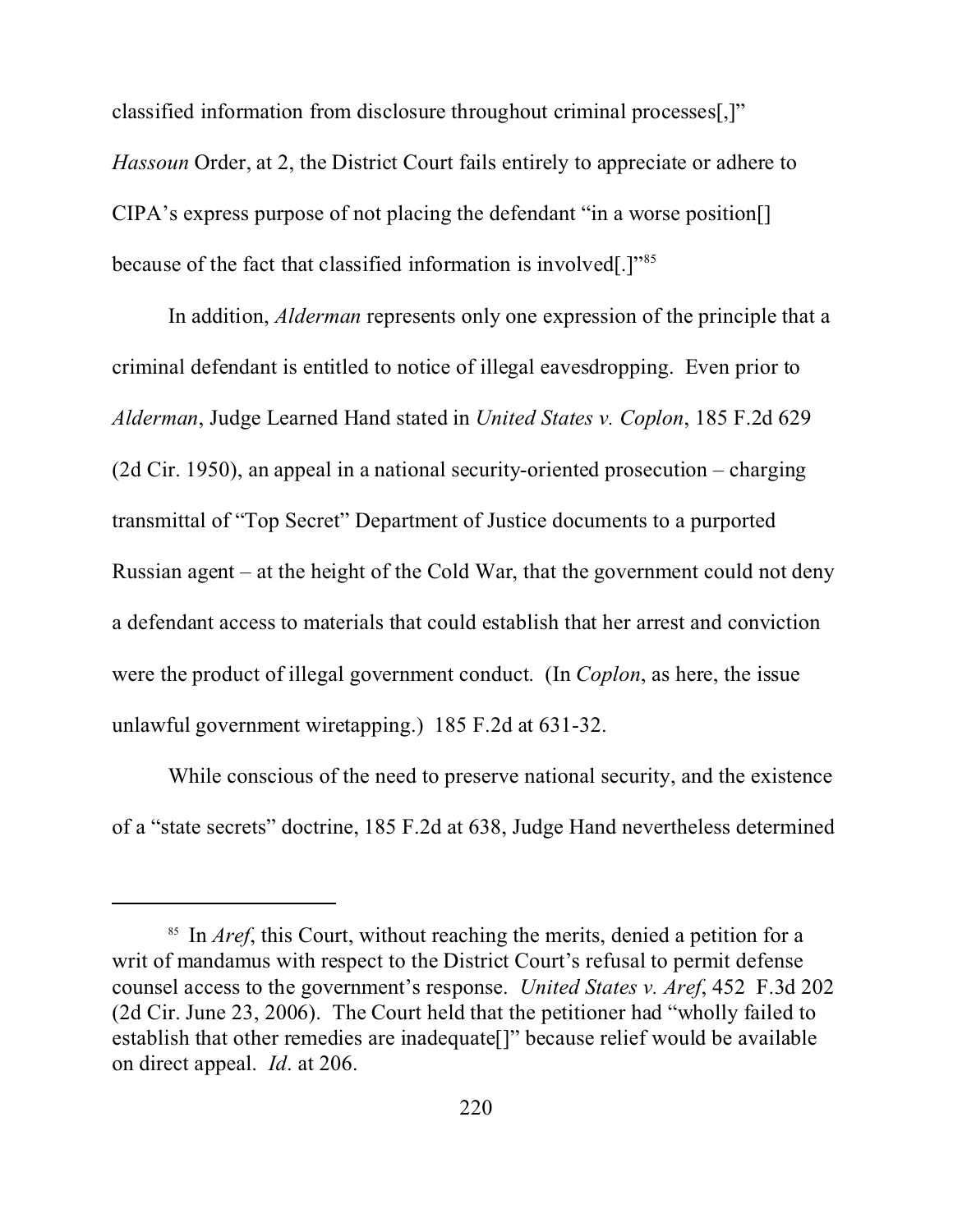that, as this Court had previously held in *United States v. Andolschek*, 142 F.2d 503, 506 (2d Cir. 1944), "the prosecution must decide whether the public prejudice of allowing the crime to go unpunished was greater than the disclosure of such 'state secrets' as might be relevant to the defence. To that we adhere." *Id*., at 638.

In *Coplon*, this Court also held that the District Court had improperly curtailed defense counsel's cross-examination designed to ascertain whether the government "informant" whom the government claimed was responsible for commencement of the investigation into Ms. Coplon's activities, was, in fact, the "wiretapper," pointing out that "obviously it is as much a use of suppressed evidence to base upon it a finding that further examination will be idle, as it is to base upon it a finding that intercepted talks have not 'led' to evidence introduced at the trial." *Id*. at 640.

As this Court stated,

[w]e need not hold and we do not now decide whether in trying to prove that his telephone talks have been unlawfully intercepted, an accused may never be blocked by the fact that his questions call for answers whose disclosure will be a danger to 'national security'; and, as we have just said, it may appear from what has already been the testimony that the examination ought not to be prolonged. *But there was as yet nothing to indicate that it would disclose any 'state secrets' to learn whether the*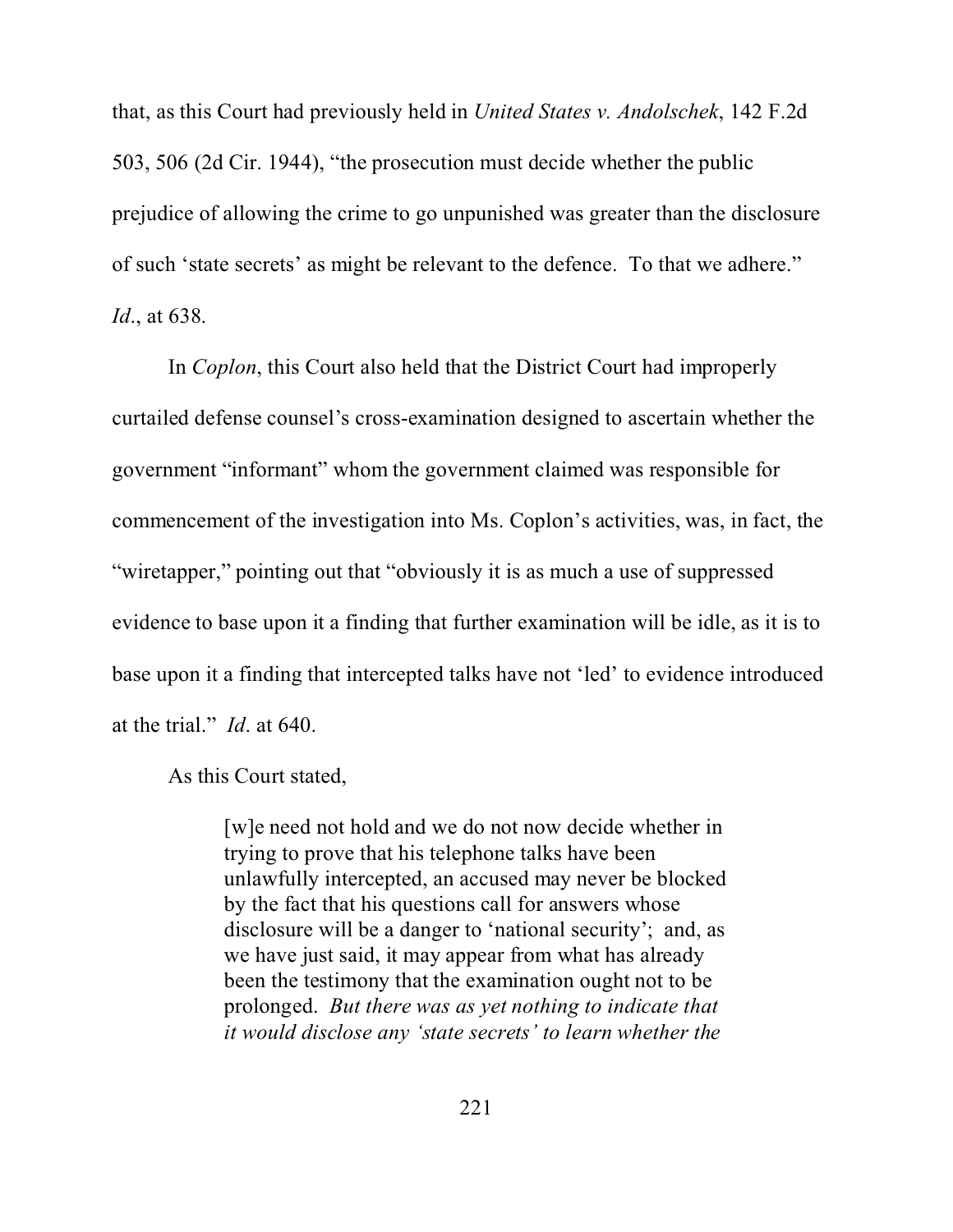*'informant' was a 'wiretapper,' and whether Judith Coplon had been a party to any of the intercepted talks* . . .

*Id*. (emphasis added).

Ultimately, Judge Hand framed the issue, and this Court's conclusion, as

follows:

[t]he only relevant inquiry comes down to this: was it an error for the judge not to let the defence see those records which he read in camera and on which he in part based his finding that the 'taps' had not 'led' to any evidence introduced at the trial? We cannot see how this action can be sustained[.]

*Id*., at 637.

It is respectfully submitted that the Court herein is faced with precisely the same question, and that the same answer obtains. In language as profound, eloquent, and enduring today as it was more than a half-century ago, when the United States considered itself in the throes of a new and different type of international conflict with a ruthless, unprincipled, invidious adversary dedicated to the destruction of the U.S. and all of its ideals and institutions, Judge Hand declared:

> [i]n the case at bar it may seem to have been a flimsy grievance to deny to Judith Coplon the opportunity to argue that these records did 'lead,' or might have 'led,' to her conviction; in truth it is extremely unlikely that she suffered the slightest handicap from the judge's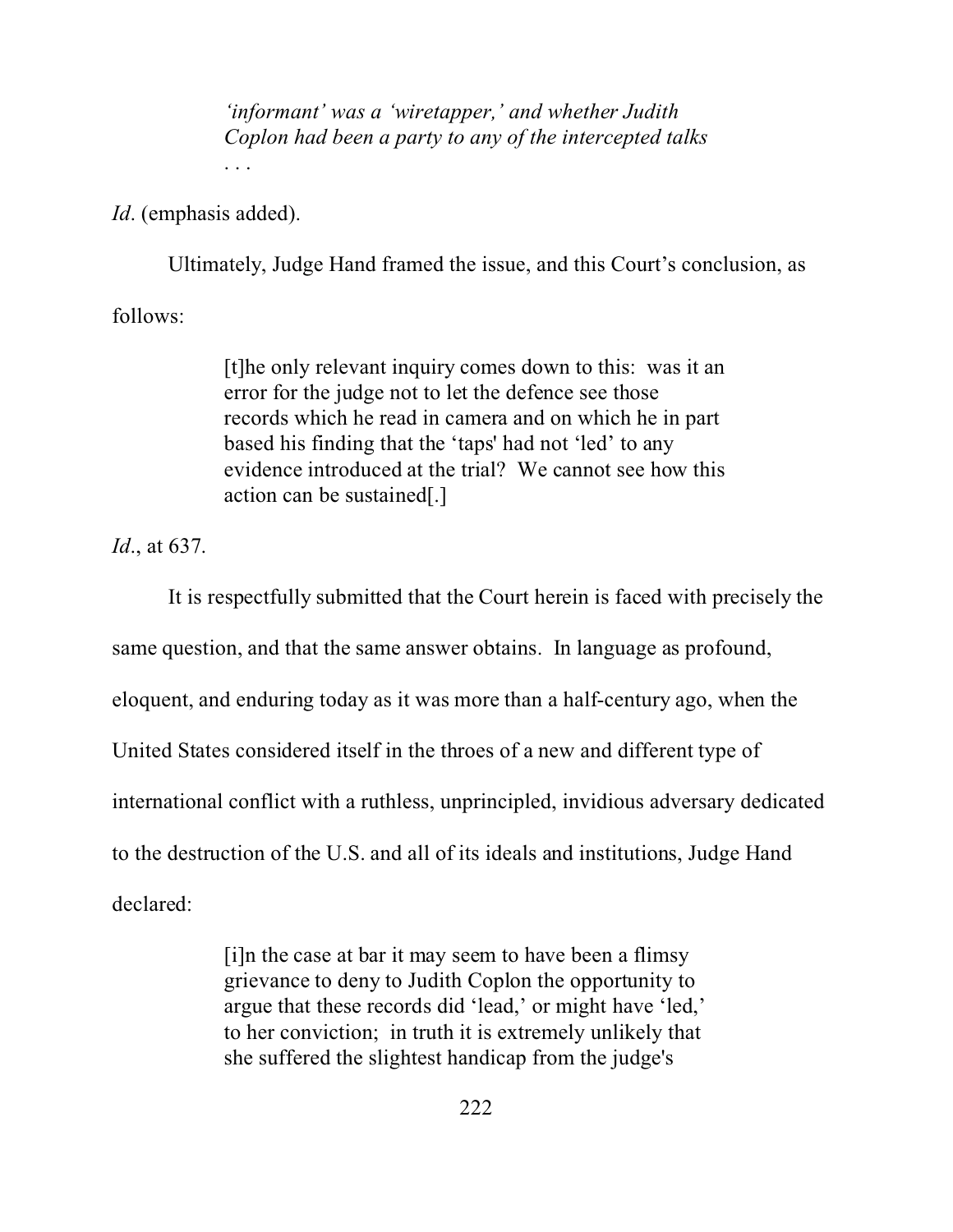refusal. But we cannot dispense with constitutional privileges because in a specific instance they may not in fact serve to protect any valid interest of their possessor. Back of this particular privilege lies a long chapter in the history of Anglo-American institutions. Few weapons in the arsenal of freedom are more useful than the power to compel a government to disclose the evidence on which it seeks to forfeit the liberty of its citizens. All governments, democracies as well as autocracies, believe that those they seek to punish are guilty; the impediment of constitutional barriers are galling to all governments when they prevent the consummation of that just purpose. But those barriers were devised and are precious because they prevent that purpose and its pursuit from passing unchallenged by the accused, and unpurged by the alembic of public scrutiny and public criticism. A society which has come to wince at such exposure of the methods by which it seeks to impose its will upon its members, has already lost the feel of freedom and is on the path towards absolutism.

*Id.*, at 638.<sup>86</sup>

In this instance, insistence on the adversary process would have had considerable salutary effects on the accuracy of decision-making. The disclosures the District Court wrested below from the government (*see* **ante**, at 25) – only after repeated directives – prove convincingly why the District Court's refusal to

<sup>86</sup> Later, in *Dennis v. United States*, 384 U.S. 855 (1966), the Supreme Court cited *Coplon* with approval in determining that *ex parte in camera* proceedings were inappropriate. 384 U.S. at 873 n. 20.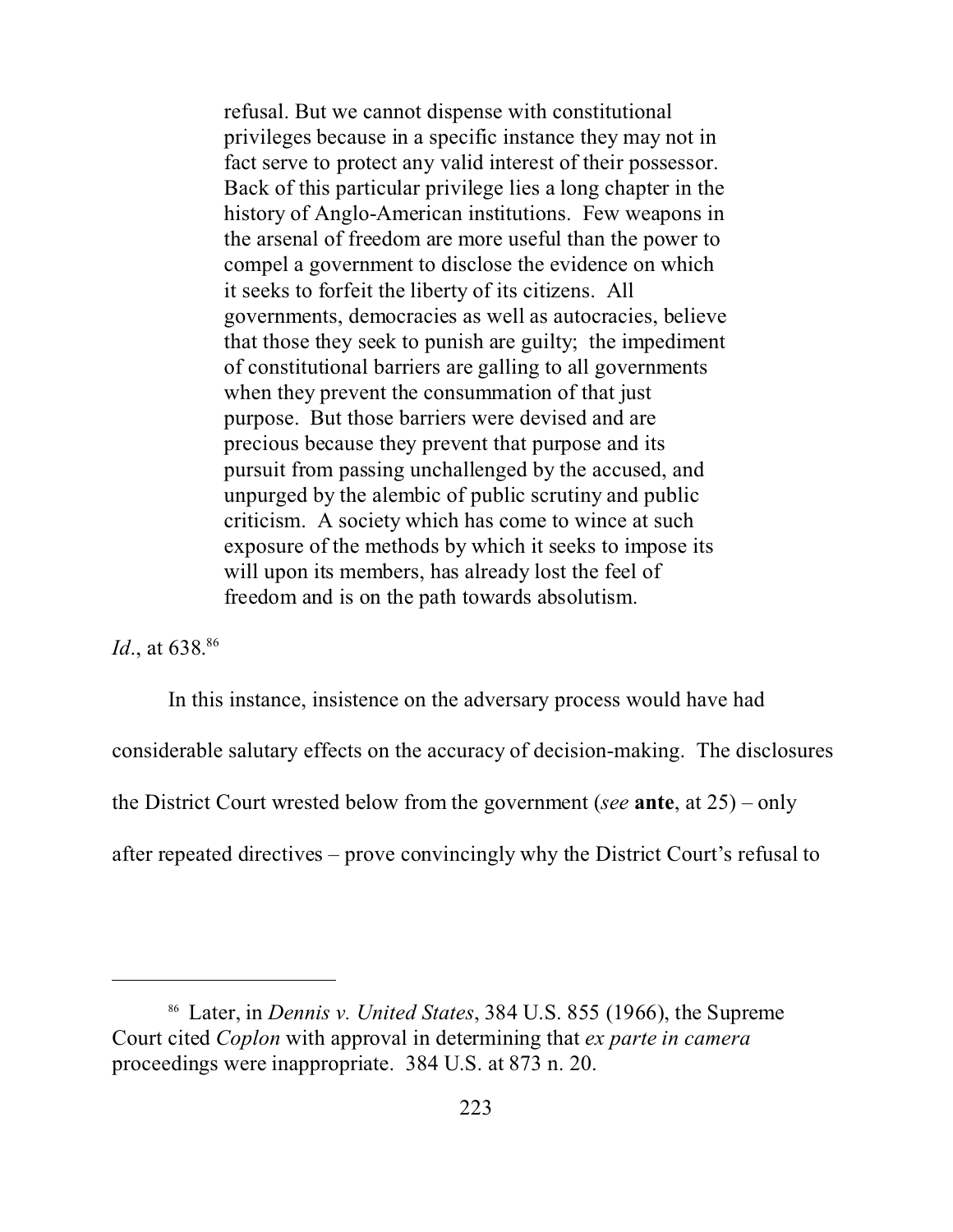permit Ms. Stewart's CIPA-cleared counsel access to the government's *ex parte* response was erroneous.

They also reaffirm that *ex parte* proceedings are inevitably subject to abuse by the government. Here, even *un*classified matters were presented under the veil of secrecy. The result, as this process has demonstrated, is inexorable: *ex parte* proceedings will swallow up the adversary system, and due process and adequate notice will be the exception rather than the rule.

Also, as demonstrated here, *ex parte* proceedings veritably guarantee inaccurate determinations based on incomplete information. For example, if the District Court had not ordered the government to disclose the interception of Mr. Sattar during the Title III electronic surveillance, the Court would not have known that the government had failed to provide him the statutorily required notice of such interception(s). J.A.2257.

The District Court's repeated inquiries of the government with respect to Ms. Stewart's NSA Program motion produced additional disclosures, but nevertheless failed to serve as a substitute for attorney access to the information, and the informed advocacy that accompanies such access. J.A. 2227-2259.

In addition, here the government's *ex parte* submissions were used, as they often are, to shield from view government misconduct (such as the violation of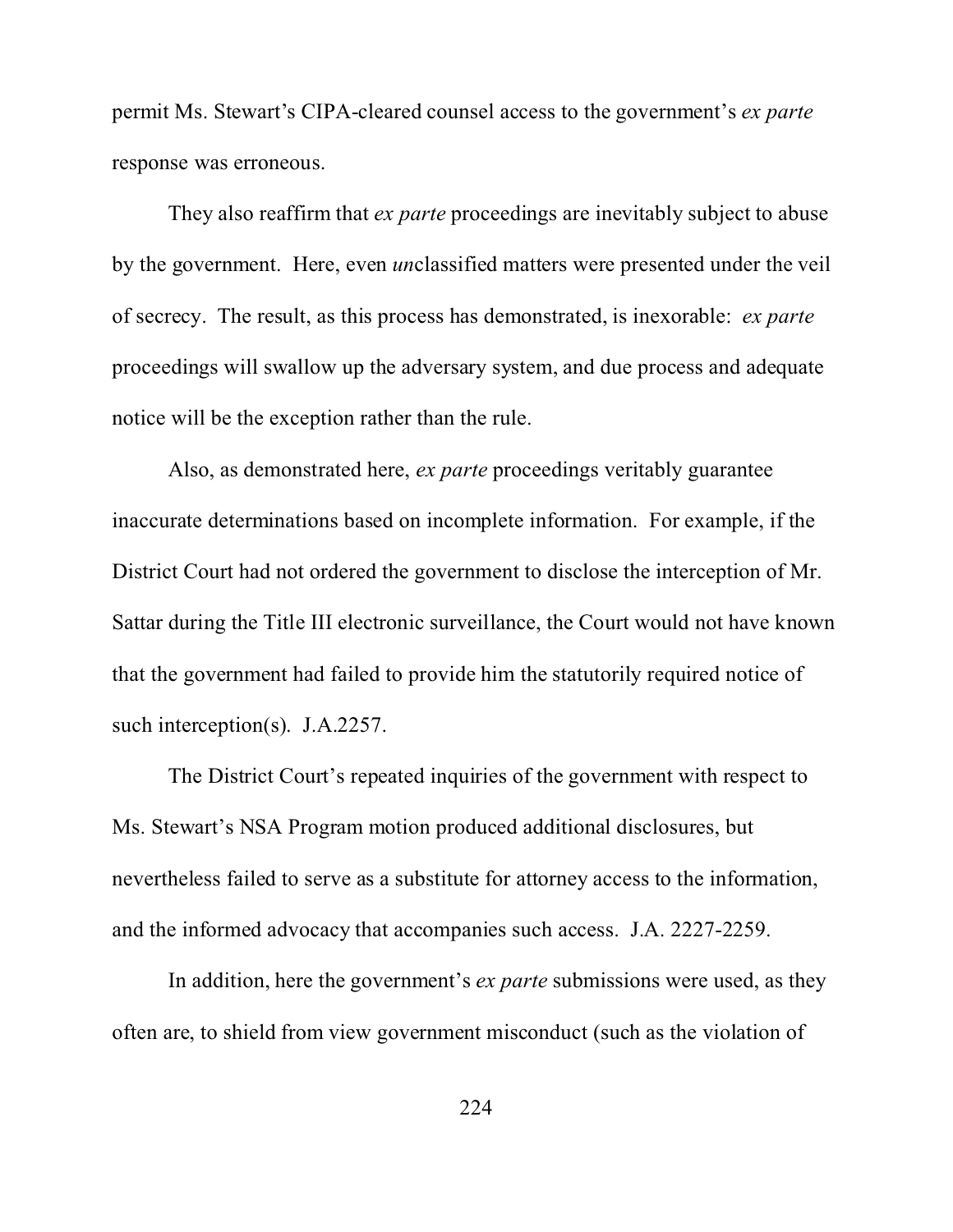Title III's notice requirements, and any Rule 16, Fed.R.Crim.P., violations that may attend the failure to disclose the interceptions during discovery).

This episode establishes that the price paid for *ex parte* proceedings is unacceptably high. As the government's proclivity for secrecy grows, these incursions upon the adversary system will multiply until there is precious little left of it, or of the due process and accurate decision-making it serves.

Indeed, these facts underscore the fundamental tenet that it is not the Court's function, but *defense counsel's*, to be the vigorous advocate on the defendant's behalf, and point out any deficiencies in the government's response. As the Supreme Court recognized in *Dennis v. United States*, 384 U.S. 855, 875 (1966), "[i]n our adversary system, it is enough for judges to judge. The determination of what may be useful to the defense can properly and effectively be made only by an advocate."

Similarly, the District Court in *United States v. Marzook*, explained earlier this year in the context of deciding whether to close a suppression hearing to the public because of the potential revelation of classified information thereat, quoting the Seventh Circuit in *Stein v. Department of Justice & Federal Bureau of Investigation*, 662 F.2d 1245, 1259 (7th Cir. 1981),

> [i]t is a matter of conjecture whether the court performs any real judicial function when it reviews classified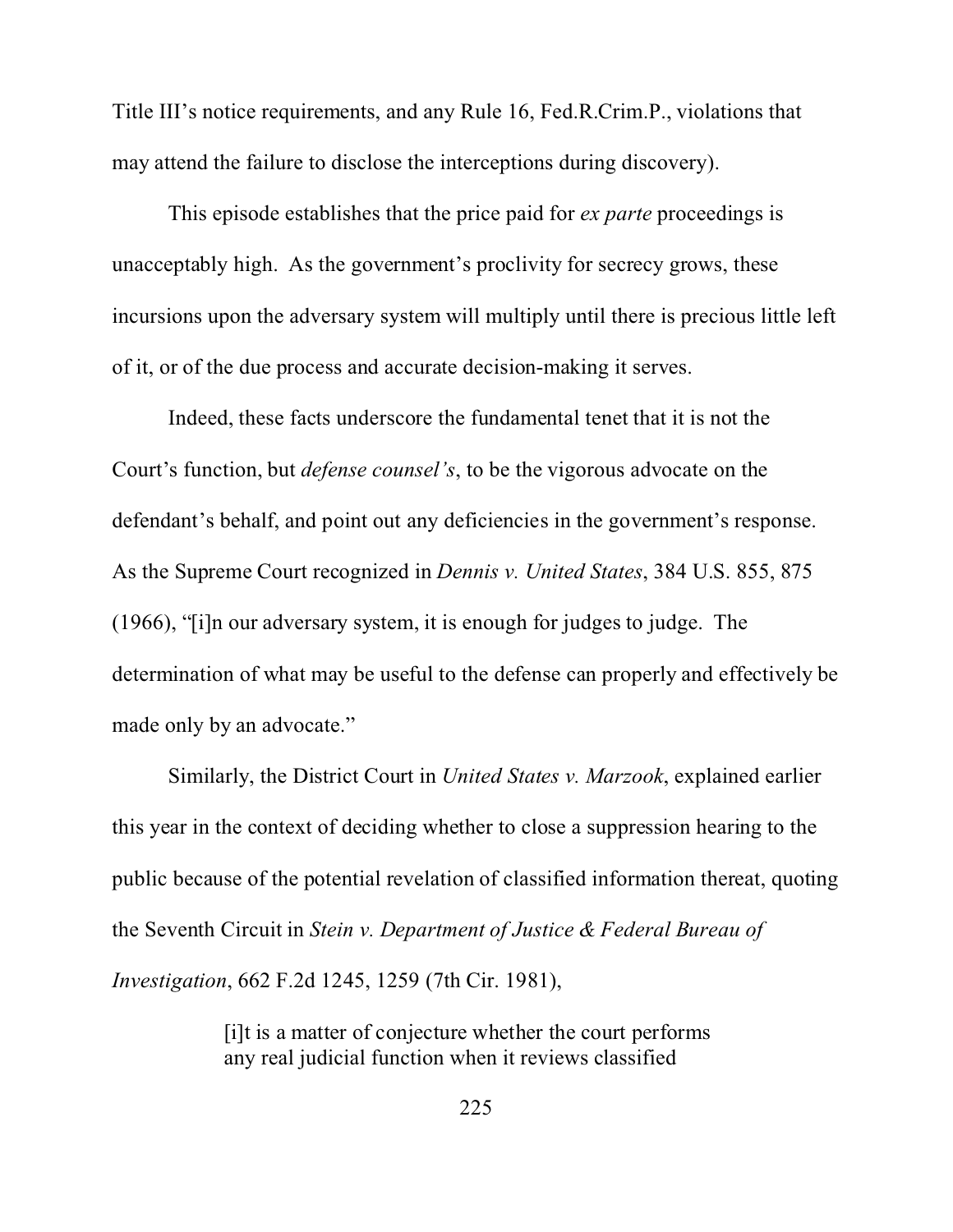documents *in camera*. Without the illumination provided by adversarial challenge and with no expertness in the field of national security, the court has no basis on which to test the accuracy of the government's claims.

412 F. Supp.2d at 921.<sup>87</sup>

Likewise, the Seventh Circuit has acknowledged that *ex parte* proceedings

inexorably impair a court's ability to render a fully informed and accurate

decision, regardless of the government's motivation and intent:

[e]ven where the government acts in good faith and diligently attempts to present information fairly during an *ex parte* proceeding, the government's information is likely to be less reliable and the court's ultimate finding less accurate than if the defendant had been permitted to participate.

*United States v. Napue*, 834 F.2d 1311, 1319 (7th Cir. 1988).

Moreover, District Courts presiding over civil cases have fashioned solutions that have been designed to resolve the problem of *ex parte* submissions with respect to the NSA Program. Again, in a *criminal* case, at least that much is required. For example, in *Doe v. Gonzales*, 386 F. Supp.2d 66 (D. Conn. 2005) the District Court "direct[ed] the government to attempt, to the extent permitted by

<sup>87</sup> In *Marzook*, the government agreed that the defendant at issue, and his counsel (as well as counsel for the co-defendant) could be present at the hearing, and cross-examine the witnesses. *See* 412 F. Supp.2d at 917, 923.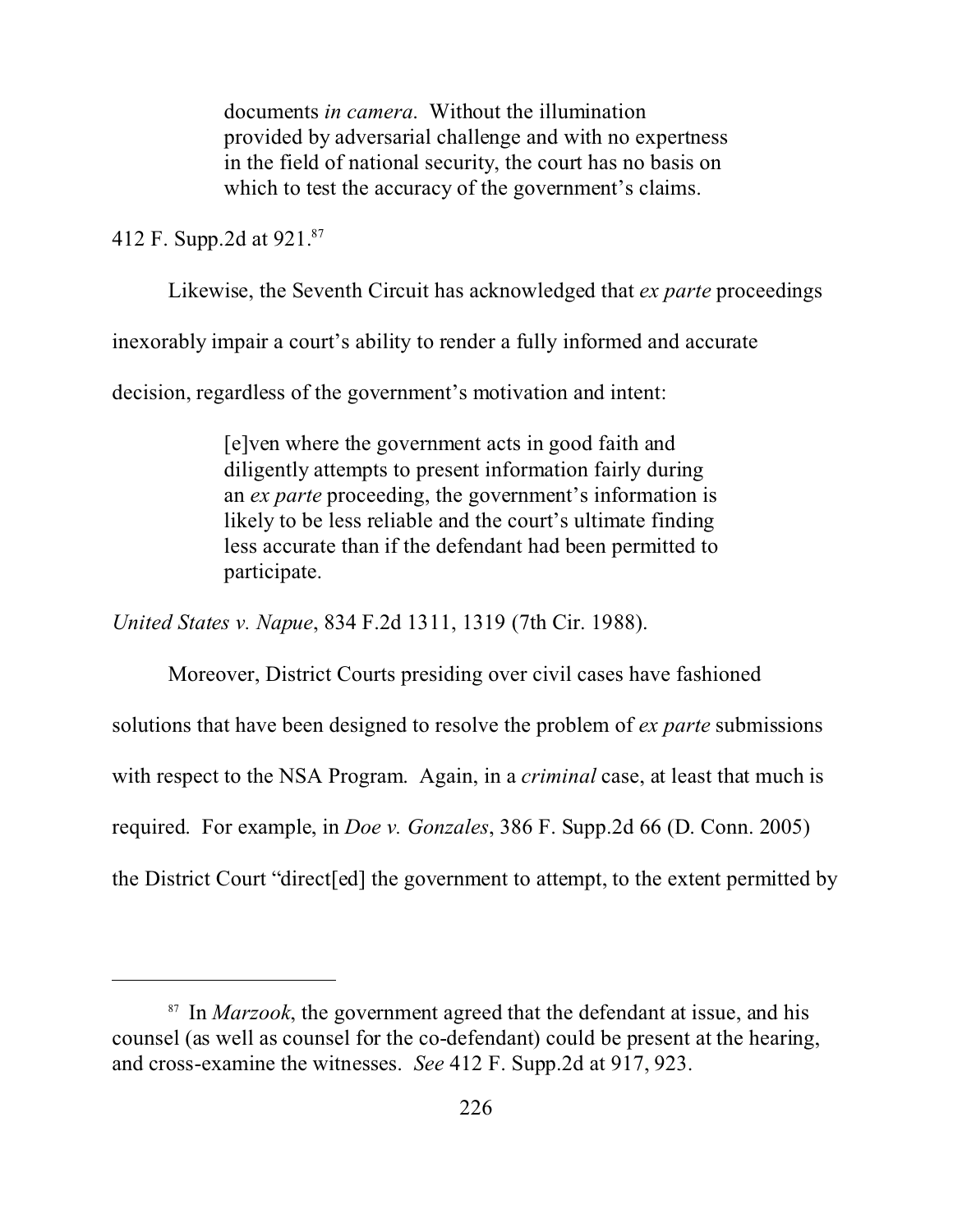law, to provide plaintiffs' attorney the opportunity to obtain the security clearance required to review and respond to the classified materials." 386 F. Supp.2d at 71.

Here, two of Ms. Stewart's lawyers already possess such clearance. Consequently, the notion that granting such counsel access to the government's response would imperil national security, or cannot be shared with counsel, is specious. *See United States v. Libby*, 2006 WL 862345, at \*4 (D.D.C. April 5, 2006) (recognizing that "there are fewer threats to national security in disclosing classified documents to a defendant and his attorney who have obtained security clearances , than when disclosure is made to someone who has not received security clearances").

Thus, this is not a case in which "'an adversary hearing with defense knowledge would defeat the very purpose of the discovery rules.'" *United States v. Sarkissian*, 841 F.2d 959, 965 (9th Cir. 1988) [*quoting* H. Rep. No. 831, 96th Cong., 2d Sess. 27 n.22 (1980)]. *See also United States v. George*, 786 F. Supp. 11, 14 n.1 (D.D.C. 1991) (noting that "[t]he concerns of the court and the government in [*United States v. Yunis*, 867 F.2d 617 (D.C. Cir. 1989)] are not fully applicable here because there has been no allegation that the defendant might use the [classified] information to bring harm to anyone"); *United States v. Poindexter*, 727 F. Supp. 1470, 1473 & n.4 (D.D.C. 1989) (court erred on side of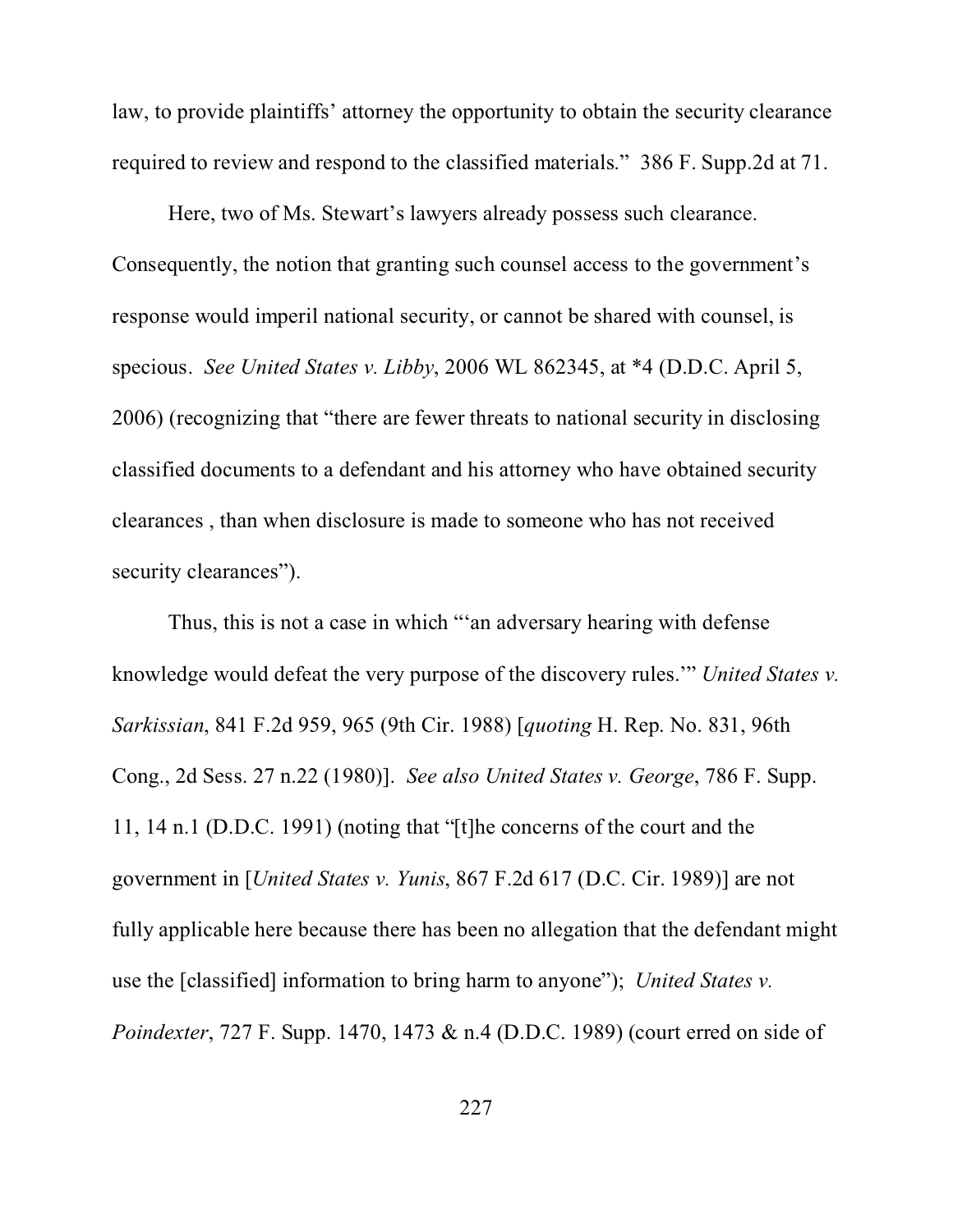granting classified discovery of matters encompassed in the indictment, in part "since this defendant, unlike the defendant in such cases as [*Yunis*], had high security clearances, and production of sensitive information would be less likely to harm national security interests").

# **1.** *The NSA Program's Potential Taint of the FISA Process Requires Further Review and Participation By Cleared Defense Counsel In This Case*

Another reason for granting cleared defense counsel access to the government's *ex parte* submission is the NSA Program's potential taint of FISA electronic surveillance. As reported by *New York Times* journalist James Risen in his book, *State of War* (Free Press: 2006), "[i]n some instances, the government seeks FISA court approval for wiretaps on individuals who have already been secretly subject to warrantless eavesdropping by the NSA." *State of War*, at 54.

Mr. Risen relates further that

[t]he existence of the Program has been kept so secret that senior Bush administration officials have gone to great lengths to hide the origins of the intelligence it gathers. When the NSA finds potentially useful intelligence in the U.S.-based telecommunications switches, it is "laundered" before it is widely distributed to case officers at the CIA or special agents of the FBI, officials said. Reports are said not to identify that the intelligence came from intercepts of U.S.-based telecommunications.

*Id*., at 53.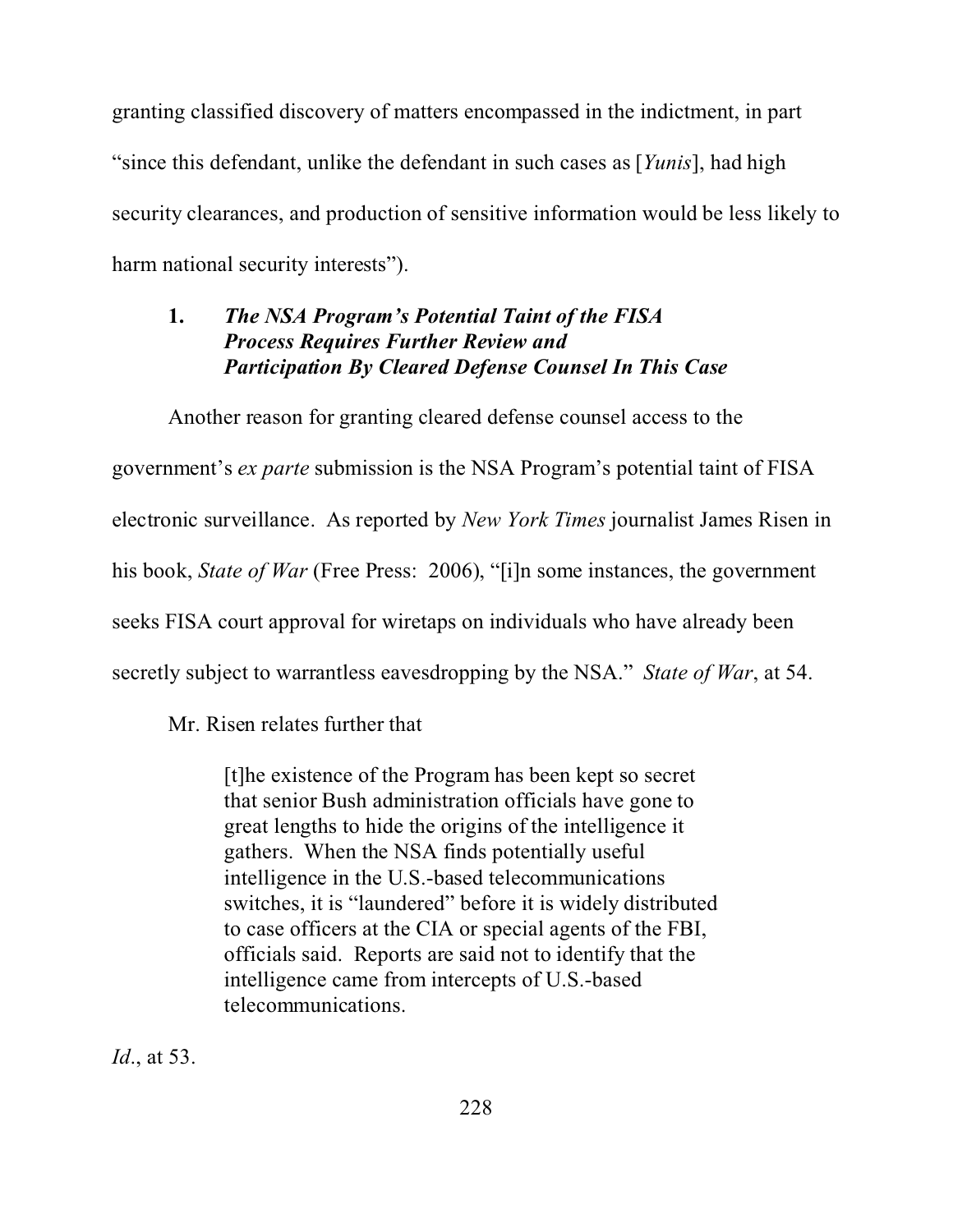Nor is the prospect of the NSA Program tainting FISA surveillance merely isolated. In fact, according to Mr. Risen, the proportion of FISA applications affected is significant:

> [t]he government is apparently following that practice with increased frequency; by the estimate of two lawyers, some 10 percent to 20 percent of the search warrants issued by the secret FISA court now grow out of information generated by the NSA's domestic surveillance program.

*Id*., at 54.

The problems of FISA abuse and taint are not new. Indeed, the NSA Program's potential impact is just another in a series of revelations that has demonstrated the inevitable abuses that attend a system that is presumptively *ex parte* in theory, and has been entirely *ex parte* in practice. *See* **post**, at POINT VIII. The NSA Program, and its complete opacity, merely multiply the opportunities for abuse.

As this Court stated last year in the course of condemning a prosecutor's submission of exculpatory material to the trial court *in camera* (because of doubts about the accuracy of the information), instead of to defense counsel, "[t]o allow otherwise would be to appoint the fox as henhouse guard." *DiSimone v. Phillips*, 461 F. 3d 181, 195 (2d Cir. 2006).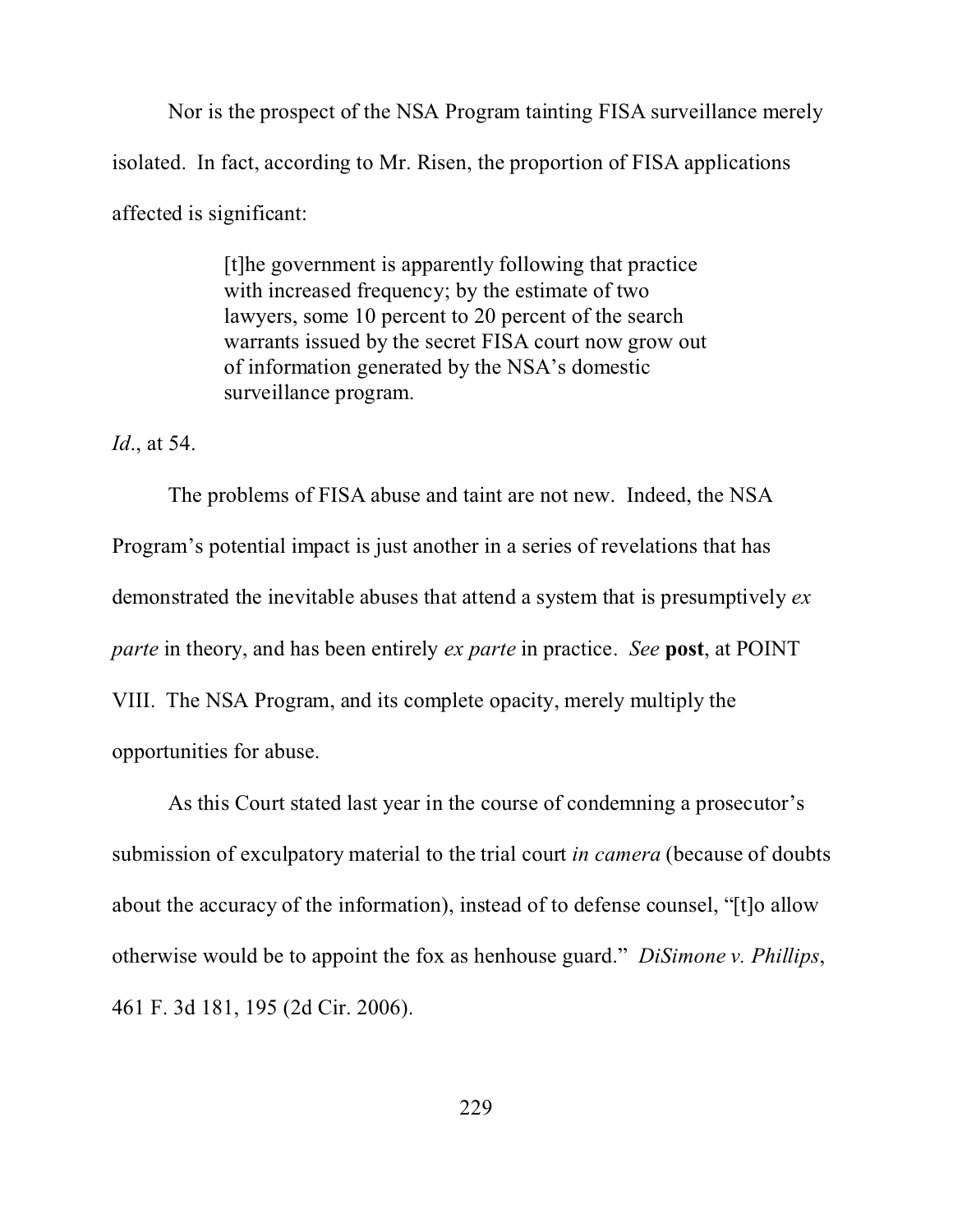Accordingly, it is respectfully submitted that the District Court erred in denying Ms. Stewart's motion for disclosure with respect to the NSA Program, and erred in denying Ms. Stewart's two CIPA-cleared counsel from reviewing the government's classified *ex-parte* opposition to the motion. Either or both of those errors require remand in this case.

#### **POINT VIII**

# **ALL EVIDENCE OBTAINED DIRECTLY AND INDIRECTLY VIA FISA-AUTHORIZED ELECTRONIC SURVEILLANCE SHOULD HAVE BEEN SUPPRESSED BECAUSE IT WAS ACQUIRED IN VIOLATION OF FISA AND THE FOURTH AMENDMENT**

Prior to trial, Ms. Stewart moved to suppress the fruits of electronic surveillance authorized under the Foreign Intelligence Surveillance Act (hereinafter "FISA"), pursuant to which Ms. Stewart's and her co-defendants' respective telephone conversations were overheard, and her prison visits to her client, Sheikh Abdel Rahman, were recorded.

The District Court denied Ms. Stewart's (and her co-defendants') motion, *see United States v. Sattar*, 2003 WL 22137012 (S.D.N.Y. September 15, 2003) (hereinafter "*Sattar FISA I*"), and denied a subsequent motion challenging the government's minimization procedures and spoliation of FISA-generated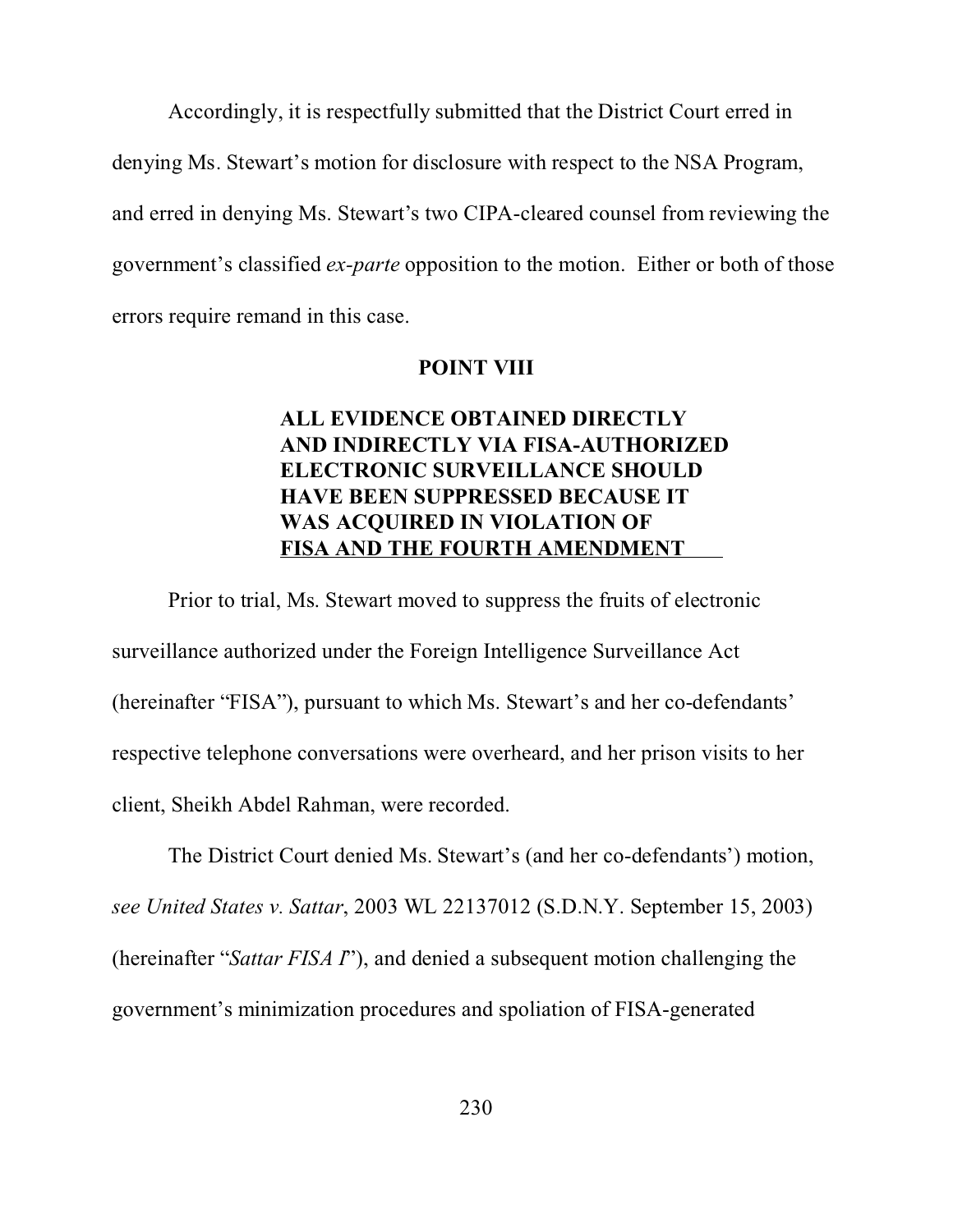evidence. *See United States v. Sattar*, 2003 WL 22510435 (S.D.N.Y. November 5, 2003) (hereinafter "*Sattar FISA II*").

The District Court erred in denying those motions. As detailed below, the District Court's decisions suffered from three principal and fatal flaws:

- (1) the FISA electronic surveillance was instituted for the purpose of pursuing a criminal investigation rather than for intelligencegathering purposes;
- (2) to the extent the purported basis for the FISA electronic surveillance meets the statutory standard, FISA is unconstitutional as applied in this case. The amendments to FISA contained in the USA PATRIOT Act (hereinafter "PATRIOT Act"),<sup>88</sup> which govern portions of the FISA surveillance in this case, do not pass Fourth Amendment muster, and the prior standard (which controls the initial FISA applications) also, in the context of this case, violates the Fourth Amendment as well; and
- (3) the District Court refused to order the FISA orders and applications to defense counsel, and the resulting *ex parte* nature of the FISA

<sup>88</sup> Pub. L. 107-56 (2001).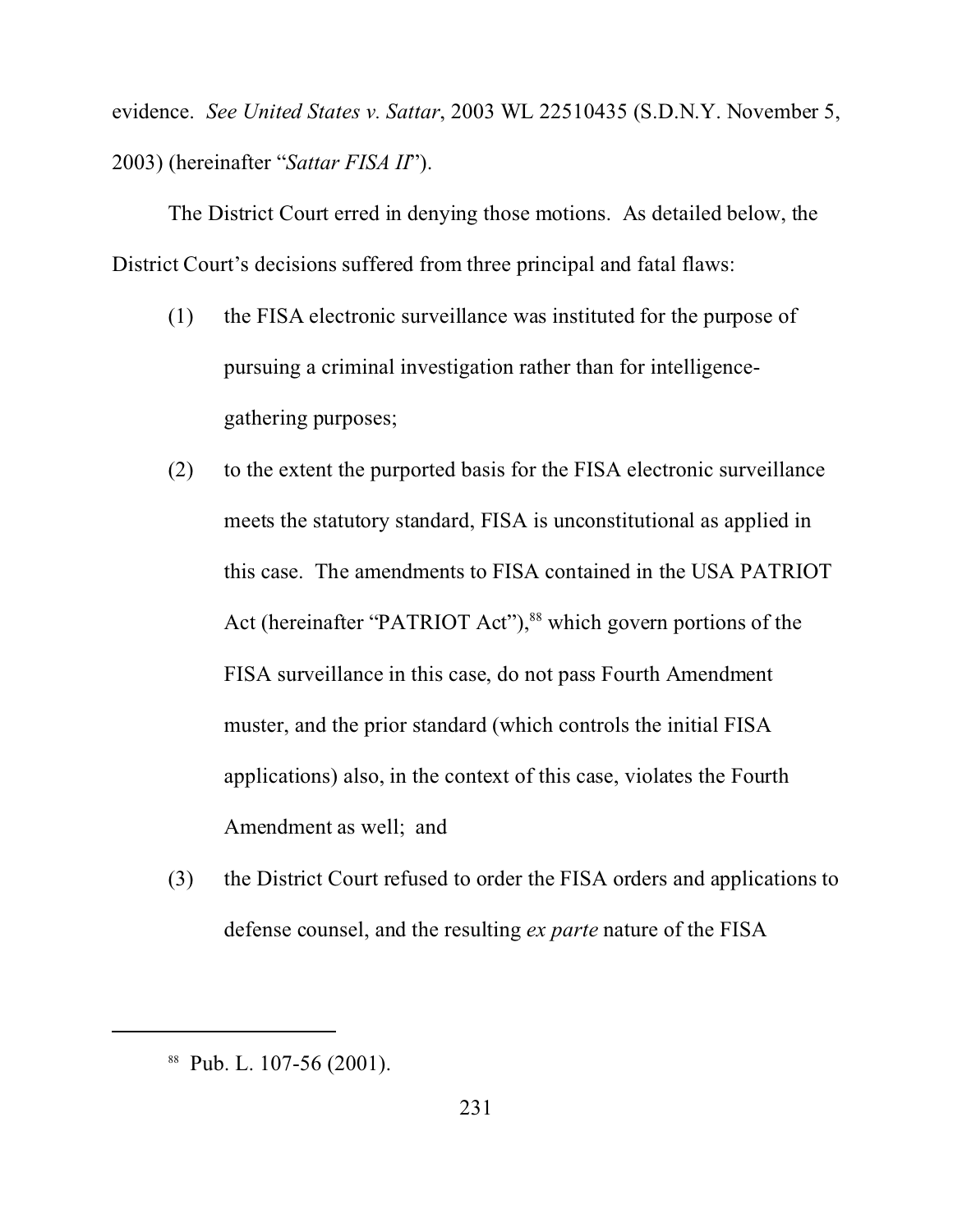litigation irreparably impaired the District Court's ability to render an accurate and fair decision.

As a result, the evidence obtained pursuant to and derived from the FISA electronic surveillance should have been suppressed, or, at the very least, the FISA orders and applications produced to the defense.

## **A.** *FISA: The Statute and Applicable Standards*

#### **1.** *FISA's Background and Purpose*

FISA was enacted in 1978 in the wake of domestic surveillance abuses by federal law enforcement agencies, as catalogued in Congressional Committee and Presidential Commission Reports.<sup>89</sup> The statute was designed to provide a codified framework for *foreign* intelligence gathering within the confines of the United States in response to civil liberties concerns and the gap in the law noted

<sup>89</sup> *See, e.g.,* FINAL REPORT OF THE SELECT COMMITTEE TO STUDY GOVERNMENTAL OPERATIONS WITH RESPECT TO INTELLIGENCE ACTIVITIES, S. Rep. No. 94-755, 94th Cong., 2d Sess. (1976); *Commission on CIA Activities Within the United States*, Report to the President (1975) (commonly referred to as the "Rockefeller Commission Report"). *See also United States v. Belfield*, 692 F.2d 141, 145 (D.C. Cir. 1982) ("[r]esponding to post-Watergate concerns about the Executive's use of warrantless electronic surveillance, Congress, with the support of the Justice Department, acted in 1978 to establish a regularized procedure for use in the foreign intelligence and counterintelligence field").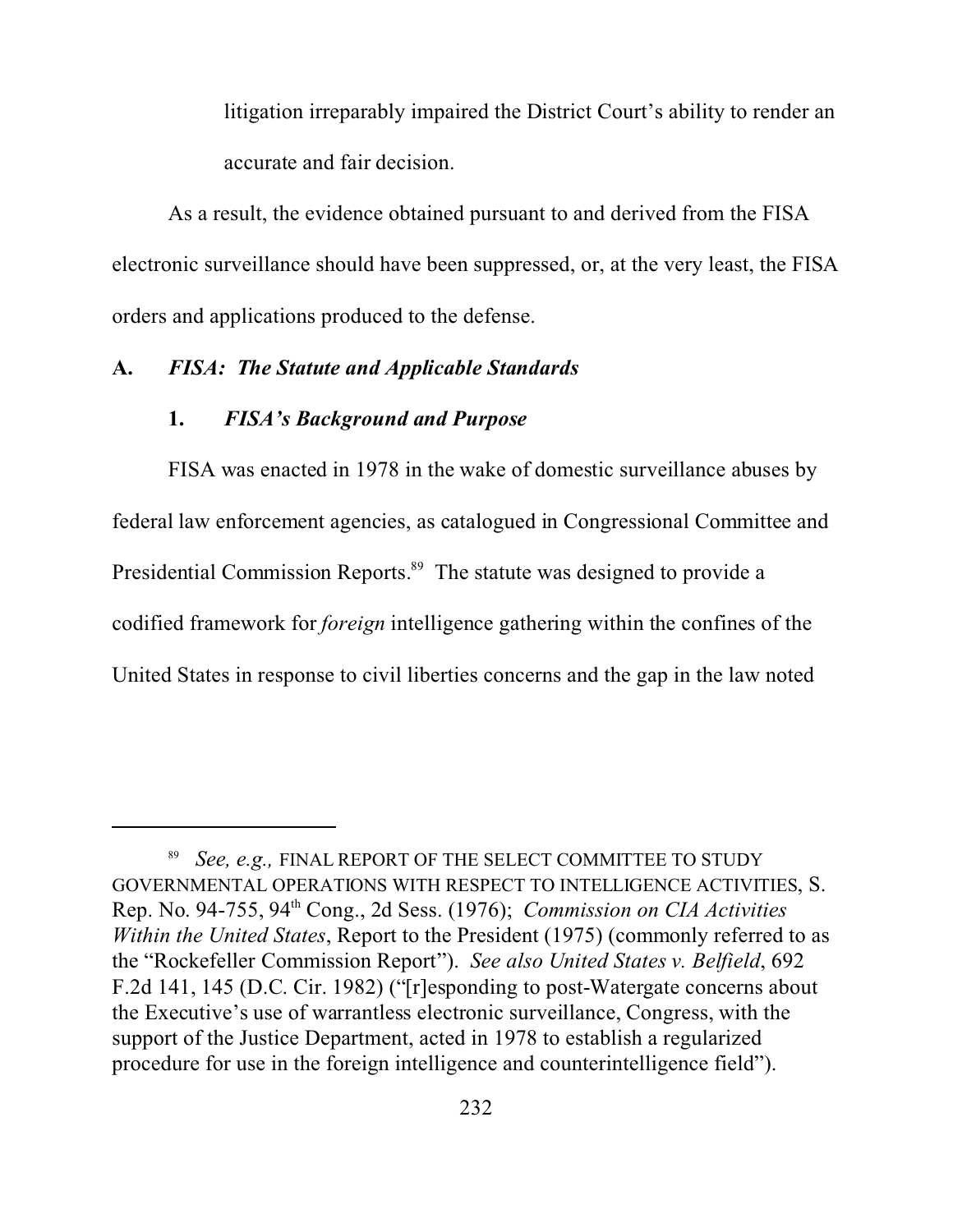by the Supreme Court in *United States v. United States District Court (Keith, J.)*, 407 U.S. 297, 308-09 (1972).<sup>90</sup>

FISA's provisions represented a compromise between civil libertarians seeking preservation of Fourth Amendment and privacy rights, and law enforcement agencies citing the need for monitoring agents of a foreign power operating in the United States. *See In re Kevork*, 788 F.2d 566, 569 (9th Cir. 1986) (FISA "was enacted in 1978 to establish procedures for the use of electronic surveillance in gathering foreign intelligence information. . . . The Act was intended to strike a sound balance between the need for such surveillance and the protection of civil liberties") (quotation omitted). *See also* Elizabeth B. Bazan & Jennifer K. Elsea, *Presidential Authority to Conduct Warrantless Electronic Surveillance to Gather Foreign Intelligence Information*, Congressional Research Service, January 5, 2006, at 12-14 (available at http://www.epic.org/privacy/terrorism/fisa/crs\_analysis.pdf).

## **2.** *FISA's Structure and Operational Framework*

The District Court's decision denying Ms. Stewart's suppression motion with respect to FISA sets forth in detail the statute's structure and mechanisms.

<sup>90</sup> The Court in *Keith* had expressly left open the question of warrantless *foreign* intelligence surveillance. 407 U.S. at 308. *See also United States v. Smith*, 321 F. Supp. 424, 428-29 (C.D. Calif. 1971).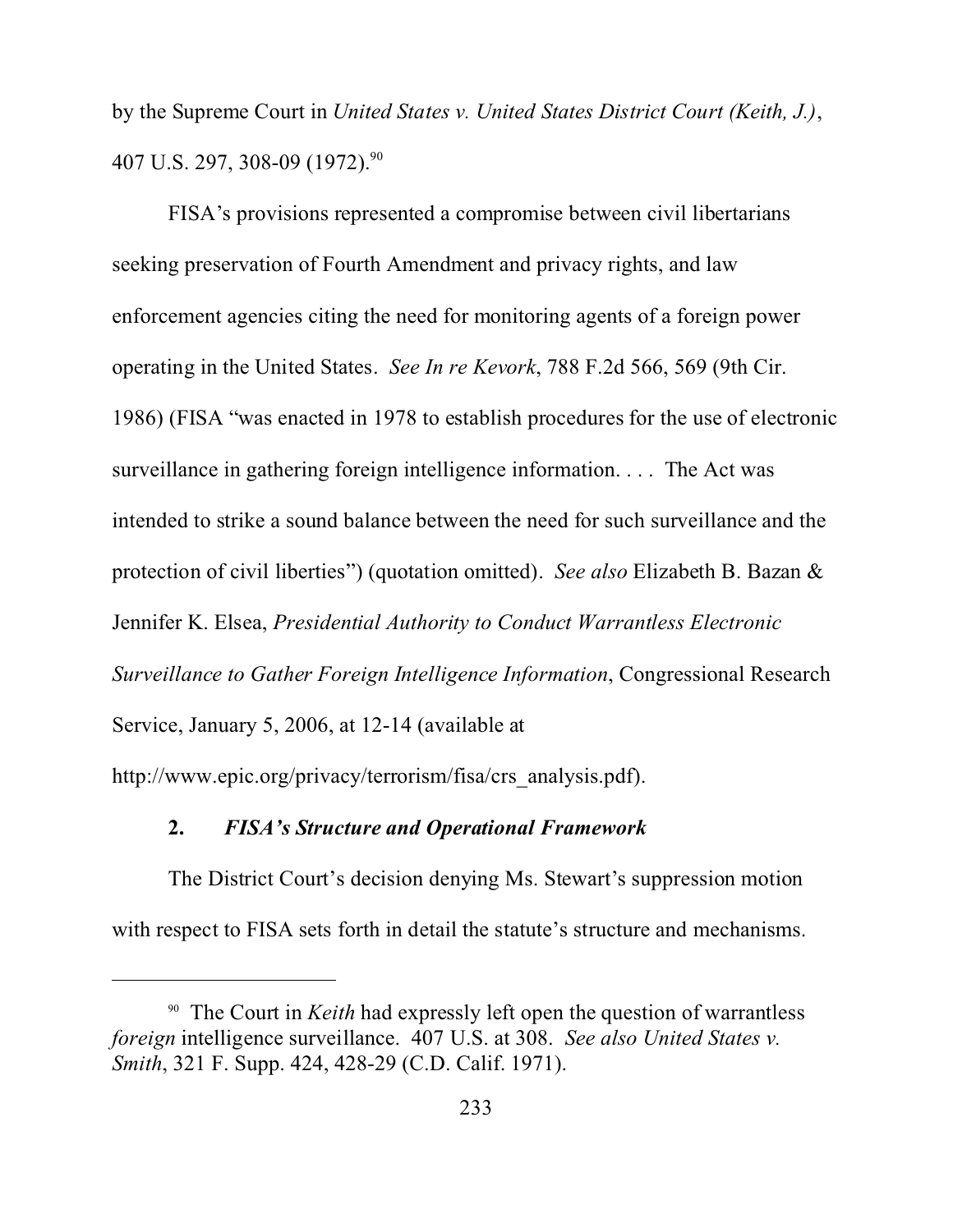*See Sattar FISA I*, 2003 WL 22137012, at \*4-6. For purposes of this appeal, the following facets of FISA are pertinent:

## **a.** *Limitations On Targeting "U.S. Persons"*

FISA explicitly limits the targeting of "U.S. persons," which includes U.S. citizens such as Ms. Stewart. 50 U.S.C.  $§1801(i).<sup>91</sup>$  Among other constraints (not pertinent herein) imposed by FISA, §1801(a)(3)(A) provides that a "U.S. person" may not be considered an agent of a foreign power "solely upon the basis of activities protected by the first amendment to the Constitution of the United States. . ." Also, as discussed **post**, at 246-247, FISA also provides specific minimization procedures with respect to U.S. persons." *See, e.g.,* §1805(a)(4).

## **b.** *Standards for Reviewing Government Certifications*

Once FISA surveillance is challenged, the government must provide the reviewing Court with the orders and applications, as well as with statutorily required certifications. As the District Court noted below, "[o]nce it appears that an authorized member of the executive branch has certified that the FISA surveillance was conducted for an appropriate purpose, that the certification is

 $91$  Because her conversations were intercepted, Ms. Stewart also qualifies as an "aggrieved person," under FISA, §1801(k), which provides her standing to move to suppress. §1806(e). *See also Sattar FISA I*, 2003 WL 22137012, at \*5 & n. 8.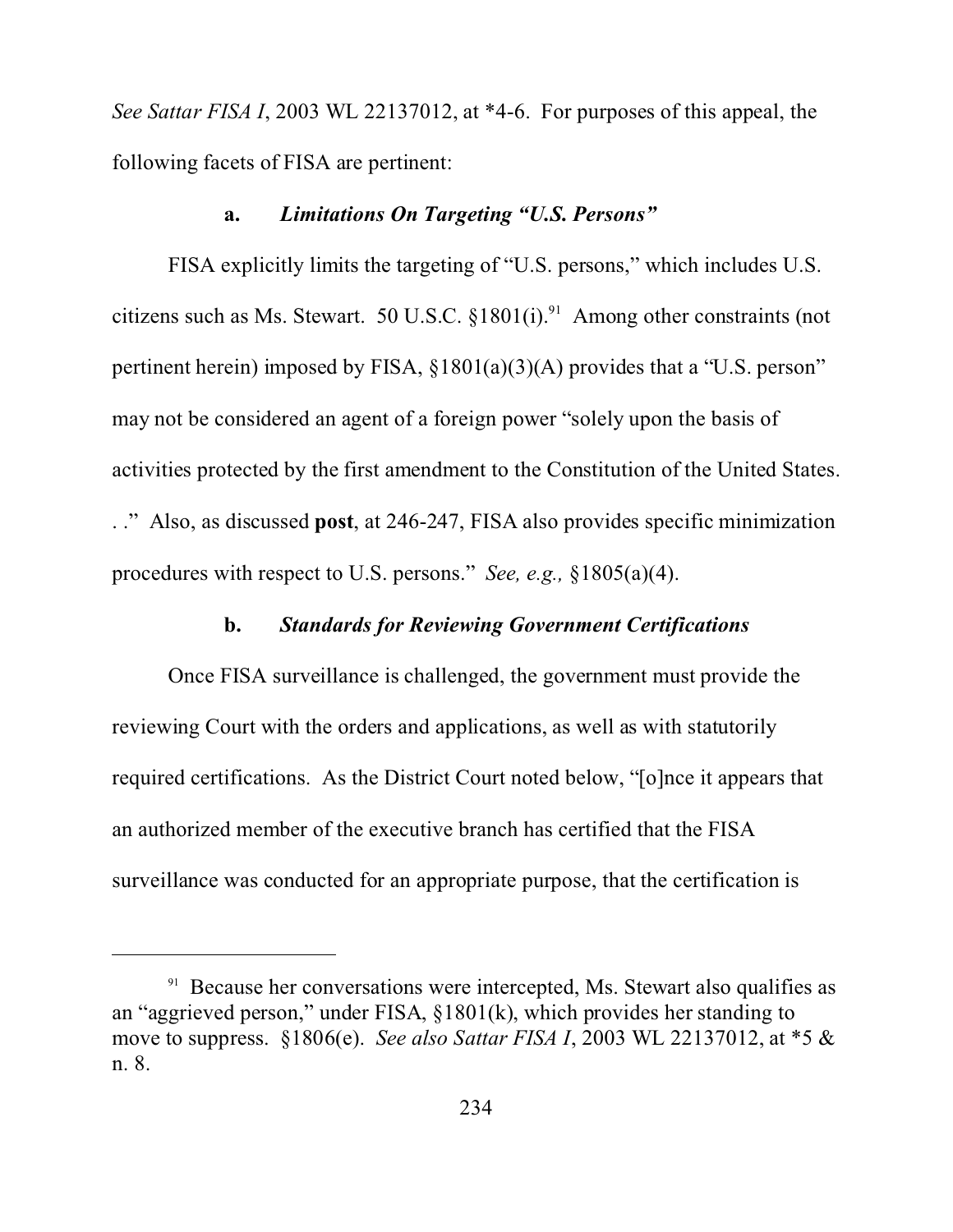supported by probable cause, and it appears that the application is not clearly erroneous as it applies to a United States person, a reviewing court, whether a FISA judge or this Court, is not to 'second guess' the certification." *Sattar FISA I*, 2003 WL 22137012, at \*7, *citing United States v. Duggan,* 743 F.2d 59, 73-74, 77 (2d Cir. 1984), and *United States v. Rahman,* 861 F.Supp. 247, 251 (S.D.N.Y. 1994), *aff'd* 189 F.3d 88 (2d Cir. 1999).

# **c.** *The Evolution of FISA Review from the "Primary Purpose" to the "Significant Purpose" Standard*

As the District Court pointed out below, in *United States v. Duggan* this Court held that in order for FISA to satisfy constitutional standards, the "primary purpose" of the FISA surveillance had to be for intelligence-gathering rather than a criminal investigation:

> "[t]he Second Circuit . . . interpreted this use of 'the purpose' to mean that the 'primary purpose' of the FISA surveillance was the interception of foreign intelligence information rather than simply the collection of evidence for a criminal prosecution."

2003 WL 22137012, at \*11, *citing Duggan,* 743 F .2d at 77 ("[t]he requirement that foreign intelligence information be the primary objective of the surveillance is plain not only from the language of § 1802(b) but also from the requirements in § 1804 as to what the application must contain."); *United States v. Johnson,* 952 F.2d 565, 572 (1st Cir.1992) ("[a]lthough evidence obtained under FISA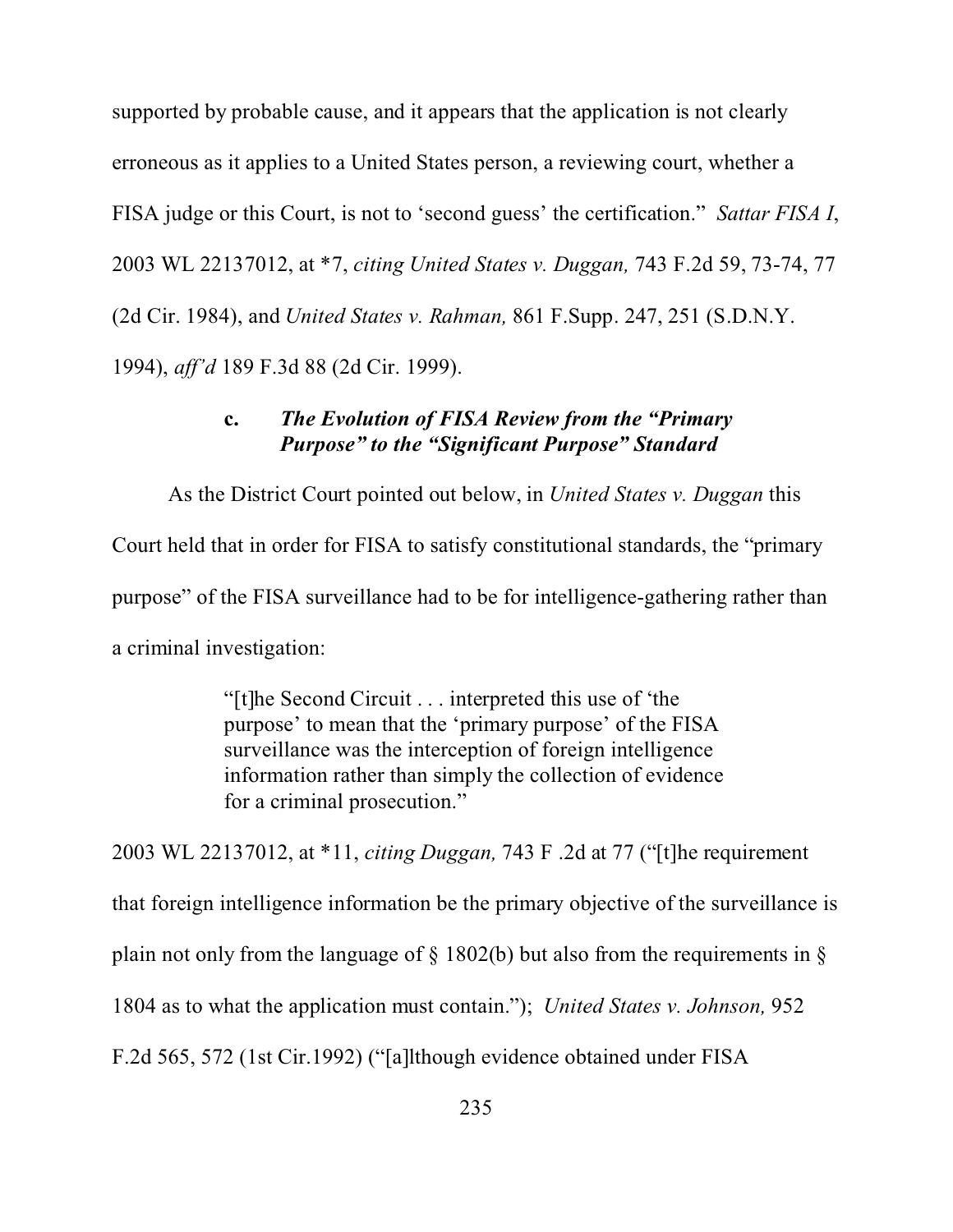subsequently may be used in criminal prosecutions, the investigation of criminal activity cannot be the primary purpose of the surveillance.") (internal citations omitted); *In re Sealed Case,* 310 F.3d 717, 725-26 (FISCR 2002) (tracing the history of the primary purpose test).

That standard prevailed for nearly twenty years until the PATRIOT Act amended FISA and, in  $\S$ §1804(a)(7)(B) and 1823(a)(7)(B), "expanded the requirement that 'the purpose' of the surveillance be to obtain foreign intelligence information to a requirement that 'a significant purpose of the surveillance' is to obtain foreign intelligence information." *Sattar FISA I*, 2003 WL 22137012, at \*3-4 n. 3, 12.

Subsequently, in *In re Sealed Case*, in *dicta*, the Foreign Intelligence Surveillance Court of Review (hereinafter "FISCR"), adopted the government's contention that there existed a "false dichotomy between foreign intelligence information that is evidence of foreign intelligence crimes and that which is not. . ." 310 F.3d at 725.92

The FISCR replaced the "primary purpose" test with the "significant purpose" test, whereby "[s]o long as the government entertains a realistic option of

 $92$  The fatal flaws in the FISCR's analysis – both procedurally and substantively – are discussed, respectively, **post**, at 248-252.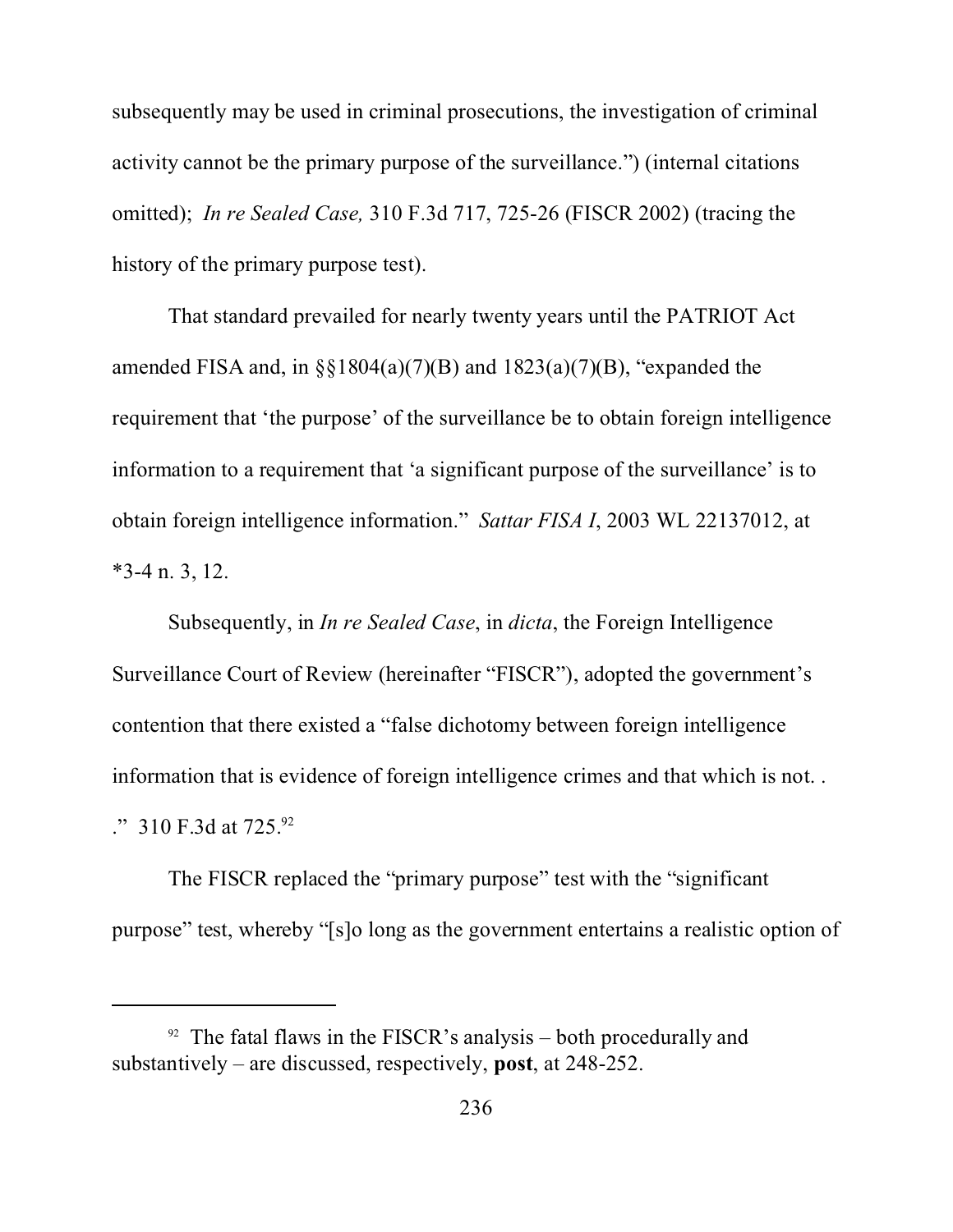dealing with the agent [of a foreign power] other than through criminal prosecution," the test is satisfied. *Id.* at 735. *See also Sattar FISA I*, 2003 WL 22137012, at \*12.

Since *In re Sealed Case*, no Circuit Court of Appeals has had occasion to address the FISCR's interpretation of the "significant purpose" standard, or whether the PATRIOT Act amendment meets constitutional muster.

## **d.** *The Standards for Disclosure of FISA Orders and Applications*

Section 1806(f) of FISA provides that if the Attorney General files an affidavit that "disclosure or an adversary hearing would harm the national security of the United States," the court deciding the motion must consider the application and order for electronic surveillance *in camera* to determine whether the surveillance was conducted lawfully.

The statute adds that "[i]n making this determination, the court may disclose to the aggrieved person, under appropriate security procedures and protective orders, portions of the application, order, or other materials relating to the surveillance only where such disclosure is necessary to make an accurate determination of the legality of the surveillance." *Id*. *See also Sattar FISA II*, 2003 WL 22110435, at \*5.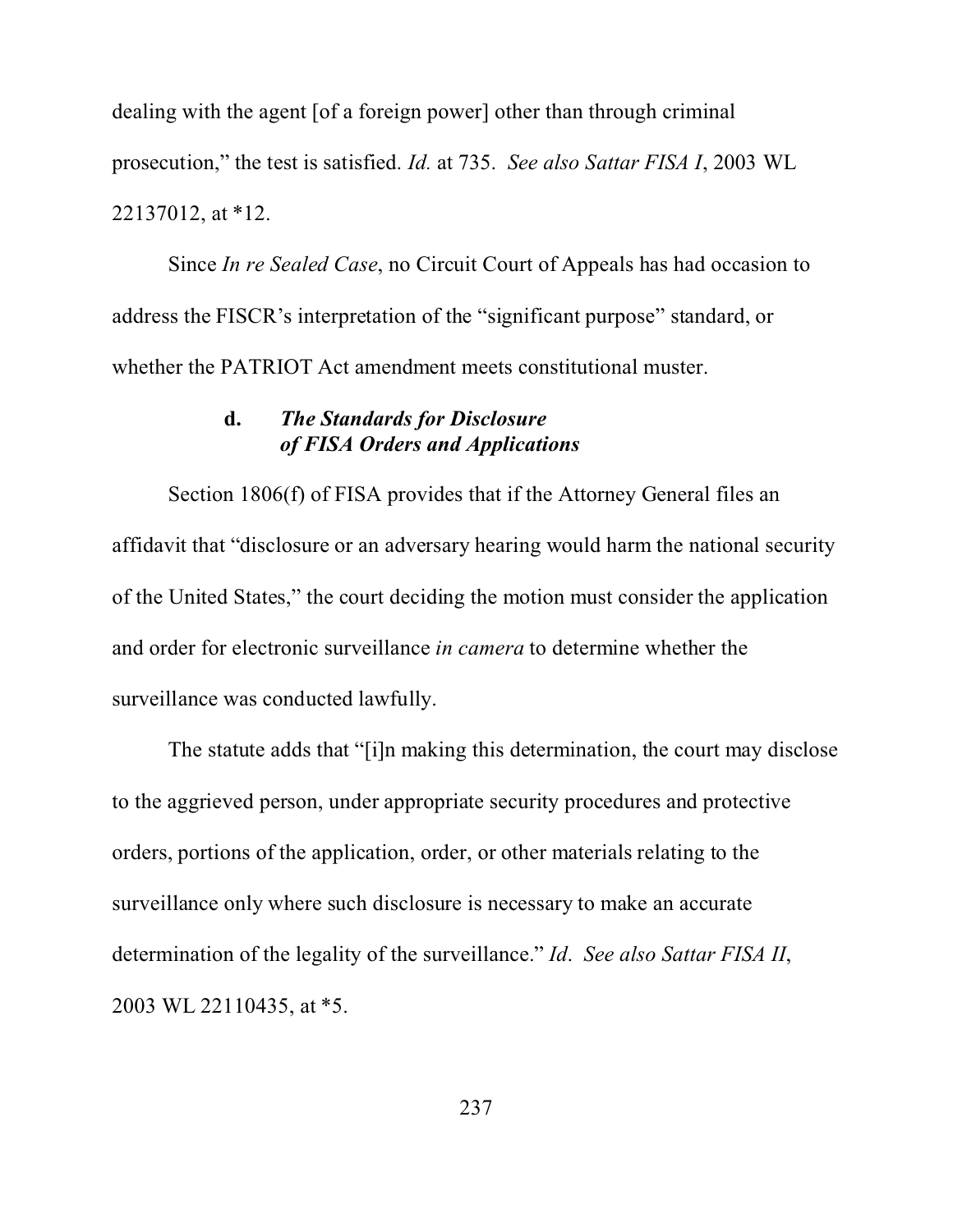Even if a court declines to find that disclosure of FISA-related materials to the defense is appropriate under §1806(f) in this case, the defense would still be entitled to disclosure of the FISA applications, orders, and related materials under §1806(g), which expressly incorporates the Fifth Amendment Due Process Clause, and provides that "[i]f the court determines that the surveillance was lawfully authorized and conducted, it shall deny the motion of the aggrieved person *except to the extent that due process requires discovery or disclosure*." 50 U.S.C. §1806(g) (emphasis added). *See also United States v. Spanjol*, 720 F. Supp. 55, 57 (E.D. Pa. 1989) ("[u]nder FISA, defendants are permitted discovery of materials only to the extent required by due process. That has been interpreted as requiring production of materials mandated by [*Brady*], essentially exculpatory materials.").

## **B.** *The Extent of the Evidence Generated By FISA Electronic Surveillance*

As the District Court recounted in *Sattar FISA I*, in "presenting an overview of the discovery in the case," the government informed the defendants that it had

> "'conducted a series of court-authorized electronic surveillance over a period of several years authorized under the Foreign Intelligence Surveillance Act, consisting of the electronic surveillance . . ." of selected telephones and locations. 2003 WL 22137012, at \*2, *quoting* Transcript April 9, 2002, at 16.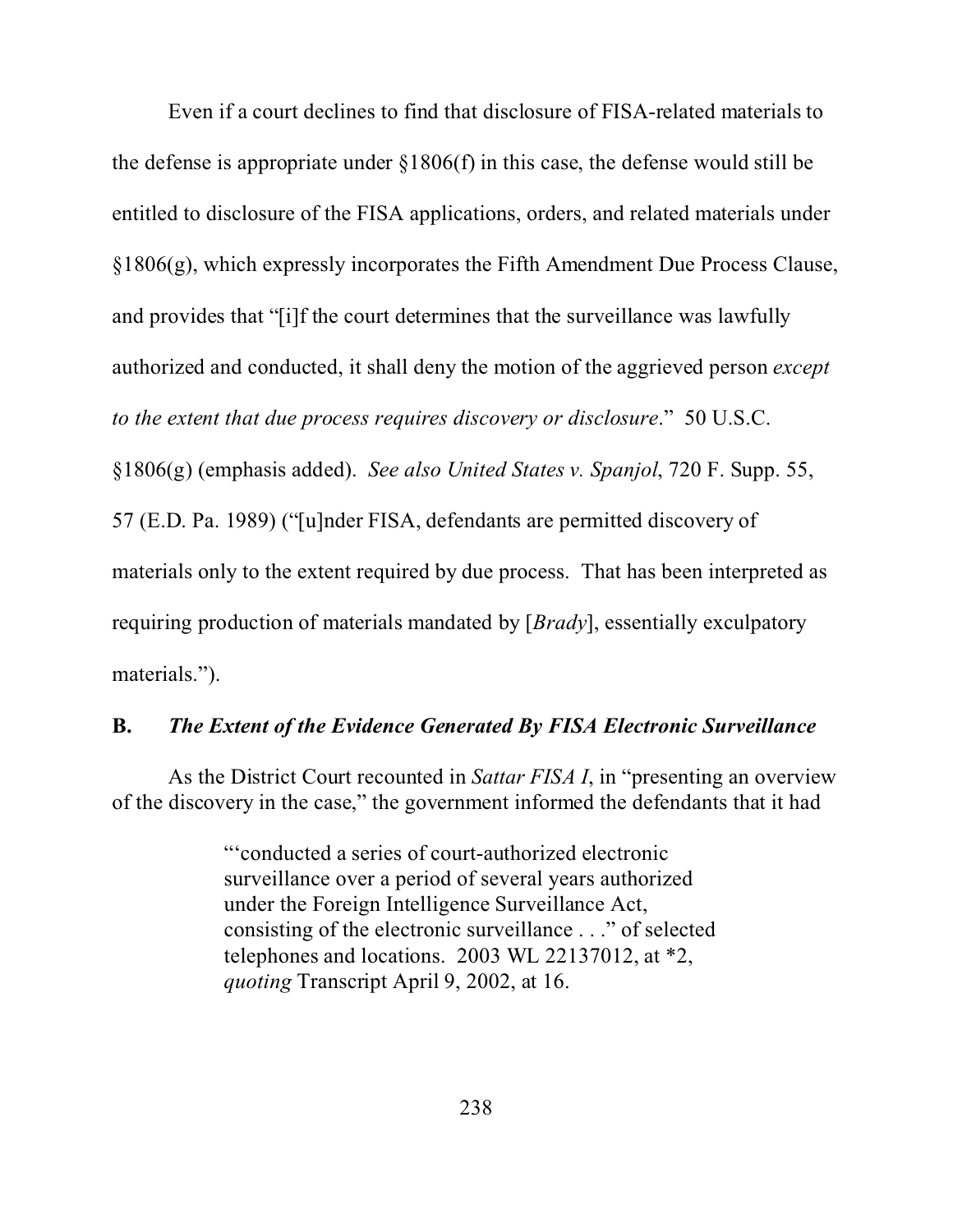The government also acknowledged that "its case against the defendants

was built, in part, on evidence obtained through court-authorized electronic

surveillance obtained pursuant to FISA." *Id., citing United States v. Sattar,* 2002

WL 1836755, at \*1 (S.D.N.Y. August 12, 2002) (hereinafter "*Sattar FISA III*").

The volume of FISA-generated materials was massive in this case. As the

District Court recited in *Sattar FISA I*, the government produced

over 85,000 audio recordings of voice calls, fax-machine sounds, and computer-modem sounds obtained through audio surveillance of telephone numbers used by Sattar and Yousry; the FBI's written summaries ("tech cuts") of approximately 5,300 voice calls that the FBI deemed to contain foreign intelligence information and therefore did not minimize; approximately 150 draft transcripts of voice calls; and approximately 10,000 pages of e-mails obtained through electronic surveillance of an e-mail account used by Sattar. The Government has also disclosed certain evidence solely to Stewart and Yousry, including audiotapes of 63 telephone conversations between the imprisoned Sheikh Abdel Rahman and his attorneys and Yousry, and audio and video recordings of three prison visits to Sheikh Abdel Rahman by his attorneys and Yousry on February 19, 2000, May 19 and 20, 2000, and July 13 and 14, 2001.

*Id*., at \*2.

# **C.** *The FISA Electronic Surveillance Should Have Been Suppressed Because It Was Instituted for Purposes of a Criminal Investigation, and Not Intelligence Gathering*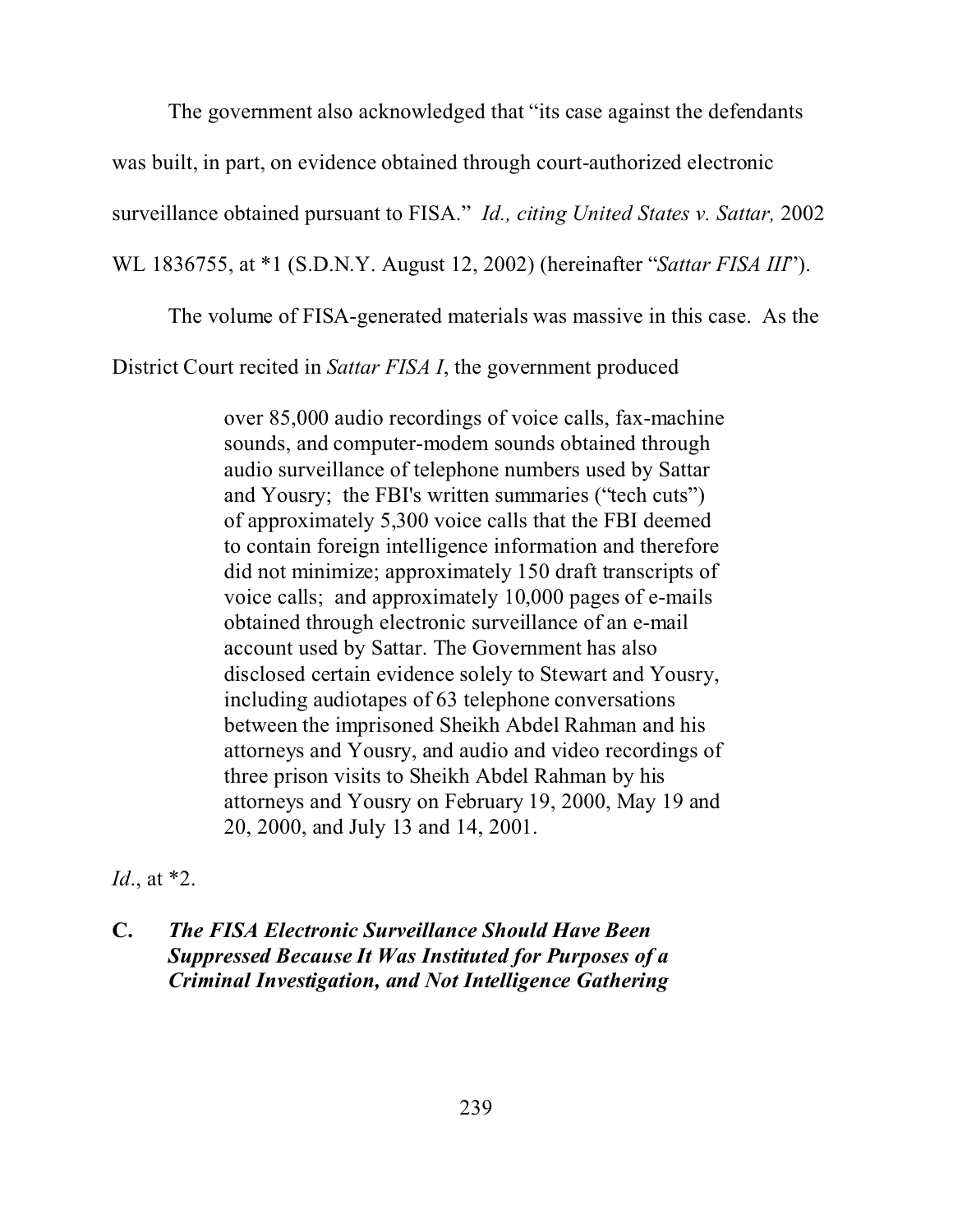# **1.** *The Evidence Established That the Government's Purpose In Instituting FISA Surveillance Was to Pursue a Criminal Investigation Against Ms. Stewart*

As noted **ante**, the standards for implementation of FISA electronic surveillance changed during the course of the investigation of this case, and during the course of the full range of FISA monitoring. *Id.*, at 12. Regardless of the proper standard for implementation of FISA electronic surveillance ("primary" or "significant" purpose, or the FISCR's interpretation of the latter), such eavesdropping is not permitted when it is conducted for the purpose of pursuing a criminal investigation rather than gathering intelligence. *Id.* ("[o]f course, if the court concluded that the government's sole objective was merely to gain evidence of past criminal conduct-even foreign intelligence crimes – to punish the agent rather than halt ongoing espionage or terrorist activity, the application should be denied").

Here, as detailed below, the record is clear that the FISA electronic surveillance was conducted for that improper – criminal investigatory – purpose. As a result, the FISA-generated evidence should have been suppressed, and the District Court's decision to the contrary was erroneous.

For example, the evidence of a criminal investigation into Ms. Stewart's activities is manifest from a July 28, 2000, letter from then-AUSA Fitzgerald (GX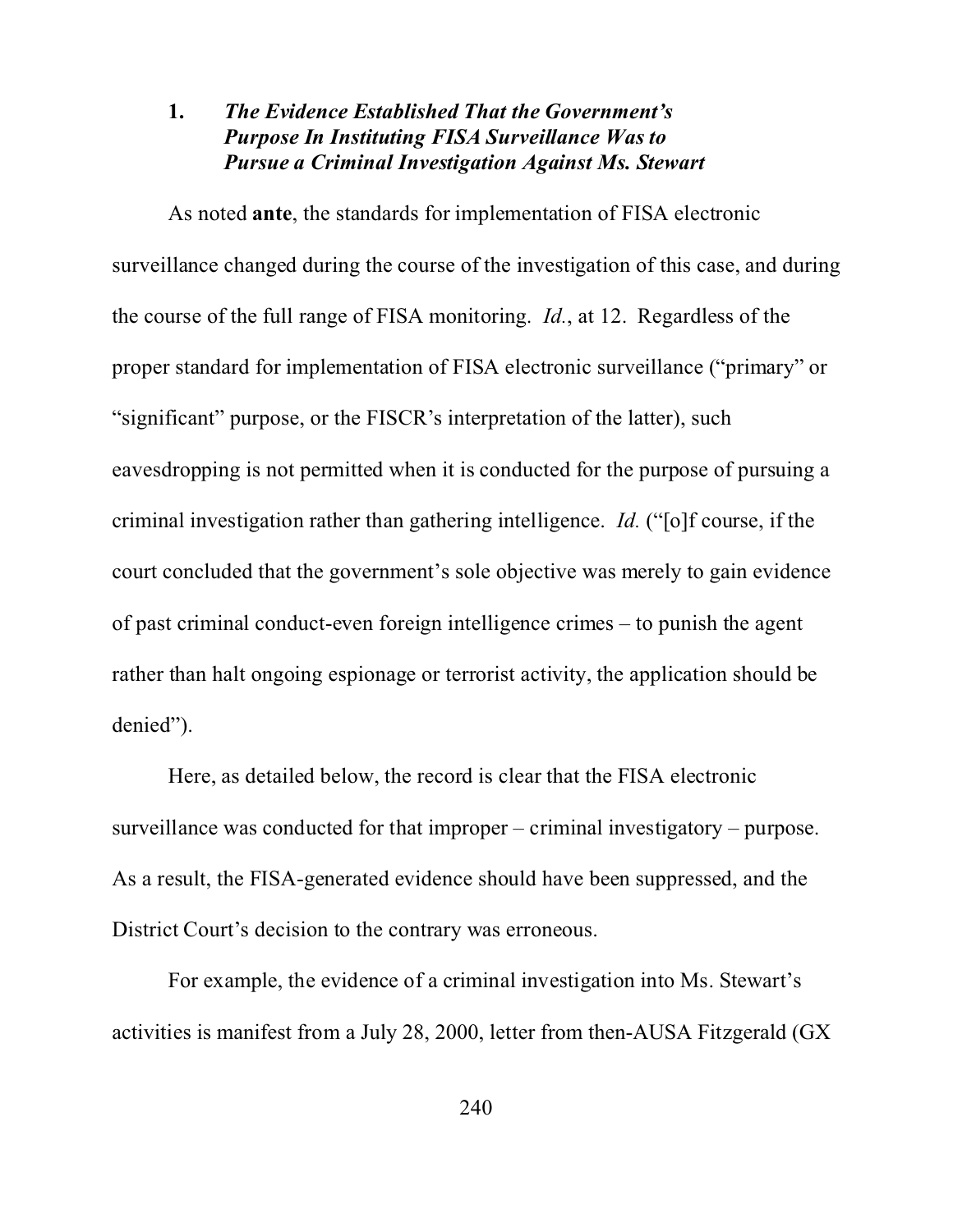8), attached to that letter was a revised version of the S.A.M.'s along with various media articles indicating the ill will that various groups harbored toward the United States. J.A. 226-247. AUSA Fitzgerald sent a second letter August 3, 2000 (GX 9), in which the text was the same, but which included articles specifically quoting comments Ms. Stewart had made to the media.

Internally within DoJ, AUSA Fitzgerald was clearly concerned about Ms. Stewart's conduct, and authored three memoranda setting forth his position. The first, dated June 5, 2000 – even before he wrote to Ms. Stewart and offered her a revised set of S.A.M.'s – urged the recipient (whose name is redacted) to authorize a criminal prosecution of Ms. Stewart. J.A. 2302-2323.

As he testified at a September 29, 1993, pretrial evidentiary hearing, AUSA Fitzgerald memorializes his legal theory of prosecution of Ms. Stewart in July 2000. J.A. 2267. Sealed documents entered in evidence as GX 20, 21, and 22 further demonstrate that Ms. Stewart was the target of a domestic criminal investigation as early as June 2000.

Subsequently, AUSA Fitzgerald wrote that "[o]n June 19, 2000 [redacted] received oral approval from the Attorney General to brief this Office as to pertinent intercepts from the FISA coverage which revealed apparent criminal activity in violation of the SAM's in order to: (I) advise this Office of apparent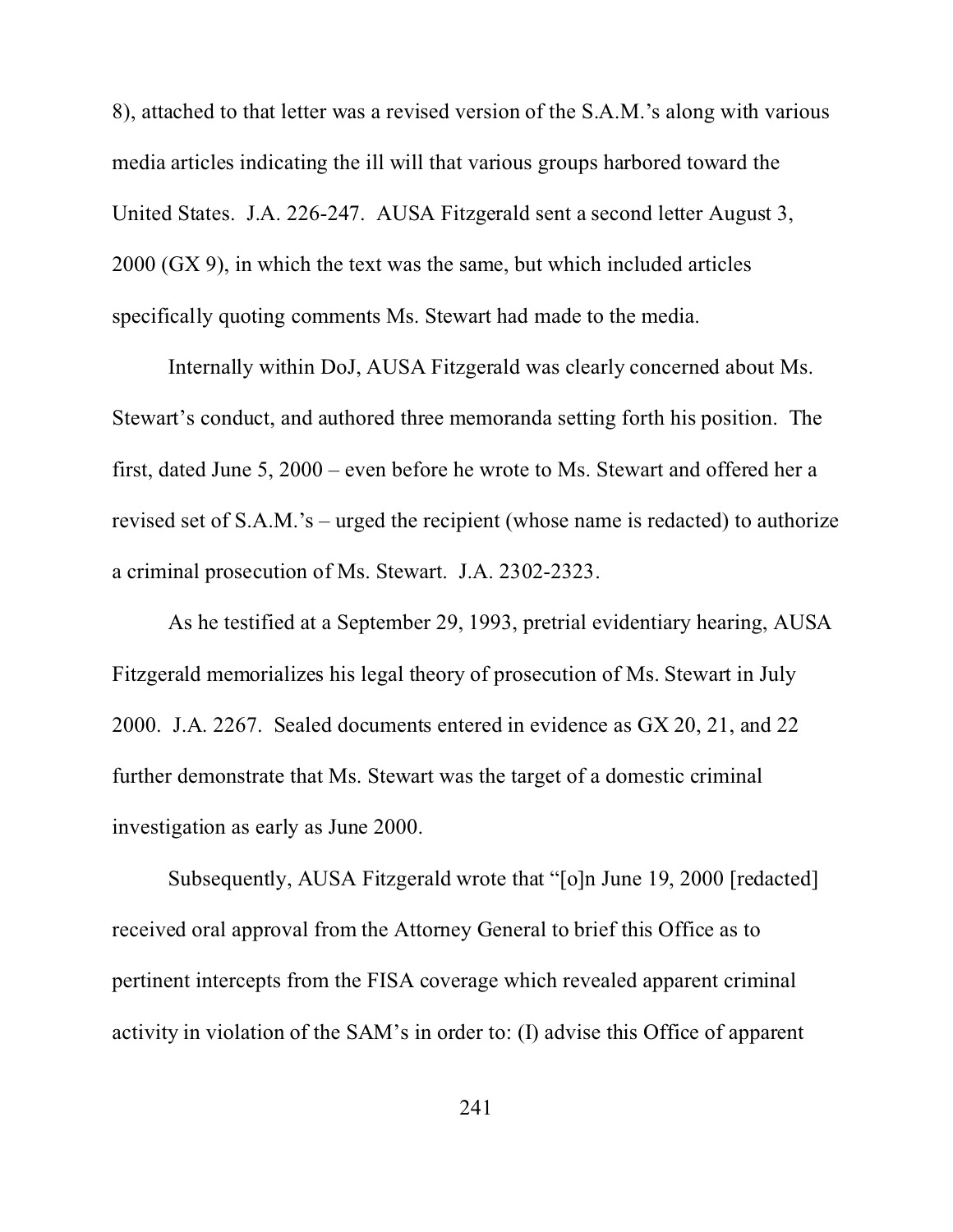criminal activity. . ." J.A. 2302-2323. In fact, AUSA Fitzgerald admitted that he and his office, in its initial assessment, considered charging Ms. Stewart with a violation of 18 U.S.C. §2339A in the Summer of 2000, nearly two years before the initial Indictment was returned. J.A. 2365.

The manner in which the FBI processed the FISA intercepts also demonstrates that although the government claimed that Ms. Stewart was never the target of any particular FISA application, *see Sattar FISA I*, 2003 WL 22137012, at \*8 n. 10, the FBI certainly treated her as such. For instance, three FBI summaries ("tech cuts") of FISA intercepts, reflecting communications intercepted August 28, 2000, September 24, 2000, and November 8, 2000, list the "subject name" as "Lynne." Yousry Tel. 209, 227, 278.<sup>93</sup>

Thus, plainly, Ms. Stewart was considered the target of the FISA wiretapping. The District Court's decision finding that the government possessed a sufficient intelligence-gathering purpose, *see Sattar FISA I*, 2003 WL 22137012, at \*13, simply cannot be reconciled with the record.

<sup>&</sup>lt;sup>93</sup> Also, post-trial, the government revealed, only upon the District Court's Order, that Mr. Sattar had been the subject of Title III monitoring as far back as 1994, when he was operating as the paralegal assisting Ms. Stewart in the defense of Sheikh Abdel Rahman in preparation for the latter's trial. J.A. 2257-2259. Thus, collecting evidence for a criminal prosecution was always the government's priority.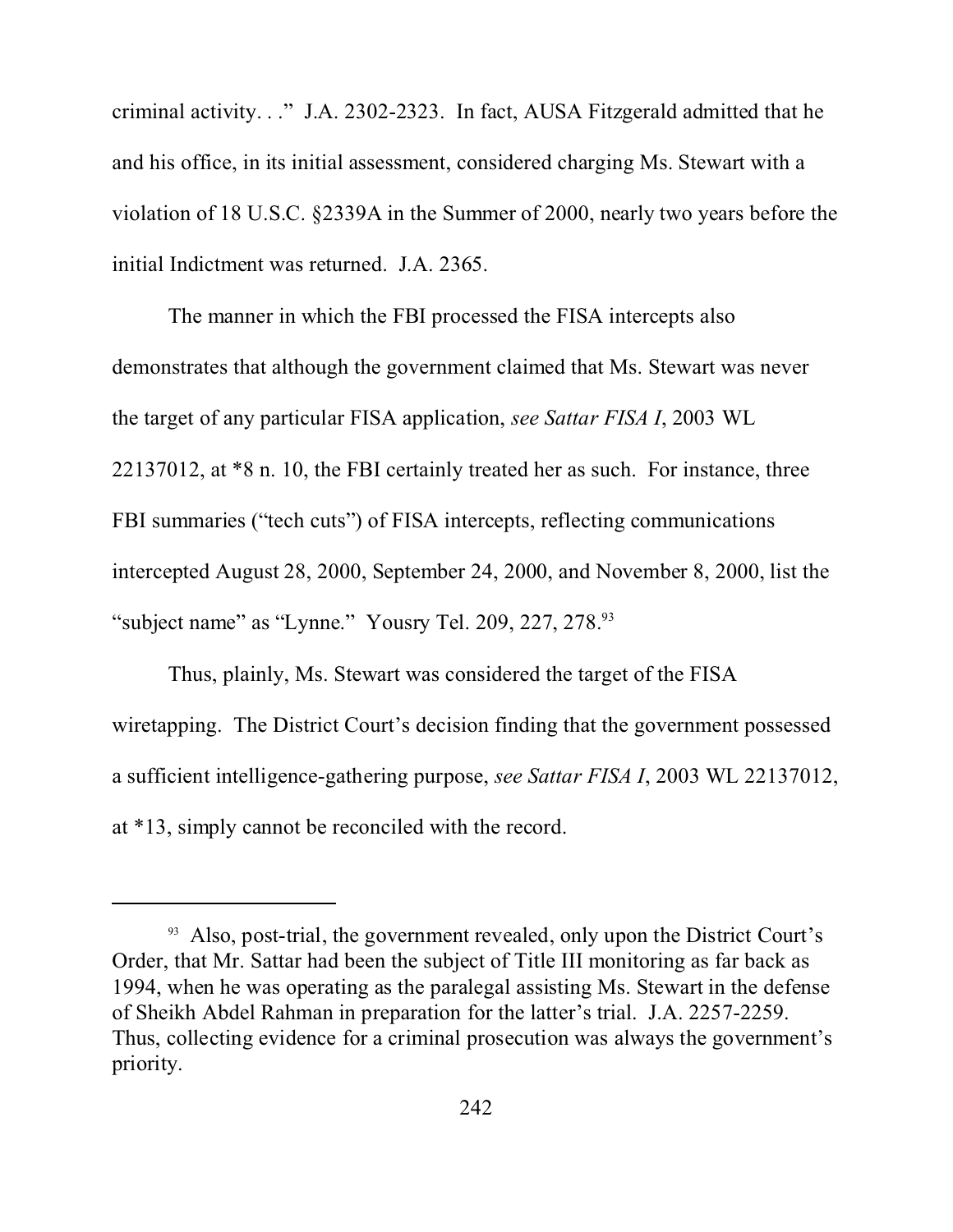# **2.** *The Entire FISA Electronic Surveillance In This Case Should Have Been Analyzed Pursuant to the "Primary Purpose" Standard*

As discussed **ante**, the FISA monitoring in this case straddled the amendments to FISA that altered the standard applicable to institution of FISA electronic surveillance from foreign intelligence gathering constitutes a "primary purpose" to "significant purpose." The District Court stated that it analyzed each of the applications by the standard in place at the time of the application, and concluded that "all of the surveillance at issue was conducted with the appropriate purpose." *Id*. 94

That analysis was erroneous because, as set forth below, the "significant purpose" test contravenes the Fourth Amendment's prohibition on unreasonable searches and seizures. In examining whether the "significant purpose" test passes constitutional muster, the environment in which the "primary purpose" standard was created, and was applied for decades, is important. The "primary purpose" standard, which predated FISA and was adopted by the courts, including this Court in *Duggan*, for the statute's first 25 years, was not simply judicial gloss.

<sup>&</sup>lt;sup>94</sup> While the District Court noted that the government insisted it had adhered to the "primary purpose" standard throughout the FISA electronic surveillance in this case, the District Court's opinion indicates that the District Court applied the "significant purpose" standard to those applications made after the PATRIOT Act amendments were effective. *Sattar FISA I*, 2003 WL 22137012, at \*13.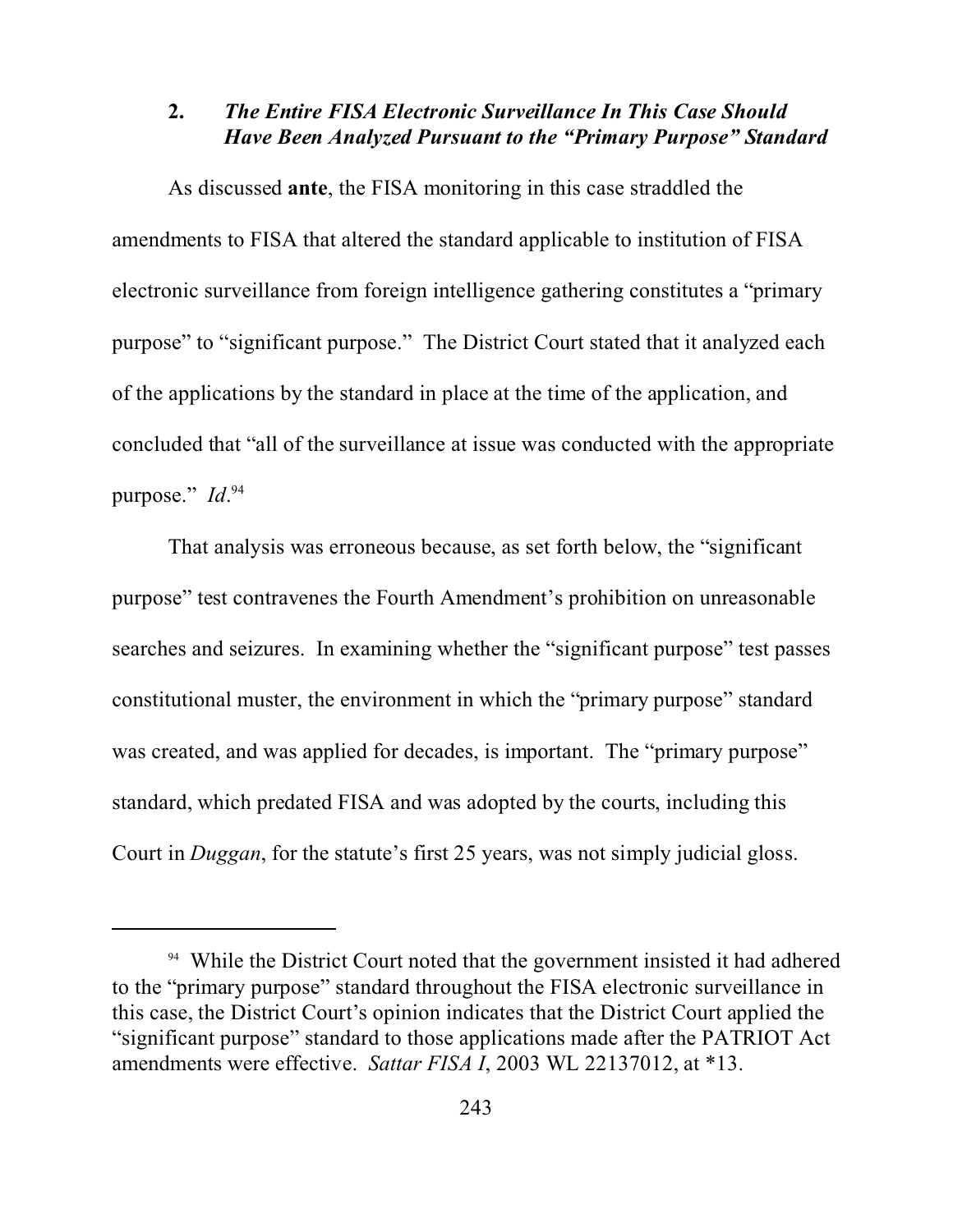Rather, it was essential to FISA's constitutionality since, as the courts recognized, otherwise FISA failed to meet the Fourth Amendment's warrant and/or reasonableness requirements.

# **a.** *The "Primary Purpose" Standard Was Necessary to Preserve FISA's Constitutionality*

The "primary purpose" standard that the USA PATRIOT Act and the FISCR superseded was not superfluous, or adopted as a matter of judicial discretion. Rather, that standard was judicially imposed to preserve FISA's constitutionality, because otherwise it would violate Title III's and the Fourth Amendment's proscription on electronic surveillance and searches, respectively, conducted without a warrant based on the traditional probable cause standard that a crime had been, was being, or was about to be, committed. *See, e.g., United States v. Johnson*, 952 F.2d 565, 572 (1st Cir. 1991) (cautioning that FISA may "not be used as an end-run around the Fourth Amendment's prohibition of warrantless searches"); *United States v. Pelton*, 835 F.2d 1067, 1075-76 (4th Cir. 1987); *United States v. Badia*, 827 F.2d 1458, 1464 (11th Cir. 1987); *United States v. Duggan*, 743 F.2d 59, 78 (2d Cir. 1984). *See also United States v. Truong Dinh Hung*, 629 F.2d 908, 915 (4th Cir 1980); *see also generally* Gregory E. Birkenstock, *The Foreign Intelligence Surveillance Act and Standards of*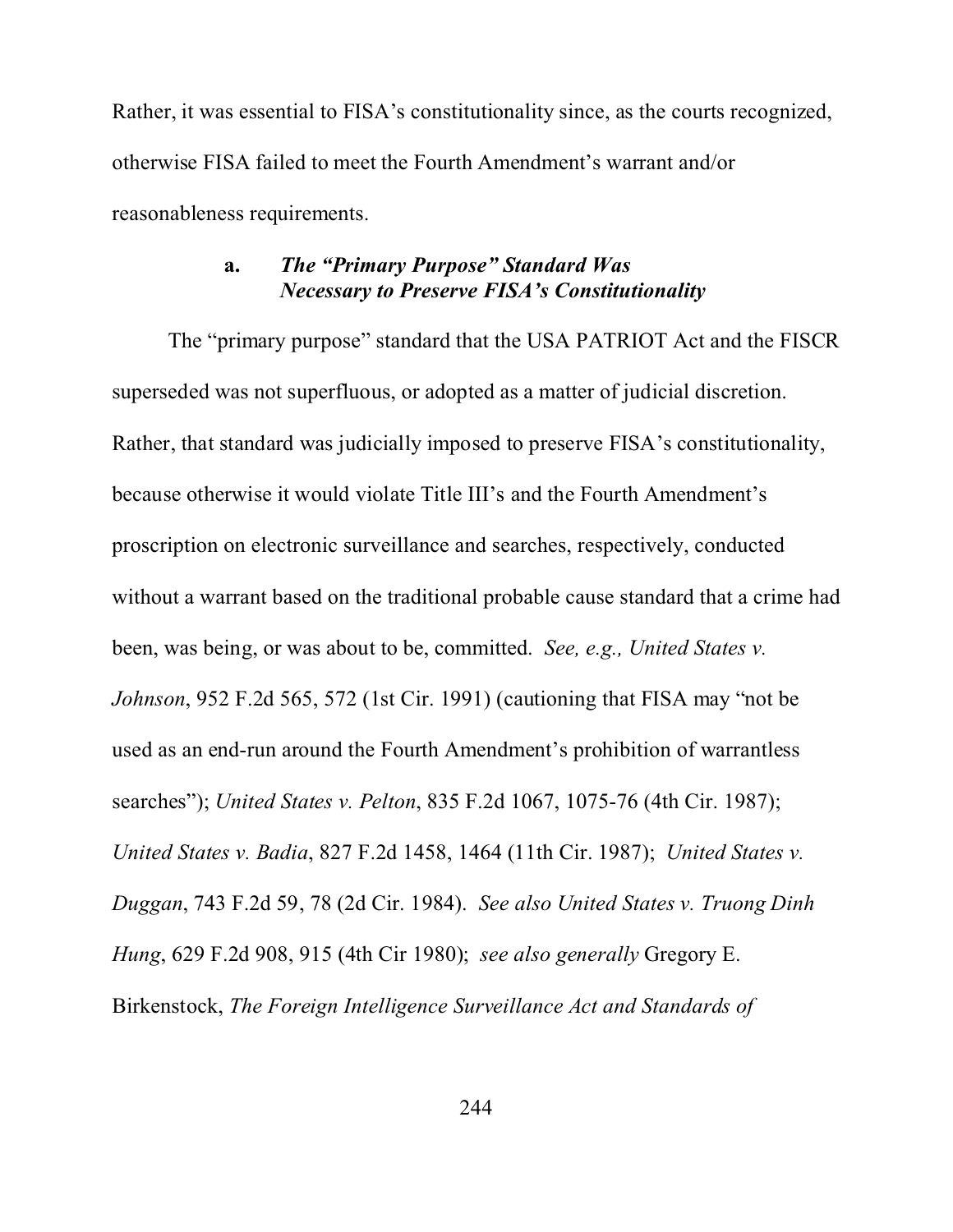*Probable Cause: An Alternative Analysis*, 80 GEO. L.J. 843, 863-70 (1992) (noting importance of noncriminal purpose to constitutionality of FISA).

Indeed, the "primary purpose" standard existed as a constitutional necessity *before* FISA was enacted. Following the Supreme Court's landmark decision in *United States v. United States District Court (Keith, J.)*, 407 U.S. 297 (1972), in which the Court rejected the government's assertion that it could conduct warrantless *domestic* electronic surveillance pursuant to a purported "national security" exception to the Fourth Amendment, several Circuit Courts recognized a foreign intelligence exception to ordinary Fourth Amendment requirements.

Critically, however, these courts emphasized that the exception was limited to *intelligence* surveillance, and could not be relied on as a justification for disregarding ordinary Fourth Amendment requirements in *criminal* investigations. Thus, in *United States v. Truong Dinh Hung*, 629 F.2d 908, 915 (4th Cir., 1980), the Fourth Circuit recognized a foreign intelligence exception to ordinary Fourth Amendment requirements but strictly limited the exception to cases in which "the surveillance is conducted primarily for foreign intelligence reasons."<sup>95</sup>

<sup>95</sup> While *Truong* was not decided until 1980, it involved surveillance that took place before FISA's enactment in 1978. *See Truong*, 629 F.2d at 915 n.4.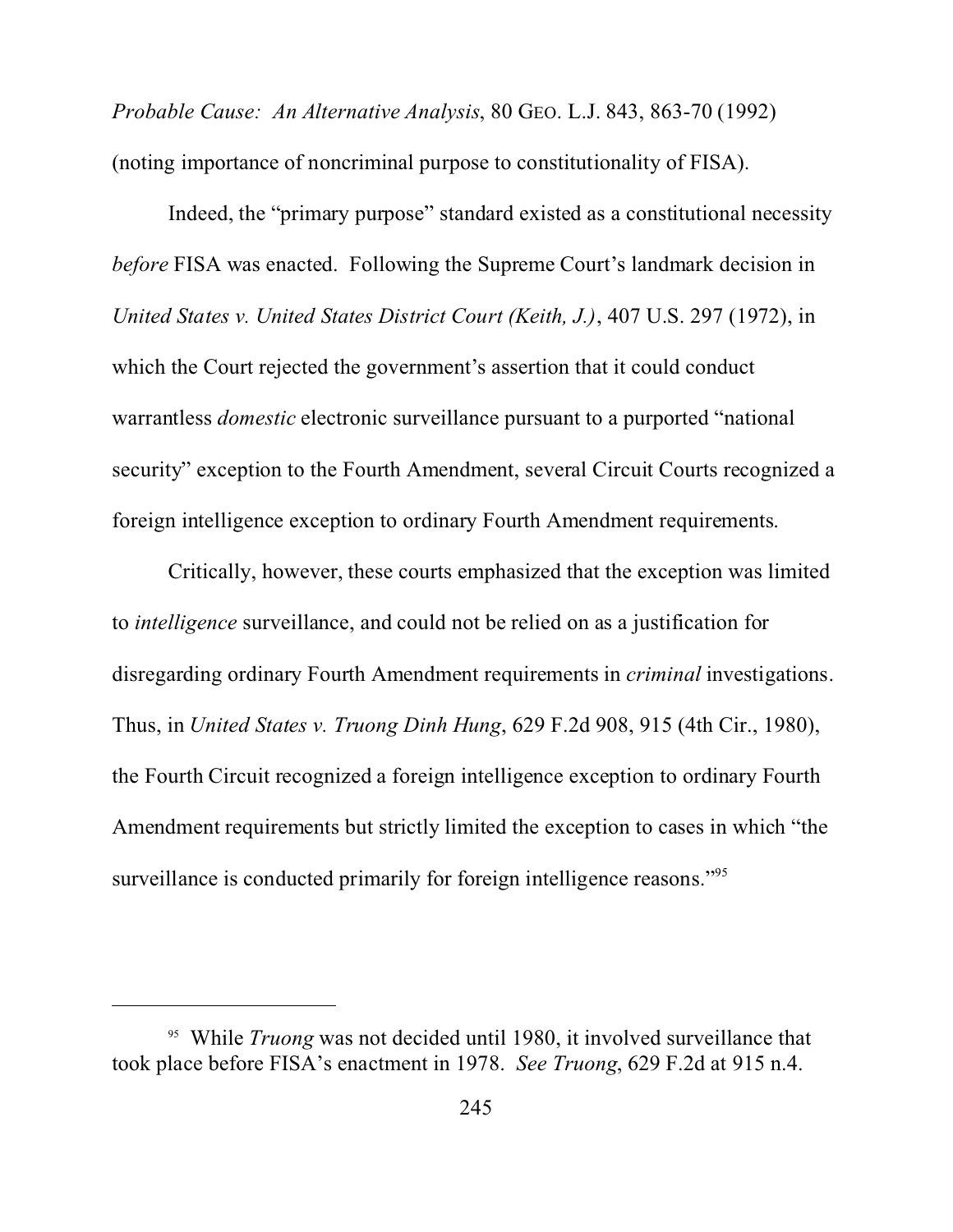Other Circuits that acknowledged a foreign intelligence exception before FISA's enactment adopted similar reasoning. *See, e.g., United States v. Butenko*, 494 F.2d 593, 606 (3d Cir. 1974) ("[s]ince the primary purpose of these searches is to secure foreign intelligence information, a judge, when reviewing a particular search must, above all, be assured that this was in fact its primary purpose and that the accumulation of evidence of criminal activity was incidental."); *United States v. Brown*, 484 F.2d 418, 426 (5th Cir. 1973); *id*. at 427 (Goldberg, J., concurring). *See also Zweibon v. Mitchell*, 516 F.2d 594 (D.C. Cir. 1975).

Importantly, each of these cases involved surveillance conducted *before* FISA was enacted – that is, before there was any statutory basis for a "primary purpose" restriction. Thus the basis for the restriction was found not in the statute but in the Constitution. The Fourth Circuit made this abundantly clear:

> the executive can proceed without a warrant only if it is attempting primarily to obtain foreign intelligence from foreign powers and their assistants. We think that the unique role of the executive in foreign affairs and the separation of powers will not permit this court to allow the executive less on the facts of this case, *but we are also convinced that the Fourth Amendment will not permit us to grant the executive branch more*.

*Truong*, 629 F.2d at 916 (emphasis added).

In addition, since FISA's enactment the "primary purpose" standard has been employed in closely related Fourth Amendment contexts, *see United States v.*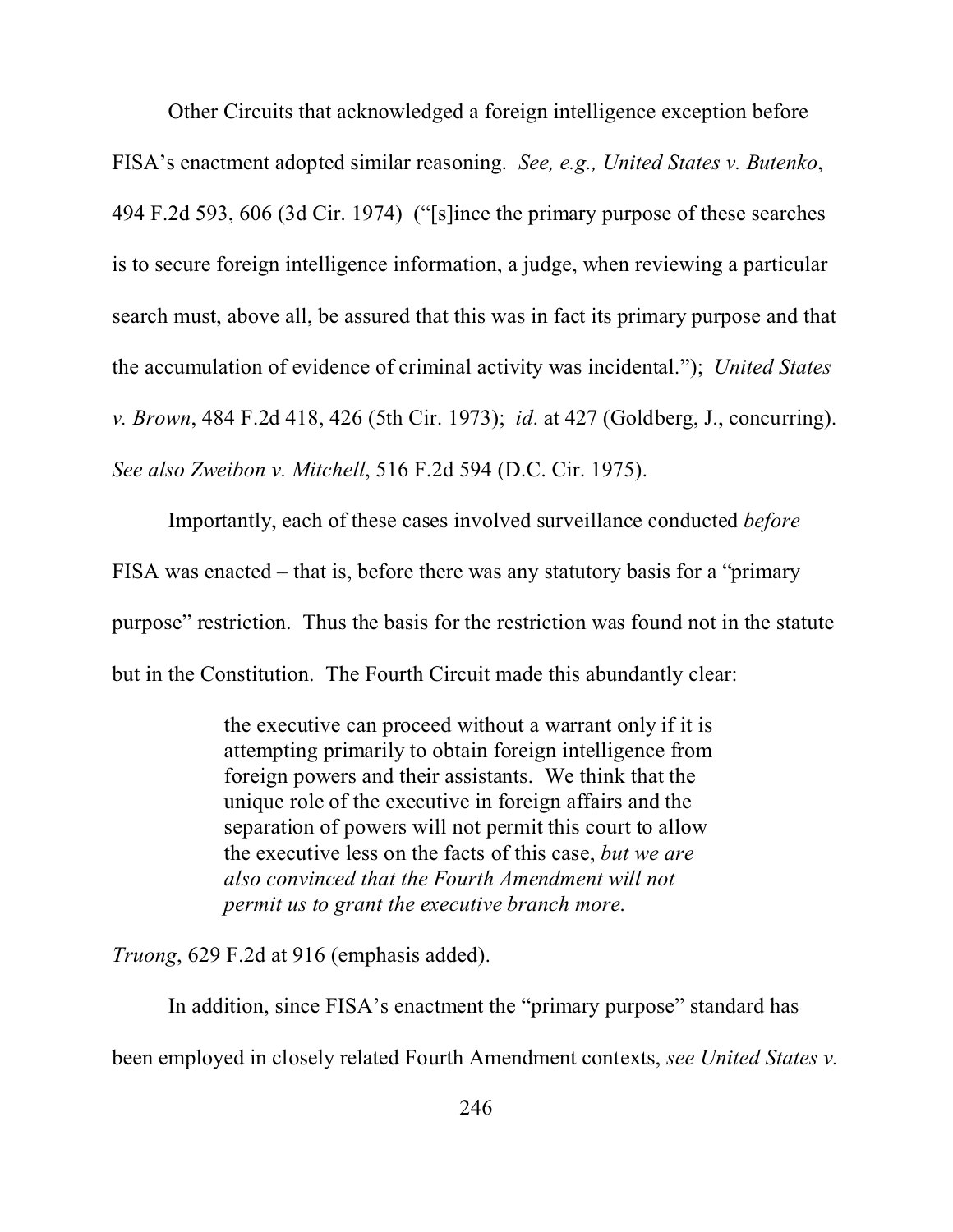*El-Hage*, 126 F. Supp.2d 264, 278 (S.D.N.Y. 2000) (using "primary purpose" standard to determine whether warrantless wiretapping of U.S. citizen overseas was reasonable under the Fourth Amendment),<sup>96</sup> and analogous evidentiary issues. *See Davis v. Washington*, \_\_\_U.S. \_\_\_, 126 S. Ct. 2266, 2273-74 (2006) [statements made on 911 police emergency recordings are nontestimonial pursuant to *Crawford v. Washington*, 541 U.S. 36 (2004), as long as the "primary purpose of the interrogation is to enable police assistance to meet an ongoing emergency" and not "to establish or prove past events potentially relevant to later criminal prosecution"] (footnote omitted).

Thus, the "primary purpose" was not imposed upon FISA as a luxury; instead, it was a precondition of FISA's constitutionality. As a result, the PATRIOT Act's jettisoning of the standard violates the Fourth Amendment.

## **b.** *The FISCR's 2002 Decision*

As yet, no reported decision has decided the constitutionality of the USA PATRIOT Act amendment in the context of a criminal case in which a defendant has challenged the admissibility of FISA-generated evidence. However, in the government's appeal from the FISC's decision maintaining certain self-imposed

<sup>96</sup> FISA did not apply in that situation because the statute governs electronic surveillance of communications within (sent from or received in) the United States. *See* 50 U.S.C. §§1801(f)(1)-(3); *El-Hage*, 126 F. Supp.2d at 271 n.8.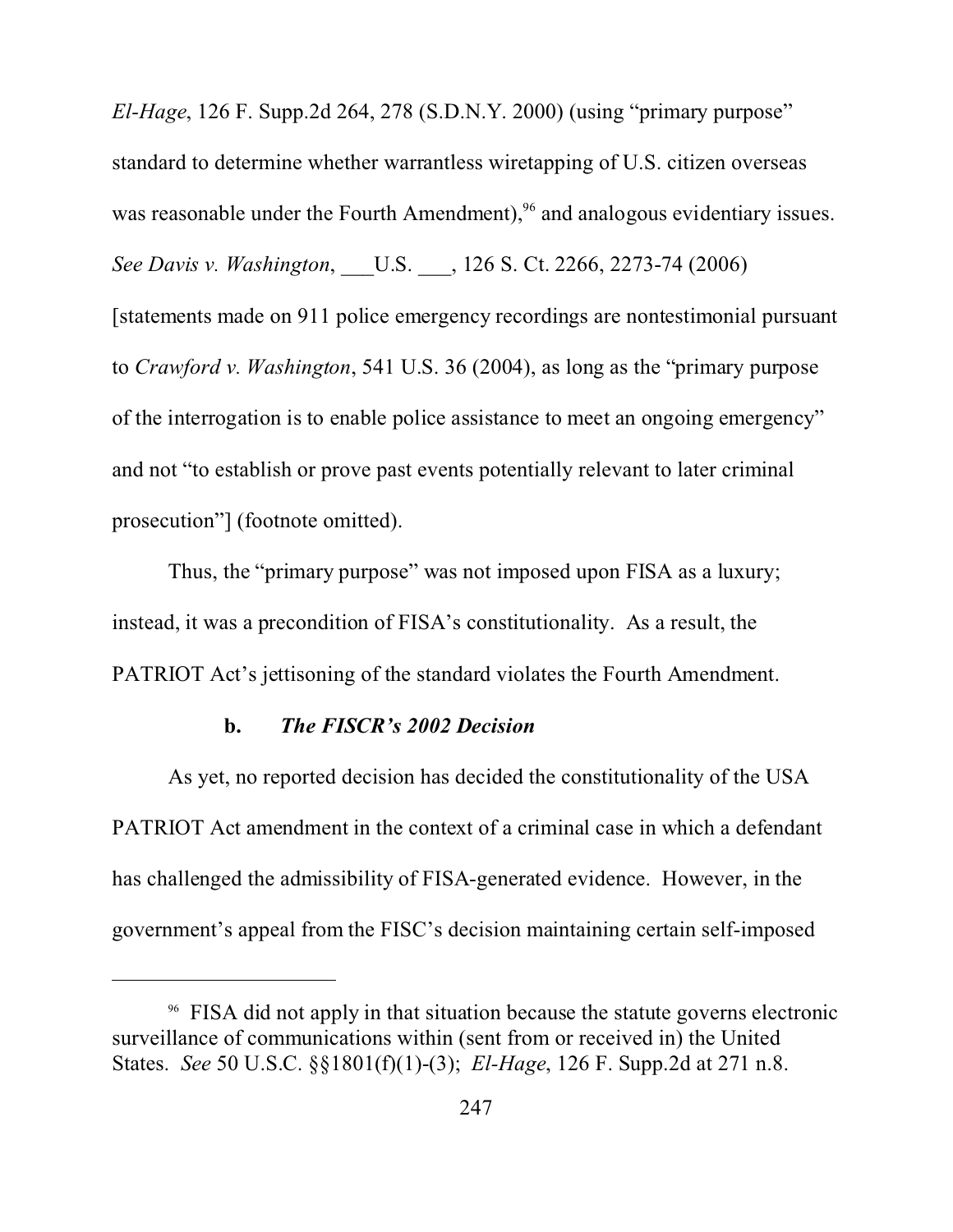DoJ minimization standards for FISA electronic surveillance*, In re All Matters Submitted to Foreign Intelligence Surveillance Court*, 218 F. Supp. 2d 611, 621 (FISC 2002), the FISCR upheld the constitutionality of FISA surveillance if the primary purpose of the surveillance is criminal investigation, and obtaining foreign intelligence information is merely a "significant purpose." *In re Sealed Case*, 310 F.3d 717 (FISCR 2002).

In a proceeding to which only the government was a party (and in which only the government had access to any factual record), 310 F.3d at 722 n.6 , the FISCR upheld the "significant purpose" amendment to FISA. While the FISCR permitted *amici* to submit briefs, only the government attended and participated at the oral "argument," and the FISCR permitted the government to submit more elaborate briefing than *amici.*

The FISCR, which had never before convened, reversed the decision of the FISC (which was composed of the seven district court judges who were responsible for entertaining all FISA applications). Nevertheless the FISCR did acknowledge that "the constitutional question presented by this case – whether Congress's disapproval of the primary purpose test is consistent with the Fourth Amendment – as no definitive jurisprudential answer." *Id*. at 746.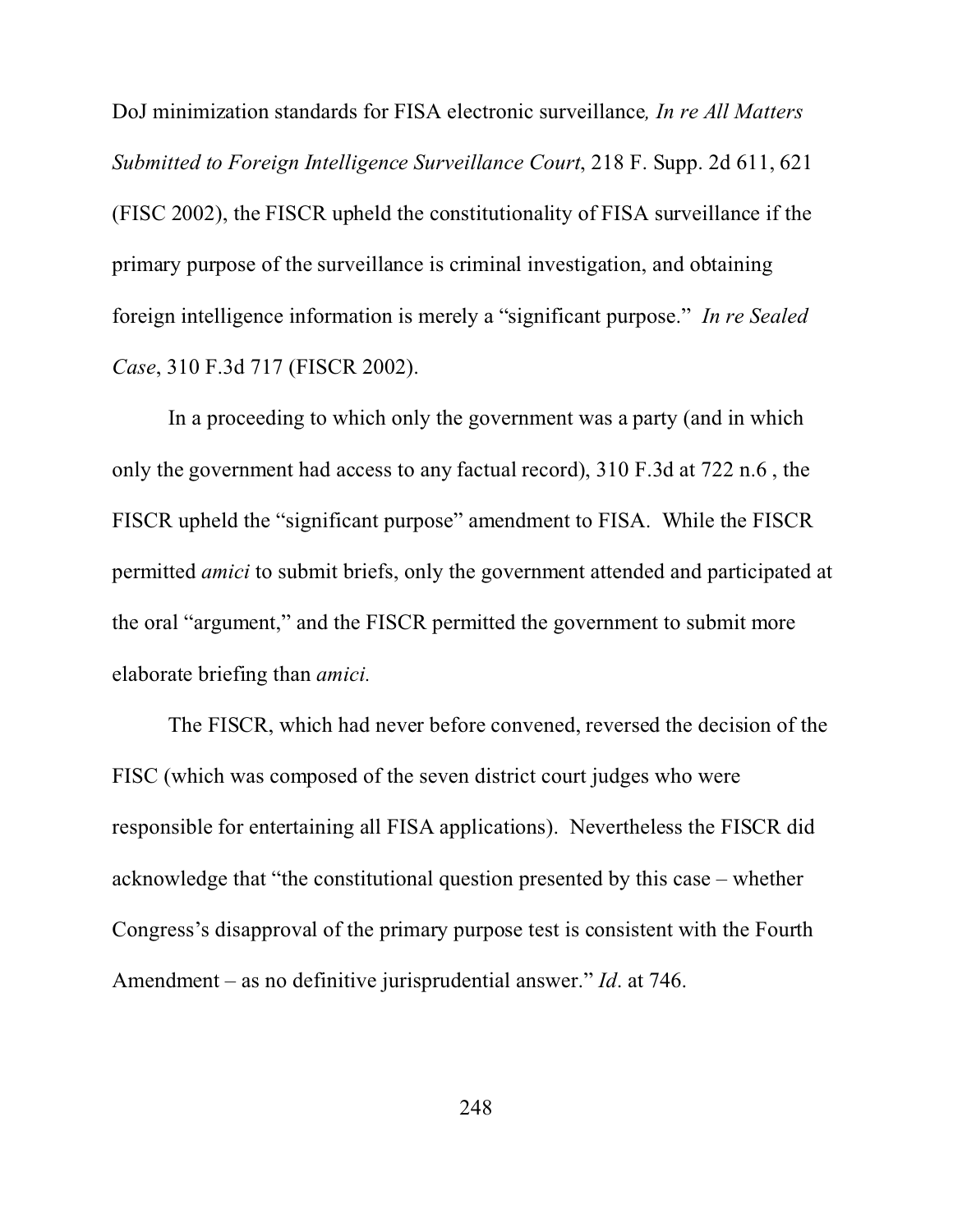The FISCR nonetheless sought to resolve the question – even though it was not necessary to its elimination of the administratively imposed minimization protocols<sup>97</sup> – and found the amendments valid. That conclusion has been the subject of withering scholarly criticism, and has yet to be applied in any subsequent cases.<sup>98</sup>

<sup>97</sup> The precise issue before the FISCR was the propriety of the 2002 internal DoJ minimization procedures, and not FISA's constitutionality. The FISCR could have easily decided that question – an internal Department of Justice administrative protocol matter – without addressing FISA's post-PATRIOT Act constitutionality. However, the FISCR chose to confront the constitutional issue in a portion of its opinion that certainly constitutes *dicta*. That section's status I as *dicta* is reinforced by the fact that neither the target of the particular surveillance orders that gave rise to the FISCR's ruling, nor anyone arguing that FISA was unconstitutional, was allowed to participate as a party (although the FISCR did accept an *amici* brief from the American Civil Liberties Union and civil rights groups, and another *amicus* brief from the National Association of Criminal Defense Lawyers). Oral argument on appeal was closed to the public and conducted *ex parte*. Because *amici* were not parties to the FISCR proceeding, and because FISA authorizes only the government to seek Supreme Court review of a FISCR decision, *see* 50 U.S.C. §1803(b), the Supreme Court denied the *amici*'s motion to intervene for the purpose of filing a petition for a writ of certiorari. 538 U.S. 920 (2003). Thus, the FISCR's decision, unlike the decisions of other federal courts, was unreviewable by the Supreme Court.

98 *See, e.g.*, Michael P. O'Connor & Celia Rumann, *Emergency and Anti-Terrorist Power: Going, Going, Gone: Sealing the Fate of the Fourth Amendment*, 26 FORDHAM INT'L L.J. 1234 (2003); Jeremy C. Smith, *Comment: The USA PATRIOT Act: Violating Reasonable Expectations of Privacy Protected by the Fourth Amendment Without Advancing National Security*, 82 N.C.L. REV. 412, 423-35 (2003); George P. Varghese, *Comment: A Sense of Purpose: The Role of Law Enforcement in Foreign Intelligence Surveillance*, 152 U. PA. L. REV. 385 (2003). In addition, the American Bar Association resolved February 10, 2003, that Congress consider amendments to FISA to "ensure that FISA is used when the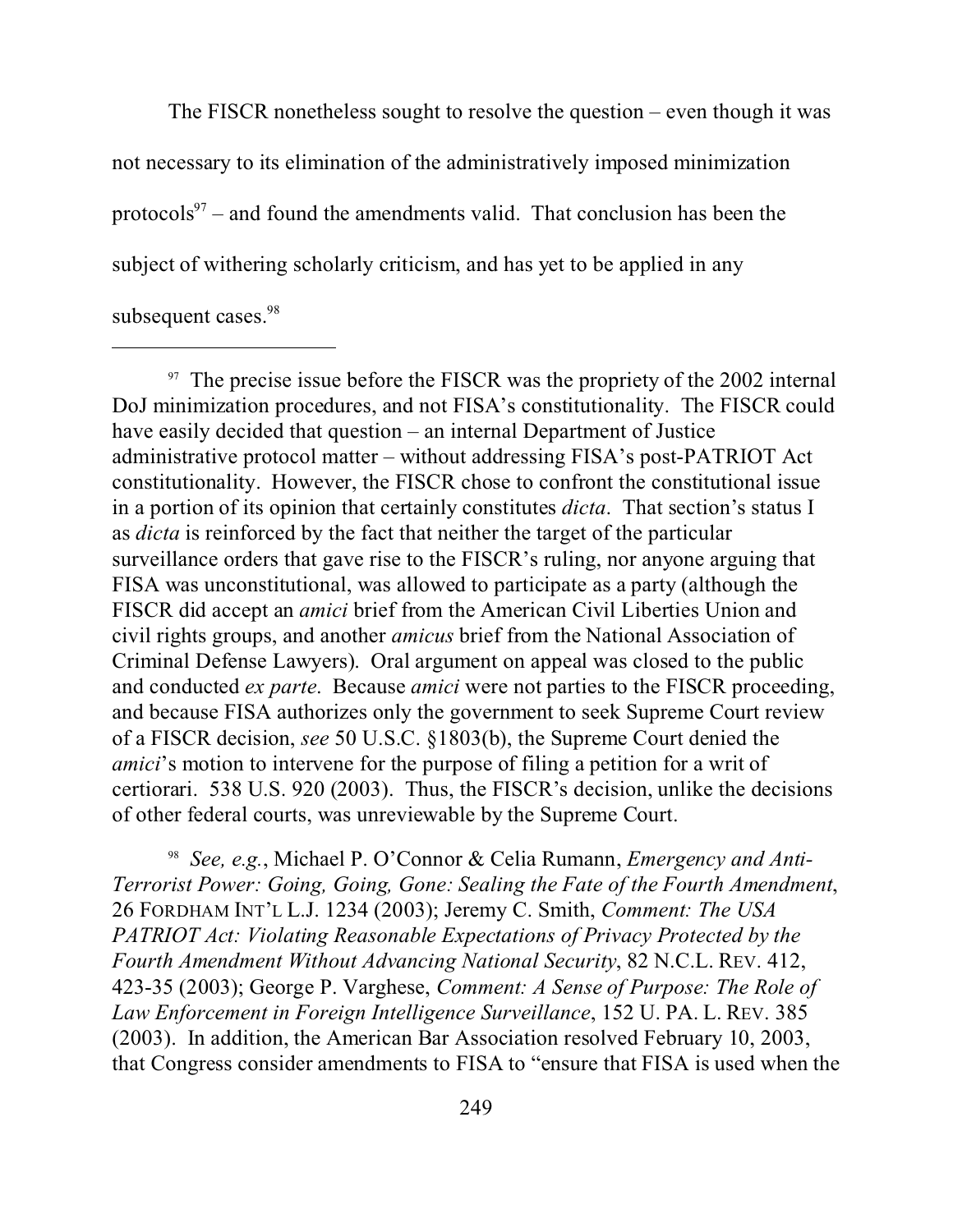In the course of its analysis, the FISCR first addressed the question whether FISA orders are warrants within the meaning of the Fourth Amendment. The FISCR acknowledged the significant differences between FISA's procedural requirements and those of Title III. The FISCR conceded, "to the extent the two statutes diverge in constitutionally relevant areas . . . a FISA order may not be a 'warrant' contemplated by the Fourth Amendment." *Id* at 741.

The FISCR declined to decide the issue, however, and instead proceeded directly to the question whether FISA electronic surveillance and searches are reasonable, concluding that

> we think the procedures and government showings required under FISA, if they do not meet the minimum Fourth Amendment warrant standards, certainly come close. We, therefore[] believe firmly . . . that FISA as amended is constitutional because the surveillances it authorizes are reasonable.

*Id*. at 746.

Construing the PATRIOT Act amendments, the FISCR stated that

[t]he addition of the word "significant" to section  $1804(a)(7)(B)$  imposed a requirement that the government have a *measurable foreign intelligence purpose*, other than just criminal prosecution of even foreign intelligence crimes.

government has a significant (*i.e.*. not insubstantial) foreign intelligence purpose, as contemplated by the Act, and not to circumvent the Fourth Amendment."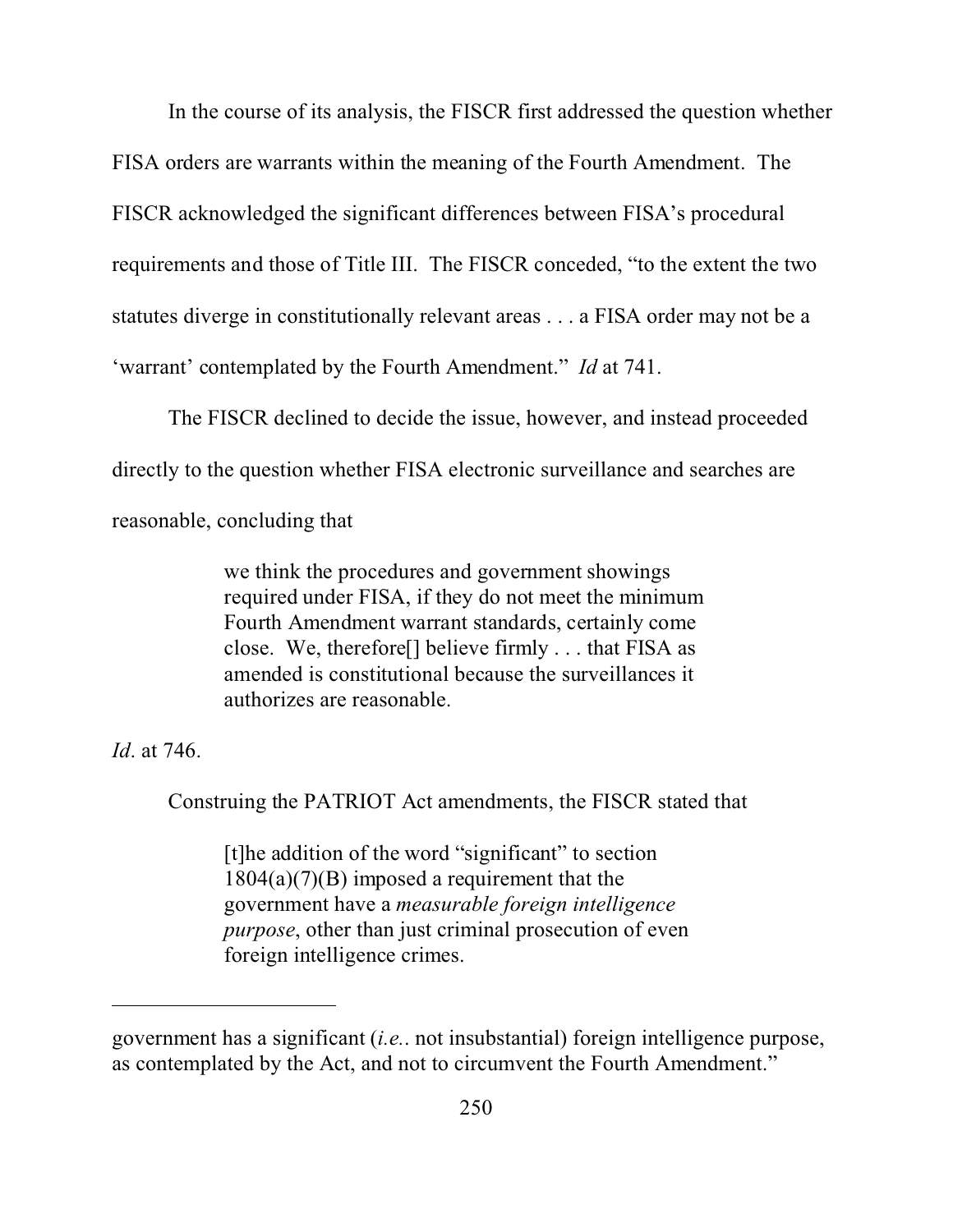*Id.*, at 735 (emphasis). *See also id.* ("significant purpose" test "excludes from the purpose of gaining foreign intelligence information a sole objective of criminal prosecution").

In finding the "significant purpose" standard sufficient, the FISCR adopted the government's claim that the "primary purpose" test had created a "false dichotomy between foreign intelligence information that is evidence of foreign intelligence crimes and that which is not. . . ." *Id.* at 725. *See also id*. at 735 ("[t]he important point is . . . [that] the Patriot Act amendment, by using the word 'significant,' eliminated any justification for the FISA court to balance the relative weight the government places on criminal prosecution as compared to other counterintelligence responses"). *See also Sattar FISA I*, 2003 WL 22137012, at \*12.

As a result, as the District Court pointed out below, "[i]n place of the 'primary purpose' test, the [FISCR] announced the 'significant purpose' test whereby '[s]o long as the government entertains a realistic option of dealing with the agent [of a foreign power] other than through criminal prosecution,' the test is satisfied." *Id*., *quoting In re Sealed Case*, 310 F.3d at 735.

That simply does not conform with constitutional requirements. The distinction this Court drew in *Duggan* between a criminal investigatory purpose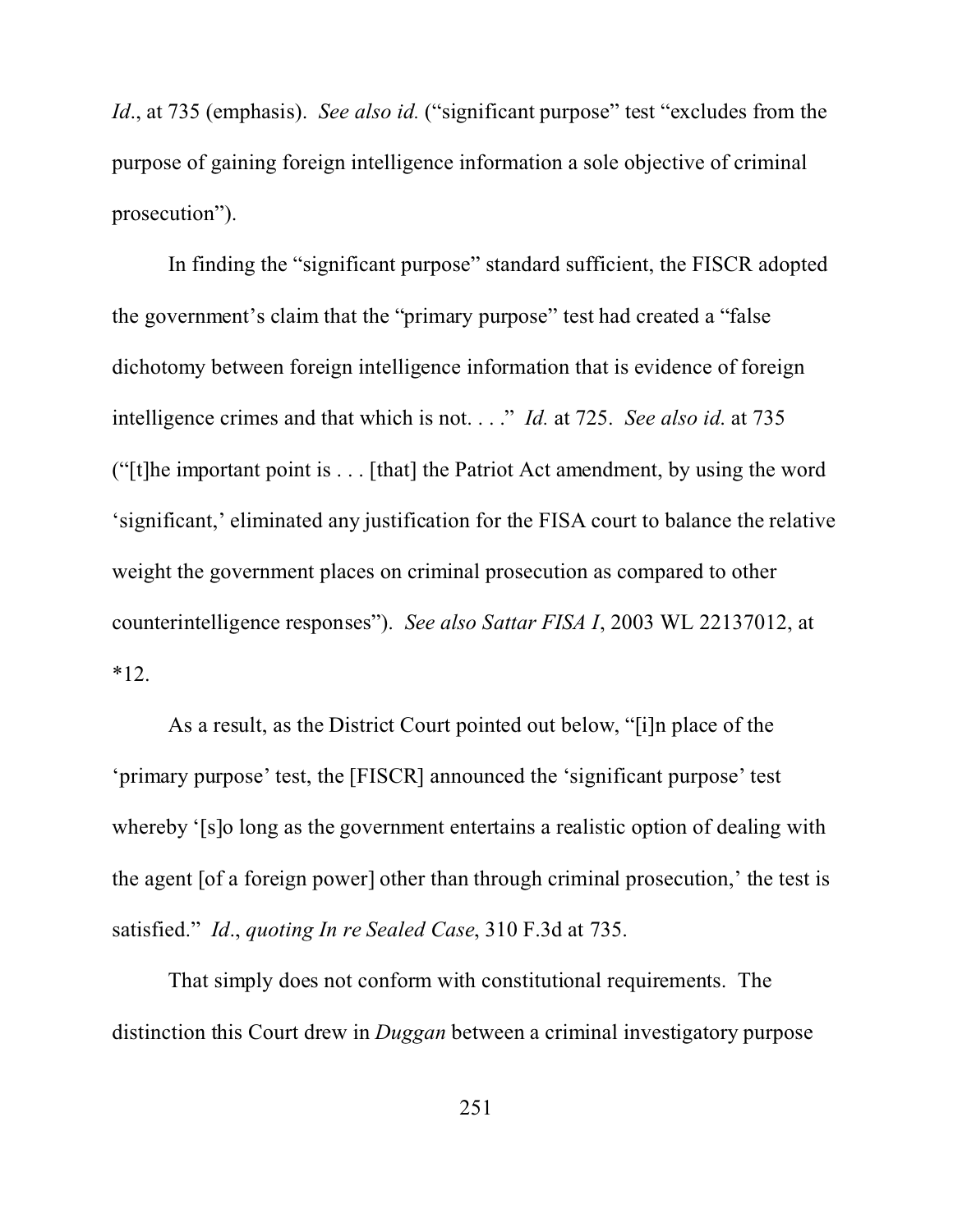and a foreign intelligence-gathering objective was not a "false dichotomy." Rather, it was, and remains, a *necessary* dichotomy developed by the courts, including principally *this* Court, in order to preserve the constitutionality of FISA in the face of challenges to its dilution of the Fourth Amendment's warrant requirement.<sup>99</sup>

The FISCR's construction of the "significant purpose" standard – regardless whether phrased as "measurable foreign intelligence purpose," or excluding "a sole objective of criminal prosecution" – effectively eviscerates the protections this Court applied in *Duggan* in order to harmonize FISA with the requirements of the Fourth Amendment. Indeed, the FISCR's reading eliminates the standard altogether, and leaves the government free to employ FISA surveillance for criminal investigatory purposes at will.

# **c.** *Without the "Primary Purpose" Standard, FISA Is Unconstitutional As Applied to Ms. Stewart In This Case*

<sup>&</sup>lt;sup>99</sup> Viewed in this context, the District Court's reliance on this and other Courts' decisions rejecting Fourth Amendment challenges to FISA, particularly with respect to the rights of non-targeted defendants whose communications have been intercepted, *see Sattar FISA I*, 2003 WL 22137012, at \*14, is misplaced because those decisions were premised on the presence of the "primary purpose" standard as a brake on Fourth Amendment violations. Without that standard, there is no longer an "adequate balancing" of the government's national security and the individual's Fourth Amendment privacy interests, and the issue whether FISA intrudes on a non-target's constitutional privacy interests unlawfully, must be reevaluated.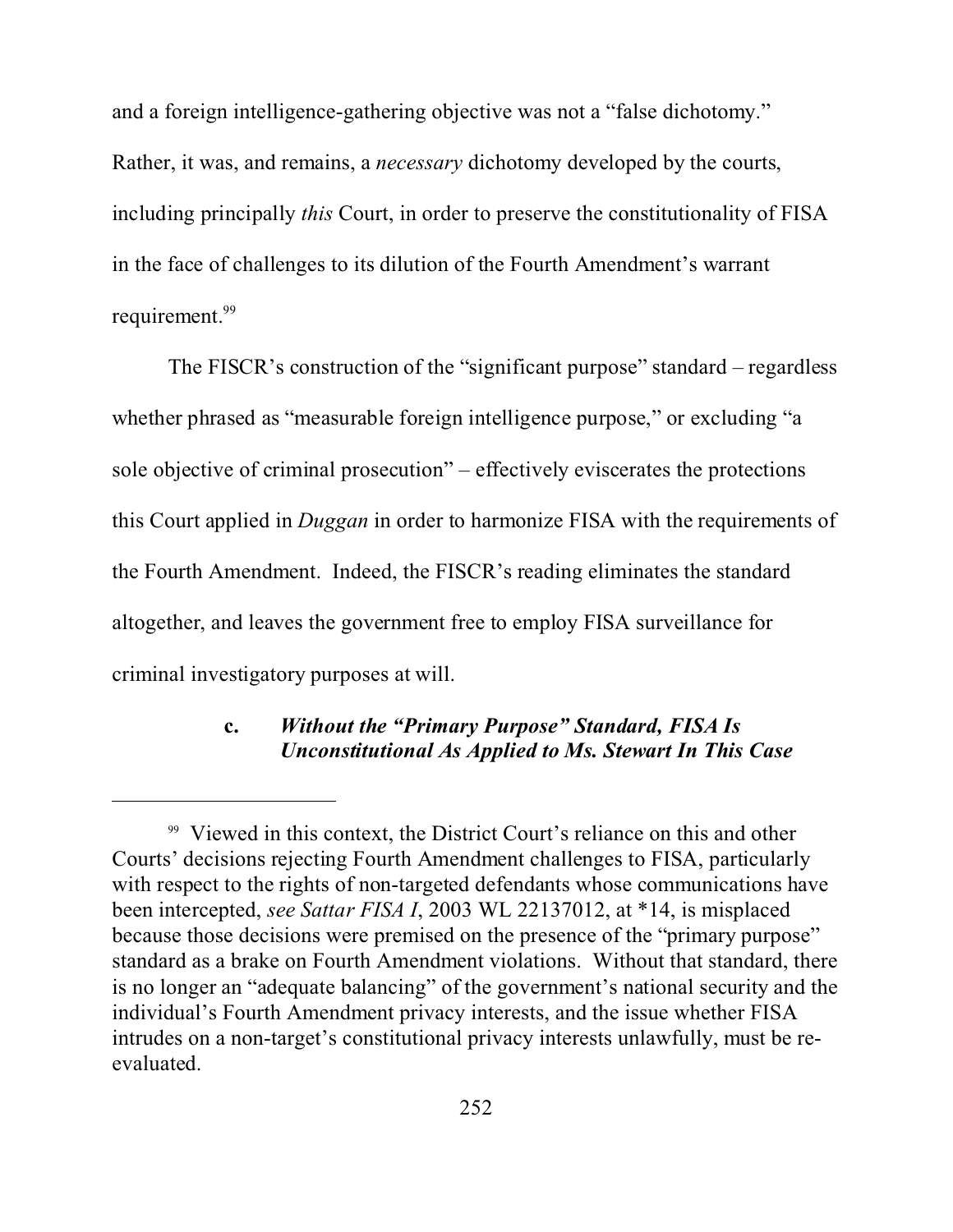Without the "primary purpose" standard that for 25 years insulated FISA from attack via the Fourth Amendment, and if FISA is construed to permit the electronic surveillance conducted here against Ms. Stewart, the statute is unconstitutional as applied to Ms. Stewart in this case. $100$ 

In *Sattar FISA I,* at \*13, the District Court noted that "[i]n each of the pre-Patriot Act applications [to a FISA Judge], an appropriate executive branch official certified that 'the purpose' of the surveillance was to obtain foreign intelligence information, and in each of the post-Patriot Act application an appropriate executive branch official certified that 'a significant purpose' of the surveillance was to obtain foreign intelligence information."

However, unmoored from the saving construction supplied by the "primary purpose" standard, FISA's irreconcilable conflicts with the Fourth Amendment's requirements become glaring and incapable of correction, rendering the statute unconstitutional as applied here.

### **i.** *FISA Warrants Are Not Warrants Under the Fourth Amendment*

<sup>&</sup>lt;sup>100</sup> Once again, the doctrine of constitutional avoidance is relevant an appropriate with respect to the construction and application of FISA in a manner that avoids conflict with constitutional provisions. *See* **ante**, at 113-114.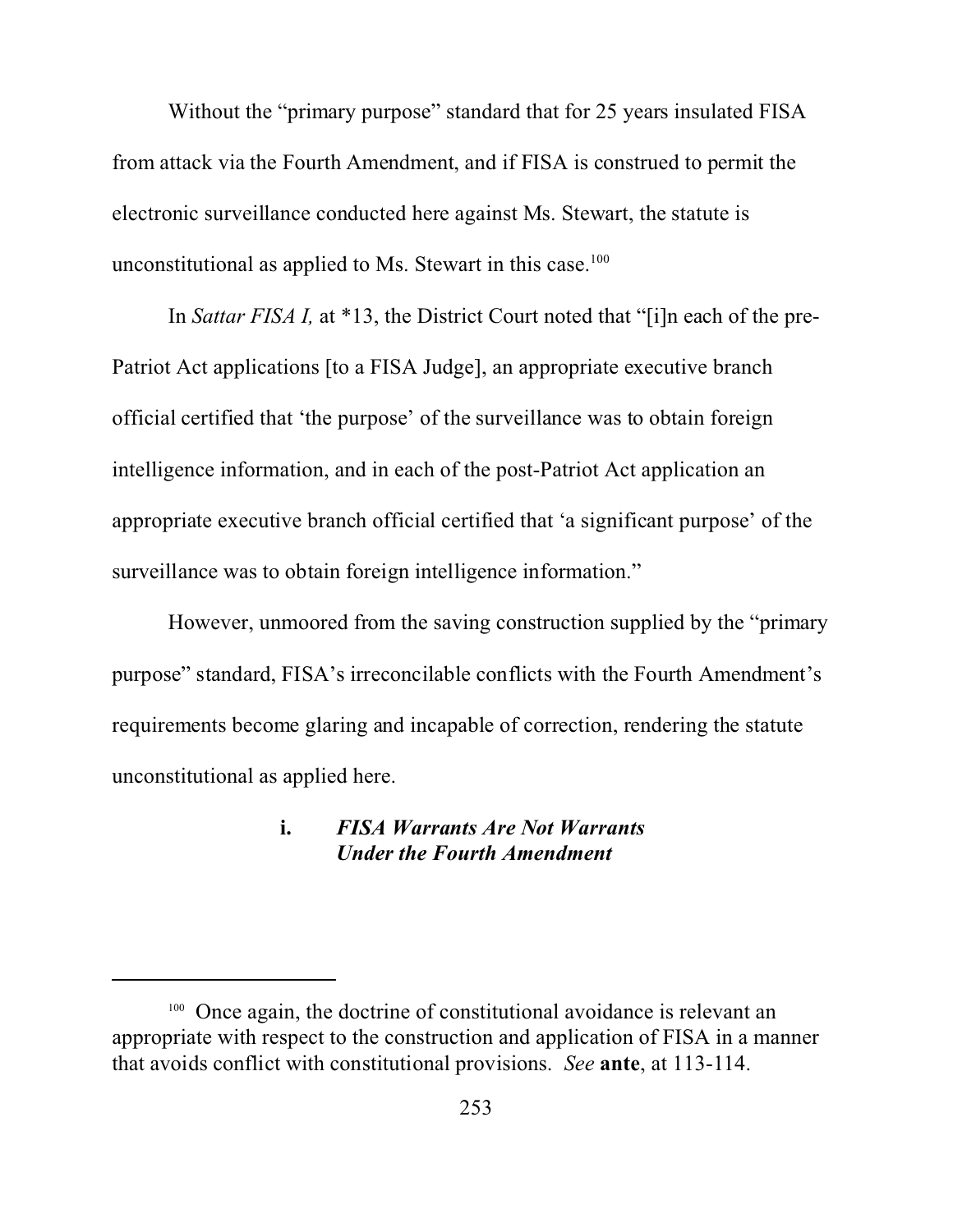FISA surveillance orders are not warrants within the meaning of the Fourth Amendment. The Supreme Court has held that a warrant must be issued by a neutral, disinterested magistrate; must be based on a demonstration of probable cause to believe that the evidence sought will aid in a particular apprehension for a particular offense; and must particularly describe the things to be seized as well as the place to be searched. *See Dalia v. United States*, 441 U.S. 238, 255 (1979).

FISA court orders do not satisfy these requirements., FISA instead empowers the government to conduct the most intrusive kinds of surveillance without meaningful prior judicial review, without showing criminal probable cause, and without meeting particularity requirements. Because FISA court orders are not warrants, searches conducted under FISA are presumptively unreasonable. *See, e.g., Payton v. New York*, 445 U.S. 573, 586 (1980); *Chimel v. California*, 395 U.S. 752, 762-63 (1969).

#### **ii.** *FISA Warrants Do Not Meet Traditional Probable Cause Standards*

The Fourth Amendment ordinarily prohibits the government from conducting intrusive surveillance without first demonstrating criminal probable cause – probable cause to believe that "the evidence sought will aid in a particular apprehension or conviction for a particular offense." *See Dalia,* 441 U.S. at 255. FISA warrants do not conform to that standard of probable cause.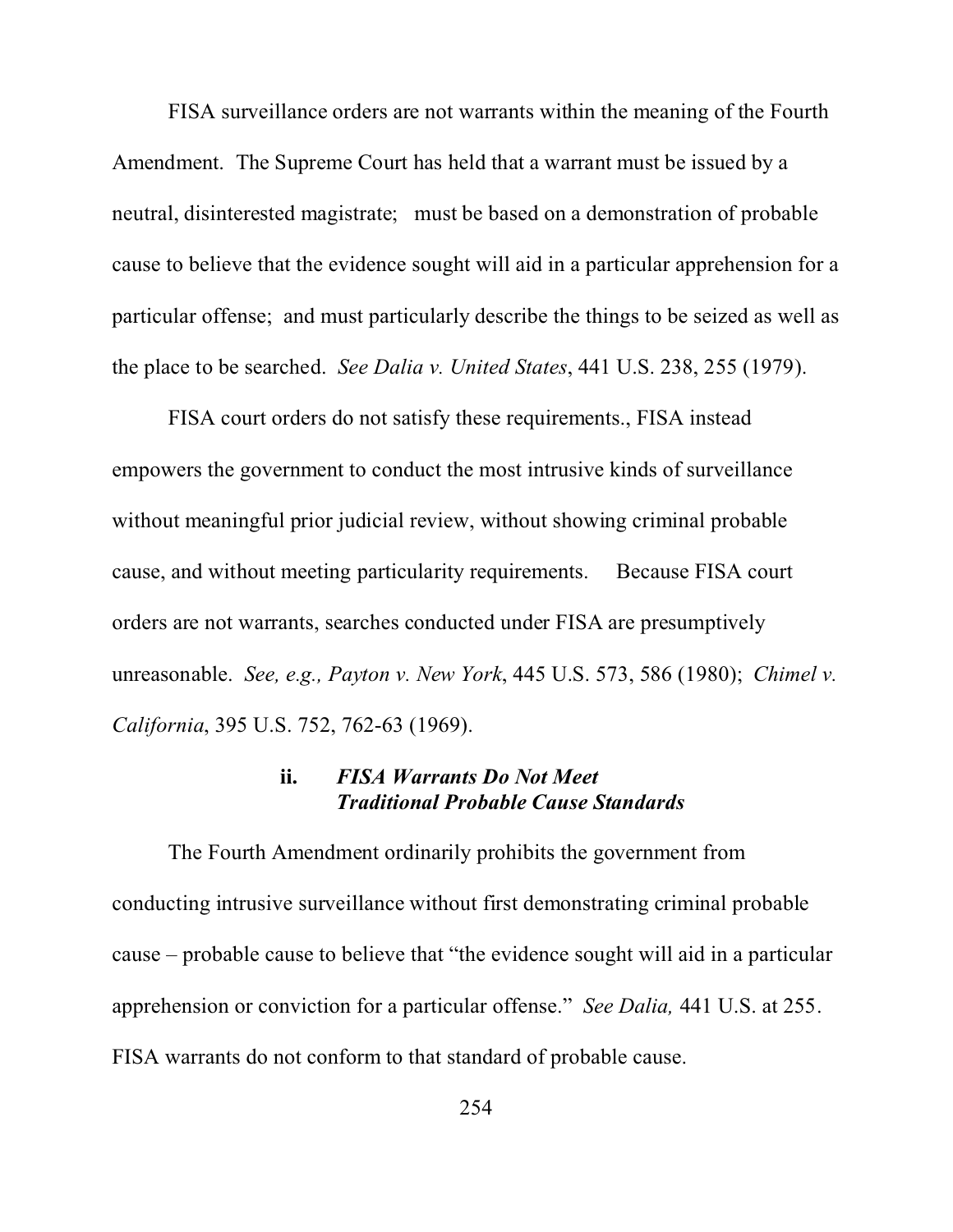Although the government's primary purpose in this case was to obtain evidence of criminal activity, it failed to satisfy the criminal probable cause requirement. In fact, no traditional probable cause determination was made. FISA authorizes the government to conduct intrusive surveillance if it can show what is known as "foreign intelligence probable cause" – probable cause to believe that the surveillance target is a foreign power or agent of a foreign power. *See* 50 U.S.C.  $\S$  1805(a)(3)(A). Thus, the statute does not require the government to advance any reason whatsoever – let alone probable cause – to believe that its surveillance will yield information about a particular criminal offense.

# **iii.** *FISA Warrants Do Not Satisfy the Fourth Amendment's Particularity Requirement*

FISA electronic surveillance does not involve Title III or traditional Fourth Amendment minimization standards, safeguards, or procedures. Indeed, the FISCR's decision was directed at DoJ's self-imposed minimization standards. As a result, the nature and duration of the intercepts of Ms. Stewart were not strictly limited, and the surveillance violated the Fourth Amendment's particularity requirement.

The Fourth Amendment ordinarily prohibits the government from conducting intrusive surveillance unless it first obtains a warrant describing with particularity the things to be seized as well as the place to be searched. *See Berger*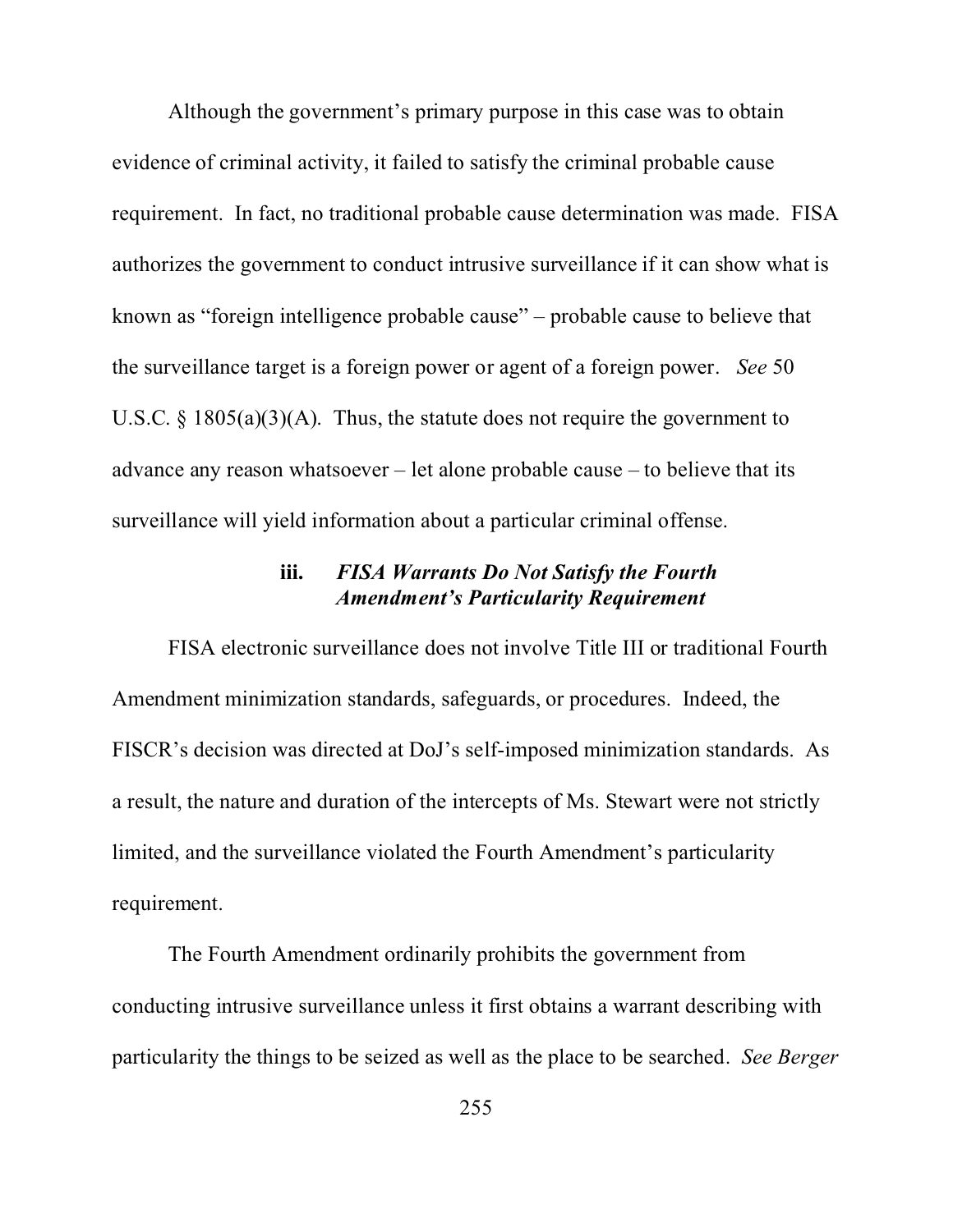*v. New York*, 388 U.S. 41, 58 (1967) (noting that Fourth Amendment particularity requirement was intended to prevent the government's reliance on "general warrants" that allow "the seizure of one thing under a warrant describing another").

In *Berger*, the Court noted that the importance of the particularity requirement "is especially great in the case of eavesdropping." *Berger*, 388 U.S. at 56. The Court explained: "[b]y its very nature eavesdropping involves an intrusion on privacy that is broad in scope." *Id*.; *see also id.* at 63 (internal quotation marks omitted) ("[f]ew threats to liberty exist which are greater than that posed by the use of eavesdropping devices.").

With respect to eavesdropping devices and wiretaps, the particularity requirement demands not simply that the government describe in detail the communications it intends to intercept but also that the duration of the intercept be strictly limited. *See Berger*, 388 U.S. at 58-60.<sup>101</sup> In *Berger*, the Supreme Court

<sup>101</sup> The Ninth Circuit's decision in *United States v. Cavanagh*, 807 F.2d 787, 791 (9th Cir. 1987), is not to the contrary. The Court in *Cavanaugh* considered only the contention that FISA violates the particularity clause by allowing a general description of the information sought; it did not consider, and apparently was not asked to consider, whether the *duration* of FISA surveillance orders renders FISA unconstitutional. Second, *Cavanagh* addressed the particularity issue in the context of a statute whose ambit was limited to foreign intelligence investigations. The question whether FISA meets the particularity requirement in the context of *criminal* investigations has never arisen (and was not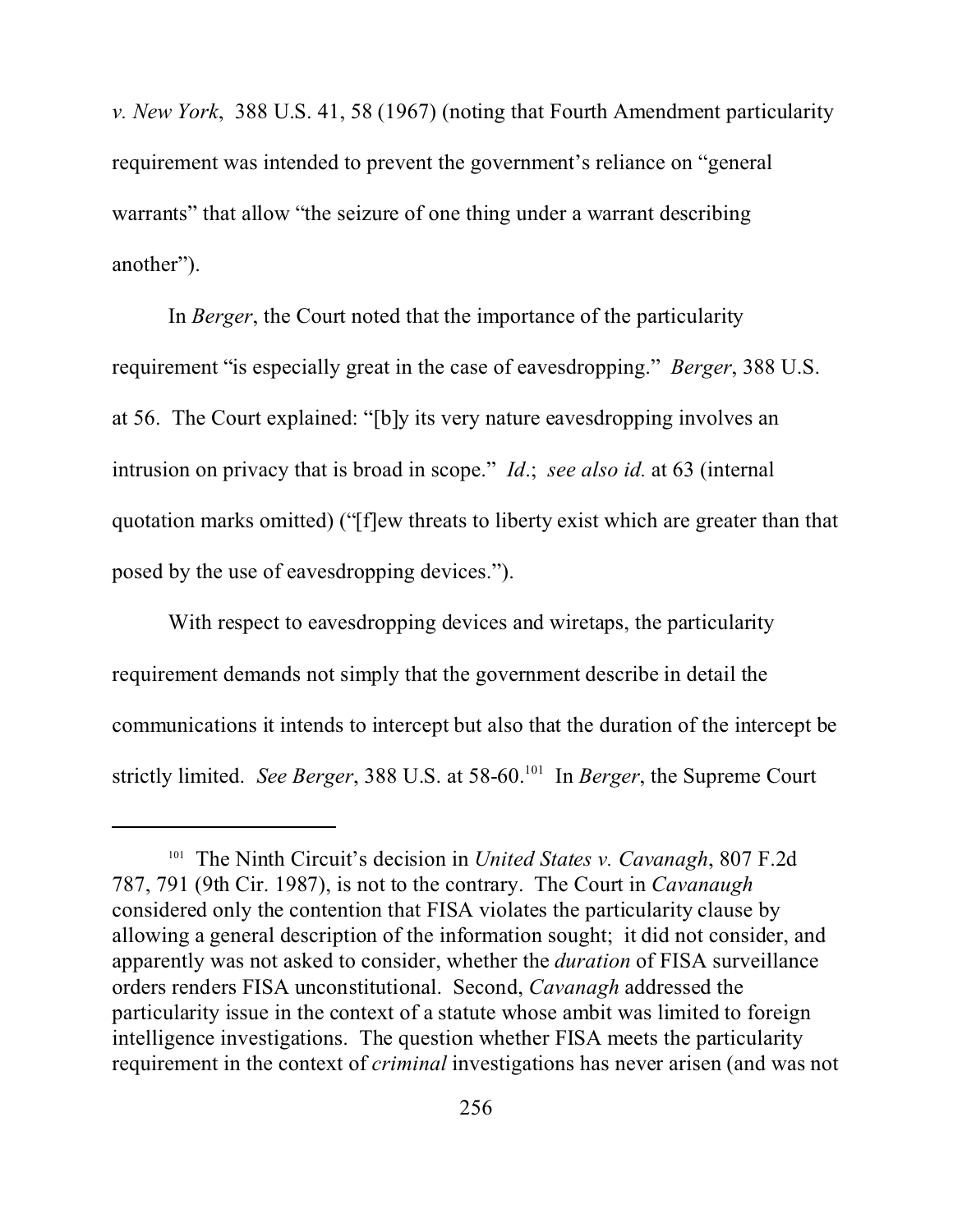struck down New York's eavesdropping statute in part because the statute authorized surveillance orders with terms of up to two months. *See Berger*, 388 U.S. at 44 n.1.

Title III, which Congress enacted shortly after *Berger* was decided, limits the term of surveillance orders to 30 days. *See* 18 U.S.C. § 2518(5). FISA, by contrast, authorizes surveillance terms of up to 120 days. See 18 U.S.C. § 1805(e)(1)(B). Consequently, in light of *Berger*, it is indisputable that FISA's provisions relating to the duration of surveillance orders fail to meet Fourth Amendment requirements for criminal investigations.

#### **iv.** *The FISA Process Lacks Meaningful Judicial Review*

While Fourth Amendment and Title III require the government to obtain the prior authorization of a neutral, disinterested magistrate who has the authority to determine whether the requirements of Rule 41 or Title III have been satisfied, *see* Fed. R. Crim. P. 41 (governing physical searches in criminal investigations); 18 U.S.C. §§2518(1)(b), (2) & (3) (governing electronic surveillance in criminal investigations); *see also Johnson v. United States*, 333 U.S. 10, 13-14 (1948), the government satisfies most of FISA's requirements simply by certifying that the

addressed in *Cavanagh*), because until recently the FBI could rely on FISA only when its primary purpose was to gather foreign intelligence.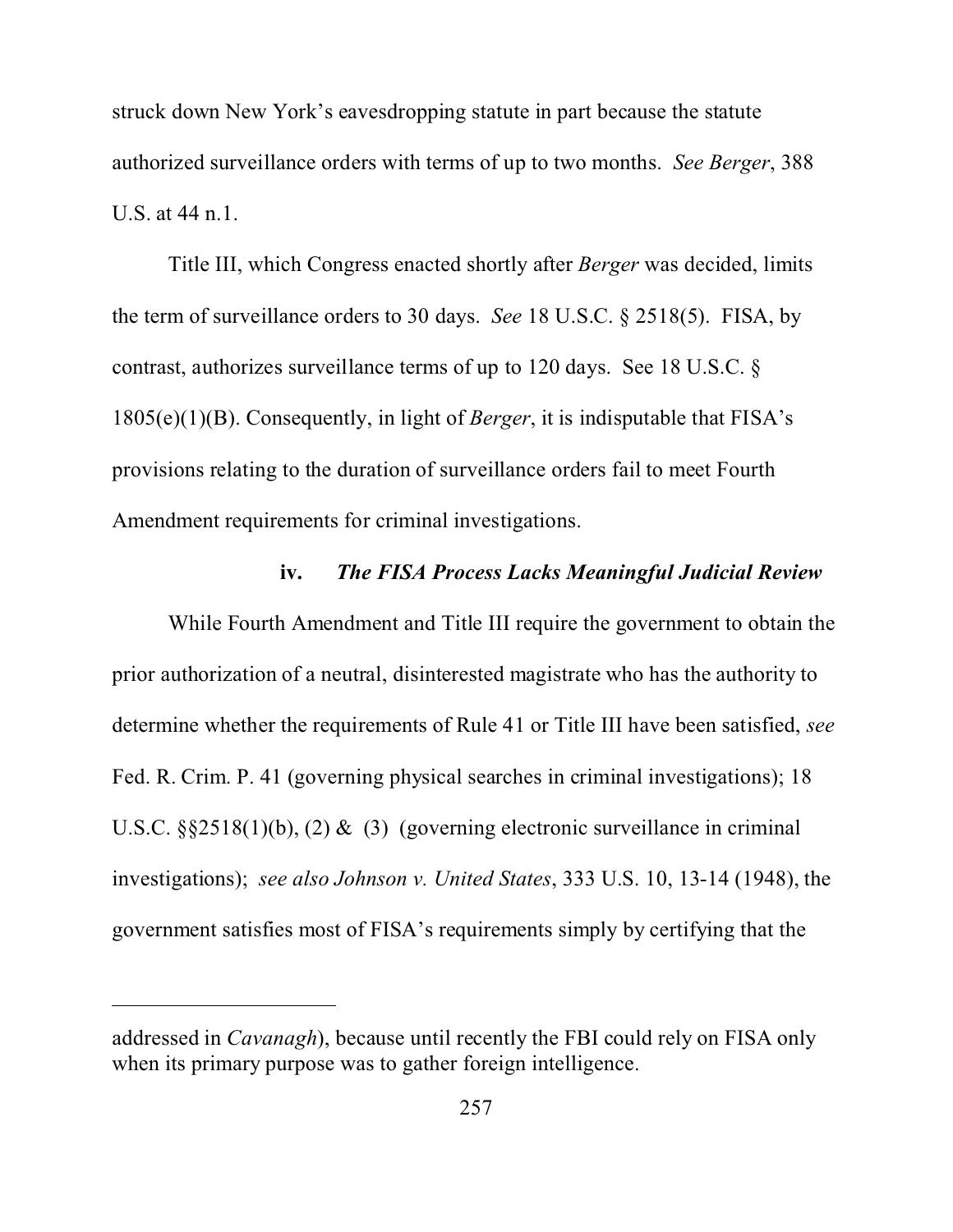requirements are met. *See* 50 U.S.C. § 1804(a)(7) (enumerating necessary certifications).

As the FISA Court of Review has acknowledged, "this standard of review is not, of course, comparable to a probable cause finding by the judge." *In re Sealed Case* at 739; *see also United States v. Duggan*, 743 F.2d 59, 77 (2d Cir. 1984). Since the electronic surveillance conducted pursuant to FISA here was conducted without meaningful prior judicial review, it was unreasonable under the Fourth Amendment.

Accordingly, if FISA is deemed to permit the electronic surveillance of Ms. Stewart under the factual circumstances present herein, it is irreconcilable with the Fourth Amendment, and unconstitutional as applied.

## **D.** *The District Court Erred, and Denied Ms. Stewart Due Process, By Not Disclosing the FISA Applications and Warrants to Her Counsel*

As noted **ante**, at 238, §§1806(f) & (g) authorize a court to disclose FISA applications and orders to defense counsel. The District Court's decision not to do so in this case constituted error. *See Sattar FISA I*, 2003 WL 22137012, at \*5-6 ("[t]he materials submitted *ex parte* and *in camera* are sufficient for the Court to determine without such disclosure whether the FISA surveillance was lawfully authorized and conducted . . . [T]he Court conducted a careful independent review of the FISA materials contained in the voluminous classified materials submitted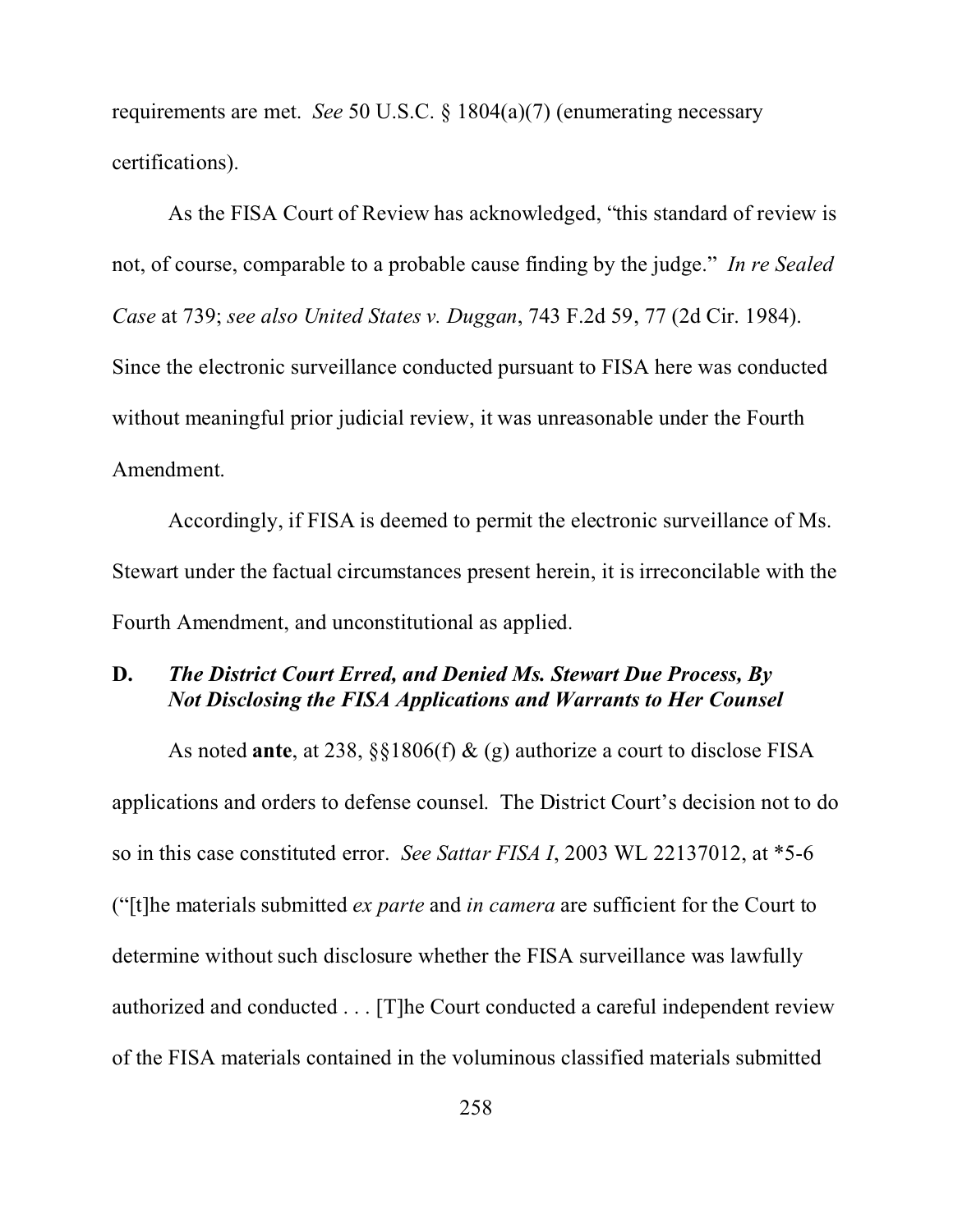to this Court . . . [and] the Court is satisfied that all of the requirements of FISA were satisfied and that each of the FISA surveillances was authorized by a FISA Court order that complied with the statutory requirements for such orders and was supported by the statements and certifications required by the statute").

According to FISA's legislative history, disclosure may be "necessary" under §1806(f) "where the court's initial review of the application, order, and fruits of the surveillance indicates that the question of legality may be complicated by factors such as 'indications of possible misrepresentation of fact, vague identification of the persons to be surveilled, or surveillance records which include a significant amount of nonforeign intelligence information, calling into question compliance with the minimization standards contained in the order.'" *United States v. Belfield*, 692 F.2d 141, 147 (D.C. Cir. 1982) [*quoting* S. Rep. No. 701, 95th Cong., 2d Sess. 64 (1979)]; *see also United States v. Ott*, 827 F.2d 473, 476 (9th Cir. 1987)(same).

Similarly, in *United States v. Duggan*, this Court explained that the need for disclosure

> might arise if the judge's initial review revealed potential irregularities such as possible misrepresentations of fact, vague identification of the persons to be surveilled, or surveillance records which include [] a significant amount of nonforeign intelligence information, calling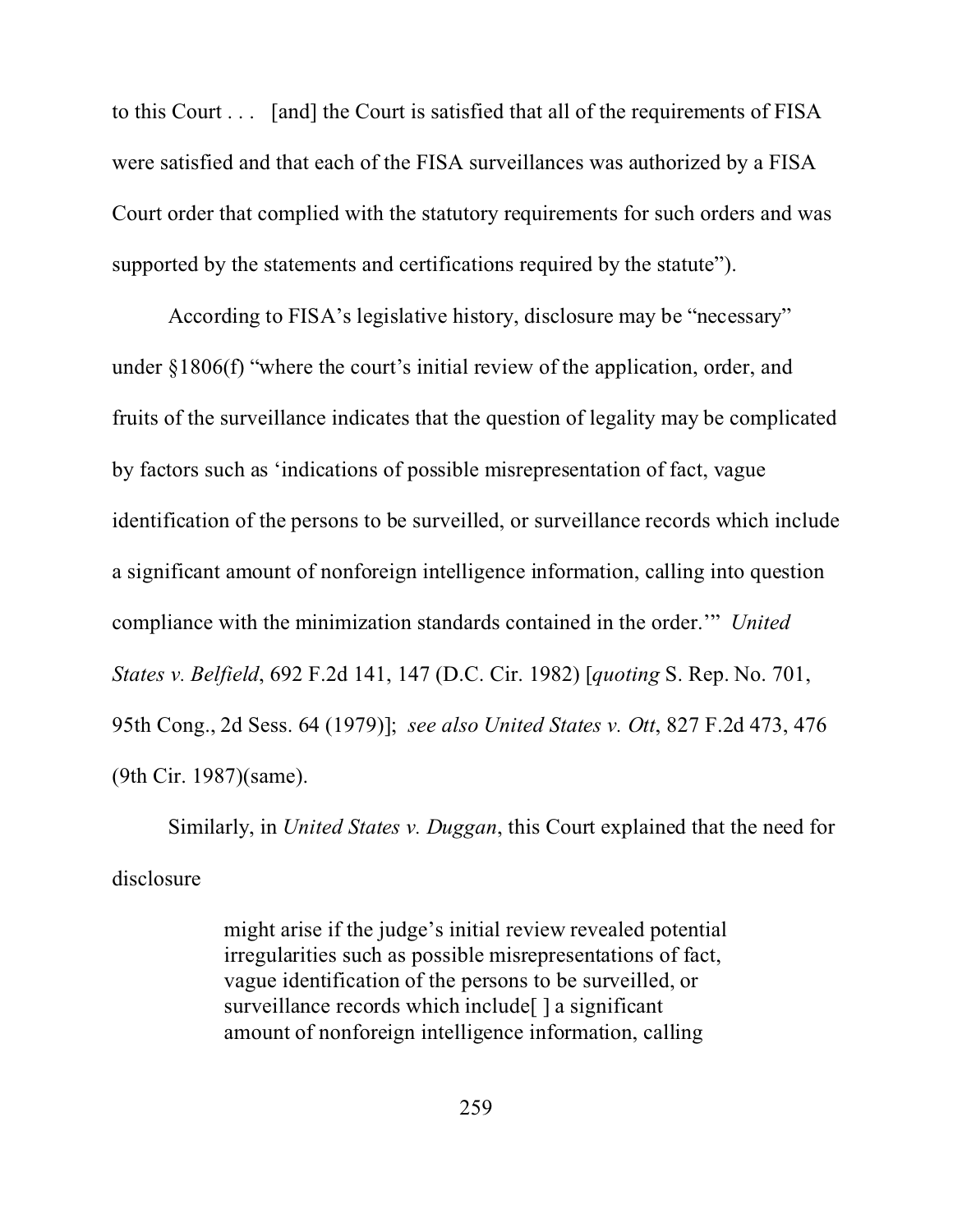into question compliance with the minimization standards contained in the order[.]

743 F.2d at 79. *See also Sattar FISA I*, 2003 WL 22137012, at \*6.

Here, for the reasons set forth **ante**, and **post**,, this case falls squarely within the type in which the legislative history compels disclosure pursuant to  $\S 1806(f)$ . Certainly there is a compelling issue with respect to whether the "surveillance records [] include a significant amount of nonforeign intelligence information[,]" given that Ms. Stewart was the target of a nascent criminal investigation in 2000.

Also, during the period of monitoring she was a practicing lawyer representing clients in New York State and federal courts, that the overwhelming majority of her conversations (and meetings at the prison facility) relevant to this case were limited to her representation of Sheikh Abdel Rahman with respect to his prison conditions and U.S. federal criminal conviction.

Although no court in the nearly thirty-year history of FISA has ordered disclosure of FISA applications, orders, or related materials, the circumstances presented here are unprecedented, and dovetail precisely with those Congress envisioned would merit disclosure under §1806(f). *See, e.g., In re Grand Jury Proceedings*, 347 F.3d 197, 203 (7th Cir. 2003) (citing cases). *See also Sattar FISA I*, 2003 WL 22137012, at \*6.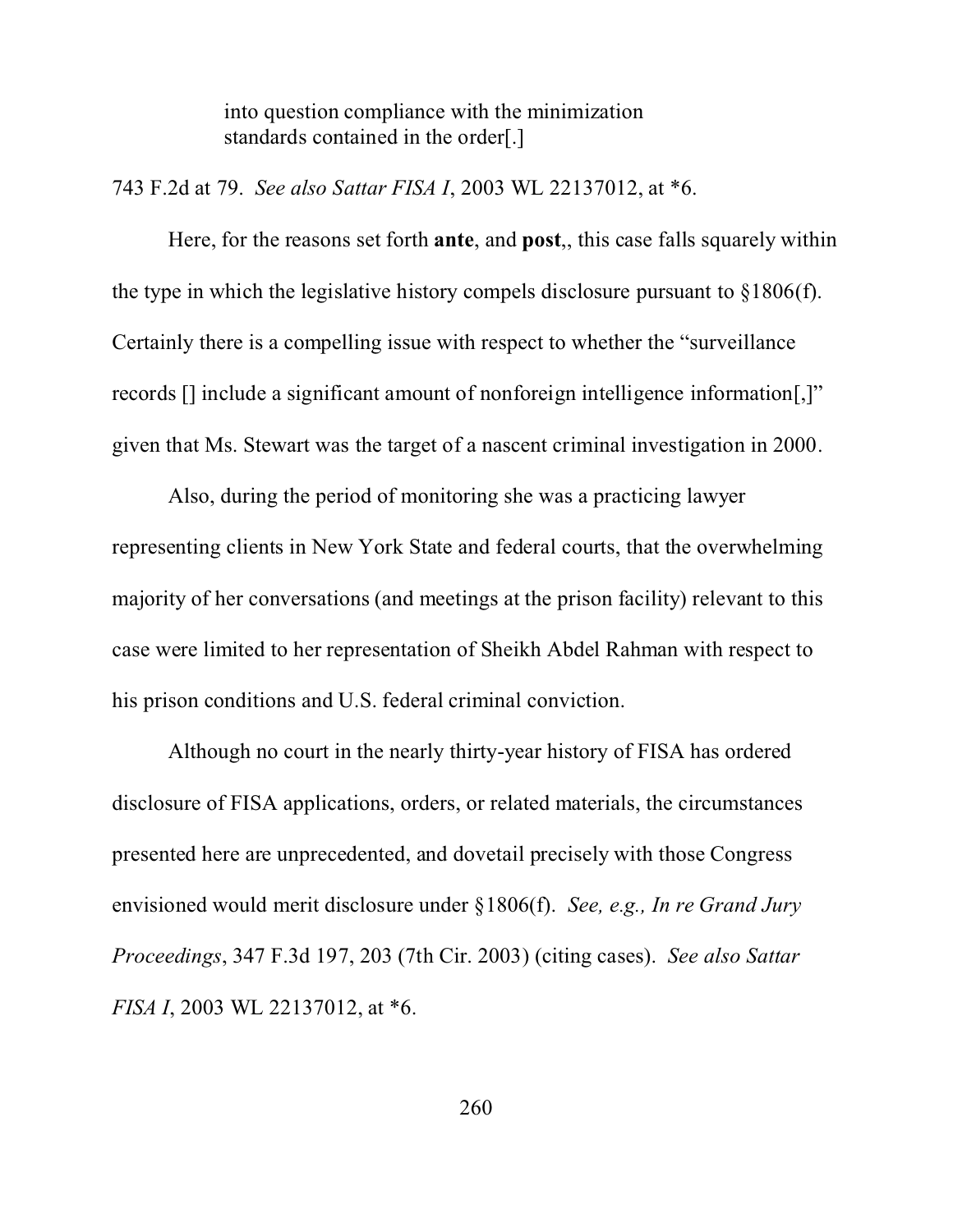Indeed, the existence of §1806(f) is an unambiguous declaration that Congress intended courts to grant disclosure in appropriate cases. If this case did not meet the necessary criteria, no case would qualify. If §1806(f) is to be rendered meaningful, not superfluous and entirely inert, it should applied in this case.

Even if the Court were to decline to find that disclosure of FISA-related materials to the defense was appropriate under  $\S 1806(f)$  in this case, the defense should have still be entitled to disclosure of the FISA applications, orders, and related materials under §1806(g), which expressly incorporates the Fifth Amendment Due Process Clause, and provides that "[i]f the court determines that the surveillance was lawfully authorized and conducted, it shall deny the motion of the aggrieved person *except to the extent that due process requires discovery or disclosure*." 50 U.S.C. §1806(g) (emphasis added). *See also United States v. Spanjol*, 720 F. Supp. 55, 57 (E.D. Pa. 1989) ("[u]nder FISA, defendants are permitted discovery of materials only to the extent required by due process. That has been interpreted as requiring production of materials mandated by [*Brady*], essentially exculpatory materials").

The District Court's confidence in its ability to act as judge and defense counsel was misplaced. *See Dennis v. United States*, 384 U.S. 855, 875 (1966)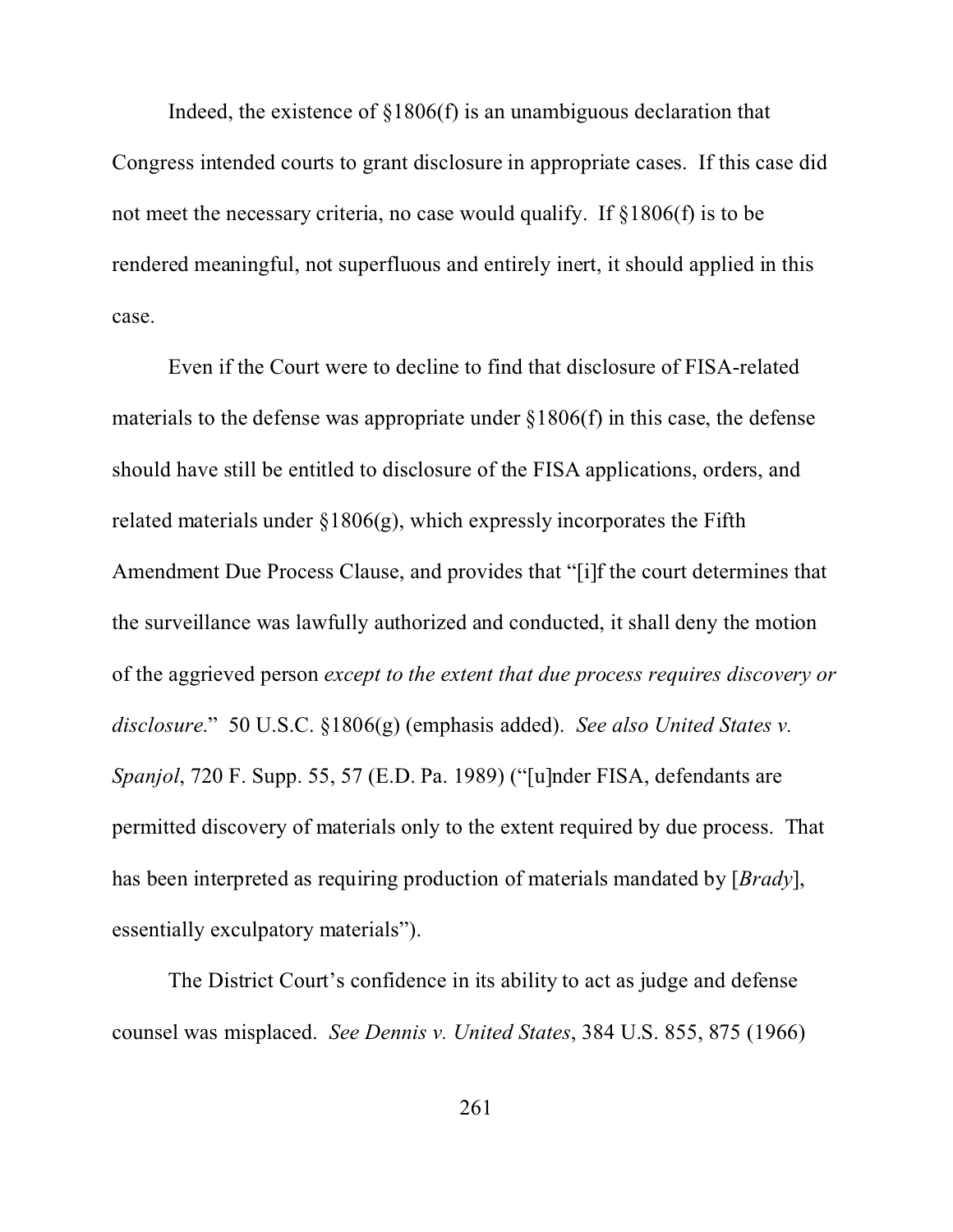("[i]n our adversary system, it is enough for judges to judge. The determination of what may be useful to the defense can properly and effectively be made only by an advocate"). It was not in a position to gauge the accuracy or completeness of the FISA applications. The Court was not privy to all of the discovery and other information that were relevant and material to this issue, or the defense.

The essential contribution that the adversary process makes to accurate factfinding, to fairness – and to the appearance of fairness – is set forth in detail **ante**, in POINT VII, and applies with equal force in this context as well. Otherwise, as the *ex parte* proceedings accumulate, as they did in this case, the Sixth Amendment guarantees of effective assistance of counsel and public trial devolve into mere platitudes honored more in the breach.

Thus, the circumstances herein, and the state of the record, are easily distinguishable from those in which disclosure was denied. In *Duggan*, this Court found that the defendants had "made no showing of misrepresented facts." 743 F.2d at 78. In this case, the government misrepresented the nature of the investigation: by AUSA Fitzgerald's admissions, by summer 2000 the government was considering pursuing a criminal investigation against Ms. Stewart, yet continued to intercept her communications pursuant to FISA under the guise of foreign intelligence collection.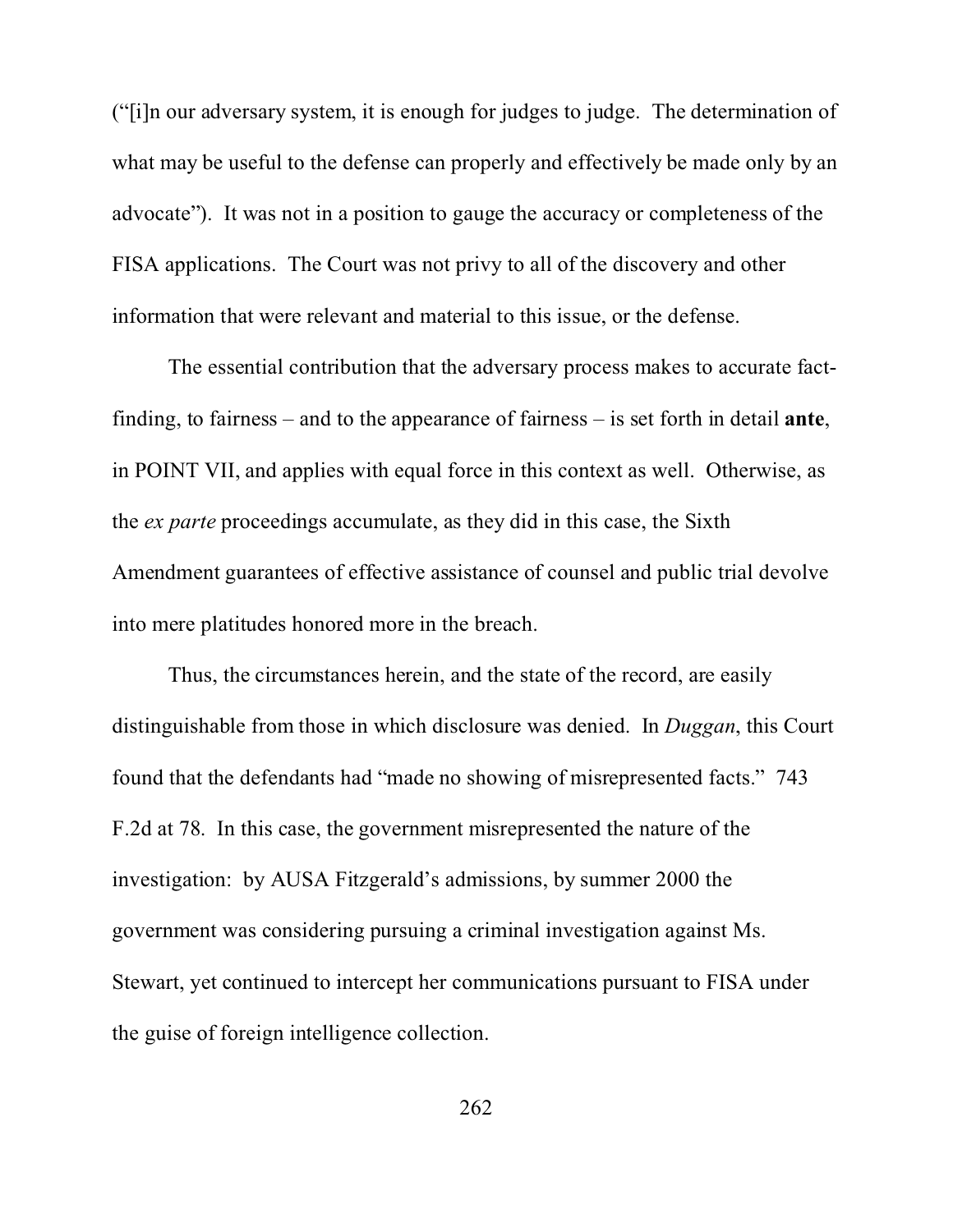Similarly, in *United States v. Johnson*, the First Circuit court found "no evidence of an end-run [around the Fourth Amendment]." 952 F.2d at 572. Nonetheless, the Court emphasized that "[a]t no point [in the FISA warrants or the post-arrest questioning] was there reference to any criminal liability or prosecution." *Id*. Here, obviously, the situation is diametrically different.

In addition, the government's failure to preserve important FISA materials justified disclosure under §§1806(f) or (g). The government acknowledged that it had destroyed a substantial number of audio files, including 114 for which the government had created summaries ("tech cuts"), as well as an unknown number that the government considered "non-pertinent," but which, of course, neither the defense nor District Court had any opportunity to review in any form. *See United States v. Sattar*, 2003 WL 22510435, at \*4-5 (S.D.N.Y. November 5, 2003) (hereinafter "*Sattar FISA II*") ("[t]he FBI has been unable to retrieve the audio files for an unknown number of non-pertinent calls"). Indeed, in contravention of 50 U.S.C. §1801(h)(3), sometime after July 2000, the government destroyed an entire system for capturing electronic surveillance and disposing of a number of its components.

While the District Court denied defendants' suppression motion, and circumscribed the hearing on the issue, *id*., at \*1, and found insufficient evidence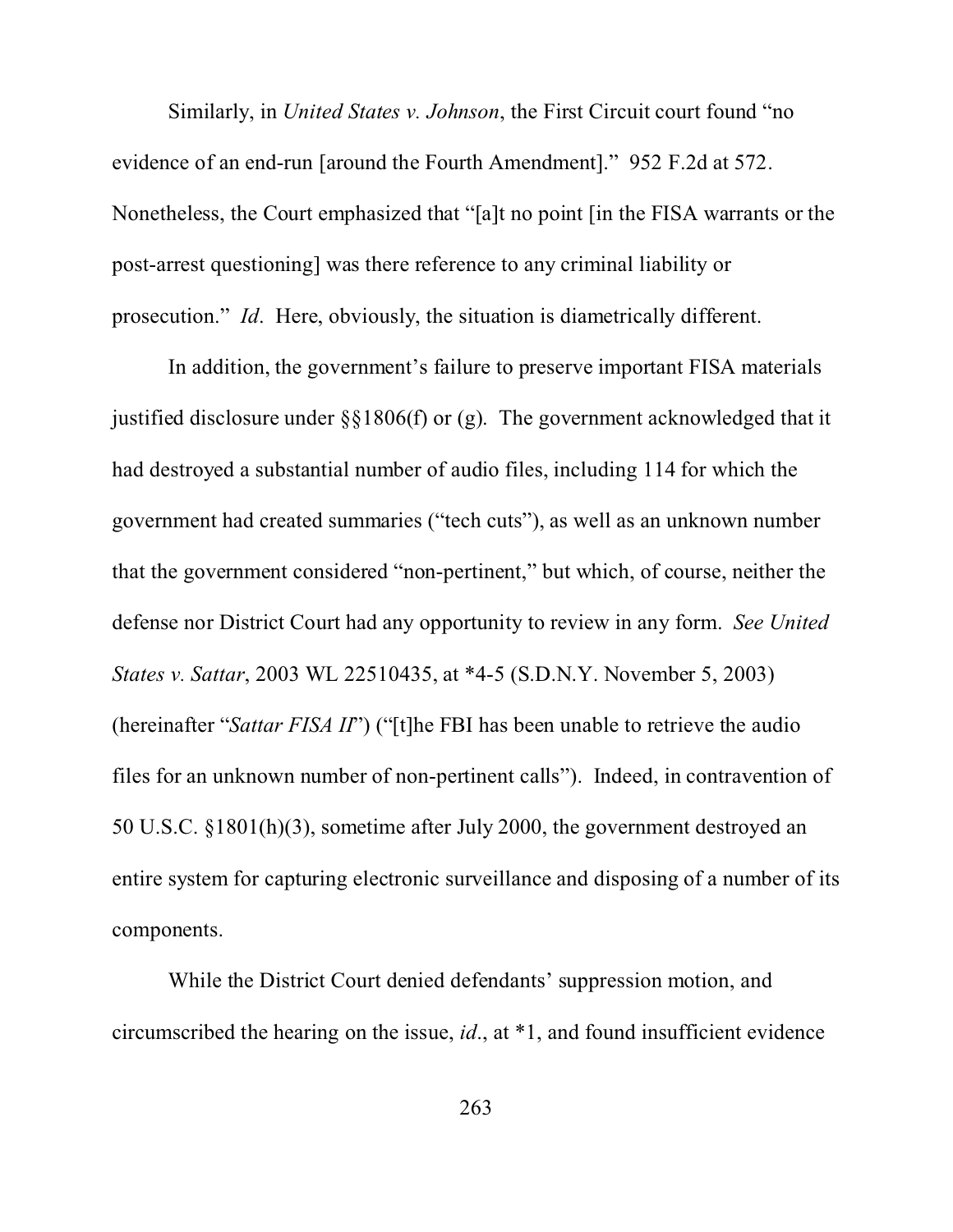to suggest the percentage of irretrievable audio files was greater than that applicable to the 114 unpreserved files for which "tech cuts" had been created, that was pure speculation that the defense was not afforded an opportunity to probe sufficiently at the hearing.

Moreover, in the FISA context, the historical record has demonstrated that disclosure in cases such as this is necessary to prevent abuse. As the Foreign Intelligence Surveillance Court (the District Court judges that, in secret, *ex parte*, proceedings, review and act upon the government's FISA applications) itself has acknowledged, systematic executive branch misconduct – including submission of FISA applications with "erroneous statements" and "omissions of material facts" – went entirely undetected by the courts until the FISC directed that the Department of Justice review FISA applications and submit a report to the FISC. *See In re All Matters Submitted to the Foreign Intelligence Surveillance Court*, 218 F. Supp. 2d 611, 620-21 (FISC), *rev'd on other grounds sub nom. In re Sealed Case*, 310 F.3d 717 (FISCR 2002). *See also United States Senate Select Committee on Intelligence and the United States House Permanent Select Committee on Intelligence's Report of the Joint Inquiry Into Intelligence Community Activities Before and After the Terrorist Attacks of September 11, 2001* (hereinafter the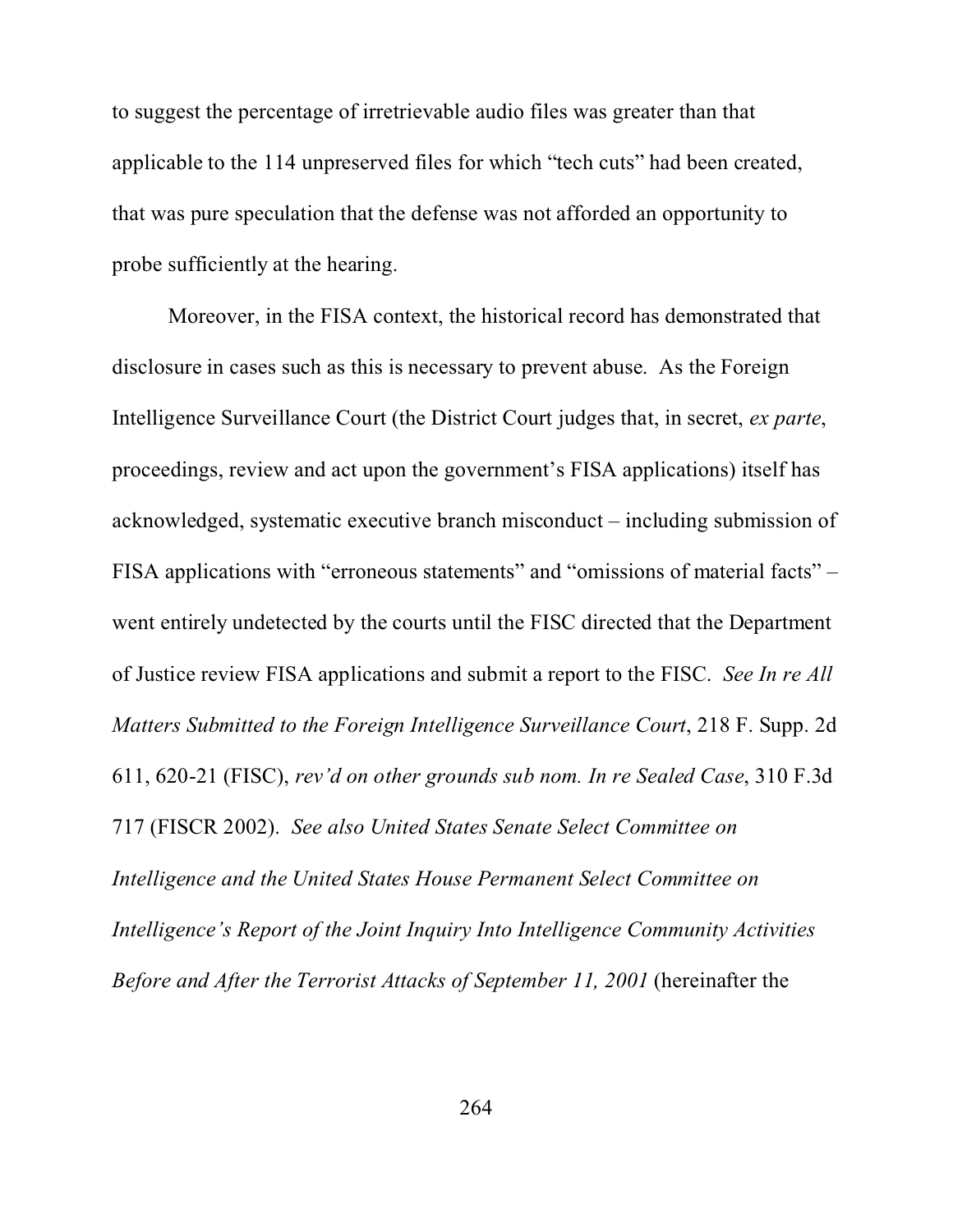"*Joint Inquiry Report*"), at 96-97, 367 (available on line at

<http://news.findlaw.com/hdocs/docs/911rpt/>).

In its opinion, the FISC summarized the plethora of abuses cited in the Report (which has never been publicly released):

- ! "75 FISA applications related to major terrorist attacks directed against the United States" contained "misstatements and omissions of material facts." 218 F. Supp. 2d at 620-21;
- ! the government's failure to apprise the FISC of the existence and/or status of criminal investigations of the target(s) of FISA surveillance. *Id*.;<sup>102</sup> and
- improper contacts between criminal and intelligence investigators with respect to certain FISA applications. *Id*.

Nor did those revelations cure the problem of abuse in the FISA context.

Just last year, an October 24, 2005, *Washington Post* article by Dan Eggen,

entitled "FBI Papers Indicate Intelligence Violations," reported that "[t]he FBI has

<sup>&</sup>lt;sup>102</sup> Subsequent investigations have also shed light on how the intelligence apparatus, including FISA and other electronic surveillance, acted, in effect, as "stalking horses" for criminal investigations. *See Joint Inquiry Report*, at 4-5; *see also The 9/11 Commission Report: Final Report of the National Commission on Terrorist Attacks Upon the United States* (W.W. Norton 2004) (hereinafter "*9/11 Commission Report*"), at 537 n. 71.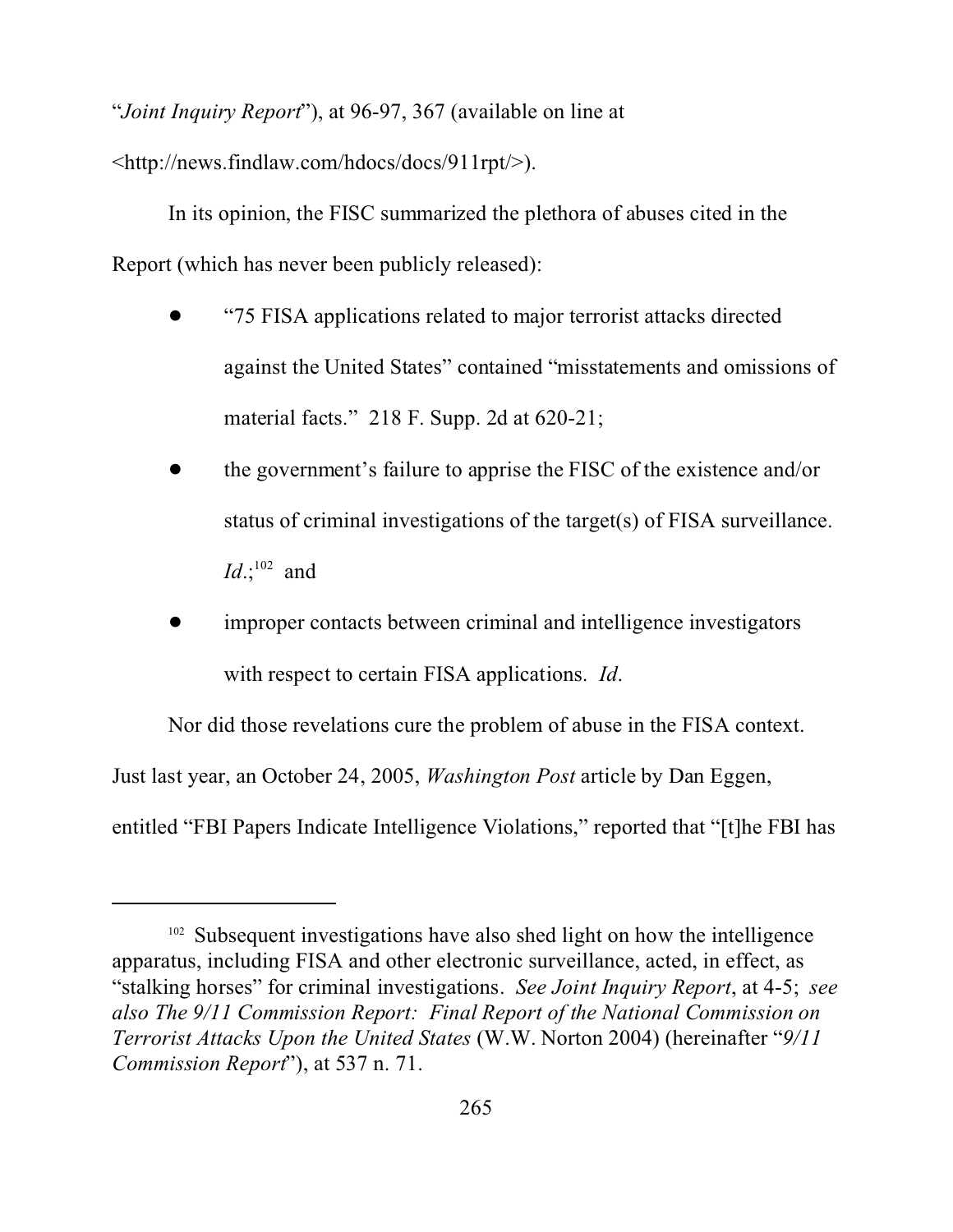conducted clandestine surveillance on some U.S. residents for as long as 18 months at a time without proper paperwork or oversight, according to previously classified documents to be released today." (Available at www.washingtonpost.com/wp-dyn/content/article/2005/10/23/AR2005102301352 \_pf.html).

The unlawful surveillance included five-year surveillance on a subject – including 15 months without notifying DOJ lawyers after the subject had moved from New York to Detroit. The article added, "In other cases, agents obtained emails after warrants expired, seized bank records without proper authority and conducted an improper 'unconsented physical search,' according to the documents." *Id*

In addition, a report issued March 8, 2006 by the DoJ Inspector General stated that the FBI found apparent violations of its own wiretapping and other intelligence-gathering procedures more than 100 times in the preceding two years, and problems appear to have grown more frequent in some crucial respects. *See* Report to Congress on Implementation of Section 1001 of the USA PATRIOT Act, March 8, 2006 (hereinafter "DoJ IG Report"), available at <http://www.usdoj.gov/oig/special/s0603/final.pdf>.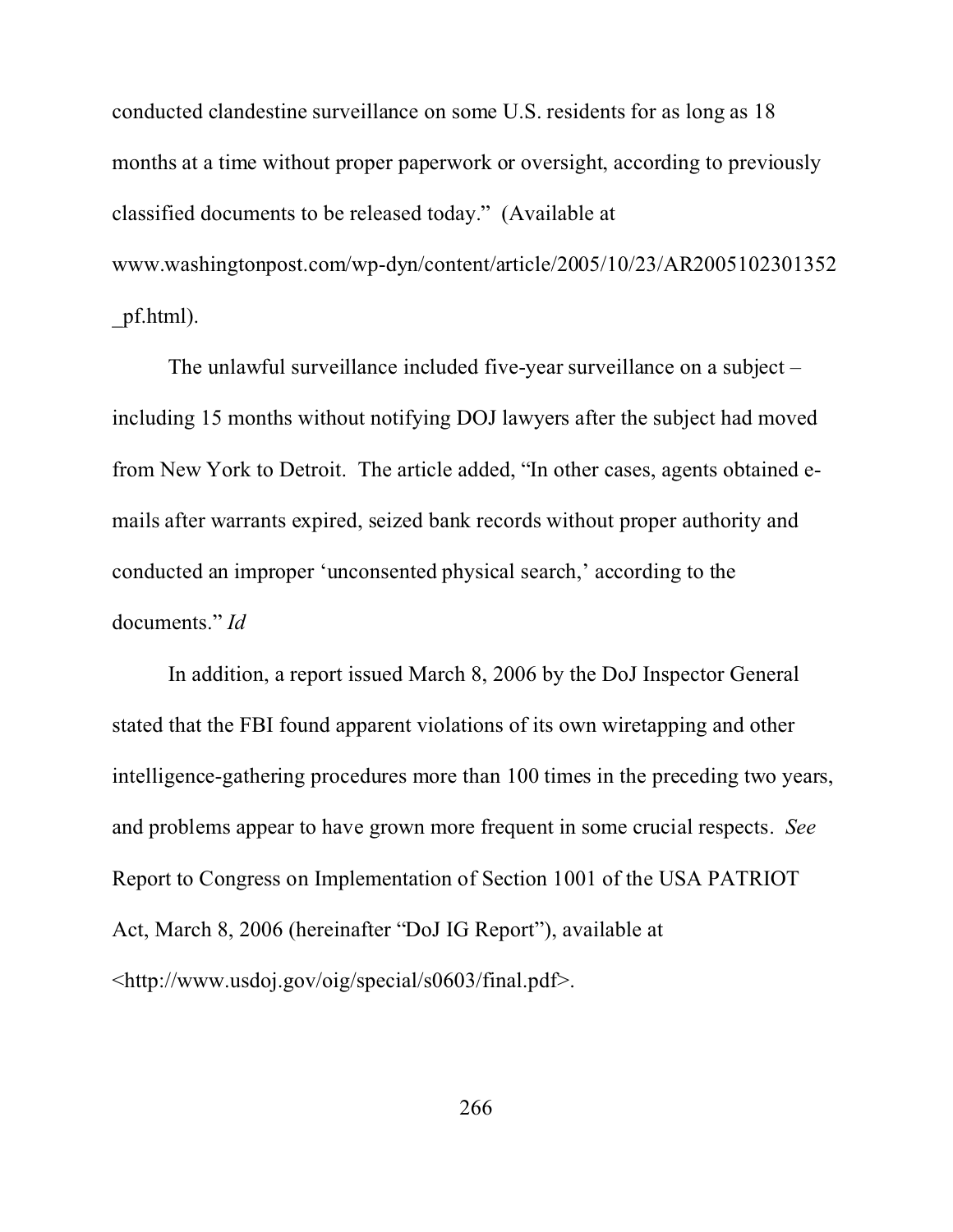The report characterized some violations as "significant," including wiretaps that were much broader in scope than authorized by a court ("overcollection"), and others that continued for weeks and months longer than authorized ("overruns"). *Id*., at 24-25. The FBI also conducted physical searches that had not been properly approved. *See* "Justice Dept. Report Cites F.B.I. Violations," *The New York Times*, March 9, 2006 (Exhibit 79 to Ms. Stewart's Initial Motion papers).

FISA-related overcollection violations constituted 69% of the reported violations in 2005, an increase from 48% in 2004. *See* DoJ IG Report, at 29. The total percentage of FISA-related violations rose from 71% to 78% from 2004 to 2005, *id*., at 29, although the amount of time "over-collection" and "overruns" were permitted to continue before the violations were recognized or corrected decreased from 2004 to 2005. *Id*., at 25.

These ongoing abuses have only been aggravated by the intrusion of information gleaned from the NSA Program (discussed **ante**, in POINT VII) into the FISA warrant authorization process.<sup>103</sup>

<sup>&</sup>lt;sup>103</sup> Further, continued, and otherwise unmonitored and unknown abuses of national security procedures have been detailed by the DoJ IG with respect to National Security Letters. *See* http://www.usdoj.gov/oig/special/s0703b/final.pdf.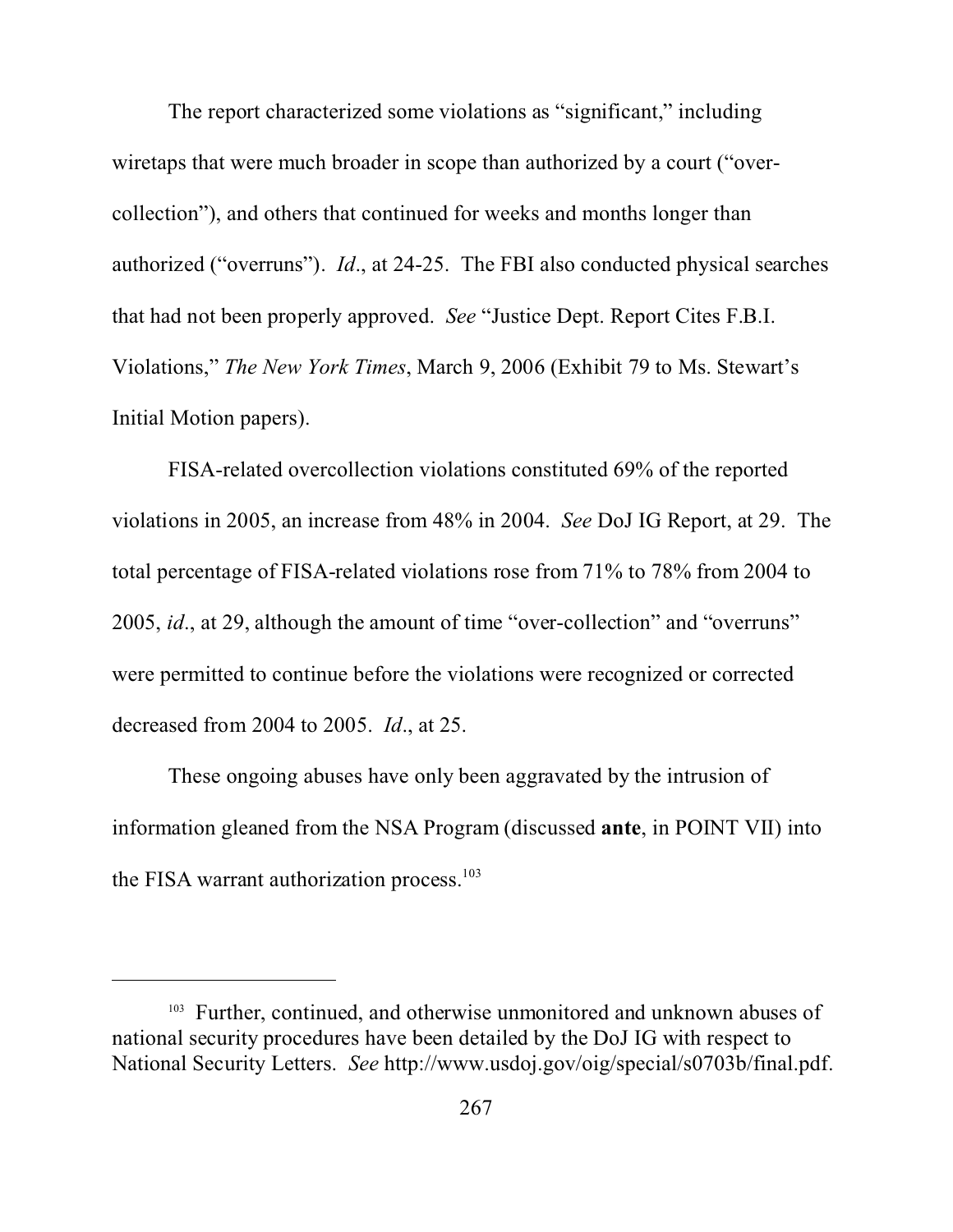| FISA violations as a percentage of total          | 2004     | 2005           |
|---------------------------------------------------|----------|----------------|
| intelligence violations                           |          |                |
| Overcollection violations                         | 47.7%    | 68.8%          |
| Total Percentage of Violations FISA comprises of  |          | $71.4\%$ 77.8% |
| the total violations reported to the Intelligence |          |                |
| Oversight Board                                   |          |                |
| Percentage of the above violations that concern   | $47.7\%$ | 68.8%          |
| electronic surveillance                           |          |                |

It is not surprising that such abuse would occur, and go unchecked for so long, and then resume, considering that the protection afforded FISA targets is particularly weak as a result of the limited scope of review performed by the FISC and (if the target is charged with a crime) by the district court.

The FISC's *ex parte* review of a FISA application is highly deferential to the executive branch. In particular, as the District Court pointed out below, *see Sattar FISA I*, 2003 WL 22137012, at \*13, the executive's certification concerning the purpose of the surveillance or search – which has critical constitutional significance – "is, under FISA, subjected to only minimal scrutiny by the courts. . . . The FISA Judge, in reviewing the application, is not to second-guess the executive branch official's certification that the objective of the surveillance is foreign intelligence information." *Duggan*, 743 F.2d at 77; *see, e.g., In re Grand Jury Proceedings*, 347 F.3d at 204-05.

In addition, a district court's subsequent *ex parte* review (assuming a criminal defendant challenges the legality of the surveillance) adds little additional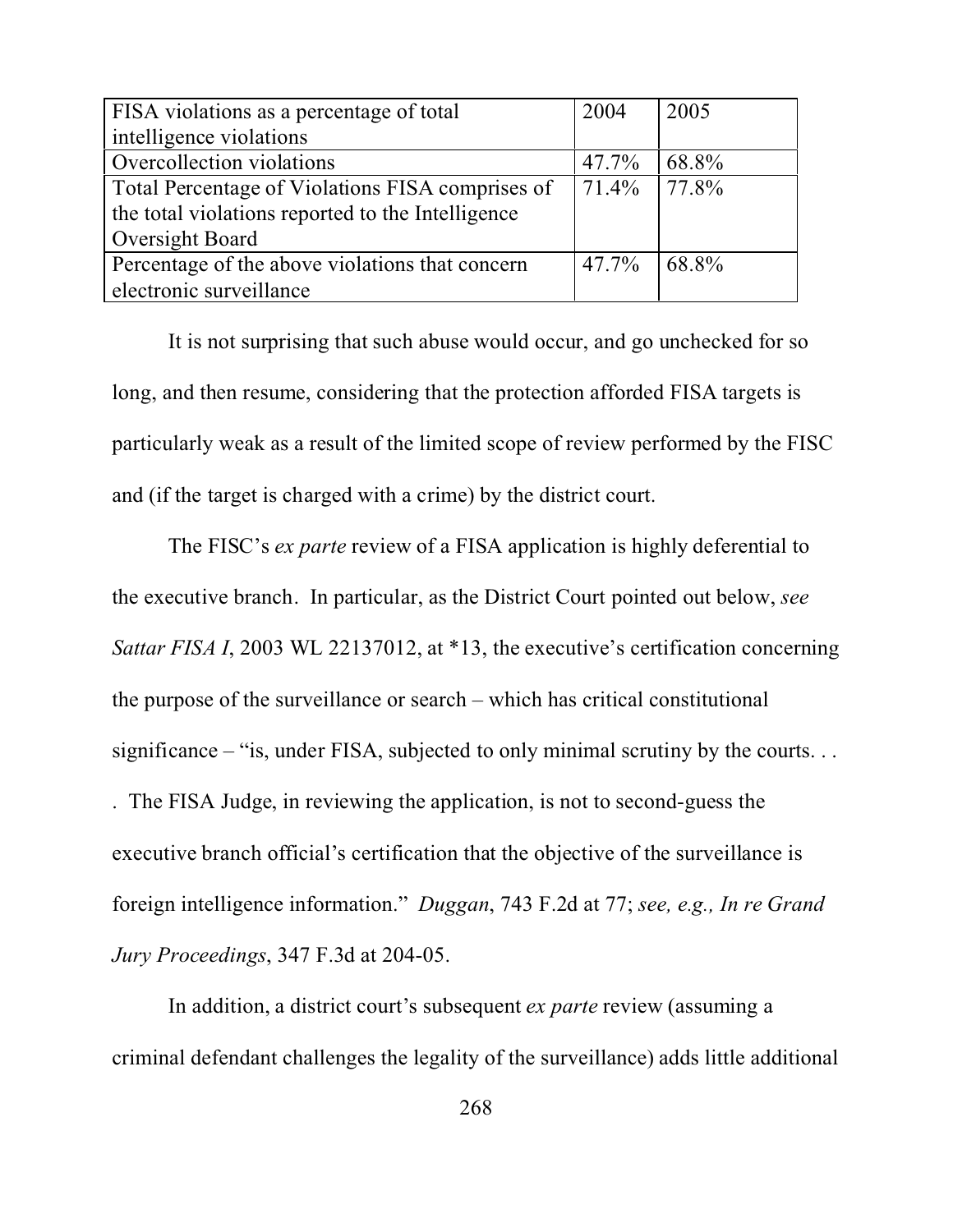protection. According to *Duggan*, "when a person affected by a FISA surveillance challenges the FISA Court's order, a reviewing court is to have no greater authority to second-guess the executive branch's certifications than has a FISA Judge." *Duggan*, 743 F.2d at 77; *see, e.g., In re Grand Jury Proceedings*, 347 F.3d at 204-05.

Thus, not only is judicial review of FISA surveillance and searches invariably *ex parte* and *in camera*, and, therefore, without the benefit of adversarial testing, but the substantive review itself provides "only minimal scrutiny." Given the one-sided proceedings under FISA and the highly deferential standard of review, it is hardly surprising that, according to the Attorney General's annual reports from 1979 to 2006 (available at http://fas.org/irp/agency/doj/fisa), between 1979 and 2004, the FISC approved 20,923 of 20,930 FISA applications, while modifying just over one percent (251), which also were eventually approved.<sup>104</sup>

| Year          | Number of    | Number   | Number   | Percentage   |
|---------------|--------------|----------|----------|--------------|
|               | <b>FISA</b>  | Modified | Rejected | Rejected or  |
|               | Applications |          |          | Modified     |
| $1979 - 2002$ | 15.264       |          |          | $00.00026\%$ |
| 2003          |              | 70       |          | 04.8%        |

<sup>&</sup>lt;sup>104</sup> In 2006, the government withdrew five applications before the FISC had acted on the request. Thus, of 2,181 applications submitted, 2,176 were granted. One application was denied in part.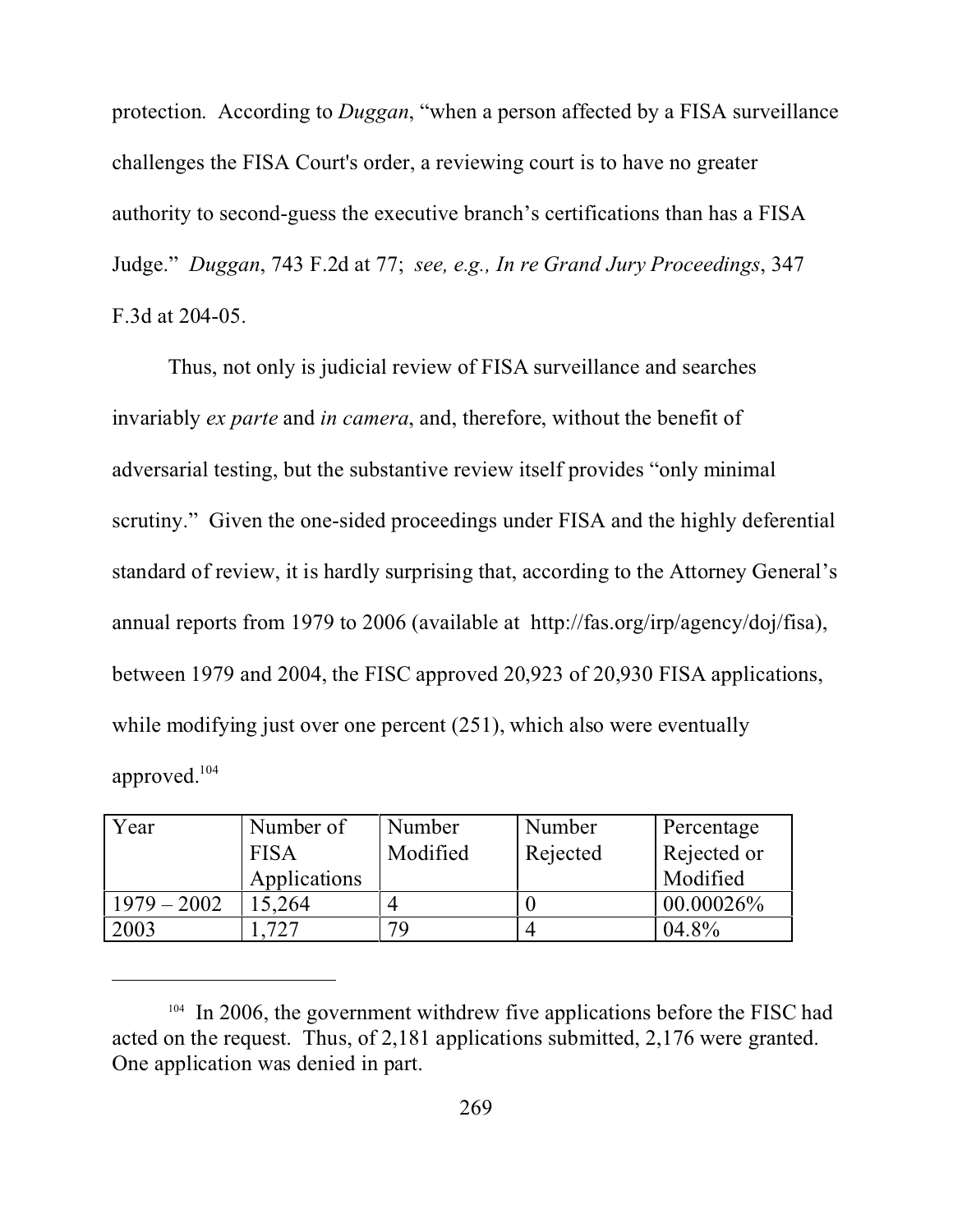| 2004 | 754   | 94                   | v           | 05.4%         |
|------|-------|----------------------|-------------|---------------|
| 2005 | 2,072 | 61                   | ν           | 02.9%         |
| 2006 | 2,181 | $\mathcal{L}$<br>ے ۔ | part)<br>1n | 03.<br>$.4\%$ |

The number and proportion of FISA warrants obtained annually has also increased dramatically since 2001. The 2,181 applications for FISA warrants in 2005 represented an 20% increase in applications from the 2004 total, and, within the past six years (with 1,012 applications in 2000), a more than *doubling* of the number of FISA applications submitted annually.<sup>105</sup>

The district courts' subsequent review of FISA warrants has not proven any more effective in monitoring FISA. Counsel is unaware of any district court suppressing the results of FISA surveillance or a FISA search, and no court of appeals has ever reversed a district court's denial of a motion to suppress FISA information.

In light of the nearly perfect success rate of FISA applications (including those 75 that contained false and misleading statements, yet were approved, as noted in the 2002 FISC opinion), the complete exclusion of the defense from the FISA review process, and the correspondingly low risk that misconduct will be

 $105$  FISA applications have exceeded Title III requests since the 1980's, and, in 2003, for the first time eclipsed the number of federal and state court-authorized criminal wiretaps, a result that has been repeated in the three years since. The Center on Law and Security, "The NSA Wiretapping Program," For the Record, vol. 1, January 2007.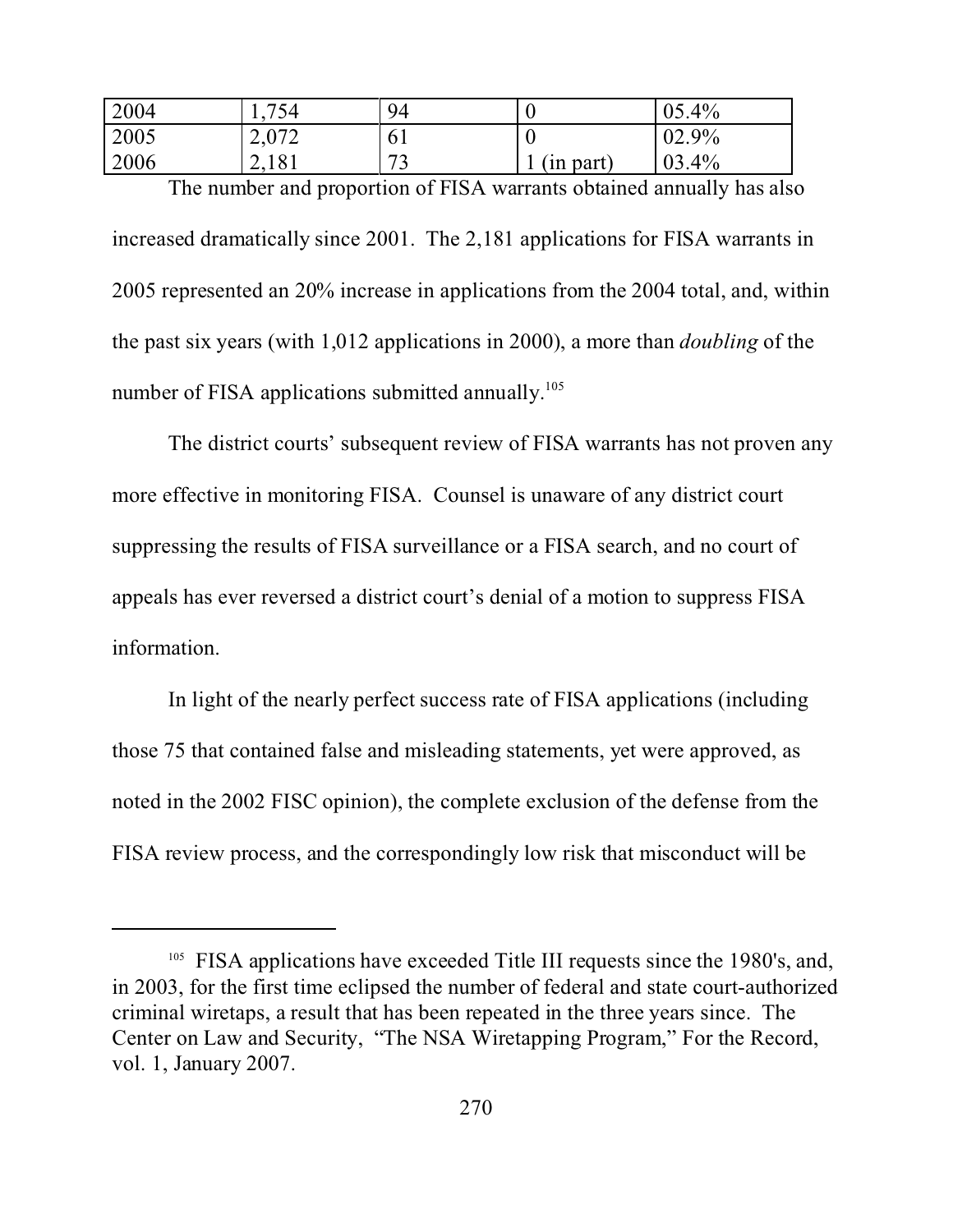detected, it is understandable, even if inexcusable, that law enforcement officials "engaged in the often competitive enterprise of ferreting out crime," *Johnson v. United States*, 333 U.S. 10, 14 (1948), may have developed the attitude that FISA offers a convenient means of circumventing the traditional Title III and Fourth Amendment search warrant processes.

As a result,  $\S$ §1806(f) & (g), and the disclosure they authorize assume significantly greater meaning and importance in evaluating the validity and impact of any relevant electronic surveillance conducted pursuant to FISA.

## **POINT IX**

# **MS. STEWART'S CONVICTIONS SHOULD BE VACATED, AND THE CHARGES DISMISSED, BECAUSE THEY WERE THE RESULT OF A SELECTIVE PROSECUTION AGAINST HER**

In three opinions,<sup>106</sup> the District Court denied Ms. Stewart's motion to dismiss the Indictment because the charges against her were the result of selective prosecution. However, in light of the record developed before, during, and after trial, it is respectfully submitted that the selective prosecution motion not only possessed renewed vitality, but should have been granted. At the very least, the

<sup>106</sup> *See*, respectively, J.A. 2329 (Order dated July 1, 2004); J.A. 2336 (Order dated September 1, 2004); and *Sattar 29/33*, 395 F. Supp.2d at 103.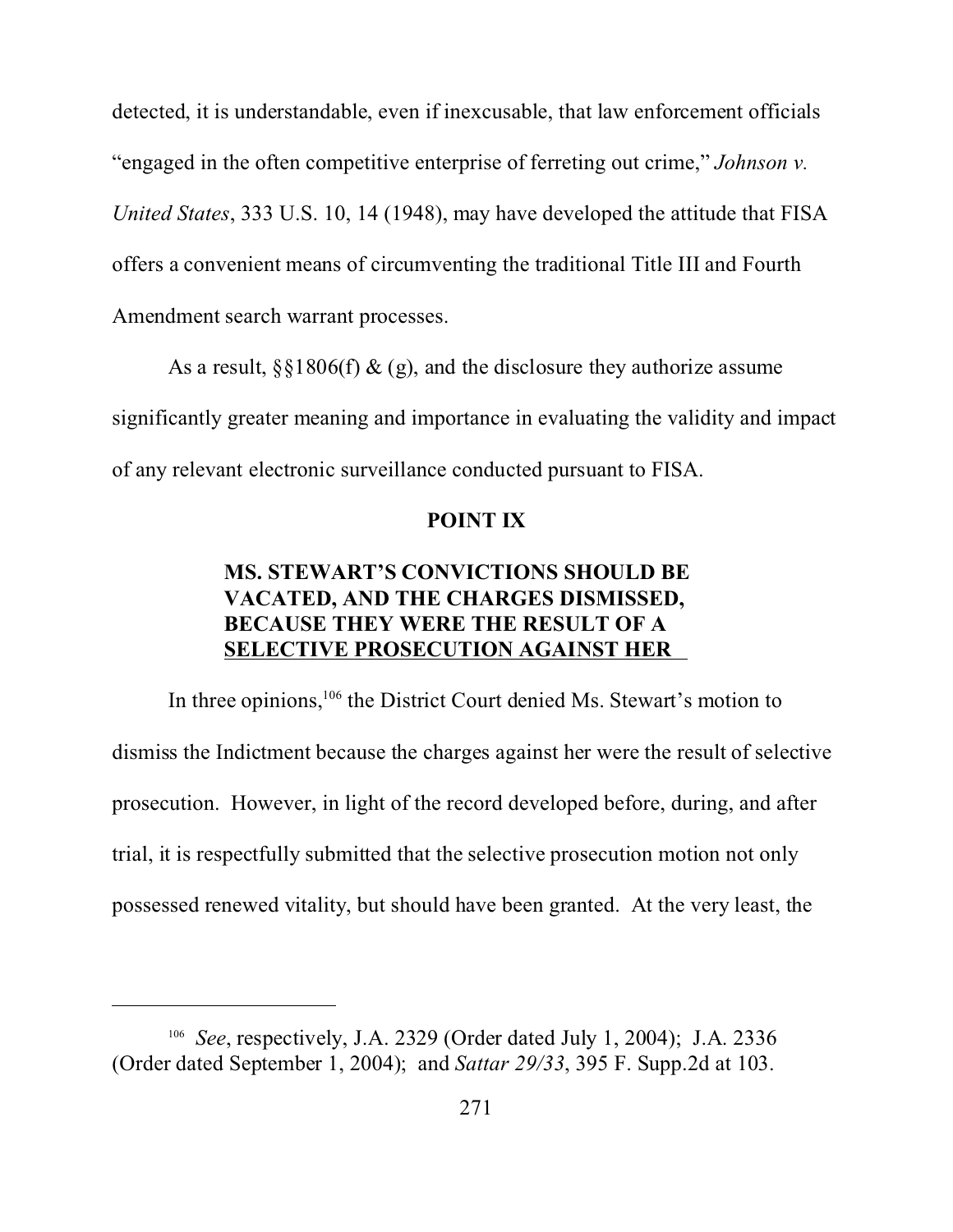District Court should have ordered discovery, and/or conducted an evidentiary hearing on the issue.

As detailed below, pretrial proceedings, as well as testimony at trial and subsequent information, combined to establish that Ms. Stewart was selected for prosecution based on the *content* of her speech, and her political views and profile, while others who admitted similar conduct were not prosecuted because the government viewed their speech as benign. As a result, Ms. Stewart has satisfied the standard for selective prosecution, and should have prevailed on her motion.

### **A.** *The Salient Facts Establishing the Selective Prosecution of Ms. Stewart*

The dispositive evidence of selective prosecution included the testimony of Patrick J. Fitzgerald, the government's first witness at trial, and defense witness Ramsey Clark, Esq.. During his testimony, Mr. Fitzgerald, who during the pertinent period was an Assistant United States Attorney in the Southern District of New York,<sup>107</sup> acknowledged that another attorney who represented Sheikh Abdel Rahman, namely Mr. Clark, had also committed, in U.S. Attorney Fitzgerald's opinion, violations of the S.A.M.'s. T. 2581-82.

<sup>&</sup>lt;sup>107</sup> Subsequently, Mr. Fitzgerald was appointed United States Attorney for the Northern District of Illinois, and later assumed the post of Special Prosecutor in the investigation that produced the prosecution in *United States v. Libby*, 475 F.Supp.2d 73 (D.D.C. 2007).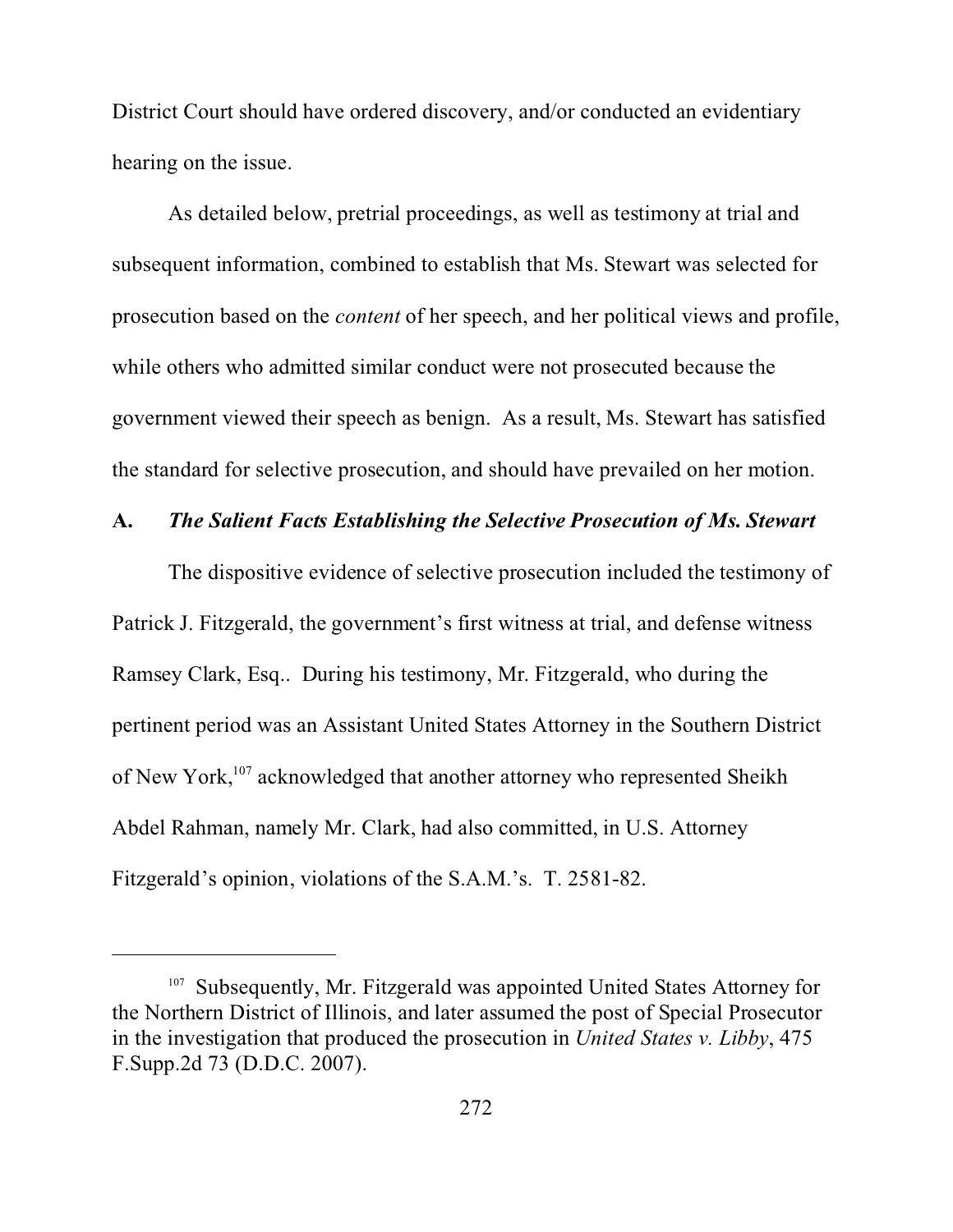Similarly, Mr. Clark acknowledged during his testimony that he had also issued a statement to the media on Sheikh Abdel Rahman's behalf, and that he and Abdeen Jabara, Esq., another attorney for Sheikh Abdel Rahman, had regularly read newspapers articles to Sheikh Abdel Rahman, another violation of S.A.M.'s that the Indictment herein alleged was part of the conspiracies with which Ms. Stewart ultimately was charged. T. 8727-28, 8733, 8738, 8743-45. *See also* MY-516T, MY-517, MY-518.<sup>108</sup> *See also* J.A. 2331; 2204 (Letter from Ramsey Clark, Esq. submitted to the District Court in connection with Ms. Stewart's sentencing).

Yet, tellingly, neither Mr. Clark nor Mr. Jabara were prosecuted for their conduct. In fact, Mr. Clark's transgression (issuing the press release) went unpunished because, it was a "noble" violation. *See* August 26, 2004 Reply Memorandum of Law In Support of Lynne Stewart's Renewed Motion to Dismiss the Indictment Based on Selective Prosecution, at 3-4 & n. 3.

In contrast, a prosecution was instituted only against Ms. Stewart without any material distinction between her conduct and that of her co-counsel. The S.A.M's governing Mr. Clark at that point were no different from those applied to

<sup>&</sup>lt;sup>108</sup> "MY" denotes Exhibits introduced at trial by co-defendant Mohammed Yousry.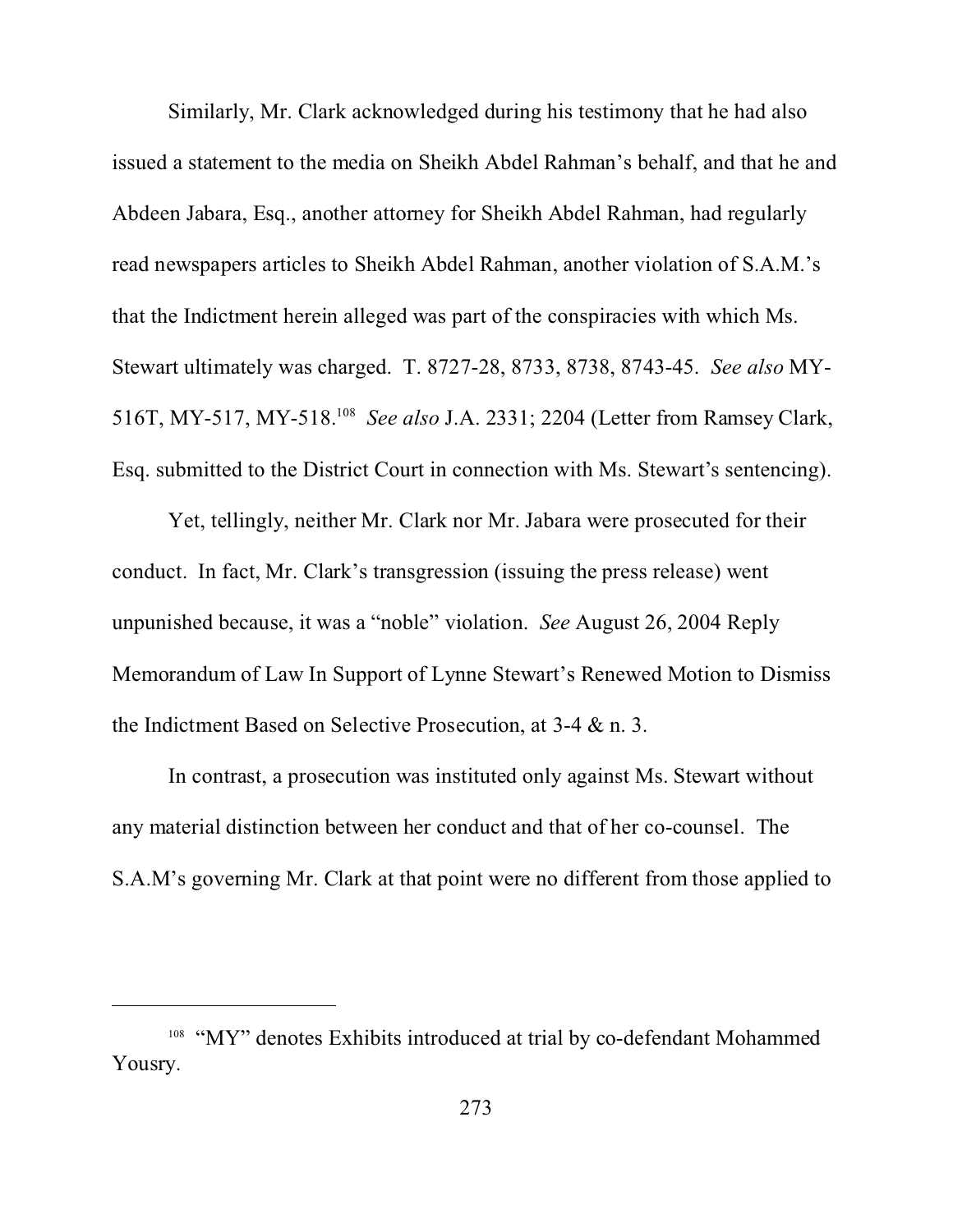Ms. Stewart in the context of issuing press releases, and Mr. Clark's and Ms. Stewart's *conduct* was nevertheless the *same*.

Indeed, as Mr. Clark pointed out in his subsequent letter to the Court in connection with Ms. Stewart's sentencing, it was *he* and his office that were the focal point for communications with Sheikh Abdel Rahman. For example, Mr. Clark pointed out that "[d]uring the twenty eight month period in which Ms. Stewart and Mr. Yousry are said to have 'repeatedly' delivered messages to Dr. Abdel Rahman there were only four contacts between them all cited by the government. There were three prison visits, March 1999, May 2000, July 2001 [] each separated by fourteen months, and one phone call on June 20, 2000. []" J.A. 2205.

Mr. Clark continued that "[i]n contrast lawyers in my office, Abdeen Jabara, Larry Schilling and I, had hundreds of phone calls usually scheduled for two a week and Mr. Jabara and I had more than twice as many visits as Ms. Stewart. *If there was a functioning communication hub for Dr. Abdel Rahman it was my office*." *Id*. (emphasis added).

Nor did Mr. Clark permit the S.A.M.'s to deter him from speaking publicly on Sheikh Abdel Rahman's behalf:

> [b]efore the SAMs, first imposed in 1997, and through their several generations of more severe restrictions, I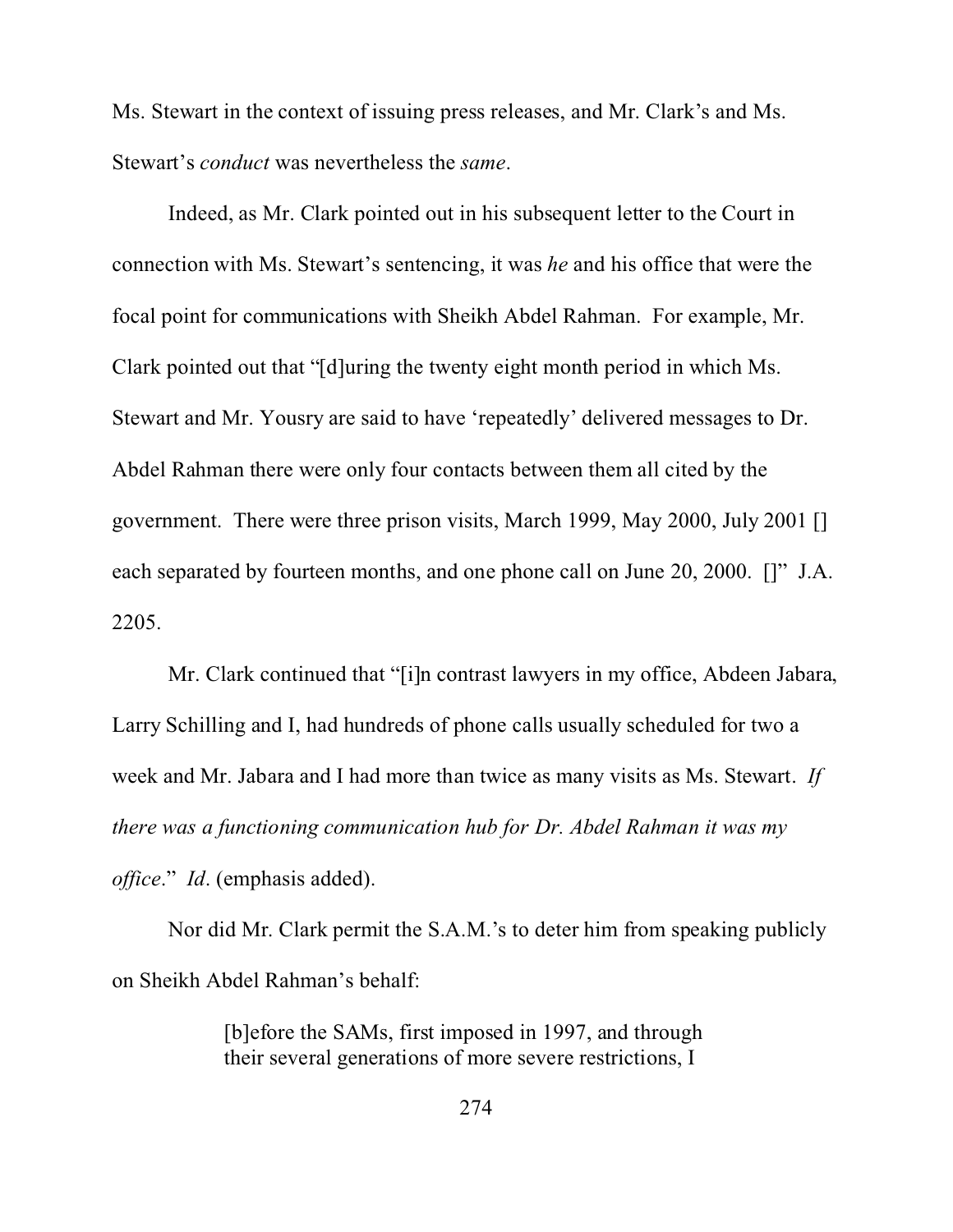have spoken to the media and anyone interested in the Sheik about his health, prison life, legal issues and on occasion about his views on various subjects and events, if I knew them or, had an opinion about them.

J.A. 2212.

Also, Mr. Clark noted, the government "has never complained. It never occurred to me that my telephone interview concerning the Sheik's views on a ceasefire published in an Arab newspaper might violated the SAMs. No one in the government ever suggested otherwise." *Id*. 109

Mr. Jabara's letter submitted with respect to Ms. Stewart's sentencing reflected similar conduct, and a similar lack of consequences for him. For instance, Mr. Jabara explained that "these SAMS were difficult to interpret in the day to day situations that we were constantly called upon to deal with." J.A. 2331- 2335. He recalled the fluid nature of the SAM's and their restrictions on communications with the outside world. In practice, as Mr. Jabara described them, they operated as a mine field fraught with uncertainty.

<sup>&</sup>lt;sup>109</sup> Mr. Clark also recounted that "Ms. Stewart knew I had informed the press that I believed the Sheik approved the unilateral ceasefire about two years earlier. The U.S. never criticized my action." J.A. 2224.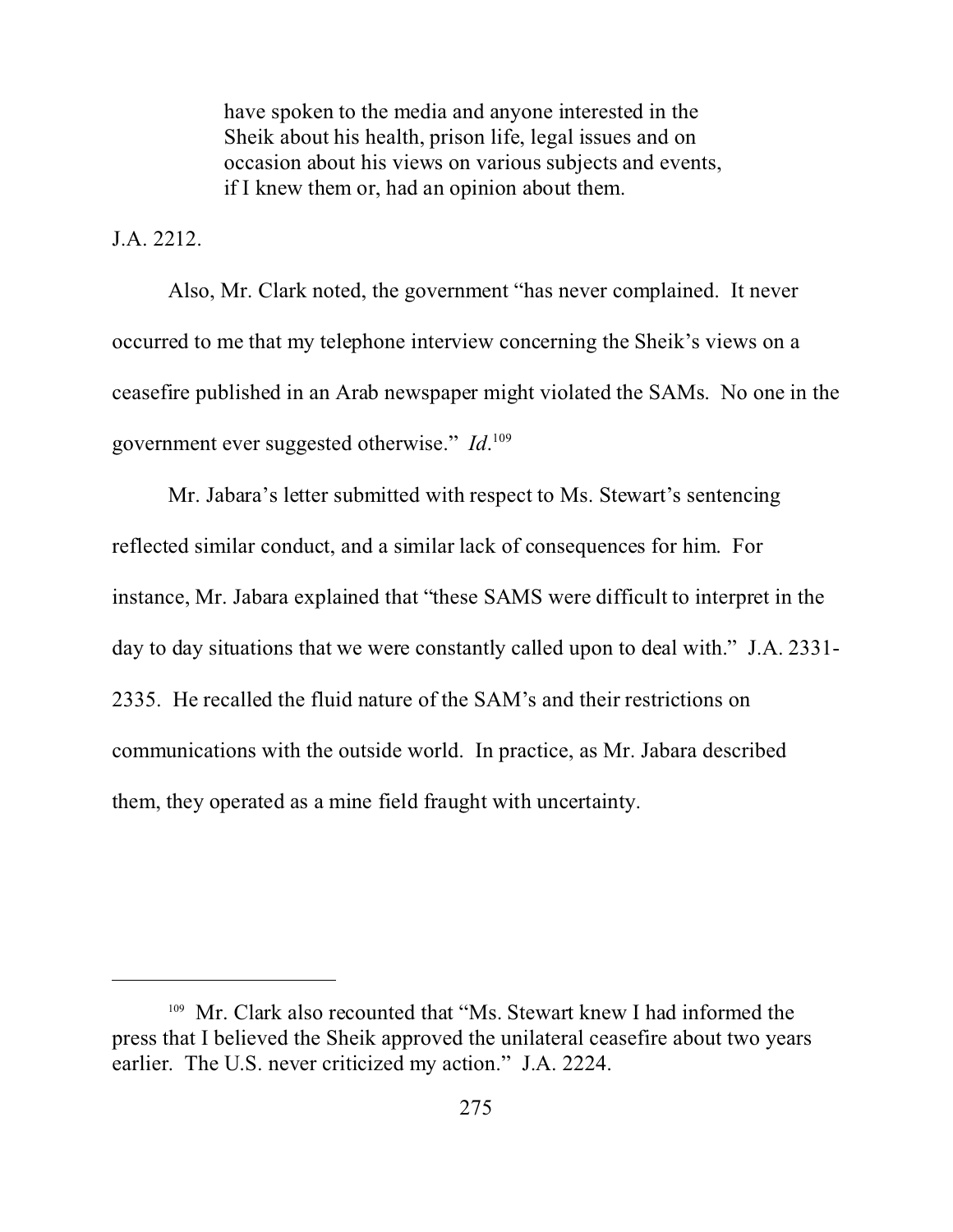As an illustration, regarding the propriety of "conferencing-in" a paralegal

on telephone calls between Sheikh Rahman and his attorneys, Mr. Jabara recalls

that

[t]he SAMs were not clear as to whether this was prohibited. Moreover, we had operated in a situation where the Justice Department would issue revised SAMS from time-to-time to attempt to clear up what it perceived to be ambiguities or to add prohibitions. Thus, until they did so, we believed we were permitted to interpret the SAMs most favorably for our client. We conferenced in the paralegal to assist us. After a while, the Justice Department issued a revised SAM that did not allow for the attorneys to "conference in" the paralegals. This, of course, changed our practice.

Another example of the difficulty in interpreting the SAMs concerned the subject matter of our discussions. During the course of a meeting or phone conversation with the Sheikh, while attempting to be mindful of the various and sundry provisions and prohibitions of the SAMS, it was often a close call as to whether allowing a particular request to be undertaken was completely prohibited or partially prohibited by the SAMs. For example, when the translator would ask the sheikh to provide a religiously considered answer to a specific factual question about how an individual should resolve an issue, I had to make a judgment call as to whether the request was within or outside the letter and spirit of the SAM prohibitions. Similarly, I made judgment calls about which newspapers articles could be read to him. This would occur frequently.

J.A. 2334.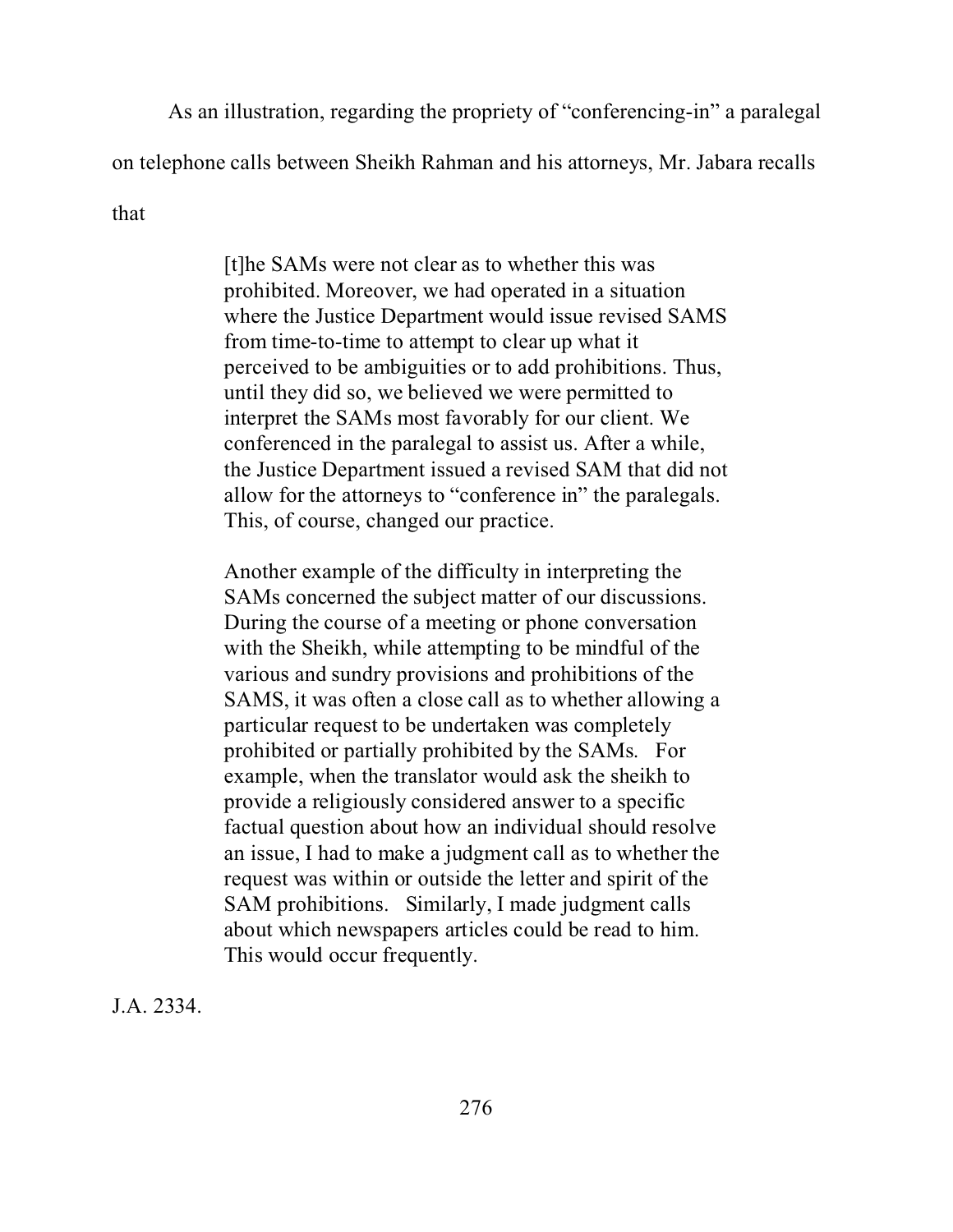Mr. Jabara also explained in his letter that interpreting the SAM's required frequent judgment calls. J.A. 2334. Newspaper articles and letters from followers, while they were not "strictly 'legal issues,' were significant for keeping open lines of communication" with the client. *Id*. Ms. Stewart's conduct in July 2001 constituted nothing more and nothing less, yet it was she who faced criminal sanctions as a result.

Conversely, as documents filed pretrial demonstrated, the decision to prosecute Ms. Stewart was made *because of her political beliefs*, and not what she did. *See* June 21, 2004 Memo of Law in support of Ms. Stewart's Motion to Dismiss the Indictment Based on Unconstitutionally Selective Prosecution As Shown on June 18, 2004 (setting forth government's statements with respect to the rationale for subpoenaing Ms. Stewart's prior statements relating to her political philosophy).

During the June 18, 2004, oral argument in the District Court regarding government subpoenas on media reporters for the purpose of obtaining and introducing evidence of Ms. Stewart's political beliefs and statements, the government manifested its belief that anti-government rhetoric permissibly marks a person as a proper subject of criminal prosecution, and that, in Ms. Stewart's particular case, that her "world view," consisting entirely of protected speech and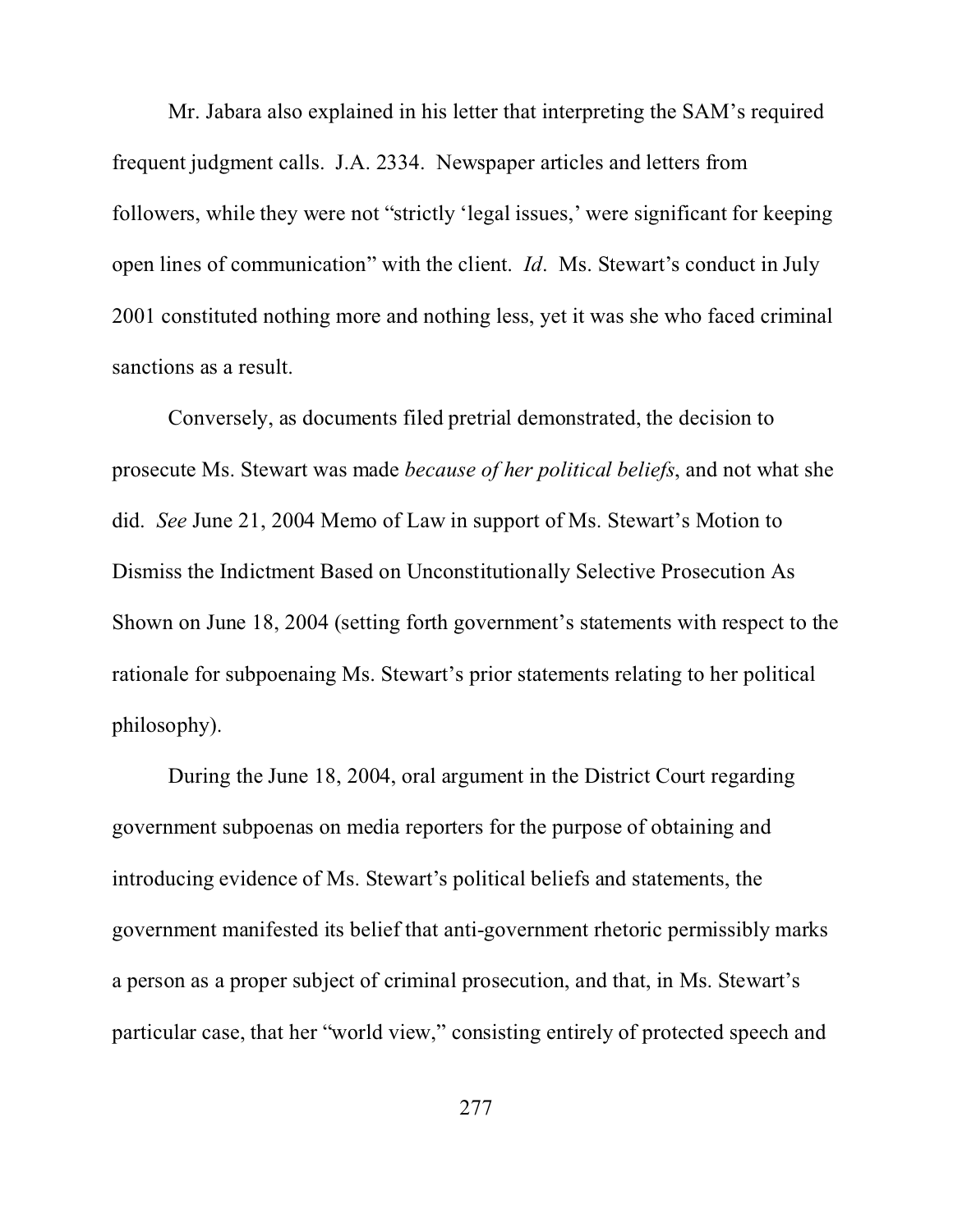action, was the primary and most significant element of this case. The views summarized by prosecutors during that session related to Ms. Stewart's long-held and publicly stated role as a political activist, as amply demonstrated by the government's reaching back to a 1995 *New York Times* profile for Ms. Stewart's purported motive and intent to join a conspiracy in 1999. Thus, Ms. Stewart was designated for criminal prosecution because of ideas and beliefs she had expressed during the course of her career – all protected, First Amendment political speech.

#### **B.** *The Applicable Legal Standard for Selective Prosecution Motions*

In *United States v. Wayte*, 470 U.S. 598 (1985), the Supreme Court set forth the standards controlling the determination whether there has been a selective prosecution. Under *Wayte*, a claim of selective prosecution requires proof of discriminatory effect and discriminatory intent. 470 U.S. at 608. In *Wayte*, the defendant had refused to register for the draft. He was prosecuted under a "passive enforcement" governmental policy that targeted those who self-identified themselves as draft refusers in communication with the government. *Id.* at 600.

The Court held that this policy did not violate equal protection of the laws or the First Amendment. Rather, the Court explained:

> [i]t is appropriate to judge selective prosecution claims according to ordinary equal protection standards. Under our prior cases, these standards require petitioner to show both that the passive enforcement system had a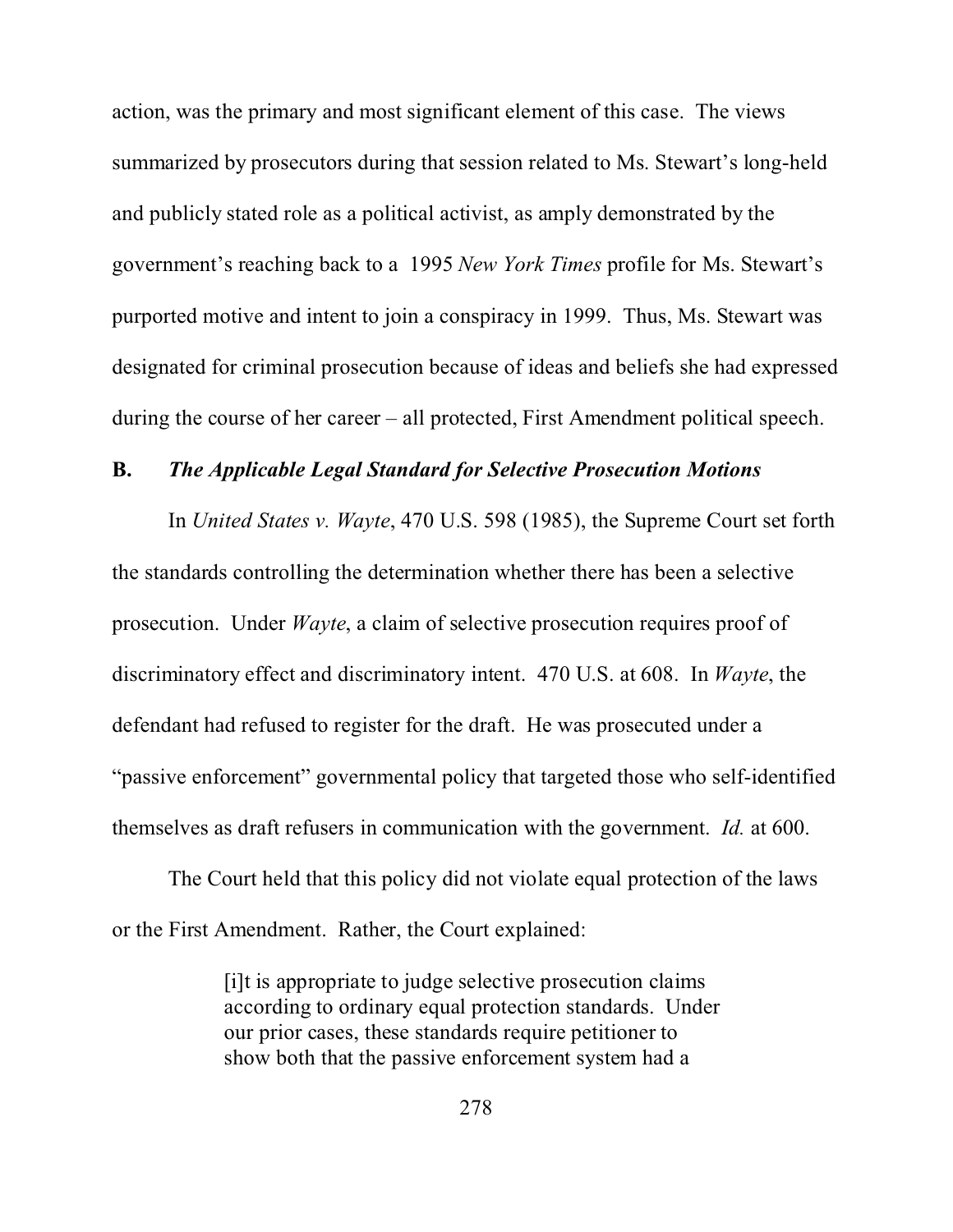discriminatory effect and that it was motivated by a discriminatory purpose. All petitioner has shown here is that those eventually prosecuted, along with many not prosecuted, reported themselves as having violated the law. He has not shown that the enforcement policy selected nonregistrants for prosecution on the basis of their speech.

*Id.* at 608-09 (internal citations omitted).

In *United States v. Fares*, 978 F.2d 52 (2d Cir. 1992), this Court explained

that

in order to support a defense of selective prosecution, the defendant must make at least a prima facie showing both "(1) that, while others similarly situated have not generally been proceeded against because of conduct of the type forming the basis of the charge against [the defendant], he has been singled out for prosecution, and (2) that the government's discriminatory selection of [the defendant] for prosecution has been invidious or in bad faith, *i.e.*, based upon such impermissible considerations as race, religion, or the desire to prevent his exercise of constitutional rights."

978 F.2d at 59, *quoting United States v. Moon*, 718 F.2d 1210, 1229 (2d Cir.

1983).

#### **C.** *The District Court's Decisions Below*

In denying Ms. Stewart's motions to dismiss on the basis of selective

prosecution the District Court held that Ms. Stewart had failed to satisfy the two-

pronged test set forth in *Fares*. J.A. 2336. The District Court also relied on its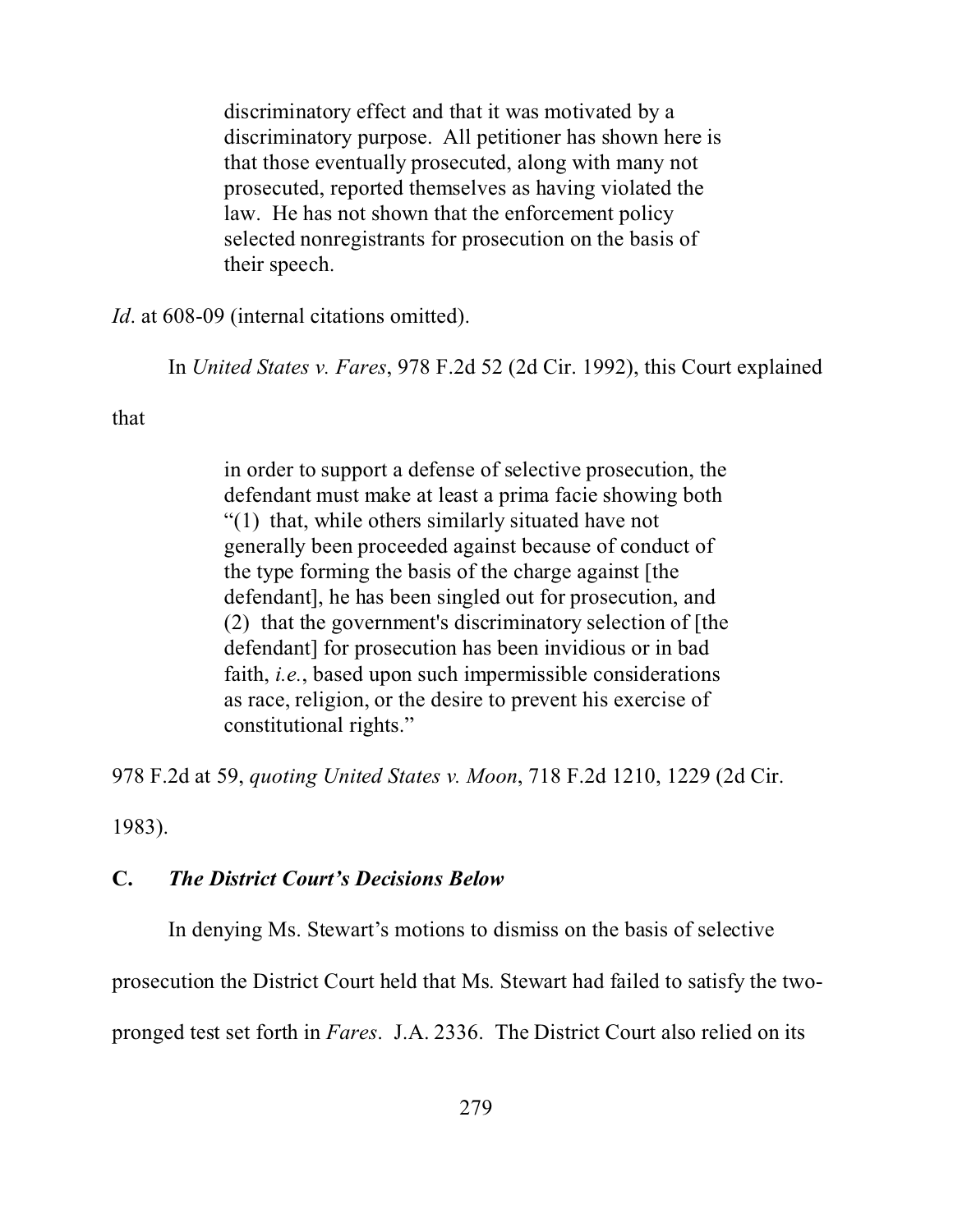initial pretrial ruling denying Ms. Stewart's previous motion to dismiss for vindictive prosecution. J.A. 2329, *citing Sattar II*, 314 F. Supp.2d at 311-14. In *Sattar II*, the District Court had pointed out that "prosecutorial decisions are supported by a presumption of regularity, and, absent clear evidence to the contrary, courts presume that the prosecutorial decisions are proper." *Sattar II*, 314 F. Supp.2d at 311, *citing United States v. Armstrong,* 517 U.S. 456, 464 (1996).

In its July 1, 2004, Order denying the initial selective prosecution motion, the District Court determined that, with respect to the government's concerted attempt to utilize examples of Ms. Stewart's "world view" (discussed **ante**, at 277), the government's "effort to obtain evidence" was "with respect to the defendant's motive and intent for the specific crimes that are charged in the Superseding Indictment, not an effort to prosecute the defendant for her views." J.A. 2337, *citing Fares*, 978 F.2d at 59.

In denying Ms. Stewart's renewed application in the context of her post-trial motions pursuant to Rule 33, Fed.R.Crim.P., the District Court decided that it found "no basis to reconsider [its earlier] ruling." Regarding the government's decision to prosecute Ms. Stewart, but not Mr. Clark, the District Court wrote that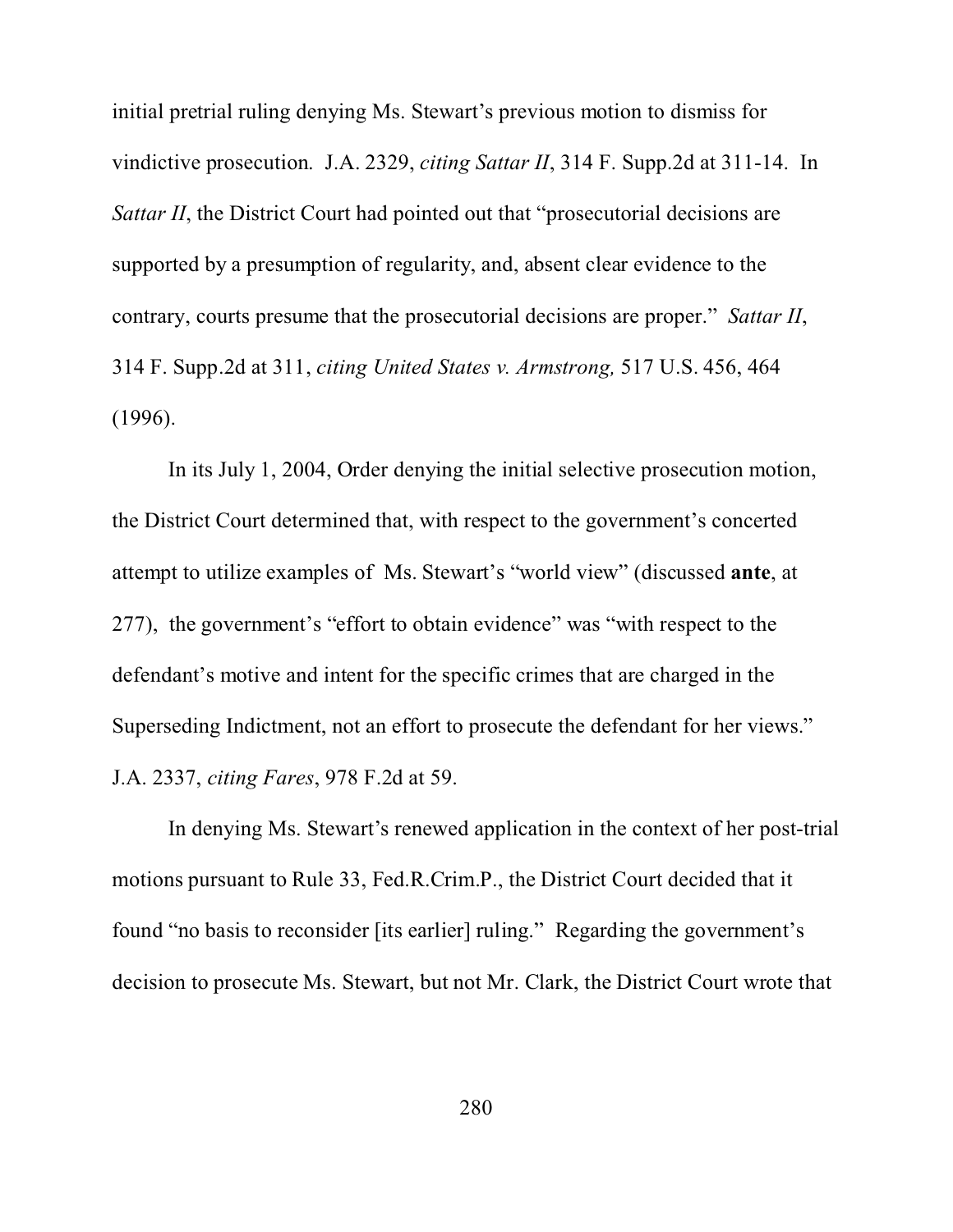[g]iven the seriousness and extent of the criminal acts found by the jury against Stewart compared with the evidence relating to Clark, Stewart has failed to make a prima facie showing that she is similarly situated to Clark and that she has been singled out for prosecution. She has also failed to make any showing that she has been singled out because of bad faith or because of her political views. Stewart has also failed to make the showing necessary for discovery or an evidentiary hearing.

395 F. Supp.2d at 103, *citing Sattar II,* 314 F.Supp.2d at 311-14 (denying

vindictive prosecution claim); Order dated September 1, 2004 (denying selective

prosecution claim).

## **D.** *The Charges Against Ms. Stewart Are the Product of a Selective Prosecution*

Amplification of the record, however, has dramatically altered the

landscape, and, in the context of the facts set forth **ante**, at 272-273, here Ms.

Stewart does indeed satisfy both prongs of the *Fares* test. U.S. Attorney

Fitzgerald's and Mr. Clark's testimony establishes that others "similarly situated

have not generally been prosecuted" for the conduct at issue. Indeed, *no one but*

*Ms. Stewart has ever been prosecuted for the conduct*.

The government's attempt to distinguish Mr. Clark's conduct from Ms. Stewart's, by comparing the *content* of the press release he issued with that in the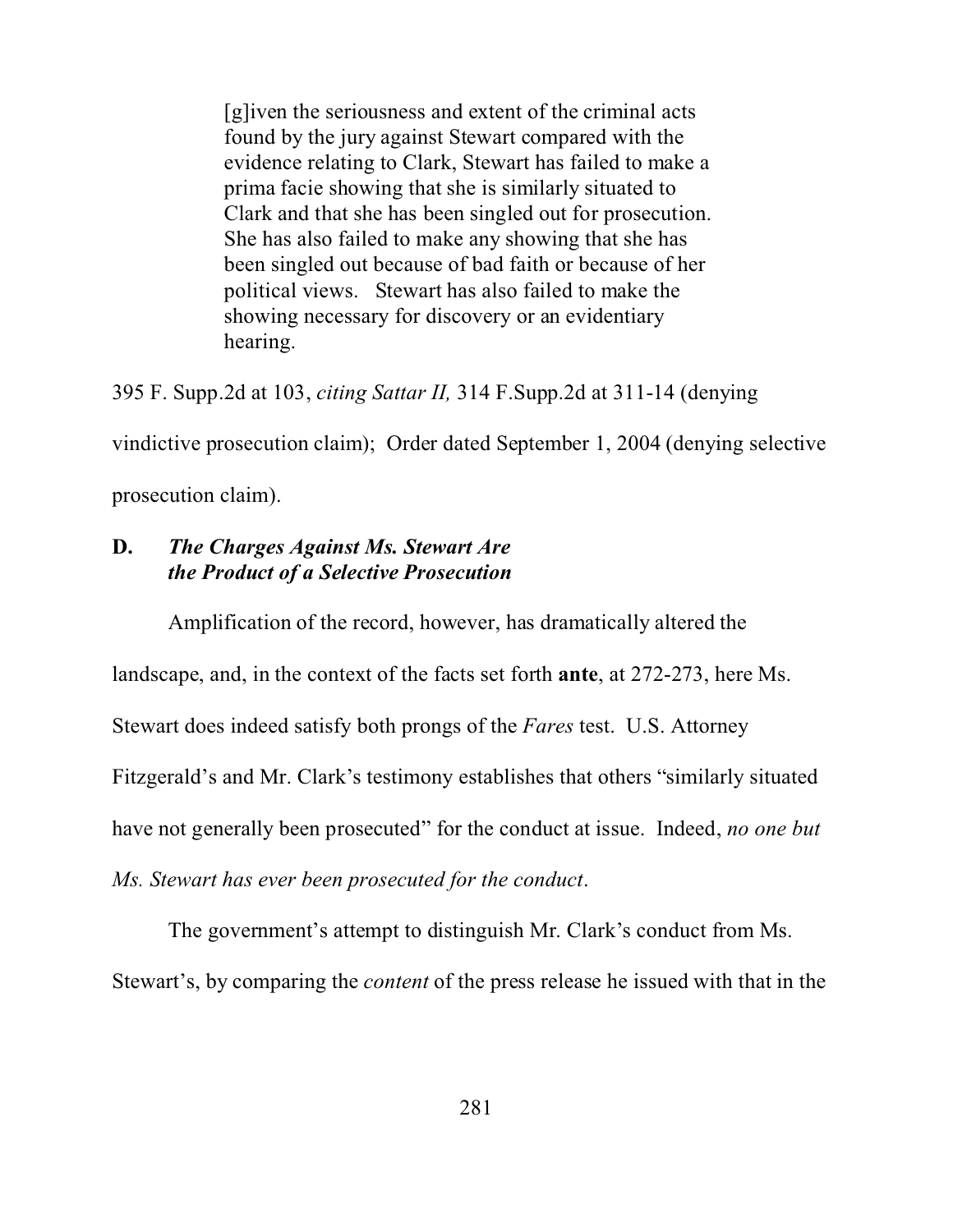release issued by Ms. Stewart, further demonstrates that Ms. Stewart was singled out for an improper purpose: the content of her message.

In fact, the government's response to Ms. Stewart's Rule 29 & 33 motions provides the answer to that prong of the selective prosecution analysis: the "desire to prevent [her] exercise of constitutional rights." Ironically, the government argued below that Ms. Stewart did not state an improper reason for the selective prosecution on the very page after providing the very reason: that the decision to prosecute Ms. Stewart was based not on the fact of the communication itself, but instead on the *content* of her message as opposed to Mr. Clark's, and because of her widely known political beliefs. *See* Government's Memo of Law in Opposition to Ms. Stewart's Rule 29 & 33 Motions, at  $103-04$ <sup>110</sup>

Thus, the government's assertion that "[i]t was Stewart's press release stating Abdel Rahman's withdrawal of support for the cease-fire – which compellingly demonstrated her commission of all of her crimes of conviction – that brought her to the prosecutor's attention, not her beliefs or her views[,]" is

<sup>&</sup>lt;sup>110</sup> That Ms. Stewart became a target is further demonstrated by the government's repeated focus, at trial and in its Memo of Law, on Ms. Stewart's political beliefs as evidence that she was not pursuing a legitimate legal strategy, but was instead furthering some personal political agenda.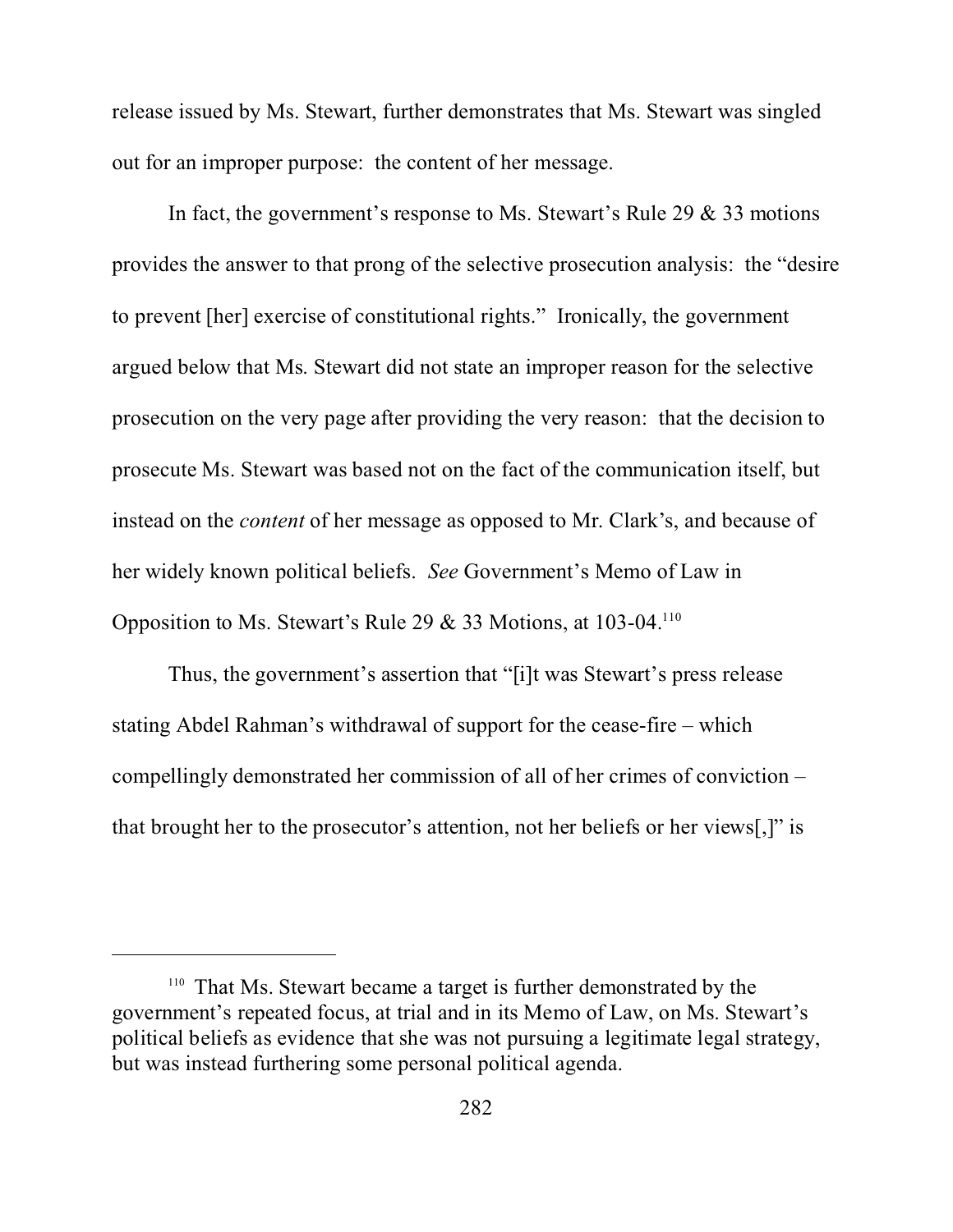only part of the equation, and proves too much. *See* Government's Memo of Law in Opposition to Ms. Stewart's Rule 29 & 33 Motions, at 103.

As a result, while that may have put Ms. Stewart on the government's radar, it was the *substance* of her speech that provided the impetus for her prosecution, since there is no other basis for drawing a distinction between her and Mr. Clark's issuing of the respective press releases.

Also, the statements by the government at the June 18, 2004, oral argument (*see* **ante**, at 277), in tandem with the distinction U.S. Attorney Fitzgerald made between Ms. Stewart and Mr. Clark because the latter's violation of the S.A.M.'s was "noble," demonstrates that Ms. Stewart has indeed been prosecuted "based on some impermissible considerations as . . . the desire to prevent [her] exercise of constitutional rights."

Nor was the import of U.S. Attorney Fitzgerald's testimony lost on the government. In an effort to distance itself from his testimony, during its rebuttal summation the government in effect disavowed U.S. Attorney Fitzgerald's testimony about Mr. Clark's violations of the S.AM.'s. T. 12191, 12205-06. Later, the government dismissed U.S. Attorney Fitzgerald's conclusion (expressed during his trial testimony) that Mr. Clark did indeed violate the S.A.M.'s as U.S. Attorney Fitzgerald's "opinion," and/or "a mistake," even though U.S. Attorney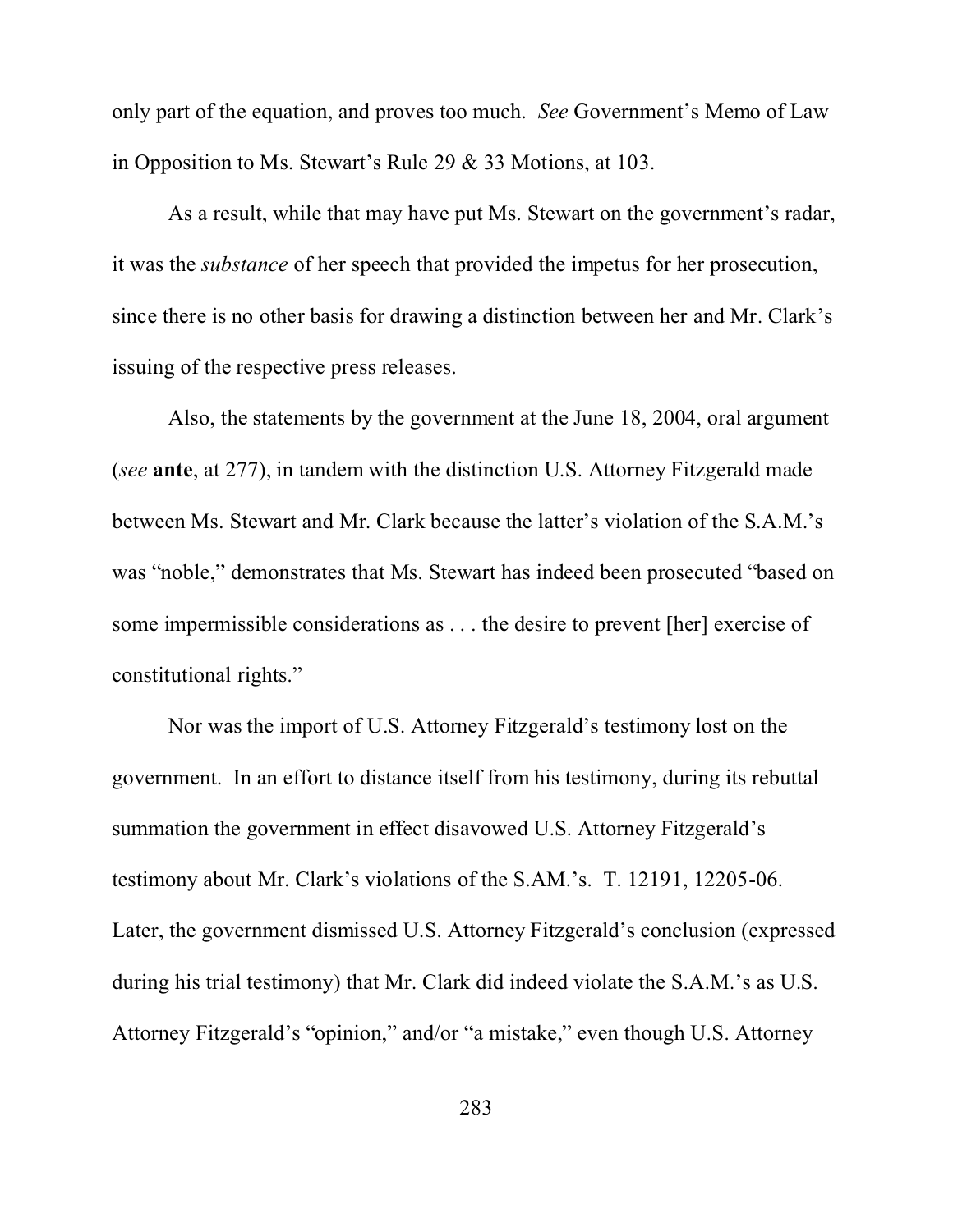Fitzgerald was instrumental in devising the language in the S.A.M's, supervised and monitored their implementation with respect to Ms. Stewart and Mr. Clark, and conducted the investigation into Ms. Stewart's (and Mr. Clark's) violations of the S.A.M.'s.

Yet the arguments by the prosecutors cannot erase U.S. Attorney Fitzgerald's testimony, or diminish its importance. Indeed, U.S. Attorney Fitzgerald, as reflected in his testimony, was intimately involved in the development and implementation of the S.A.M.'s imposed on Sheikh Abdel Rahman, T. 2320-30, and assumed significant responsibility for monitoring compliance with them. T. 2345-50.

Moreover, he was active in the process (as Chief of the Organized Crime and Terrorism Unit in the Southern District at the time) at the time the alleged violations occurred. T. 2303. Thus, he was in a far better position to provide an accurate account of the decision-making process than any of the prosecutors crafting a *post hoc* strategy designed to explain away U.S. Attorney Fitzgerald's testimony and, in turn, of the decision to charge only Ms. Stewart and give Mr. Clark and Mr. Jabara the benefit of the doubt.

In addition, when confronted with Ms. Stewart's Rule 33 motion regarding selective prosecution, the government attempted to distinguish Mr. Clark's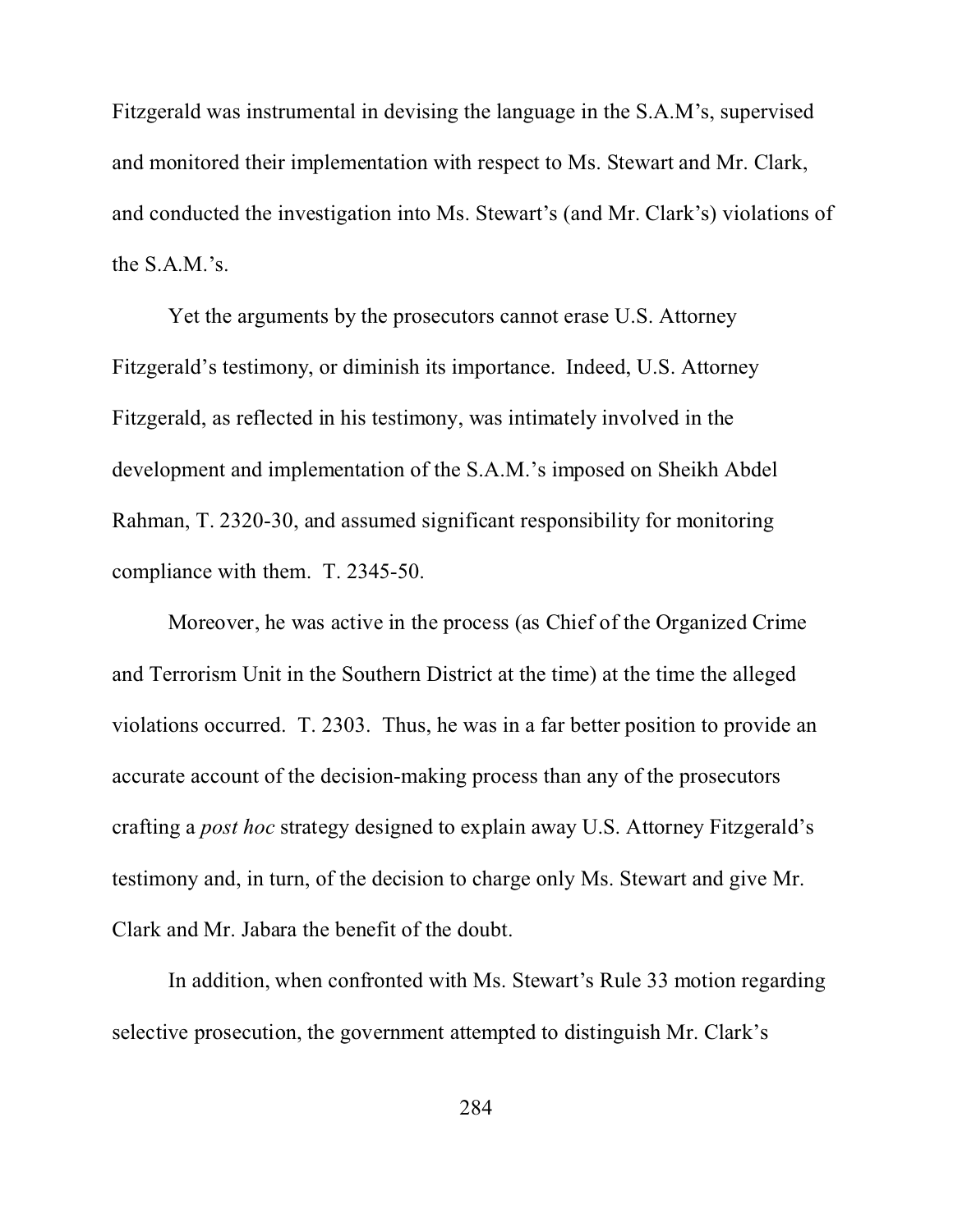situation (that he was not prosecuted for the same conduct) by claiming that *his conduct did not violate the S.A.M.'s*. *See* Government's Memo of Law in Opposition to Ms. Stewart's Rule 29 & 33 Motions, at 101-02.

Throughout this case, though, the government has resisted Ms. Stewart's position that her alleged violation of the S.A.M.'s lay at the heart of the government's case, and constituted a predicate for all of the counts charged against her.

The government cannot have it both ways. It cannot maintain that the violation of the S.A.M.'s did not drive the §2339A charges (as well as the other charges in the Superseding Indictment), while at the same time stating that Mr. Clark was not so charged because he did *not* violate the S.A.M.'s.

At the very least, further discovery is appropriate in this case, which presents circumstances and a record vastly different from that in *Fares*. In *Fares*, while the defendant claimed his prosecution was unique, the government pointed to 13 other prosecutions for the same offense within a reasonable time period. 978 F.2d at 58.

Here, obviously, that is not the case. Also, in *Fares*, the government provided a neutral and independent basis for the prosecution (dismissal of state court charges in contemplation of Fares's deportation), *id*., while here the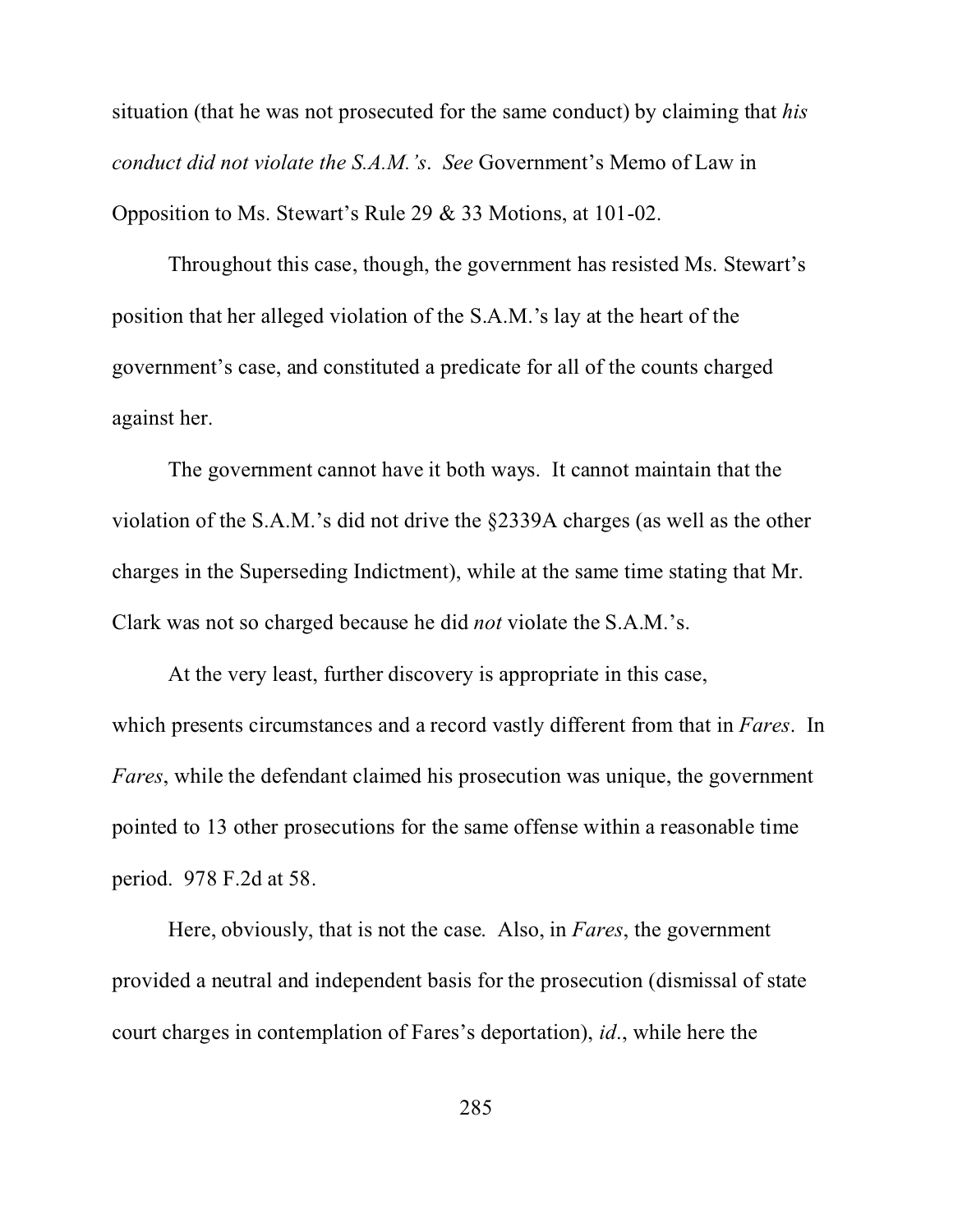government has not, and cannot, provide a legitimate basis for prosecuting Ms. Stewart and not her co-counsel.

Nor did the defendant in *Fares* present any evidence that his prosecution was motivated by some improper consideration; rather, his alleged connections to Hizbollah represented only an *additional* reason for the prosecution. 978 F.2d at 60. Here, in contrast, the government has made Ms. Stewart's political philosophy highly relevant not only in the charging decision, but also at the trial itself.

Thus, unlike the situation in *Fares*, Ms. Stewart's selective prosecution motion is neither "speculative nor unduly myopic." *Id*. Instead, it is based on incontrovertible facts: she, among three lawyers who performed the same conduct, is the only one to face prosecution, and the government focused its case, and the jury's attention, on her political beliefs and history of public statements. Consequently, Ms. Stewart meets the standard enunciated in *Wayte*, 470 U.S. at 609: she was "selected . . . on the basis of [her] speech."

Nor does any presumption of regularity continue to obtain at this stage in light of the abundant evidence to the contrary. In *United States v. Procter & Gamble Co.*, 356 U.S. 677 (1958), the Supreme Court considered whether prosecutors had misused the grand jury. On remand, the District Court held that "this presumption or regularity, being a mere presumption, is effective, like other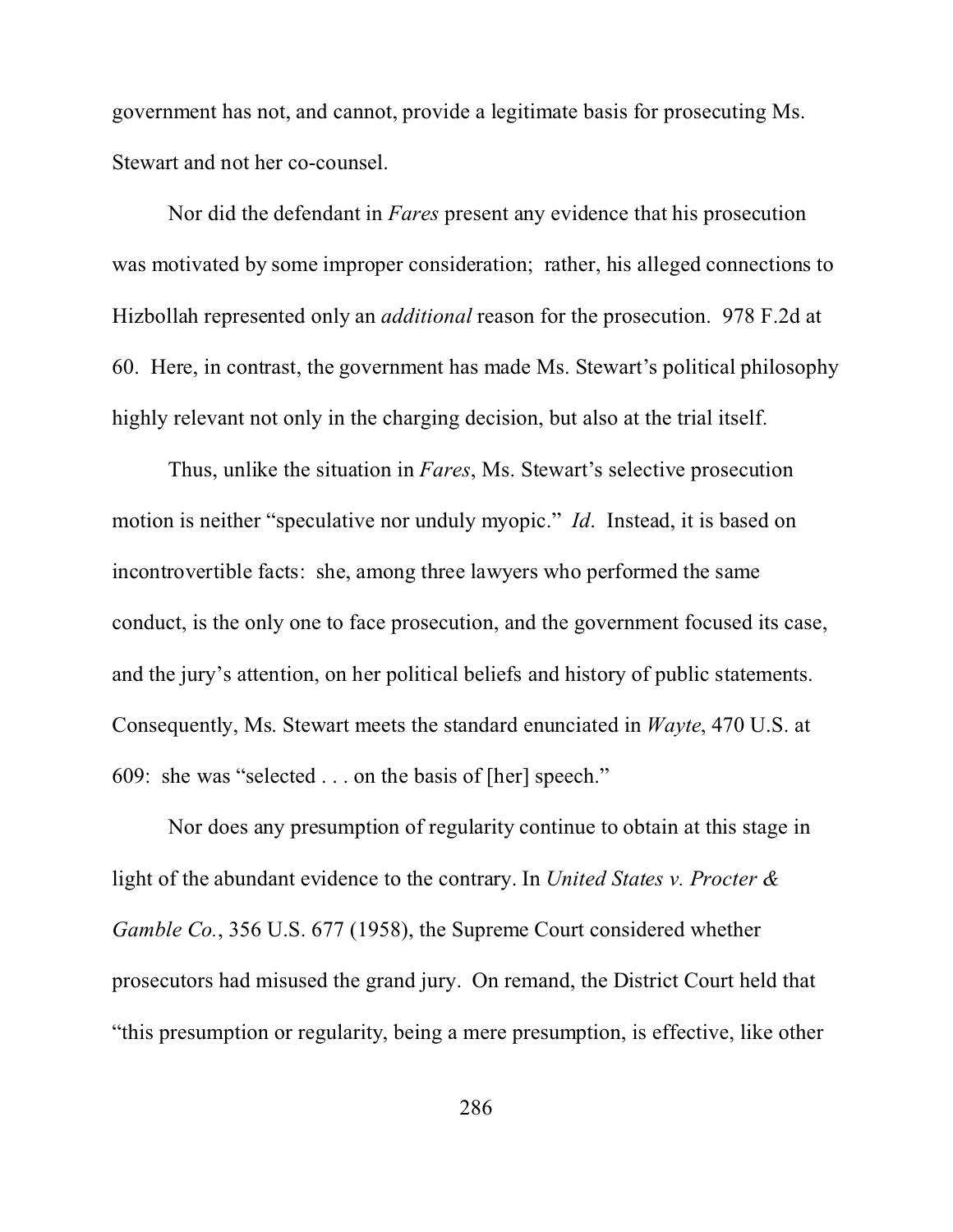presumptions of fact, only in the absence of evidence to the contrary. Here what defendants seek is to ascertain if there is evidence to the contrary. They cannot be deprived of this right by that presumption." *United States v. Procter & Gamble Co.*, 174 F. Supp. 233, 237 (D.N.J. 1959). As a result, the court authorized inquiry of DOJ officials.

Also, as the District Court noted below in the context of Ms. Stewart's vindictive prosecution motion, *United States v. Sattar*, 314 F. Supp. 2d 279, 311- 12 (S.D.N.Y. 2004), it is undisputed that prosecutors possess wide discretion in choosing whom to charge and for what. However, the Constitution places limits on this discretion.

One such historic limit is rooted in *Yick Wo v. Hopkins*, 118 U.S. 356 (1886). In *Yick Wo*, San Francisco used a facially neutral ordinance to target Chinese laundry owners. Nevertheless, the Court saw through the subterfuge:

> [t]hough the law itself be fair on its face, and impartial in appearance, yet, if it is applied and administered by public authority with an evil eye and an unequal hand, so as practically to make unjust and illegal discriminations between persons in similar circumstances, material to their rights, the denial of equal justice is still within the prohibition of the constitution.

118 U.S. at 373-74.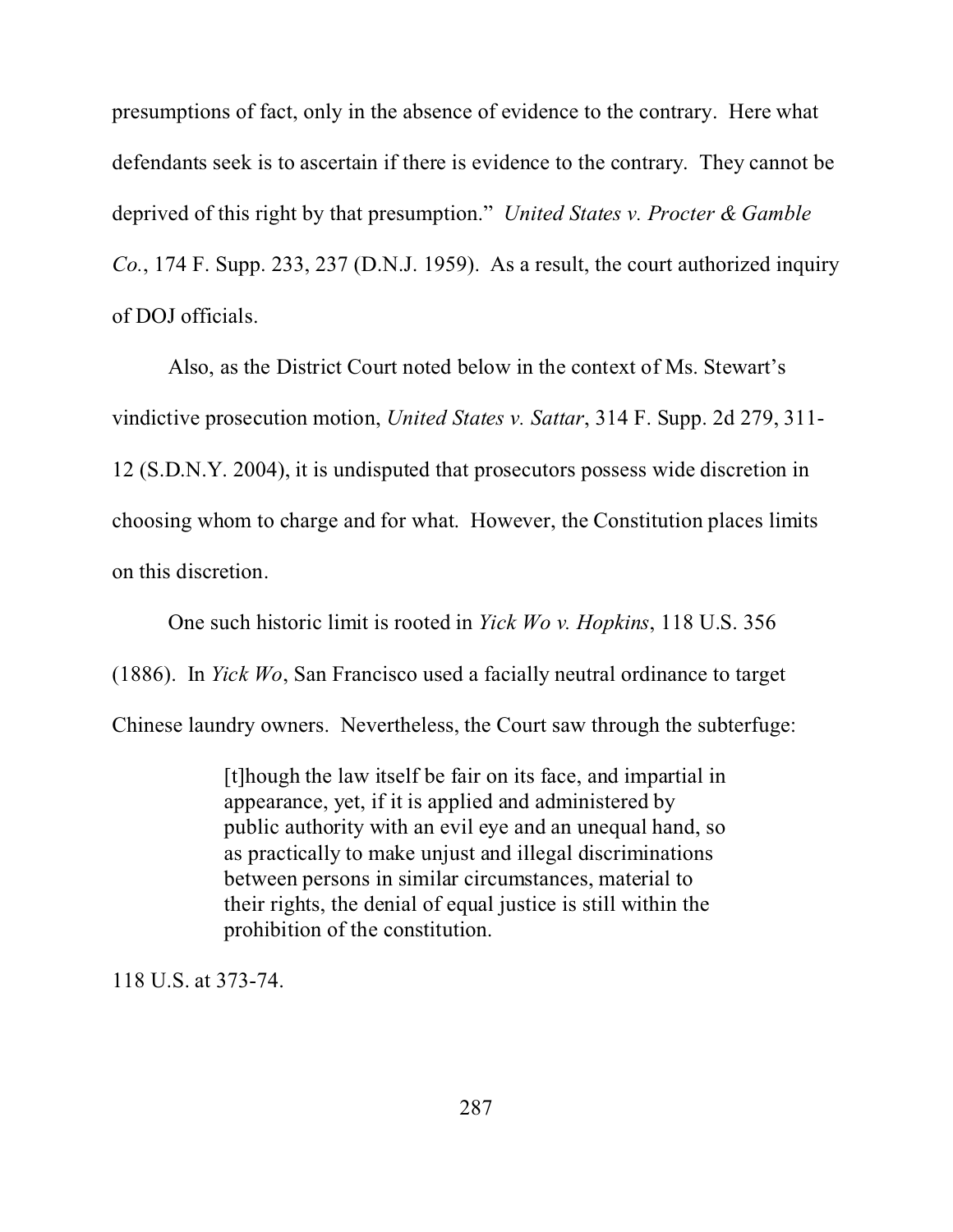Here, even if the showing made above was insufficient to demonstrate selective prosecution, certainly the evidence – such as the disparate treatment of Ms. Stewart compared with Messrs. Clark and Jabara – presented was adequate to warrant further discovery and an evidentiary hearing.

This is not the sort of case that would require a court to engage in judicial review of complex prosecution policies, a task that a court may not be competent to undertake. *See Armstrong*, 517 U.S. at 465. This is not a case involving statistical analysis or extrapolation. Instead, the unitary nature of this prosecution is striking.

Accordingly, it is respectfully submitted that Ms. Stewart's convictions should be vacated, and the charges against her dismissed because they were the product of selective prosecution. In the alternative, it is respectfully submitted that because Ms. Stewart has made the requisite showing, the matter should be remanded for further discovery and an evidentiary hearing on the issue.

## **POINT X**

## **MS. STEWART JOINS IN THE BRIEFS FILED BY HER CO-DEFENDANTS-APPELLANTS TO THE EXTENT THEY BENEFIT HER**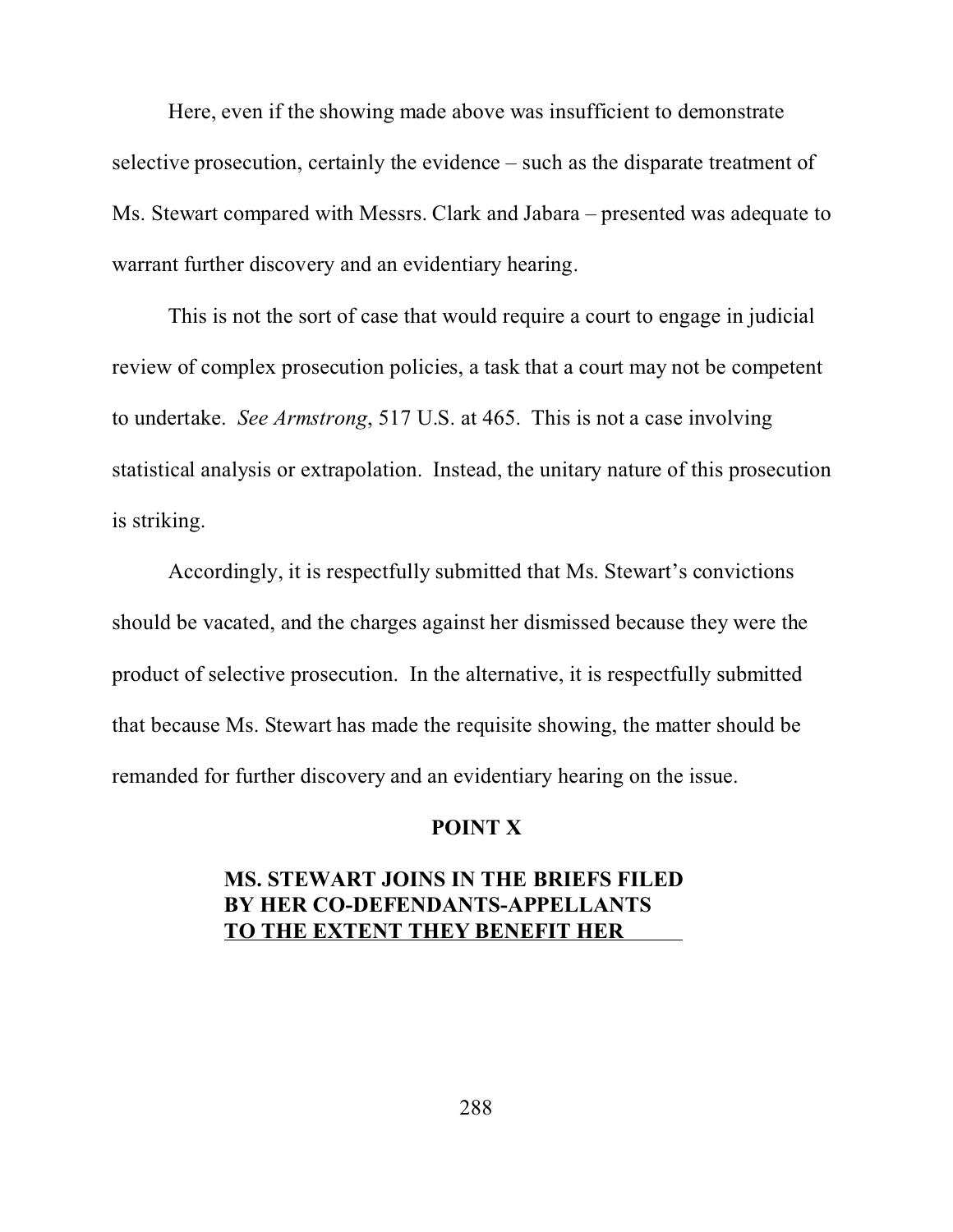## **Conclusion**

Accordingly, for the reasons set forth above, it is respectfully submitted that Ms. Stewart's convictions should be reversed and the charges dismissed, and/or that the convictions should be vacated and a new trial ordered, and/or remanded for appropriate hearings..

Dated: June 29, 2007 New York, New York

Respectfully submitted,

JOSHUA L. DRATEL JOSHUA L. DRATEL, P.C. 2 Wall Street Third Floor New York, New York 10005 (212) 732-0707 jdratel@joshuadratel.com

*Attorneys for Appellant Lynne Stewart*

– Of Counsel –

Joshua L. Dratel Meredith S. Heller Erik B. Levin David B. Rankin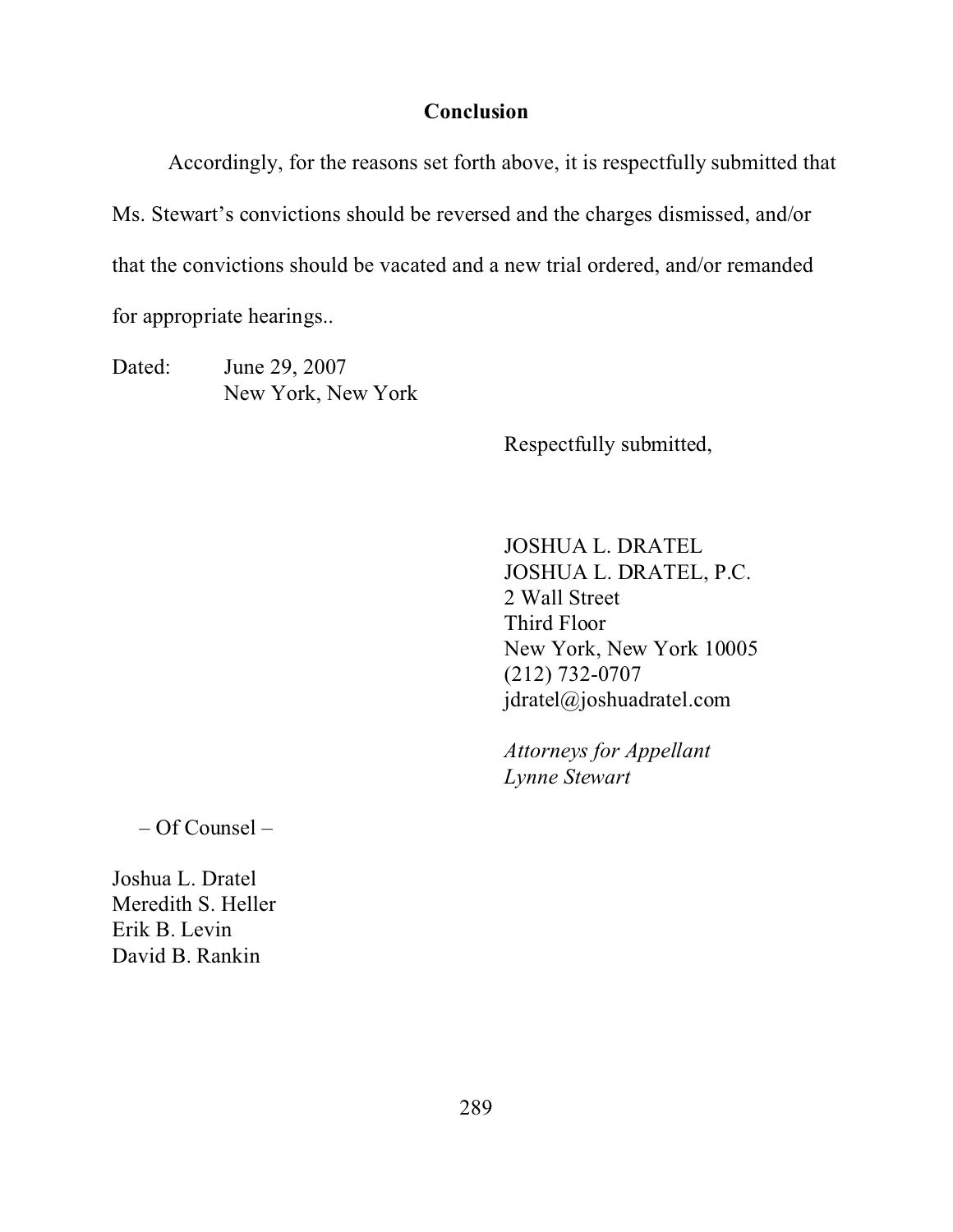UNITED STATES OF AMERICA,

Appellee, Docket No. 06 Cr. 5015

v.

LYNNE STEWART,

Defendant-Appellant.

-----------------------------------------------------X

## **STATEMENT PURSUANT TO FRAP RULE 32 (a) (7) (C)**

 The undersigned hereby certifies that this brief, exclusive of the table of contents and table of authorities, uses a proportional typeface, 14 point font size and is 64,751 words.

DATED: New York, New York June 29, 2007

Joshua L. Dratel

\_\_\_\_\_\_\_\_\_\_\_\_\_\_\_\_\_\_\_\_\_\_\_\_\_\_\_\_\_\_